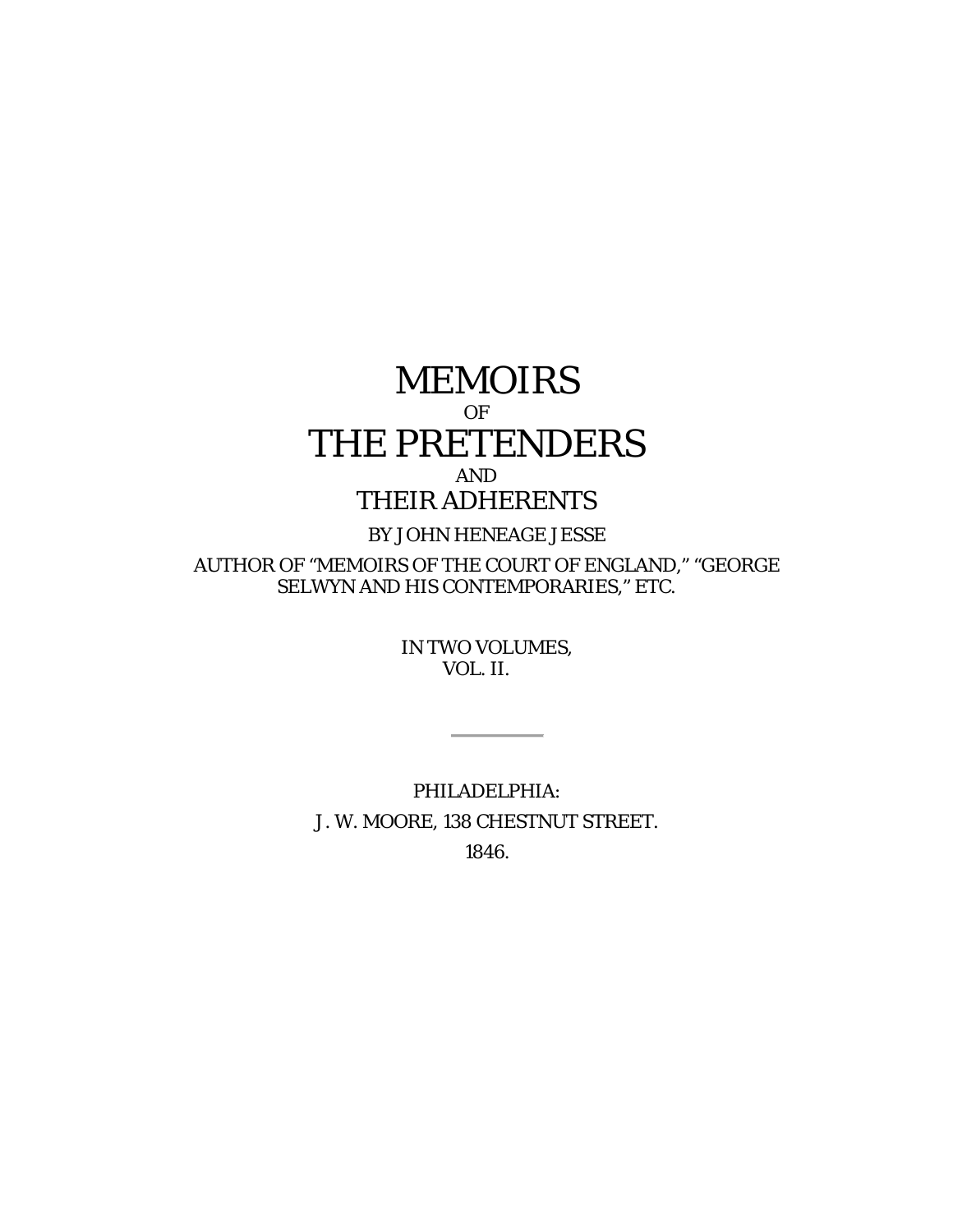C. SHERMAN, PRINTER.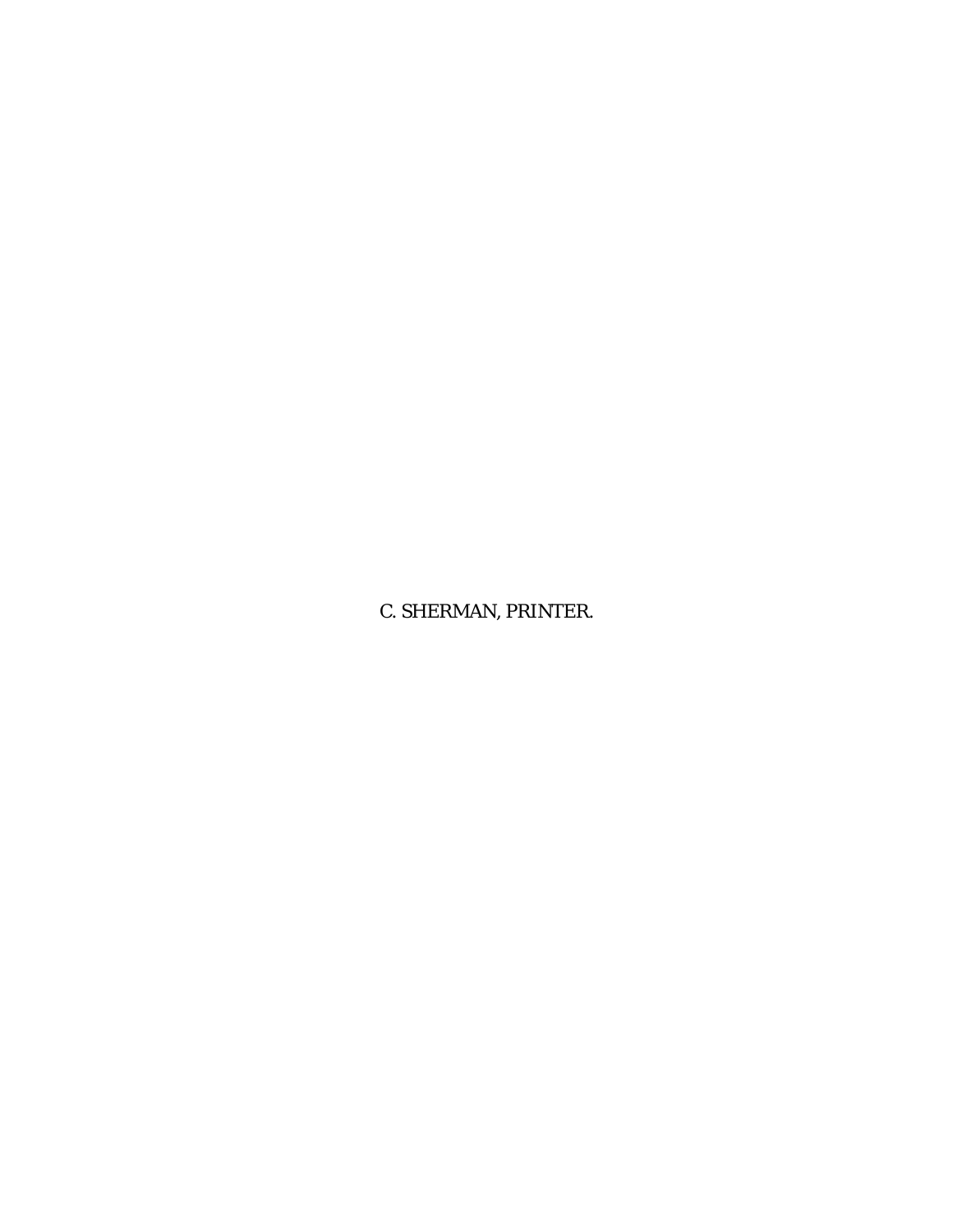## **CONTENTS OF THE SECOND VOLUME.**

| Charles continues his retreat northward-Duke of Cumberland resumes the<br>command of the army of the North-His arrival at Stirling-Charles's escape<br>from Lord Loudon's snare to take his person-Retaliates by attacking Lord<br>Loudon at Inverness-Chivalrous adventure of Lord G. Murray-Incidents<br>showing the attachment of the Scottish ladies to the cause of the Chevalier- |    |
|-----------------------------------------------------------------------------------------------------------------------------------------------------------------------------------------------------------------------------------------------------------------------------------------------------------------------------------------------------------------------------------------|----|
|                                                                                                                                                                                                                                                                                                                                                                                         |    |
| Charles's determination to attack the English army-Night march-His<br>displeasure at Lord George Murray for ordering a retreat-Arrival at Culloden<br>Moor-Disposition of the contending armies in sight of each other-Battle of<br>Culloden - Total defeat of the Pretender's troops-His flight-Barbarities of the                                                                     |    |
|                                                                                                                                                                                                                                                                                                                                                                                         |    |
| Precautions to prevent the escape of the Chevalier-Reward for his<br>apprehension-His retreat through Scotland as a fugitive-Writes from<br>Glenbiasdale, taking leave of his followers-Charles's embarkation-His<br>extremities at sea- Lands and takes shelter in a "Grass-keeper's hut" in                                                                                           |    |
|                                                                                                                                                                                                                                                                                                                                                                                         |    |
| Charles removes to the Island of South Uist-His various narrow escapes<br>while resident there-Accepts the proffered services of Flora Macdonald-Plan                                                                                                                                                                                                                                   |    |
|                                                                                                                                                                                                                                                                                                                                                                                         |    |
| Critical situation of the fugitives in an open boat-They reach the Isle of<br>Skye-Various expedients for keeping up the Prince's disguise-Entertained by<br>Mr. and Mrs. Macdonald - Arrest of Kingsburgh (Macdonald) for harbouring<br>the Prince—Charles proceeds to Raasay—Parts with Flora Macdonald                                                                               | 52 |
|                                                                                                                                                                                                                                                                                                                                                                                         |    |
| Charles proceeds to the isle of Skye-His consideration for those<br>accompanying him-Malcolm Macleod-Arrival of Charles in the Mackinnons'<br>country-His narrow escape-Proceeds to Borradaile-The residence of Angus                                                                                                                                                                   |    |
|                                                                                                                                                                                                                                                                                                                                                                                         |    |
| Charles's reception by Angus Macdonald-Joined by Macdonald of                                                                                                                                                                                                                                                                                                                           |    |

[Glenaladale—by Cameron of Glenpean—Charles and his party pass between the](#page-73-1)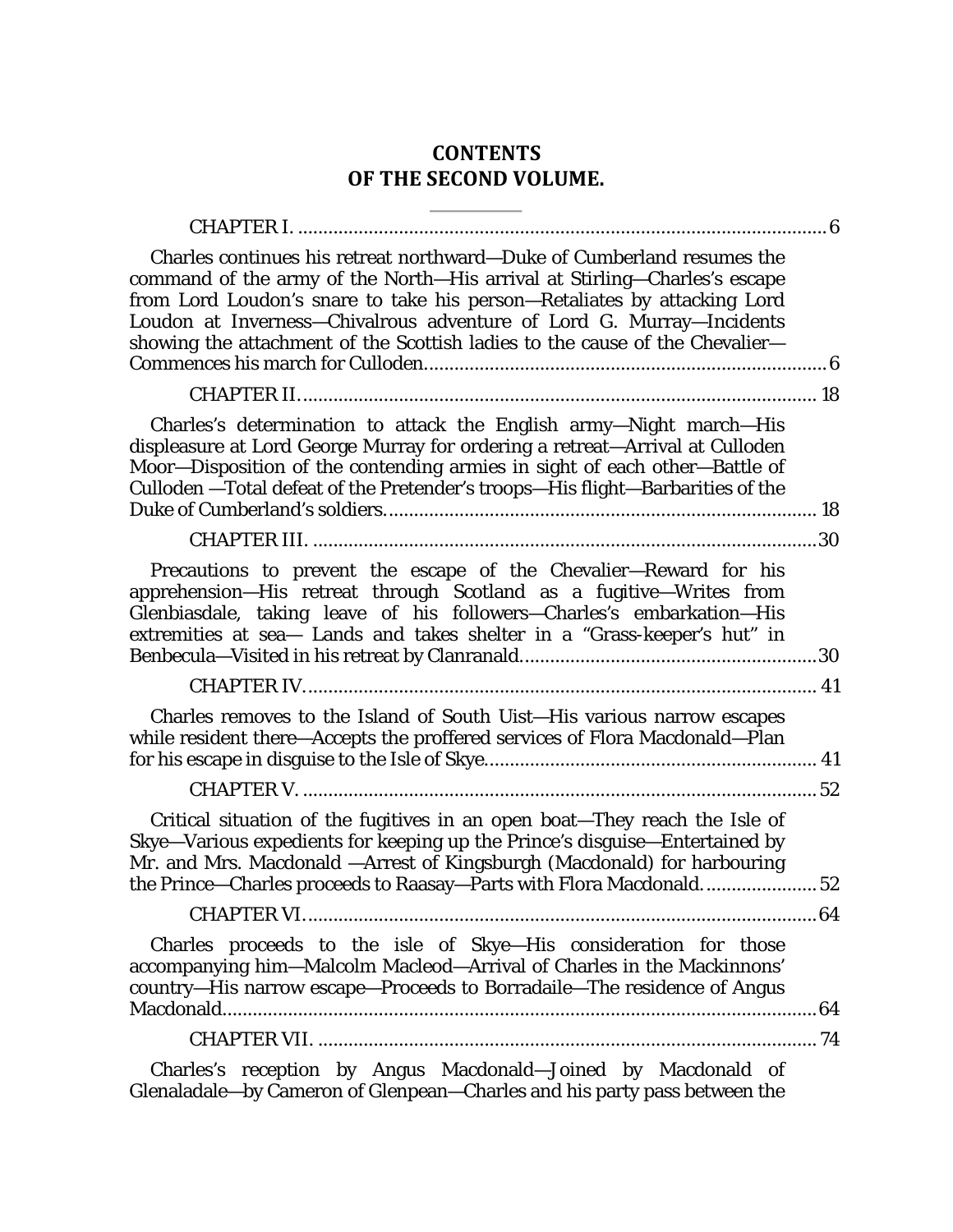| watch-fires of their enemies —Halt at Corriscorridale—Loss of the Prince's<br>purse the saving of his person-"The Seven Men of Glenmoriston"-Their<br>hospitality to the Prince-Incident that forwards Charles's escape 74                                                                                                                                                                                                                                                                                                                   |
|----------------------------------------------------------------------------------------------------------------------------------------------------------------------------------------------------------------------------------------------------------------------------------------------------------------------------------------------------------------------------------------------------------------------------------------------------------------------------------------------------------------------------------------------|
|                                                                                                                                                                                                                                                                                                                                                                                                                                                                                                                                              |
| Charles joined by the fugitives Macdonald of Lochgarry and Cameron of<br>Clunes-Secreted in the Wood of Auchnacarry-Meeting between Charles and<br>Lochiel-Termination of his wanderings-Embarks on board L'Heureux for<br>France-Arrival and reception by the King and Queen-Ordered to quit Paris-<br>His refusal and arrest-Transported to Avignon, where he is set at liberty-<br>Takes up his residence at Liege as Baron de Montgomerie-Visits London in<br>1750-Supposed to have been an eye-witness at the coronation of George III. |
|                                                                                                                                                                                                                                                                                                                                                                                                                                                                                                                                              |
| Death of the old Pretender-Prince Charles fails in obtaining a recognition of<br>his claims by France and Spain-Another invasion of England contemplated-<br>Reasons for abandoning it-The Prince takes up his abode at Florence as Count                                                                                                                                                                                                                                                                                                    |
|                                                                                                                                                                                                                                                                                                                                                                                                                                                                                                                                              |
| Relationship of the Countess to the English nobility-Her manners and<br>disposition-Unkind behaviour of her husband towards her-Alfieri's sonnet to<br>her-Escapes to a nunnery -Takes up her residence with the Cardinal York-                                                                                                                                                                                                                                                                                                              |
|                                                                                                                                                                                                                                                                                                                                                                                                                                                                                                                                              |
| Gray's early character of him-Receives the Cardinal's hat at the age of<br>twenty-three-His conduct at the breaking out of the French revolution-His<br>villa plundered by the French troops-George the Third's kindness to the<br>Cardinal–Correspondence between the English Minister and the Cardinal –<br>His character and death-Bequeaths the crown jewels to the Prince of Wales112                                                                                                                                                   |
| CARDINAL YORK TO SIR JOHN COXE HIPPISLEY. (WRITTEN IN THE CONCLAVE.) 114                                                                                                                                                                                                                                                                                                                                                                                                                                                                     |
|                                                                                                                                                                                                                                                                                                                                                                                                                                                                                                                                              |
|                                                                                                                                                                                                                                                                                                                                                                                                                                                                                                                                              |
|                                                                                                                                                                                                                                                                                                                                                                                                                                                                                                                                              |
| His early attachment to the Stuarts-Enters the French service after the<br>Insurrection of 1715–Joins the Pretender in 1745–His arrest and committal to<br>the Tower-The trial-scene, as described by Walpole-His fortitude and                                                                                                                                                                                                                                                                                                              |
|                                                                                                                                                                                                                                                                                                                                                                                                                                                                                                                                              |
| Attachment of Lord Kilmarnock's family to the House of Brunswick-His<br>motives for joining the Pretender-Taken Prisoner at Culloden-His trial-                                                                                                                                                                                                                                                                                                                                                                                              |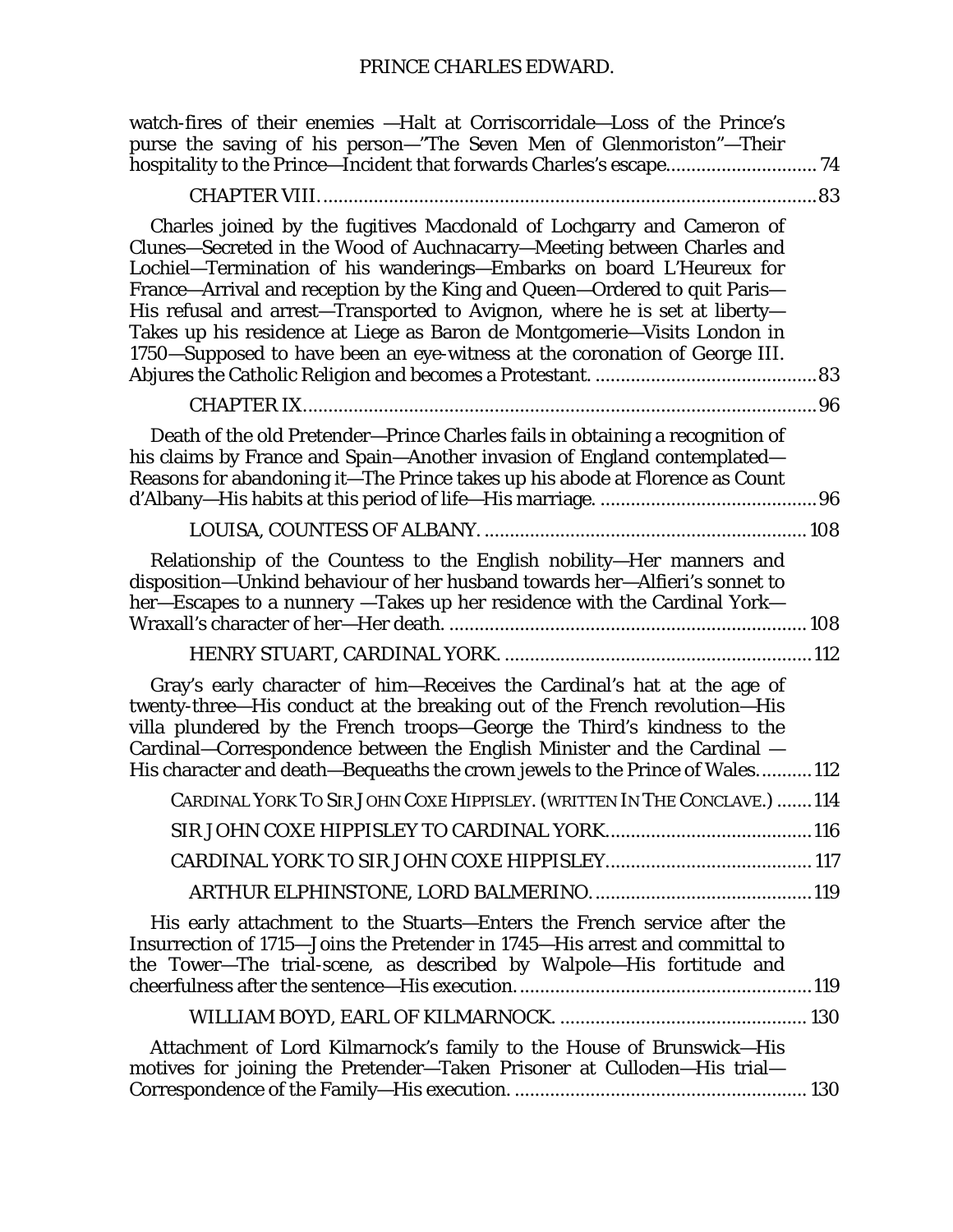## PRINCE CHARLES EDWARD.

| THE EARL OF KILMARNOCK TO THE DUKE OF HAMILTON.  135                                                                                                                                                                                                                                                                                                                                                                                                                          |  |
|-------------------------------------------------------------------------------------------------------------------------------------------------------------------------------------------------------------------------------------------------------------------------------------------------------------------------------------------------------------------------------------------------------------------------------------------------------------------------------|--|
| THE DUKE OF HAMILTON TO THE COUNTESS OF YARMOUTH 136                                                                                                                                                                                                                                                                                                                                                                                                                          |  |
| THE COUNTESS OF YARMOUTH TO THE DUKE OF HAMILTON137                                                                                                                                                                                                                                                                                                                                                                                                                           |  |
| THE EARL OF KILMARNOCK TO LORD BOYD. (WRITTEN THE DAY BEFORE HIS                                                                                                                                                                                                                                                                                                                                                                                                              |  |
| THE REV. ALEXANDER HOME TO THE DUKE OF HAMILTON.  138                                                                                                                                                                                                                                                                                                                                                                                                                         |  |
|                                                                                                                                                                                                                                                                                                                                                                                                                                                                               |  |
| Joins the Pretender soon after his landing—Taken prisoner before the battle<br>of Culloden-Trial-His address to the Lords on behalf of his family-Lady<br>Cromartie puts a petition into the King's hands-Remission of part of his<br>sentence-Reduced to the greatest distress-Relieved by the Government-His                                                                                                                                                                |  |
|                                                                                                                                                                                                                                                                                                                                                                                                                                                                               |  |
| In arms against the Government in 1715-Joins the Pretender in 1745-His<br>character as a military officer-His conduct at the battles of Preston, Falkirk,                                                                                                                                                                                                                                                                                                                     |  |
|                                                                                                                                                                                                                                                                                                                                                                                                                                                                               |  |
| Her parentage-Tracked by Captain Ferguson after parting from the Prince-<br>Arrested on her return to her mother's house—Carried on board the "Furnace"<br>sloop-of-war-Bishop Forbes' account of her captivity-Entertained by Lady<br>Primrose on her release-Her marriage-Doctor Johnson's account of his<br>entertainment by her-Her family emigrate to America, where they afterwards<br>join the Loyalists, and are consequently obliged to return to Skye-Her death 150 |  |
| There remain the names of other actors in the romantic annals of 1745,<br>whose personal history, after the failure of their darling hopes, presents but few<br>features of stirring interest or importance, but of whose subsequent fate a                                                                                                                                                                                                                                   |  |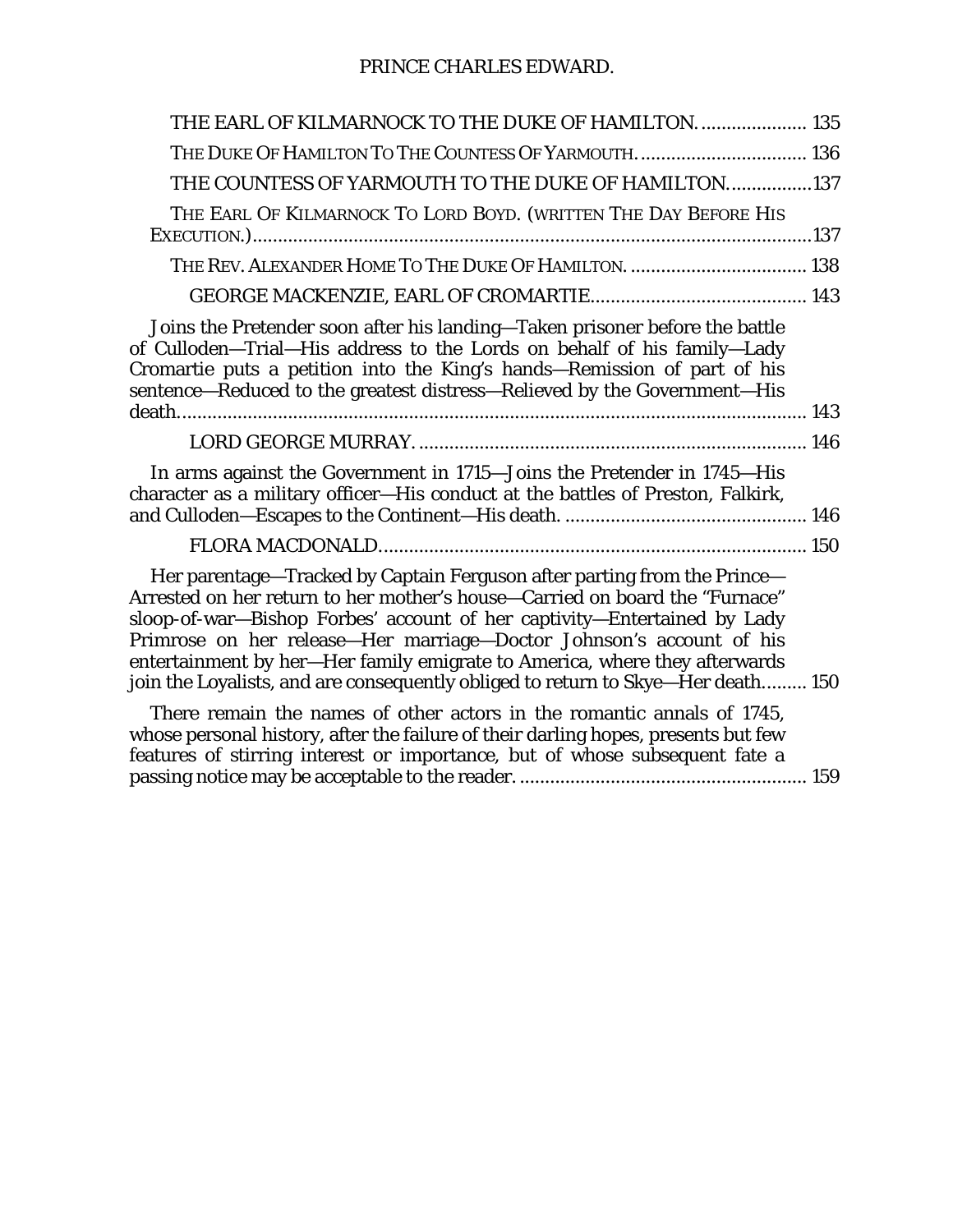### MEMOIRS OF THE PRETENDERS AND THEIR ADHERENTS.

#### PRINCE CHARLES EDWARD.

#### **CHAPTER I.**

<span id="page-5-1"></span><span id="page-5-0"></span>**Charles continues his retreat northward—Duke of Cumberland resumes the command of the army of the North—His arrival at Stirling—Charles's escape from Lord Loudon's snare to take his person—Retaliates by attacking Lord Loudon at Inverness—Chivalrous adventure of Lord G. Murray— Incidents showing the attachment of the Scottish ladies to the cause of the Chevalier—Commences his march for Culloden.**

ON the night on which the battle of Falkirk was fought, Charles, who had been exposed for five hours to the inclemency of the weather and the pelting of the storm, was conducted by torchlight to the house of a Jacobite lady of the name of Graham, the widow of a physician. Though the house in question was considered the best in the town of Falkirk, Charles was compelled to hold his small court and eat his meals in the same apartment in which he slept, his bed being concealed from view by folding doors. The house, which still remains, is opposite the steeple, and is now used as the Post-office. Charles passed only one night at Falkirk, and on the 18th returned to Bannockburn, leaving Lord George Murray behind with a portion of his army.

From the success which had attended his arms at Falkirk, Charles derived but little advantage besides glory. Instead of pursuing and annihilating Hawley's army before they could make good their retreat to Edinburgh, he insisted that it would be a disgrace to his arms were he to raise the siege of Stirling; and accordingly the operations were renewed with increased vigour. But the fortunes of Charles were now evidently on the decline. The chiefs had become disgusted at being no longer summoned to consult with him in regard to the movements of the army; while the common men, as was customary with them after a victory, deserted daily in great numbers, with the view of depositing their plunder in safety with their wives and families.

Charles was still engaged in carrying on the siege of Stirling, when, to his great grief and surprise, he received a paper signed by Lord George Murray, Lochiel, Keppoch, Clanranald, and all the leading chieftains, urging upon him the absolute necessity of effecting an immediate retreat to the North. So great, they said, had been the desertion in their ranks,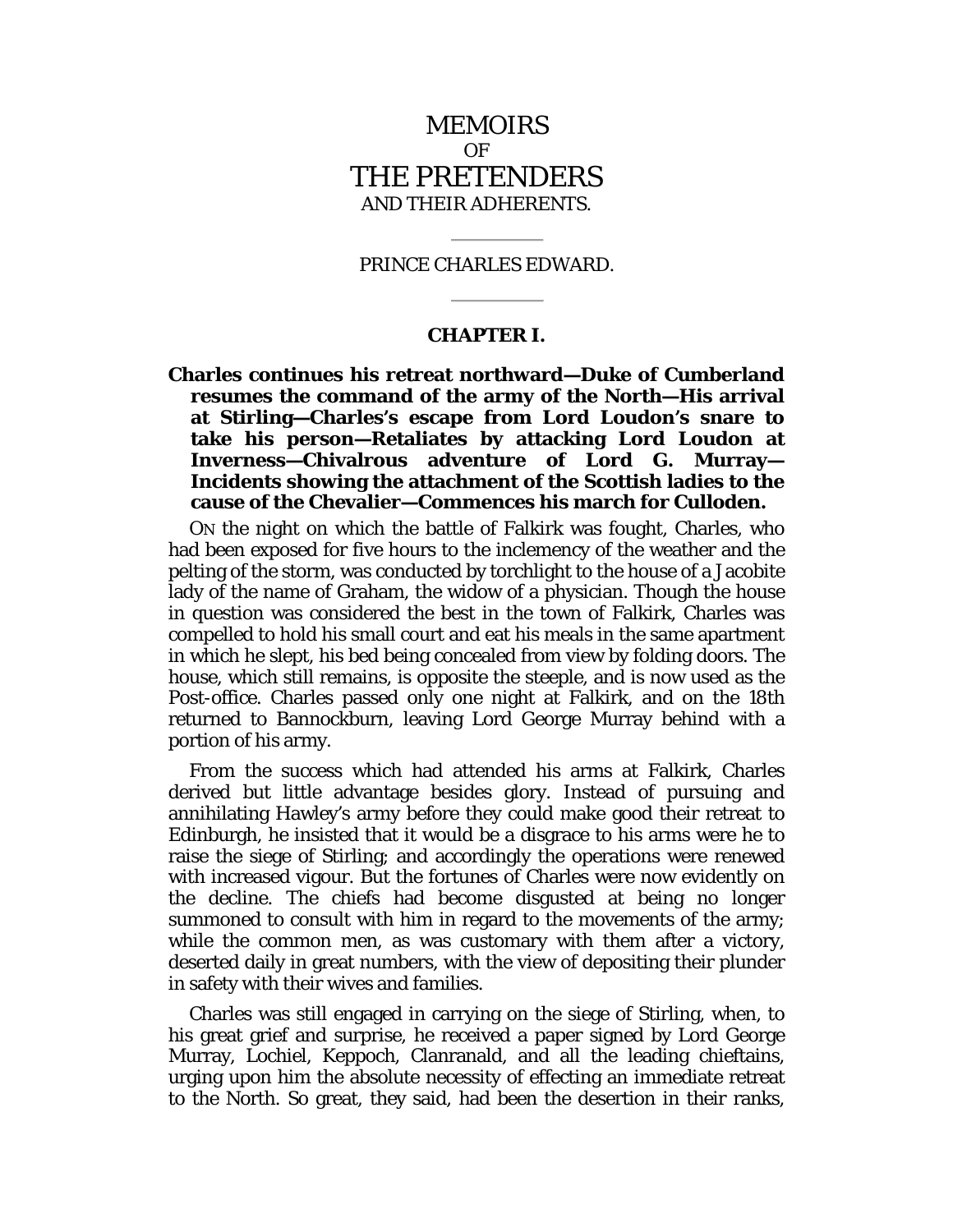#### PRINCE CHARLES EDWARD.

that not only must they expect to be defeated in the event of an engagement, but at the present moment they were not even in a fit condition to carry on the siege of Stirling. Their only hopes, they added, of insuring ultimate success, lay in an immediate march to Inverness, where they would be enabled to annihilate the forces under Lord Loudon, and, by capturing the different Highland fortresses, make themselves the undisputed masters of the North. They concluded by assuring the Prince, that they would continue cheerfully in this case to serve beneath his banner, and, with an army of eight or ten thousand men, which they doubted not they would be able to raise, would follow his fortunes wherever he pleased.

It is scarcely necessary to remark, that this abrupt communication from the Highland chieftains amounted rather to a command than a remonstrance. Such was the light in which it was viewed by the young Prince, whose manner betrayed the most violent emotion while perusing the terms of the unpalatable proposition. Dashing his hand with such violence against the wall as to cause him to stagger back,—"Good God!" he exclaimed, "have I lived to see this?" Some attempt was made by him, through the medium of Sir Thomas Sheridan, to induce the refractory chiefs to alter their resolution; but finding it ineffectual, he sullenly and reluctantly assented to the terms of his domineering followers.[1](#page-6-0)

Notwithstanding that General Hawley had the good fortune to retain the favour of his sovereign, it was deemed expedient to send a general to Scotland in whom the soldiers had greater confidence, and accordingly the Duke of Cumberland was selected for the purpose. Not only was he at this period a great favourite with the army, but it was also hoped that the circumstance of his being a prince of the blood might produce a beneficial effect on the minds of the Scottish people. He was nearly of the same age as Charles—namely, twenty-five,—the Chevalier being the older by only four months.

Quitting London on the 26th of January, the Duke arrived at Edinburgh on the 30th, having performed the journey in what was then considered the very short space of four days. He took up his quarters at Holyrood, where he slept in the same bed that had been occupied by his unfortunate cousin during the period he remained at Edinburgh. After resting himself for two hours, he rose and proceeded to the despatch of business with Generals Hawley and Huske. Later in the day, he held a levee in the same gallery in which Charles had previously held his gay court, and had given his balls to the ladies of Edinburgh. The principal citizens had the honour of kissing his hand, and his levee was also attended by several Whig ladies of distinction. The Duke kissed the latter all round, expressing, at the same time, his satisfaction at their loyalty and zeal.

<span id="page-6-0"></span><sup>1</sup> John Hay's account of the retreat from Falkirk. Home's Appendix, p. 355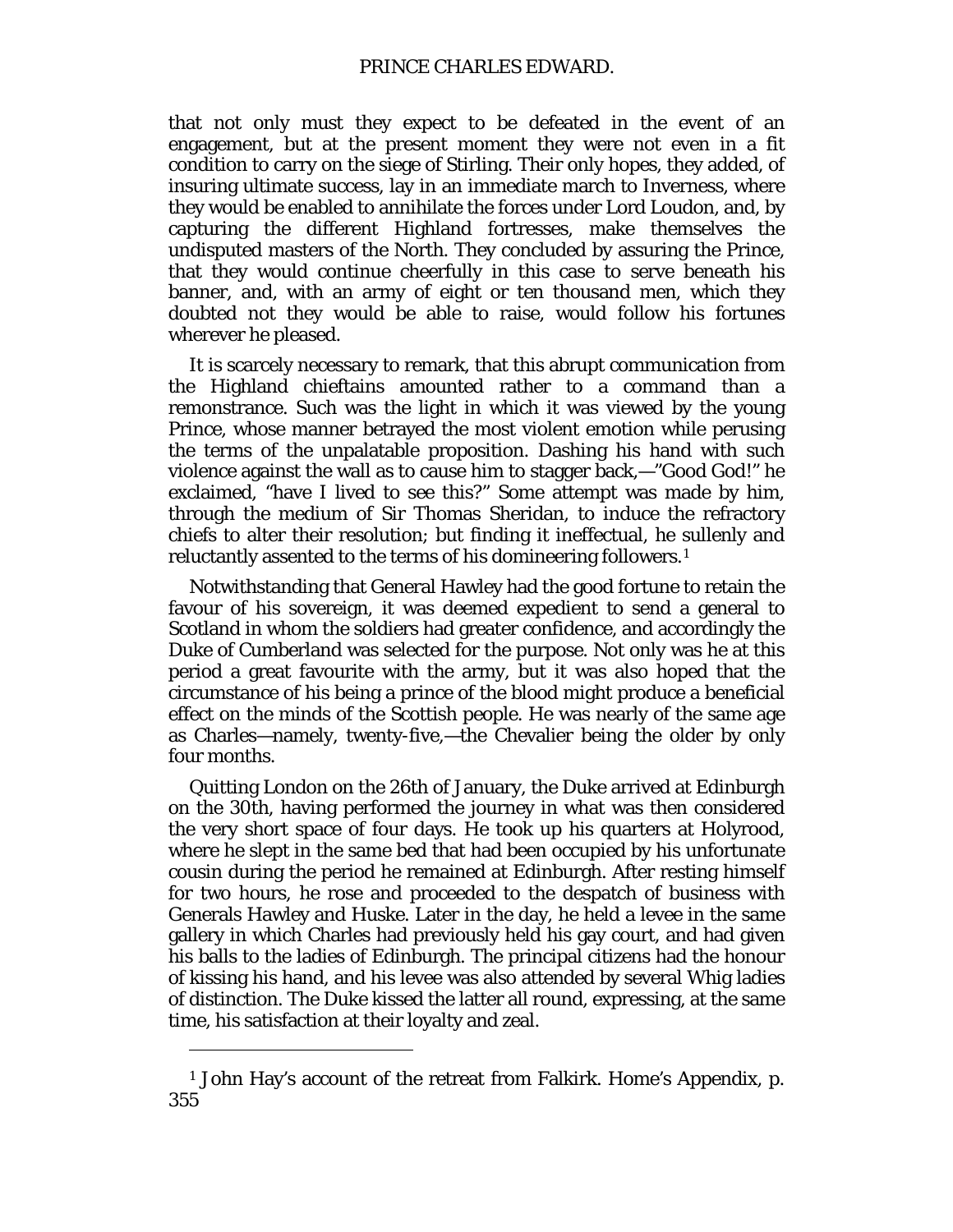On the 31st, the Duke took his leave of Holyrood, having remained in Edinburgh only thirty hours. At night he slept at Linlithgow, and the next day walked to Falkirk on foot at the head of the Scots Royal. On his arrival at the latter town, he is said to have inquired for the house which "his cousin had occupied," being sure, he said that it would be the most comfortable and best-provisioned in the place. Here he passed the night, in the same bed in which Charles had slept on the evening of the battle of Falkirk. The following morning he marched to Stirling, with the intention of giving the insurgents battle; but, on his arrival there, he learned that they had evacuated the place on the preceding day.

Quitting Stirling on the 1st of February, the Highland army marched to Dunblane, at which place they encamped for the night, Charles himself sleeping at Drummond Castle, the seat of the Duke of Perth. The following night they arrived at Crieff, near which place Charles took up his quarters at Fairnton, the residence of Lord John Drummond.

The march of the insurgent army was conducted with so much haste and confusion, as to resemble a flight rather than a retreat. Their young leader seemed almost broken-hearted, and, to all appearance, took but little interest in the movements or discipline of his army. At Crieff, a separation was decided upon; one division of the insurgent forces, headed by Charles, and consisting chiefly of the Highland clans, marching towards Inverness by the Highland road, and the other, commanded by Lord George Murray, taking the coast-road by Montrose and Aberdeen. During their progress, the two divisions severally carried off their garrisons from the towns through which they passed.

On approaching Inverness, Charles found it in the possession of Lord Loudon, who had to a certain degree fortified it by throwing round it a ditch and palisade. Here he had cooped himself up, with a small army of two thousand men, consisting chiefly of the Grants, Monros, Rosses, Macdonalds of Skye, and the Macleods. Taking with him a small guard of three hundred Highlanders, Charles took up his quarters in the Castle of Moy, situated about sixteen miles from Edinburgh. This place was the principal residence of the Laird of Macintosh, who, though supposed to be secretly attached to the cause of the Stuarts, was now holding a commission in Lord London's army. His lady, however, a daughter of Farquharson of Invercauld, remained at Moy, too happy to perform the rites of hospitality for her illustrious guest. "Of all the fine ladies," says General Stewart, "few were more accomplished, more beautiful, or more enthusiastic." Devoted, like the majority of her countrywomen, to the cause of the exiled family, she had distinguished herself by raising the fighting-men of her husband's ancient clan to the number of three hundred; and though the command of them in the field was entrusted by her to MacGillivray of Drumnaglass, yet she herself had ridden more than once at their head, clad in a tartan riding-habit richly laced, with a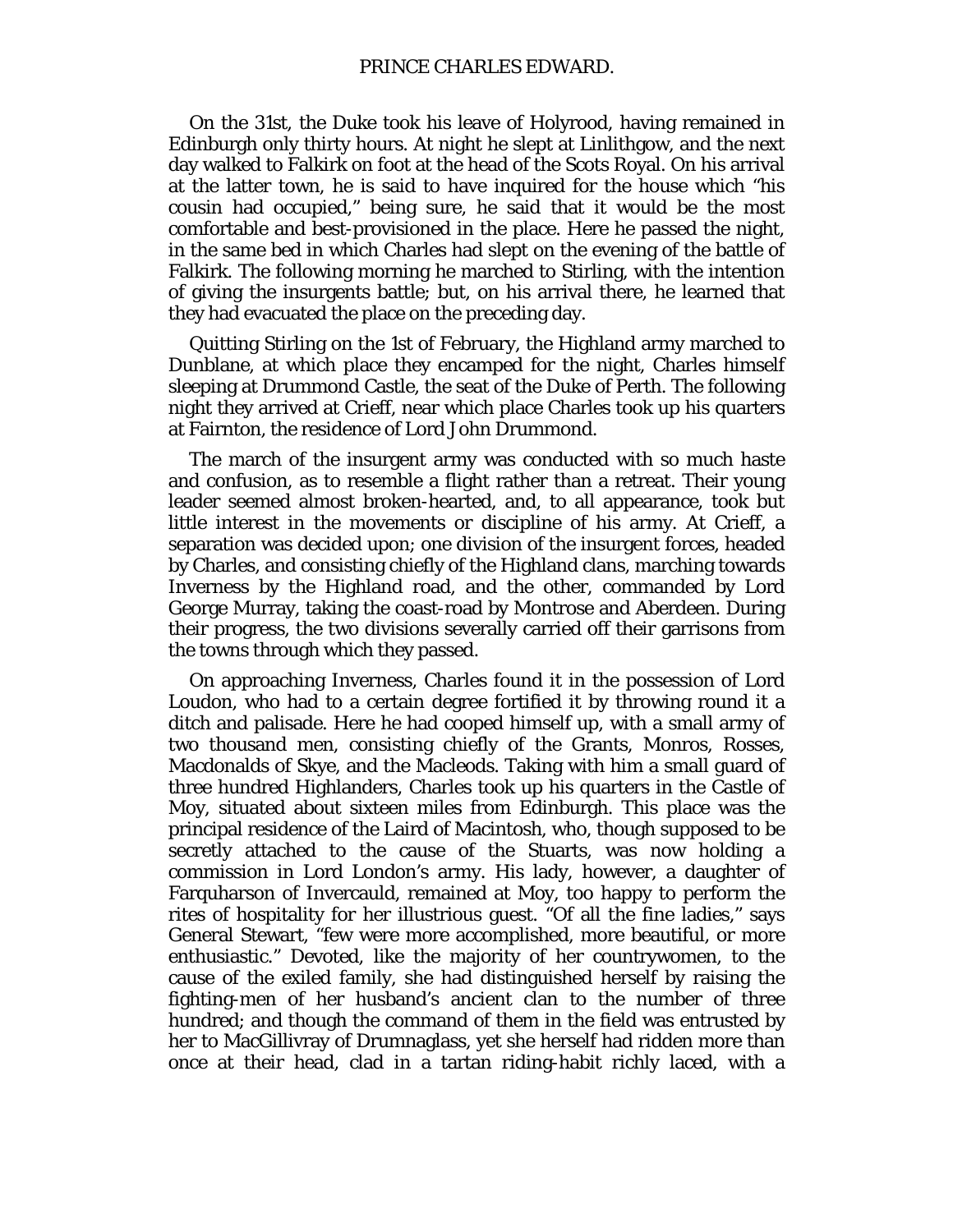Highland bonnet on her head, and pistols at her saddle-bow.[1](#page-8-0) Her husband at a later period being taken prisoner by the insurgents, Charles delivered him to his wife, saying, "he could not be in better security, or more honourably treated."

Charles was quietly enjoying the hospitalities of Moy, waiting till the arrival of his forces should enable him to attack Lord Loudon in his entrenchments, when he very nearly fell into a snare which had been laid for him by that nobleman, who, by gaining possession of the Chevalier's person, hoped to put an end at once to the war. With this object, on the night of the 16th of February, he ordered out fifteen hundred of his followers, with instructions to march as stealthily as possible to Moy, and to seize the Prince's person at all hazards. Fortunately for Charles, he received timely intimation of the plot which was laid for him. "Whilst some English officers," says the Chevalier de Johnstone, "were drinking in the house of Mrs. Bailly, an innkeeper in Inverness, and passing the time till the hour of their departure, her daughter, a girl of thirteen or fourteen years of age, who happened to wait on them, paid great attention to their conversation, and, from certain expressions dropped by them, she discovered their designs. As soon as this generous girl was certain ns to their intentions, she immediately left the house, escaped from the town, notwithstanding the vigilance of the sentinels, and immediately took the road to Moy, running as fast as she was able, without shoes or stockings which, to accelerate her progress, she had taken off—in order to inform the Prince of the danger that menaced him. She reached Moy, quite out of breath, before Lord Loudon; and the Prince with difficulty escaped in his robe-de-chambre, night-cap, and slippers, to the neighbouring mountains, where he passed the night in concealment. This dear girl, to whom the Prince owed his life, was in great danger of losing her own, from her excessive fatigue on this occasion; but the care and attentions she experienced restored her to life. The Prince, having no suspicion of such a daring attempt, had very few people with him in the Castle of Moy."[2](#page-8-1)

According to other accounts, the Lady of Moy received the first intimation of Lord Loudon's intentions by two letters from Inverness; the one from Fraser of Gortuleg, and the other from her own mother. In whatever manner, however, the plot may have transpired, the circumstances under which it is said to have been subsequently defeated were not a little curious. Lady Macintosh, it seems, had employed five or six persons, headed by the blacksmith of the clan, to act as patrols on the road between Moy and Inverness. In the course of the night, their ears caught the distant sound of Lord Loudon's advancing force, on which the blacksmith, with great promptitude, placed his men in ambush at different points by the side of the road, giving them orders not to fire till they

<span id="page-8-0"></span><sup>1</sup> Tales of a Grandfather, vol. iii. p. 270.

<span id="page-8-1"></span><sup>2</sup> Johnstone's Memoirs, p. 145.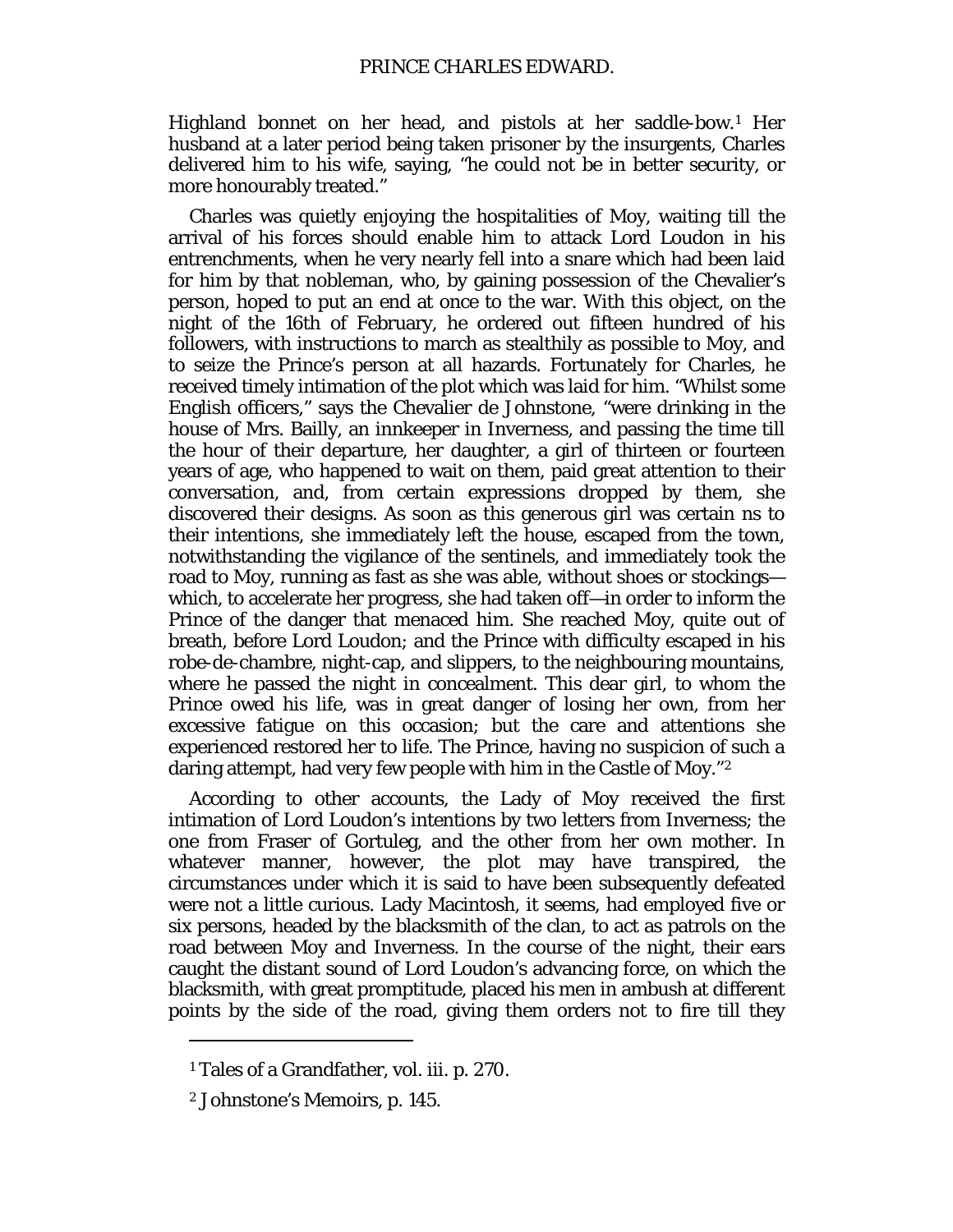should hear the report of his own musket, and then, not to fire altogether, but one after another. As soon as the enemy came within musket-shot, the blacksmith fired his piece at the advancing column, by which the piper of the Laird of Macleod, considered the best in the Highlands, was killed. The remainder then fired off their muskets as they had been directed, at the same time shouting out the well-known war-cries of Lochiel, Keppoch, and other clans—thus impressing their adversaries with the idea that a snare had been laid for them, and that the whole of the Highland army was advancing upon them. Fully convinced that such was the fact, and confused by the darkness of the night, they fled in the utmost precipitation, throwing down and trampling upon their terrified companions in the rear, and never desisting from their rapid flight till they found themselves in safety at Inverness. So great was their terror and confusion, that a brave officer, the Master of Ross, who afterwards passed through a long life as a soldier, and was exposed to many perils, was heard to declare in his old age, that never had he been in so piteous a condition as at the *Rout of Moy.*

The following day Charles determined to retaliate on Lord London, by attacking him in his quarters. Inverness, however, was in no condition to stand a siege; nor had Lord Loudon a sufficient force under his command to enable him to cope with the Highlanders; and accordingly, when the insurgents appeared before the town, they found that the Earl had evacuated it, and had transported his troops into Rosshire. Two days afterwards the citadel, or fort also surrendered, and about the same time Lord George Murray arrived, at the head of his division, having suffered many privations during a long march through a country covered with snow. During the stay of Charles at Inverness, he resided in the house of Lady Drummuir, the mother of Lady Macintosh, being, it is said, the only house in the town which boasted of an apartment in which there was no bed.[1](#page-9-0) After the battle of Culloden, the Duke of Cumberland, much to the annoyance of Lady Drummuir, occupied the same apartment and the same bed in which Charles had previously slept. "I have had two King's bairns living with me in my time," said the lady, "and, to tell you the truth, I wish I may never have another."

The military operations which were carried on during the eight weeks which intervened between the arrival of Charles at Inverness and the fatal battle of Culloden, present but few incidents of any great importance, and may be detailed in a short space. On the 20th of February Fort George fell into the hands of the insurgents, and on the 5th of March, Fort Augustus was also taken and destroyed. In the attack on Fort William, the insurgents were less successful, for the place was so ably and vigorously defended by Captain Scott, and was so well supplied by sea with provisions, and other military supplies, that, in the beginning of April, they

<span id="page-9-0"></span><sup>1</sup> Chambers, p. 77.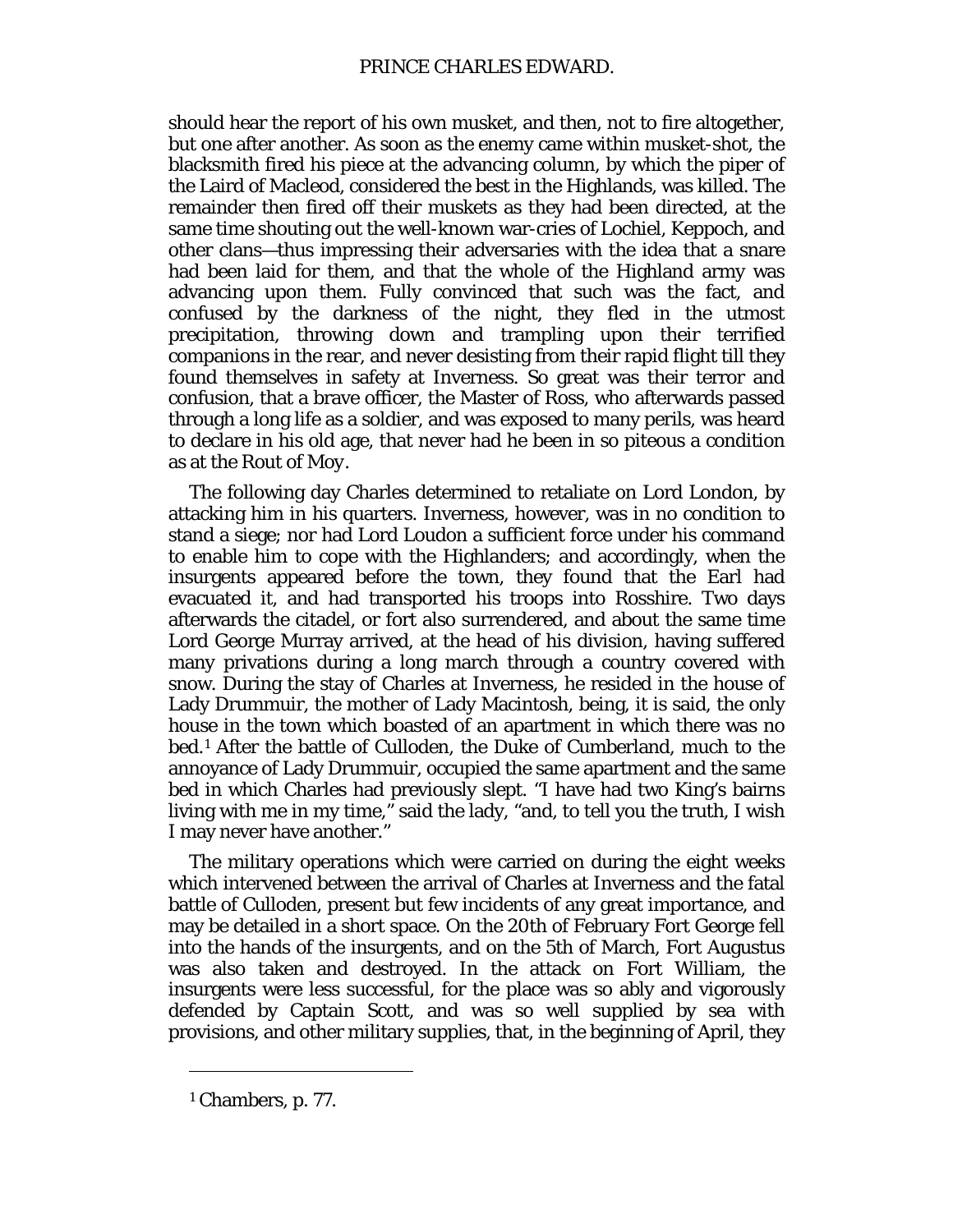found themselves compelled to abandon the enterprise. About the same time, an inroad was made by the Earl of Cromarty into Rosshire, whither he followed Lord Loudon, compelling him to disband his forces, and forcing him to take refuge in the Isle of Skye.

But another adventurous, and even chivalrous expedition, which was conducted by Lord George Murray, about the middle of March, into his own country, Athol, deserves a more lengthened notice. Several military posts, consisting chiefly of the houses of private gentlemen—such as Kinnachin, Blairfettie, Lude, Faskallie, and others—had been established in that country by the Duke of Cumberland. They were, generally speaking, buildings of some antiquity, and of a castellated form, and having been partially fortified by order of the Duke, were severally garrisoned by small detachments from the regular army. Deeming it of considerable importance to make himself master of these scattered fortresses—about thirty in number—Lord George Murray placed himself at the head of seven hundred Highlanders, and commenced his march in the twilight from Dalwhinnie. As he was entering into the heart of an enemy's country, where a force much larger than his own might, on the slightest alarm, be easily concentred against him, he decided on making an attack on each of the small forts at one and the same time. He divided his force, therefore, into different parties, and assigned to each a particular point of attack directing them, after having accomplished the duty confided to them, to repair to him at the Bridge of Bruar, if possible before the break of day.

In the mean time, some intimation of the Highlanders being abroad had reached the ears of Sir Andrew Agnew, who had been appointed governor of the Castle of Blair, with a large garrison under his command. Anxious to ascertain the intentions and numerical force of the enemy, he sallied forth from Blair Castle late in the night, with five hundred armed men, and proceeded in the direction of the Bridge of Bruar, only two miles distant from his own post. Lord George Murray was already at the place of rendezvous, anxiously awaiting the return of his followers, when he received the news of Sir Andrew Agnew's approach, The force which he had under him amounted only to twenty-five men. Resistance, therefore, was out of the question, and it was strongly urged that the little party should make good their retreat to the neighbouring mountains. To this advice Lord George Murray turned a deaf ear, and his reply was worthy of the man. "No," he said, "if we leave the place of rendezvous, our parties, as they return in detail from discharging the duty intrusted to them, will be liable to be surprised by the enemy. This must not be. I will rather try what can be done to impose upon Sir Andrew Agnew's caution by a fictitious display of strength."

His plan was rapidly devised and executed. He drew up his small company, within a certain distance from each other, in a continuous line, along a stone dyke, so as to give them as much as possible the appearance of an extended and formidable front. Fortunately he had with him all the pipers of the force, and these he ordered to strike up, and the colours to be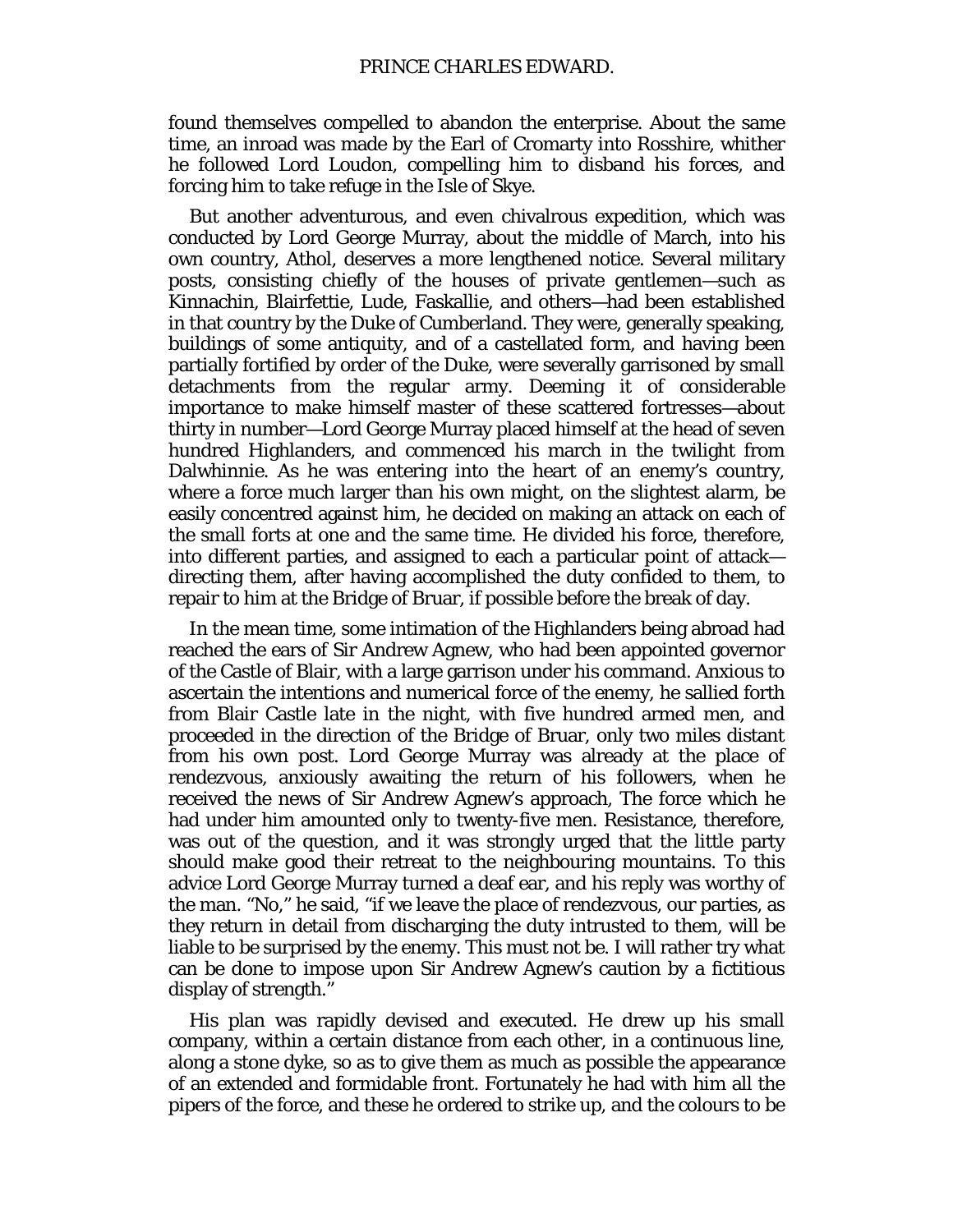elevated, as soon as the royalists should appear in view. The stratagem fully answered his expectations. On the approach of Sir Andrew Agnew and his followers, the pipers sounded their thrilling pibroch, while the Highlanders, who had all the appearance of officers at the head of men preparing to charge, brandished their broadswords as they had previously been directed. Sir Andrew was completely deceived. Believing that he was on the point of being attacked by a force far superior to his own, and apprehensive that another party of Highlanders might have been despatched in the mean time to make themselves masters of Blair Castle, he deemed it more safe and prudent to march his garrison back to that place. Lord George Murray remained at the Bridge of Bruar till he was joined by his several detachments, all of which had completely succeeded in performing the duties confided to them.

Lord George Murray now determined to lay siege to Blair Castle, a strong old fortress belonging to his brother, the Duke of Athol, and which had long been the residence of his ancestors. He was, indeed, but indifferently provided with artillery and with the requisites for effectually carrying on a siege; but he still hoped to reduce the place by famine before succour could arrive from the Duke of Cumberland. With this view he established a close blockade, directing his men to keep a sharp lookout, and to fire on any person who might show himself either on the battlements or at any of the windows.

The governor of Blair Castle was a person of considerable importance and notoriety in his day. "Sir Andrew Agnew," says Sir Walter Scott, "famous in Scottish tradition, was a soldier of the old military school, severe in discipline, stiff and formal in manners, brave to the last degree, but somewhat a humourist, upon whom his young officers were occasionally tempted to play tricks not entirely consistent with the respect due to their commandant. At the siege of Blair, some of the young wags had obtained an old uniform coat of the excellent Sir Andrew, which, having stuffed with straw, they placed in a small window of a turret, with a spy-glass in the hand, as if in the act of reconnoitering the besiegers. This apparition did not escape the hawk's eyes of the Highlanders, who continued to pour their fire upon the turret window without producing any adequate effect. The best deerstalkers of Athol and Badenoch persevered, nevertheless, and wasted, as will easily be believed, their ammunition in vain on this impossible commander. At length Sir Andrew himself became curious to know what could possibly induce so constant a fire upon that particular point of the castle. He made some inquiry, and discovered the trick which had been played. His own head being as insensible to a jest of any kind as his peruke had proved to the balls of the Highlanders, he placed the contumacious wags under arrest, and threatened to proceed against them still more seriously; and would certainly have done so, but, by good fortune for them, the blockade was raised after the garrison had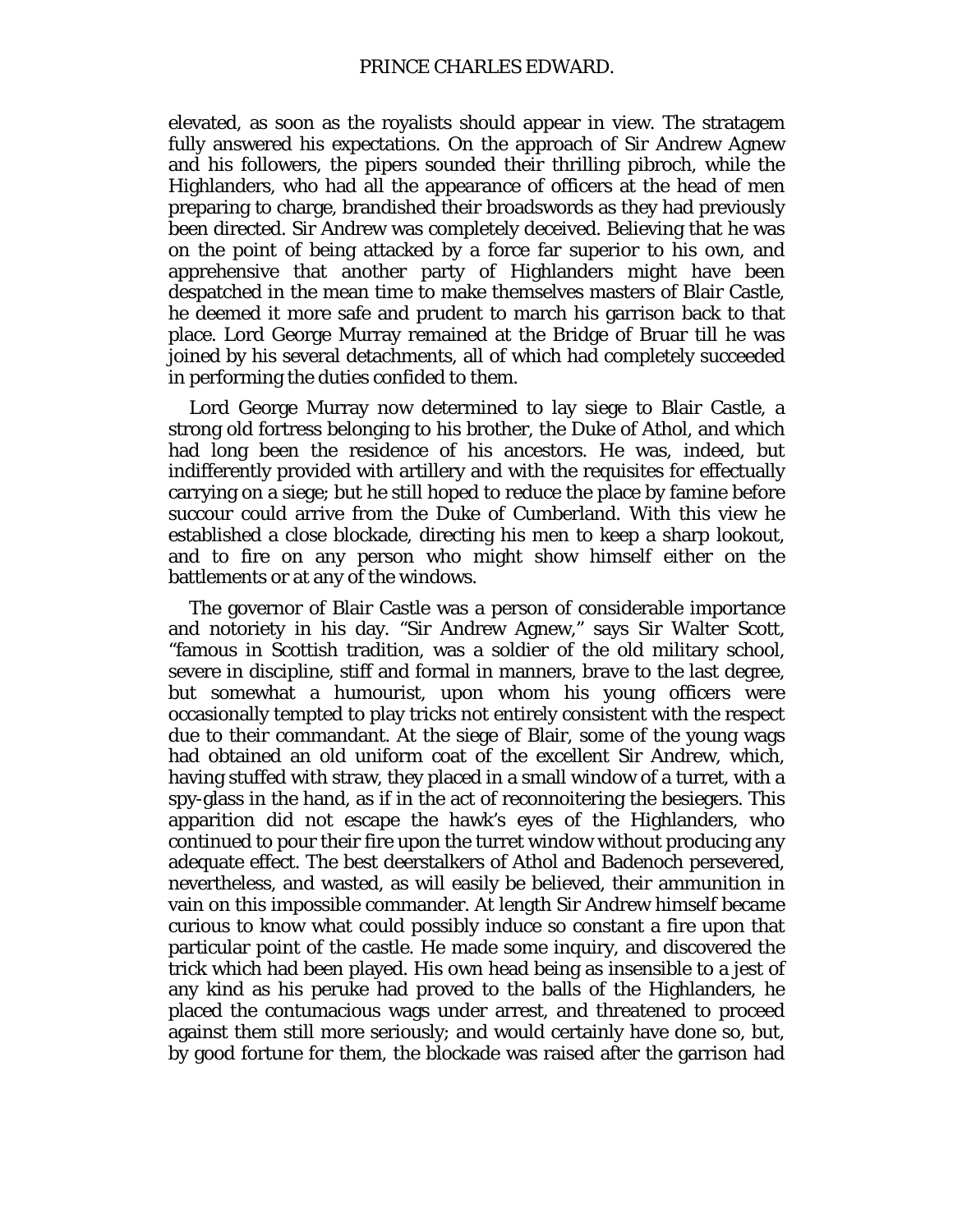suffered the extremity of famine."[1](#page-12-0)

Another rather amusing anecdote is related in connexion with Sir Andrew Agnew and the siege of Blair Castle. Ensign, afterwards General Melville, observes in his "Genuine Narrative" of the Blockade,—"Lord George here played off a jocular experiment upon the well-known choleric temper of Sir Andrew Agnew. He sent down a summons, written on a very shabby piece of paper, requiring the Baronet forthwith to surrender the castle, garrison, stores, &e. No Highlander could be prevailed upon to carry that summons; but the errand was undertaken by a handsome Highland girl, the maid of M'Glashan's inn at Blair, the rendezvous of Sir Andrew's officers. She conceived herself on so good a footing with some of the young officers that she need not be afraid of being shot, taking care, however, as she approached the castle to wave the paper containing the summons over her head, in token of her embassy. She delivered her message with much earnestness, and strongly advised a compliance, as the Highlanders were a thousand strong, and would batter the castle about their ears. The young officers relished the joke, desired Molly to return and tell *those* gentlemen they would soon be driven away, when the garrison would become visitors at M'Glashan's as before; but she insisted that the summons should be delivered to the governor, and a timid Lieutenant, with a constitution impaired by drinking, was prevailed upon to carry it. No sooner, however, did the peerless knight hear something of it read, than he furiously drove the Lieutenant from his presence to return the paper, vociferating after him a volley of epithets against Lord George Murray, and threatening to shoot through the head any other messenger he should send; which Molly overhearing, was glad to retreat in safety with her summons to her employer, who, with Lord Nairn, Cluny, and some other chiefs, were waiting in the churchyard of Blair to receive her, and appeared highly diverted with her report."[2](#page-12-1) The blockade of Blair Castle lasted till the 31st of March. By this time the garrison were reduced to extremities from want of food, and they seem to have been on the point of surrendering, when the timely approach of the Earl of Crawford with a large body of Hessian troops compelled Lord George Murray to raise the siege, and make good his retreat to Inverness.

In the mean time, the Duke of Cumberland had pursued the insurgents as far as Perth, where he arrived on the 6th of February. The rapidity, however, with which the movements of the Highland army were conducted, had already enabled them to obtain three days' march in advance of him; and when the Duke reached Perth,—owing to the inclemency of the weather, and the roads which led to Invernesshire being almost impassable,—he determined on quartering his troops there till the

 $\overline{a}$ 

<sup>1</sup> Tales of a Grandfather, vol. iii. p. 278.

<span id="page-12-1"></span><span id="page-12-0"></span><sup>2</sup> "Genuine Narrative of the Blockade of Blair Castle, by a Subaltern Officer employed in the Defence."—*Scot's Magazine,* 1808, p. 332.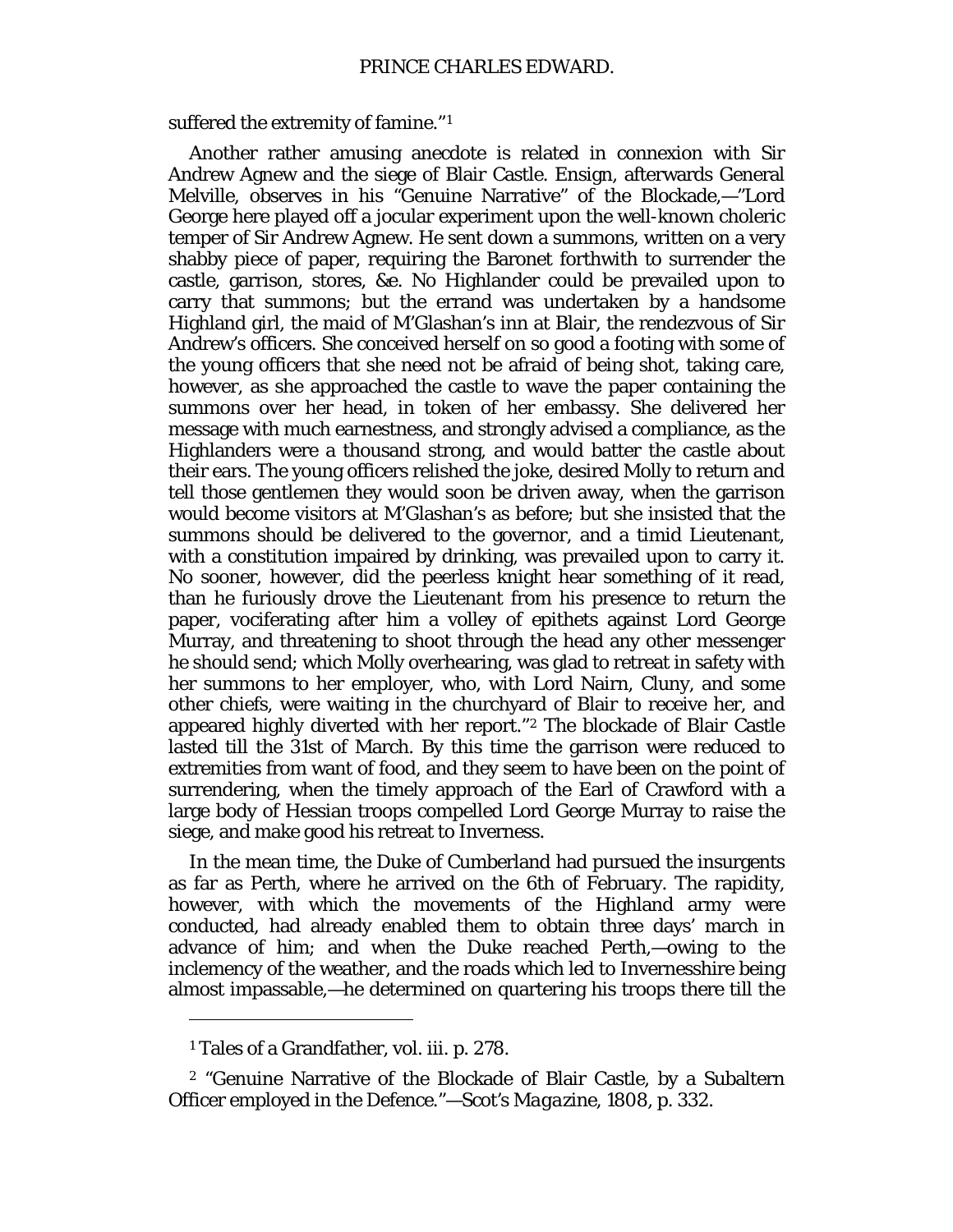weather should prove more propitious.

Quitting Perth, he followed the same route which had been pursued by Lord George Murray, passing through Angus and Aberdeenshire, in which counties he found the inhabitants opposed to the claims of the House of Hanover, almost to a man. Horace Walpole writes to Sir Horace Mann on the 21st of March,—"The Duke complains extremely of the *loyal* Scotch: he says he can get no intelligence, and reckons himself more in an enemy's country than when he was warring with the French in Flanders." At Forfar, he very nearly captured a party who were publicly beating up for recruits for the service of the Chevalier; and on the morning on which he quitted Glammis Castle, the seat of the Earl of Strathmore, not only was it discovered that the girths of all his horses had been cut during the night in order to retard his march, but on his taking his leave, the family ordered the bed in which he had slept to be taken down, in order that their ancient residence might retain as few mementos as possible, of its having been the resting-place of so offensive a guest. In passing through the town of Brechin, where his progress was rendered difficult by the immense crowd, the face of a young and beautiful girl, who was standing on a "stair-head," caught the eye of the young Duke. He paid a particular tribute to her beauty by raising his hat to her; but instead of his gallantry meeting with the return which might naturally have been expected by a young Prince at the head of a gallant army, the fair girl not only received the compliment with signs of the most thorough contempt, but is even said to have returned it "with a gesture which does not admit of description."[1](#page-13-0)

The Duke of Cumberland remained at Aberdeen from the 25th of February till the 8th of April, on which latter day he recommenced his march towards Inverness with the last division of his army. On the 10th he reached Banff, where he seized and hung two spies, who were found employed in notching the numbers of his army upon sticks. On the 11th he reached Cullen, and on the 12th found himself on the banks of the Spey. It has frequently excited astonishment that the passage of the royal troops over this deep and rapid mountain stream was not disputed by the Highlanders. Had Charles adopted this step, there can be little doubt that either the Duke of Cumberland must have been compelled to turn back, or, had he succeeded in forcing the passage of the river, it could only have been effected with considerable loss. This unfortunate error can be accounted for only on the supposition, that the Duke's advance at so early a period of the year was unexpected by his opponents.

On the afternoon of the 12th, the Spey was forded by the royal army in three divisions, their bands playing the tune,—

> "Will you play me fair play, Bonnie laddie, Highland laddie?"

<span id="page-13-0"></span><sup>1</sup> Chambers, p. 76.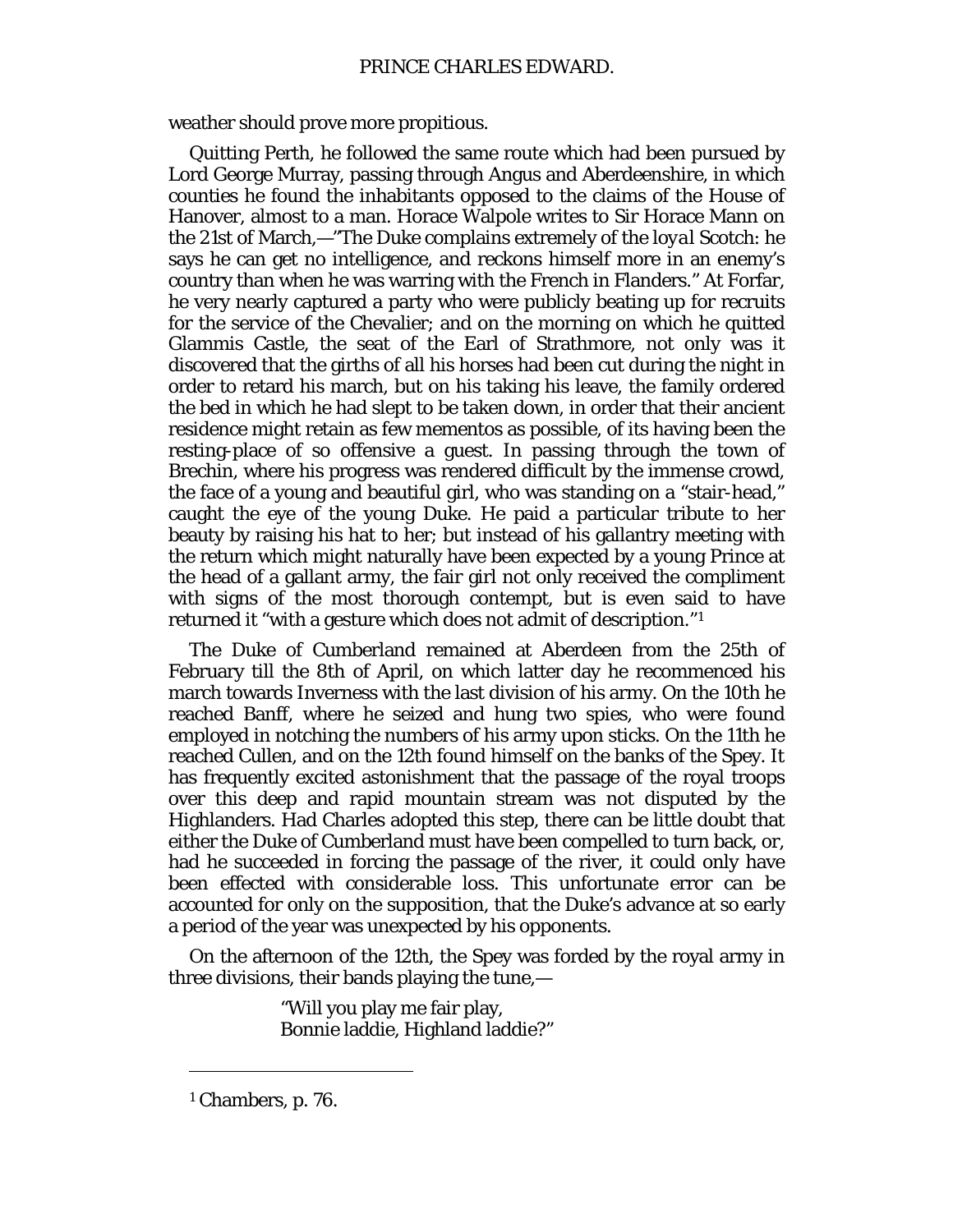which seems to have been intended as an insult to the Highlanders. "His Royal Highness," says Henderson, "was the first to enter the water at the head of the horse, who forded it, while the Highlanders and grenadiers passed little higher: the foot waded over as fast as they arrived, and though the water came up to their middles, they went on with great cheerfulness, and got over with no other loss but that of one dragoon and four women, who were carried down by the stream. Thus was one of the strongest passes in Scotland given up; a pass where two hundred men might easily have kept back an army of twenty thousand; a sure prelude of the destruction of the rebels."[1](#page-14-0)

On the 13th of April, the Duke of Cumberland marched through Elgin to the Muir of Alves, and on the following day advanced to Nairn, only sixteen miles from the Highland camp. The 15th, being the Duke's birthday, was set apart as a day of relaxation and festivity for the whole army.

It was difficult for two armies to be more unequally matched, than those which were so soon about to be opposed to each other on the memorable field of Culloden. The force under the Duke of Cumberland amounted to about nine thousand men; that of Charles to only five thousand. Moreover, not only did there exist this great disparity of numbers, but it must be remembered also that the army under the Duke was comprised of highly disciplined troops, and, moreover, was regularly supplied by a fleet, which moved along the coast, with provisions and every other requisite for effectually carrying on the war. On the other hand, dissensions had crept into the ranks of Charles; he himself was on indifferent terms with Lord George Murray; his army—owing to the difficulty of keeping the Highlanders together—was widely scattered over the surrounding country; the want of food was hourly occasioning fresh desertions; his troops were disorganized from want of pay; and, indeed, so reduced was the Prince's treasury, that for some time he had been compelled to pay his followers in meal, which had given rise to great discontent.

Charles, however, notwithstanding the threatening aspect of his affairs, continued to display the same elation of spirits and confidence in his own resources, which had characterized him in the hour of his greatest prosperity. During a visit which he paid to Elgin in the middle of March, he had been attacked by a fever, and for two days his life was in some danger; but, as Captain Warren writes to the old Chevalier, "a timely bleeding hindered the cold turning into a fluxion *de poitrine,* and caused a joy in every heart not to be expressed." However, on his return to Inverness, all traces of indisposition had disappeared, and notwithstanding the near approach of the Duke of Cumberland's army, he usually employed his forenoons in hunting, and his evenings in giving balls, concerts, and parties of pleasure. It may be mentioned that the ladies

<span id="page-14-0"></span><sup>1</sup> Henderson, p. 112.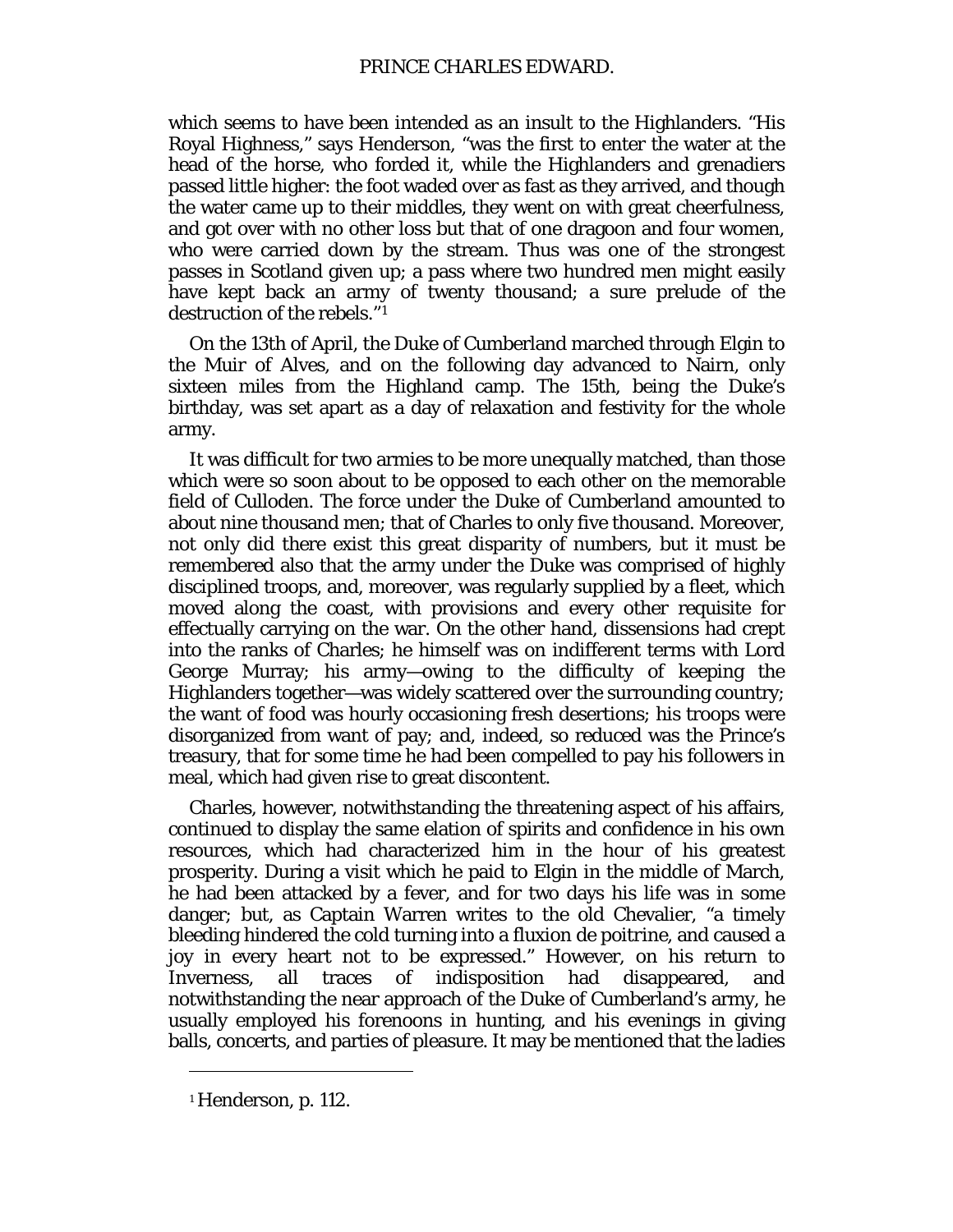of Invernesshire betrayed the same enthusiasm in the cause of the young Prince, which had already been displayed by their fair countrywomen in almost every part of Scotland which he had hitherto visited. President Forbes writes to Sir Andrew Mitchell, —"What was more grievous to men of gallantry,—and, if you believe me, more mischievous to the public,—all the fine ladies, if you except one or two, became passionately fond of the young adventurer, and used all their arts and industry for him in the most intemperate manner."—"One of the ladies noticed by the President," says General Stewart, "finding she could not prevail upon her husband to join the rebels, though his men were ready, and perceiving one morning that he intended to set off for Culloden with the offers of his service as a loyal subject, contrived, while making tea for breakfast, to pour, as if by accident, a quantity of scalding hot water on his knees and legs, and thus effectually put an end to all active movements on his part for that season, while she despatched his men to join the rebels, under a commander more obedient to her wishes."

On the 14th of April, Charles received the intelligence of the approach of the royal army to Nairn. He immediately ordered the drums to be beat and the bagpipes to be played through the town of Inverness, for the purpose of collecting his followers; and shortly afterwards, the young Prince appeared himself in the streets, marshalling his men, walking backwards and forwards through their lines, and exhorting them to display the same ardour and undaunted courage which had distinguished them at Preston and Falkirk. He was received and listened to with the most enthusiastic acclamations, and voices were heard exclaiming in the crowd, "We'll give Cumberland another Fontenoy!" The Prince then mounted his horse, and, with the colours flying and the bagpipes playing, he marched his troops to Culloden Moor, about four miles from Inverness, and passed the night with his chief officers at Culloden House, the residence of one of the staunchest and ablest partisans of the Government, President Forbes. The night was passed by the remainder of the army under arms on the ground,—"the heath," says a subaltern officer who was present, "serving us both for bedding and fuel, the cold being very severe." Early on the following morning, Charles drew up his forces in order of battle, under the impression that the Duke of Cumberland was on his march to attack him. In the course of the day, however, Lord Elcho, who had been despatched to Nairn to watch the movements of the royal army, returned to the camp with the tidings that, being the Duke's birthday, the soldiers were spending it in joviality and mirth, and that there was no appearance of their advancing on that day.

At this eventful period, such was the miserable state of the Prince's commissariat, that during the whole of the 15th, a small loaf, and that of the worst description, was all the food which was doled out to the unfortunate High, landers. "Strange as the averment may appear," says a modern writer, "I have beheld and tasted a piece of the bread served out on this occasion—being the remains of a loaf, or *bannock,* which had been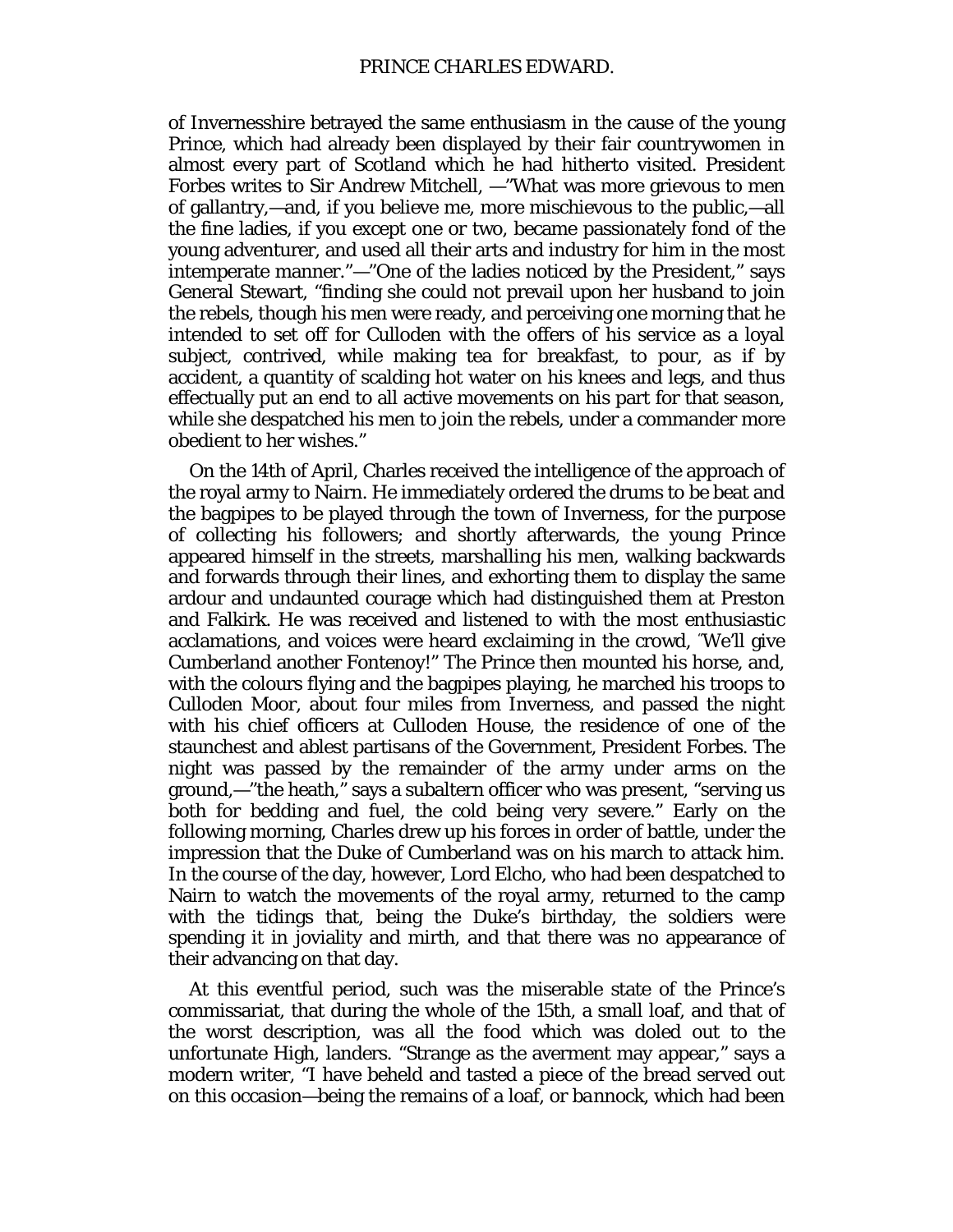carefully preserved for eighty-one years by the successive members of a Jacobite family. It is impossible to imagine a composition of greater coarseness, or less likely either to please or satisfy the appetite; and perhaps no recital, however eloquent, of the miseries to which Charles's army was reduced, could have impressed the reader with so strong an idea of the real extent of that misery, as the sight of this singular relic. Its ingredients appeared to be merely the husks of oats, and a coarse unclean species of dust, similar to what is found upon the floors of a mill."

Satisfied that the Duke of Cumberland had no intention to resume his march till the following day, Charles called a council of war—the first which he had summoned since he commenced his retreat from Derby—for the purpose of deliberating on the steps which it was most advisable for him to take. Lord George Murray, who was the last to speak except the Prince, argued strongly in favour of a night-march, insisting that, inasmuch as the scarcity of their provisions rendered it imperative on them to hazard an engagement, their prospects of success were likely to be increased in a tenfold degree by attacking the Duke of Cumberland's camp in the dark, and taking his soldiers by surprise, than were they to await the onset of regular troops by daylight in the open field. Charles had been heard to declare, two days before, that he was willing to attack the enemy, had he but a thousand men; and so entirely, as he himself informs us, did Lord George's<sup>[1](#page-16-0)</sup> sentiments coincide with his own, that he rose up and affectionately embraced him. Some objections, indeed, were made to Lord George Murray's proposition, but the debate terminated by a night attack being definitively agreed upon.

<span id="page-16-0"></span><sup>1</sup> MS. Account of the Transaction, Lord Mahon, vol. iii. p. 449, note.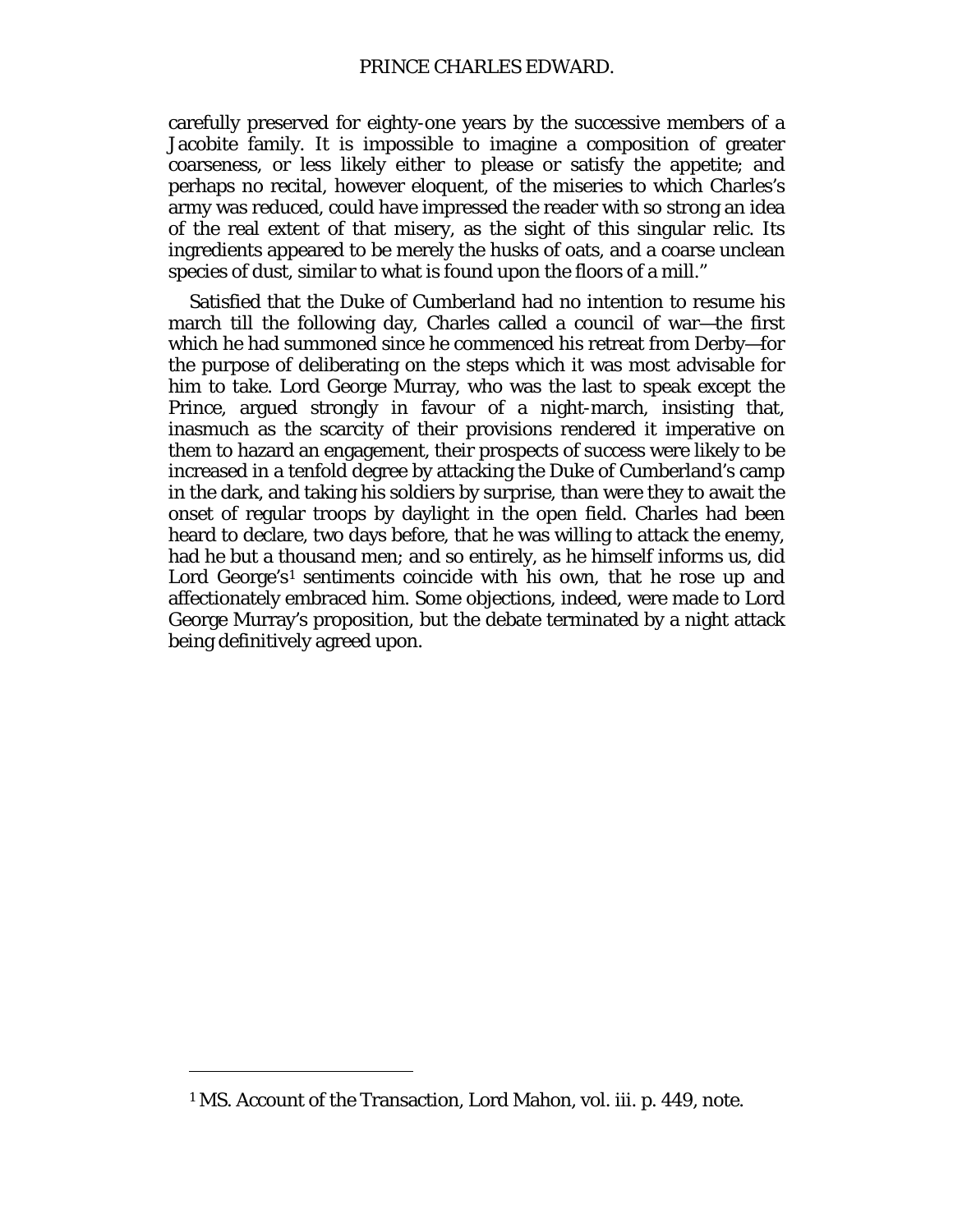#### **CHAPTER II.**

<span id="page-17-1"></span><span id="page-17-0"></span>**Charles's determination to attack the English army—Night march—His displeasure at Lord George Murray for ordering a retreat—Arrival at Culloden Moor—Disposition of the contending armies in sight of each other—Battle of Culloden —Total defeat of the Pretender's troops—His flight— Barbarities of the Duke of Cumberland's soldiers.**

HAVING again embraced Lord George Murray, and assigned as the watchword "King James the Eighth," Charles placed himself at the head of his men, and gave the order to march. By the Prince's directions, the heath was set on fire, in order to deceive the enemy into the belief that his troops were occupying the same position. The men were strictly enjoined to march in profound silence, and on no account to speak above their breath.

They were also ordered not to make use of their fire-arms in their attack on the enemy's camp, but with their broadswords and Lochaber axes to cut the ropes and poles of the tents, and to stab with their utmost force wherever they perceived any swelling or bulge in the fallen canvass.

As the distance from Culloden Moor to the enemy's camp at Nairn was only nine miles, it was computed that they might easily reach their destination shortly after midnight. Unfortunately, however, there were many circumstances which tended to retard and embarrass the Highlanders in their march: not only were they greatly impeded by the darkness of the night, but numbers straggled from the ranks in search of food, and when expostulated with by their commanders, they declared that they might shoot them if they pleased, for they would rather die at once than starve any longer. By the time they reached the wood of Kilravock, still greater numbers, overcome by faintness and hunger, declared their utter inability to advance further, and throwing themselves down among the trees, were soon overcome by the sleep of which they stood so greatly in need.

The hour which had been named for the attack was two o'clock in the morning; but when that hour arrived, it was found that the advanced column, under Lord George Murray, was still four miles distant from the English army. At this moment, the distant roll of drums was heard from the enemy's camp. It was evident, therefore, that they could escape observation only a short time longer, and that the object, for which the night-march had been decided upon, had signally failed. The ranks of the Highlanders, moreover, had become frightfully thinned, and of the remainder, so many were exhausted and dispirited from the want of food, that it would have amounted almost to an act of madness to have advanced. Under these circumstances, Lord George Murray, notwithstanding the vehement remonstrances of Hepburn of Keith and others, took upon himself the responsibility of ordering a retreat. He would willingly, perhaps, have consulted with the Prince on the occasion;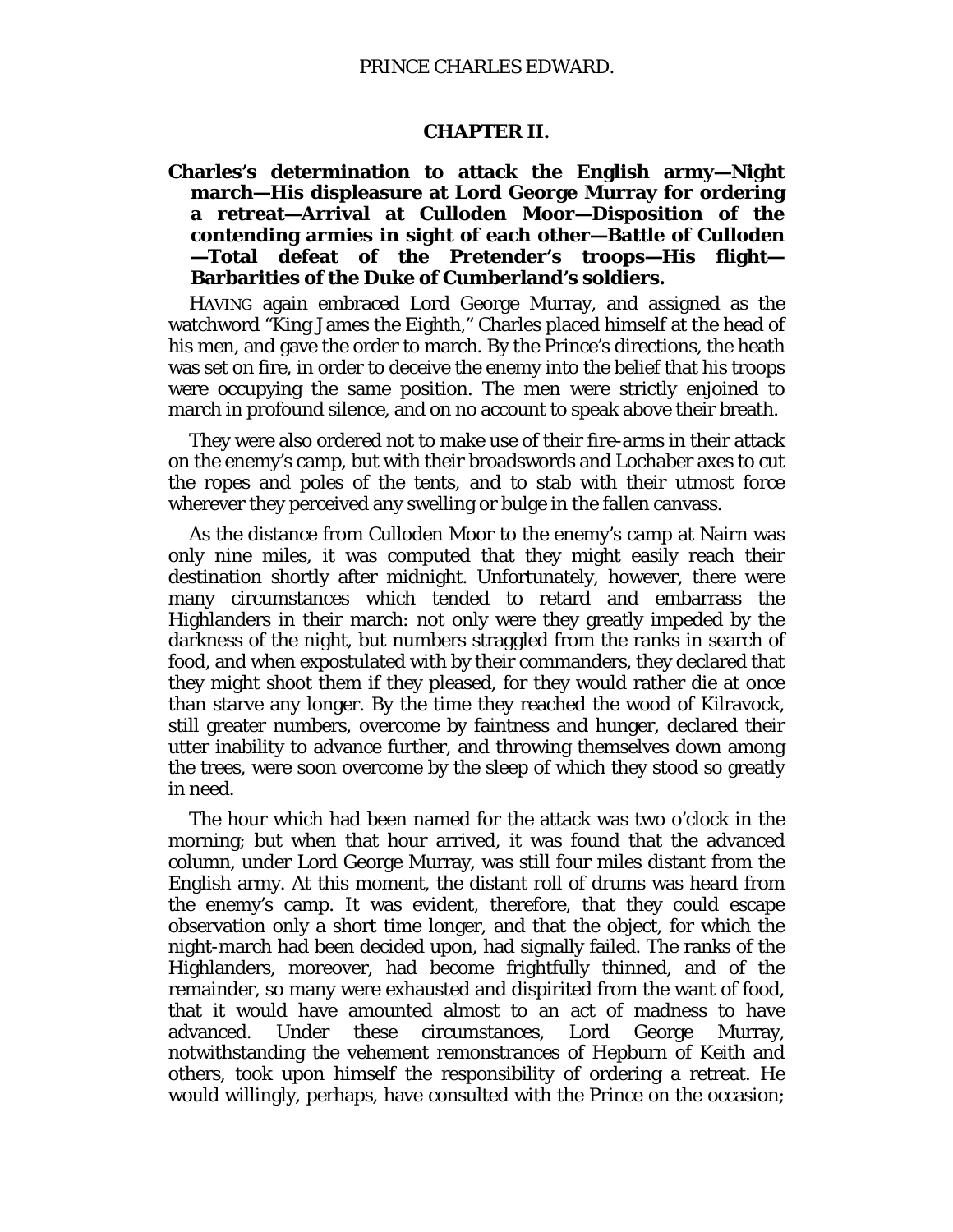but Charles being a considerable distance in the rear, in command of the second column, he had not the opportunity of communicating with him.

When the Prince was informed of the orders which had been given by Lord George Murray, he at first expressed the utmost indignation, though he afterwards exclaimed in a calmer tone, "'Tis no matter; we shall meet them still, and behave like brave fellows."[1](#page-18-0) For having taken the step which he did, a most unfounded charge of treachery was afterwards brought against Lord George Murray. His character, however, has long since been completely cleared, and by no one was he more fully exonerated than by Charles himself. Had he yielded, indeed, to the entreaties of Hepburn of Keith, and adhered to the original project of attacking the enemy's camp, there can be little doubt that defeat and disaster would have been the results. "The Duke," says Home, "had certain information of the night march; and spies, who spoke the Gaelic language, and wore the Highland dress, mixed with the rebels as they marched; but none of these spies knew any thing of the intended attack, and it is believed the Duke supposed that the rebels intended only to approach his camp, take their ground in the night, and attack him in the morning, for the soldiers were ordered to lie down to rest with their arms by them." Whatever may have been the amount of the information which was conveyed to the Duke by his spies, it is certain that, with an army treble in number to that of his opponents, and renovated, moreover, by sleep and their morning repast, he would have defeated the unfortunate Highlanders with even still greater ease than he subsequently did at Culloden.

About five o'clock in the morning, the Highlanders again found themselves on Culloden Moor, where they had the satisfaction of seeing themselves joined by Macdonald of Keppoch and the Frasers, an accession of strength which occasioned universal joy in the army. Charles repaired to his old quarters at Culloden House, where with much difficulty some bread and whiskey were procured for him. Fatigued by his night's march, he had lain himself down to rest, when between seven and eight o'clock—less than three hours after his return to Culloden —he was roused from his slumbers, and informed that the enemy's cavalry was not more than two miles distant, and the main body of their army not above four miles.

The Prince, accompanied by the Duke of Perth, Lord George Murray, and Lord John Drummond, immediately mounted his horse and rode to the field. A cannon was fired to assemble the sleeping or scattered Highlanders; the drums were ordered to beat, and the pipes to play the gatherings of their respective clans. Unfortunately, both officers and men were found to be scattered in all directions. "Through their great want of sleep, meat, and drink," says Macdonald, "many had slipped off to take some refreshment in Inverness, Culloden, and the neighbourhood, and others to three or four miles distance, where they had friends and

<span id="page-18-0"></span><sup>1</sup> Jacobite Memoirs, p. 290.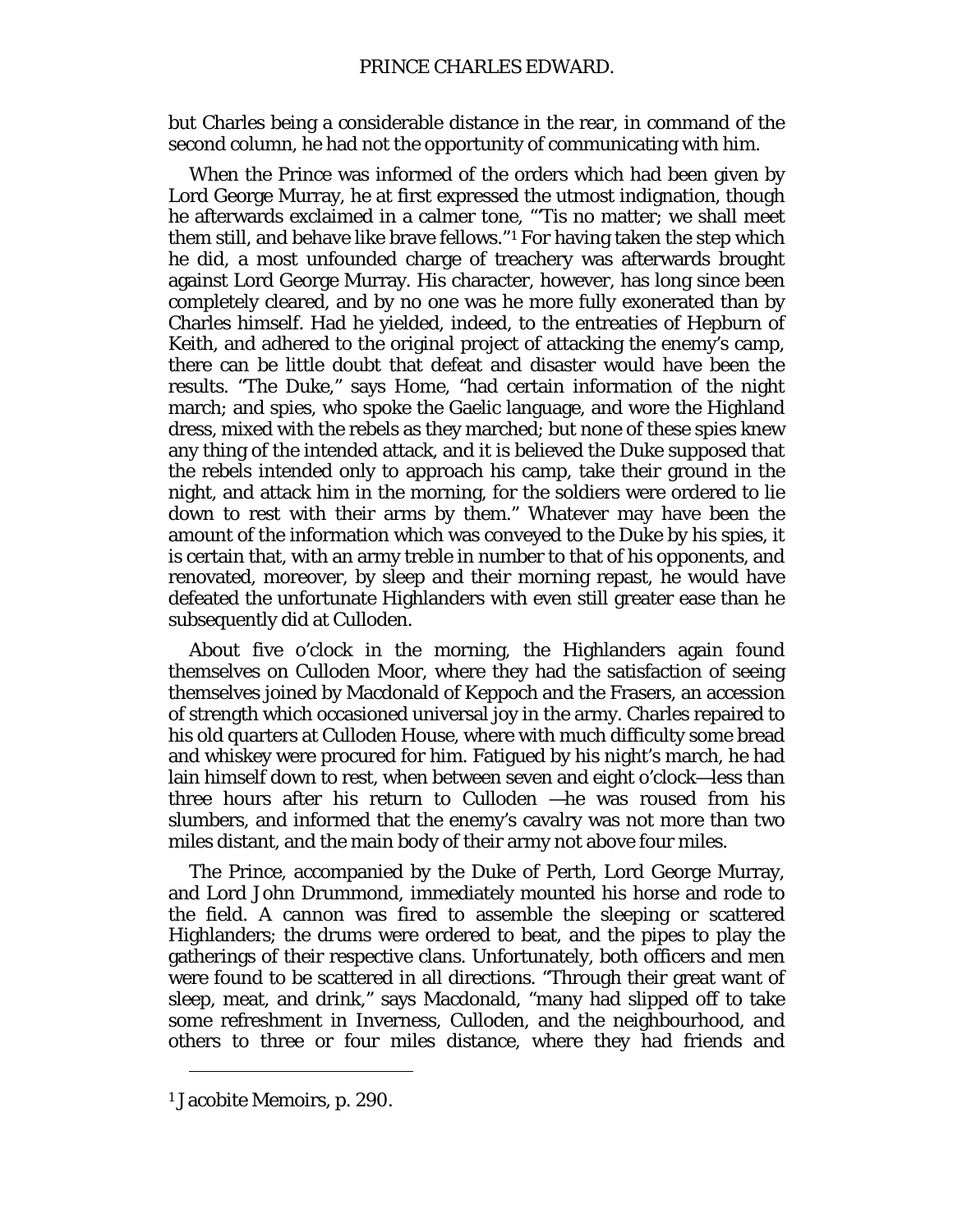acquaintances; and the said refreshment so lulled them asleep, that, designing to take one hour's rest or two, they were afterwards surprised and killed in their beds. By this means we wanted in the action at least one-third of our best men, and of those who did engage many had hurried back from Inverness, and, upon the alarm of the enemy's approach, both gentlemen and others, as I did myself, having taken only one drink of ale to supply all my need."[1](#page-19-0)

Notwithstanding the vast superiority on the part of the Duke of Cumberland's army, and the disadvantages under which the Highlanders laboured from the want of sleep and food, they exhibited no signs of despondency; but, on the contrary, as the lines of their opponents neared them, they raised repeated huzzas, which were responded to no less exultingly by the royalists. The Prince, on his part, appeared in excellent spirits, and spoke confidently of gaining the victory. Previous to the battle, he rode along the lines of his army, exhorting the Highlanders, by his words and gestures, to exceed even the valour which they had displayed at Falkirk and Preston. He was answered by the most enthusiastic cheers, and by the most eloquent professions of devotion and love.

The insurgent army was composed of two lines. The first consisted of the Athol brigade, the Camerons, the Stuarts, and some other clans, and was headed by Lord George Murray; the second line was formed principally of the Low Country and foreign regiments and the Irish pickets, and was commanded by General Stapleton. On the right of the first line, and somewhat behind it, was stationed the first troop of horse-guards, and, on the left of the second line, a troop of Fitzjames's horse. The reserve consisted of Lord Kilmarnock's regiment of foot-guards, and the remains of Lord Pitsligo's and Lord Strathallen's horse. Charles placed himself on a small eminence behind the right of the second line, with Lord Balmerino's troop of horse-guards and a troop of Fitzjames's horse.

On perceiving the disposition of the insurgent troops, the Duke of Cumberland formed his own army into three lines; each wing being supported by cavalry, and two pieces of cannon being placed between every two regiments which composed the first line. In all former engagements with the royal forces, the Highlanders had obtained a great advantage from the skilful manner in which they had contrived to receive the points of their enemy's bayonets on their targets, and then, forcing the bayonet on one side, thrusting their dirks or broadswords into the exposed and defenceless bodies of their adversaries. In order to obviate the effect of this successful manoeuvre, the Duke had carefully instructed his soldiers, instead of directing their thrust at the man immediately opposite to them, to aim at the one who fronted their right hand comrade, by which means the Highlander would be wounded under the sword-arm before he could ward off the thrust.

<span id="page-19-0"></span><sup>1</sup> Lockhart Papers, vol. ii. p. 509.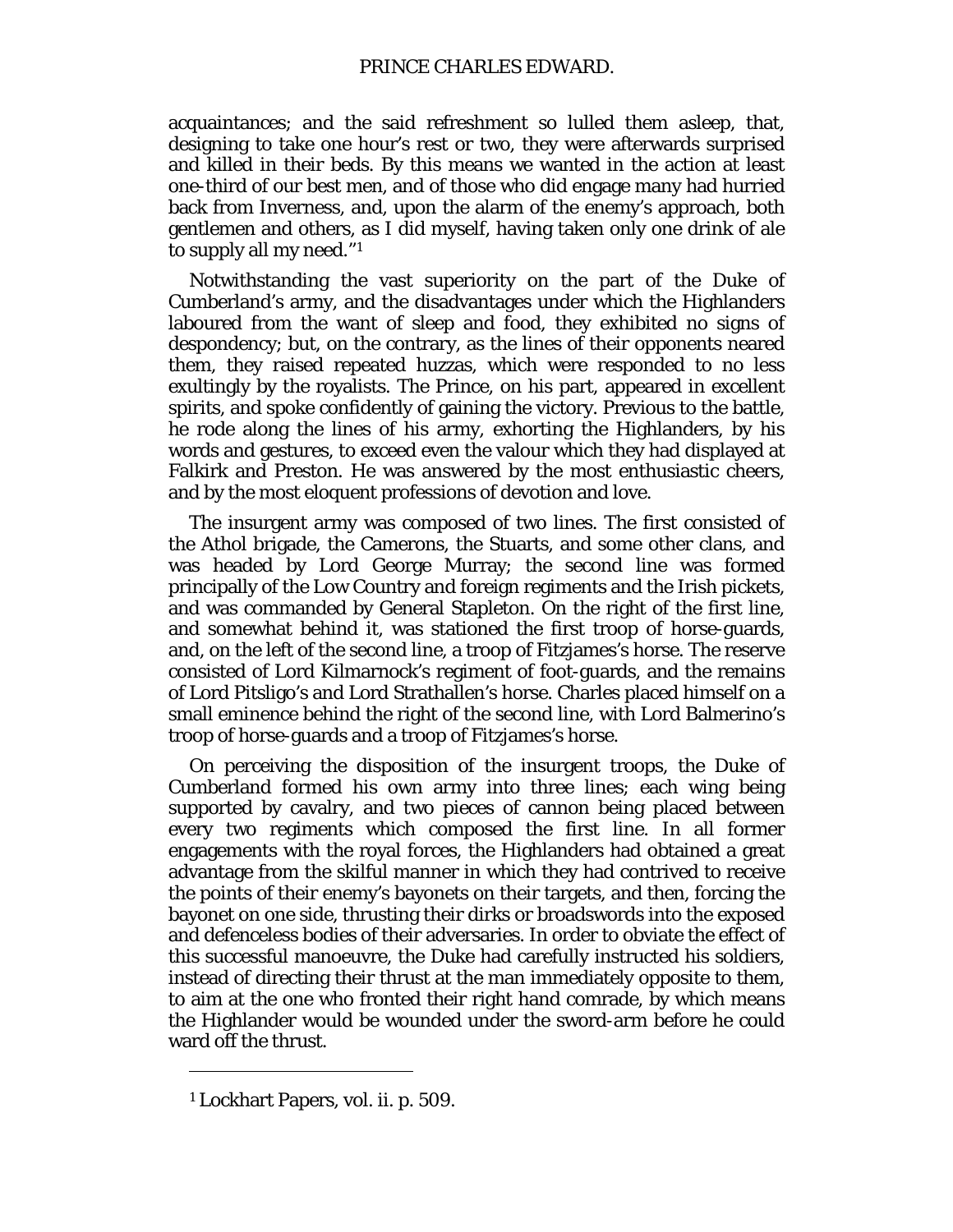Having completed the disposition of his army, which was done with great skill, the Duke addressed his followers in a short speech. He implored them to be cool and collected; to remember the great stake for which they were about to fight, and to dismiss the remembrance of all former disasters from their minds. He was unwilling, he said, to believe that there could be any man in the British army who had a disinclination to fight; but should there be any, he added, who, from being averse to the cause or from having relations in the rebel army, would prefer to retire, he begged them in God's name to do so, as he would far sooner face the Highlanders with a thousand determined men to support him, than he backed by an army often thousand if a tithe of them should be lukewarm. This appeal was responded to by the most enthusiastic shouts, and by loud cries of "Flanders I Flanders!" It being now one o'clock, it was submitted to the Duke that the soldiers should be allowed to dine before they went into action. But to this he decidedly objected. "The men," he said, "will fight better and more actively with empty bellies; and, moreover, it would be a bad omen. You remember what a dessert they got to their dinner at Falkirk!"

The battle commenced by the artillery of the two armies opening their fire at each other; that of the Highlanders was ill-pointed and ill-served, their balls passing over the heads of their adversaries, and doing but little execution; while the royal cannon, being served with great precision, made dreadful havoc in the ranks of the insurgents. Two pieces of artillery were pointed, and several discharges were made, at the spot where Charles was stationed with his small body of cavalry. Several of his troopers were shot, and he himself had a narrow escape, his face being bespattered with the dirt thrown up by one of the balls, and a servant who was holding a led horse being killed by his side.

The cannonading had continued for some time, when the Highlanders, rendered furious by the galling fire which was thinning them, and thirsting to revenge their fallen comrades, could no longer be restrained from dashing against the enemy. The Macintoshes, who had never before been in action, were the first to rush forward, when Lord George Murray, perceiving that the rest of the clans who formed the right line could be kept back no longer, gave the order for the attack. Immediately raising one loud shout, and brandishing their broadswords, the Highlanders, heedless alike of the smoke and hail which poured full in their faces, and of the galling grapeshot which swept through their ranks,—rushed furiously against the firm ranks and fixed bayonets of their opponents.[1](#page-20-0) So

<span id="page-20-0"></span><sup>&</sup>lt;sup>1</sup> "It was the emphatic custom of the Highlanders, before an onset, to *scrug their bonnets,*—that is, to pull their little blue caps down over their brows, so as to insure them against falling off in the ensuing *mélée.* Never, perhaps, was this motion performed with so much emphasis as on the present occasion, when every man's forehead burned with the desire to revenge some dear friend who had fallen a victim to the murderous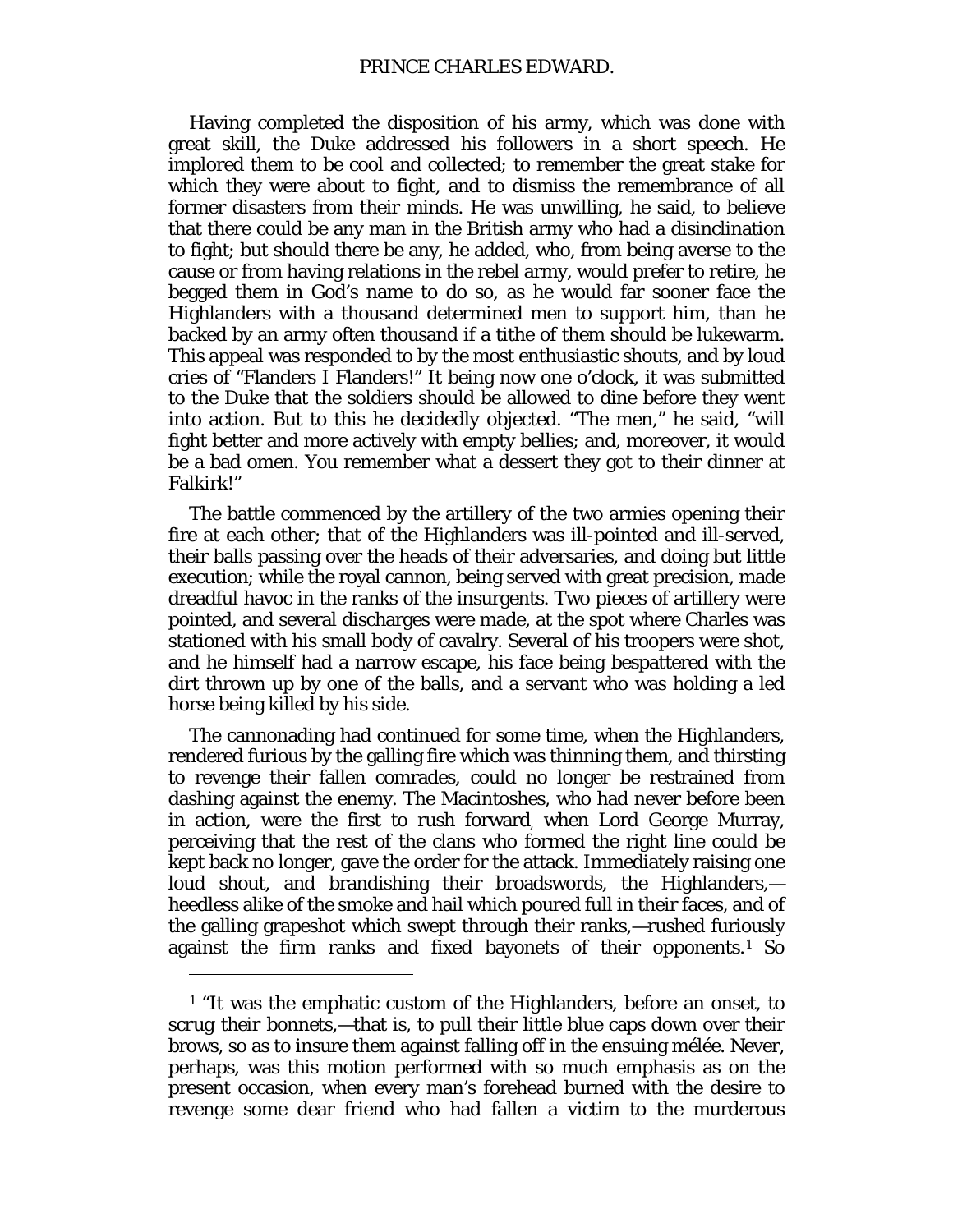impetuous was this first onset, that they broke through Monro's and Burrel's regiments, and made themselves masters of two pieces of cannon. Having broken through the first line, they were dashing madly forward, when they encountered the second, which the Duke,— foreseeing the probability of what actually occurred,— had purposely strengthened and stationed so as to support the first line, in the event of its being broken by the onset of-the clans. Drawn up three deep,—the front rank kneeling, the second bending forward, and the third standing upright,—they reserved their fire till the Highlanders had come within a yard of the point of their bayonets, when they poured in so well-directed and destructive a fire as to throw them into utter confusion. Mingling together in the greatest disorder, and with little distinction of regiments or clans, these brave men had no choice but to retreat. Some few, indeed, continued to dash furiously against the enemy, but not one of them returned to tell the tale of his valour. So dreadful was the slaughter at this particular part of the field, that after the action the bodies of the unfortunate Highlanders are said to have been found in *layers of three and four deep.*

Thus an entire rout took place of the whole right and of the centre of the insurgent army. They had performed all that could be expected from the most romantic valour, and, opposed as they were to overpowering numbers, it was no disgrace to them that they fled. Many of their chieftains were either killed or trampled down. Among the latter was the gallant Lochiel, who fell from the effects of his wounds, but, fortunately, his two henchmen succeeded in carrying him from the field.

Had the Macdonalds, who were stationed on the left, charged simultaneously with the other clans, it is far from improbable that victory would have been decided in favour of Charles. They were disgusted, however, at having been removed from the post of honour, and in vain did their chieftain endeavour to lead them to the charge. "We of the clan Macdonald," says one of their officers, "thought it ominous that we had not this day the right hand in battle, as formerly at Gladsmuir and at Falkirk, and which our clan maintains we had enjoyed in all our battles and struggles since the battle of Bannockburn." Stubborn in their displeasure, they resisted every entreaty which was made to induce them to advance. In vain did the Duke of Perth shout the well-known "Claymore!" and in vain did he tell them that it lay in their power to make the left wing a right, in which case he would hereafter be proud to adopt

artillery. A Lowland gentleman, who was in the line, and who survived till a late period, used always, in relating the events of Culloden, to comment, with a feeling of something like awe, upon the terrific and more than natural expression of rage which glowed on every face and gleamed on every eye, as he surveyed the extended line at this moment. It was an exhibition of terrible passion, never to be forgotten by the beholder." *Chambers,* p. 85.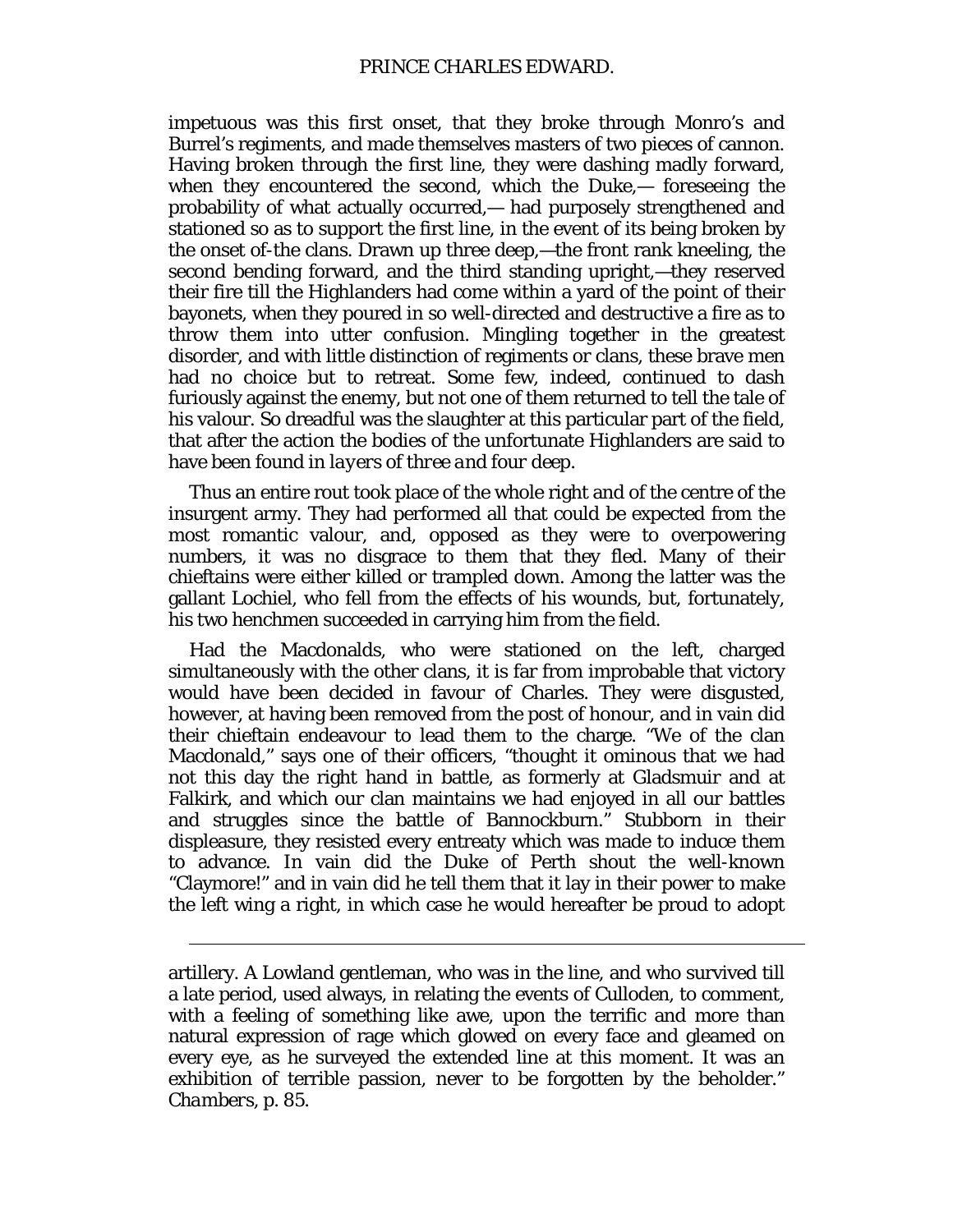the surname of Macdonald. In vain did the gallant Keppoch urge them to follow him,—"My God!" exclaimed the chieftain in the agony of the moment, "have the children of my tribe forsaken me?" Uttering these words, with a drawn sword in one hand, and a pistol in the other, he rushed forward at the head of a few of his own kinsmen. He had proceeded, however, only a few paces, when a musket-shot brought him to the ground, and he had only time to entreat his favourite nephew to consult his own safety, before the breath deserted his body. But not even did this romantic act of self-devotion produce any effect on the enraged clansmen. Unflinchingly enduring the galling fire of the English infantry, they are described, in the height of their exasperated feelings, as hewing up the heath with their swords, and calmly gazing on the last agonies of their dying chieftain. It was not till they beheld the other clans give way that they fell back and joined them; but, at this moment, Hawley's regiment of dragoons and the Argyleshire Highlanders pulled down a park wall that covered their right flank, and the cavalry, falling in among them, threw them into the utmost confusion. Thus was completed the entire discomfiture of the Highland clans, and had it not been that the French and Irish pickets covered them by a close and spirited fire, their retreat must have been converted into a most disastrous rout.

Exhibiting every symptom of the bitterest agony, and with tears rolling down his face, Charles beheld, from the eminence on which he stood, the flight of his followers, and the annihilation of his fondest hopes. There still remained the Lowland troops, and the French and Irish pickets; and at the moment when the Highlanders were retreating before the overpowering force of the English infantry, Lord Elcho is said to have ridden up to the illfated Prince, and to have implored him by all that was sacred to place himself at the head of the reserve, and to make a last effort to change the fortune of the day. His entreaties proving of no avail, Lord Elcho,—who had risked fortune, life, and every thing that the heart holds most dear, in the cause of the Stuarts,—is stated to have turned from him with a bitter curse, declaring that he would never see his face again: it is added, moreover, that he kept his word, and when they were both exiles in a foreign country, that he invariably quitted Paris whenever Charles entered that city.[1](#page-22-0) Such is the story which has often been related, but which, in fact,

<span id="page-22-0"></span><sup>1</sup> "Some suspicion," says Lord Mahon, "should attach to the whole of this story, because the latter part is certainly unfounded. The official account now lies before me of Charles's first public audience at the court of France after his return, and amongst the foremost of his train on that occasion appears Lord Elcho. I must further observe that Lord Elcho was a man of most violent temper, and no very constant fidelity. Within two months from the date of this battle, he made overtures for pardon to the British Court, 'but,' says Horace Walpole, 'as he has distinguished himself beyond all the Jacobite commanders by brutality, and insults, and cruelty to our prisoners, I think he is likely to remain where he is;' and so he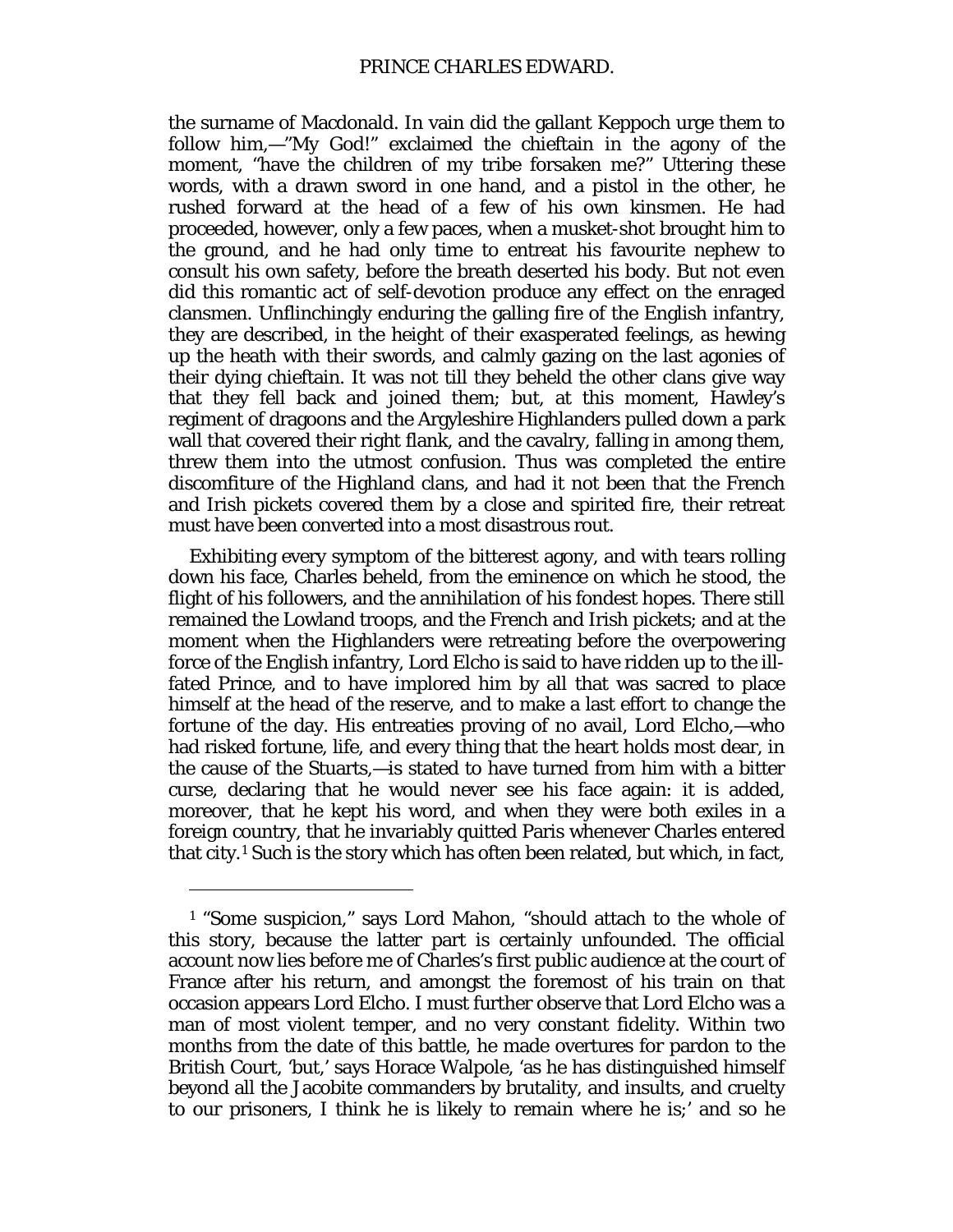appears to be little worthy of credit. On the contrary, several of the Prince's officers declared, in the most solemn manner, that they had seen their unfortunate master forced from the field by Sir Thomas Sheridan, and others of his Irish officers; and we have more particularly the evidence of the cornet who carried the standard of the second troop of horseguards, who left a dying attestation that he himself saw the Prince earnestly urging his officers to make a fresh charge at the head of the reserve, and that he would have done so had-not O'Sullivan seized the bridle of his horse, and, assisted by Sheridan, forced him from the field. "When Charles," says Home, "saw the Highlanders repulsed and flying, which he had never seen before, he advanced, it is said, to go down and rally them; but the earnest entreaties of his tutor, Sir Thomas Sheridan, and others, who assured him that it was impossible, prevailed upon him to leave the field."[1](#page-23-0)

Being closely pressed by the royal forces, the remainder of Charles's little army which still remained unbroken had no choice but to seek safety in flight. A part of the second line, indeed, quitted the field with tolerable regularity, their pipes playing and colours flying; and the French auxiliaries marched in good order to Inverness; the rest, however, fled in the utmost confusion, and many of the Highlanders never paused for a moment till they found themselves in their own homes in the distant Highlands. The royalists computed their loss at the battle of Culloden at three hundred and ten men; that of the insurgents is stated to have been a thousand.

After quitting the fatal field, the Highland army divided themselves into two bodies, one of which took the road to Inverness, while the latter made the best of their way to the Highlands. The former—in consequence of their route lying along an open moor, where they were easily overtaken by the enemy's light-horse—suffered dreadfully in the pursuit. The five miles, indeed, which lay between the field of battle and Inverness, presented one frightful scene of dead bodies, carnage, and blood. Many who, from motives of curiosity, had approached to witness the battle, fell victims to the indiscriminate vengeance of the victors. The latter, by their disgraces and discomfitures, had been provoked to the most savage thirst for revenge. The writer of a contemporary letter observes, "By this time our horse and dragoons had closed in upon them from both wings, and then followed a general carnage. The moor was covered with blood; and our men, what with killing the enemy, dabbling their feet in the blood, and splashing it about one another, *looked like so many butchers I"* It is remarkable, that the troops who seemed to take the greatest pleasure in butchering the flying and defenceless Highlanders, were the craven dragoons who had behaved in so dastardly a manner at Colt Bridge,

<span id="page-23-0"></span>did!"—*History of England,* vol. iii. p. 458.

<sup>1</sup> History of the Rebellion, p. 239.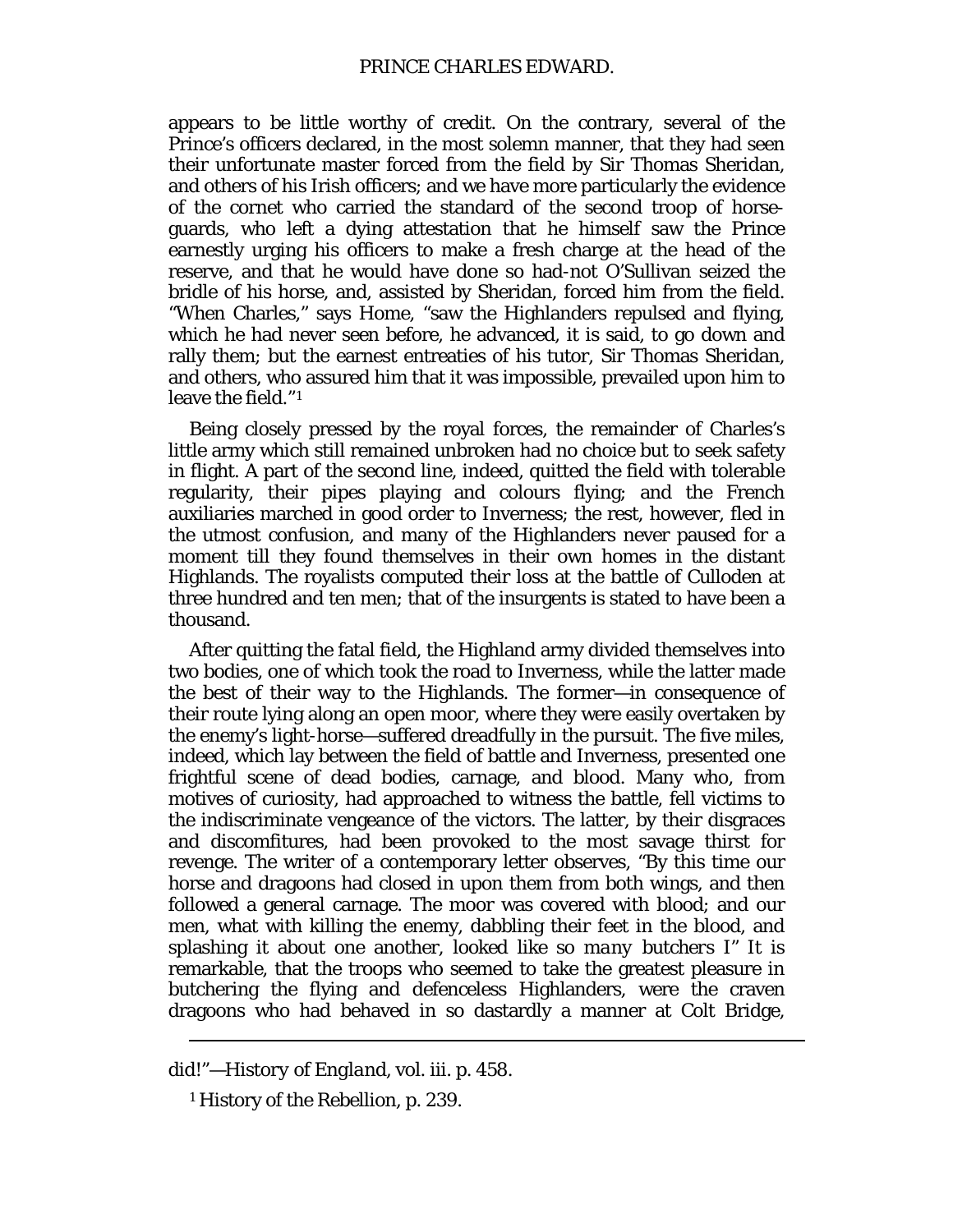Preston, and Falkirk. Their conduct at Culloden presented a curious exemplification of the old Latin proverb, that when a coward finds himself a conqueror he is always the most cruel.

The scenes which were acted on the field of battle were even more frightful than those which were perpetrated on the main road. "Not contented," says Smollett, "with the blood which was so profusely shed in the heat of action, they traversed the field after the battle, and massacred those miserable wretches who lay maimed and expiring: nay, some officers- acted a part in this cruel scene of assassination—the triumph of low illiberal minds, uninspired by sentiment, untinctured by humanity."[1](#page-24-0)

"The road from Culloden to Inverness," says the Chevalier de Johnstone, "was every where strewed with dead bodies. The Duke of Cumberland had the cruelty to allow our wounded to remain amongst the dead on the field of battle, stripped of their clothes, from Wednesday, the day of our unfortunate engagement, till three o'clock on the afternoon of Friday, when he sent detachments to kill all those who were still in life; and a great many, who had resisted the effects of the continual rains, were then despatched."

The almost unparalleled barbarities which were permitted by the Duke of Cumberland after the battle of Culloden (barbarities which he speaks of with brutal jocularity, in one of his letters to the Duke of Newcastle, as "a little bloodletting")—ought rather to have stamped him as a monster of iniquity, than to have assisted to procure him those honours and rewards which were showered upon him for his easy victory over an army so

 $\overline{a}$ 

"Yet, when the rage of battle ceased, The victor's soul was not appeased; The naked and forlorn must feel Devouring flames, and murdering steel! The pious mother, doomed to death, Forsaken wanders o'er the heath; The bleak wind whistles round her head, Her helpless orphans cry for bread; Bereft of shelter, food, and friend, She views the shades of night descend; And stretched beneath th' inclement skies, Weeps o'er her tender babes and dies. While the warm blood bedews my veins, And unimpaired remembrance reigns, Resentment of my country's fate, Within my filial breast shall beat."

<span id="page-24-0"></span><sup>1</sup> History of England, vol. iii. p. 229. In still more powerful language, Smollett, in his "Tears of Scotland," has described the frightful horrors which disgraced the victory of Culloden—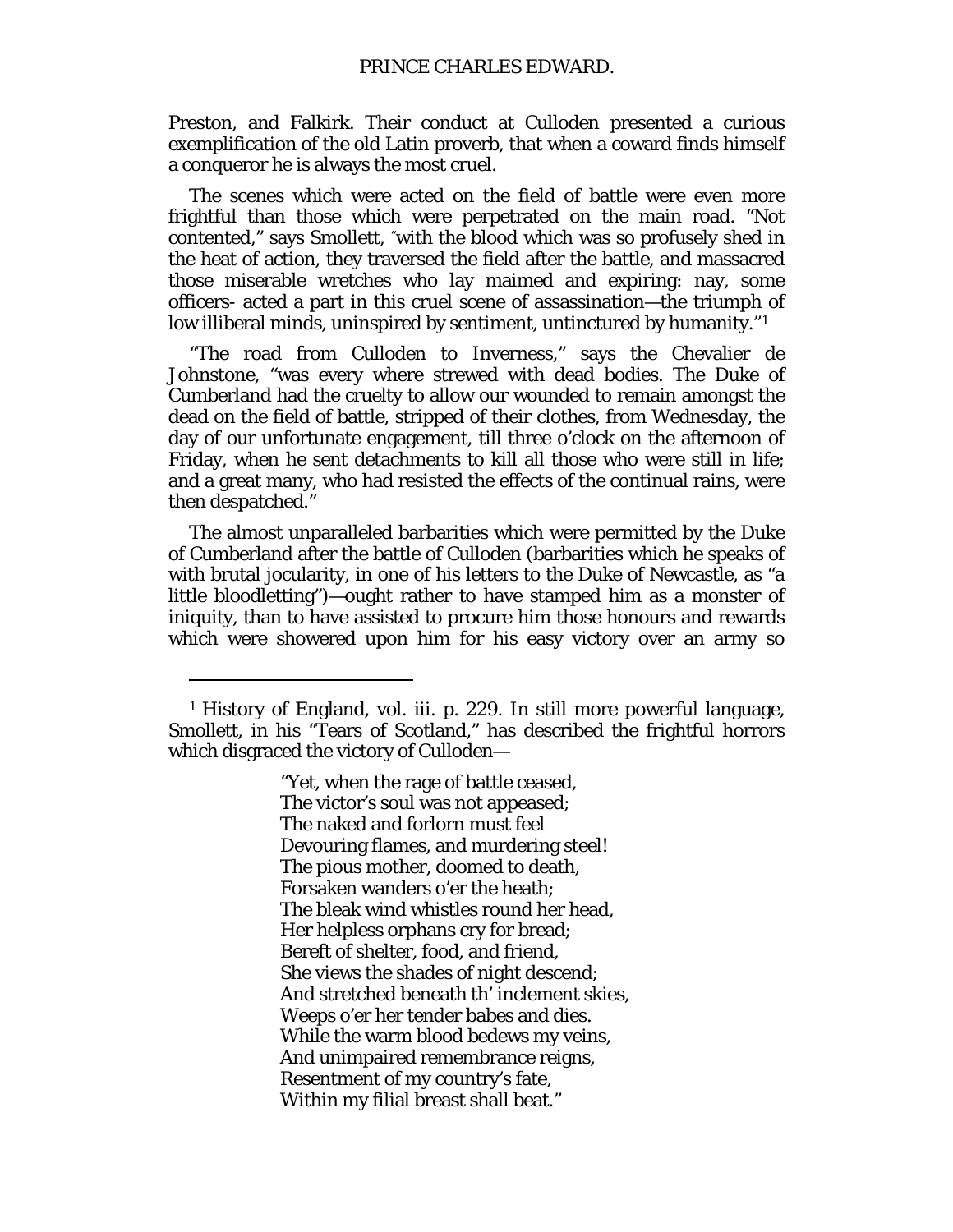inferior in numbers to his own, and who, moreover, were labouring under every possible disadvantage. The ferocity and vindictiveness which he displayed towards his unfortunate opponents, who,—mistaken though we may admit them to have been, had committed no crime but that of bravely defending their principles, and chivalrously supporting the cause of a Prince whom they conscientiously believed to be their rightful master, will ever deservedly continue to be a blot on his name. It is impossible, indeed, to reflect on the promiscuous slaughter of the flying and unresisting Highlanders after the battle of Culloden, on the numerous murders which were subsequently committed in cold blood, and on the numbers which were sacrificed on the gallows, without execrating the authors of these detestable barbarities.

There were unquestionably persons in the ranks of the insurgent army men of influence and family—who adopted the cause of their unfortunate master as much from motives of self-interest as from any principles of duty, and who, as the instigators of others, and as the more active and prominent disturbers of peace and good order, might with propriety have been made severe examples of by the Government. But there could be neither justice nor policy in hanging up, in almost countless numbers, the brave and devoted clansmen, who were not competent, either by education or any other means, to form a proper estimate of what might be the consequences of their embarking in a rash but gallant cause, or of the true merits of the quarrel in which they were unhappily engaged. They knew little more than what they had heard from their fathers—that the Stuarts were their hereditary and rightful sovereigns; while both duty and inclination told them to follow the orders of their chieftains, whose principles almost invariably regulated their own. The strange and almost ridiculous stories which at this period were generally current, of the wild habits and ferocious character of the Highland clansmen, had unquestionably the effect of turning aside much of that generous commiseration which would otherwise have been excited by the illegal massacres of the Duke of Cumber, land and his executioner-in-chief, General Hawley. When the world, however, came to reflect more dispassionately on the frightful effusion of blood of which these persons were the principal authors, they naturally viewed the conduct, as well as the military abilities of the Duke in their proper light, and grew to execrate that man under the name of "the Butcher," whom, only a few months before, they had nearly exalted into an idol.

It has already been mentioned, that for as long as two days after the battle of Culloden, many of the wounded were inhumanly allowed to remain mingled with the dead, and enduring, as they must have done, all the horrors of bodily pain, of intolerable thirst, and the agonies of hope deferred. The greater number of the wounded, indeed, were despatched by parties of the victors who traversed the field after the battle, stabbing some with their bayonets, and cutting down others with their swords; and through this frightful scene, the Duke of Cumberland not only calmly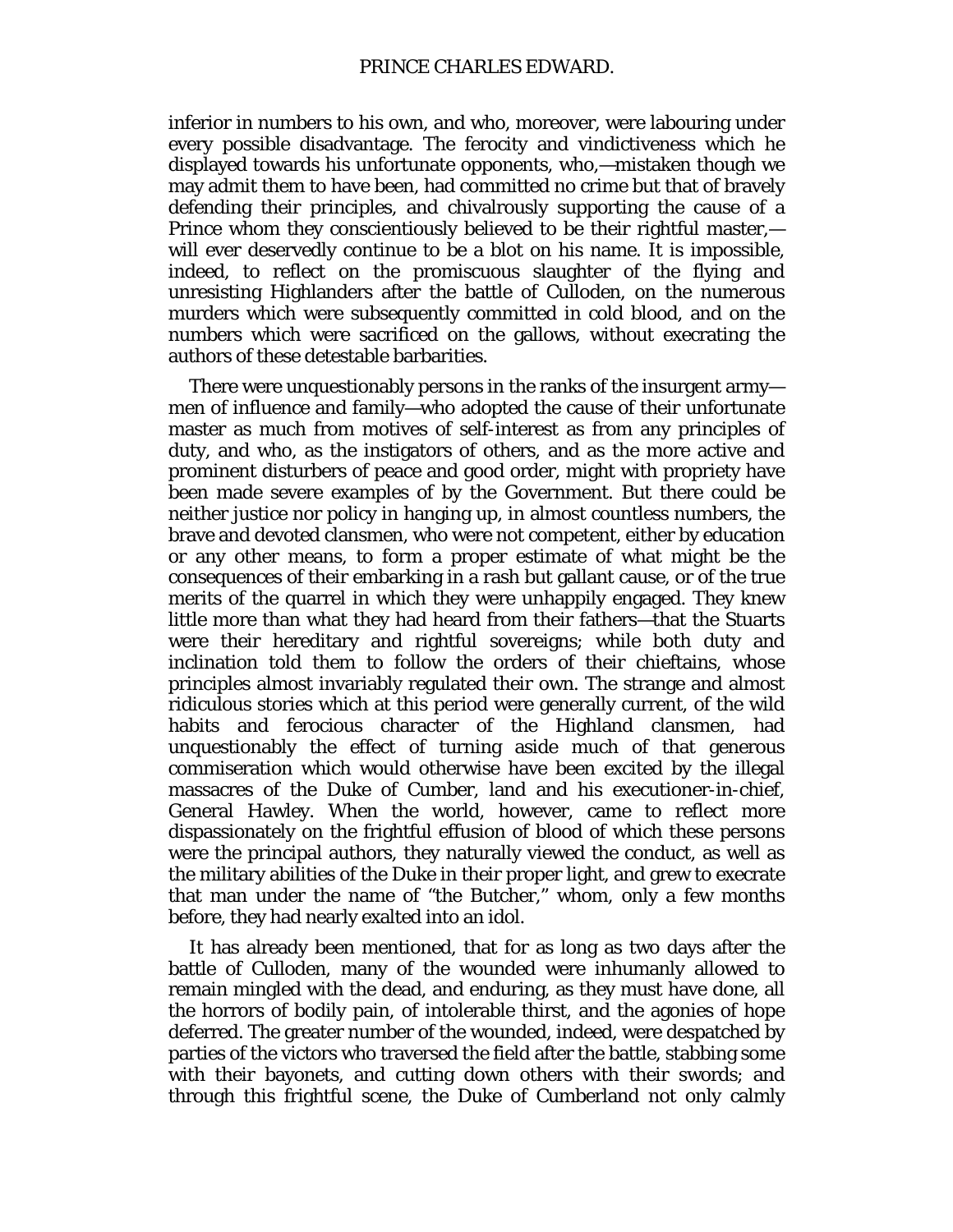passed with his staff, but even took his share in the painful tragedy. As he rode along among the dying and the dead, he perceived a young man— Charles Fraser, the younger of Inverallachy, who held a commission as Lieutenant-colonel in Fraser of Lovat's regiment—who was lying wounded on the ground, but who raised himself up on his elbow, as the Duke and his followers passed. The Duke inquired of him to whom he belonged. "To the Prince!" was the undaunted reply. The Duke instantly turned to Major Wolfe, who was near him, and desired him to shoot "that insolent scoundrel." "My commission," said Wolfe, "is at the disposal of your Royal Highness, but I cannot consent to become an executioner." After one or two other ineffectual attempts to induce some officers who were near him to pistol the unfortunate Highlander, the Duke, perceiving a common soldier, inquired of him if his piece was loaded? The man replying in the affirmative, he commanded him to perform the required duty, which was instantly done. How widely different was the conduct of the Duke of Cumberland and the English after the battle of Culloden, to the humanity and consideration which Charles and his gallant Highlanders displayed towards their wounded enemies, when they found themselves victors at Falkirk!

As some palliation for the frightful scenes which were enacted after the battle, it was alleged that the order for massacring the wounded originated in the humane purpose of putting them out of pain! It was insisted also, as a further justification of the indiscriminate slaughter which took place on the road to Inverness, that a regimental order was found on the person of one of the insurgents, signed by Lord George Murray, in which the Highlanders were enjoined, in the event of their gaining the victory, to give no quarter to the King's troops. No such order, however, was ever seen or heard of by any of the insurgents, nor is there the slightest reason to believe that it, in fact, ever existed.

It might have been advanced by the Duke of Cumberland and his admirers, with some appearance of reason, that the excesses which disgraced the victory of Culloden were the result of a stern but necessary policy; a policy which was called for, in order to strike terror into the surviving followers of Charles, who, though defeated, were still formidable, and were capable of being re-assembled and arrayed against the King's troops. It might also have been argued, with the same show of reason, that the carnage which took place was partly the result of the exasperated feelings and brute-like propensities of the common soldiers, who, inflamed by the victory which they had obtained over a foe who had lately been their conquerors, were not unlikely to wreak their vengeance in too summary and merciless a manner.

But none of these arguments hold good, as regards the terrible catalogue of ravages, slaughters, and executions, which were subsequently perpetrated in cold blood. The victors carried havoc and bloodshed, and all the frightful extremities of war, into the castle of the chieftain and the cabin of the peasant; they spread ruin and desolation among a free, a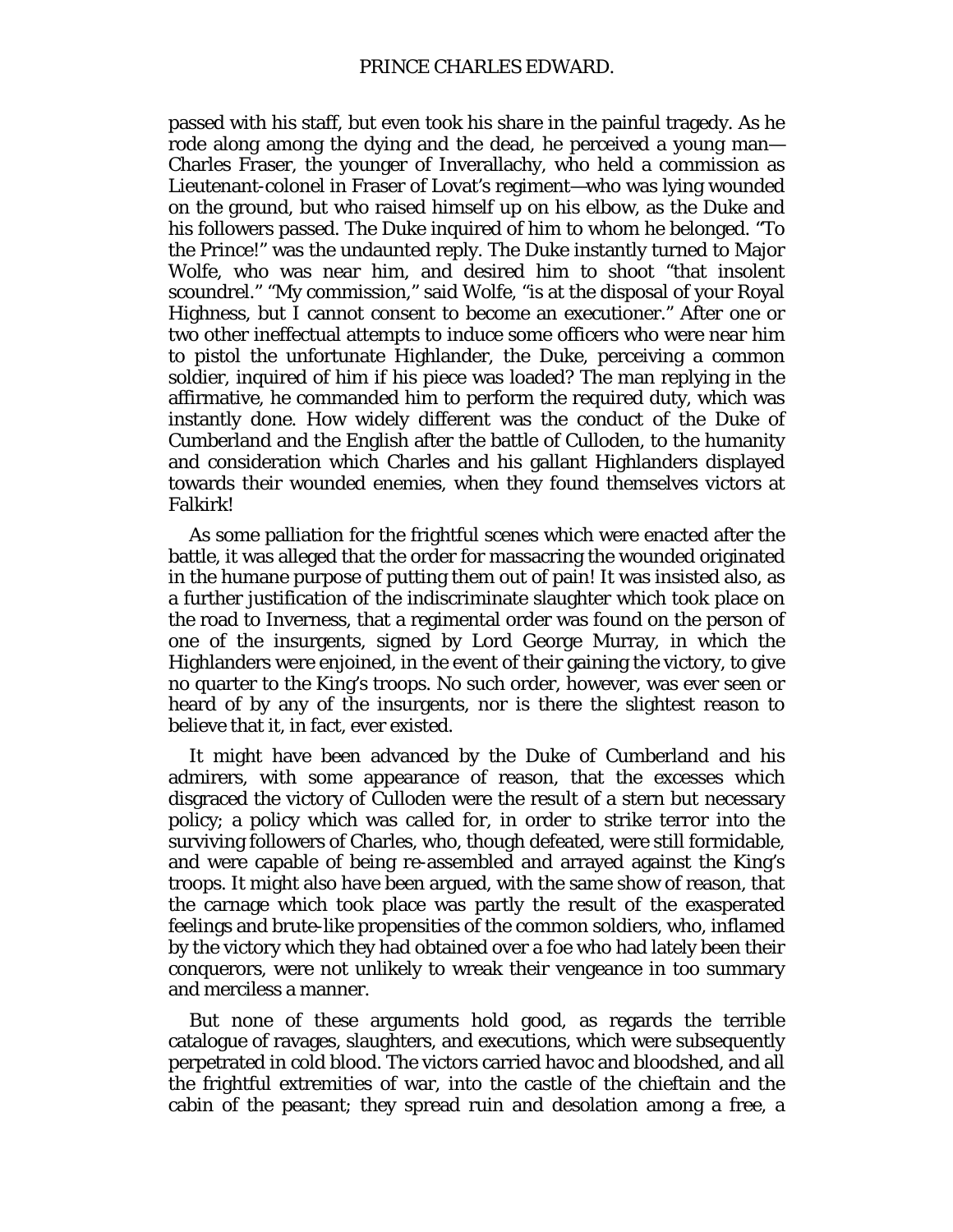gallant, and warm-hearted people, whose only crime was their loyalty to their legitimate Prince; women and children, whose husbands and brothers had been murdered, and whose homes had been burned to the ground, were seen shivering in the clefts of the rocks, dying of cold and hunger; and it is a fact, that at Fort Augustus women were stripped of their clothes, and made to run races naked on horseback for the amusement of the brutal garrison. "When the men were slain," says Sir Walter Scott, "the houses burnt, and the herds and flocks driven off, the women and children perished from famine in many instances, or followed the track of the plunderers, begging for the blood and offal of their own cattle, slain for the soldiers' use, as the miserable means of supporting a wretched life."

One of the first acts of severity committed by the Duke of Cumberland, was to hang thirty-six deserters from the royal army who had joined the standard of the adventurer. Nineteen wounded officers belonging to the Highland army, were dragged from a wood in which they had sought refuge, and carried into the court-yard of Culloden House, where the greater number were shot, and the rest, who showed any symptoms of life, had their brains knocked out by the soldiery. In one instance, a hut, which contained a number of wounded Highlanders, was set fire to by the soldiers, when not only was every individual who attempted to escape immediately bayoneted, but when the building was burnt to the ground, as many as thirty corpses were found blackened by the flames.

The fate of such of the survivors of the battle of Culloden, who were dragged to prison, was scarcely less terrible. Great numbers were confined in the church and tolbooth of Inverness, where, deprived of clothes, and allowed only so small a quantity of meal daily as was scarcely sufficient to support life, they passed a miserable existence, till they were carried on board ship, in order to be sent to London and placed at the disposal of the Government. Their condition at sea was even worse than on land. They were thrust half naked into the holds of the different vessels, where they slept on the stones which formed the ballast; their sole allowance of drink being a bottle of cold water, and their amount of daily food being no more than about ten ounces of an inferior kind of oatmeal to each man. Even at this distance of time the heart almost sickens with the details of the horrors and privations to which these faithful and gallant people were subjected. Of a large number of human beings who were shipped to Barbadoes, many died on shipboard; and of eighty-one who reached their pestilential destination, three years afterwards only eighteen were left to point out the graves of their companions, and to bewail their own fate. Human nature revolts at such sickening details. On board of one vessel, in which one hundred and fifty-seven of these brave but unfortunate men had been embarked, so great was the mortality occasioned by the cruel deprivations which they had to endure, that after the lapse of eight months,—during the whole of which time they were kept huddled together on board ship,— only forty-nine individuals survived to tell the tale of the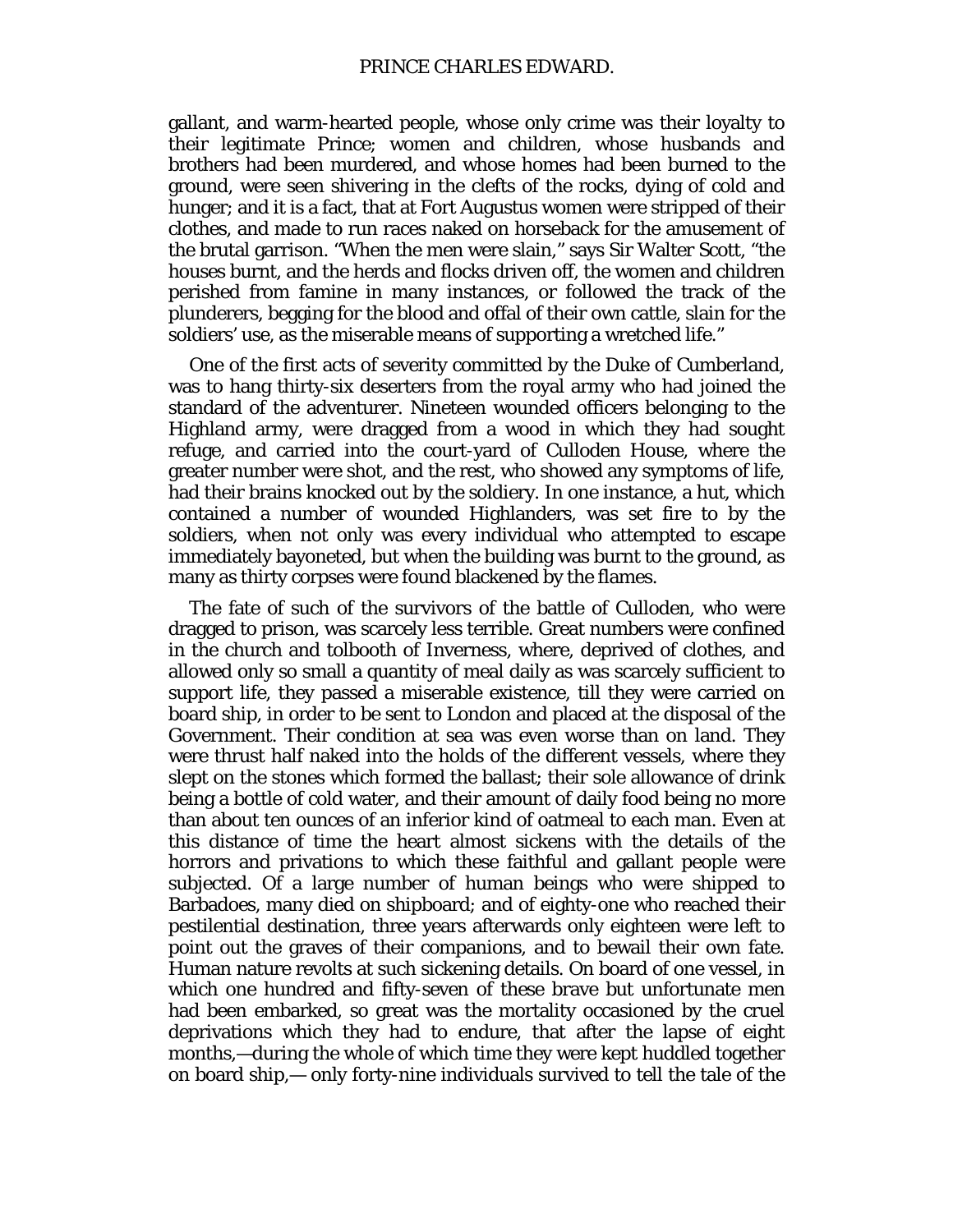miseries to which they had been exposed.<sup>[1](#page-28-0)</sup>

In regard to the terrible policy adopted by the Duke of Cumberland, and carried out by his brutal agents, the following account, extracted from the dying declaration of one of the unfortunate victims on the scaffold, may be taken as a specimen.[2](#page-28-1) "I was put," says the unhappy sufferer, "into one of the Scotch kirks, together with a great number of wounded prisoners, who were stripped naked, and then left to die of their wounds without the least assistance; and though we had a surgeon of our own, a prisoner in the same place, yet he was not permitted to dress their wounds, but his instruments were taken from him on purpose to prevent it; and in consequence of this many expired in the utmost agonies.

Several of the wounded were put on board the 'Jean' of Leith, and there died in lingering tortures. Our general allowance, while we were prisoners there, was half a pound of meal a-day, which was sometimes increased to a pound, but never exceeded it; and I myself was an eye-witness, that great numbers were starved to death. Their barbarity extended so far as not to suffer the men who were put on board the 'Jean,' to lie down even on planks, but they were obliged to sit on large stones, by which means their legs swelled as big almost as their bodies. These are some few of the cruelties exercised, which being almost incredible in a Christian country, I am obliged to add an asseveration to the truth of them; and I do assure you, upon the word of a dying man, as I hope for mercy at the day of judgment, I assert nothing but what I know to be true."[3](#page-28-2)

These merciless inhumanities, it must be remembered, were independent of the numerous legal executions which were permitted by the Government, and to which we shall not at present refer. The details, indeed, of the almost demoniac retribution exacted by the Duke of Cumberland and his myrmidons, would appear almost too dreadful to be credited, were they not fully substantiated on the most undoubted authority. Their truth, indeed, is built, not on the partial exaggerations of the defeated Jacobites, but by persons of high integrity, station, and honour, and, in many instances, by the partisans of the Government, and by the victors themselves.

<sup>1</sup> See Donald Macleod's Narrative, Jacobite Memoirs, p. 406, &e.

<span id="page-28-1"></span><span id="page-28-0"></span><sup>2</sup> The principal agents in carrying out the Duke's brutal policy, were his "executioner-in-chief," General Hawley, Lieutenant-colonel Howard, Captain Caroline Scott, and Major Lockhart. It is natural, perhaps, as an Englishman, to feel some satisfaction in recording that two out of the number were Scotchmen.

<span id="page-28-2"></span><sup>3</sup> "Paper read by Mr. James Bradshaw, and delivered by him to the Sheriff of Surrey, just before his execution, on Friday, November 28, 1746."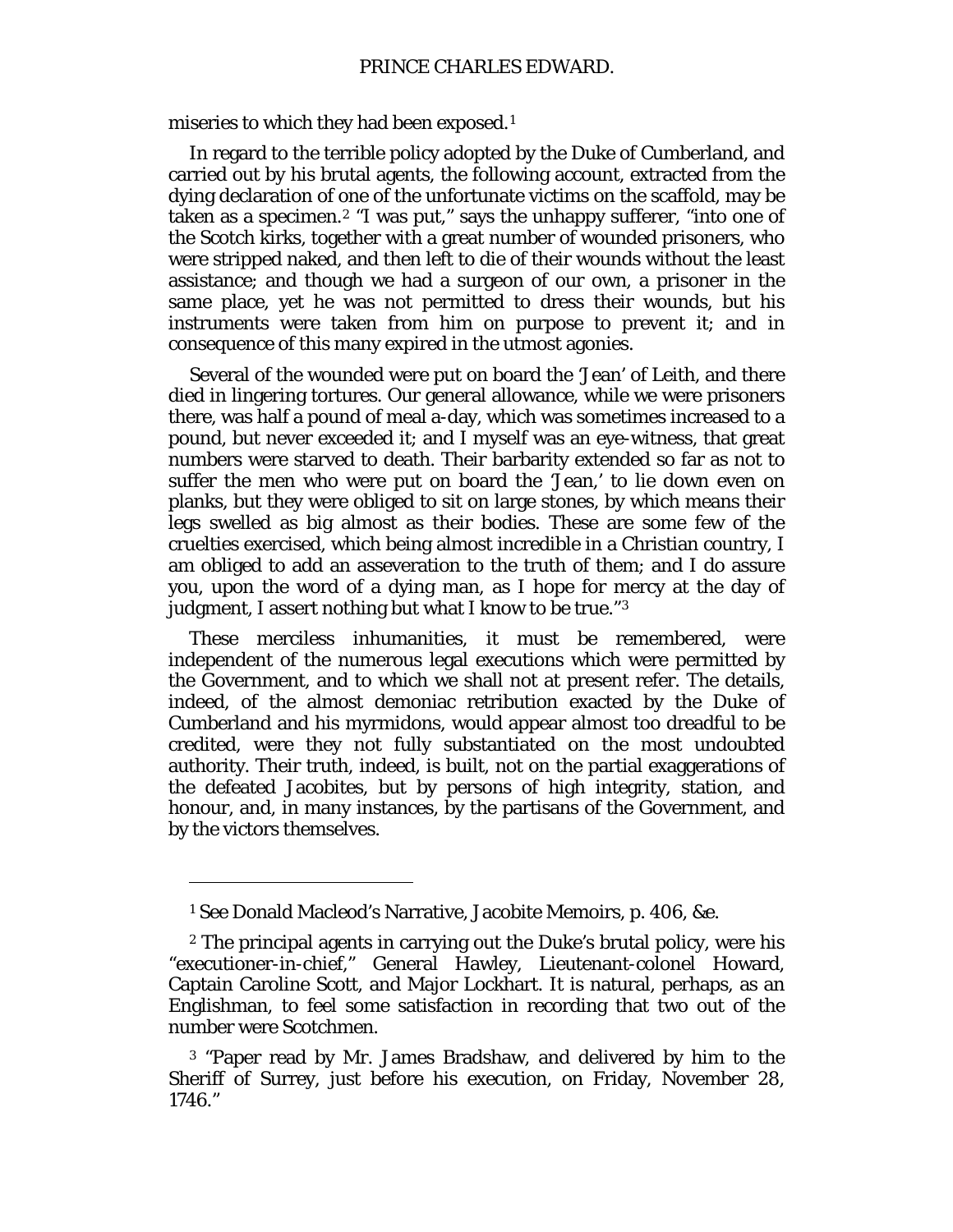#### **CHAPTER III.**

<span id="page-29-1"></span><span id="page-29-0"></span>**Precautions to prevent the escape of the Chevalier—Reward for his apprehension—His retreat through Scotland as a fugitive—Writes from Glenbiasdale, taking leave of his followers—Charles's embarkation—His extremities at sea— Lands and takes shelter in a "Grass-keeper's hut" in Benbecula—Visited in his retreat by Clanranald.**

WE now commence the eventful history of the adventures and escapes of Charles Edward after his defeat at Culloden. The feelings of the unfortunate young Prince when he beheld the slaughter of his gallant followers and the downfall of his own ambitious hopes, may be more easily imagined than described. His situation was perhaps even more critical than that of his great-uncle, Charles the Second, after the battle of Worcester. Already the enemy's cavalry were on his track; the royal troops were being despatched to every part of the Highlands where it was probable that the unhappy fugitive might seek to conceal himself; numbers of vessels of war were cruising along the coast for the purpose of intercepting any foreign ship which might be sent to carry him off; and, moreover, the large sum of 30,000*l*. was offered for his capture, a reward which—held out as it was to a poor, and, as it was believed, an avaricious people—it was thought would inevitably lead to his speedy discovery and certain arrest.

In order to insure the Prince's safe retreat from the field of battle, the French troops, supported by a small band of Highlanders, made a last and desperate stand against the onset of the royal forces, which enabled Charles to place a considerable distance between himself and his pursuers. Followed by a large body of horsemen, and with a faithful Highlander, one Edward Burke,<sup>[1](#page-29-2)</sup> for his guide, Charles rode rapidly forward till he reached the river Nairn, about four miles from Inverness. Having crossed the stream, the fugitives spent a few minutes in deliberation, when it was decided that the Prince should make the best of his way to the western coast,—where it was hoped that he would find a French vessel to carry him to France,—and that the majority of the party should separate, and each endeavour to insure his own safety as he best might.

Accordingly, accompanied by only ten individuals,<sup>[2](#page-29-3)</sup> Charles made the

 $\overline{a}$ 

<span id="page-29-2"></span><sup>1</sup> Burke, who accompanied the Prince as a guide during a great part of his wanderings, and who resisted the temptation of thirty thousand pounds, drudged out the remainder of his days a sedan-carrier in Edinburgh. He was at this period a servant to Mr. Alexander Macleod, of Muiravonside.

<span id="page-29-3"></span><sup>2</sup> These persons were, Sir Thomas Sheridan, O'Sullivan, O'Neal, Sir David Murray, Alexander Macleod, the two latter being the Prince's aidesde-camp, John Hay, who was acting as secretary in the absence of Murray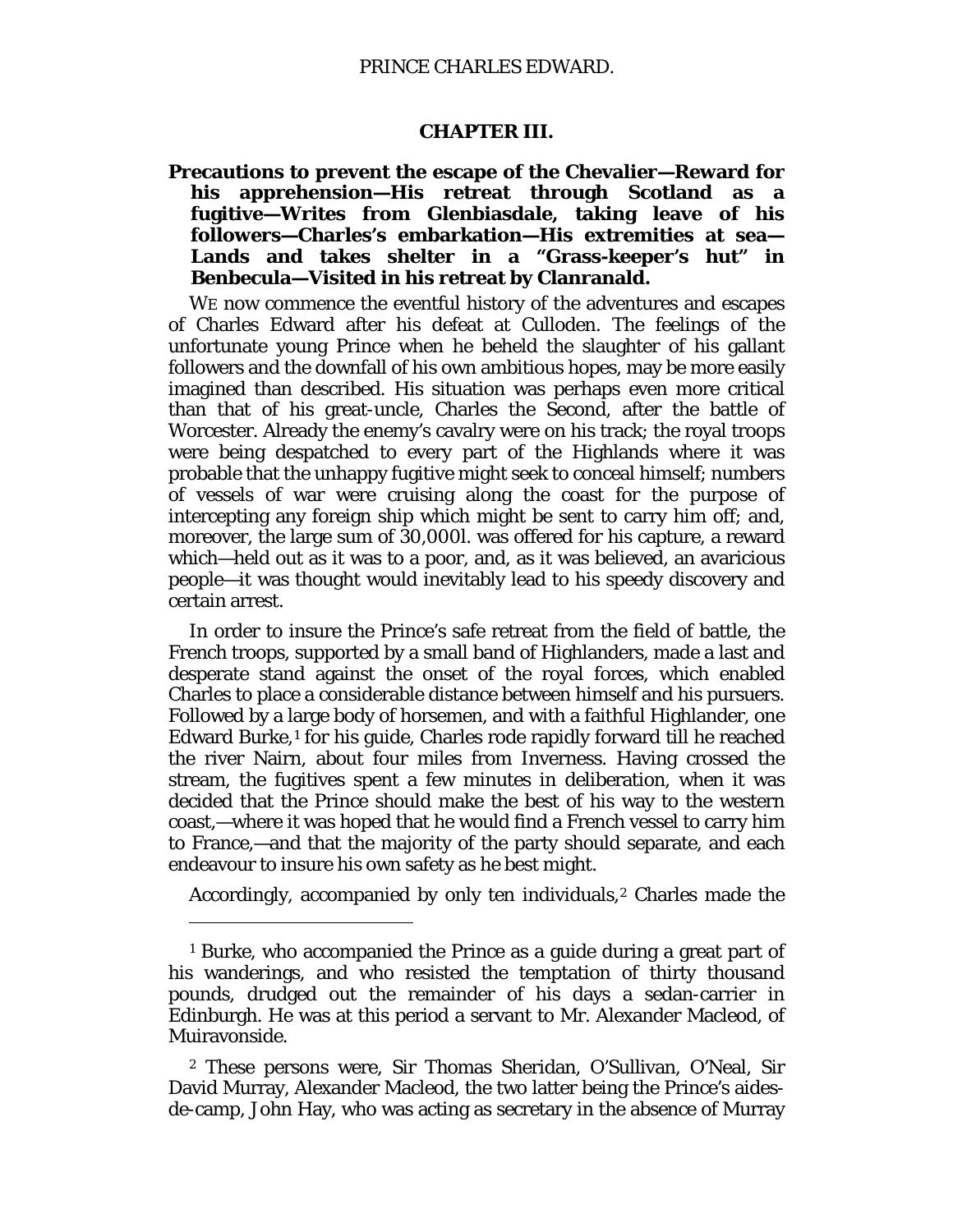best of his way to Gortuleg, where he had an interview with the toocelebrated Lord Lovat, the only occasion apparently on which they ever met. "A lady," says Sir Walter Scott, "who, then a girl, was residing in Lord Lovat's family, described to us the unexpected appearance of Prince Charles and his flying attendants at Castle Dounie. The wild and desolate vale, on which she was gazing with indolent composure, was at once so suddenly filled with horsemen riding furiously towards the castle, that, impressed with the belief that they were fairies, who, according to Highland tradition, are visible to men only from one twinkle of the eyelid to another, she strove to refrain from the vibration which she believed would occasion the strange and magnificent apparition to become invisible. To Lord Lovat it brought a certainty more dreadful than the presence of fairies, or even demons."[1](#page-30-0) The reasons which induced Charles to visit the crafty old peer have not been explained, neither do we know the topics that were discussed at their strange interview. The Prince, indeed, remained at Gortuleg only a short time, and having partaken of some food, of which he stood greatly in need, and drunk a few glasses of wine, he rode forward in the direction of Invergarry, the seat of Macdonnell of Glengarry, situated on one of those beautiful lochs which now form the links of the Caledonian Canal.

About two o'clock in the morning the little party galloped by the ruins of Fort Augustus, and about two hours afterwards found themselves in safety at Invergarry. Unfortunately the chieftain was absent, and there was neither food nor furniture in the house; but as Charles had now ridden nearly forty miles since he quitted the field of battle, and as the previous night had been occupied in the unfortunate march to Nairn, it may readily be imagined that he would have welcomed sleep under any circumstances. Stretching himself on the floor, he slept till the middle of the next day, when he partook of a small repast which had been prepared for him by Edward Burke. His only drink was the water from the loch, but the faithful guide had contrived to catch two salmon, which, as he himself informs us, he "made ready in the best manner he could, and the meat was reckoned very savoury and acceptable."[2](#page-30-1)

At Invergarry, the whole of the party took leave of their unfortunate master, with the exception of O'Sullivan, O'Neal, and Edward Burke; the Prince putting on the coat of the latter for the purpose of disguising himself. About three o'clock he again rode forward in the direction of Loch Arkaig. It may be here mentioned, that when the English troops subsequently visited Invergarry, it was made to pay a severe penalty for

<span id="page-30-1"></span><span id="page-30-0"></span>of Broughton, Allan Macdonald a priest, Edward Burke the guide, and two servants.

<sup>1</sup> Prose Works, vol. II. p. 83.

<sup>2</sup> Edward Burke's Journal, Jacobite Memoirs, p. 364.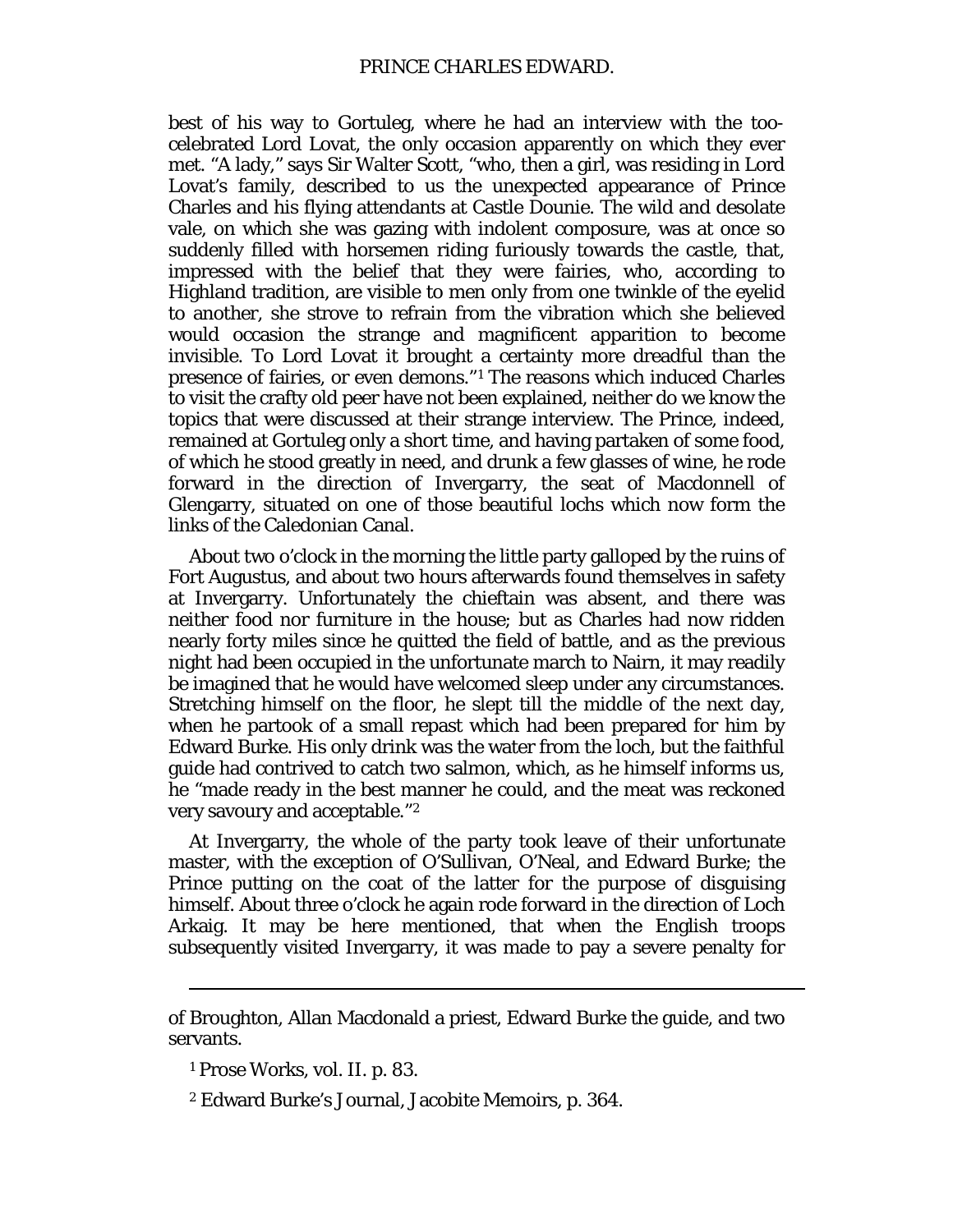having afforded a resting-place to the Prince. The plate was carried off and melted; the house and grounds were laid waste; and the military even carried their vengeance so far as to blow up with gunpowder two beautiful chestnut trees, which were the ornament of the place.

The little party reached Loch Arkaig at nine o'clock in the evening, when Charles took up his quarters in the house of Donald Cameron of Glenpean. So completely was he worn out with the fatigues which he had lately undergone, that he fell asleep while Edward Burke was unbuttoning his splatterdashes, from which, as the latter informs us, "there fell out seven guineas." The next morning, the 18th, he proceeded to Mewboll, in Clanranald's country, where he passed the night. Here the whole party were compelled to abandon their horses and to proceed on foot, there being no longer any roads in the route they were about to pursue. On the evening of the 19th, Charles found himself at Oban, near the head of Loch Morar, where he was compelled to sleep in a wretched hovel used for shearing sheep. The next day he laboured on foot over a range of high and rugged hills, and in the evening arrived at the small village of Glenbiasdale in Arisaig, near the spot where he had first set his foot on Scottish ground.

From Glenbiasdale Charles wrote to his followers at Ruthven,—where they had assembled to about the number of a thousand men,—expressing the deepest gratitude for all the gallantry and the devotion which they had displayed in his cause. Circumstances, he said, compelled him at present to retire to France; but he trusted ere long to return from that country, bringing with him succours which would be certain to insure success. In the mean time he recommended that each of them should look to their own safety, and it was his earnest prayer, he said that the Almighty should bless and direct them.

There were many among the Highland chieftains who clung to the fond belief, that the game which they had been playing was not yet lost, and that the enterprise might still be crowned with success. To these persons the Prince's letter came as the deathblow to their hopes. "Our separation at Ruthven," says the Chevalier de John, stone, "was truly affecting: we bade one another an eternal adieu. No one could tell whether the scaffold would not be his fate. The Highlanders gave vent to their grief in wild howlings and lamentations; the tears flowed down their cheeks when they thought that their country was now at the discretion of the Duke of Cumberland, and on the point of being plundered; whilst they and their children would be reduced to slavery, and plunged, without resource, into a state of remediless distress."

In consequence of information which Charles received at Glenbiasdale of the number of English cruisers which were lying in wait for him along the coast, he determined, by the advice of his followers, to remove to the Western Isles, where it was hoped that he would meet with greater facility in obtaining a passage on board a foreign ship. The individual who had the high compliment paid him of being selected to be the guide of the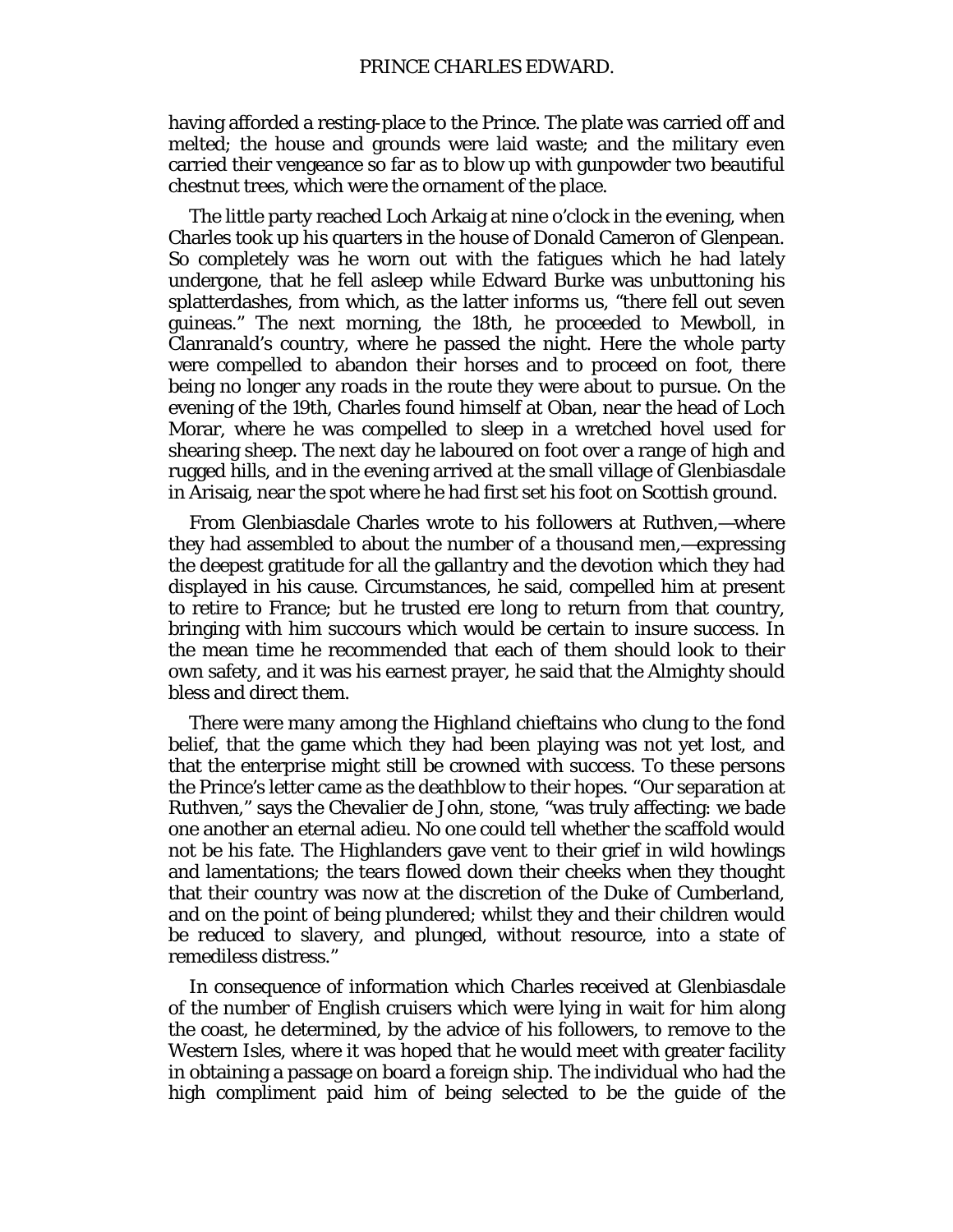unfortunate Prince daring his approaching expedition, was one Donald Macleod, a faithful and gallant old Highlander from the Isle of Skye, who was intimately acquainted with the difficult navigation of the neighbouring seas, and who had recently been entrusted with the important mission of bringing off a large sum of money from the Island of Barra, which had been left there by a French vessel. Macleod was at this period at Kinlochmoidart, where a messenger was despatched to him, directing him to repair immediately to the Prince at Borrodale. He immediately set out on his journey; and the first person he encountered on approaching Glenbiasdale, was the Prince himself, who was walking alone in the wood. He advanced towards the old man, and inquired of him if he was Donald Macleod of Guattergill, in the Isle of Skye? "I am the same man, your Highness," was the plain-spoken reply; "I am at your service; what is your pleasure with me?" "Then," said the Prince, "you see, Donald, I am in distress; I throw myself into your bosom, and let you do with me what you like. I hear you are an honest man, and fit to be trusted." "When Donald," says Bishop Forbes, "was giving me this part of the narrative, he grat sore; the tears came running down his cheeks, and he said, 'What diel could help greeting, when speaking on sic a sad subject?'"

The first request which Charles preferred to Donald was to carry letters from him to Sir Alexander Macdonald and the Laird of Macleod, who had formerly been the loudest in their professions of devotion to his cause, but who, as has been already mentioned, had treacherously made their peace with the Government. This mission, however, Donald positively refused to undertake. "Does not your Excellency know," he said, "that these men have played the rogue to you? and will you trust them again?" He mentioned also the fact, which—as Charles still clung fondly to the belief that they were secretly his well-wishers—must have been extremely painful to him, that both these renegade chieftains were searching for him with their followers in all directions, and this within a distance of not more than ten miles from Glenbiasdale. The Prince then remarked, "I hear, Donald, you are a good pilot, and know all this coast well. I hope, therefore, you will carry me safely through the islands, where I may look for more safety than I can do here." The old Highlander immediately assented, adding, that there was no personal risk which he would not undergo to insure the safety of his Prince.

Accordingly, an eight-oared boat having been procured, Charles, in the dusk of the evening of the 24th of April embarked at Lochnanuagh, near the place where he had first landed in the Highlands. Besides the Prince, there were twelve persons embarked in the boat—O'Sullivan, O'Neal, Allan Macdonald, Donald Macleod, and eight watermen, of whom Edward Burke, the Prince's guide from Culloden, acted as one. Donald Macleod took the helm, with the Prince seated between his knees. One of the watermen, it may be mentioned, was the son of Macleod, a youth of only fifteen years of age. So infected was he with the enthusiasm of the times, that he had run away from a grammar school at Inverness, and having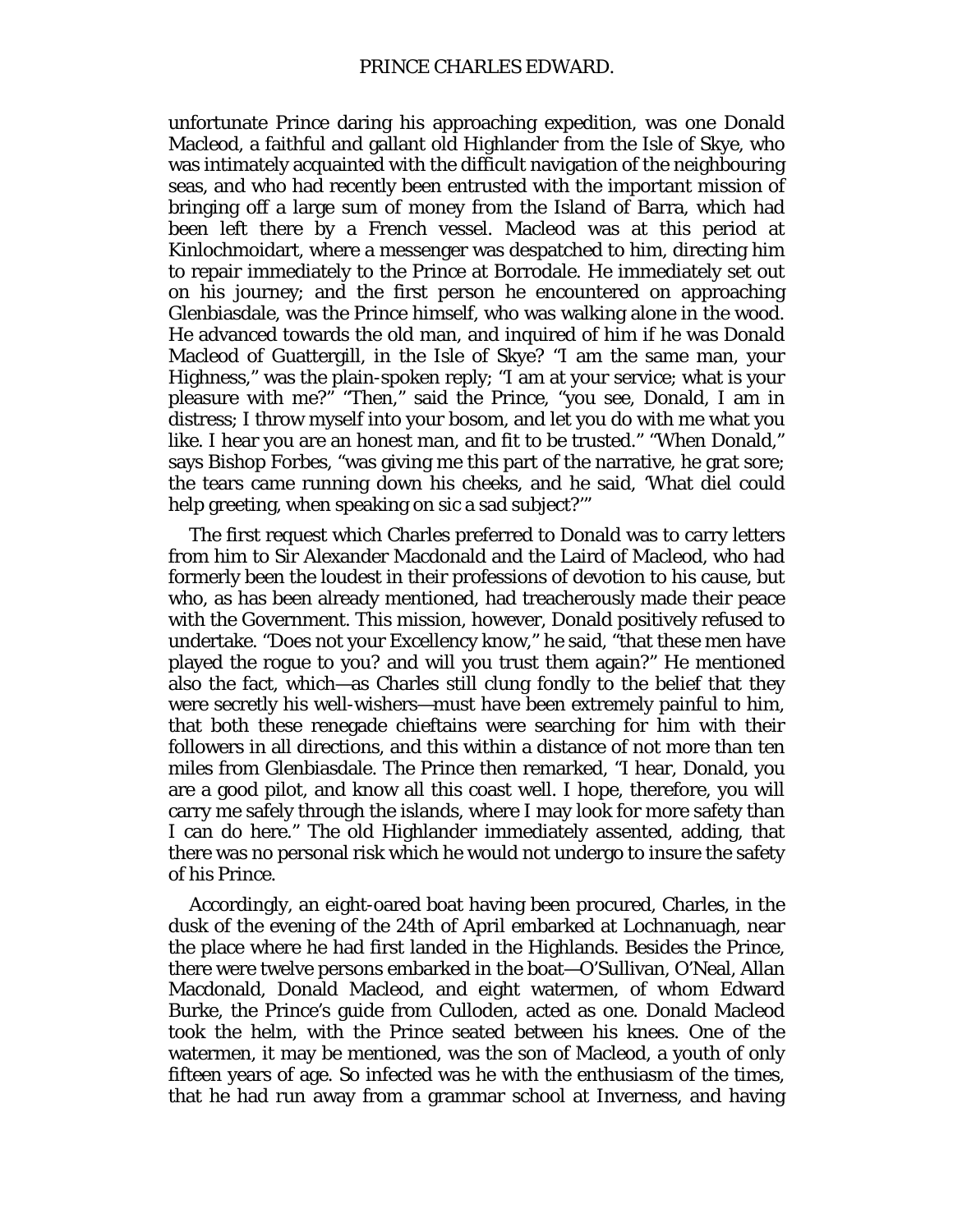contrived to provide himself with a broadsword, dirk, and pistol, he arrived on the field of Culloden in time to share the dangers of the battle. He subsequently found means to trace the road that Charles had taken; and after tracking him from place to place, at length joined him at Glenbiasdale. "And," said Donald to Bishop Forbes, "this was the way that I met wi' my poor boy."

Previous to their embarkation, the experienced eye of Donald Macleod had assured him that a storm was gathering, and he earnestly entreated the Prince to defer his departure till the following day. Charles, however, anxious to escape the dangers which threatened him on the main land, insisted on putting to sea. They had proceeded only a short distance, when a storm arose, which Macleod himself—though a seafaring man, and accustomed to the squally tempests which rage among the Western Islands—assures us in his Narrative was "greater than any he had ever been trysted with before." In addition to the lightning and thunder, and the tempestuous sea, the rain came down in torrents, and they had no pump with which to lighten their small vessel; the night also was extremely dark, and they were without a compass to guide them on their way. Charles now began to perceive his danger, and expressed a wish to return to the shore; but Donald explained to him that the attempt would be a vain one, adding, that it was "as good for them to be drowned in clean water, as to be dashed in pieces upon a rock and be drowned too." Though little accustomed to the raging element on which he was now borne, Charles exhibited neither fear nor perturbation, but, on the contrary, expressed more than once his confidence in the mercy and goodness of Providence, and at other times endeavoured to enliven the sinking spirits of the crew by singing to them a Highland song.

Towards morning the storm abated; and when the day dawned, they found themselves on the coast of Long Island, having undergone eight hours of discomfort and danger. They landed, with some difficulty, at Roonish, in the desolate island of Benbecula, where they found an uninhabited hut, in which the Prince took up his quarters. Having dragged the boat on dry land, they lighted a fire, at which they dried their drenched garments, and boiled a portion of a cow which they had caught and killed. As the storm subsequently recommenced with increased violence, Charles was compelled to take up his quarters in this wretched place for two days and nights, his only couch being an old sail spread on the bare ground, and his only food some oatmeal and the boiled flesh of the slaughtered cow. Yet we are told by one of his companions in misfortune, that "he was very well pleased, and slept soundly."

Though nursed on the lap of luxury, and unaccustomed to practise selfdenial, or to be thwarted in his most trifling desires, thus did a young Prince (who it might have been expected would have been enervated by the soft air and effeminate pleasures of an Italian climate) endure, with almost unexampled spirit and gallantry, privations and dangers to which even the most wretched outcasts are rarely exposed. We must remember,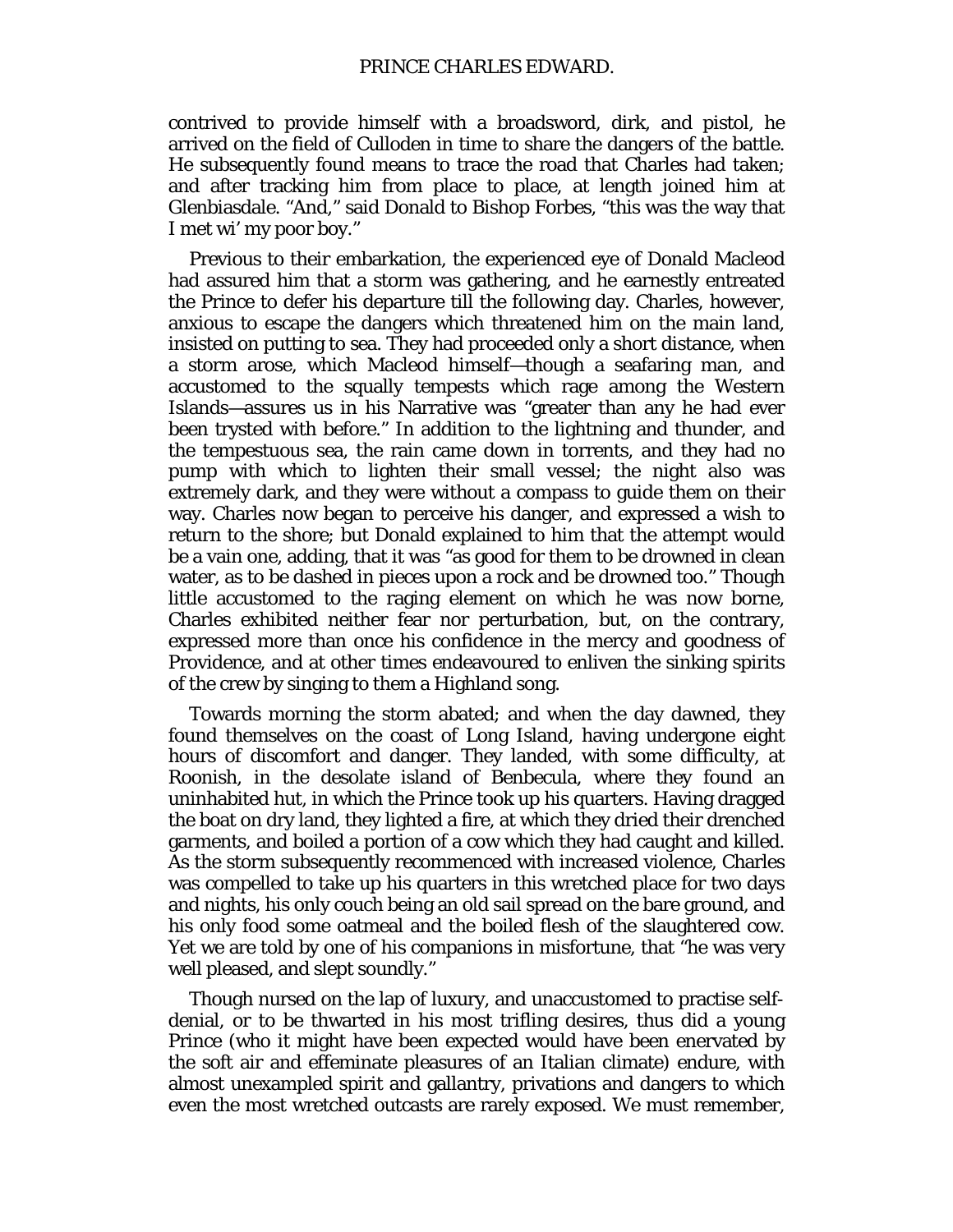in addition to his many miseries, that the whole naval and military force of a powerful nation was employed to intercept the hunted wanderer;—that he was in the power of every individual who surrounded him, each of whom he might naturally have regarded with suspicion;—that the vast sum of thirty thousand pounds was fixed as the price of his capture, or of his blood;—and that the majority of those who were entrusted with his secret were among the poor and the needy. Indeed, even had the unfortunate Prince been of a disposition to take the most favourable view of human motives and human actions, could he reasonably have expected that there existed on the face of the earth a people so loyal and disinterested as not to number among them a single Judas, who could be tempted by so magnificent a bribe? And yet such were the gallant and devoted people, on whom the Duke of Cumberland and the detestable agents of his cruelty practised horrors which wore only equalled by the authors of the massacre of St. Bartholomew, or by the priesthood of Madrid!

Gallantly, indeed, did Charles endure all the privations and dangers to which he was exposed. "I asked Donald," says Bishop Forbes," if the Prince was in health all the time that he was with him? Donald said, that the Prince would never own he was in bad health, though he and all that were with him had reason to think that, during the whole time, the Prince was more or less suffering under some disorder; but that he bore up most surprisingly, and never wanted spirits. Donald added, that the Prince, for all the fatigue he underwent, never slept above three or four hours at most at a time, and that when he awaked in the morning he was always sure to call for a *chopin* of water, which he never failed to drink off at a draught. He said he had a little bottle in his pocket, out of which he used to take so many drops every morning and throughout the day, saying, if any thing should ail him, he hoped he should cure himself, for that he was something of a doctor. 'And faith,' said Donald, 'he was indeed a bit of a doctor, for Ned Burke, happening once to be unco ill of the colie, the Prince said, let him alane, I hope to cure him of that; and accordingly he did so, for he gae him sae mony draps out o' the little bottle, and Ned soon was as well as ever he had been.'"

On the evening of the 29th Charles quitted Benbecula with his attendants, with the intention of setting sail for Stornoway, the principal port in the Island of Lewis, where he hoped to find a French vessel to convey him to France. They were overtaken, however, by another storm, and were compelled to put into the small island of Scalpa, or Glass, where they landed before daybreak on the morning of the 30th. As this island belonged to the Laird of Macleod, who was now actively engaged in furthering the views of the Government, they assumed the characters of shipwrecked merchantmen, the Prince and O'Sullivan taking the names of Sinclair, the latter playing the part of the father, and the former of the son. They met, however, with great civility and kindness from Donald Campbell, who rented the island from the Laird of Macleod, and who lent his own boat to Donald Macleod, to enable him to proceed to Stornoway,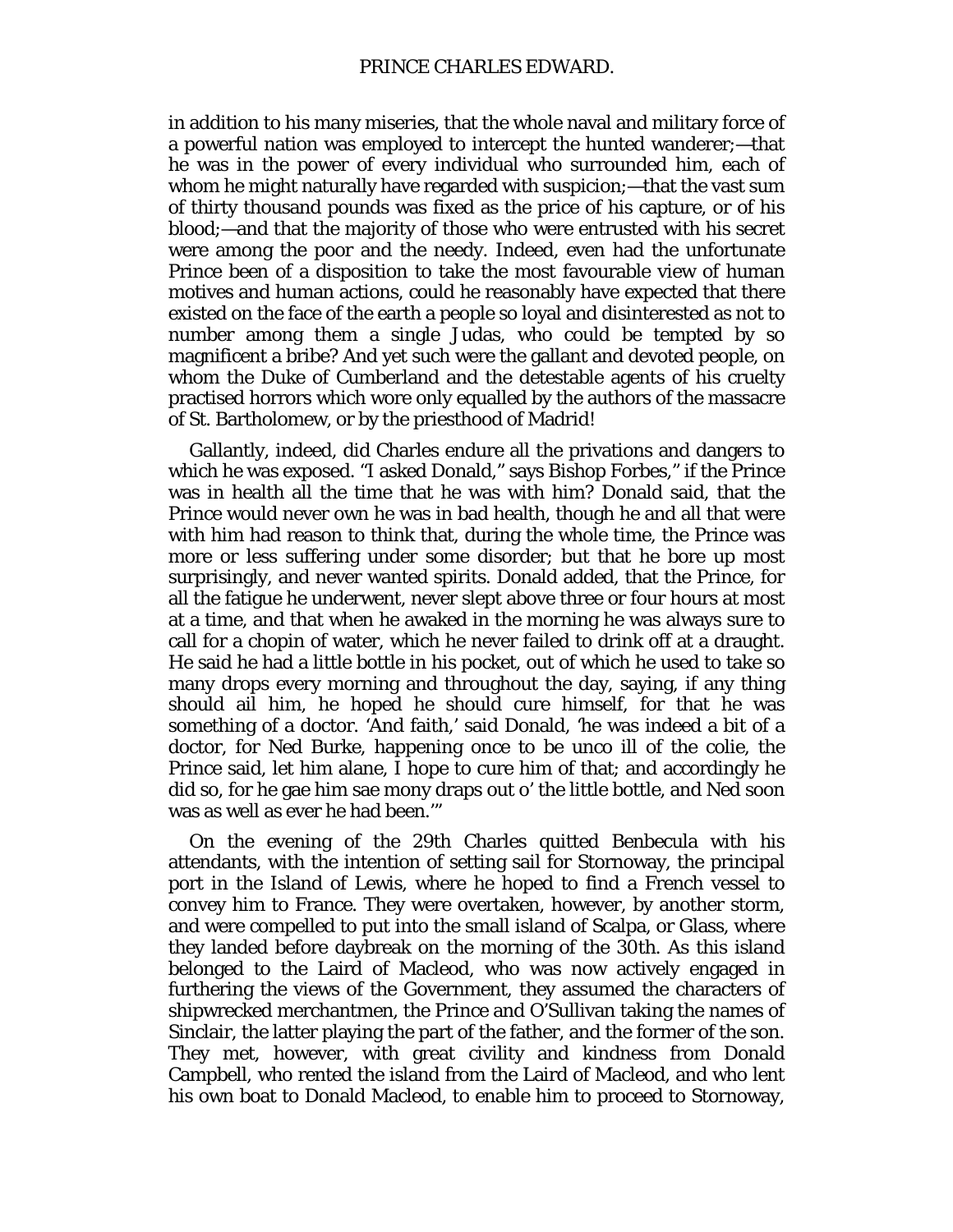to procure a larger and safer vessel for the Prince.

Charles had been four days a guest of the hospitable Campbell, when he received a message from Macleod, that he had procured a vessel of the description required. The Prince immediately put to sea in a small boat, but the wind blowing right against them, they were compelled to land in Loch Sheffort, and to proceed to Stornoway on foot. Their way led over a dreary moor; the night was extremely dark, and the rain poured down in torrents. The distance from Loch Sheffort to Stornoway was not above twenty miles, but, in consequence of the ignorance or mismanagement of their guide, their journey was lengthened to about thirty-eight miles.

As soon as Charles had arrived within eight of Stornoway, he sent forward the guide to Donald Macleod, who immediately repaired to him with some brandy and bread and cheese, and subsequently conducted him to the house of Mrs. Mackenzie of Kildun, where he passed the night. On the return of Donald to Stornoway, he found the whole place in commotion, and not less than two or three hundred men under arms. His servant, it appears, had got drunk, and had blabbed for whom the vessel was hired—adding, that the Prince was in the neighbourhood, at the head of five hundred men. This intelligence was rapidly spread by a chain of alarms communicated by a clergyman in South Uist to his father in the Harris, and thence to another clergyman in the Lewis. In vain did Donald endeavour to expostulate with them on the absurdity of their fears. They had no intention, they said, to injure the Prince, nor to molest him in any way: all they asked was that he should quit the place without delay. Nevertheless, they refused to allow Donald to make use of the vessel which he had already hired, and even declined accepting a large sum of money which he offered to any one who would pilot them to their destination. Charles, it is said, discovered but little uneasiness, when informed by Donald of the threatening aspect of his affairs. "We were then," says Edward Burke in his Narrative, "only four in number besides the Prince, and we had four hired men for rowing the barge. Upon the alarm, I advised they should take to the mountains; but the Prince said, 'How long is it, Ned, since you turned cowardly? I shall be sure of the best of them before I am taken, which I hope will never be alive.'"

At this time, the Prince, O'Sullivan, and O'Neal had only six shirts among them, and, according to Donald Macleod, "frequently, when they stripped to dry those that were upon them, they found those that they were to put on as wet as the ones they had thrown off." Their crew, which had originally consisted of four persons, was now reduced to half that number, in consequence of two of them having fled frightened to the mountains, on perceiving the commotion which the Prince's presence had excited. With this inefficient crew, and in a small boat but little suited to cope with the sudden squalls and tempests so peculiar to the Western Isles, Charles put to sea on the 6th of May, doubtful in what direction to steer his course. His companions in adversity were now reduced to O'Sullivan and O'Neal— Allan Macdonald having taken his leave of him at Stornoway, in order to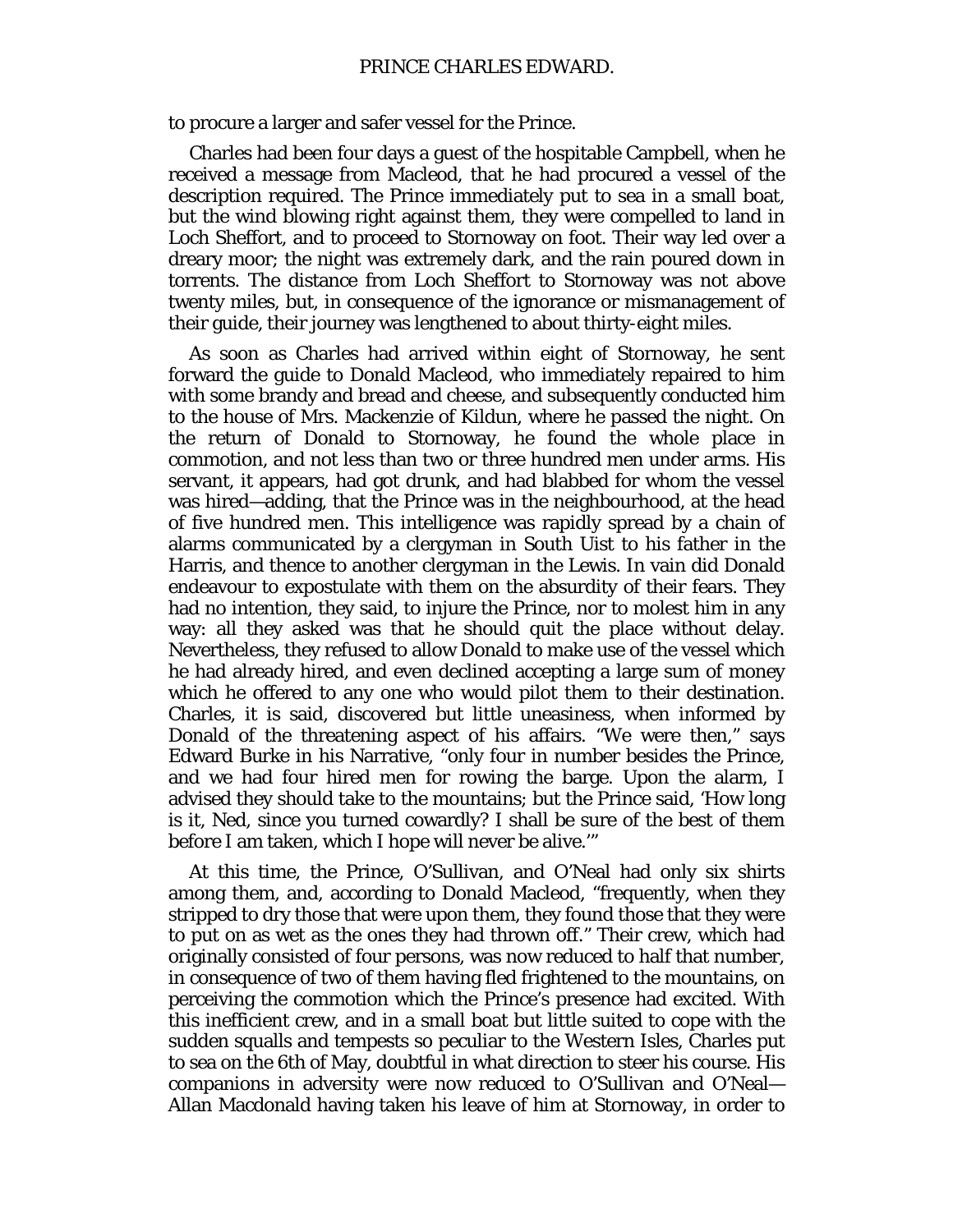make the best of his way to South Uist. The provisions which they carried with them consisted of some oatmeal, brandy, and sugar, besides some portions of a cow which they had slaughtered during the time they were the guests of Mrs. Mackenzie, and for which that lady had at first refused payment. Charles, however, would not be denied, and positively insisted on her accepting the price of the animal; "for so long," says Donald Macleod, "as there was any money among us, I was positive that the deil a man or woman should have it to say that the Prince ate their meat for nought."

The fugitives had advanced only a short distance from the land, when they came in sight of four vessels of war, which induced them to put into the small desert island of Eiurn, or Iffurt, near the Harris, about twelve miles from Stornoway, and a little to the north of Scalpa. It happened to be the temporary resort of some fishermen, who, mistaking the Prince and his companions for a press-gang despatched from one of the vessels in the offing, fled with the utmost precipitation to the interior of the island, leaving their fish drying upon the shore in large quantities. "Upon this desert island," says Donald Macleod, "we found plenty of good dry fish, of which we were resolved to make the best fare we could without any butter, not knowing of the junt that Ned had in his wallet.<sup>[1](#page-36-0)</sup> As we had plenty of brandy and sugar along with us, and found very good springs upon the island, we wanted much to have a little warm punch, to cheer our hearts in this cold remote place. We luckily found an earthen pitcher, which the fishers had left upon the island, and this served our purpose very well for heating the punch; but the second night the pitcher, by some accident or other, was broke to pieces, so that we could have no more warm punch."— "When Donald," says Bishop Forbes, "was asked, if ever the Prince used to give any particular toast, when they were taking a cup of cold water, whiskey, or the like, he said that the Prince very often drank to the Black Eye, 'by which,' said Donald, 'he meant the second daughter of France; and I never heard him name any particular health but that alone. When he spoke of that lady, which he did frequently, he appeared to be more than ordinarily well pleased.'" Of the King of France, Charles, during his wanderings, always spoke in terms of gratitude and affection, expressing his conviction that that monarch had the cause of the exiled family warmly at heart, and was anxious to do all in his power to assist them. "But, gentlemen," he invariably added, "I can assure you that a king and his council are two very different things."

Edward Burke usually acted as cook and baker; but whenever the Prince lent a hand to prepare the homely repast, we are told that he was reckoned

<span id="page-36-0"></span><sup>1</sup> "When they were parting with Lady Kildare (Mrs. Mackenzie), she called Ned aside, and gave him a junt of butter betwixt two fardles of bread, which Ned put into a wallet they had for carrying some little baggage."— *Jacobite, Memoirs,* p. 391.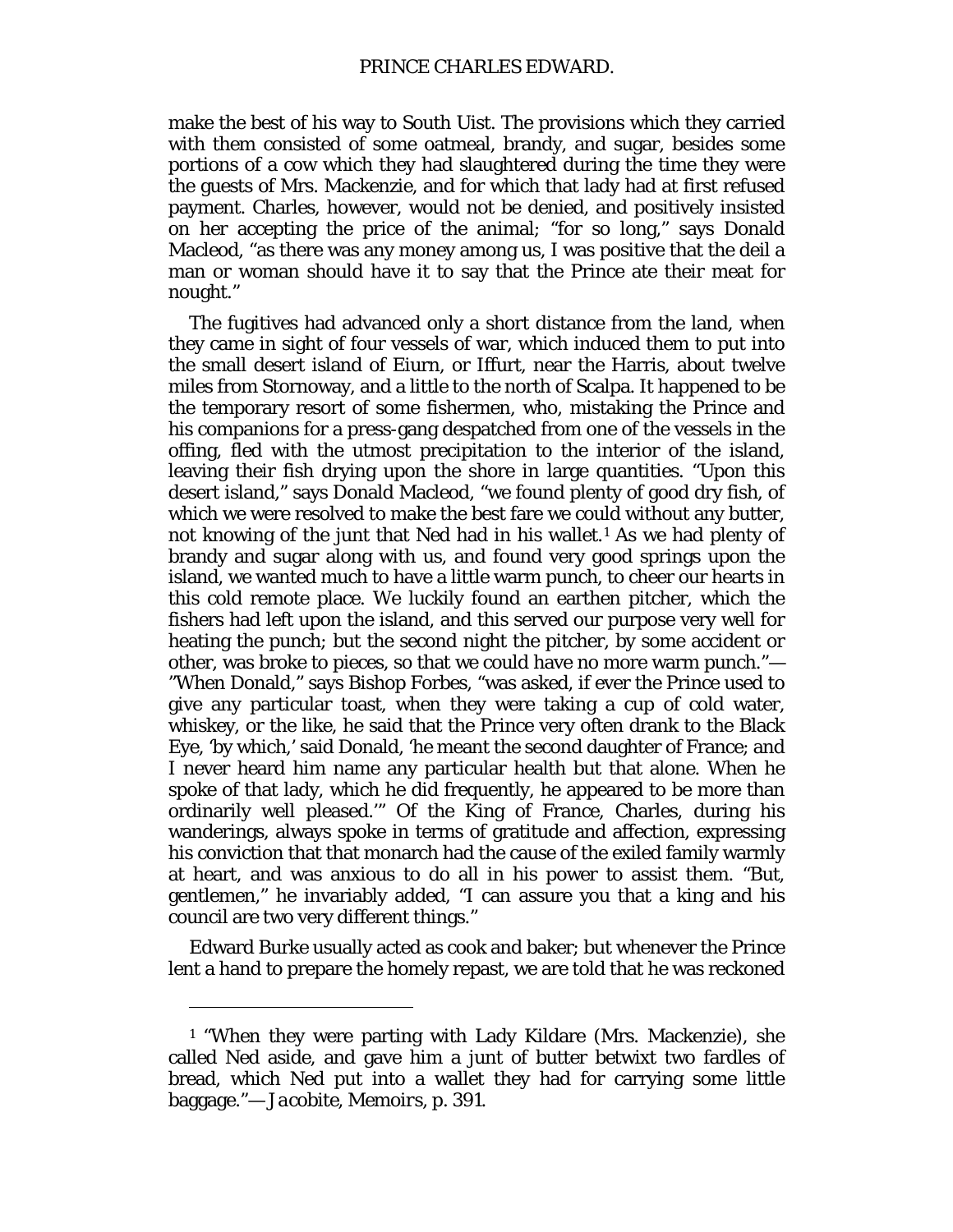#### PRINCE CHARLES EDWARD.

"the best cook of them all." Perhaps something of the flattery of a Court existed even among the desert and inhospitable isles of the Hebrides, in the superiority which was thus awarded to the Prince. Something, indeed, like etiquette was still kept up amongst those whom misfortune had reduced to a common level; and though without knives and forks, or the commonest culinary utensil, and with no other shelter than a ruined hut, with a sail-cloth for the roof, the Prince, nevertheless, and the gentlemen of his party, invariably partook of their meals apart from their humbler companions. Charles, we are told by one of his companions in adversity, "used to smoke a great deal of tobacco," and would sometimes sing them a song "to keep up their hearts."

On the 10th of May, after a residence of four days upon this desolate spot, they again set sail, carrying with them two dozen of the dried fish which they found upon the rocky beach. Previous to quitting the island, Charles had placed some money upon one of the fish which they left behind, as the price of what they had consumed and taken away. He was told, however, that either it would be taken possession of by persons who might accidentally land, and who had no claim to it, or, what was of still more importance, that it might lead to the discovery of their real rank. Charles, accordingly, was induced to forego his honest intentions, though apparently not without much violence to his conscientious scruples.

Passing along the shores of the Long Island, Charles insisted on going a short distance out of their way for the purpose of landing once more in Scalpa, in order to thank Donald Campbell for the civilities he had shown them, and also to remunerate him for the use of his boat. The rumour, however, had already gone abroad, that the Prince had been his guest, and the hospitable Highlander had himself become a fugitive. They again therefore put to sea, but the wind had now gone down, and they were compelled to row during the whole night. When the dawn broke they were without food or fresh water, and during the whole day their only sustenance consisted of some meal mixed with sea-water and some brandy. Unpalatable as must have been this fare to the unfortunate Prince, we have the evidence of two of the persons who were with him in the boat, that he called it "no bad food," and even "eat of it very heartily."—"Never," says Donald Macleod, "did any meat or drink come wrong to him; for he could take a share of every thing, be it good, bad, or indifferent, and was always cheerful and contented in every condition." The Prince himself observed, that should he ever ascend a throne, he should never forget those "who dined with him that day."

But the want of food was not the worst which they had to encounter. As they continued on their melancholy voyage, they found themselves suddenly chased by an English vessel of war, which very nearly succeeded in capturing them; indeed it was only by the greatest efforts of the crew that they contrived to escape, Charles all the time animating them to fresh exertions. "If we escape this danger," he said, "you shall have a handsome reward; if not, I will be sunk rather than taken." Fortunately the wind went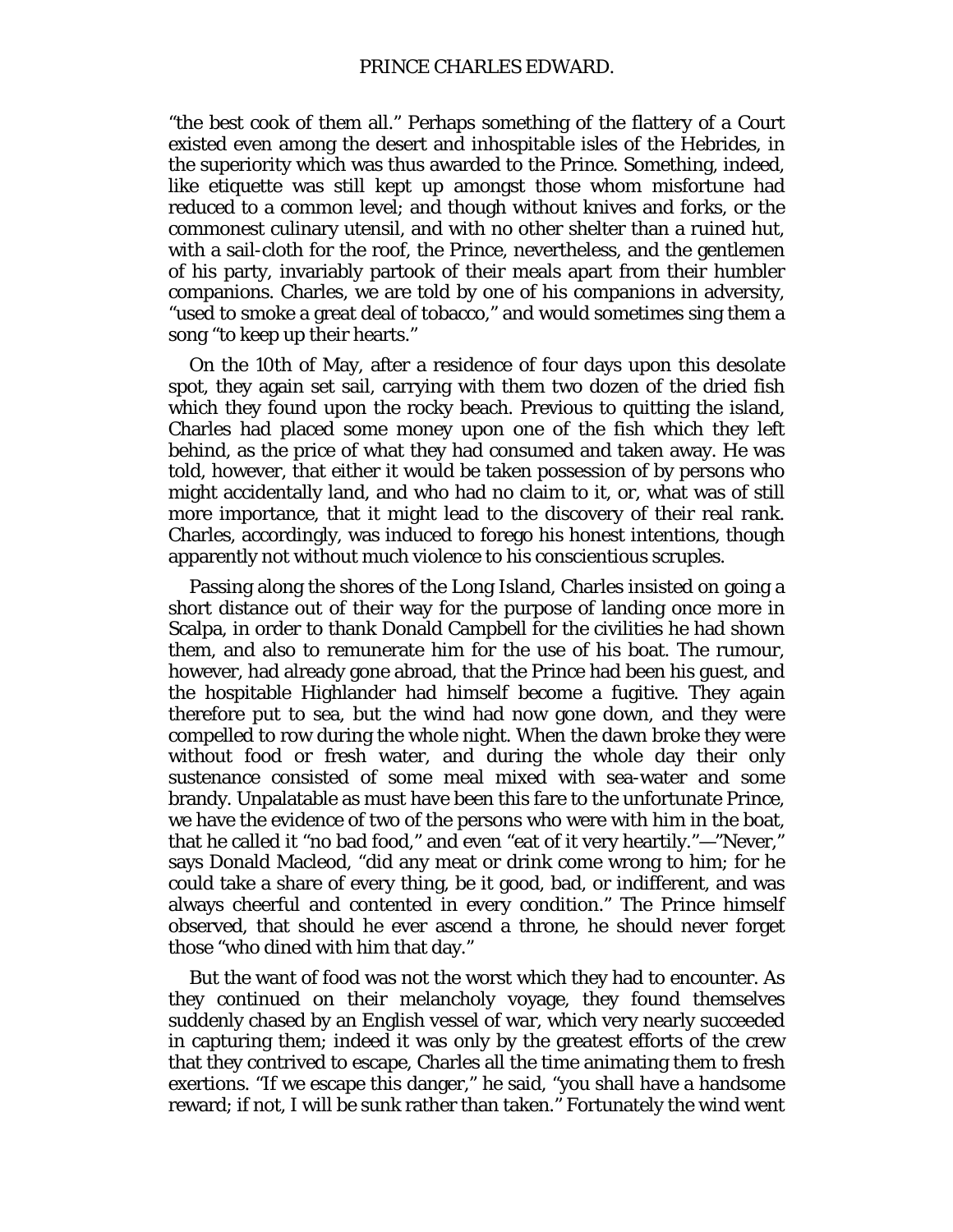down, and the ship becoming becalmed, they were enabled to conceal themselves in one of the small inlets formed by the rocks on the dreary coast of the Isle of Harris. After a short time, they again stole out, and were moving stealthily along the shore, when they were perceived and chased by another vessel. On this occasion, however, they had less difficulty in effecting their escape: the calmness of the weather was in their favour, and after undergoing twenty-four hours of thirst, fatigue, and anxiety, Charles found himself safely landed at Loch-wiskaway, in Benbecula. He expressed himself highly gratified at his numerous escapes: adding, that he was now satisfied that he should never die by water or by the sword.

Carrying with them some crabs which they caught among the rocks,—in capturing which the Prince had shown great eagerness,—they proceeded inland in hopes of finding the provisions of which they stood so much in need, as well as shelter for the night. After a dreary walk of two miles, they came to a wretched uninhabited hovel,—"a poor grass-keeper's bothy, or hut," as Edward Burke described it to Bishop Forbes, "which had so low a door, that we digged below it, and put heather below the Prince's knees, he being tall, to let him go the easier into the poor hut." Miserable, however, as it must have been to be confined in this wretched spot, it still offered the advantages of security to the persecuted wanderer, and he determined on remaining there for some time. Anxious to ascertain the fate of his friends, and to obtain a supply of money, of which he stood greatly in need, he despatched Donald Macleod to the mainland, with directions to find out Lochiel and Secretary Murray, who were concealed among the Western Highlands, proscribed fugitives like the Prince himself. With the sagacity of a Highlander, Macleod traced them to their hiding-places

at the head of Loch Arkaig; but they had no money to send to their Prince, and after an absence of eighteen days, Donald returned with some brandy only, which perhaps was sufficiently acceptable, and with two letters from Lochiel and the Secretary, acquainting him with the complete ruin of his affairs.

During the absence of Macleod, Charles was cheered by a visit from Clanranald, to whom he had sent a message acquainting him with his hiding-place and his wants. Clanranald, accompanied by his lady, immediately repaired to him in his wretched retreat. "He found the youth," says Chambers, "who had recently agitated Britain in so extraordinary a manner, and whose pretensions to a throne he considered indubitable, reclining in a hovel little larger than an English hog-stye, and perhaps more filthy; his face haggard with disease, hunger, and exposure to the weather; and his shirt to use the expressive language of Dougal Graham, as dingy as a dish-clout."[1](#page-38-0) To the great satisfaction of Charles, Clanranald brought with him some Spanish wines and other provisions, as well as some shoes and stockings, and the acceptable present of half a dozen

<span id="page-38-0"></span><sup>1</sup> History of the Rebellion of 1745-6, p. 96.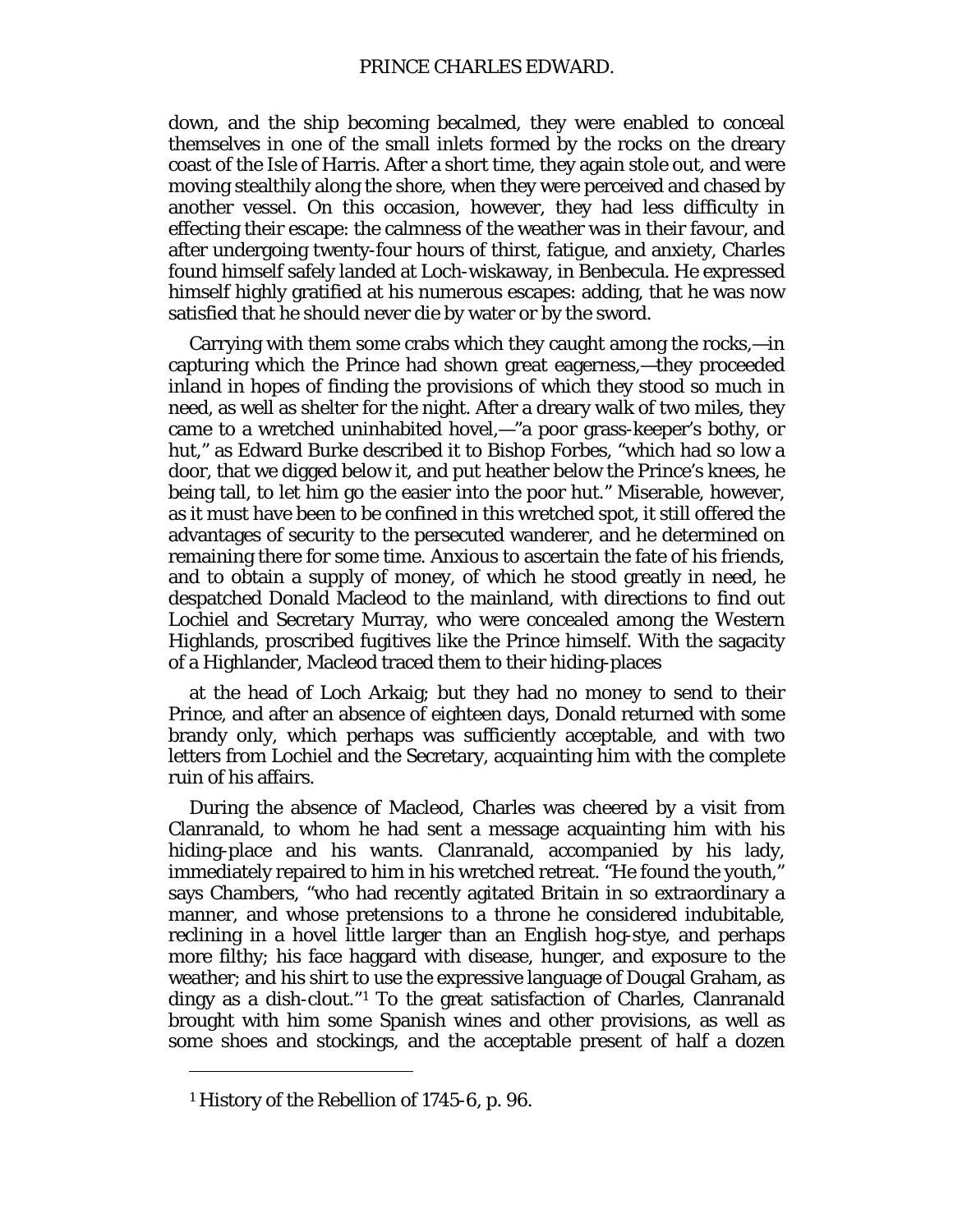# PRINCE CHARLES EDWARD.

shirts.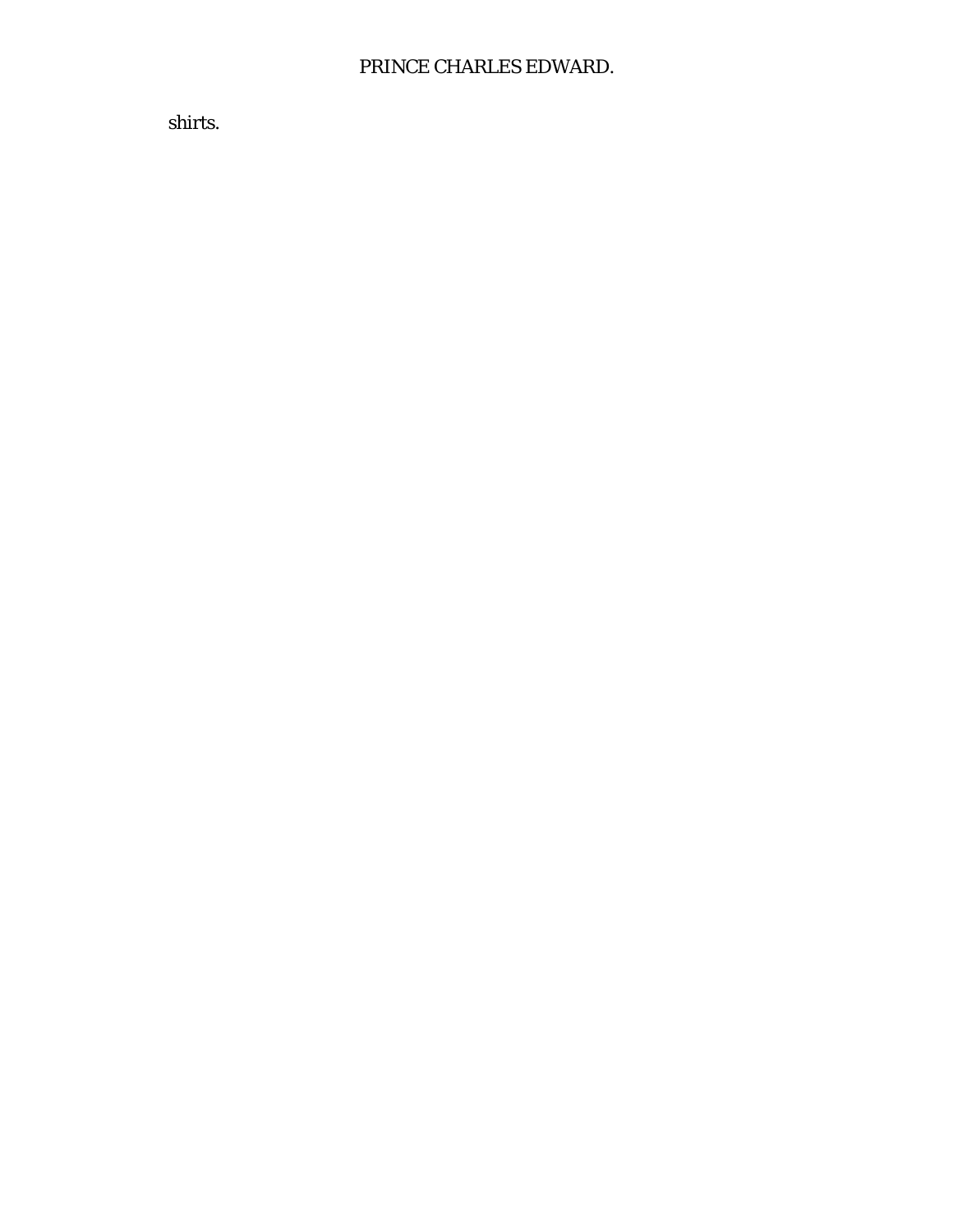#### **CHAPTER IV.**

# **Charles removes to the Island of South Uist—His various narrow escapes while resident there—Accepts the proffered services of Flora Macdonald—Plan for his escape in disguise to the Isle of Skye.**

AFTER a residence of two or three days in Benbecula, Charles, by the advice of Clanranald, removed to a secluded spot in the centre of the neighbouring island of South Uist, where he was less likely to be hunted out by his pursuers, and which, moreover, from its vicinity both to the mountains and the sea, offered a double chance of escape in the event of his retreat being discovered. Scouts were stationed in all directions to give the earliest notice of the approach of an enemy; a boat was always in readiness for him to put to sea, and guides in the event of his being compelled to fly to the mountains.[1](#page-40-0)

The month which was passed by Charles in South Uist, was perhaps the least painful or wearisome of any period of his wanderings. Though his present habitation was only a better kind of hut, and though his bed consisted only of two cow-hides stretched upon four sticks, he was nevertheless well supplied with comforts and even luxuries: Clanranald, and his brother Boisdale, paid him frequent visits; and from Lady Margaret Macdonald, the wife of his former adherent and present persecutor, Sir Alexander Macdonald of Sleat, he received constant supplies of the newspapers of the day. South Uist was formerly celebrated for its abundance of game, and Charles frequently amused himself with shooting: we are assured, indeed, that "he was very dexterous at shooting fowl on the wing."[2](#page-40-1) Sometimes he would vary his amusements by entering a small boat, and fishing with hand-lines along the coast.

During his stay in South Uist, an incident occurred, which, though trifling in itself, very nearly led to serious results; and, moreover, as the circumstances connected with it display Charles's character for humanity and good-nature in a very pleasing light, it may perhaps be as well to record it. He had one day shot a deer, and in the evening was assisting his *chef de cuisine,* Edward Burke, in preparing some collops from it, when a half-starved boy suddenly pushed in between them, and made an attempt to snatch some of the meat out of the dish. Edward Burke immediately struck him with the back of his hand, and probably would have repeated the blow, had he not been stopped by the Prince. "Why, man," he said, "do not you remember the Scripture, which commands us to feed the hungry and clothe the naked? you ought rather to give him meat than a stripe." He then ordered some food and some old clothes to be given to the boy,

<span id="page-40-0"></span><sup>1</sup> Lockhart Papers, p. 542.

<span id="page-40-1"></span><sup>2</sup> Lockhart Papers, p. 543.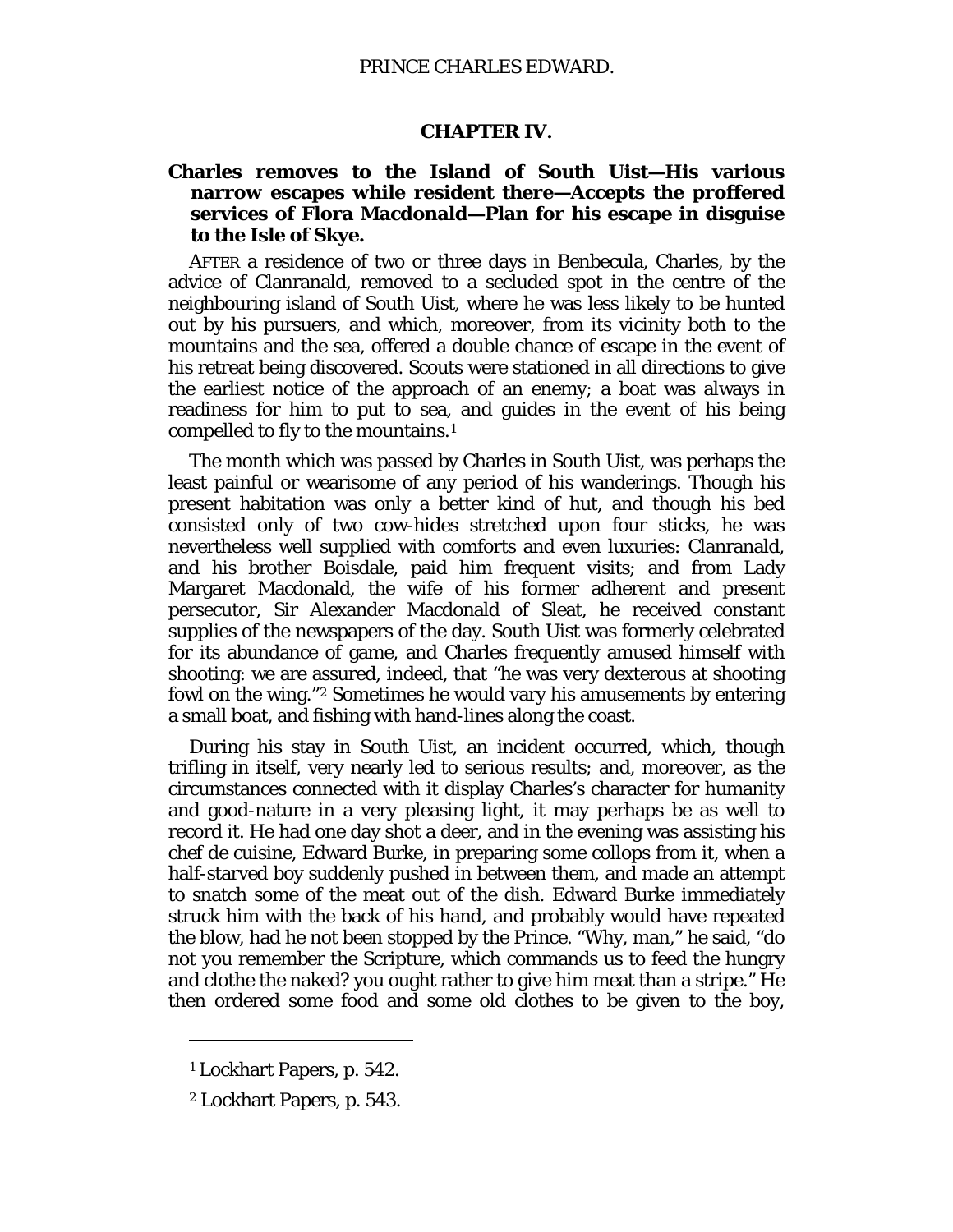remarking,—"I cannot see a Christian perishing for want of food and raiment, if I have the power to support him."[1](#page-41-0) His humanity met with a very indifferent return. Having discovered the rank of his benefactor, the boy sought out a large body of the Campbells, Macleods, and Macdonalds, who were in search of the Prince, and acquainted them with his hidingplace. Fortunately, however, they only ridiculed his story, which they regarded as an impudent falsehood.

At length the period arrived when Charles was again compelled to change the scene of his wanderings,—a step which was rendered absolutely necessary in consequence of a large body of militia having landed in search of him on the neighbouring island of Eriska. This important information was communicated to the Prince by his kind friend, Lady Margaret Macdonald, who employed a gallant Highland gentleman, Hugh Macdonald, of Balshair in North Uist, to convey to him the tidings. Balshair has himself left us a very interesting account of his mission to Charles and his small court of Glencoradale:—

"Being a misty day," he says, "I came near them before they discovered me, which surprised them. O'Sullivan introduced me to the hut. The Prince saluted me very kindly, and told me he was heartily glad to see the face of an honest man in such a remote corner. His dress was then a tartan short coat, and vest of the same, got from Lady Clanranald; his night-cap all patched with soot-drops, his shirt, hands, and face, patched with the same; a short kilt, tartan hose, and Highland brogs; his upper coat being English cloth. He called for a dram, being the first article of a Highland entertainment; which being over, he called for meat. There was about a half-stone of butter laid on a timber plate, and near a leg of beef laid on a chest before us, all patched with soot-drops, notwithstanding its being washed *toties quoties.* As soon as we had done, who should enter the hut but Boisdale, who seemed to be a very welcome guest to the Prince, as they had been together above once before.

"Boisdale then told him there was a party come to Barra in pursuit of him. He asked what they were? Boisdale said they were Macdonalds and Macleods. He then said that he was not the least concerned, as they were Highlanders, and more especially such. I spoke to Boisdale about leaving Glencoradale, as our stay there would be of dangerous consequence, and of no advantage to him. The Prince told us, as it was but seldom he met with friends he could enjoy himself with, he would not on any account part with us that night. Boisdale says to me, we could not, in good manners, part with him that night. I replied, if he would risk staying himself, that I would for my part. The prince advised Edward Burke to fill the bowl; but before we would begin with our bowl, Boisdale insisted on his being shaved first, and then put. ting on a clean shirt, which he was importuned to do; and Burke shaved him. Then we began with our bowl, frank and free. As we

<span id="page-41-0"></span><sup>1</sup> Jacobite Memoirs, p. 395.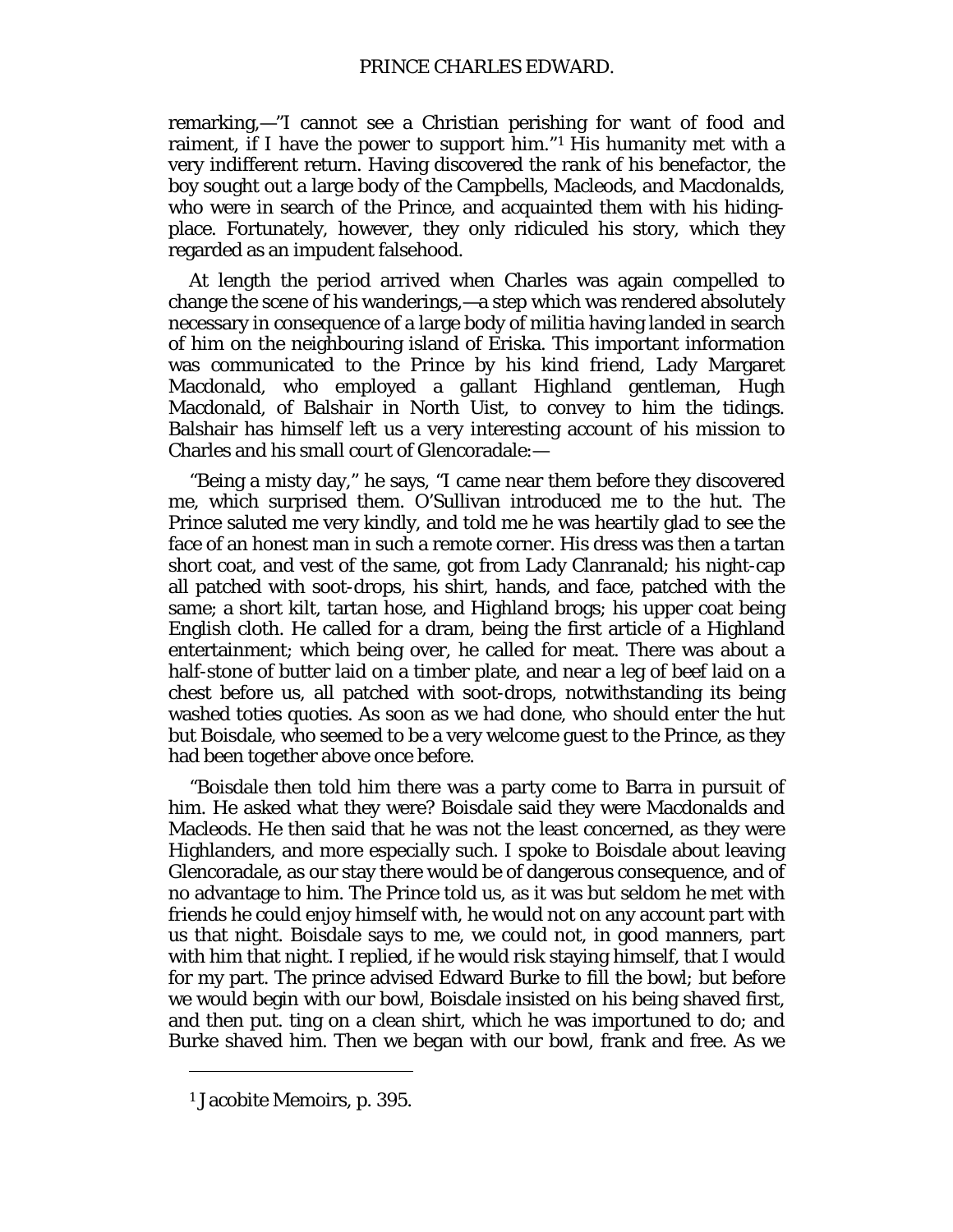were turning merry, we were turning more free. At last I started the question if his Highness would take it amiss if I, should tell him the greatest objections against him in Great Britain. He said not. I told him that popery and arbitrary government were the two chiefest. He said it was only bad constructions his enemies put on it. 'Do you know, Mr. Macdonald,' he says, 'what religion are all the princes of Europe of?' I told him I imagined they were of the same established religion of the nation they lived in. He told me they had little or no religion at all. Boisdale then told him that his predecessor, Clanranald, had fought seven set battles for his; yet, after the Restoration, he was not owned by King Charles at court. The Prince said, 'Boisdale, don't be rubbing up old sores, for if I came home, the case would be otherwise with me.' I then said to him, that notwithstanding the freedom we enjoyed there with him, we could have no access to him if he was settled at London; and he told us then, if he had never so much ado, he would be one night merry with his Highland friends. We continued this drinking for *three days and three nights.* He had still the better of us, and even of Boisdale himself, notwithstanding his being as able a bowlsman, I dare say, as any in Scotland."[1](#page-42-0)

Previous to his taking his departure from Glencoradale, Charles despatched a letter to Lady Margaret Macdonald, thanking her for all the kindness he had received at her hands, and at the same time expressing a wish that she would throw his letter into the fire when she had read it. According to the narrative of Captain Roy Macdonald, who was the Prince's messenger on the occasion, she arose up when he placed the letter in her hands, and after kissing it, exclaimed,—"No, I will not burn it: I will preserve it for the sake of him who wrote it to me; and although King George's forces should come to the house, I hope I shall find a way to secure it." Then, stepping into a closet, she put it carefully by; but, some time afterwards, when the King's troops actually paid her a visit,— fearful lest a discovery of the letter might give a clue to the Prince's movements, she reluctantly committed it to the flames; an act which, as no search was made for papers, she is said to have afterwards deeply regretted. From Lady Margaret Charles received, by means of Captain Roy Macdonald, some wearing apparel and a purse of twenty guineas. It was important to the Prince in his wanderings that he should have as much of his money in silver as possible, lest any display of gold might lead to a suspicion of his real rank. With all her endeavours, however, Lady Margaret could obtain change only for a guinea and a half,—so little money found its way in those days into these retired regions. It may be mentioned that her husband, Sir Alexander, was at this period absent in the neighbourhood of Fort Augustus, employed in searching for the Prince. Donald Macleod informs us, that he one day asked the Prince, should he ever "come to his own again," what he would do with Sir Alexander Macdonald and the Laird of

<span id="page-42-0"></span><sup>1</sup> Lyon in Mourning, MS. quoted in Chambers's History of the Rebellion, p. 97.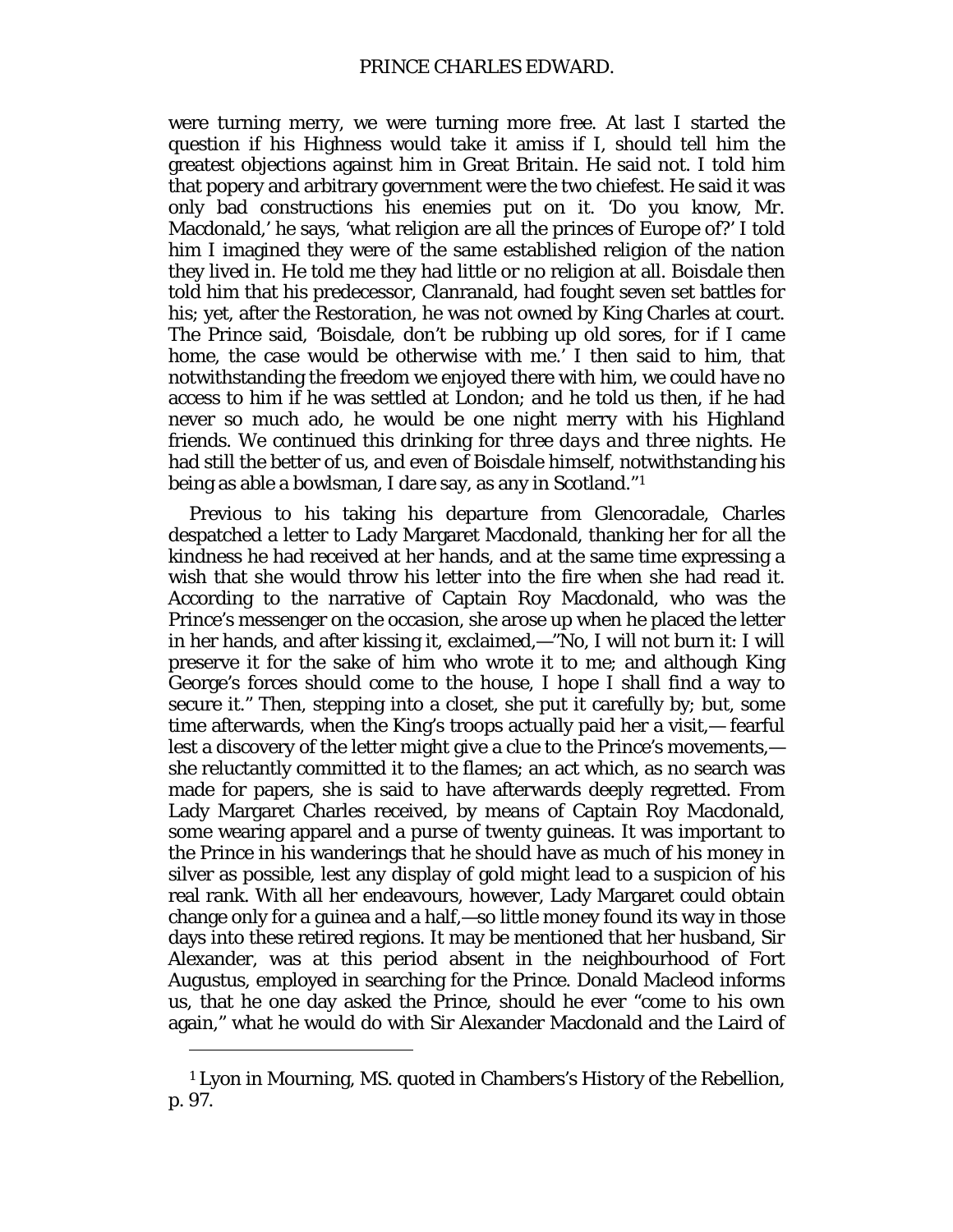Macleod. "What would you have me do with them?" was Charles's generous reply; "are they not our own people still?—*Besides,"* he added, "*if the King were restored, we should be as sure of them for friends as any other men whatsoever."[1](#page-43-0)*

On the 14th of June, accompanied by O'Sullivan, O'Neal, Edward Burke, and Donald Macleod, Charles took his leave of Glencoradale and South Uist, but whither to proceed appears to have been the doubtful question. His pursuers had by this time traced him to the Western Isles, and, surrounded and beset on all sides by the royal cruisers and the numerous militia-boats, the fugitive knew not where to seek shelter even for a single night. The first four nights were passed by him in the little island of Wia, situated between South Uist and Benbecula, where he was kindly received by one Ranald Macdonald, who chanced to be there grazing his flocks. The two next nights were spent at a desolate spot called Rossinish, and the following one at Aikersideallich, near Uishnish, where Charles slept in a fissure in the rocks, with his bonnet drawn over his eyes. In the morning the fugitives again put to sea, with the intention of returning to their old quarters at Glencoradale, but, on approaching South Uist, they found themselves close to some vessels of war. They immediately landed in a small loch; Charles and three of his companions flying to the mountains, while the rest busily employed themselves in concealing the boat.

It was the principal object of Charles, in returning to South Uist, to seek out his old and valued friend Boisdale, whose faithful loyalty and intimate knowledge of every place of concealment in the Long Island rendered his assistance and advice of the greatest importance. It was, therefore, with the deepest regret and disappointment, that Charles learned that the gallant chieftain had fallen into the hands of the enemy. "The account of Boisdale's being a prisoner," says Donald Macleod, "distressed the Prince and his small retinue exceedingly much, as he was the person principally concerned in the preservation of the Prince, and all along had been most careful to consult his safety in his dangers upon and about the Isles." Lady Boisdale, in lamenting the loss of her husband, did not forget the dangers or discomforts of her Prince. She sent him four bottles of brandy, and during the three days he remained on the island supplied him with every comfort she could procure.

On the second day after his landing, Charles learned to his dismay that there was a body of five hundred regular troops and militia within a mile and a half of him It now became necessary that he should part from his faithful companions in misfortune; O'Neal alone, as will subsequently be seen, remaining with him for a short time longer. The separation, as was natural with those who had shared together so many hardships and dangers, appears to have been deeply affecting. Edward Burke earnestly entreated to be allowed to accompany the Prince till he should see him in

<span id="page-43-0"></span><sup>1</sup> Jacobite Memoirs, p. 399.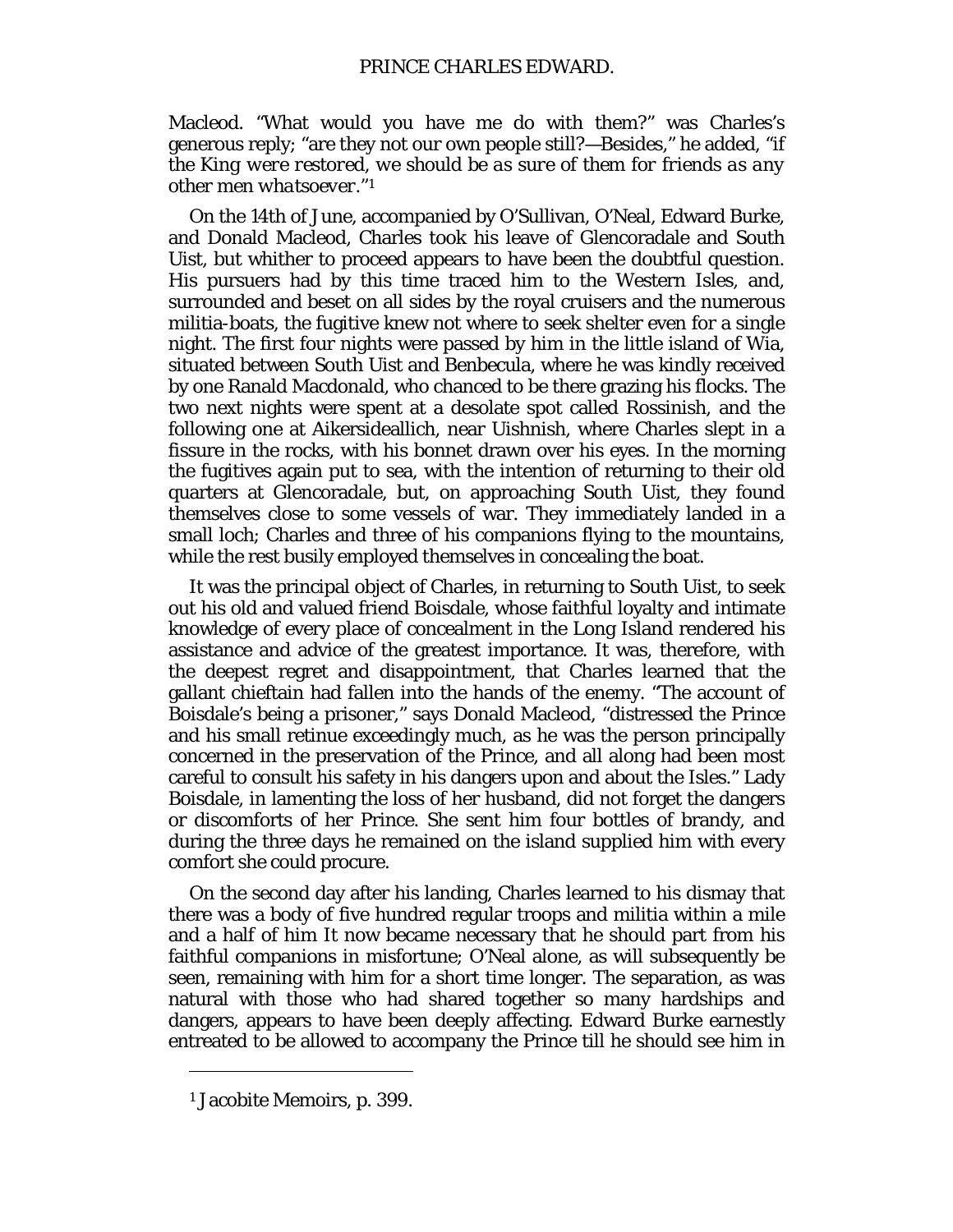safety, and Bishop Forbes informs us, that when Donald Macleod spoke to him of the parting, "he greeted sore, and said it was a woeful parting indeed." Charles ordered the rowers to be paid a shilling for each day that they had attended him, and also presented Donald Macleod with a draught on his late secretary, Mr. Hay, for sixty pistoles, which, however, the faithful Highlander appears to have never received. How highly does it raise our estimate of human nature, when we reflect that any one of these simple and uneducated men, by walking a mile and a half to the English quarters, might have made himself master of the vast reward which was offered for the Prince's capture! And yet of all the numerous individuals to whom he confided his secret,—and by far the majority were among the humble and indigent,—not one appears to have contemplated his betrayal.

Previous to taking leave of his companions, Charles had arranged that they should take different routes, and reassemble at a particular place. It was not destined, however, that they should meet again. O'Sullivan, some time afterwards, effected his escape on board a French cutter which made its appearance off South Uist; O'Neal was less fortunate, for, after wandering about for some time in Skye and other islands, he was arrested in Benbecula and sent a prisoner to London. Donald Macleod, to whom was confided the task of sinking the boat, was taken on the 5th of July, and, though in his sixty-eighth year, was also sent to London as a prisoner. The remaining companion of Charles, Edward Burke, after wandering about North Uist for seven weeks with no other food than the shell-fish which he picked up on the beach, at last found refuge in a small cave, where he was fed by a shoemaker's wife in the night. Finding himself fortunately included in the general act of grace, he subsequently returned to Edinburgh, and some of his Jacobite admirers having contributed to purchase him a sedan-chair, he continued to follow his original avocation for the rest of his life.

At the recommendation probably of Clanranald, Charles had recently attached to his person one Niel Macdonald, or, as he was more usually styled, Niel Mackechan, who will be found playing a conspicuous part in the Prince's subsequent wanderings. This person appears to have been a kind of tutor in Clanranald's family, and is remarkable as having been the father of the celebrated Marshal Macdonald, Duke of Tarentum.

Accompanied by O'Neal and Niel Mackechan, Charles, on taking his melancholy farewell of his other companions in adversity, ascended the summit of the highest hill in the vicinity, where he not only found a safe hiding-place, but, like his great-uncle, Charles the Second, when concealed by the foliage of the oak, he also obtained a clear view in the plain below of the movements of those who were sent in pursuit of him. Here he remained till night set in, when he commenced a toilsome and dreary march in the direction of Benbecula; Charles and O'Neal carrying their own scanty allowance of linen, while Niel Mackechan followed with the Prince's fusee and pistols, besides his own gun and sword.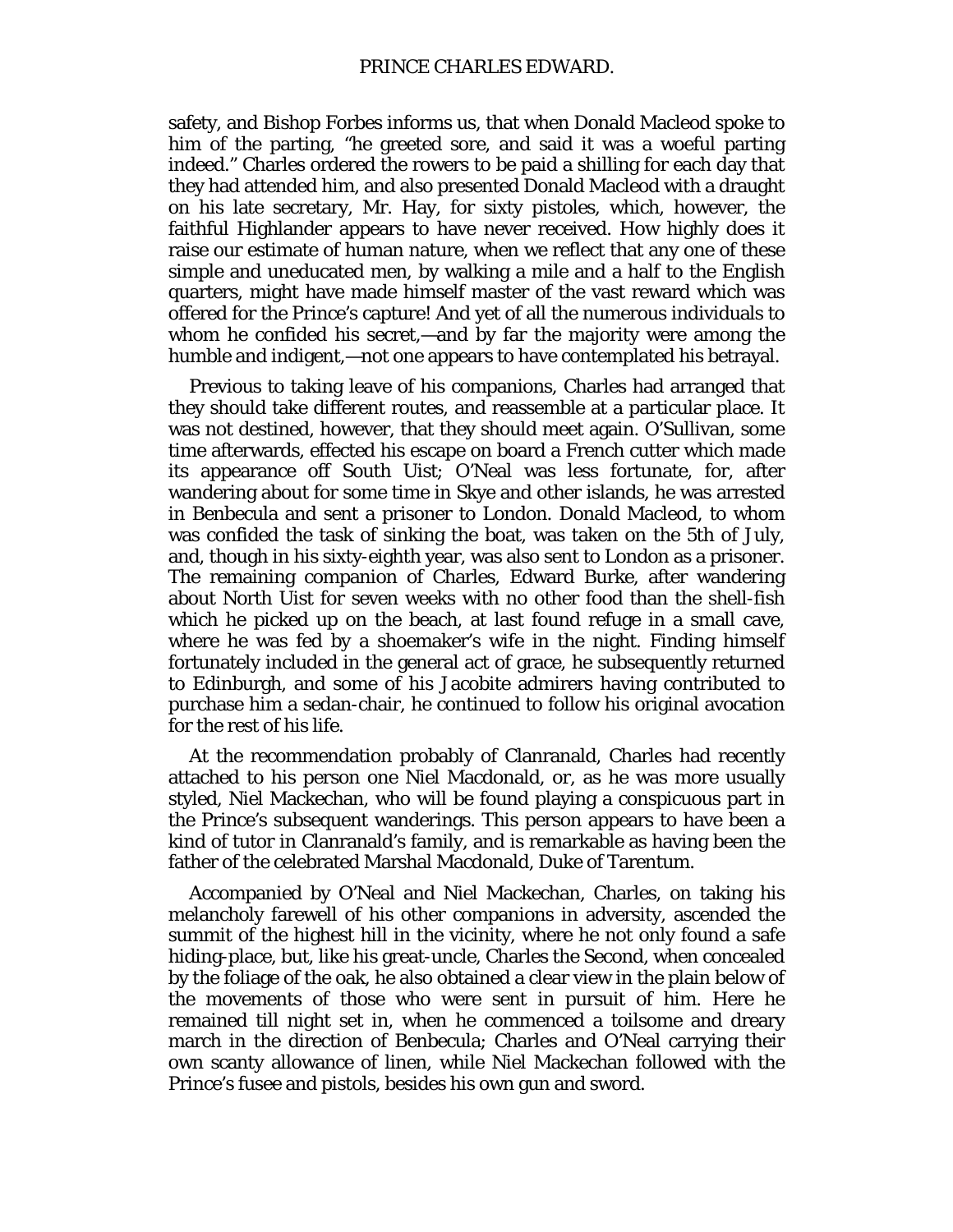It was at this critical period in the history of the fugitive Prince, that he was so fortunate as to obtain as a companion and guide an interesting and beautiful girl, the celebrated Flora Macdonald, whose name has become so intimately associated with the Prince's romantic wanderings and escapes. This spirited and noble-minded young lady was the daughter of the late Macdonald of Milton, in South Uist, and since his death had usually resided with her step-father, Hugh Macdonald of Armadale, in the Isle of Skye. She was intimately acquainted with, and indeed related to, the Clanranald family, and was at present on a visit to her brother in South Uist, within three or four miles of Clanranald's seat of Ormaclade.

The circumstances under which Flora Macdonald was introduced to Charles, and which induced a young and beautiful girl to become the companion of his wanderings and the sharer of his dangers and almost unexampled hardships, have never been clearly explained. It has been affirmed—and the story is far from being an improbable one—that her own step-father, Hugh Macdonald, though in command of a company of the royal militia, was still in secret so well disposed towards the cause of the Stuarts, as to induce him, probably at the instigation of Lady Margaret Macdonald, to allow his step-daughter to aid in "the Prince's escape, and even to write surreptitiously to Charles by a trustworthy messenger, making him the acceptable offer. Such is the account given in a very curious narrative written by one of Charles's companions in adversity, which has only recently been published, and which there is every reason to believe to be the production of his faithful follower, Niel Mackechan.<sup>[1](#page-45-0)</sup> Whatever the circumstances may have been, it is certain that O'Neal (who had been previously acquainted with Miss Macdonald, and who is said to have conceived a tender but hopeless attachment for her) was despatched on a mission to her by Charles, with the object of inducing her either to accompany him in his flight, or at least to concert measures for his escape. As it appears also that they met by appointment, there can be no doubt that she came prepared, either by her father or Lady Margaret, to listen to O'Neal's persuasions.

The latter has himself left us an account of what took place at the interview, which is the more curious, as we have the authority of Bishop Forbes, that it is in accordance with what he subsequently learnt from Flora Macdonald's own mouth. "At midnight," says O'Neal, "we came to a

 $\overline{a}$ 

<span id="page-45-0"></span><sup>1</sup> This interesting narrative, which appeared in the *New Monthly Magazine* for November, 1840 (No. 239), appears to the author to bear internal evidence of its having been written by Niel Mackechan after his return to France, in which country he had been educated at the Scot's College of Paris. It supplies a very important desideratum in the story of the Prince's wanderings, his proceedings from the time when he quitted his companions in South Uist to his being joined by Flora Macdonald in Benbecula.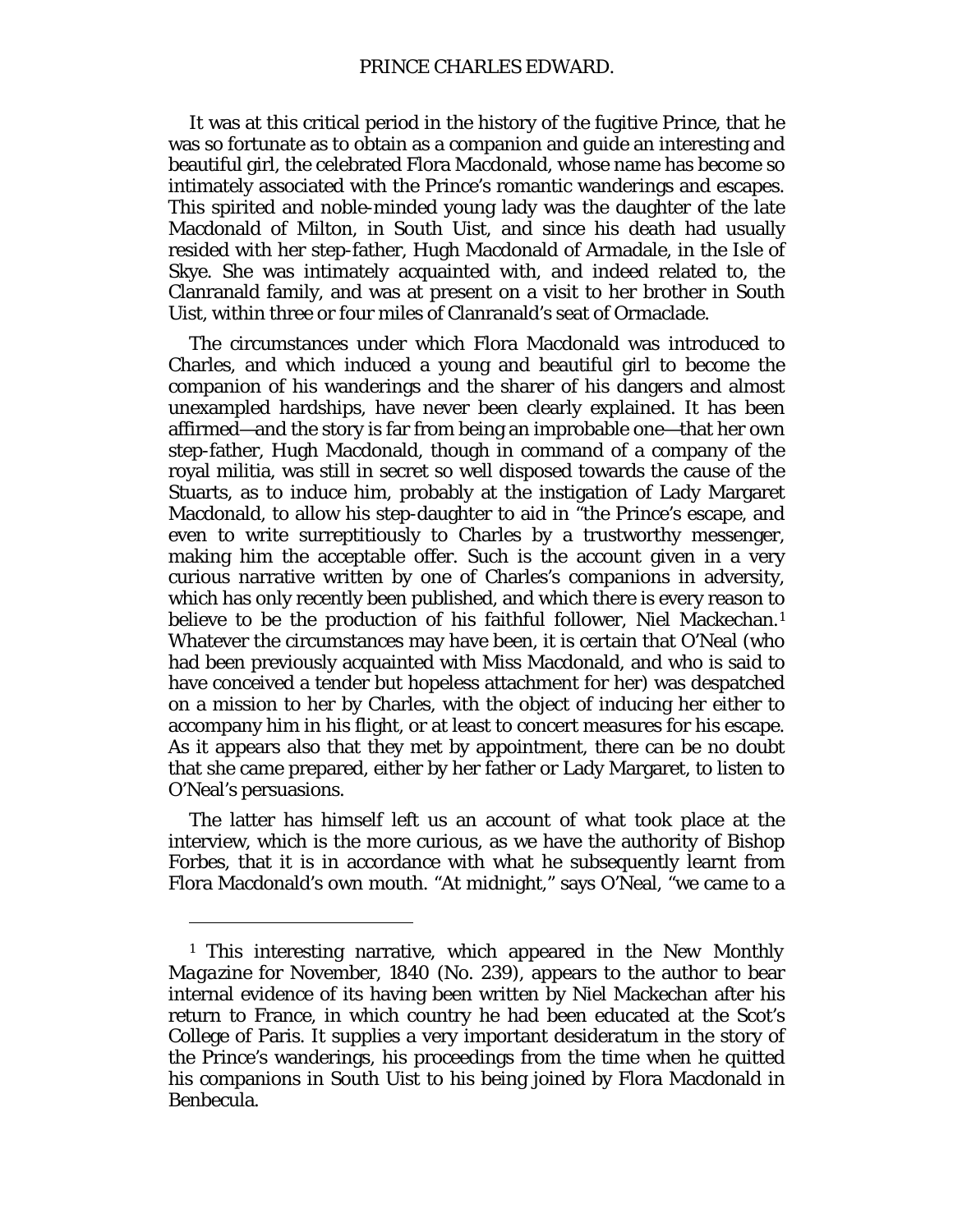hut, where by good fortune we met with Miss Flora Macdonald, whom I formerly knew. I quitted the Prince at some distance from the hut, and went with a design to inform myself if the independent companies were to pass that way next day. The young lady answered me, No; and said they were not to pass till the day after. Then I told her I had brought a friend to see her; and she, with some emotion, asked me if it was the Prince. I answered her, it was: and instantly brought him in. We then consulted on the imminent danger the Prince was in, and could think of no more proper and safe expedient, than to propose to Miss Flora to convey him to the Isle of Skye, where her mother lived. This seemed the more, feasible, as the young lady's step-father, being captain of an independent company, would accord her a pass for herself and a servant, to go and visit her mother. The Prince assented, and immediately proposed it to the young lady; to which she answered with the greatest respect and loyalty, but declined it, saying,—Sir Alexander Macdonald was too much her friend for her to be the instrument of his ruin. I endeavoured to obviate > this, by assuring her Sir Alexander was not in the country, and that she could, with the greatest facility, convey the Prince to her mother's, as she lived close by the waterside. I then demonstrated to her the honour and immortality that would redound to her by such a glorious action; and she at length acquiesced, after the Prince had told her the sense he would always retain of so conspicuous a service. She promised to acquaint us next day when things were ripe for execution, and we parted for the mountains of Coradale."

On approaching Benbecula, Niel Mackechan, having seen the Prince and O'Neal concealed safely among the rocks, proceeded to meet Flora Macdonald, in order to arrange with her the details of the Prince's flight. To his dismay, however, when he reached the narrow ford which separates Benbecula and South Uist, he found himself in the midst of a large number of the Skye militia, who were maintaining a strict guard over the ford, being drawn up in a line at the distance of about a gunshot of one another. It was now evident that the pursuers of the unfortunate Prince had traced him to South Uist, and were resorting to every possible expedient to prevent his escape. The orders of the militia were on no account to allow any one to pass, without first carrying him before their commanding officer. Accordingly, Niel was brought to the guard-house, where, to his astonishment, he found Flora Macdonald and her maid, who, being unfortunately unprovided with passports, had also been detained in custody.

The indefatigable and noble-minded girl had already arranged with Lady Clanranald, through the medium of a trustworthy messenger, the means by which the Prince's . escape was to be effected. A small boat had been secured to carry him from. Benbecula, and it was further settled, that he should be disguised in female attire, and, under the name of Betty Burke, act the part of maid to Miss Macdonald. The latter, accordingly, was on her way to Lady Claranald's house, in order to get ready the necessary articles for completing the Prince's disguise, when she was taken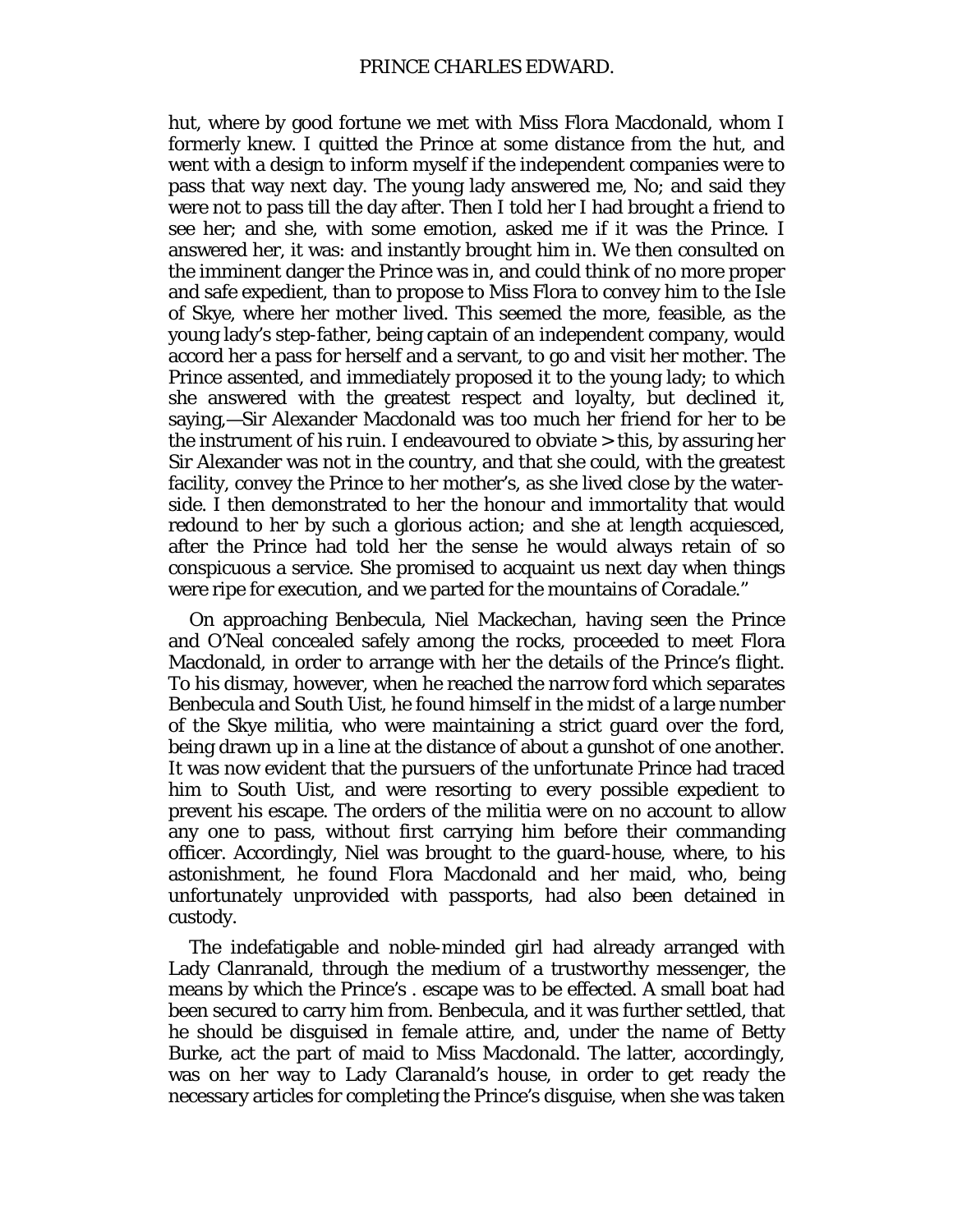prisoner by the militia. Her first inquiry was as to the name of the officer in command of the detachment, when, to her great satisfaction, she learned that it was her own stepfather, Macdonald of Armadale, who, she was told, was absent at present, and would not return till the following morning. Though compelled to pass the night in the guard-house, she determined to await his return, and was rewarded by obtaining from him passports for herself, Niel Mackechan, and Betty Burke. He also furnished her with a letter to her mother, recommending her to take the latter into her service, in the event of her proving as dexterous a spinster as their daughter described her.[1](#page-47-0)

Having received Miss Macdonald's directions to convey the Prince without delay to Rosshiness, where, she added, she would speedily join them with the clothes and provisions which were necessary for their expedition, Niel made the best of his way back to Charles, whom he found still concealed in his wretched hiding-place among the rocks. As the vigilance of the militia would have rendered it an act of madness to attempt to pass the fords, their only hope of escape lay in reaching Benbecula by sea. To obtain a boat appeared almost an impossibility, when fortunately they perceived a small fishing yawl, and easily prevailed upon the crew to land them upon the nearest rocks. They had before them a long and painful walk to Rosshiness over a desolate moor; the rain by this time was descending in torrents; a cold and piercing wind blew directly in their teeth; and, to add to their discomforts, they had no means of obtaining a mouthful of food. About the middle of the day, Charles, who had tasted nothing since the preceding evening, was so exhausted by hunger and fatigue as scarcely to be able to walk. Fortunately, however, when his miseries were at their height, they came to a small habitation, and having represented themselves as unfortunate Irish gentlemen who had effected their escape from Culloden, they were welcomed by the kind-hearted inhabitants with the best fare which the wretched hovel could afford. After resting themselves a short time, they again set out in the direction of Rosshiness, and about five o'clock found themselves within three miles of that village. As it would have been hazardous for them to approach nearer to it by daylight, Charles, who is described as shivering all the time from the cold and wet, lay himself down to rest among the high heather, which was all the shelter he had from the storm. When night set in, they again

 $\overline{a}$ 

<span id="page-47-0"></span><sup>1</sup> The letter was as follows:—"I have sent your daughter from this country, lest she should be any way frightened with the troops lying here. She has got one Betty Burke, an Irish girl, who, as she tells me, is a good spinster. If her spinning pleases you, you may keep her till she spins all your lint; or, if you have any wool to spin, you may employ her. I have sent Niel Mackechan along with your daughter and Betty Burke to take care of them. I am your dutiful husband,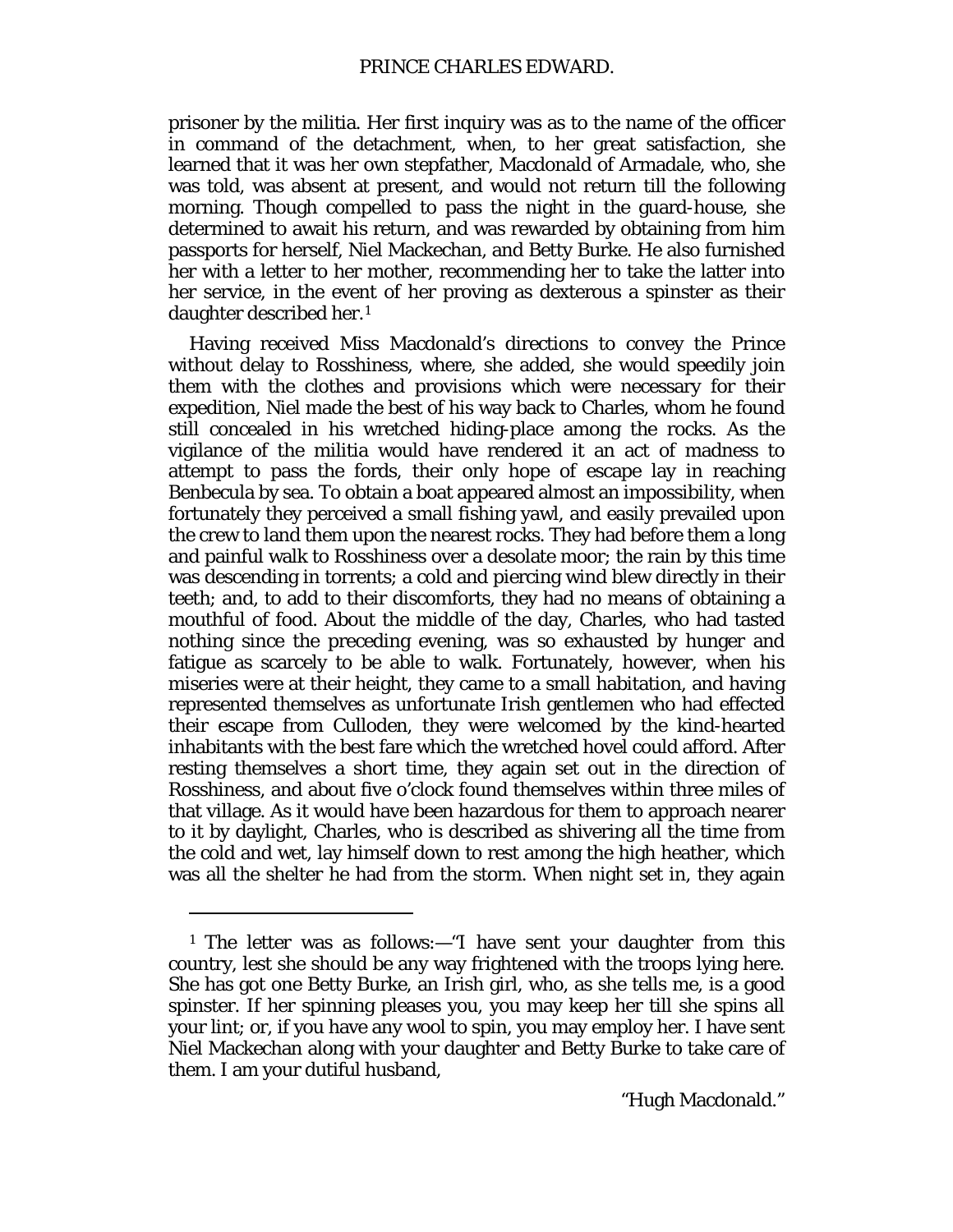proceeded on their way; the wind and rain still beating violently in their faces, and the night being so dark, that they could not see three yards before them. Another source of discomfort, in the Prince's fatigued state, was the depth and slipperiness of the mire. He fell or slipped at almost every step he took, and frequently lost one or other of his shoes, which his companions had great difficulty in recovering.

On approaching the hovel which had been fixed upon as the meetingplace between Charles and Flora Macdonald, Niel left the Prince and O'Neal at some distance off, while he himself went forward to ascertain if the coast were clear. To his dismay, however, he learned that twenty of the Skye militia had landed two days before, and that they were actually in a tent within a quarter of a mile from the hut. On hearing these unpleasant tidings, Charles appeared to be almost broken-hearted. He obtained shelter, indeed, from the storm for two or three hours; but as the militia visited the hut every morning for the purpose of procuring milk, the unfortunate Prince was obliged to be hurried off before daybreak to the rocks by the sea-shore, where he remained concealed in a small cave during the rest of the morning. "It is almost inexpressible," says the narrative attributed to Mackechan, "what torment the Prince suffered under that unhappy rock, which had neither height nor breadth to cover him from the rain which poured down upon him so thick as if all the windows of heaven had broke open, and, to complete his tortures, there lay such a swarm of mitches upon his face and hands as would have made any other but himself fall into despair, which, notwithstanding his incomparable patience, made him utter such hideous cries and complaints as would have rent the rocks with compassion. Niel, who stood all this time beside him, could be of no more service to him than to let run to the ground the rain which stagnated in the lurks of the plaid wherein he lay wrapped. In this miserable condition he continued for about three hours, till their faithful scout came for the last time and told them they might return to the house, for that the militia was gone. Niel helped him to his feet, and they marched away to the house, where the good dairy-maid took care to make a rousing fire for their coming." The "faithful scout" and the "good dairy-maid" were the same person. Resisting the splendid temptation of a bribe of thirty thousand pounds, which she might so easily have obtained by communicating the Prince's secret to the militia, she visited him as frequently as she could in the course of the morning, for the purpose of bringing him food, and giving him intelligence of the movements of his enemies.

Thus, almost within hearing of the voices of his persecutors, did Charles pass two miserable days and nights; sometimes, indeed, enjoying warmth and shelter in the hospitable hut, but at another moment hurried off to some wretched hiding-place in the neighbourhood. His anxiety for the arrival of Flora Macdonald, who had been unavoidably detained by the difficulty which she found in procuring the necessary articles for effecting his disguise, was naturally great; indeed, suspense at length became so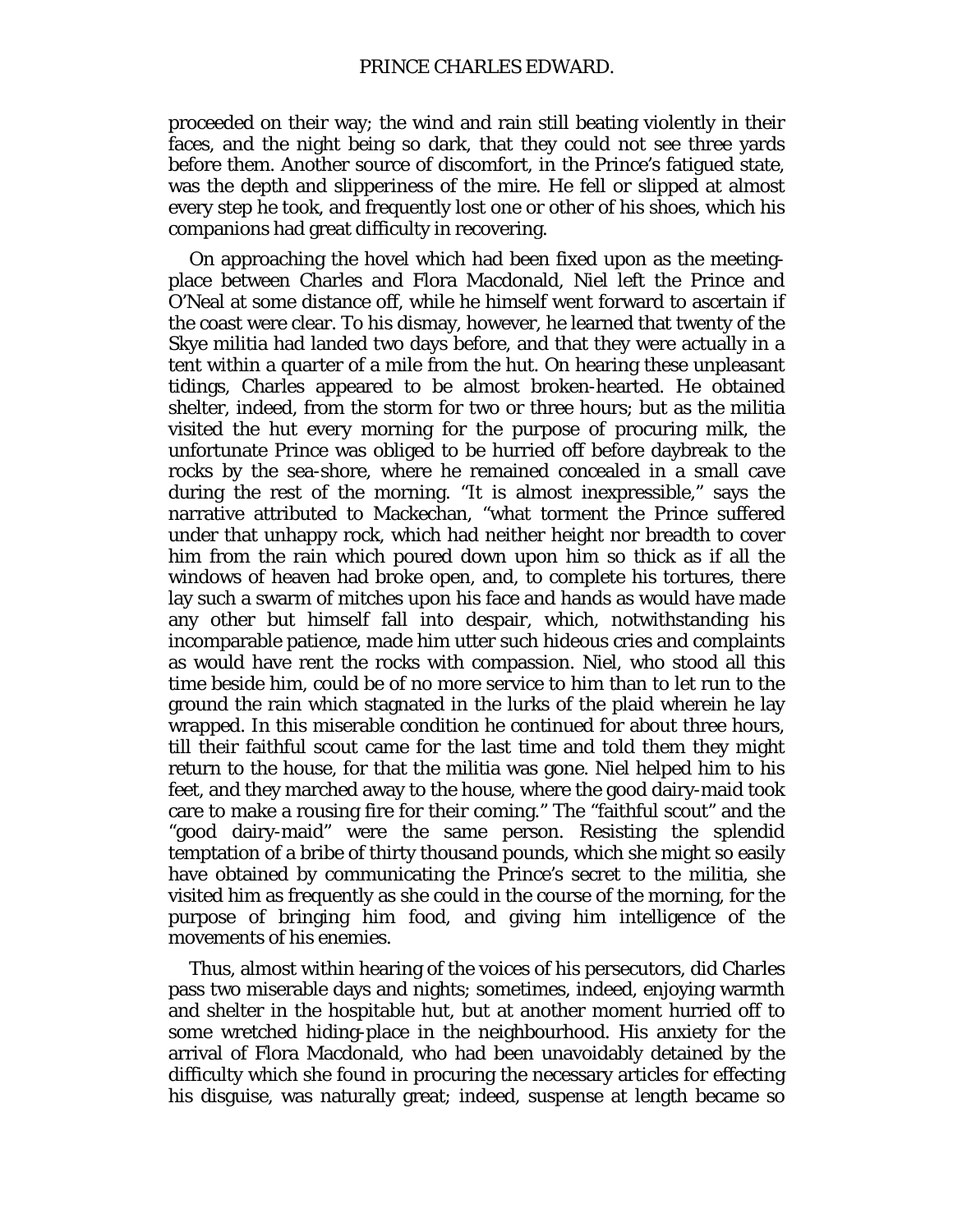unbearable, that in order to ascertain the worst he determined on sending O'Neal to her, who, we are told, "was mighty well pleased to be entrusted with that embassy; not so much to further the Prince's affairs as to be in company with Miss Flora, for whom he professed a great deal of kindness at that time."

At length, on the third day after his arrival in the neighbourhood of Rosshiness, Charles, to his indescribable joy, was informed that the faithful Flora, accompanied by Lady Clanranald, was approaching by sea. Forgetting his danger in his gallantry and delight, he immediately proceeded to the landing-place, and having handed the ladies from their boat, gave Lady Clanranald his arm to the small hut, while O'Neal performed the honours to Flora Macdonald. The latter afterwards informed Dr. Burton of York that the Prince himself assisted in cooking their dinner, which consisted of the heart, liver, and kidneys, either of a bullock or a sheep, and which were roasted on a wooden spit. They all, she said, dined very heartily, she herself sitting on the Prince's right hand, and Lady Clanranald on his left.<sup>[1](#page-49-0)</sup> When one of the party expressed their deep concern at the Prince's altered fortunes, and his present miserable condition,—"It would be well for all kings," he said with a smile, "if they could pass through the same ordeal of hardships and privations which it has been my lot to undergo."

While they were still seated at table, a servant arrived out of breath, with the alarming tidings that General Campbell had landed in the neighbourhood with a large body of troops; and, shortly afterwards, the news came that a Captain Ferguson, with an advanced party, was within two miles of them, on his way to Lady Claranald's scat at Ormaclade. In consequence of this information, Lady Clanranald deemed it prudent to return to her own house, where she afterwards had to undergo a strict examination from Ferguson, who, however, could elicit nothing more satisfactory from her than that she had been absent on a visit to a sick child. She was subsequently taken into custody, together with her husband, and carried to London, where she remained a prisoner till released in the month of June, 1747.

On the departure of Lady Clanranald, Flora Macdonald desired Charles to dress himself in his new attire, which we are told consisted of "a flowered linen gown, a light-coloured quilted petticoat, a white apron, and a mantle of dun camlet, made after the Irish fashion with a hood." His disguise, it is added, was completed "not without some mirth and raillery passing amidst all their distress and perplexity, and a mixture of tears and smiles."[2](#page-49-1)

Before setting out, Charles took leave of O'Neal, who earnestly entreated

<span id="page-49-0"></span><sup>1</sup> Jacobite Memoirs, p. 414.

<span id="page-49-1"></span><sup>2</sup> Lockhart Papers, p. 545.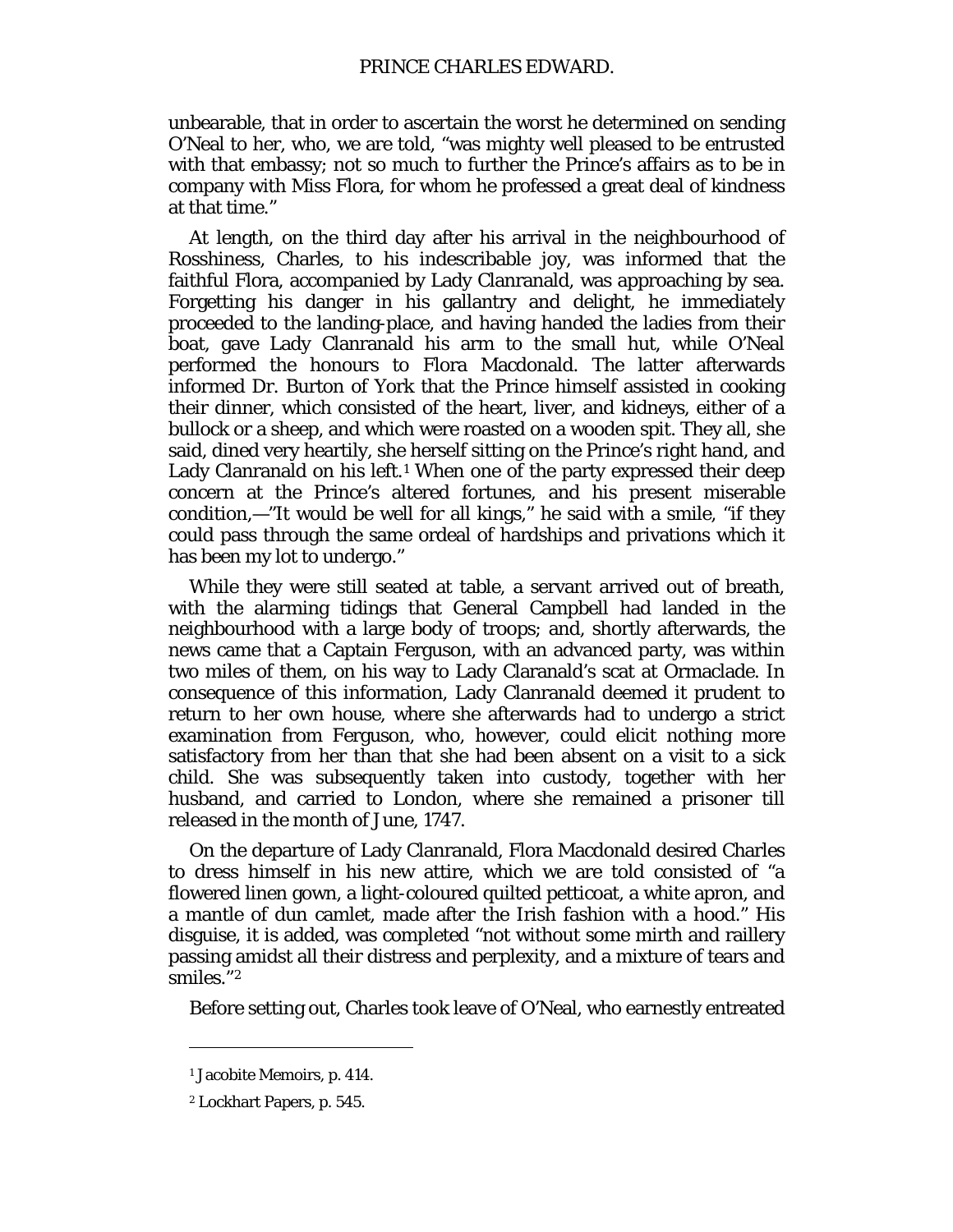to be allowed to remain with him, but to this Miss Macdonald would on no account consent. With Niel Mackechan, therefore, for their guide, they proceeded along the coast to the spot where their boat was waiting for them, which they at length reached extremely wet and fatigued. As it would have been dangerous for them to sail before night set in, they lighted a fire among the rocks, which, however, they were shortly afterwards compelled to extinguish in consequence of the approach of some wherries towards the shore. Fortunately they were unperceived by any on board, and the wherries sailed to the southward without stopping,—passing, however, within a gun-shot of the spot where Charles and his companions lay concealed among the heather.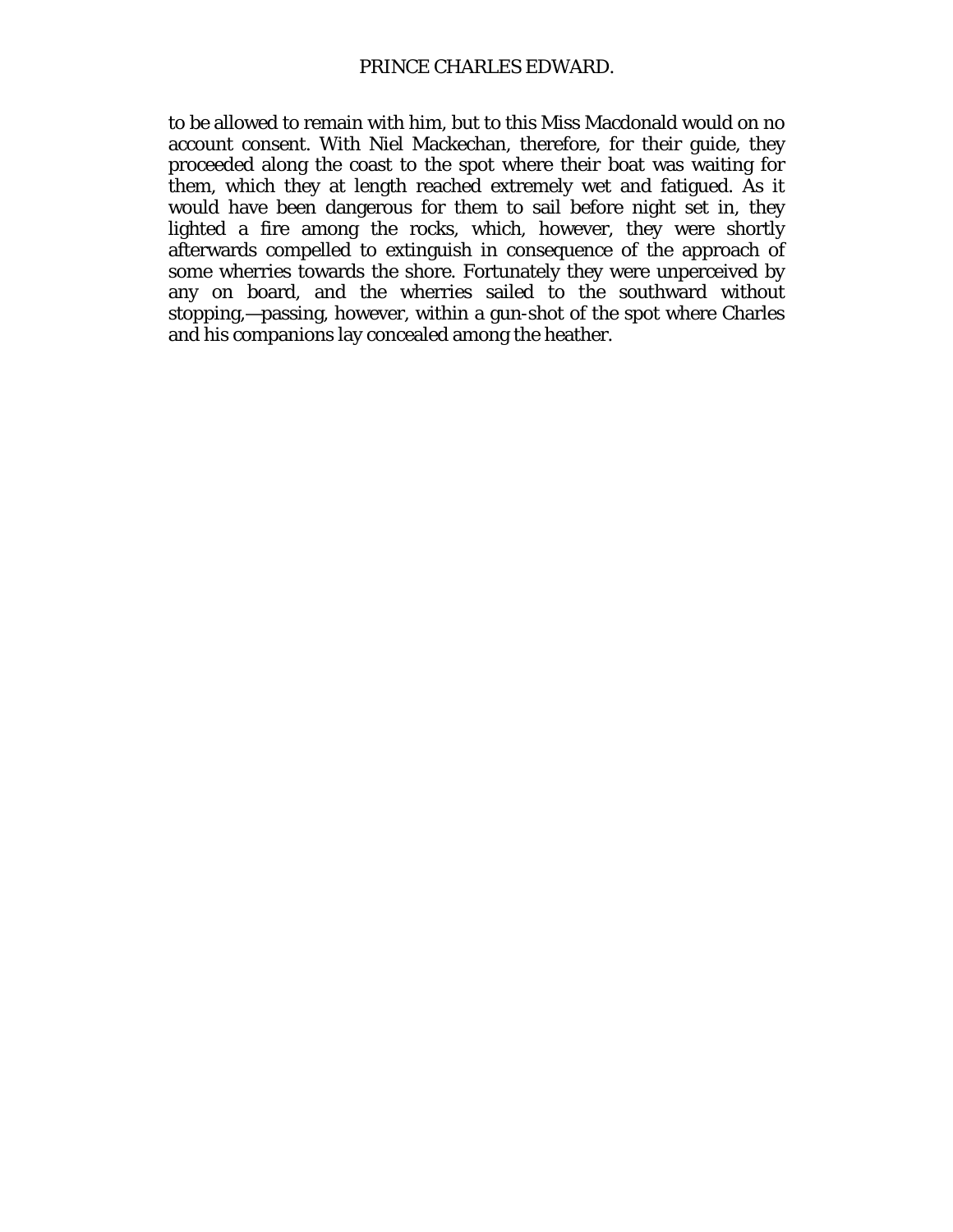## **CHAPTER** *V.*

**Critical situation of the fugitives in an open boat—They reach the Isle of Skye—Various expedients for keeping up the Prince's disguise—Entertained by Mr. and Mrs. Macdonald — Arrest of Kingsburgh (Macdonald) for harbouring the Prince—Charles proceeds to Raasay—Parts with Flora Macdonald.**

ON the 28th of June, at eight o'clock in the evening, Charles, accompanied by Flora Macdonald and Niel Mackechan, embarked on board the small boat which his friends had procured for him. The weather at first was calm and favourable, but in the course of the night, after they had advanced some distance from the shore, a storm arose, and they were for some time in imminent danger. Perceiving that not only his fair companion, but that the boatmen also were uneasy at their situation, Charles did his best to raise their sinking spirits, by telling them cheerful stories, and singing them gay ballads, and among others sang them the lively old song called "The Restoration."

The storm died away before morning, and shortly before daybreak they found themselves close to the point of Waternish, on the western coast of the Isle of Skye. They were about to land at this usually deserted place, when they suddenly perceived that it was in possession of the militia, who had three boats drawn up on the shore; though fortunately they were without oars. The rowers in the Prince's little vessel immediately pulled away from the shore with their utmost force; the soldiers at the same time raising their muskets, and shouting out to them to land, or they would fire. The situation of the fugitives was, at this period, an extremely critical one; for, not only had they to fear the fire of the militia, but there were also several of the royal cruisers within sight, and consequently escape appeared almost impracticable. Heedless, however, of the threats of the soldiers, and of the bullets, which presently afterwards whistled over their heads, Charles incited the boatmen to renewed exertions, telling them "not to fear the villains." Straining every nerve, they assured him unanimously that they had "no fear for themselves, but only for him," to which he replied with the greatest cheerfulness,—"Oh! no fear for me."[1](#page-51-0) His next thought was for his fair companion, whom he earnestly entreated to lie down at the bottom of the boat to protect her from the bullets: she generously, however, insisted that his preservation was of greater importance than hers, and positively refused to obey him unless he followed her example, which with some difficulty he was induced to do.

The weather was now propitious, and as they proceeded on their voyage over the calm waters, Flora Macdonald, exhausted by the fatigues which she had undergone, fell asleep at the bottom of the boat. Charles, who,

<span id="page-51-0"></span><sup>1</sup> Lockhart Papers, p. 546.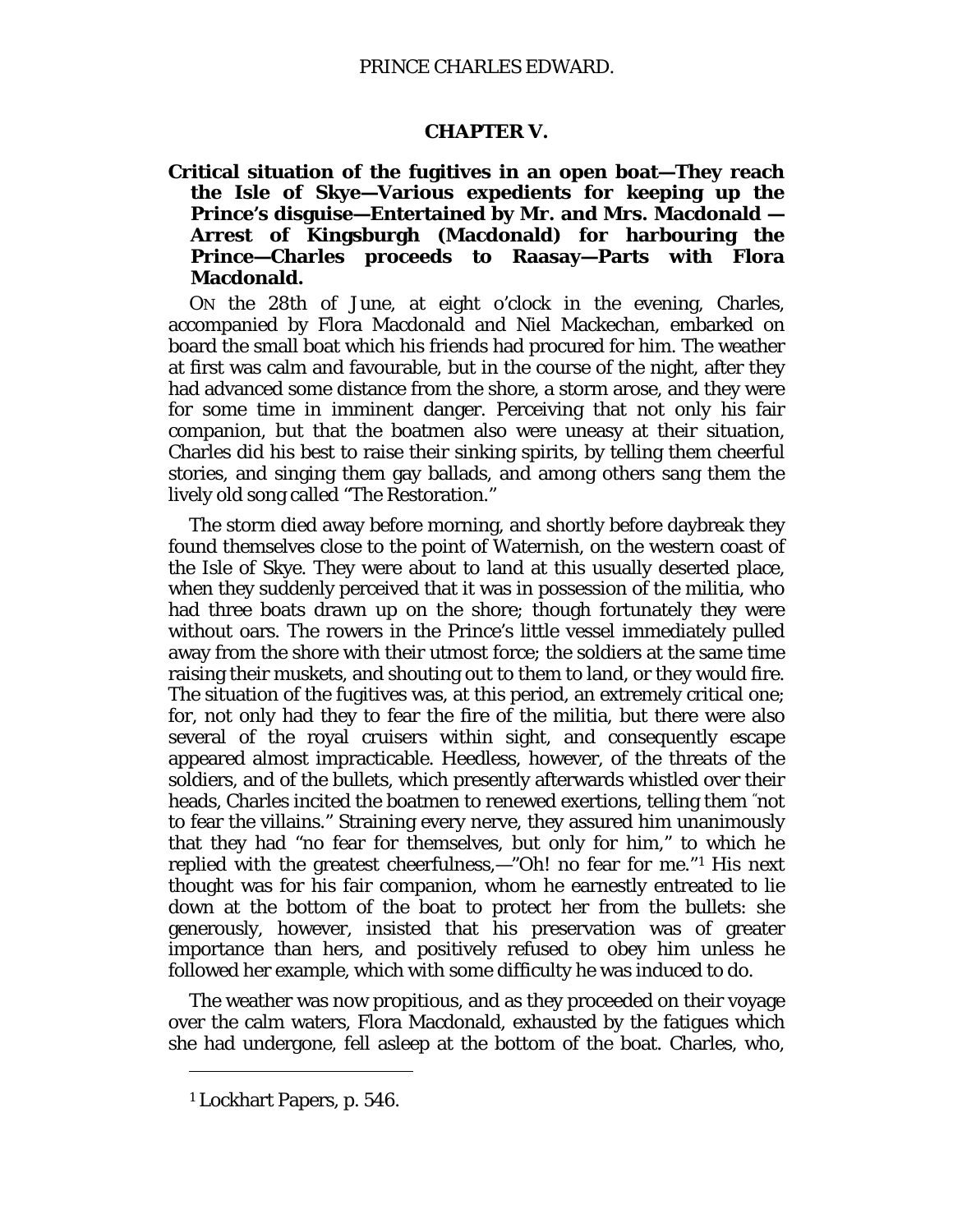during their wanderings, appears to have taken the deepest interest in her, and to have consulted her slightest wish, remained seated beside her, and, while watching her slumbers, displayed the greatest anxiety lest she should be disturbed by any unnecessary noise on the part of the rude mariners.

After rowing about twelve miles farther, the little party landed at Kilbride in the island of Skye, within a short distance from Mugstat, the scat of the Prince's enemy, Sir Alexander Macdonald, who, as has already been mentioned, was at present absent on duty at Fort Augustus. Leaving Charles on the beach, Flora Macdonald, accompanied by Niel Mackechan, proceeded to wait on Lady Margaret Macdonald, and to acquaint her that the Prince was in the neighbourhood. It happened that one of the guests of Lady Margaret was a Lieutenant Macleod, who commanded a small detachment of militia which was quartered in the immediate neighbourhood, and who had at present three or four of his men with him in the house. With the presence of mind, however, which never appears to have failed her, Flora Macdonald answered with the utmost composure the numerous questions which he put to her, and subsequently they conversed together at dinner in the most amicable manner possible, without the suspicions of the militia officer being in the least degree aroused.

There was another guest of Lady Margaret Macdonald, —a devoted and noble-minded old man, Alexander Macdonald of Kingsburgh,—who acted as factor to the absent chieftain, and whom Flora Macdonald well knew to be a. warm adherent of the exiled family. Finding some difficulty apparently in communicating with Lady Margaret, she seized an opportunity of confiding her secret to Kingsburgh, desiring that he would apprise their hostess as soon as possible of the Prince's critical situation. Accordingly, proceeding to another apartment, Kingsburgh sent for Lady Margaret, whose alarm was so great on learning the tidings, that, in the excitement and anguish of the moment, she gave a loud scream, exclaiming that she and her family were ruined for ever. It was not without considerable difficulty that Kingsburgh succeeded in allaying her apprehensions: for his part, he said, he was an old man, and was quite willing to take the hunted Prince to his own house: he had but one life to lose, and it mattered little to him whether he died with a halter round his neck, or whether he awaited a natural death, which, in the common course of nature, could not be far distant.

Subsequently, by the advice of Kingsburgh, Lady Margaret sent a messenger for Donald Roy, who, having been wounded in the foot at the battle of Culloden, was at present residing in a surgeon's house about two miles off, in the hopes of being cured. This person has himself left us an interesting narrative of what subsequently occurred. On approaching Mugstat, he found Lady Margaret and Kingsburgh holding an earnest conversation together in the garden. "When he came near," he says in his narrative, "he dismounted, and Lady Margaret, upon seeing him, stepped aside from Kingsburgh to speak with him, spreading out her hands, and saying, 'O Donald Roy, we are ruined for ever!'" After much discussion the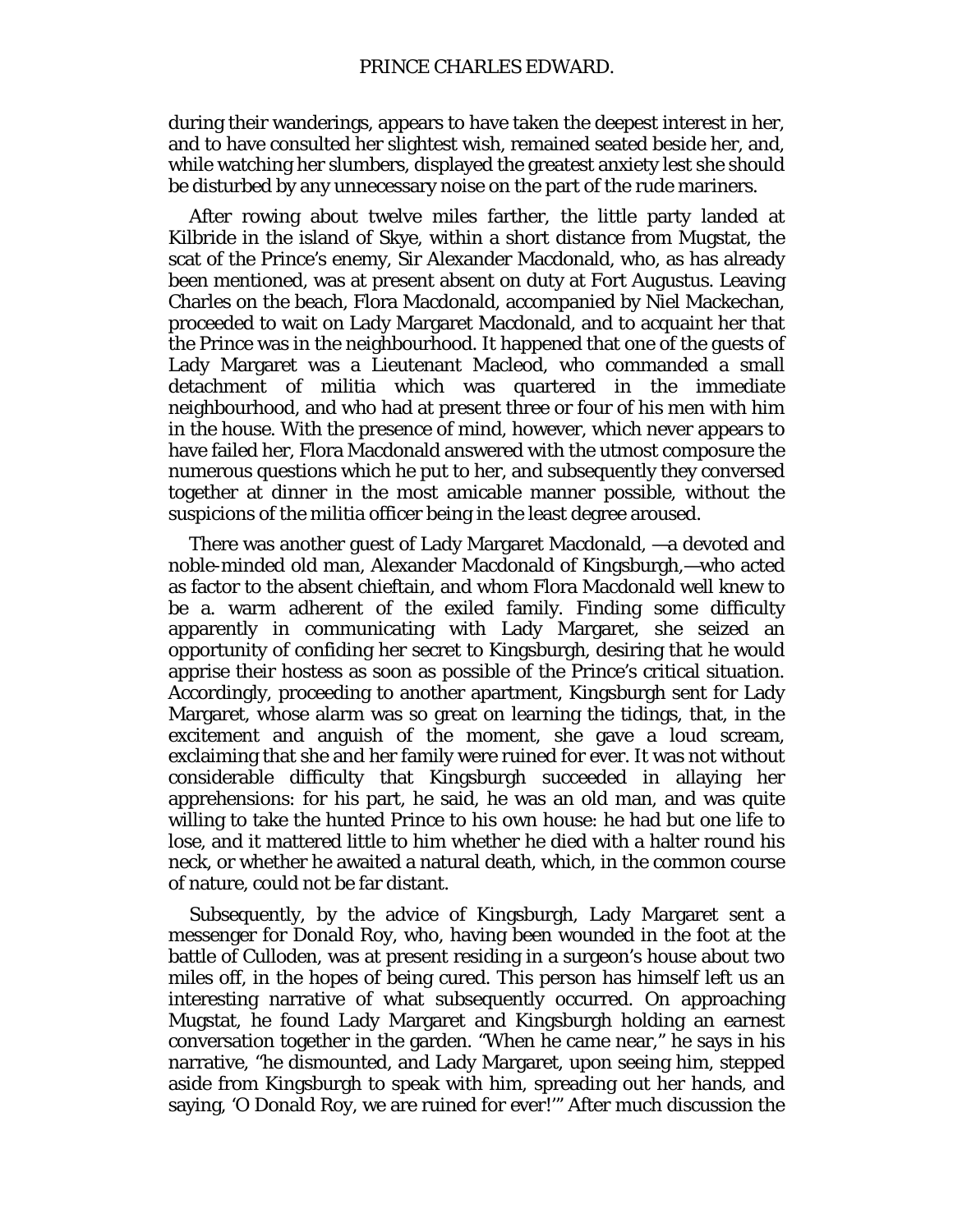three councillors at length came to the unanimous conclusion, that the best means for insuring the Prince's safety was to convey him that night to Portree, by way of Kingsburgh, and thence by water to the opposite island of Raasay. Macleod of Raasay, to whom the island belonged, had served in the Jacobite army at the battle of Culloden; and from his enthusiastic character, the Prince's advisers were well assured that he would too gladly offer the royal wanderer an asylum in his own house, or, in the event of its being visited by the royal forces, in any of the numerous hiding-places which the island afforded.

Having come to this determination, Donald Roy proceeded to find out the young Laird of Raasay, in order to prepare him to receive the Prince for his guest, while Niel Mackechan was at the same time despatched to Charles, for the purpose of conducting him to a more retired spot. From Niel, Charles learned the nature of the precautions which had been taken for his safety; with the additional information that he might shortly expect to be joined by Kingsburgh, who had been selected to be his guide to Portree.

Carrying with him a bottle of wine, a tumbler, and some biscuits, Kingsburgh proceeded to find out the Prince's hiding-place, which with some difficulty he discovered. During his search, perceiving some sheep flying from a particular spot, as if terrified by the presence of a human being, he proceeded towards it, and found himself suddenly confronted by Charles in his female attire. The unfortunate Prince, suspecting perhaps that he was betrayed, advanced towards him with a thick stick in his hand, and inquired of him in a stern manner whether he was Mr. Macdonald of Kingsburgh. Being answered in the affirmative, he appeared satisfied, and expressed a wish that they should immediately commence their journey. Kingsburgh, however, persuaded him to take some refreshment before he set out, and having spread their light repast on a piece of table rock, Charles, who seems to have enjoyed it extremely, entered into familiar conversation with his new companion, and drank gaily to his health. We have already mentioned more than one instance during the wanderings of Charles, in which he intimated by some cursory remark that he believed himself to be under the especial guidance and protection of Providence. On the present occasion, when Kingsburgh happened to observe that it was by mere accident that he had visited Mugstat that day, and that he could recall no motive for his having done so,—"I will tell you the cause," said Charles,—"Providence sent you there to take care of me."

As soon as Miss Macdonald could rise from table without exciting suspicion, she took a formal leave of Lady Margaret, who affected to part with her with the greatest reluctance. "When you were last here," she said, "you promised that the next time you came you would pay me a long visit." A great many entreaties and remonstrances followed; but Miss Macdonald, to use her own words, "desired to be excused at that time,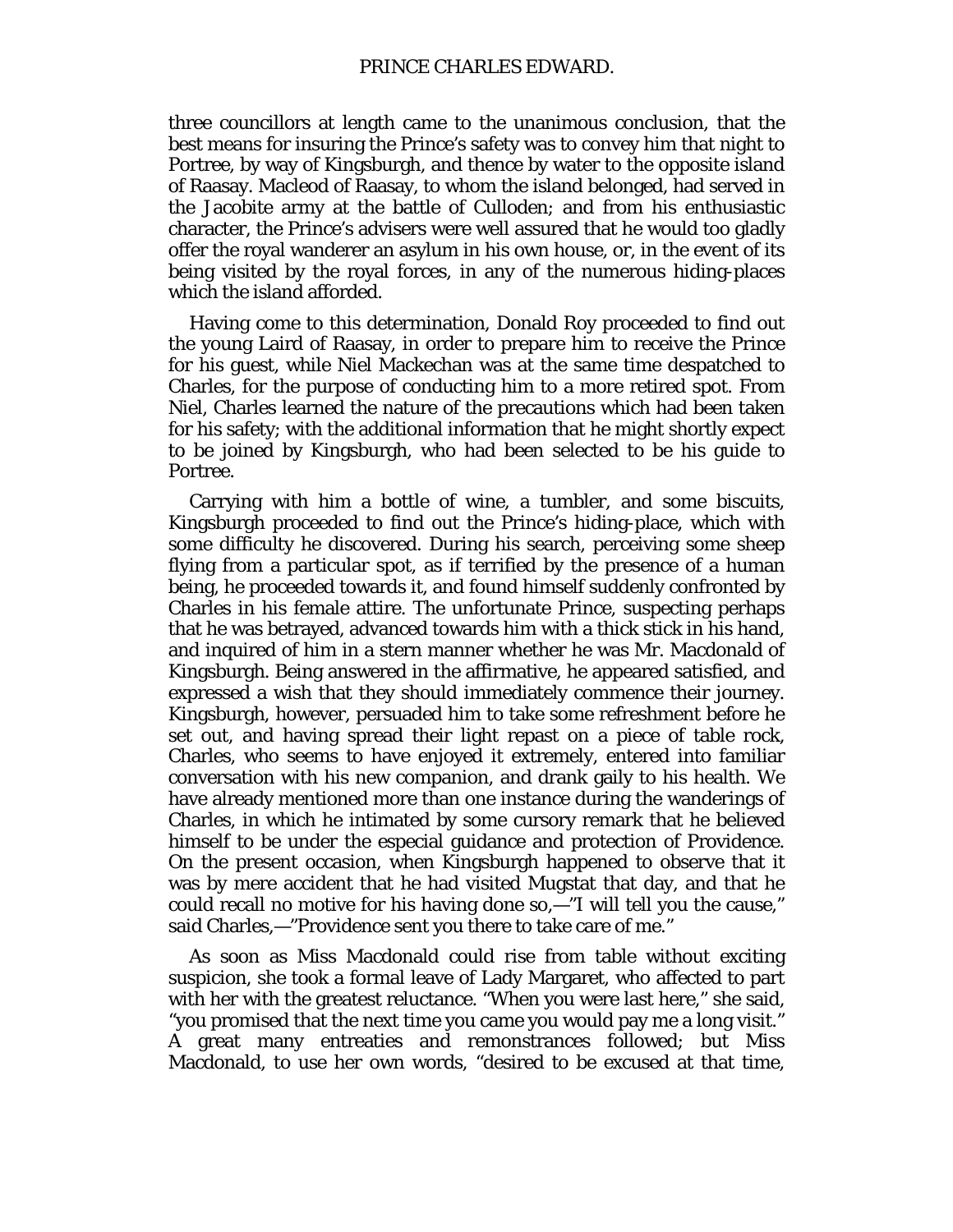because she wanted to see her mother, and be at home in these troublesome times."[1](#page-54-0) Lady Margaret at length gave her consent to her departure, adding that she should certainly lay an embargo on her the next time she visited Mugstat, and compel her to pay a longer visit.

The companions of Flora Macdonald during her journey to Kingsburgh were Niel Mackechan, Mrs. Macdonald of Kirkibost, and two servants, the whole party riding on horseback. They soon overtook the Prince and his companion, whom they passed in a brisk trot; Miss Macdonald urging them to increased speed, in hopes that the Prince might thus escape observation. His strange appearance, however, and masculine gait immediately attracted the notice of Miss Macdonald's maid. "I think," she said, "I never saw such an impudent-looking woman as Kingsburgh is walking with: I dare say she is either an Irishwoman, or a man in woman's clothes; see what long strides the jade takes, and how awkwardly she manages her petticoats." Miss Macdonald did her best to avert her suspicions, saying that she knew her to be an Irishwoman, for she had seen her before. Charles, indeed, appears to have supported his assumed character with more awkwardness than might have been expected from his natural tact and graceful person. His strides were unnaturally long for a woman, and in fording a small brook which ran across the road, he held up his petticoats so improperly high as to induce Kingsburgh to remonstrate with him on the subject. He promised faithfully to be more careful in future, but in crossing the next brook he fell into the opposite extreme, by allowing his clothes to float upon the water. Kingsburgh now became greatly alarmed, and therefore quitting the regular road, he led the Prince over the hills to his own house, where they arrived, drenched to the skin, about eleven o'clock at night on the 29th of June. When they entered the house, they found that Miss Macdonald and her companions had also just made their appearance.

Leading Charles into the hall, Kingsburgh sent up a servant to his wife, desiring her to inform her mistress that he had arrived with some guests, and that they were greatly in want of refreshment. Mrs. Macdonald, however, (or, as she was usually styled, Lady Kingsburgh,) had already retired to rest, and being unwilling to be disturbed, she sent her apologies to her husband and his guests, with a request that the latter would make themselves welcome to whatever was in the house. Just at this moment, her daughter, a little girl of seven years old, ran into the room, and exclaimed in a voice of fright and surprise that her father had brought home the most "odd, muckle, ill-shaken-up wife she had ever seen, and had taken her into the hall too." Kingsburgh himself shortly afterwards made his appearance, and in a hurried and mysterious manner desired his wife to rise without delay, and attend to the comforts of their guests.

Though little imagining that the Prince was her guest, yet, from

<span id="page-54-0"></span><sup>1</sup> Jacobite Memoirs, p. 419.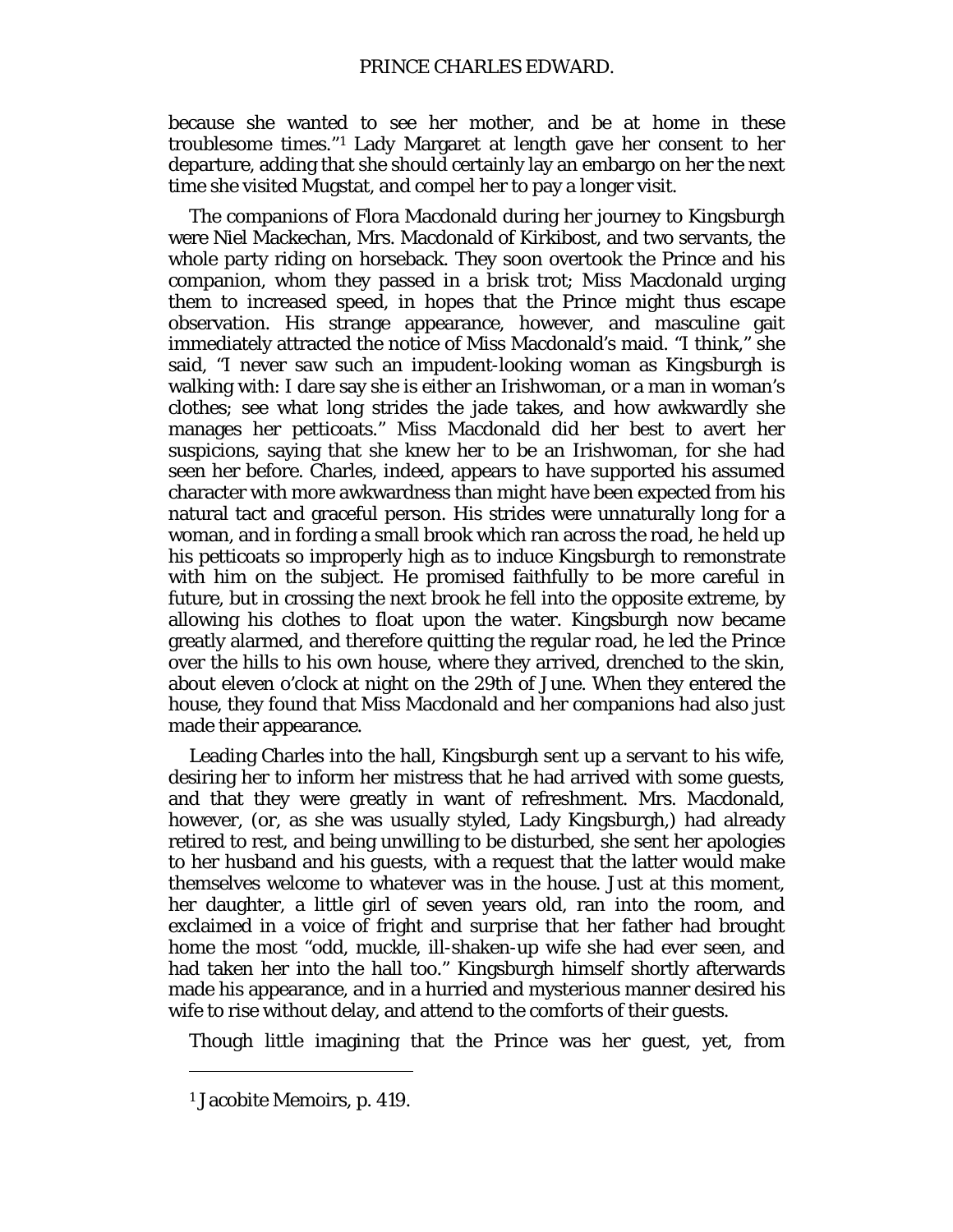Kingsburgh's sententious manner, Mrs. Macdonald seems to have suspected that her husband had brought home with him some person of rank and importance who had been deeply implicated in the late troubles. Accordingly, having risen from bed, she sent down her little girl to the hall for her keys; but the latter soon came running back to the apartment more alarmed than before. She could not go in for the keys, she said, for the "muckle woman" was walking up and down the hall, and she was afraid of her; and accordingly Mrs. Macdonald was compelled to go and fetch them herself.

When she entered the apartment, Charles was seated at the end of it. He immediately rose and saluted her, and she was not a little surprised and alarmed when she felt a man's rough beard brushing her cheek. Not a word was exchanged between them; but her suspicions were now confirmed, and hastening to her husband, she expressed her conviction that the pretended female was some unfortunate gentleman who had escaped from Culloden, and inquired whether he had brought any tidings of the Prince? "My dear," said Kingsburgh, taking both his wife's hands in his own, "it is the Prince himself."—"The Prince!" she exclaimed in the greatest terror; "then we are all ruined; we shall all be hanged now!"— "Never mind," he replied, "we can die but once; and if we are hanged for this, we shall die in a good cause, in performing an act of humanity and charity." He then desired her to get ready as soon as possible some eggs, butter, and cheese, and whatever else the house afforded. "Eggs, butter, and cheese!" she exclaimed, "what a supper is that for a Prince?"—"Wife," he replied, "you little know how he has fared of late; our supper will be a feast to him; besides, if we were to make it a formal meal, it would rouse the suspicions of the servants, and you must therefore make haste with what you can get, and come to supper yourself." To this latter proposal Lady Kingsburgh made a fresh objection: "*Me* come to supper!" she exclaimed, "I ken naething how to behave before Majesty."—"You must come," replied her husband; "for the Prince would not eat a bit without you, and he is so obliging and easy in conversation that you will find it no difficult matter to behave before him."

At supper Charles sat with Flora Macdonald on his right hand, and Lady Kingsburgh on his left. He appeared in excellent spirits, and made a plentiful supper; "eating," we are told, "four eggs, some collips, and bread and butter, and drinking two bottles of beer." He then called for a bumper of brandy, and drank joyously to "the health and prosperity of his landlord and landlady, and better times to them all." After supper he produced a small pipe, the only one which he ever made use of, which is described as having been "as black as ink, and worn or broken to the very stump." He had suffered much, he said, from toothache during his wanderings, and tobacco usually alleviated the pain.

After Lady Kingsburgh and Flora Macdonald had retired, Kingsburgh made some punch in a small China bowl, which was several times replenished in the course of the evening. At length, it being three o'clock in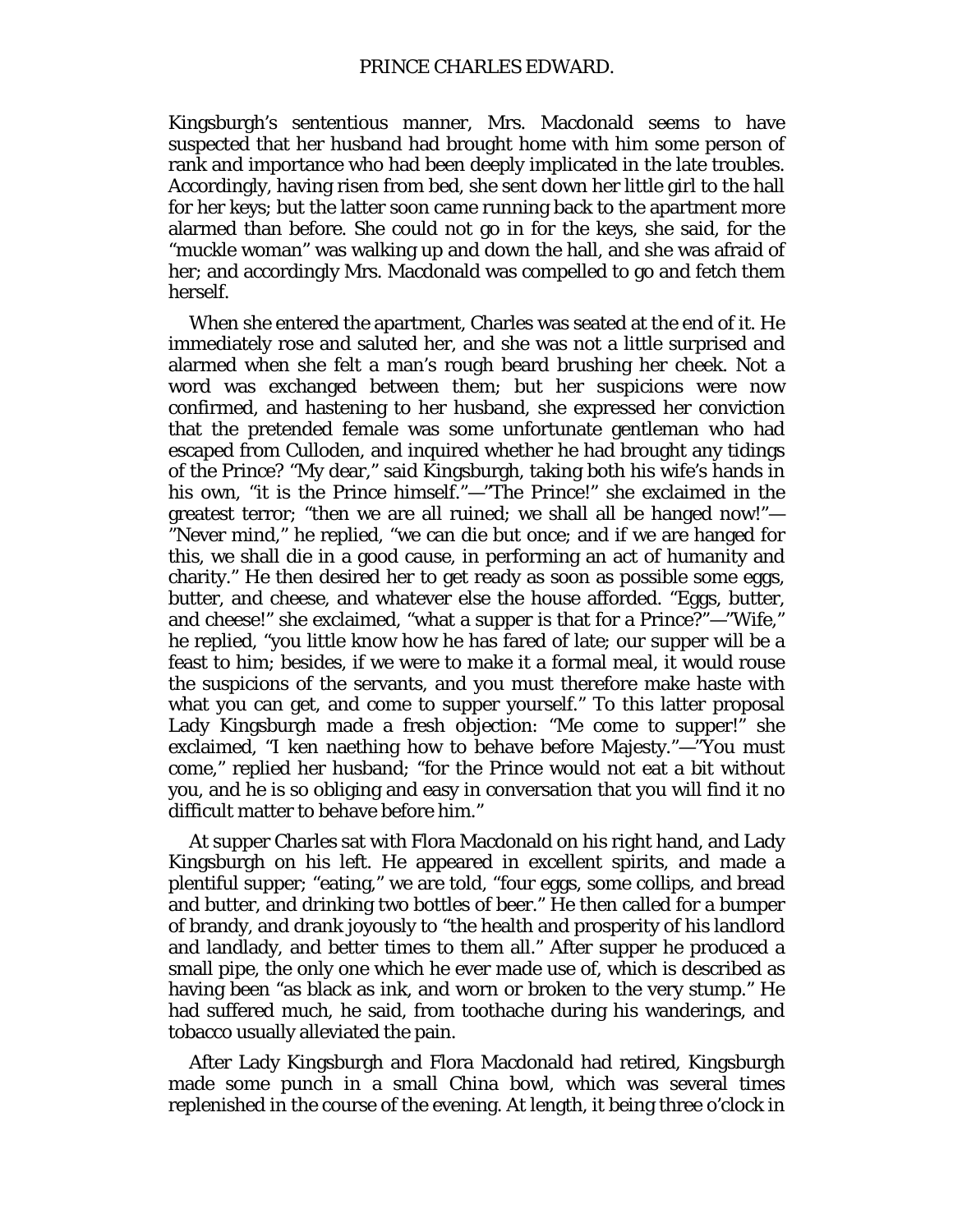the morning, Kingsburgh reminded the Prince how important it was that he should rise early on the following day, and earnestly entreated him to retire to rest. Charles, however, notwithstanding his fatigues, and the length of time which had elapsed since he had enjoyed the luxury of a bed, was so delighted with the conversation of his warm-hearted host and with his excellent punch, that he insisted on having another bowl. Kingsburgh now became positive in his turn, and even rose to put away the bowl. Charles, however, still good-humouredly, though pertinaciously, demanded a fresh supply, and in attempting to snatch the bowl from Kingsburgh's hands, it was broken into two pieces. The dispute was by this means settled, and the Prince no longer insisted on sitting up.

To use Charles's own words, he "had almost forgotten what a bed was," and so grateful was the luxury, that though he seldom rested more than four or five hours, yet on this occasion he slept for ten; his considerate host, notwithstanding the remonstrances of Miss Macdonald, refusing to allow him to be disturbed till one o'clock on the following day. Although it had been decided that he should resume his male attire, yet, in order that the servants at Kingsburgh should be kept in ignorance of his next disguise, it was determined that he should quit the house in the same costume in which he had entered. As soon as he had dressed himself, Lady Kingsburgh and Flora Macdonald were summoned to his apartment to put on his cap and apron, and to dress his head. The former afterwards told her friends that he laughed heartily during the process, with the same glee as if he had been putting on women's clothes merely for a frolic. "O, Miss," he said to Flora Macdonald, "you have forgotten my apron; give me an apron, for it is a principal part of my dress." Before Miss Macdonald put on his cap, Lady Kingsburgh spoke to her in Gaelic, to ask the Prince for a lock of his hair. She declined doing so, but on Charles inquiring what they were talking of, she mentioned Lady Kingsburgh's request. He immediately laid his head on the lap of his fair preserver, and told her to cut off as much as she pleased. She severed a lock, half of which she presented to Lady Kingsburgh, and the rest she kept herself.

From Kingsburgh Charles obtained the acceptable present of a pair of new shoes. Taking up the old pair which Charles had cast off, Kingsburgh tied them together, and hung them carefully on a peg, remarking that they might yet stand him in good stead. The Prince inquiring of him the meaning of his words,—"Why," he said, "when you are fairly settled to St. James's, I shall introduce myself by shaking these shoes at you, to put you in mind of your night's entertainment and protection under my roof." These relies of the Prince's wanderings were preserved with religious care by Kingsburgh as long as he lived, and after his death were cut to pieces, and given from time to time by his family to their Jacobite friends. "It is in the recollection of one of his descendants," says Chambers, "that Jacobite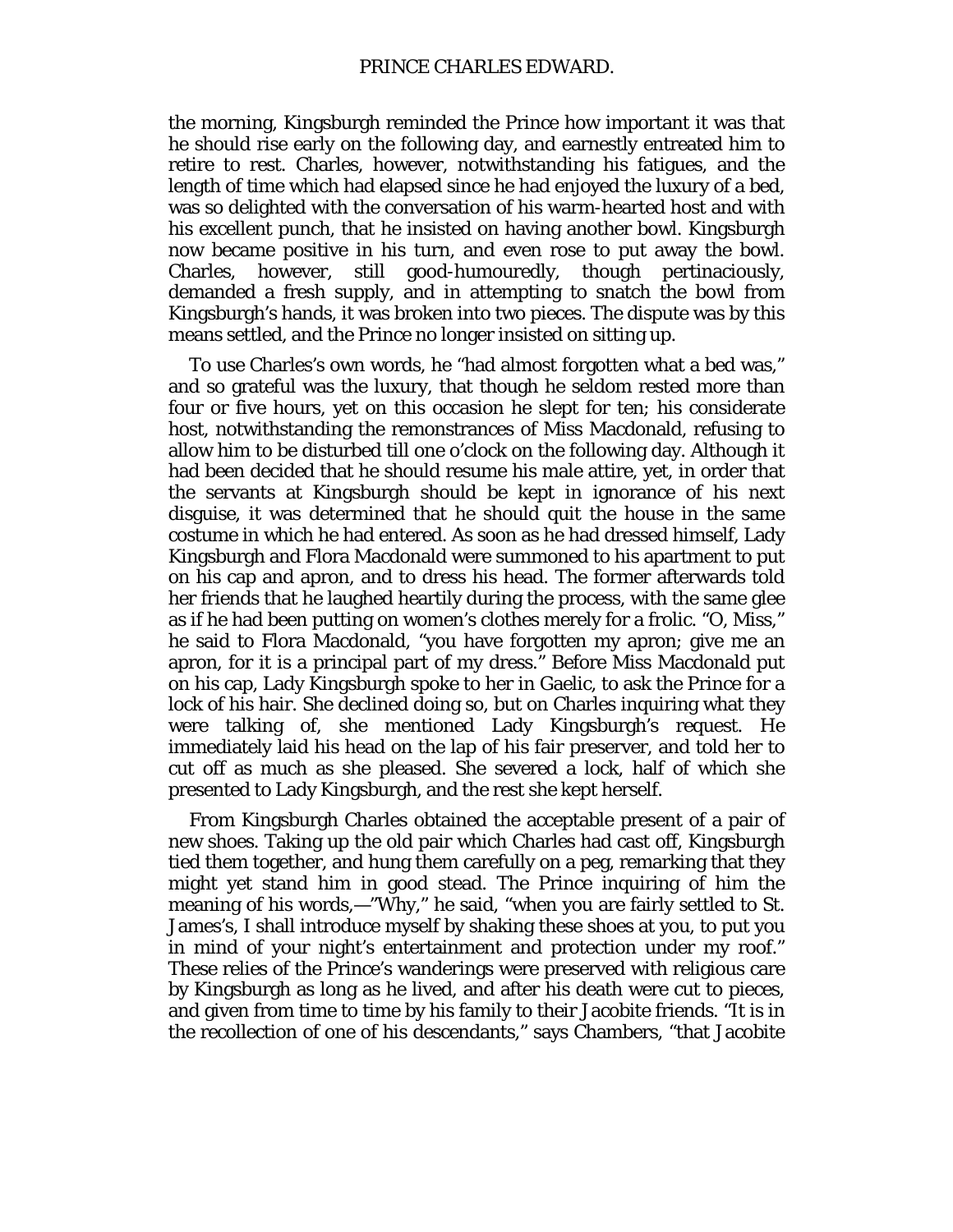ladies often took away the pieces they got in their bosoms."<sup>[1](#page-57-0)</sup>

Having thanked Lady Kingsburgh for all her kindness, and accepted from her a small "mull," or snuff-box, as a "keepsake," he proceeded, under the guidance of his host and Flora Macdonald, in the direction of Portree, where he hoped to find a boat in readiness to convey him to Raasay. As soon as he had quitted the house, Lady Kingsburgh ascended to his bedroom, and taking the sheets which he had used from the bed, declared that they should never again be used or washed during her life, and should serve as her winding-sheet when she was dead. She subsequently was induced to give one of them to Flora Macdonald, who carried it with her to America, and, agreeably with her dying wish, it was wrapped round her in the grave.

Having advanced to a safe distance from Kingsburgh, Charles entered a wood, where he changed his female attire for a Highland dress. He then took an affectionate leave of Kingsburgh, who, as well as himself, shed tears at parting. While they were bidding each other adieu, a few drops of blood fell from the Prince's nose, which alarmed Kingsburgh for a moment, but Charles assured him that such was always the case when he parted from those who were dear to him. Having parted from Kingsburgh, the wanderer, attended by Niel Mackechan, and with a boy for their guide, again set out on his journey, leaving Flora Macdonald to proceed to Portree by a different route. The clothes which he had taken off were hidden by Kingsburgh in a bush. He subsequently removed them to his own house, but from fear of their being discovered by the militia, he was induced to burn the whole except the gown. "The preservation of the gown," says Chambers, "was owing to his daughter, who insisted on keeping it as a relic of their Prince, and because it was a pretty pattern. A Jacobite manufacturer, of the name of Carmichael, at Leith, afterwards got a pattern made from it, and sold an immense quantity of cloth, precisely similar in appearance, to the loyal ladies of Scotland."

For the protection which Kingsburgh afforded the unfortunate Prince, he was made to suffer severely. A few days after the departure of Charles from his house, he was arrested and sent to Fort Augustus, where he was thrown into a dungeon and loaded with irons. During one of the examinations which he underwent, he was reminded by Sir Everard Fawkener of the "noble opportunity" he had lost of making his own fortune and that of his family for ever. "Had I gold and silver," was the reply of the fine old man, "piled heaps upon heaps to the bulk of yon huge mountain, that mass could not afford me half the satisfaction I find in my own breast from doing what I have done." Again, when an officer of rank inquired of him if he should know the Pretender's head if he saw it?—"I

 $\overline{a}$ 

<span id="page-57-0"></span><sup>1</sup> This is a much more probable account than that given by Boswell, in his Tour to the Hebrides, that after Kingsburgh's death, "a zealous Jacobite gentleman gave twenty guineas for them."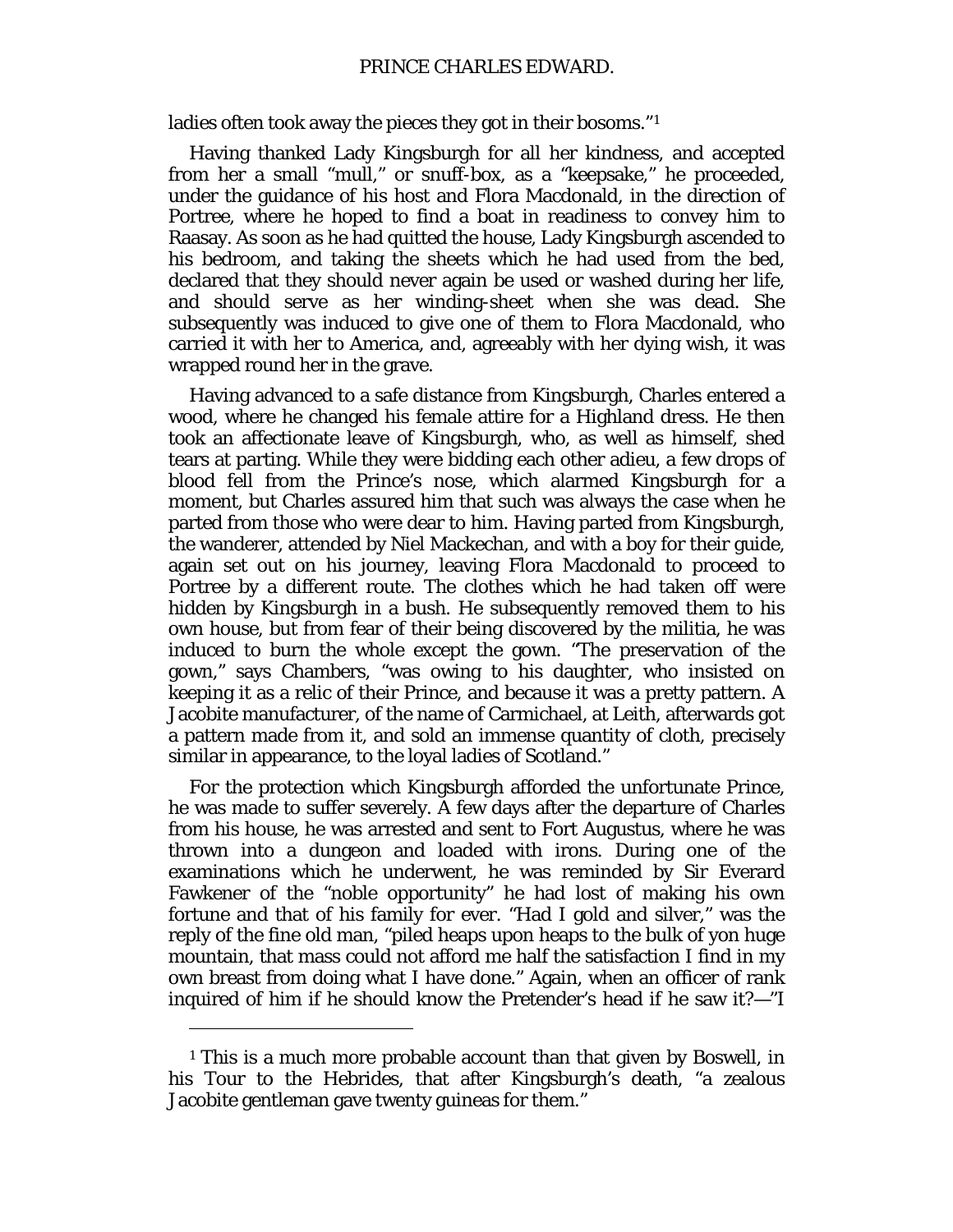should know the head," he said, "very well, if it were on his shoulders."— "But what," said the officer, "if the head be not on the shoulders: do you think you should know it in that case?"—"In that case," replied Kingsburgh, "I will not pretend to know any thing about it" From Fort Augustus he was removed to Edinburgh Castle, where he was kept in close confinement till released by the act of grace on the 4th of July, 1747. His death took place on the 13th of February, 1772, in his eighty-fourth year.

It has already been mentioned, that Donald Roy had been despatched in search of young Macleod, of Raasay, in order to prepare him to receive a visit from Charles in that island. Without waiting to communicate with his father, who was lying concealed in Knoydart, in Glengarry's country, the young chieftain proposed that the Prince should immediately be brought to the island, where he might at least remain till they could communicate with Raasay himself, and ascertain his advice as to what was most expedient to be done. Their great difficulty consisted in procuring a boat, in which to convey the Prince from Portree. It might have been fatal to confide in the common boatmen of that place, and, moreover, all the boats of the island had been carried off by the military with the exception of two, which belonged to Malcolm Macleod, a cousin of young Raasay, and which he had concealed they knew not where.

Such was their dilemma, when a younger brother of young Raasay, who was in the house at the time, recovering from the wounds which he had received at Culloden,—called to mind a small boat which was kept on a fresh-water lake in the neighbourhood. With the aid of some women, and by the greatest exertions, the boat in question was dragged over the intervening country, consisting chiefly of bogs and precipices, to the coast. There was some danger in putting to sea in so fragile a vessel, but the gallant brothers had their hearts in the enterprise, and accordingly determined on proceeding at once to Raasay, in hopes of finding out their cousin, Malcolm Macleod, and obtaining from him one of his larger and more serviceable boats.

Fortunately, almost the first person whom they encountered on their landing was Malcolm himself, who had fought under the Prince's banner at Culloden, and was devotedly attached to his cause. With the greatest alacrity, he got ready one of his boats, and at the same time procured the services of two sturdy boatmen, John M'Kenzie, and Donald M'Friar, who had also served in the Jacobite army. It was the advice of Malcolm Macleod,—who was an older and more cautious man than the two brothers,—that as his cousin, young Raasay, had hitherto taken no part in the insurrection, and was consequently at present under no fear of the Government, he should on no account accompany them on their expedition. "As to Murdoch and myself," he said, "we are already so deeply implicated, that it matters little to us if we are plunged still deeper in the mire." Young Raasay, however, positively refused to be left behind, adding with an oath, that he would go if it cost him his fortune and his life. Finding him obstinate in his resolution,—"In God's name, then," said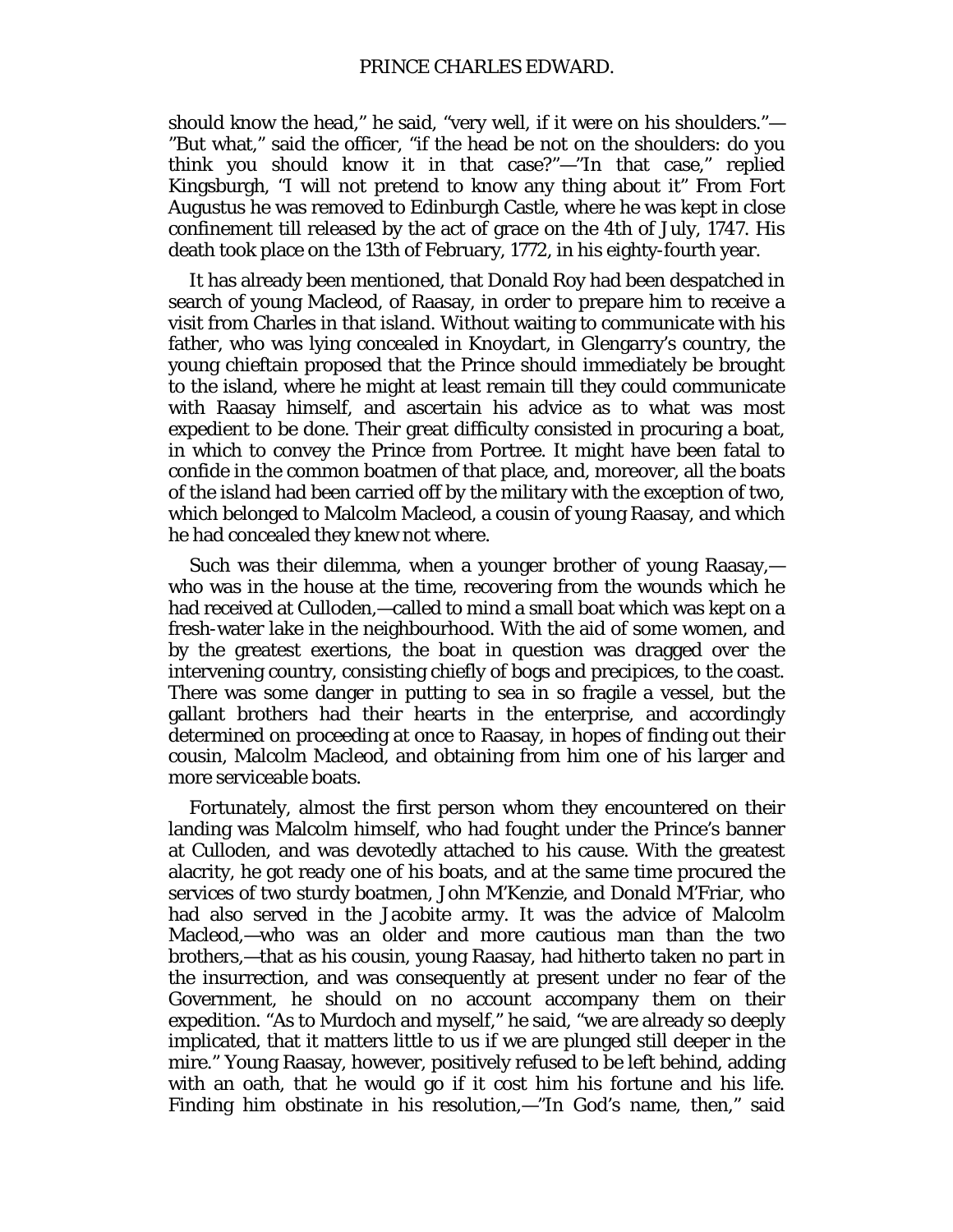Malcolm, "let us proceed." The boatmen, however, now became refractory, positively refusing to move an oar till they were informed where they were going. As argument would have been useless, they were sworn to secrecy; and they were no sooner assured that they were engaged to aid in the escape of their beloved Prince, than they displayed scarcely less delight and alacrity than their employers. After a short voyage of three miles, they landed within half a mile of Portree. As it might have excited suspicion if the whole party had come on shore, Donald Roy proceeded alone to the only public house which the place boasted, leaving young Raasay and his brother, and Malcolm Macleod, in the boat. He had waited but a short time, when he was joined by Flora Macdonald, who informed him that Charles was approaching, and in about half an hour the Prince himself made his appearance. "He no sooner entered the house," says Donald Roy in his interesting narrative, "than he asked if a dram could be got there; the rain pouring down from his clothes, he having on a plaid without breeches, trews, or even philibeg. Before he sat down, he got his dram, and then the company desired him to shift, and put on a dry shirt. He refused to shift, as Miss Flora Macdonald was in the room; but the captain, $<sup>1</sup>$  $<sup>1</sup>$  $<sup>1</sup>$  and</sup> Niel Mackechan told him it was not a time to stand upon ceremonies, and prevailed upon him to put on a dry shirt." When Donald Roy expressed his concern that the Prince should have had to encounter such disagreeable weather, Charles replied,—"I am more sorry that *our lady*," (for so he used to style his fair companion) "should have been exposed to such an evening!"[2](#page-59-1)

Having partaken of a hearty dinner, consisting of "butter, bread, cheese, and roasted fish," Charles called for some tobacco, for which the landlord charged him fourpence-halfpenny. The Prince gave him sixpence in payment, not intending to take the change; but Donald Roy desired him to bring it, telling Charles that in his present situation he knew not how soon "the bawbees might be useful to him." As the room in which they sat was common to all comers, Donald Roy more than once urged the Prince to depart. As soon, therefore, as the three,—Charles, Donald Roy, and Niel Mackechan,—had finished a bottle of whiskey between them, Charles called for the bill, and having given the landlord a guinea, received the difference in silver. He then asked for change for another guinea, but the landlord had only eleven shillings left in the house, which the Prince seemed inclined to take in lieu of his guinea; but Donald Roy checked him, telling him that it might tend to excite suspicion of his real rank.

From the Macdonalds, notwithstanding the hostility of their recreant chieftain, Charles had experienced so much kindness and fidelity, that he expressed the greatest reluctance to part with Donald Roy, and made use of every argument and entreaty to induce him to accompany him to

<span id="page-59-0"></span><sup>1</sup> Donald Roy.

<span id="page-59-1"></span><sup>2</sup> Jacobite Memoirs, p. 448.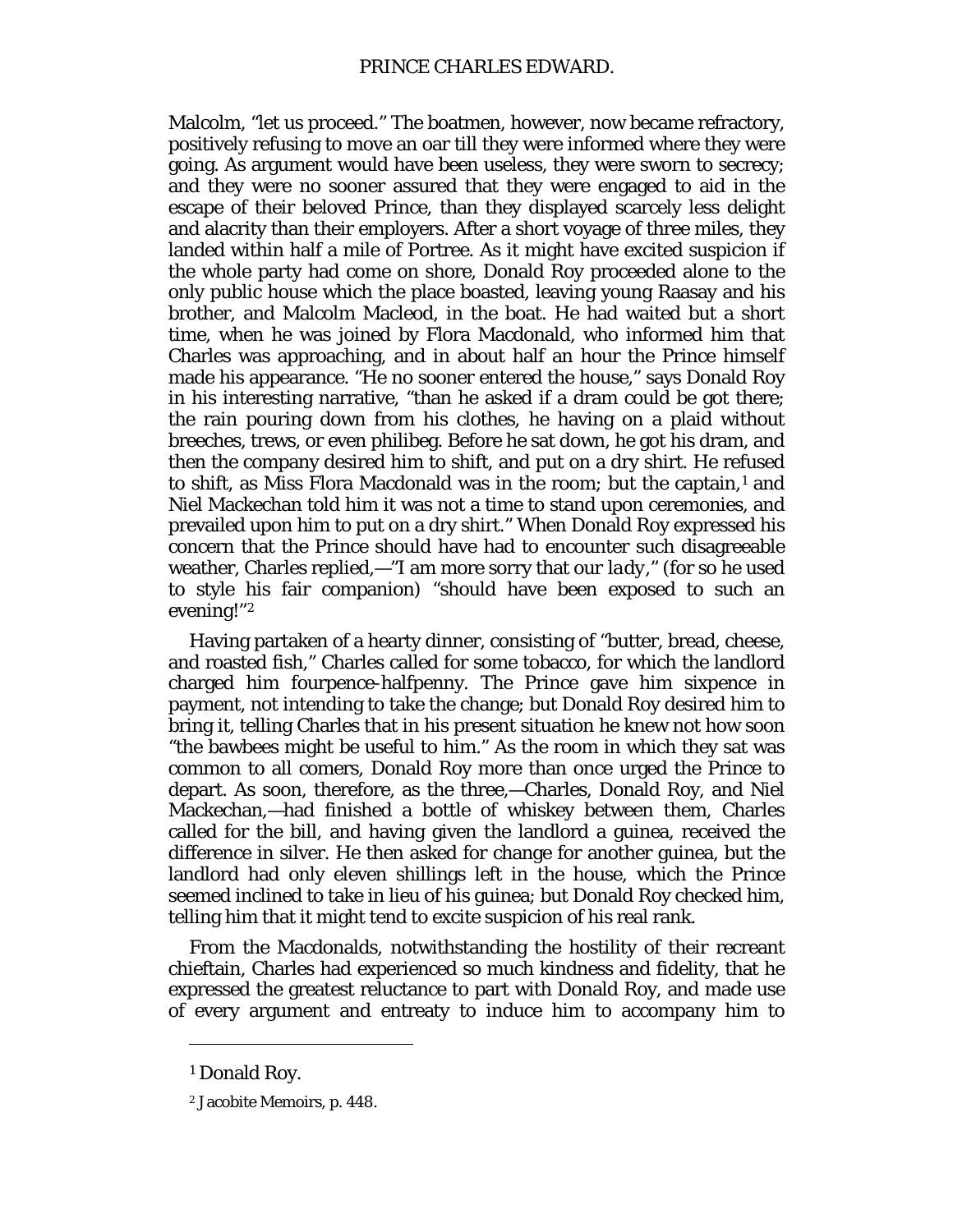Raasay. As long, he said, as he had a Macdonald with him, he should feel himself safe. Donald Roy, however, resisted his importunities; insisting that he would be of more service to him by remaining in Skye, and added, that the wound in his foot rendered him incapable of travelling, except on horseback, which would attract more attention than would be convenient or safe.

The moment had now arrived when Charles was forced to separate from his fair and generous preserver, Flora Macdonald. Before parting from her, he reminded her that he owed her a crown which he had borrowed of her, but she told him it was only half-a-crown, which he returned her with thanks. He then bade her an affectionate farewell, and saluted her, saying—"For all that has happened, I hope, Madam, we shall meet in St. James's yet." Within ten days from this time the noble-minded girl was taken into custody, and sent to London in order to be dealt with as the Government might deem proper: her adventures are of sufficient interest to claim a separate Memoir. At Portree, also, Charles took leave of his faithful companion, Niel Mackechan, who it was decided should accompany Flora Macdonald to her mother's house at Armadale. Mackechan subsequently effected his escape to France, where he rejoined the Prince.

Shortly after quitting the public house, Donald Roy, happening to look back, perceived the landlord standing at his door watching them; and in order therefore to deceive him, they were compelled to proceed to the shore by a circuitous route. It appears that this person had conceived some suspicion of the Prince's real rank, for when Donald Roy re-entered the house, he began to question him on the subject: the other, however, replied with apparent unconcern, that it was only an Irish Jacobite, a Sir John Macdonald, who had been hiding among his friends in Skye, and who was now on his way to the Continent. This intelligence satisfied the inquisitive landlord, who, however, remarked that he had at first entertained a strong suspicion that it was the Prince, for "he had something about him that looked very noble."[1](#page-60-0)

On the 1st of July, after a passage often miles, Charles landed at a spot called Glam, in the island of Raasay. He slept a little during the voyage, and at other times spoke of his misfortunes and of the kindness of those in whom he had confided during his wanderings. He looked upon those, he said, as his true friends, who had shown their friendship for him in adversity, and he trusted that none of them would have cause to repent the good service they had done him. He still hoped, he added, to end happily what he had begun, and he was resolved either to succeed or perish in the attempt.

Fortunately, at this particular period, there were neither militia nor

<span id="page-60-0"></span><sup>1</sup> Jacobite Memoirs, p. 456.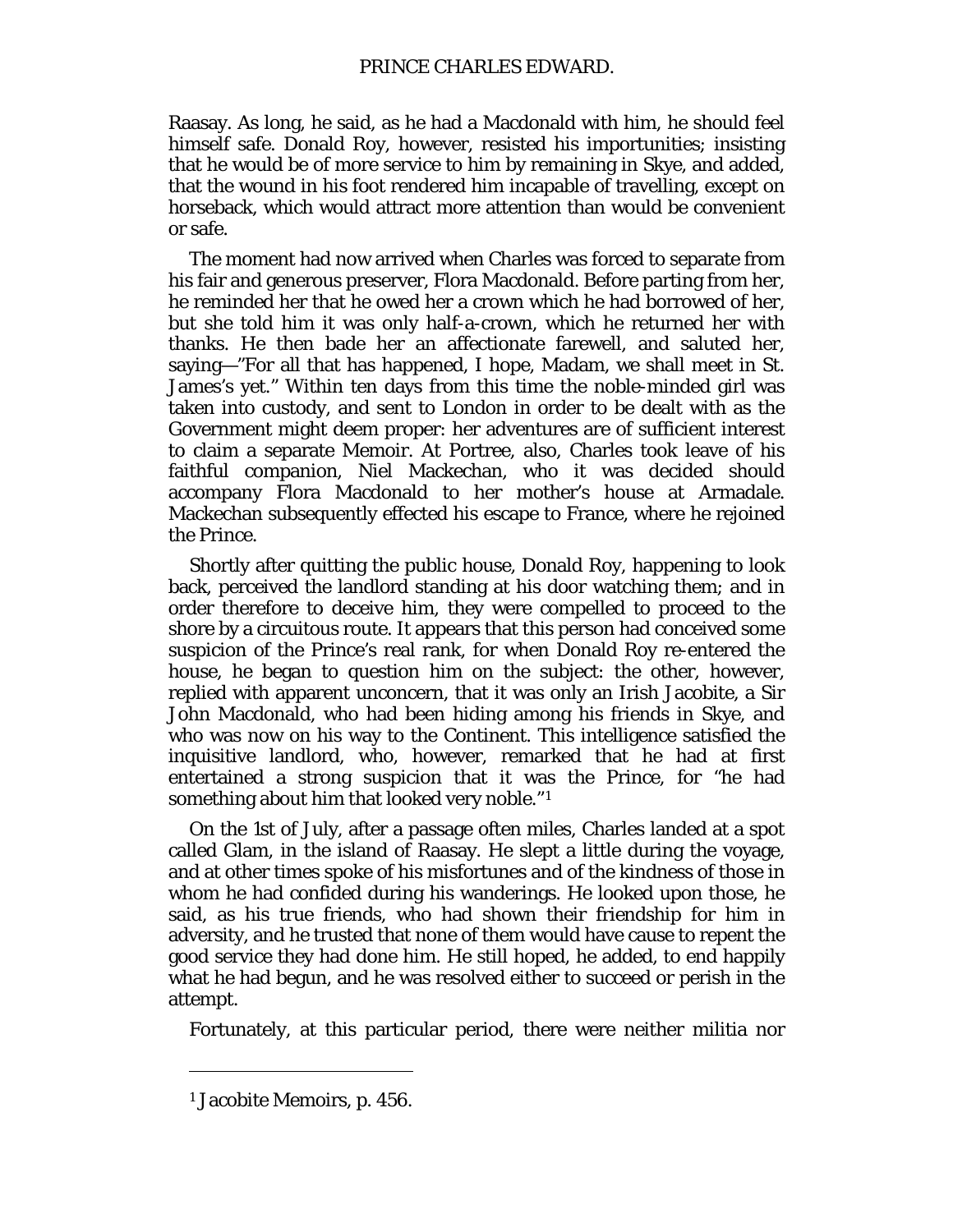regular troops in Raasay; but even this secluded island in the Atlantic had not escaped the fury of the Duke of Cumberland's soldiers, and when Charles landed, he learned that almost every cottage had been burned to the ground. After some discussion, it was determined that the whole party—consisting of young Raasay and his brother and cousin, Murdoch and Malcolm Macleod—should take up their abode together in a small hut, which had recently been built by some shepherds. While the rest of the party employed themselves in lighting a fire, and spreading a bed of heath for the Prince, young Raasay set out in search of food, and in about two hours returned with a young kid, which was immediately roasted, and, with the aid of some butter, cream, and an oaten loaf, afforded an excellent supper. Charles gratified the prejudices of his Highland companions by affecting to prefer oaten bread to wheaten: "whiskey and oat-bread," he said, "are my own country bread and drink."<sup>[1](#page-61-0)</sup>

"After the little repast was over," says Murdoch Macleod's Narrative, "the Prince began to inquire narrowly about the damages done in the island. Upon his being told of all the houses burnt, and of the other great depredations in the island, to which the houses were but a trifle, he seemed much affected, but at the same time said that, instead of the huts burnt, he would yet build houses of stone. Afterwards, walking on a narrow green near the cottage, he said that this was a bitter hard life, but he would rather live ten years in that way than be taken by his enemies, and seemed a little surprised himself how he did bear such fatigues;' for,' says he,' since the battle of Culloden, I have endured more than would kill a hundred men: sure Providence does not design this for nothing: I am certainly yet reserved for some good!' Thus they passed the day, and after supper he went to rest with as great pleasure, and in outward appearance as little concerned, as if in the greatest prosperity." One of the party asking him in the course of the evening, what he thought his enemies would do with him, should he have the misfortune to fall into their hands, "I do not think," he said, "that they would dare to take away my life publicly; but I dread being privately destroyed, either by poison or assassination."

Notwithstanding his habitual cheerfulness, the persons who were with Charles at this period describe his health as a good deal impaired by hunger, fatigue, and watching. Boswell was told by Malcolm Macleod, that on the night on which the Prince landed in Raasay, though he slept a long time in consequence of the fatiguing day he had passed, his slumbers, were broken ones, and he frequently started in his sleep, "speaking to himself in different languages,—French, Italian, and English." One of his expressions in English was,—"O God! poor Scotland."

Probably there was no period during the wanderings of the unfortunate Prince, in which he was safer from the pursuit of his enemies, than during his short stay in Raasay. There were no soldiers on the island; the few

<span id="page-61-0"></span><sup>1</sup> Boswell's Narrative, Tour to the Hebrides.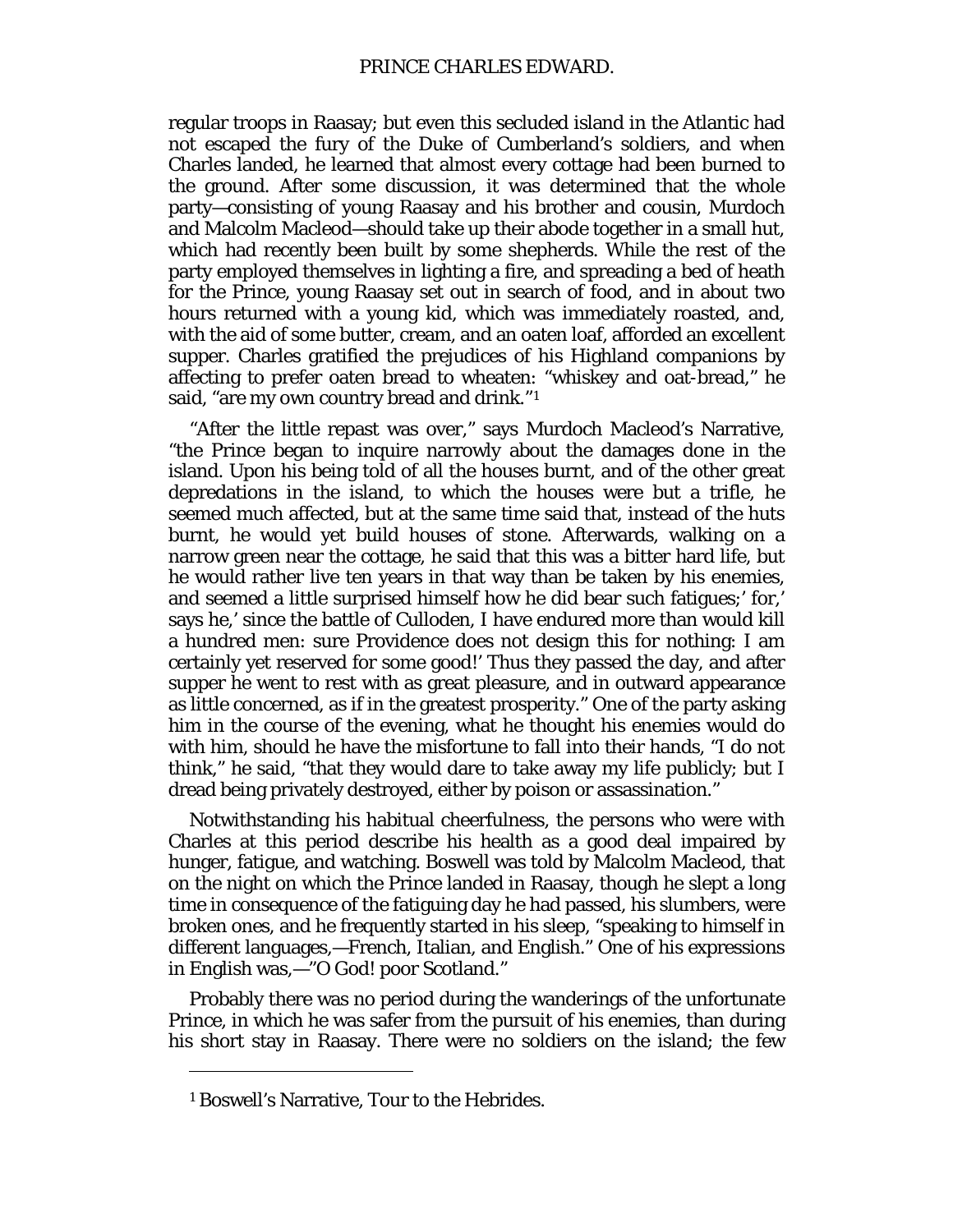inhabitants were devoted to his cause; Donald Roy was conveniently stationed in Skye for the purpose of giving him the earliest notice of the approach of an enemy; and the two faithful boatmen, M'Kenzie and M'Friar, were placed as sentinels on different eminences, which rendered it impossible for any person to approach the Prince's hiding-place without being seen. One incident, however, occurred, which caused serious alarm to Charles and his companions, the circumstances connected with which were thus related to Boswell by Malcolm Macleod. "There was a man wandering about the island selling tobacco. Nobody knew him, and he was suspected of being a spy. M'Kenzie came running to the hut, and told us that this suspected person was approaching; upon which the four gentlemen, Raasay, Murdoch, Macleod, and Malcolm, held a council of war upon him, and were unanimously of opinion, that he should instantly be put to death. The Prince, at once assuming a grave and even serious countenance, said,—'God forbid that we should take away a man's life, who may be innocent, while we can preserve our own.' The gentlemen, however, persisted in their resolution, while he as strenuously continued to take the merciful side. John M'Kenzie, who sat watching at the door of the hut, and overheard the debate, said in Erse,—'Well, well, he must be shot; you are the King, but we are the Parliament, and will do what we choose.' The Prince, seeing the gentlemen smile, asked what the man had said, and being told it in English he observed, that he was a clever fellow, and, notwithstanding the perilous situation in which he was, laughed loud and heartily. Luckily, the unknown person did not perceive that there were people in the hut—at least, did not come to it, but walked on past it, unknowing of his risk." Had the intruder approached nearer to the hut, there can be little doubt that he would have been shot. Raasay is said to have had his pistol in his hand ready cocked for the purpose; and Malcolm Macleod told Boswell, that under the circumstances he would have shot his own brother. The individual who had this narrow escape, afterwards proved to be one of their own party who had made his escape from Culloden, and who was a proscribed wanderer like themselves.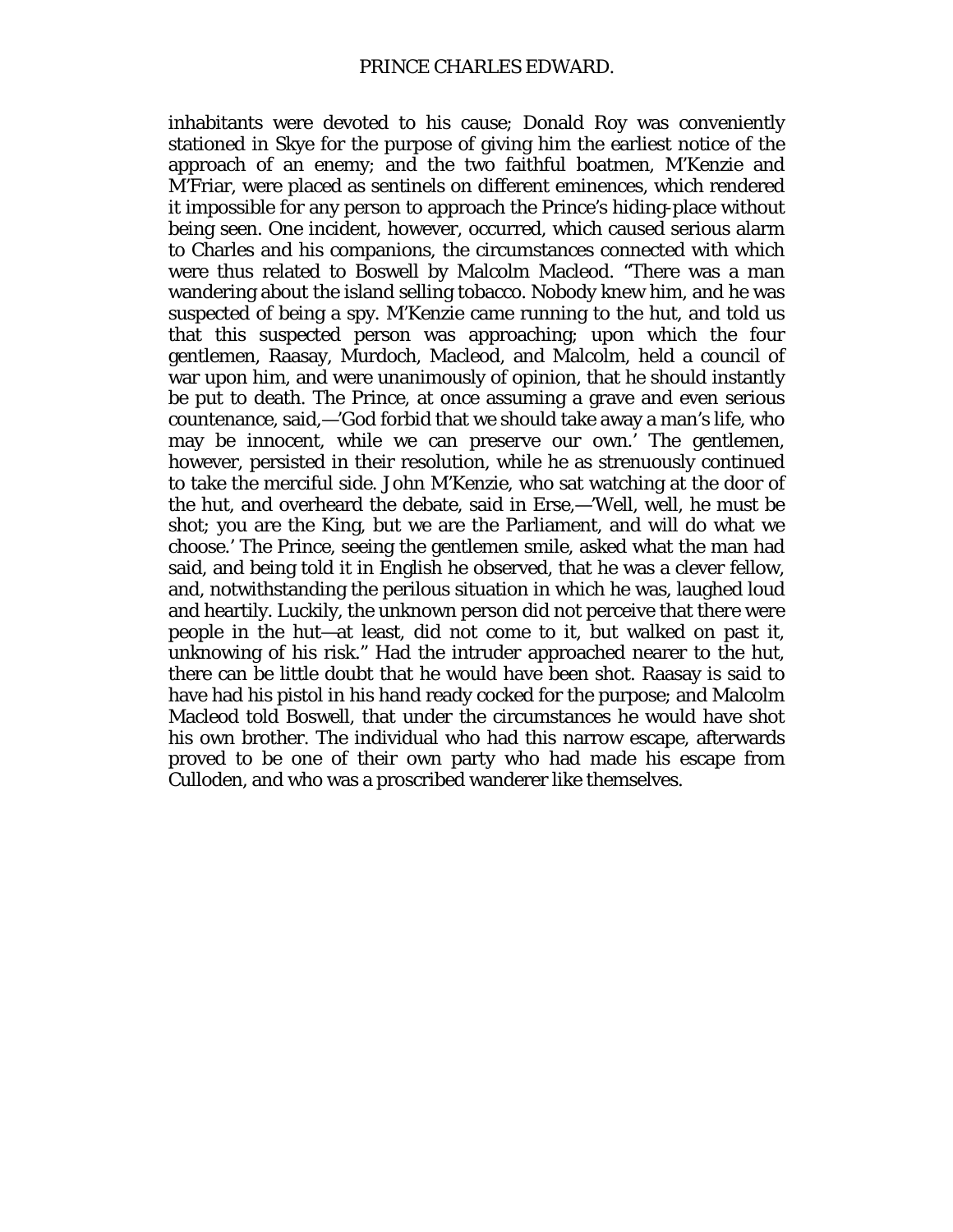#### **CHAPTER VI.**

## **Charles proceeds to the isle of Skye—His consideration for those accompanying him—Malcolm Macleod—Arrival of Charles in the Mackinnons' country—His narrow escape—Proceeds to Borradaile—The residence of Angus Macdonald.**

ON the 3d of July, after a residence of two days and a half in Raasay, Charles set sail for Skye, in the same small boat which had conveyed him from Portree, and with the same party which had accompanied him from that place. His companions would willingly have prevailed upon him to remain where he was, but he refused to listen to their arguments. It was highly inadvisable, he said, for him to continue long in the same place; and, moreover, he added that he was extremely anxious to reach the country of the Mackenzies, where he expected to find a French vessel on the look-out for him in the neighbourhood of Lochbroom.

The little party had been at sea only a short time, when the wind blew so violently, and the vessel shipped so much water, that his companions strongly recommended Charles to return to Raasay. He insisted, however, on proceeding:—"Providence," he said, "has carried me through so many dangers, that I do not doubt it will have the same care for me now." He appeared extremely cheerful during the whole voyage, and, we are told, "sang an Erse song with much vivacity." Observing the great exertions which were made to bail out the water in order to keep the boat from swamping,—"Gentlemen," he said, "I hope to thank you for this trouble yet at St. James's."

At eleven o'clock at night, after a dangerous voyage of fifteen miles, the fugitives effected a landing on the north coast of the isle of Skye, at a place called Nicholson's Great Rock, near Scorobreck in Troternish. According to the interesting narrative of one of the Prince's companions,—"In rowing along they found the coast very bad and dangerous; yet, when they came to the rock, the Prince was the third man that jumped out into the water, and cried out,—"Take care of the boat, and haul her up to dry ground;" which was immediately done, he himself assisting as much as any one of them. The Prince had upon him a large big-coat, which was become very heavy and cumbersome by the waves beating so much upon it, for it was wet through and through. Captain Macleod proposed taking the big-coat to carry it, for the rock was steep and of a very uneasy ascent; but the Prince would not part with the coat, wet as it was, alleging he was as able to carry it as the Captain was."[1](#page-63-0) After a walk of about two miles they came to a wretched cow-house, which they approached with great caution, young Raasay going forward to inspect it. "What must become of your Royal Highness," said Murdoch Macleod, "if there be people in the house? for certainly you must perish if long exposed to such weather."—"I care

<span id="page-63-0"></span><sup>1</sup> Malcolm Macleod's Narrative, Jacobite Memoirs, p. 471.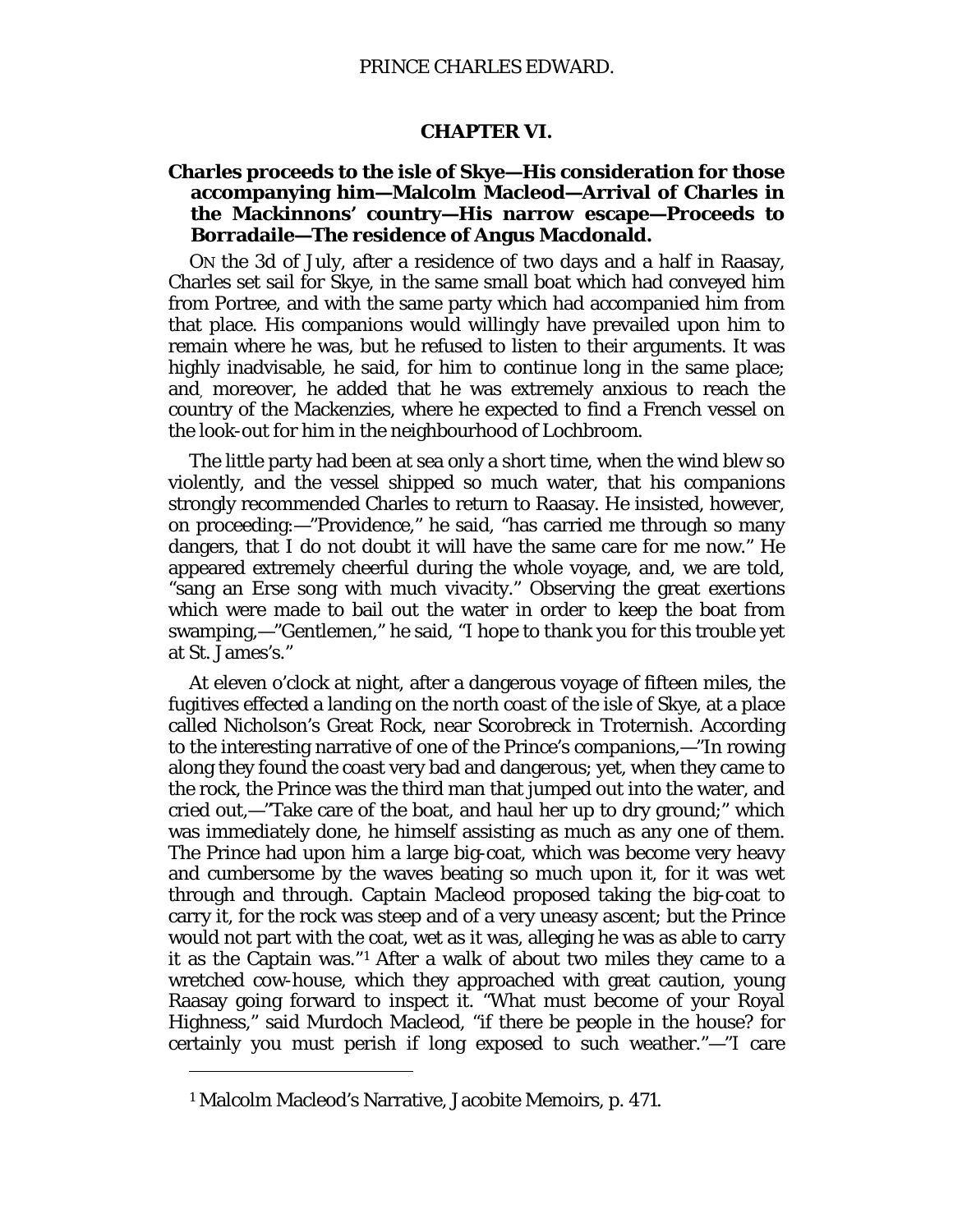nothing for it," was Charles's answer, "for I have been abroad in a hundred such nights." Young Raasay having reported that the coast was clear, they took up their abode in this miserable place, and having contrived to light a fire, they sat down and partook of some bread and cheese which they had brought with them.

The next day, Charles took leave of young Raasay and his brother Murdoch, whom he despatched on different missions over the island. On parting with the latter, he presented him with his silver spoon, knife, and fork, which he desired him to keep till they met again.<sup>[1](#page-64-0)</sup> He then set off with Malcolm Macleod, but without acquainting him in what direction he intended to proceed. They had left the cow-house a short distance behind them, when Malcolm made bold to inquire of the adventurer where he proposed to go. "Why, Malcolm," he replied, "I now throw myself entirely into your hands, and leave you to do with me as you please: I wish to go to Mackinnon's country, and if you can guide me there safe, I hope you will accompany me."[2](#page-64-1) Macleod assured him that he could carry him there safely by sea, but in consequence of the numerous parties of militia and regular troops which were scouring the island, it would be extremely hazardous to proceed by land. Charles, however, insisted on going by land, adding that "in their situation there was no doing any thing without running risks."—"You, Malcolm," he said, "must now act the master, and I the man." He then divested himself of his waistcoat "of scarlet tartan with gold twist buttons," which he made Macleod put on; he himself wearing in exchange his companion's vest, which was of much plainer materials. His disguise was soon completed. Taking off his periwig, which he put in his pocket, he tied a dirty white napkin under his chin, so as nearly to conceal his face. He then took the buckles from his shoes, and tore the ruffles from his shirt, and taking from Macleod the bundle which contained his linen, he desired his companion to walk in advance, while he himself followed at a respectful distance, in his assumed character of a servant. Notwithstanding his disguise, or rather his disfigurement, Macleod intimated that he still thought he might be recognised. "Why," said Charles, "I have got so odd and remarkable a face, that I believe nothing I could do would disguise it." Bishop Forbes informs us, that he more than once heard Macleod speak of the utter uselessness of the Prince attempting to dissemble the indefinable *air* which distinguished him. "There is not a person," he said, "who knows what the air of a noble or

<span id="page-64-0"></span><sup>1</sup> "The case," says Sir Walter Scott, "with the silver spoon, knife, and fork, given by the Chevalier to Dr. Macleod, came into the hands of Mary Lady Clerk, of Pennycuik, who entrusted me with the honourable commission of presenting them, in her ladyship's name, to his present Majesty, upon his visit to Scotland, in 1822."—*Boswell's Tour to the Hebrides, note.*

<span id="page-64-1"></span><sup>2</sup> Malcolm Macleod's Narrative, Jacobite Memoirs, p. 474.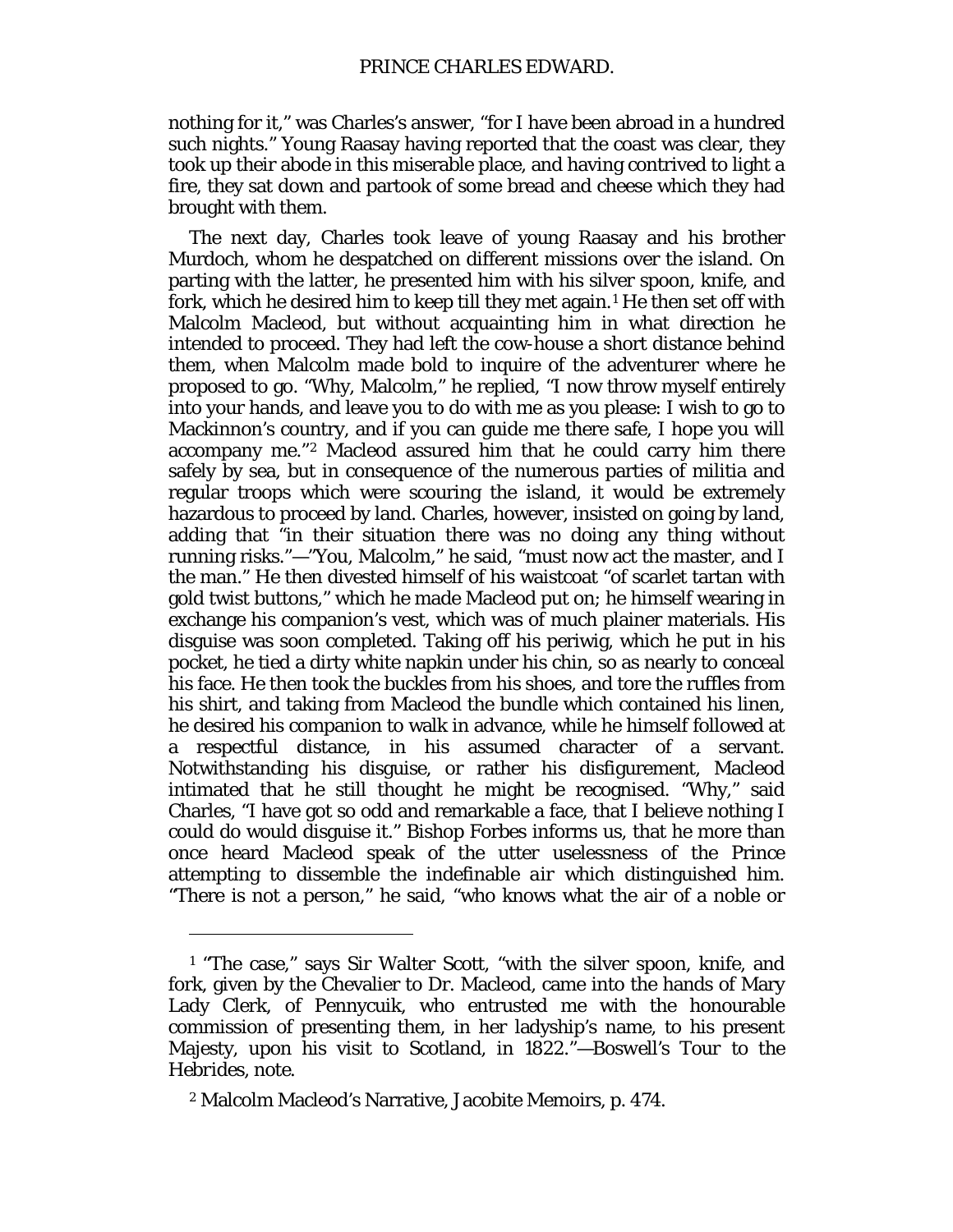great man is, but, upon seeing the Prince in any disguise he could put on, would see something about him that was not ordinary—something of the stately and grand."[1](#page-65-0)

The distance to Mackinnon's country was more than thirty miles, and the journey was rendered particularly harassing in consequence of the rugged character of the country which they were compelled to traverse, and also from the scantiness of their provisions, which consisted only of some mouldy bread and cheese, a bottle of brandy, and some water. Charles, however, showed no sign of fatigue; indeed, his companion, Malcolm Macleod, assured Boswell, that though himself an excellent walker, even for a Highlander, he found himself excelled by the Prince. He boasted also to his companion of the swiftness with which he could run; adding that if he should be pursued by the English soldiers, he had little doubt that he should outstrip them in the chase. "But what," observed Malcolm, "if you should be suddenly surprised?" —"Why, I should fight," he said, "to be sure."—"I think," remarked Malcolm, "that if there were no more than four of them, I could engage to manage two." "And I," rejoined Charles, "would engage to do for the other two,"[2](#page-65-1)

A pleasing instance of Charles's consideration for those about him was related by Malcolm Macleod to Bishop Forbes. The bottle of brandy, which they had brought with them, had been a source of great comfort to them during their painful journey; but unfortunately they had still some miles to go when it was reduced to a single glass. Remarking that Malcolm was more fatigued than himself, Charles desired him to drink the remainder. This, however, Malcolm positively refused to do, and in return attempted to force it on the Prince, till at last, we are told, the "kind contest" rose very high between them. At length Charles showed himself Be determined on the subject,—adding, "the devil a drop of it he would drink himself,"—that Malcolm was compelled to obey him. Having drained the bottle, Charles proposed that they should break it. This, however, was opposed by Malcolm. "So far from breaking it," he said, "I will preserve it as a curious piece, and it may come to drink many a cask of whiskey to me yet." Accordingly he hid it among the heather, and when he was afterwards on his return to Skye from his captivity in London, he told Bishop Forbes that he still hoped to find it, unless it should have been unfortunately trodden to pieces by the cattle.

During their walk, Malcolm related to the Prince many of the frightful barbarities committed by the Duke of Cumberland after the battle of Culloden. He appeared to be deeply affected by the narrative, to which, however, he would only give partial credit, adding that he would not believe any general could be so barbarous. "For himself," he said, "all the

<span id="page-65-0"></span><sup>1</sup> Jacobite Memoirs, p. 480.

<span id="page-65-1"></span><sup>2</sup> Ascanius, p. 165.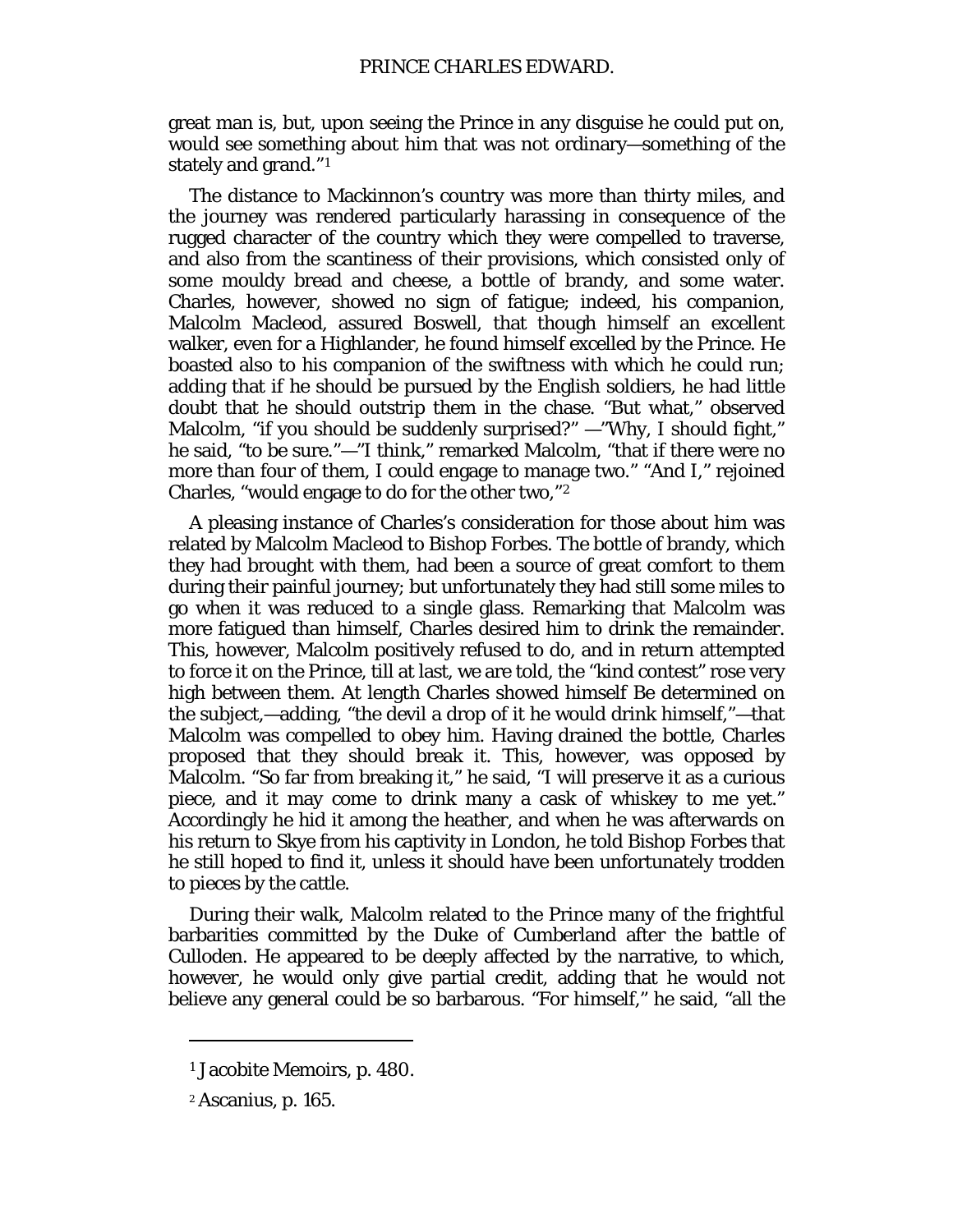fatigues and distresses he underwent signified nothing at all, because he was only a single person; but when he reflected on the many brave fellows who suffered in his cause, it did indeed strike him to the heart, and sink very deep into him."[1](#page-66-0)

After travelling all night, Charles and his companion arrived in the morning at Ellagol, near Kilmaree, in Mackinnon's country. The first persons whom they encountered were two of the Mackinnon clan, who had been engaged in the insurrection. These persons immediately recognised their beloved Prince in spite of his disguise; and so affected were they at the wretched appearance which he now presented,—so different from the gay and gallant prince whom they had more than once beheld at the head of a victorious and devoted army,—that they lifted up their hands in astonishment, and burst into tears. Malcolm was much concerned at this circumstance, but having first cautioned them, that any display of their grief might prove fatal to the Prince, he swore them to secrecy on his naked dirk, after the custom of the Highlanders, and then parted from them, well satisfied that Charles had nothing to fear at their hands. These men, indeed, may well have been affected by the wretched appearance of Charles, whose personal discomforts at this period no description could exaggerate. As an instance in point, we may mention the following anecdote, which was related by Malcolm MacLeod to Bishop Forbes. "Happening," he said, "to see the Prince uneasy and fidgety, he took him to the back of a knowe, and opening his breast, saw him troubled with vermin, for want of clean linen, and by reason of the coarse odd way he behoved to live in, both as to sustenance and sleep: Malcolm said he believed he took fourscore off him. This," says the Bishop, "serves to show that he was reduced to the very lowest ebb of misery and distress; and is a certain indication of that greatness of soul, which could rise above all misfortunes, and bear up, with a cheerfulness not to be equalled in history, under all the scenes of woe that could happen."

Instead of conducting the Prince at once to the house of the chieftain, Malcolm, at the wish of Charles, brought him to the house of his own brother-in-law, John Mackinnon, who had served like himself as a captain in the insurgent army. The master of the house was not at home, but the travellers were kindly welcomed by Malcolm's sister; Charles being presented to her as one Lewie Caw, the son of a surgeon in Crieff, who had served in the Highland army, and who was now known to be skulking among his relations in Skye. Mrs. Mackinnon seems to have been much struck with the Prince's appearance, observing that she saw something "very uncommon about him." "Poor man," she said, "I pity him; at the same time my heart warms to a man of his appearance." She soon provided them with a plentiful Highland breakfast, during which Charles continued to play the part of a servant, by sitting at a respectful distance

<span id="page-66-0"></span><sup>1</sup> Jacobite Memoirs, p. 476.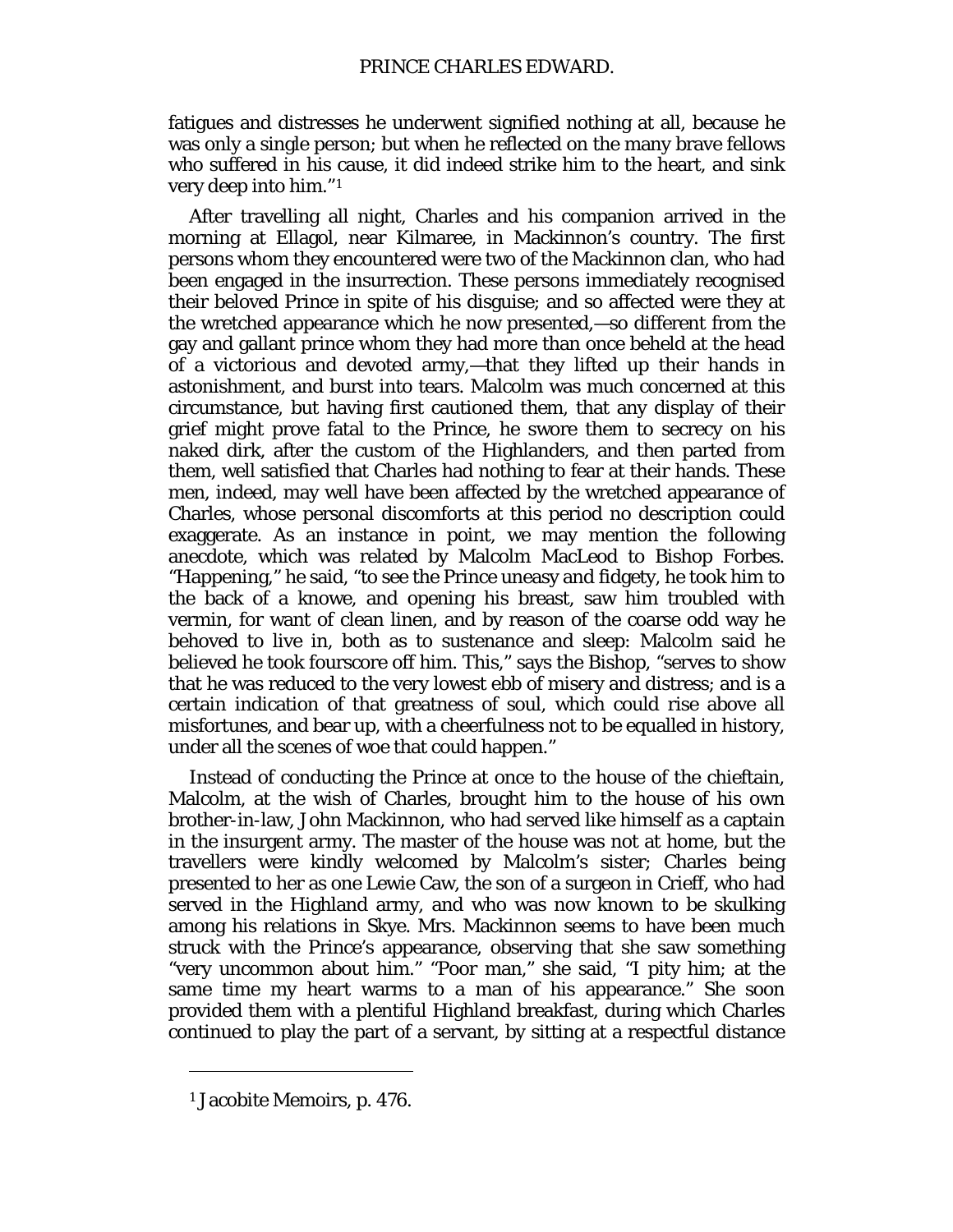from Malcolm, with his bonnet off. After the meal was over, an old woman, as was then the fashion in the Highlands, entered the room with some hot water to wash Malcolm's feet. As soon as she had washed and dried them, Malcolm pointed to Charles, observing,-—"You see that poor sick man there; I hope you will wash his feet too: it will be a great charity, for he has as much need as I have." To this, however, the old woman decidedly objected, adding, in the oriental mode of speech, so common in the Highlands,—"Though I wash your father's son's feet, why should I wash *his* father's son's feet?" At last Malcolm, with some difficulty, induced her to perform the kindly office,—which she did, however, with so much unwillingness, and consequently with so much roughness, that Charles, who was probably foot-sore, was more than once compelled to request Malcolm to intercede for him during the ceremony.

The travellers now laid themselves down to rest, while their hostess kept watch on the top of a neighbouring hill. Macleod slept for some time longer than the Prince, and, on rising, was surprised to see the Prince dandling and singing to Mrs. MacKinnon's infant, with an old woman looking on. Expressing some surprise at the circumstance, Charles, who for a moment forgot his assumed character, observed,—"Who knows but this little fellow may be a captain in my service yet?" This speech appears to have given no slight offence to the old woman. Glancing with contempt at the pretended servant,—"You mean," she said, "that you may possibly be an old sergeant in his company."[1](#page-67-0)

Immediately afterwards, Macleod was informed that his brother-in-law was approaching the house, and he hurried out to meet him. After their first greeting was over,—"John," he said, pointing to some ships which were hovering along the coast,—"what if the Prince should be on board of one of those vessels?"—"God for. bid!" was the welcome reply. "Supposing," rejoined Macleod, "that he should be *here;* do you think, John, that he would be safe?"—"I would he were," answered Mackinnon, "for we should take care of him, and he would be safe enough." Malcolm then informed him, to his astonishment, that the Prince was actually in his house. In the transport of his joy, he would immediately have rushed into the Prince's presence; but Malcolm desired him to compose himself, adding,—"Now is your time to behave well, and do nothing that can discover him." Mackinnon faithfully promised to keep his emotions within due bounds; but no sooner was he admitted to the presence of Charles, and beheld the miserable condition to which his beloved Prince was reduced, than he burst into tears, and in this state was hurried by Malcolm from the apartment.

In the course of the day, the secret of Charles being; in the neighbourhood was confided to the old chief of Mackinnon, who, together with his lady, hastened to pay their respects to the Prince, and in the

<span id="page-67-0"></span><sup>1</sup> Ascanius, p. 168.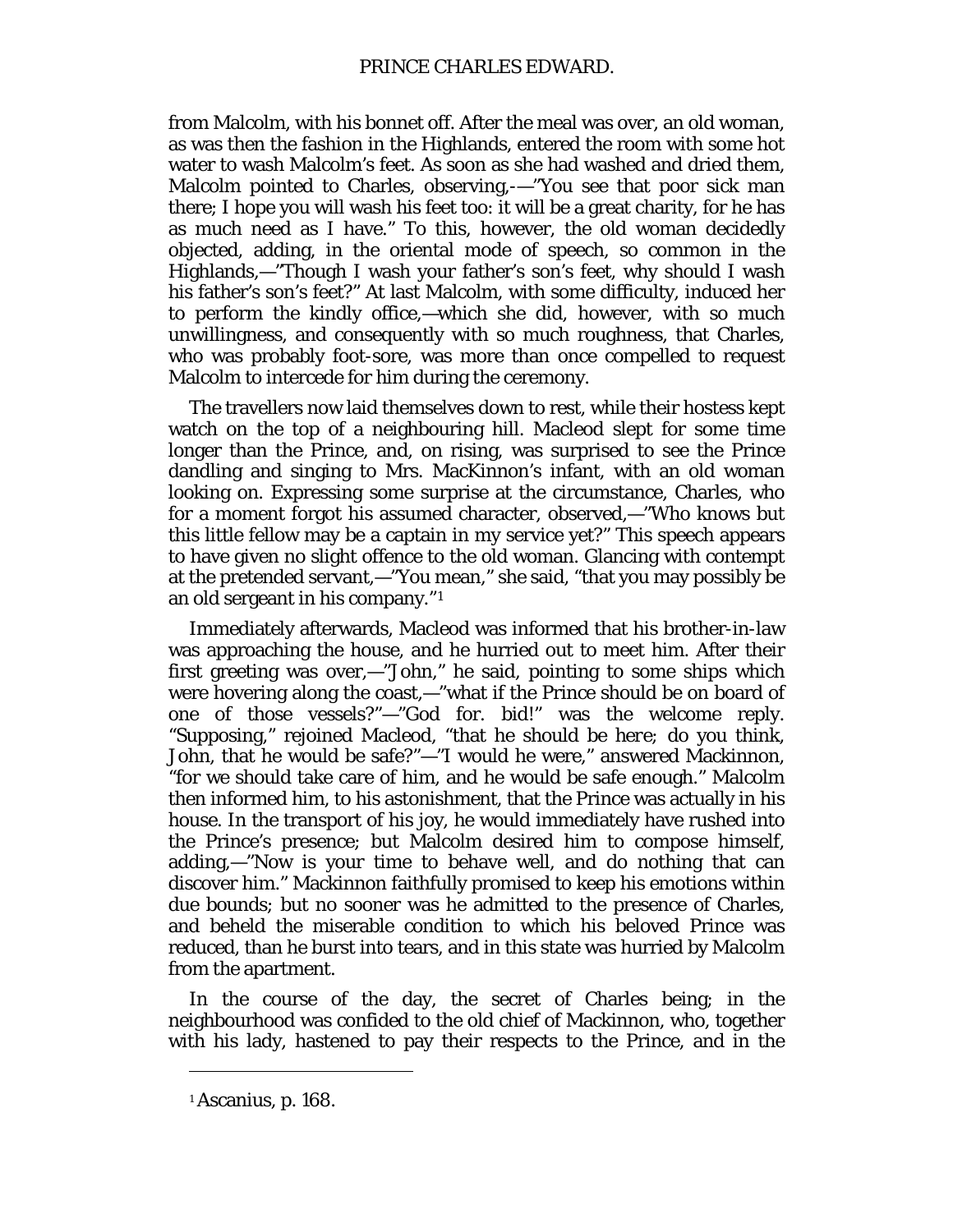evening partook of an entertainment with him of cold meat and wine, in a cave near the shore. It was decided that Charles should repair to the mainland, under the guidance of John Mackinnon. Notwithstanding his advanced age, the old chieftain insisted on accompanying them, and accordingly, about eight o'clock at night, the whole party proceeded to the sea-shore, where a boat was in waiting for them. Before sailing, Charles wrote a short letter, subscribed "James Thompson," informing his friends of his departure from Skye, which he requested might be conveyed as soon as possible to young Raasay, and his brother Murdoch. The epistle, which was written on the sea-shore, was as follows,

» Sir,

"I have parted, (thank God,) as intended. Remember me to all friends, and thank them for the trouble they have been at.

"I am, Sir, your humble servant,"

"James Thompson." "Ellighuil, July 4th, 1746."

This letter Charles delivered to Malcolm Macleod, from whom he parted with the greatest reluctance, and indeed, would only consent to their separation at the earnest entreaty of Malcolm himself. "For myself," observed the devoted Highlander, "I have no care; but for you I am much afraid." He had been so long absent, he said, that the military would probably pursue him on suspicion, and in that case, the Prince might also fall into their hands. Should he be taken prisoner on his return, which, he added, would probably be the case,—inasmuch as there would be no one to confront with him, or contradict the tale which he might tell,—he should be enabled to throw the Prince's enemies on a wrong scent, which of course was of the utmost importance.

Before parting, Charles presented Malcolm with a silver stock-buckle, and also placed ten guineas in his hands. Knowing how small a stock of money the Prince had reserved for his own use, the generous Highlander positively refused to accept the gold; but Charles so pertinaciously insisted on his taking it, that he was at last compelled to obey. "You will have great need of money," said the Prince, "and I shall obtain enough when I get to the mainland."—"Malcolm," he then said, "let us smoke a pipe together before we part." Accordingly, having obtained a light from the flint of Malcolm's musket, they sat down together; Charles smoking his usual stump of blackened pipe, of which notice has already been made. This curious relic afterwards fell into the hands of a Dr. Burton, of York, who is said to have preserved it with a religious care.

The subsequent history of the faithful Malcolm may be told in a few words. Having taken an affectionate farewell of the Prince, who twice warmly embraced him, he remained on the side of a hill, anxiously watching the small boat which contained Charles and his fortunes, till it became lost in the distance. He then proceeded in the direction of his own country, where he had returned only a short time, when, as he himself had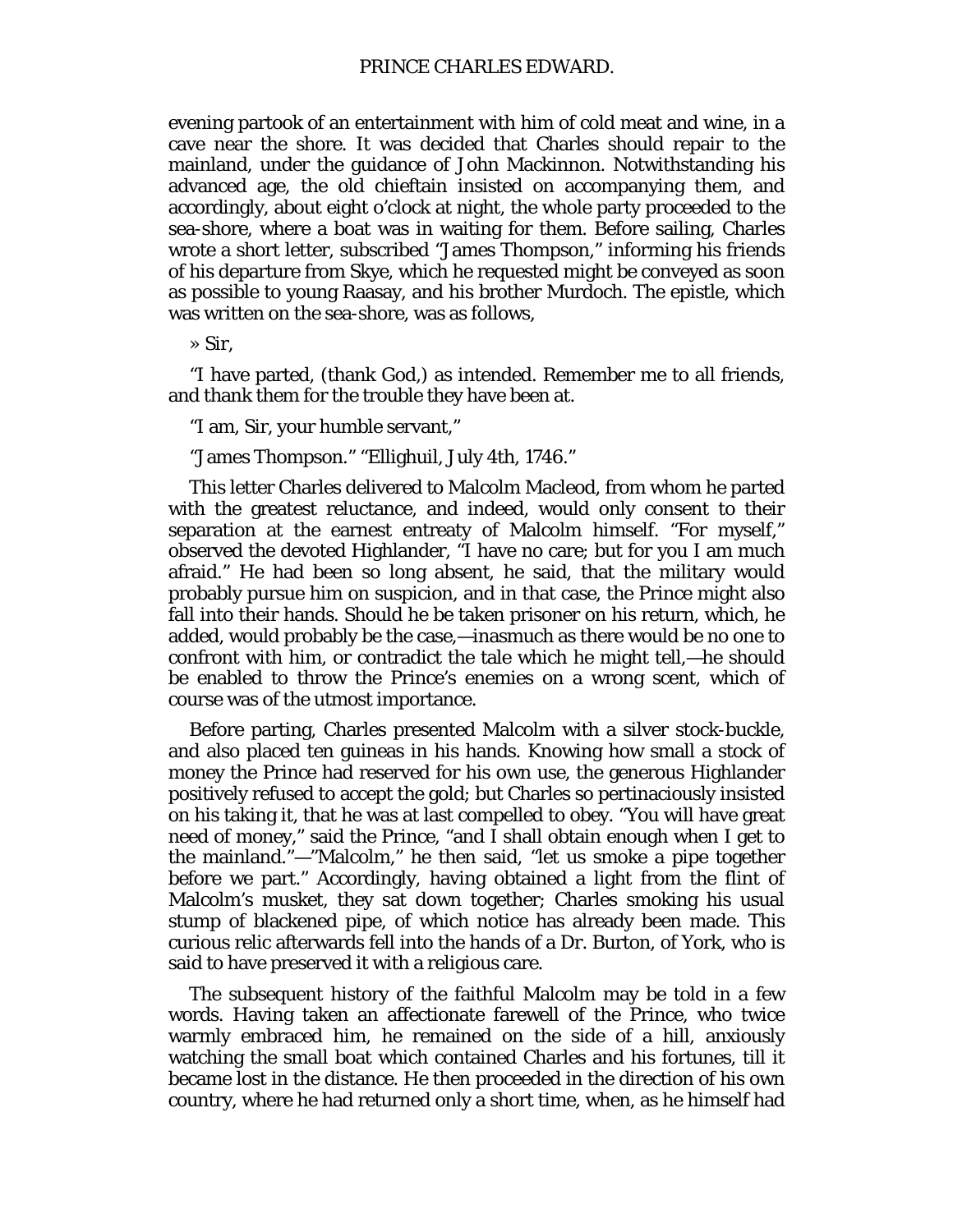anticipated, he was taken into custody. After being detained a prisoner for some time on board ship, he was conveyed to London, where he was kept in custody till July 1747. At the same time Flora Macdonald also obtained her discharge, and being desired to name some person whom she would wish to accompany her on her return to Scotland, she paid Malcolm the compliment of selecting him to be her companion. "And so," he used to say with great glee,—"I went up to London to be hanged, and returned in a braw post-chaise with Miss Flora Macdonald." Boswell, who twenty-seven years afterwards was introduced to Malcolm, at Raasay, observes,—"He was now sixty-two years of age, hale and well-proportioned, with a manly countenance, tanned by the weather, yet having a ruddiness in his cheeks, over a great part of which his rough beard extended. His eye was quick and lively, yet his look was not fierce; but he appeared at once firm and goodhumoured. He wore a pair of brogues; tartan hose which came up near to his knees; a purple camlet kilt; a black waistcoat; a short green cloth coat, bound with gold cord; a yellowish, bushy wig; and a large blue bonnet, with a gold thread button. I never saw a figure which gave a more perfect representation of a Highland gentleman. I wished much to have a picture of him just as he was. I found him frank and *polite,* in the true sense of the word."

On the night of the 5th of July, Charles, as has been already mentioned, quitted Skye, accompanied by the old chief of Mackinnon, and by his kinsman, John Mackinnon. During the voyage, they met a boat filled with armed militia, but fortunately the weather was too rough to admit of their being boarded and examined, as they would otherwise have been; and, after exchanging a few words, the two vessels parted company. About four o'clock in the. morning, after a tempestuous voyage of thirty miles, the whole party landed near a place called Little Mallack, on the south side of Loch Nevis, in the wild and mountainous district where Charles had first set foot in the Highlands. He soon discovered that his situation was changed but little for the better by his removal to the mainland. The militia were quartered in the immediate neighbourhood in considerable numbers, and consequently he had no choice but to remain near the spot where he first landed, and where he was compelled to pass three wretched days in the open air.

It was on the fourth day that Charles had a very narrow escape from falling into the hands of his pursuers. The old chief, accompanied by one of the boatmen, had wandered forth in search of a cave, which might at least shelter the unfortunate Prince from the inclemency of the weather, when Charles, with John Mackinnon and the three remaining boatmen, entered the boat and began coasting along the shores of Loch Nevis, probably with the same object in view. They had proceeded some distance, when, on turning a point, their oars suddenly struck against a boat which was fastened to a rock, and at the same time they perceived five men, whom they knew to be militia by the red crosses affixed to their bonnets, standing upon the shore. The probability of such an accident occurring seems to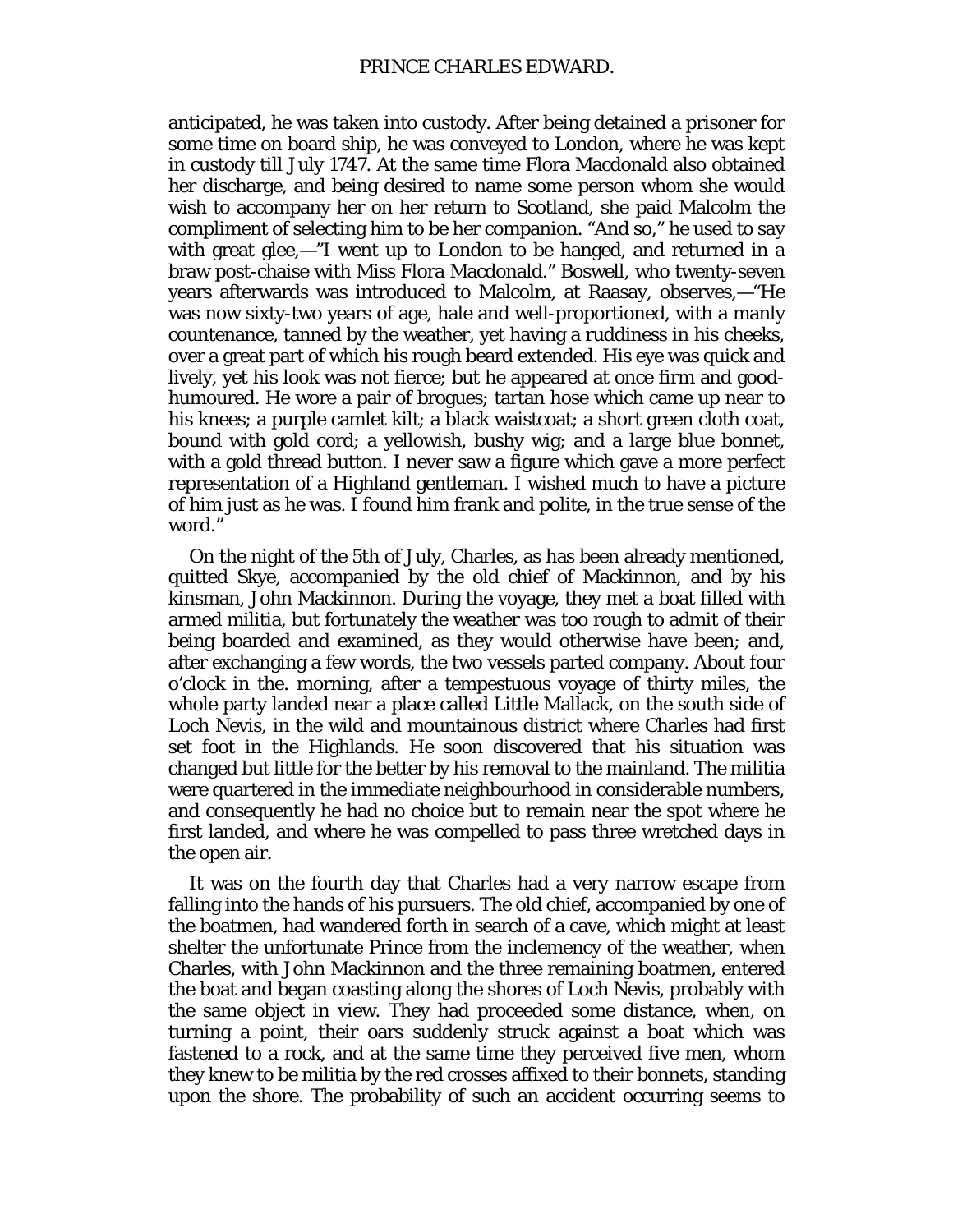have been foreseen by the fugitives, for Charles at the moment was lying at the bottom of the boat, with his head between John Mackinnon's knees, and with the plaid of the latter spread over him so as entirely to conceal his person. The first question of the militia was, from whence they came? The answer was, "From Sleat." They were then ordered to come on shore, in order to be subjected to the usual examination, but, instead of obeying the summons, they plied their oars vigorously, on which the militiamen jumped into their boat and gave them chase. Charles had made a sudden effort to extricate himself from his hiding-, place and spring- on shore, but was forcibly kept down by John Mackinnon. For a short time the chase was one of intense interest, both to the pursuers and the pursued. Mackinnon, prepared for the worst, desired his men to keep their muskets close by them, but not to fire them till they should hear the discharge of his own piece. "Be sure," he said, "to take a deliberate aim; only mark them well, and there is no fear." The Prince, overhearing these orders, desired that no blood should be shed without absolute necessity; to which Mackinnon acceded, but at the same time added briefly, that if necessity did require it, not a man should escape. Fortunately, after a short chase, they reached a part of the lake which was so thickly wooded to the water's edge as completely to conceal them from their enemies. They had no sooner reached the shore, than the Prince sprang out of the boat, and ran nimbly up a hill, from the summit of which he could perceive his pursuers returning sulkily from their fruitless pursuit. Having congratulated Charles on his escape, Mackinnon made an apology to him for having prevented his jumping on shore when they first encountered the militia, and respectfully asked him what object he had in making the attempt? "Why," said the Prince, "I would rather fight for my life than be taken prisoner. I hope, however," he added, "that God will never so far afflict the King, my father, or the Duke, my brother, as to permit me to fall alive into the hands of my enemies."\*

\* John Mackinnon's Narrative, Jacobite Memoirs, pp. 489, 490.

Having slept for about three hours, Charles descended the hill, and having re-embarked, crossed the lake to a small island near the family seat of Macdonald of Scothouse. From this place he despatched John Mackinnon to old Clanranald, who he learned was in the neighbour, hood, soliciting his aid and advice in the present miserable condition to which he was reduced. The chieftain, however, who was himself a proscribed man, seems to have considered that he had already suffered sufficiently in the Prince's cause by the ruin which he had brought on his family, and positively refused to incur any further risk. On this Mackinnon quitted him, and returned in great indignation to the Prince, to whom he related the result of his unsuccessful mission. Charles, we are told, listened to him "without any emotion;" merely remarking with his usual cheerfulness,— "Well, Mackinnon, there is no help for it; we must do the best we can for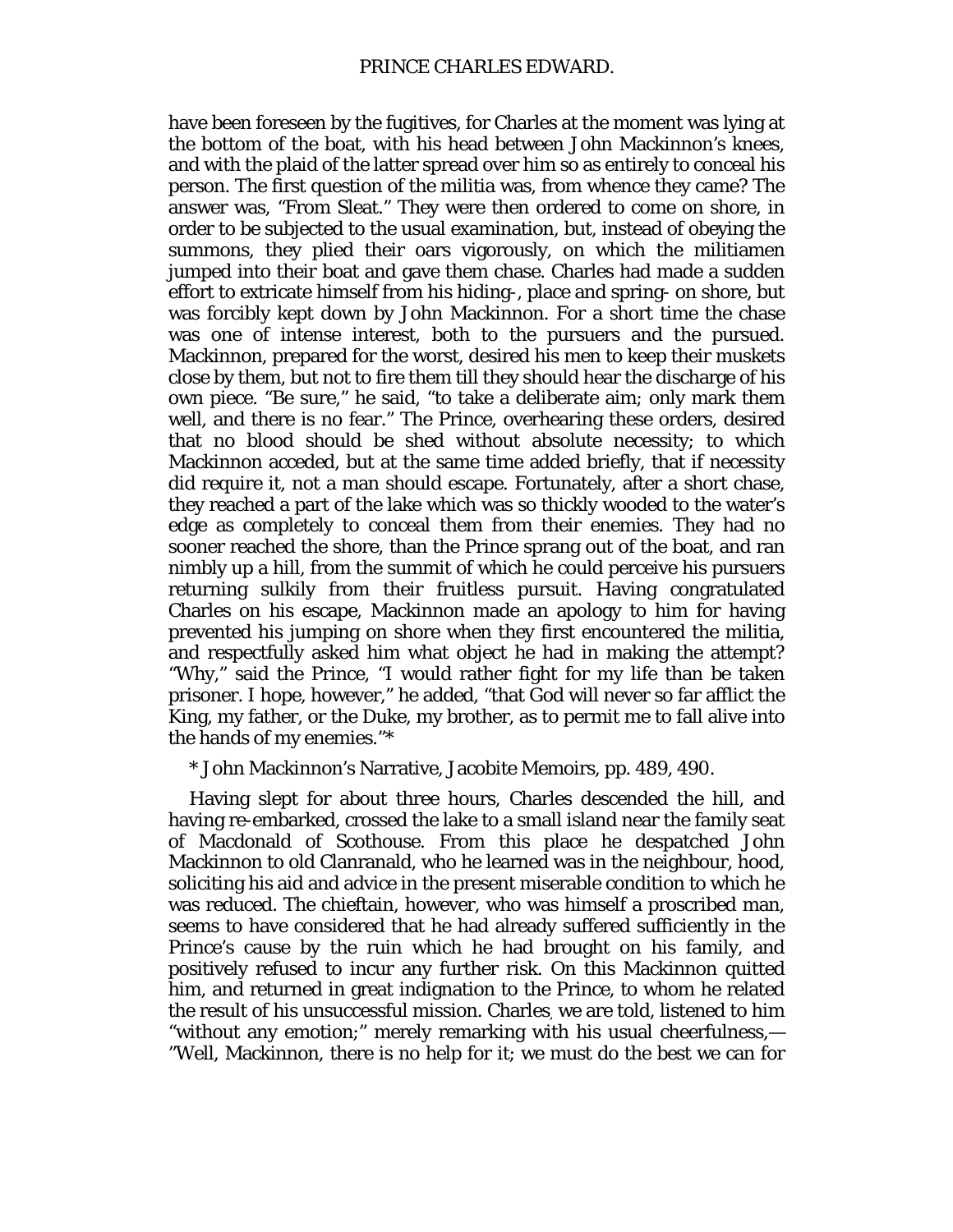## ourselves."[1](#page-71-0)

I

Satisfied that it would be useless to press Clanranald farther, Charles returned by water to Little Mallack, where he was rejoined by the old chief of Mackinnon, and thence proceeded to the house of Macdonald of Morar, situated on the lake of that name, where they arrived at an early hour in the morning, after a walk of about eleven miles. Morar received him with great kindness, as did also his lady, a sister of the celebrated Lochiel, who was so affected at witnessing the wretched condition to which her beloved Prince was reduced, that she burst into tears. It was now decided that Morar should set out in search of young Clanranald, who it was expected would be both able and willing to aid in the Prince's escape. Accordingly he departed cheerfully on his mission, but on his return the following day, his manner had become so cold and altered, as to render it evident that he had consulted with others in the mean time, who had succeeded in dissuading him from mixing himself up further in the Prince's affairs. He had been unable, he said, to meet with young Clanranald, nor did he know of any person to whose care he could recommend his Royal Highness. Charles was much affected by his change of manner, and observed, deprecatingly,— "Why, Morar, this is very hard: you were very kind yesternight, and said you would find out a hiding-place proof against all the search of the enemy's forces, and now you say you can do nothing at all for me. You can travel to no place, but what I will travel to also: you can eat or drink nothing, but I will take a share of them with you and be well content. When fortune smiled on me and I had money to give, I found some people ready enough to serve me; but now, when fortune frowns on me, and I have no pay to give, they forsake me in my necessity."

Mackinnon was extremely incensed at Morar's conduct, and openly accused him of having allowed himself to be worked upon by others. At length, it being evident that neither taunts nor entreaties were of the least avail, Charles (who knew not what step to take next,) gave vent to the bitterness of his feelings in the following passionate language: "Almighty God," he exclaimed, "look down upon my circumstances and pity me, for I am in a most melancholy situation. Some of those who joined me at first, and appeared to be fast friends, now turn their backs upon me in my greatest need; while some of those again who refused to join me, and stood at a distance, are now among my best friends; for it is remarkable that those of Sir Alexander Macdonald's following, have been most faithful to me in my distress, and contributed greatly to my preservation." He then added plaintively, —"I hope, Mackinnon, you will not desert me too, and leave me in the lurch." The old chief, imagining that these words were addressed to him, was so affected as to shed tears. "I never," he said, "will leave your Royal Highness in the day of danger, but will, under God, do all I can for you, and go with you wherever you order me."—"Oh no," said

<span id="page-71-0"></span><sup>1</sup> Related by John Mackinnon to Bishop Forbes, *apud* Chambers, p. 111.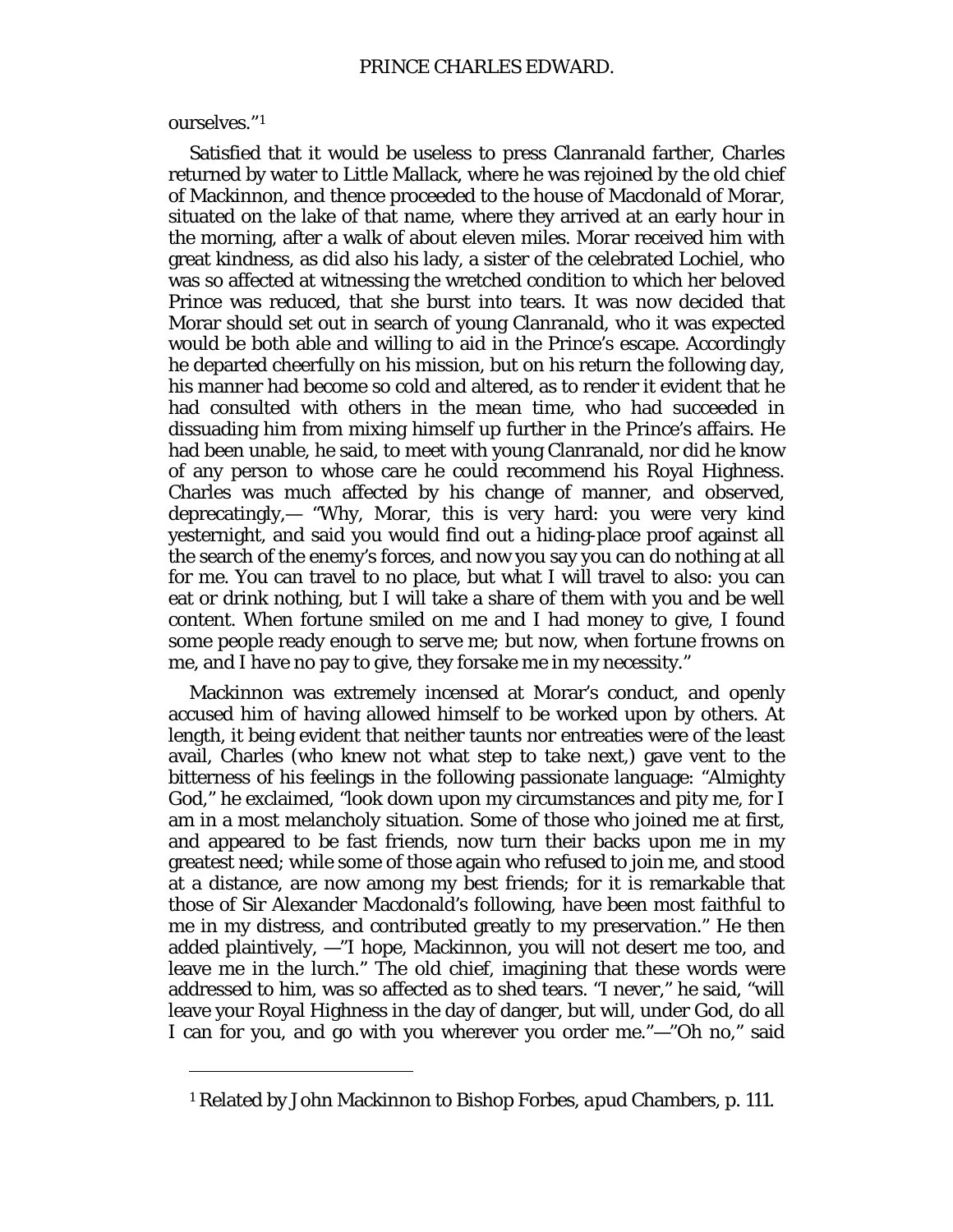Charles, "this is too much for one of your advanced years. I heartily thank you for your readiness to take care of me, and I am well satisfied of your zeal for me and my cause; but one of your age cannot well hold out with the fatigues and dangers I must undergo. It was to your friend John here, a stout young man, that I was addressing myself."—"Well, then," said John, "with the help of God I will go through the wide world with your Royal Highness."[1](#page-72-0)

Accompanied by John Mackinnon, and with a son of Morar's for their guide, Charles proceeded towards Borrodaile, the residence of Angus Macdonald, where he had passed the night on his first landing in the Highlands. At Morar he took leave of the old chief of Mackinnon, who was captured the very next day in Morar's house. He now also bade farewell to the faithful John, who being satisfied that the Prince was in the best hands, remained only to drink some warm milk, and then proceeded to his own country in Skye. He had scarcely readied his home, when he was seized by the militia with two of his rowers, and carried before a Captain Ferguson, whose detestable barbarities have rendered his name still infamous in the Highlands. Finding it impossible to extract any information from Mackinnon or the rowers, either by promises or threats, Ferguson caused one of the latter to be stripped and tied to a tree, where he was lashed till the blood gushed from both his sides. He oven threatened Mackinnon with similar treatment, but nothing could extort a confession from these faithful men.[2](#page-72-1) Both John Mackinnon and the old chief were sent on board ship and carried prisoners to London, where they remained in custody till July 1747.[3](#page-72-2)

<sup>1</sup> John Mackinnon's Narrative, Jacobite Memoirs, pp. 492 to 494.

<sup>2</sup> Chambers, p. 112.

<span id="page-72-2"></span><span id="page-72-1"></span><span id="page-72-0"></span><sup>3</sup> John Mackinnon died on the 11th of May, 1762, at the age of fortyeight. The death of the old chieftain was thus noticed in the journals of the time. "May 7, 1756.— Died at his house of Kilmaine, in the Isle of Skye, John Mackinnon of that ilk, i.e*.* the old Laird of Mackinnon, in the seventy-fifth year of his age, leaving issue two sons and a daughter, Charles, Lachlan, and Margaret, all born after the seventy-first year of his age. He used to say, he hoped God would not take him off the earth but on the field of battle, when fighting for his king and country. He frequently retired to the cave in which the Prince, and he himself and his lady, dined just before the Prince's leaving Skye in his skulking, and there he would have entertained himself with laying down a plan for the Restoration, and with the execution thereof in theory, and then came home extremely well pleased."—*Chambers,* p. 112, note.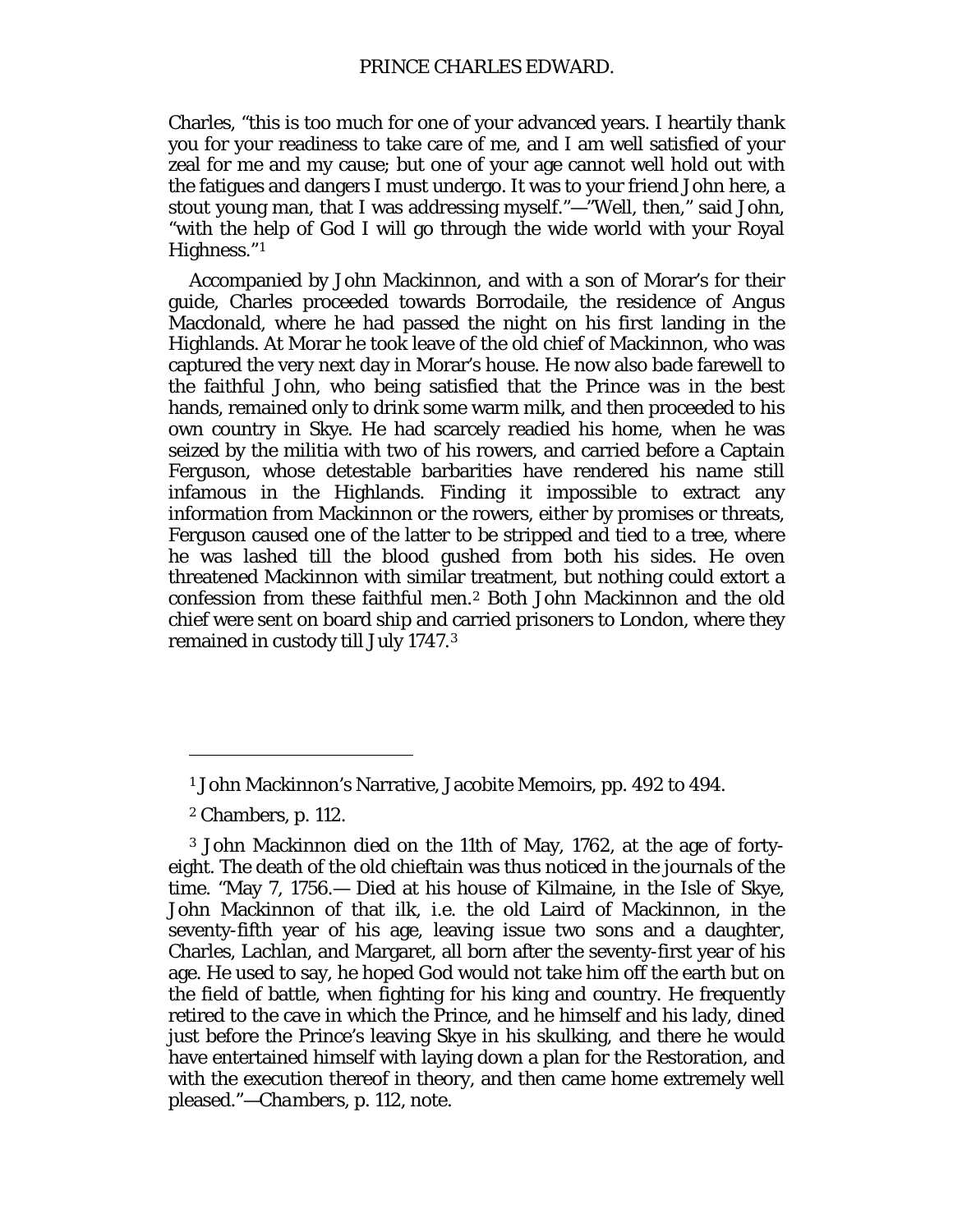## **CHAPTER VII.**

# **Charles's reception by Angus Macdonald—Joined by Macdonald of Glenaladale—by Cameron of Glenpean—Charles and his party pass between the watch-fires of their enemies —Halt at Corriscorridale—Loss of the Prince's purse the saving of his person—"The Seven Men of Glenmoriston"—Their hospitality to the Prince—Incident that forwards Charles's escape.**

BY Angus Macdonald Charles was received with the greatest kindness. He is said to have shown some hesitation on entering the small hut in which Macdonald was now residing, and, indeed, the feeling was a natural one; for not only had the home of the gallant Highlander been burnt to the ground on account of his adopting the Prince's cause, but he had also lost a beloved son at the battle of Culloden. When Charles entered the hut, the tears are said to have stood in his eyes as he encountered the bereaved mother. Advancing towards her, he asked her if she could endure the sight of one who had been the cause of so much misery to her and to her family? "Yes," was the noble reply,—"even though all my sons had fallen in your Royal Highness's service."[1](#page-73-0)

Charles remained for three days in a small hut in a neighbouring wood; but this place being considered insecure, he was conducted on the fourth day, by Angus Macdonald and his son Ranald, to another hiding-place on the coast, about four miles to the eastward. This place consisted of another small hut, which had been ingeniously constructed between two rocks, the roof being covered with green turf so as to give the appearance of a natural sward. Here it was hoped that the wanderer might remain in safety for some time; but, after a few days, Angus Macdonald received a letter from his son-in-law, Angus Mackechan, informing him that it was more than whispered that the Prince was concealed at Borrodaile, and at the same time offering a more secure asylum which he had prepared in Morar.

In the mean time, Charles had been joined by a faithful adherent, Macdonald of Glenaladale. Accompanied by this person, by Angus Mackechan, and by John Macdonald, a younger son of his host, he set off in the direction of Glen Morar. Angus had gone before in search of intelligence, and when he rejoined them on their route the following day, he brought tidings with him which might well have struck them with dismay. Never, indeed, had the situation of the unfortunate Prince been more critical than at this moment. His enemies had traced him from Skye, and were now surrounding him on all sides. General Campbell had anchored near Loch Nevis, with several vessels of war, and a large body of troops; with the latter of which he had formed a complete cordon round the neighbouring district. Sentinels were placed within a short distance of each other, who allowed no person to pass without undergoing a previous

<span id="page-73-0"></span><sup>1</sup> Jacobite Memoirs, p. 497.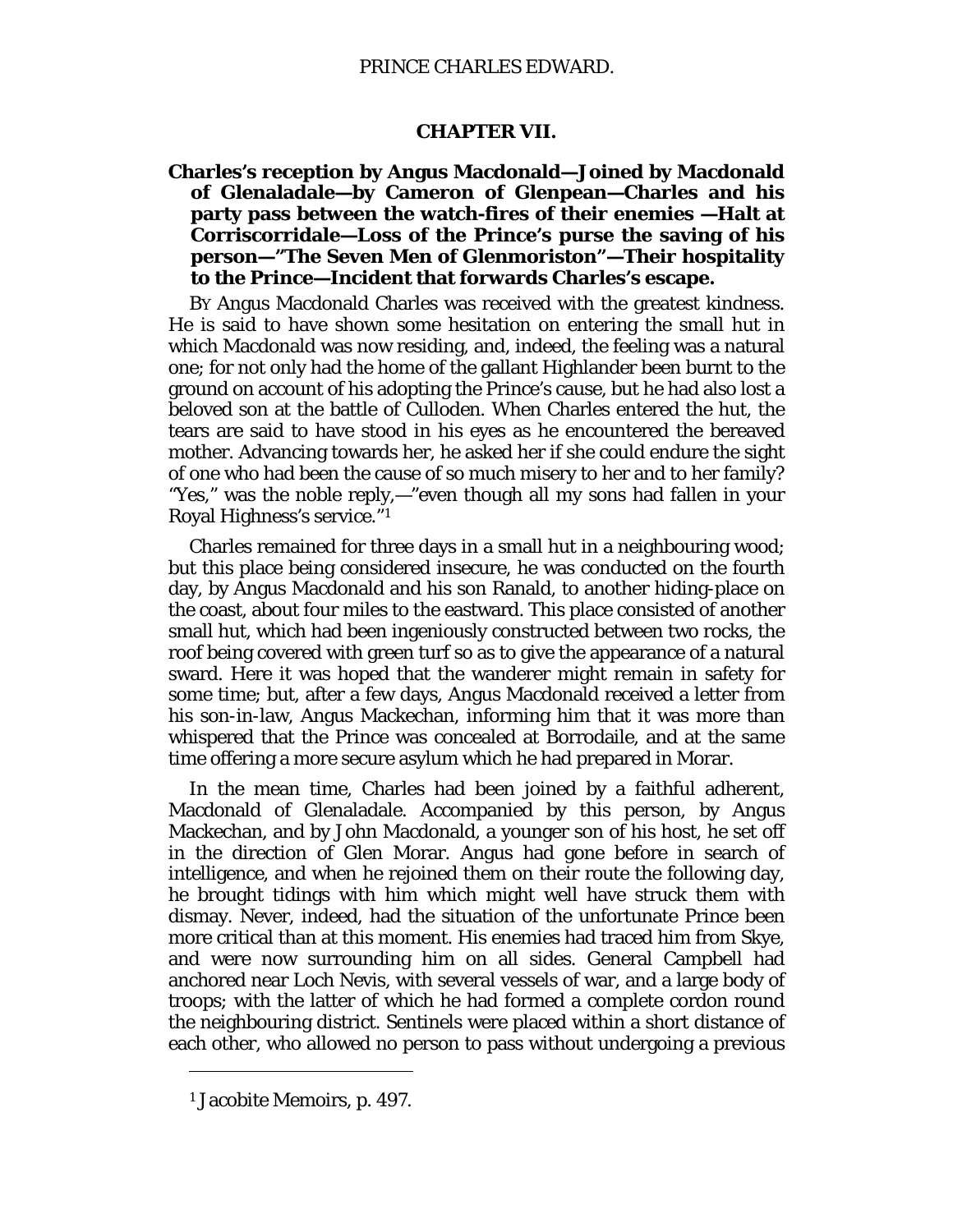examination; and at night large fires were lighted near the post of each sentry, so as to render it almost impossible for a person to pass unchallenged. In addition to these measures, large bodies of troops were despatched in all directions for the purpose of scouring the country, and with instructions to search every corner which might possibly afford a hiding-place to the unfortunate Prince.

Charles now took leave of Angus Macdonald and Angus Mackechan, and, accompanied only by Glenaladale and John Macdonald, proceeded stealthily through the rugged and mountainous district of Arisaig, till he reached the summit of a hill called Fruighvain. From this spot he despatched a messenger to Donald Cameron of Glenpean, who, it was hoped, would lend his aid to the royal wanderer in this his utmost need; and who, from his intimate acquaintance with the wild features of the surrounding district, was calculated to be an invaluable guide.

In the evening, however, while anxiously awaiting the arrival of Glenpean, the fugitives were suddenly startled by the alarming intelligence, that a large body of the Argyllshire militia were approaching the very hill on which they were then stationed. The little party immediately broke up their quarters, and descending the hill, proceeded cautiously in the direction of Loch Arkaig. About eleven o'clock at night, as they were passing through a deep ravine, they were surprised by seeing a man descending one of the hills above them, with the evident intention of addressing them. Desiring the Prince and John Macdonald to conceal themselves as much as possible, Glenaladale advanced to encounter the stranger, in order to ascertain whether he were friend or foe. To the great delight of Charles, it proved to be the person he most wished to see,— Cameron of Glenpean. He had been desired to bring as much provisions with him as he could carry, (for the fugitives had found the greatest difficulty in procuring even the smallest supply of food, and the Prince was half dead with hunger,) but all that he had been able to obtain was a small quantity of oatmeal and butter. This wretched fare, doled out in small quantities, comprised the only food tasted by the Prince during the four next days of his miserable wanderings.

Under the guidance of Cameron of Glenpean, Charles was conducted through a series of rugged ravines, and through almost inaccessible passes choked up with rocks and trees, till, on the morning of the 24th of July, he found himself on the summit of a hill in the braes of Loch Arkaig, called Mam-nan-Callum. He was still, it must be remembered, within the military cordon, and if hitherto he had been sanguine enough to expect to elude the vigilance of his enemies, the sight which now met his eye could scarcely have failed to convert hope into despair. From the eminence on which be now stood he could perceive the enemy's camp, which was scarcely a mile distant; he could see distinctly the whole of the organized plan which had been contrived to prevent his escape; and at night he could even hear the challenge of the sentries; while the glare of light, emanating from the numerous watch-fires which blazed along the line, showed him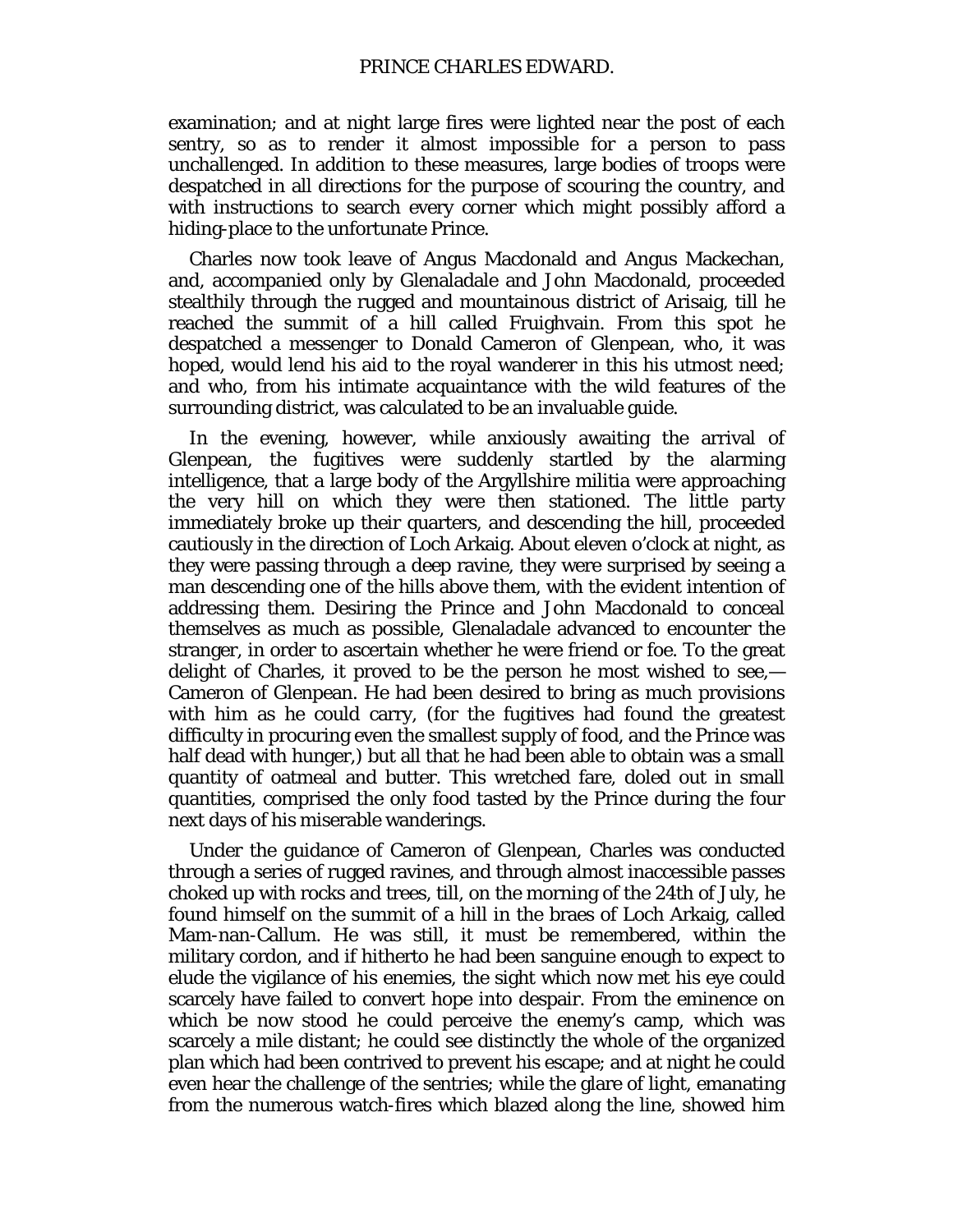## PRINCE CHARLES EDWARD.

that he had little to expect from the night as from the day.

As soon as the darkness had set in, Charles and his three companions (for he had recently been joined by John Macdonald, a brother of Glenaladale) descended the hill of Mam-nan-Callum, and, about two o'clock in the morning of the 25th, came to Corinangaul, on the confines of Knoidart and Loch Arkaig. From hence they proceeded to a convenient hiding-place known to Glenpean, on the brow of a hill at the head of Lochnaig, within a mile of one of the military stations. Charles was lying concealed in this place when two of the party, who had sallied forth in search of food, returned with the intelligence that a party of soldiers was approaching from the opposite side of the hill. A short consultation was then held, and as it was clear that their only hope of avoiding discovery lay in concealing themselves as closely as possible, the whole party remained huddled together, while the soldiers conducted a strict search in every direction around them. It was not till eight o'clock in the evening that they felt themselves sufficiently secure to emerge from their uncomfortable hiding-place.

Hazardous, and indeed almost desperate, as any attempt appeared to pass the military cordon unobserved, it was nevertheless evident, that they ran scarcely less risk by remaining where they were: moreover, the impossibility which they found of procuring provisions, offered an argument scarcely less imperative to induce them at least to make the attempt. Having come to the determination therefore of advancing at all hazards, it was decided that they should depart on their perilous enterprise the same night. Their route lay over a high hill called Drumachosi, in ascending which, Charles, in consequence of his foot slipping, very nearly fell headlong down a steep precipice, and was only saved from being dashed to pieces by Glenpean promptly seizing hold of him by one of his arms and Glenaladale by the other. On reaching the summit of the hill, the long line of sentries and watch-fires lay extended before them, presenting a sight which made the attempt appear even more desperate than it had seemed before. Still no proposal appears to have been made to turn back; and they advanced, creeping stealthily along the ground, till they had come within so short a distance of the sentinels, that they could overhear them conversing with one another.

Anxious that the Prince should run no unnecessary risk, Glenpean generously volunteered to make the attempt singly in the first instance. "If I get safe through," he said, "and also return safe, then you may venture with greater security, and I shall be all the better fitted to conduct." During the time that he was absent on his hazardous enterprise, the feelings of the rest of the party may be more easily imagined than described. At length, to their great delight, they could perceive Glenpean stealthily effecting his return; and as the practicability of accomplishing their purpose was now placed beyond a doubt, they lost no time in putting it into execution. The morning was now breaking, and the brightness of the watch-fires was in some degree dimmed by the increasing light of day. Accordingly, with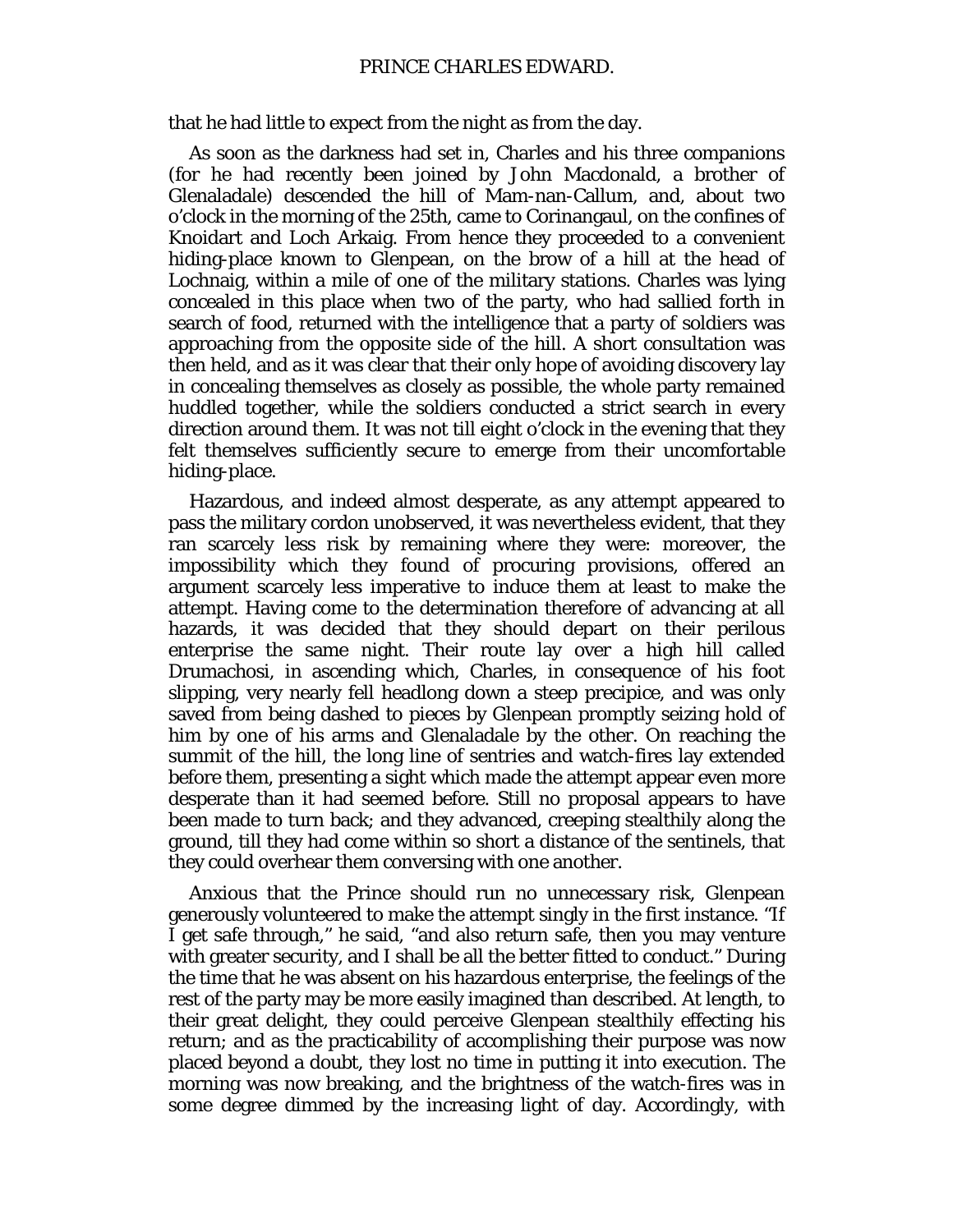Glenpean at their head, they crawled up a deep and narrow ravine which intersected two of the fires, and seizing a moment when the backs of the sentinels were turned towards them, advanced in deep silence, and on allfours, till they found themselves, to their great joy, at a spot which completely concealed them from the observation of their enemies.

In order to place as great a distance as possible between themselves and their adversaries, they pushed forward to Corriscorridale, on the Glenelg side of the head of Loch Hourn, where they partook of a scanty meal, consisting of a small quantity of oatmeal and water, and part of a cheese, which Glenpean and Glenaladale's brother had fortunately been able to obtain on the preceding day. At Corriscorridale they passed the whole day unmolested; but their amazement may be readily imagined, when, in breaking up their quarters at eight o'clock in the evening, they found that they had been for many hours within cannon-shot of two of the enemy's posts, and that a large party of soldiers was even still nearer to them.

Advancing in the direction of the Mackenzie's country (which, from the inhabitants being well-disposed towards the Government, was unmolested by soldiers), Charles, at three o'clock in the morning of the 27th of July, arrived at Glenshiel, a wild and secluded valley in the estate of the Earl of Seaforth. It had been his object to obtain a guide to Pollew, where he hoped to find a French vessel to convey him to the Continent; but information reaching him in the course of the day, that the only French vessel which had been seen there, had long since taken its departure, it was deemed necessary to turn their steps in another direction. Fortunately, while making inquiries respecting a guide to Pollew, Glenaladale had encountered a Glengarry man, whose father had been killed by the soldiers on the preceding day, and who was himself flying from his own country, in order to avoid a similar fate. This person was conducted by Glenaladale to the Prince, and under his guidance it was decided to advance towards the south, with the hope of forming a junction with Lochiel and some other chiefs, who had hitherto succeeded in eluding the vigilance of the Government.

Accordingly, having taken leave of the faithful Donald Cameron of Glenpean, who could no longer be of service to him, Charles, as soon as night had set in, commenced his journey with Glenaladale, John Macdonald, and Glenaladale's brother, with the intention of proceeding to the braes of Glenmoriston. They had advanced a few miles, when Glenaladale suddenly exclaimed, in a tone of great distress, that he had lost the Prince's purse. The loss was indeed a serious one, for the purse contained their whole stock of money,—about forty guineas,—and without gold they could not expect to obtain even the commonest necessaries of life. Glenaladale proposed that he should retrace his steps in search of it, to which Charles at first objected with great earnestness, but having at last yielded to the entreaties of those about him, he placed himself behind a piece of rising ground, where he might remain concealed till Glenaladale's return. The loss of the purse, which was naturally looked upon as a very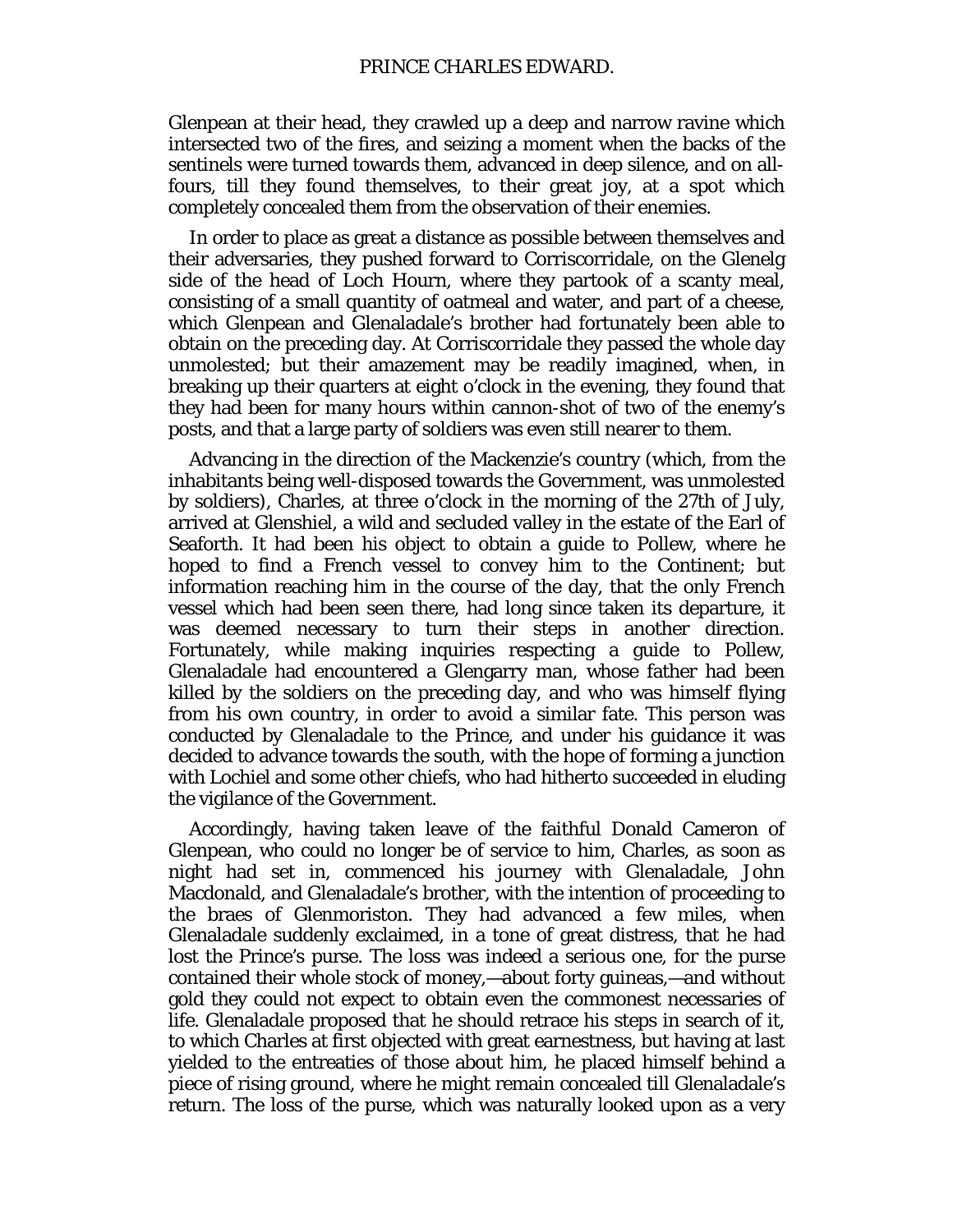annoying circumstance, subsequently proved the means, under Providence, by which Charles was saved from falling into the hands of his enemies. He had remained concealed only a short time, when he perceived a party of soldiers defiling along the very path by which he must necessarily have proceeded but for the loss he had sustained. Shortly afterwards he was rejoined by Glenaladale with the missing treasure, when both united in hearty thanks to God, that what they had regarded as their greatest misfortune was, in fact, the means of their preservation. As usual, Charles took advantage of the circumstance to express his conviction that he was under the special guidance and care of Providence. "I scarcely believe," he said, "that I could be taken, even though I wished it."

Having travelled all night, Charles, on the morning of the 28th, found himself on the side of a hill above Strathcluanie, where he remained with his companions in a convenient hiding-place till three o'clock in the afternoon. They then proceeded on their painful march, but had advanced little more than a mile, when they were startled by the sound of several shots, which they discovered to proceed from the brutal soldiery who were chasing the unfortunate country-people who had fled to the hill with their cattle. The miseries of this day could never have been forgotten by Charles. The rain descended in torrents and without cessation, and not a mouthful of food passed his lips during the whole day. At night he found himself on the summit of a lofty hill between the braes of Glenmoriston and Strathglass, where, without food or fire, and wet to the skin, his only shelter was a small cave, the limits of which were so narrow, and the rocky floor so rugged, as almost to rob him even of the luxury of sleep.

We now arrive at the most remarkable period in the history of Charles's wanderings, his connexion with the seven robbers, or, as they were commonly styled, the *Seven Men of Glenmoriston.* The enthusiastic devotion of these wild mountaineers,—who, though existing by a life of rapine and plunder, disdained to benefit by the splendid bribe which they might have shared by betraying the Prince who confided in them,—forms a very curious episode in the romantic tale of the Chevalier's escape.

The *Seven Men of Glenmoriston* had all been actively engaged in the recent insurrection, and though commonly designated as robbers, must be looked upon less as common plunderers, than as following, partly from necessity, the predatory habits which formerly distinguished the Highland character. Their names were Patrick Grant, a farmer, commonly called Black Peter of Craskie; John Macdonnell, *alias* Campbell; Alexander Macdonnell; Alexander, Donald, and Hugh Chisholm, brothers; and Grigor Macgregor. To these an eighth, Hugh Macmillan, was afterwards added. Proscribed by the Government on account of their having been in arms in the cause of the Stuarts, they had seen their homes laid desolate, their kindred slain, and their fellow-clansmen sent as slaves to the Plantations. Infuriated by these circumstances, and rendered desperate by knowing that the same fate awaited themselves should they fall into the hands of the Government, they seem to have been actuated, in the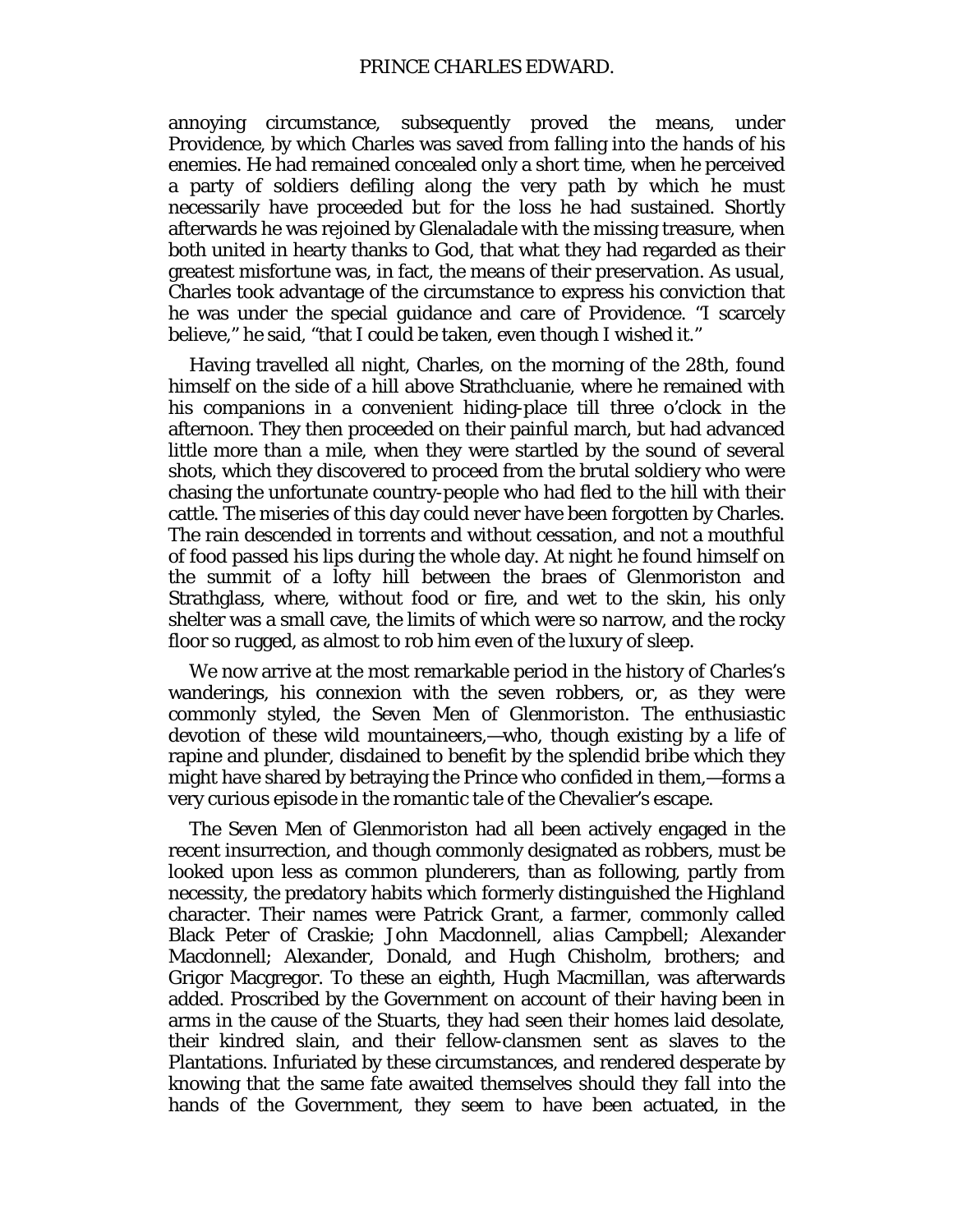marauding life which they led, less by the paltry desire of acquisition, than by an ardent longing to retaliate on their deadly foes. Entering into an association to seize every opportunity of avenging themselves on the Duke of Cumberland and his soldiers, they were bound by a solemn oath to stand by each other in every emergency, and never to yield up their arms except with life itself. Their lurking-places were in secret caves, situated among the rugged fastnesses of the wild district in which they had been bred, from which they sallied forth to attack the detached military parties which were employed in the neighbourhood; pouring down on them when least expected, and rarely failing to carry off their cattle and other spoil. At the period when Charles proposed to trust his life in their hands, their acts of prowess and daring were the terror of the military, and formed the theme of every tongue. Some time since, four of the Glenmoriston men had attacked a party of seven soldiers, who were conveying wine and provisions from Fort Augustus to Glenelg, and had shot two of them dead. On another occasion they had shot an informer, whose head they cut off, and placed it on a tree near the high-road, where it long remained a warning to similar offenders; and more recently, they had> performed the daring act of attacking a large body of soldiers, headed by three officers; on whom they kept up a running fire in a narrow ravine, till at length the military fled in confusion, leaving the cattle which they were escorting to their quarters in the hands of their opponents.

Such were the habits and character of the wild freebooters, among whom Charles was about to find himself a cherished guest. A negotiation had already been opened with them through the medium of the Glengarry man who had guided the fugitives from the valley of Glenshiel, of which the result had been that they consented to give shelter to Glenaladale, and to one or two other gentlemen, who were represented to them as sufferers in the Jacobite cause, and who it was stated would accompany him. Accordingly Charles and his companions proceeded to a wild spot called Coiraghoth, in the braes of Glenmoriston, where they were met by three out of the seven freebooters, to whom Charles was formally introduced as young Clanranald. In spite, however, of his ragged attire, and the miserable condition to which he was reduced, the men instantly recognised their Prince, and after greeting him with every demonstration of respect and delight, conducted him in triumph to their cave.

Charles had now fasted no less than forty-eight hours, and his satisfaction therefore may be readily imagined, when he found himself a welcome guest in the robbers' stronghold, enjoying a hearty meal of mutton, butter, and cheese, with the additional luxury of some whisky. The four other men, who had been absent on a foraging party, returned the following day, and these also recognised the Prince. Under these circumstances, Glenaladale, at the request of Charles, administered an oath to the whole of them, in the awful terms of which, as was then customary in the Highlands, they invoked on themselves,— "That their backs might be to God, and their faces to the Devil; that all the curses the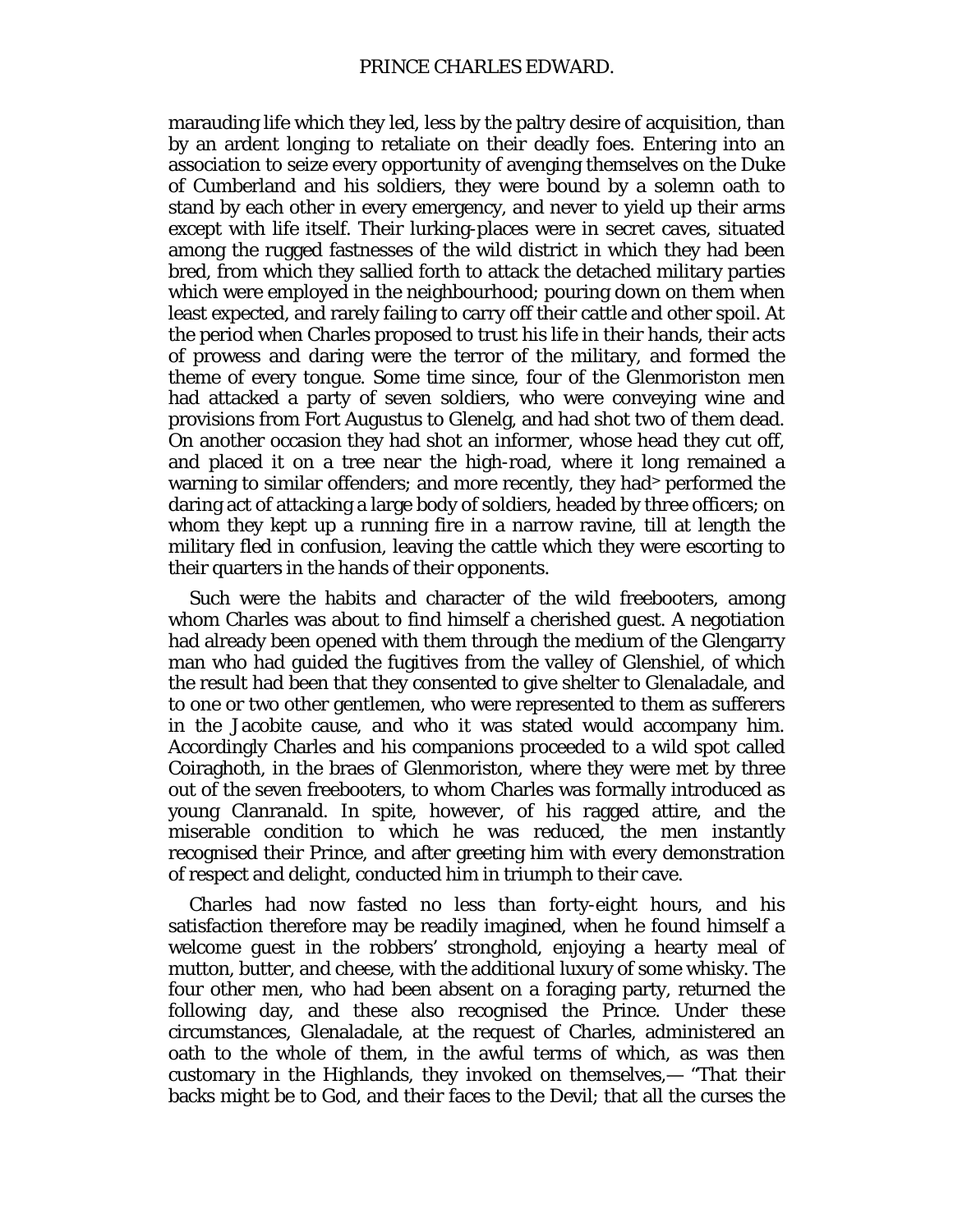Scriptures did pronounce might come upon them and all their posterity, if they did not stand firm to the Prince in the greatest dangers, and if they should discover to any person, man, woman, or child, that the Prince was in their keeping, till once his person should be out of danger." This oath they kept with such religious exactness, that not one of them mentioned that the Prince had been their guest until a twelvemonth had elapsed after he had effected his escape to the Continent.

The three next weeks were passed by Charles in different caves and hiding-places known to the Glenmoriston men, with the single exception of an expedition which he made in the direction of the sea-coast, in the hope of finding a foreign vessel to convey him to France. Nothing could exceed the kindness, devotion, and attention, which Charles received from the wild children of the mountain and the mist, although their care and attachment for him were sometimes exhibited in rather a singular manner. Distressed at the coarseness and tattered condition of the Prince's dress, two of the party on one occasion waylaid some servants who were travelling to Fort Augustus with their master's baggage, and having killed one of them, seized a portmanteau which they carried in triumph to their cave, and presented its acceptable contents to Charles.[1](#page-79-0) On another occasion, on the return of one of the Glenmoriston men from Fort Augustus, whither he had proceeded in disguise in search of intelligence, he presented the Prince with a "pennyworth of gingerbread," which, in the singleness of his heart, he believed would prove a dainty of the first order.

Charles was exactly the person to win the devotion of these rude, but warm-hearted mountaineers. Their respect he obtained by his superiority in all manly exercises, and by his powers of enduring fatigue; and their love by identifying himself with their interests, and the winning ease with which he associated with them. He compelled them to wear their bonnets in his company, and at meals they all sat down together in a circle, their food upon their knees—Charles occasionally suggesting improvements in their simple cookery, and sometimes even assisting in the preparation of their homely repast. The influence which he obtained over them was, at least on one occasion, turned to a laudable purpose. "Glenaladale," said Patrick Grant, "was interpreter between the Prince and us; and it was agreed upon that we should say nothing but what the Prince should be made to understand, and that the Prince should say nothing but what we likewise should be made to understand. By this means the Prince

<span id="page-79-0"></span><sup>1</sup> The Prince's costume at this period is thus described by Home. "He had a bonnet on his head, a wretched yellow wig, and a clouted handkerchief about his neck. He had a coat of coarse, dark-coloured cloth, a Stirling tartan waistcoat much worn, a pretty good belted plaid, tartan hose, and Highland brogues, tied with thongs, so much worn that they would scarcely stick upon his feet. His shirt (and he had not another) was of the colour of saffron."—*History of the Rebellion.*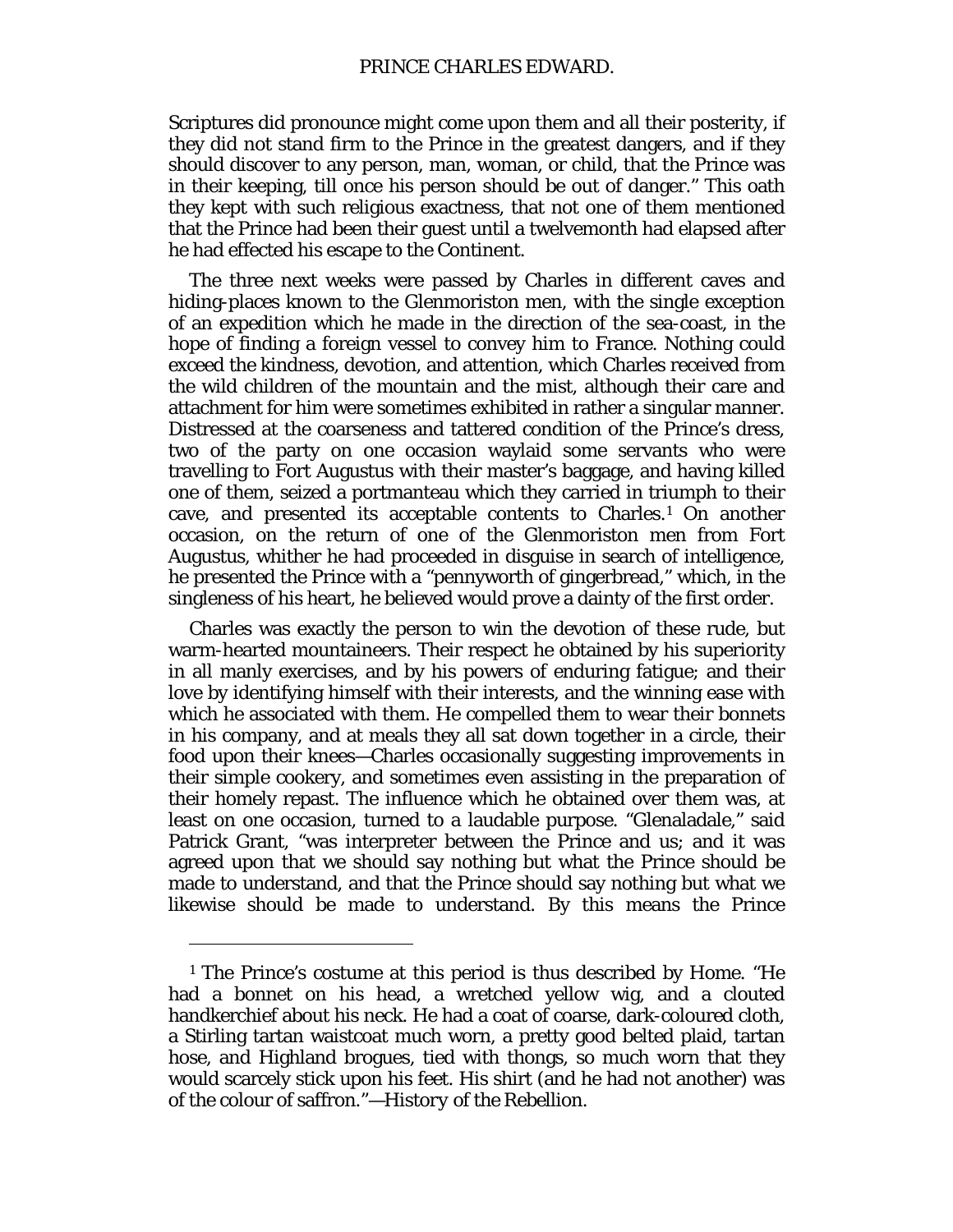discovered that we were much addicted to common swearing in our conversation, for which he caused Glenaladale to reprove us; and at last the Prince, by his repeated reproofs, prevailed on us 50 far that we gave that custom of swearing quite up."[1](#page-80-0) Charles, we are told, used to withdraw himself every morning and evening, for the purpose of performing his devotions in private.

About this period, there occurred a remarkable instance of enthusiastic devotion in the Prince's cause, which had no slight effect in aiding his escape. One Roderick Mackenzie, the son of a goldsmith of Edinburgh, happened to be lurking in the braes of Glenmoriston; he had served as an officer in the Prince's Life Guards, and was thought to bear a strong resemblance to Charles, both in features and in person. Unfortunately, his hiding-place was discovered by the military, and a party was despatched to seize his person. He defended himself as long as he could with great gallantry, but at length receiving a fatal thrust, he dropped his sword, exclaiming in his last agony —"Villains! you have killed your Prince." His design completely succeeded. The soldiers, believing that they had obtained the great prize for which they had so long panted, cut off his head, and carried it in triumph to Fort Augustus, from whence it was forwarded to London as that of the Prince. "The depositions of several persons," says the Chevalier de Johnstone, "who affirmed that this was the head of Prince Charles, had the good effect of rendering the English less vigilant, and less active in their pursuits. Mr. Morrison, his valet-dechambre, was then in the prison of Carlisle, condemned to death; and the Government despatched a messenger to suspend the execution of the sentence, and bring him to London, to declare upon oath whether this really was the head of Prince Charles; but Mr. Morrison having been attacked on the road with a violent fever, accompanied with delirium, remained in bed in the messenger's house, where he continued a prisoner for fifteen days after his arrival in London; and when he began to recover, the head was in such a putrid state, that it was judged unnecessary to examine him, as it was no longer possible to distinguish any of the features."

Being desirous of forming a junction with Lochiel and Cluny Macpherson, who were believed to be lurking in the wilds of Badenoch, Charles, on the 21st of August, took an affectionate leave of the *Seven Men of Glenmoriston,* who accompanied him some distance on his way to a wood at the foot of Loch Arkaig. It was only with the greatest difficulty that these faithful and affectionate men would permit their beloved Prince to leave them. "Stay with us," they said; "the mountains of gold which the Government have set upon your head may induce some gentleman to betray you, for he can go to a distant country, and live on the price of his dishonour; but to us there exists no such temptation. We can speak no

<span id="page-80-0"></span><sup>1</sup> Information given by Patrick Grant, *one of the Seven Men of Glenmoriston,* to Bishop Forbes.—*Chambers, p.* 117.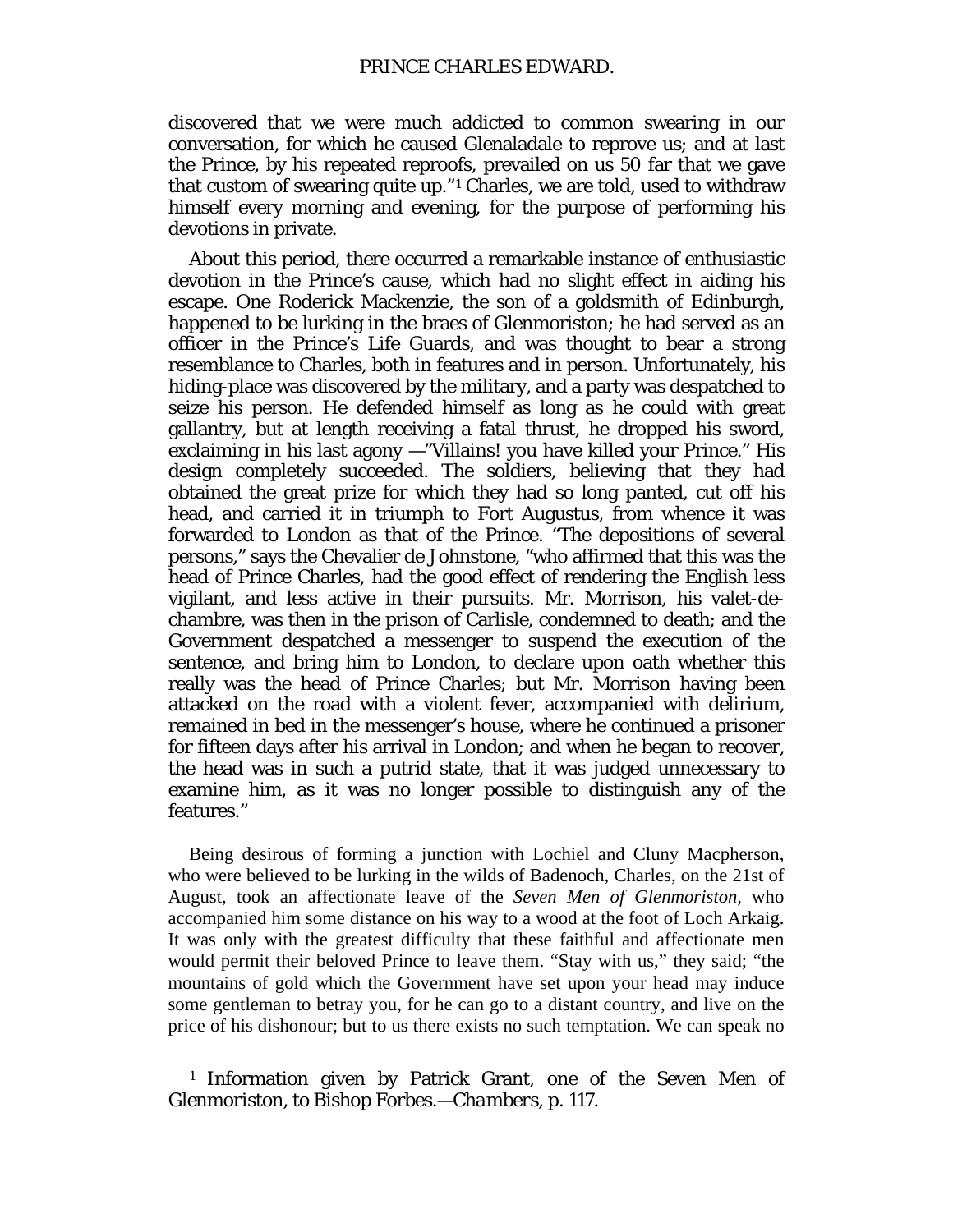# PRINCE CHARLES EDWARD.

language but our own; we can live no where but in this country, where, were we to injure a hair of your head, the very mountains would fall down to crush us to death." Patrick Grant alone remained with the Prince a few days longer; and on taking his departure was presented by Charles with twenty-four guineas, to be divided between himself and his companions.<sup>[1](#page-81-0)</sup>

<span id="page-81-0"></span><sup>1</sup> For an interesting account of the *Seven Men of Glenmoriston,* see a note to Mr. Chambers's valuable History of the Rebellion of 1745, p. 119.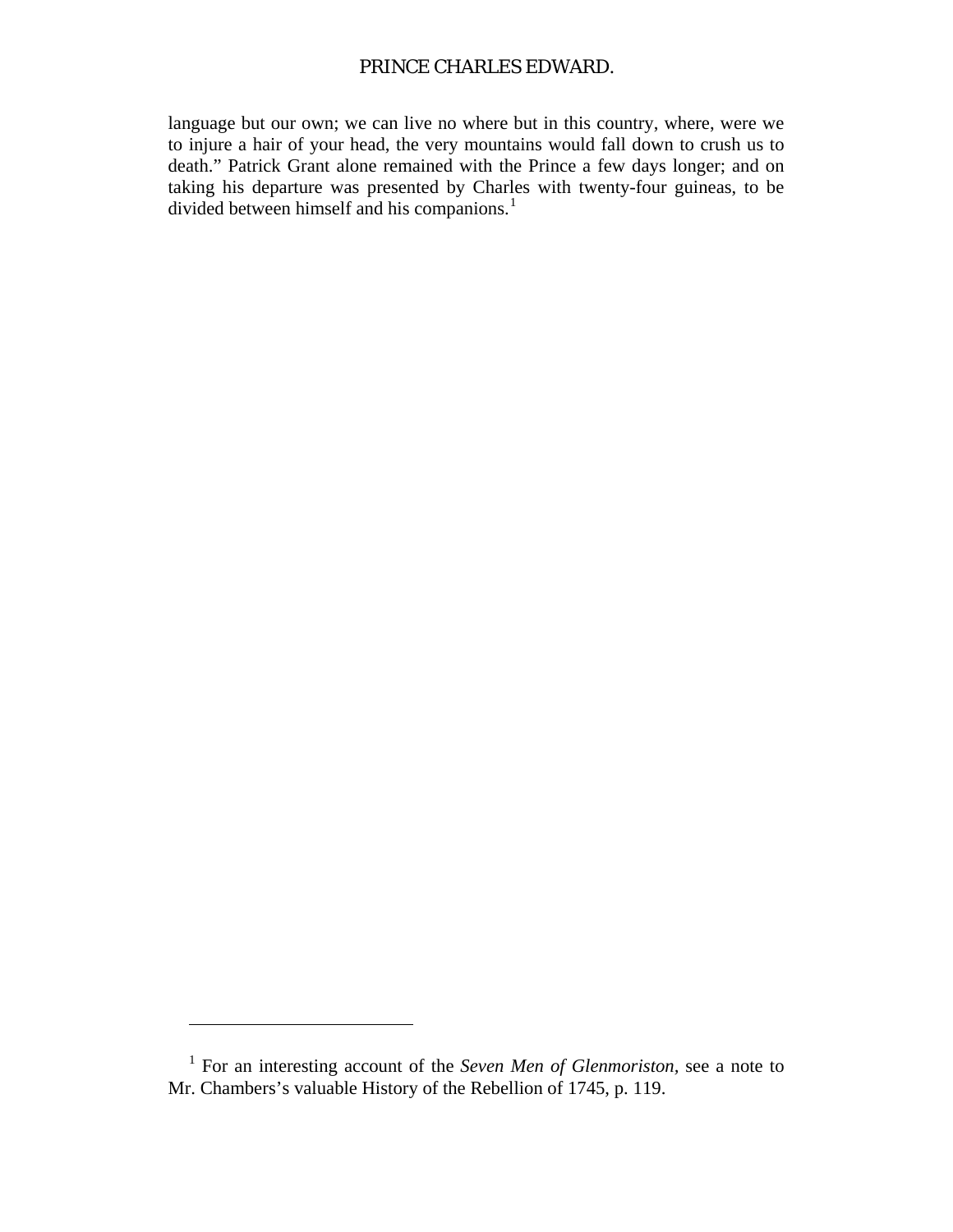### PRINCE CHARLES EDWARD.

#### **CHAPTER VIII.**

**Charles joined by the fugitives Macdonald of Lochgarry and Cameron of Clunes—Secreted in the Wood of Auchnacarry— Meeting between Charles and Lochiel—Termination of his wanderings—Embarks on board L'Heureux for France— Arrival and reception by the King and Queen—Ordered to quit Paris—His refusal and arrest—Transported to Avignon, where he is set at liberty—Takes up his residence at Liege as Baron de Montgomerie—Visits London in 1750—Supposed to have been an eye-witness at the coronation of George III. Abjures the Catholic Religion and becomes a Protestant.**

CHARLES had recently been joined by Macdonald of Lochgarry, and Cameron of Clunes, who were fugitives like himself, and with these gentlemen he took up his abode in a small hut which had been constructed for him in a wood between Auchnasual and the end of Loch Arkaig. From this place he sent a messenger to his beloved Lochiel, expressing a strong wish that, if circumstances permitted, he would join him as soon as possible in his retreat. In the mean time, however, having learned that the Prince had effected his escape from Skye to the mainland, Lochiel had despatched his two brothers, Dr. Archibald Cameron and the Rev. John Cameron, in different directions, in order to obtain intelligence respecting him. After wandering about for some time, the two brothers again fell in with each other at Auchnacarry, the ancient seat of their family, which had recently been laid in ruins by the soldiery. From hence, they proceeded along Loch Arkaig in a boat, and in the course of their voyage, had the good fortune to encounter some of Clunes's retainers, and subsequently the chieftain himself, who forthwith conducted them to the presence of Charles.

At the moment when they were approaching the hut, Charles was fast asleep, and his consternation may easily be imagined when he was suddenly roused by Patrick Grant with the startling information that a body of men, apparently militia, were close upon him. He was ad. vised to fly instantly to the mountains; but he rejected the proposition, adding, that it were far better to take the enemy by surprise, and after taking a steady aim at them from their ambuscade, to trust to Providence for the rest. Accordingly Charles and Patrick Grant, with a son of Clunes, who was in the hut at the time, rested their guns along the stones, and were on the point of firing, when, to their great joy, they suddenly recognised Clunes at the head of the advancing party. The delight of Charles was greatly increased, when the two brothers of Lochiel were presented to him, and he learned from them that the chief was in good health and rapidly recovering from his wounds. He expressed "uncommon joy," we are told, at the circumstance, and "thrice returned God thanks," for the safety of his friend. In the words of John Cameron,—"The Prince was at this time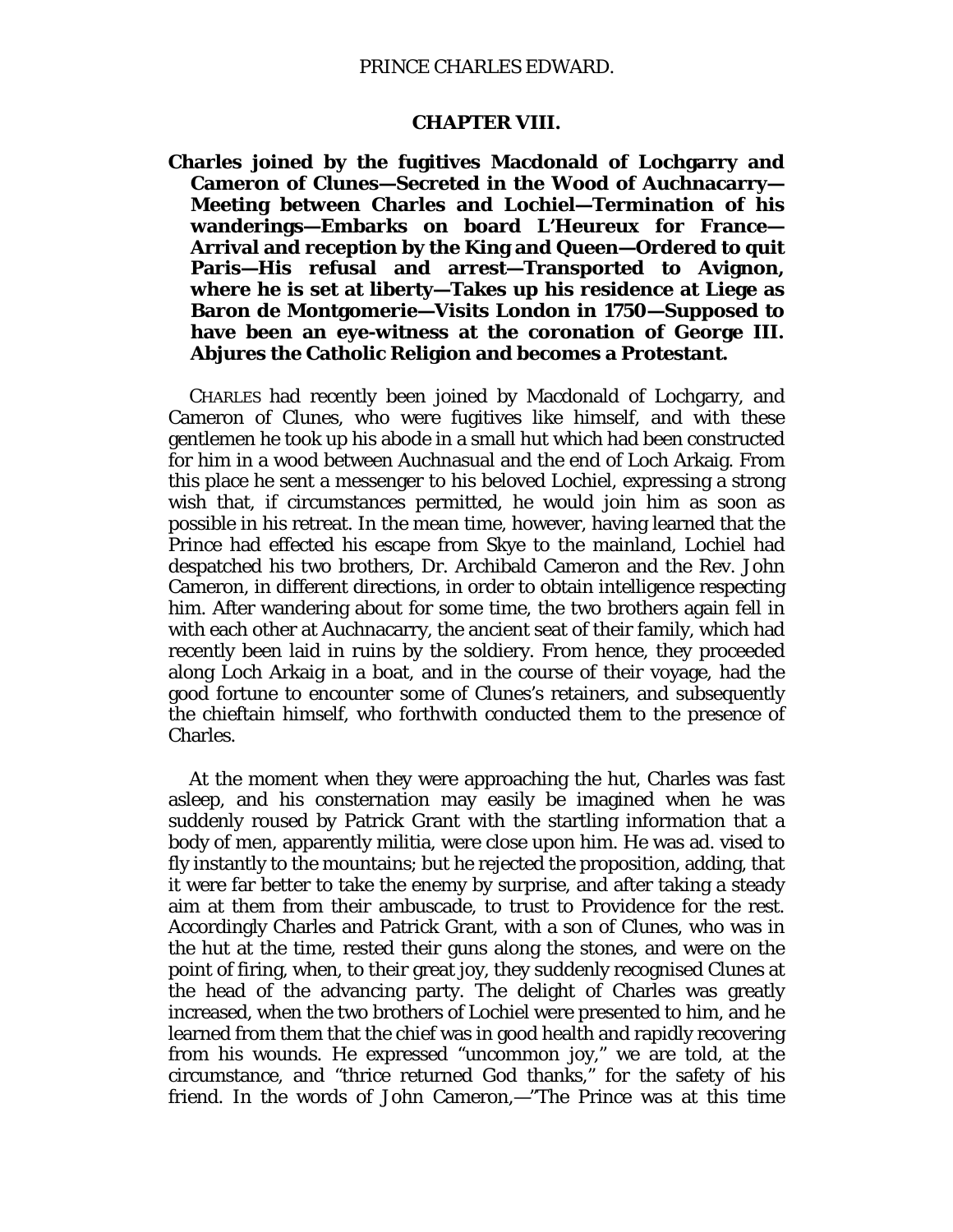barefooted, had an old black kilt coat on, philibeg and waistcoat, a dirty shirt, and a long red beard, a gun in his hand, and a pistol and dirk by his side. He was very cheerful and in good health, and, in my opinion, fitter than when he was at Inverness. They had killed a cow the day before, and the servants were roasting some of it with spits. The Prince knew their names, spoke in a familiar way to them, and some Erse. He ate very heartily of the roasted beef and some bread we had from Fort Augustus, and no man could sleep sounder in the night than he."

On the following day, the 26th of August, Charles removed to a wood near Lochiel's ruined seat of Auchnacarry. He had remained in this wood about four days,—residing sometimes in one hut, and sometimes in another,—when one morning, about eight o'clock, John Cameron, who had been absent in search of intelligence, suddenly returned, and awoke the Prince with the information that a large body of soldiers were advancing in their immediate neighbourhood. As they had hitherto received no intelligence of any military detachment having marched from Fort Augustus, Charles as well as his companions seems to have been fully impressed with the conviction that treachery was at work, and that they were surrounded on all sides. The Prince, however, notwithstanding his imminent peril, betrayed neither perturbation nor alarm. "I awoke him," says John Cameron, "and desired him not to be surprised, for that a body of the enemy was in sight. He, with the utmost composure, got up, called for his gun, sent for Captain Macraw, and Sandy, Clunes's son, who, with a servant, were doing duty as sentries about the wood." There still remained the hope of escape, but in the event of finding their retreat cut off, the whole party, which now consisted of eight persons, expressed their determination to die like men of honour, and to sell their lives as dearly as possible. Charles carefully examined all their guns, adding cheerfully,—"I have been bred a good shooter, can charge quick, and can make pretty sure of my aim."

Fortunately, under the cover of the wood, they were enabled to reach the top of a neighbouring hill without being perceived, and from thence commenced a toilsome march to the summit of another hill, called Mullantagart. Here Charles received a message from Clunes, that at night he would meet him with provisions, at a particular spot which he named in the mountains. The ground which they had to traverse was perhaps as craggy and rugged as any in the Highlands, and, as they toiled in the dark up one difficult mountain-path after another, their flesh, as well as their clothes, were constantly torn by the stumps of trees and jutting rocks with which they came in contact. The Prince, on this particular occasion, was the first to give way from exhaustion. They had found it impossible to procure a mouthful of food during the whole day, and they had still some distance to proceed, when Charles expressed his inability to advance any further. By the assistance, however, of the Highlanders, who supported him by his arms on each side, he was able to totter through the rest of the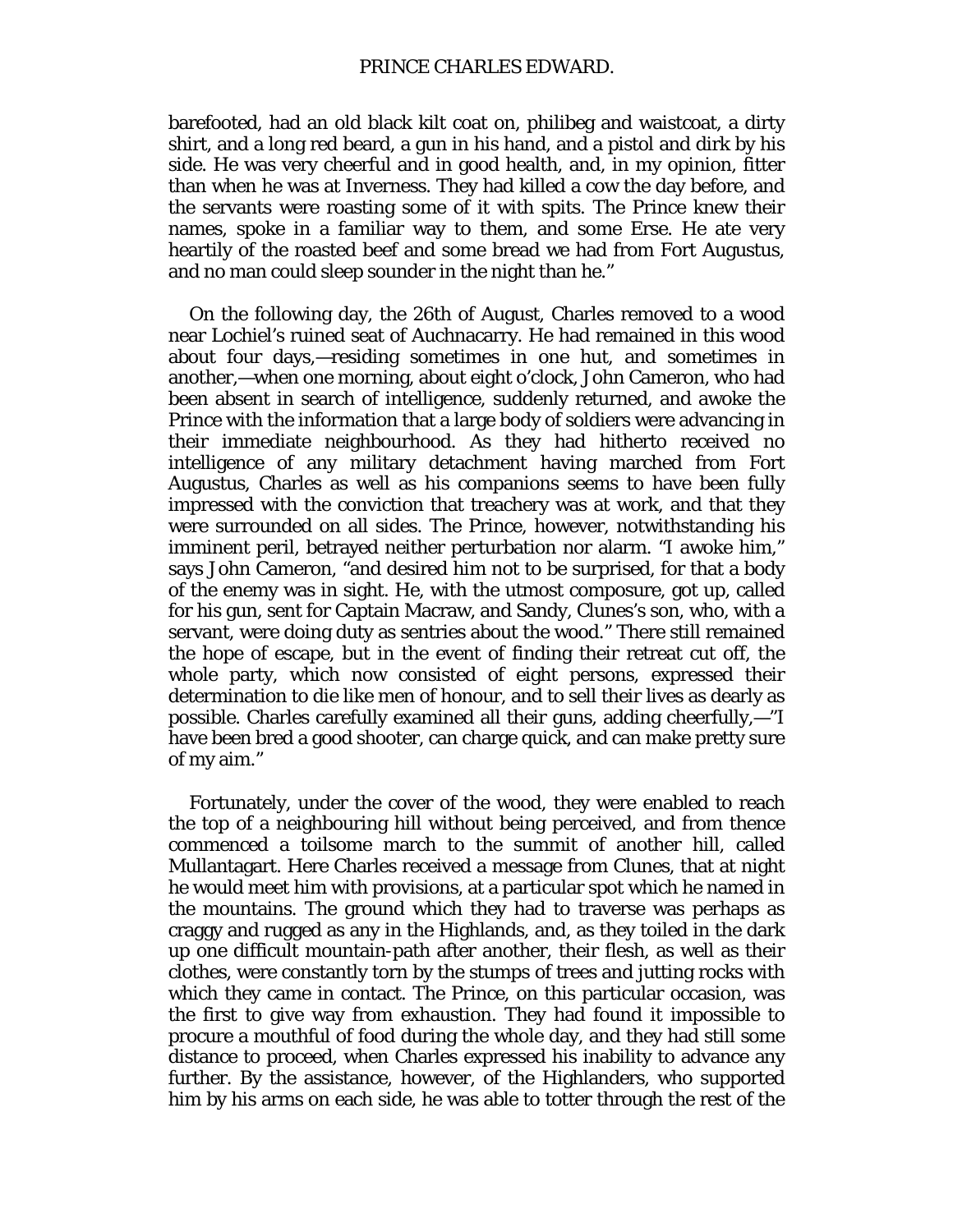journey, and he was at length cheered by the sight of Clunes and his son, who had succeeded in killing a cow, and were engaged in cooking a part of it for supper. Here Charles took up his quarters for a day or two, till the removal of some of the troops from the passes enabled him to advance nearer to Lochiel.

The Prince's next move was to a hiding-place in the wood of Auchnacarry, where, to his great delight, he received a message from Lochiel, stating that he and his kinsman, Macpherson of Cluny, were safely concealed in Badenoch, and recommending that Charles should join them there without delay. Nothing could be more grateful to him than this proposition. Without waiting for the arrival of Macpherson of Cluny, who was on his way to conduct him to Badenoch, he set out immediately, and at night found himself at a place called Corineuir, at the foot of the great mountain Benalder. The next day he arrived at Mellaneuir, also situated on Benalder, where Lochiel was residing in a small hut with his two companions in adversity, Macpherson of Cluny, and Macpherson the younger, of Breakachie. It is remarkable, that though their residence in this district was known to a number of persons, and although there was a large military post at Sherowmore, within a distance of a few miles, yet they had continued to reside in this retired spot for more than four months without suspicion; not only well provided with provisions by their friends, but also comfortably tended by as many as three servants.

The meeting between Charles and Lochiel was one of evident joy and satisfaction on both sides. On being informed that the Prince was approaching his place of concealment, the chieftain went forth to meet him, and would have paid his respects on his knees had he not been checked by Charles. "My dear Lochiel," he said, "you don't know who may be looking from the tops of yonder trees; if any be there and if they see such motions, they will conclude that I am here, which may prove of bad consequence." Lochiel then conducted the Prince to the interior of his hovel, who, "upon his entry," we are informed, "took a hearty dram, which he pretty often called for thereafter to drink his friend's healths." Charles now sat down to an excellent dinner of minced collops, together with other luxuries, to which he had recently been little accustomed. He was in an excellent humour, and expressed himself highly delighted with his fare. "Now, gentlemen," he exclaimed, "I live like a prince."

The next day Cluny returned from his unsuccessful expedition in search of the Prince. On entering the hut, he attempted, like Lochiel, to pay his duty to his young master on his knees; but the ceremony was interdicted by Charles, who, taking Cluny in his arms, kissed him affectionately. Shortly afterwards he said,—"I am sorry, Cluny, that you and your regiment were not at Culloden; I did not hear till lately that you were so near us that day."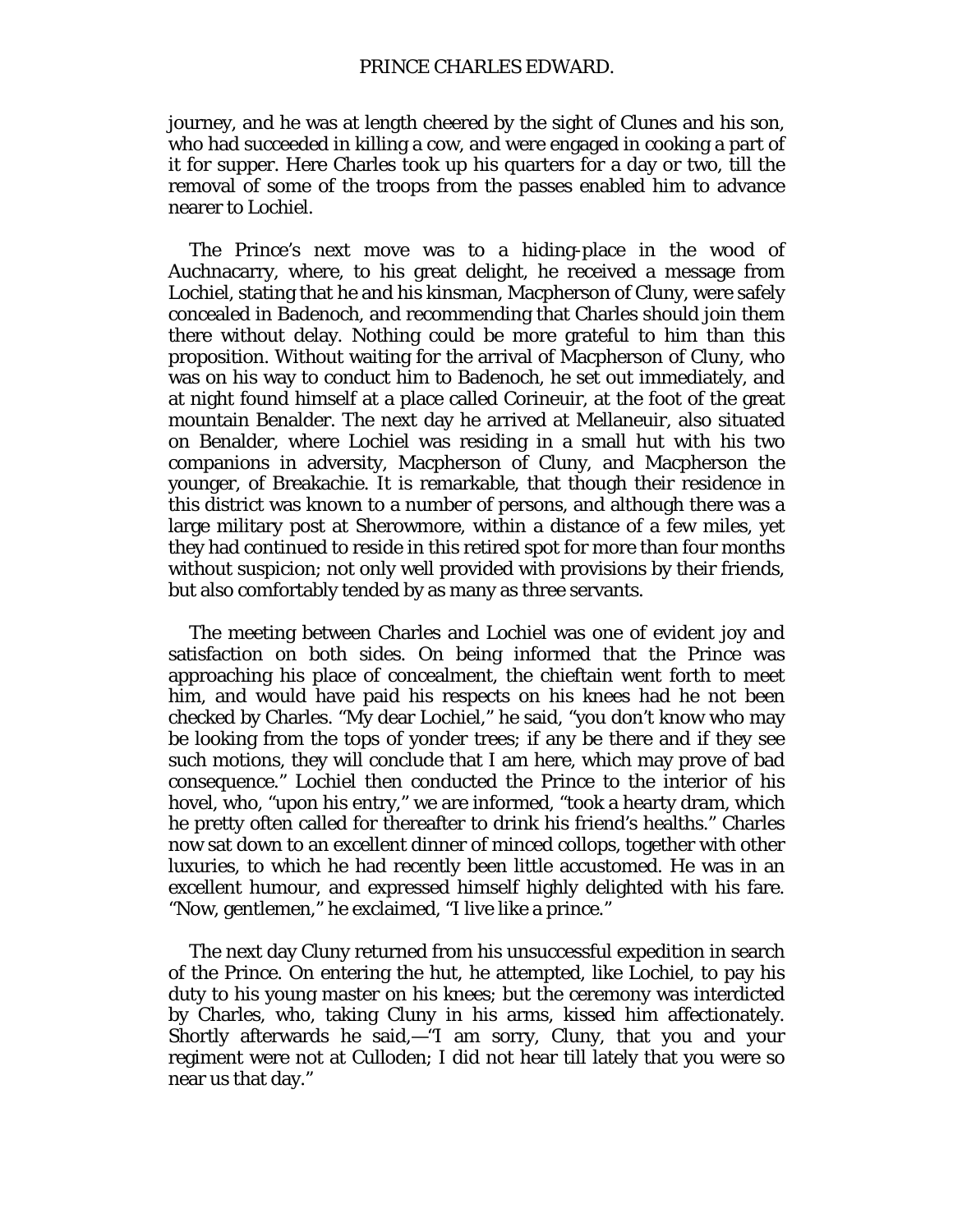The day after Cluny's return, it was deemed advisable for some reason to shift their quarters, and, accordingly, the whole party removed to another hut in the wild recesses of Benalder, which, we are told, had the character of being superlatively bad and smoky. From hence they removed to a "very romantic and comical habitation," called the *Cage,* also on Benalder, which had recently been constructed by Cluny for the purpose of concealment. "The Cage," says Donald Macpherson, "was only large enough to contain six or seven persons, four of which number were frequently employed in playing at cards; one idle, looking on; one baking; and another firing bread and cooking."

The story of the Prince's wanderings and escapes is now fast drawing to a close. Two vessels, L'Heureux and La Princesse de Conti, had been fitted out by a Colonel Warren, who had been promised a baronetcy by the old Chevalier in the event of his succeeding in carrying off the Prince. These vessels sailed from St. Maloes at the end of August, and arrived in Lochnanuagh on the 6th of September. There landed from them four gentlemen,—among whom were Captain Sheridan, a son of Sir Thomas, and a Mr. O'Beirne, a lieutenant in the French service,—who were received by Macdonald of Glenaladale, who had taken his station on the coast for the purpose of communicating to Charles the arrival of any friendly vessel. The channel of communication between the Prince and Glenaladale was Cameron of Clunes, but in consequence of an alarm which he had received at the approach of the military, Clones had been compelled to quit his old quarters, and to the annoyance of Glenaladale, it was some time before his present place of concealment could be discovered. At length, however, Glenaladale found means to communicate with him, when Clunes immediately despatched a faithful messenger to convey the important intelligence to Macpherson of Cluny, and through him to the Prince.

Charles, it is needless to remark, lost no time in availing himself of so favourable an opportunity for escape. He set out the same night, (September the 13th,) and before daybreak, found himself in his old quarters in the smoky hut on Benalder. He arrived at Corvoy on the 14th, where he rested a short time, and on the 16th slept at Lochiel's seat at Auchnacarry. The following day he arrived at a place called Glencamger, and on the 19th was cheered with the eight of the vessels which were to bear him from the power and persecutions of his enemies. He generously remained upwards of a day on the coast, for the purpose of allowing any of his suffering followers, who might be lurking in the neighbouring districts, to avail themselves of the opportunity of effecting their escape.

On Saturday, September the 20th, Charles took his last leave of the Highlands, and proceeded on board *L'Heureux*, accompanied by Lochiel, Lochgarry, John Roy Stuart, and Dr. Cameron. There were in all, embarked with him on board the two vessels, twenty-three gentlemen, and one hundred and seven common men; the former including young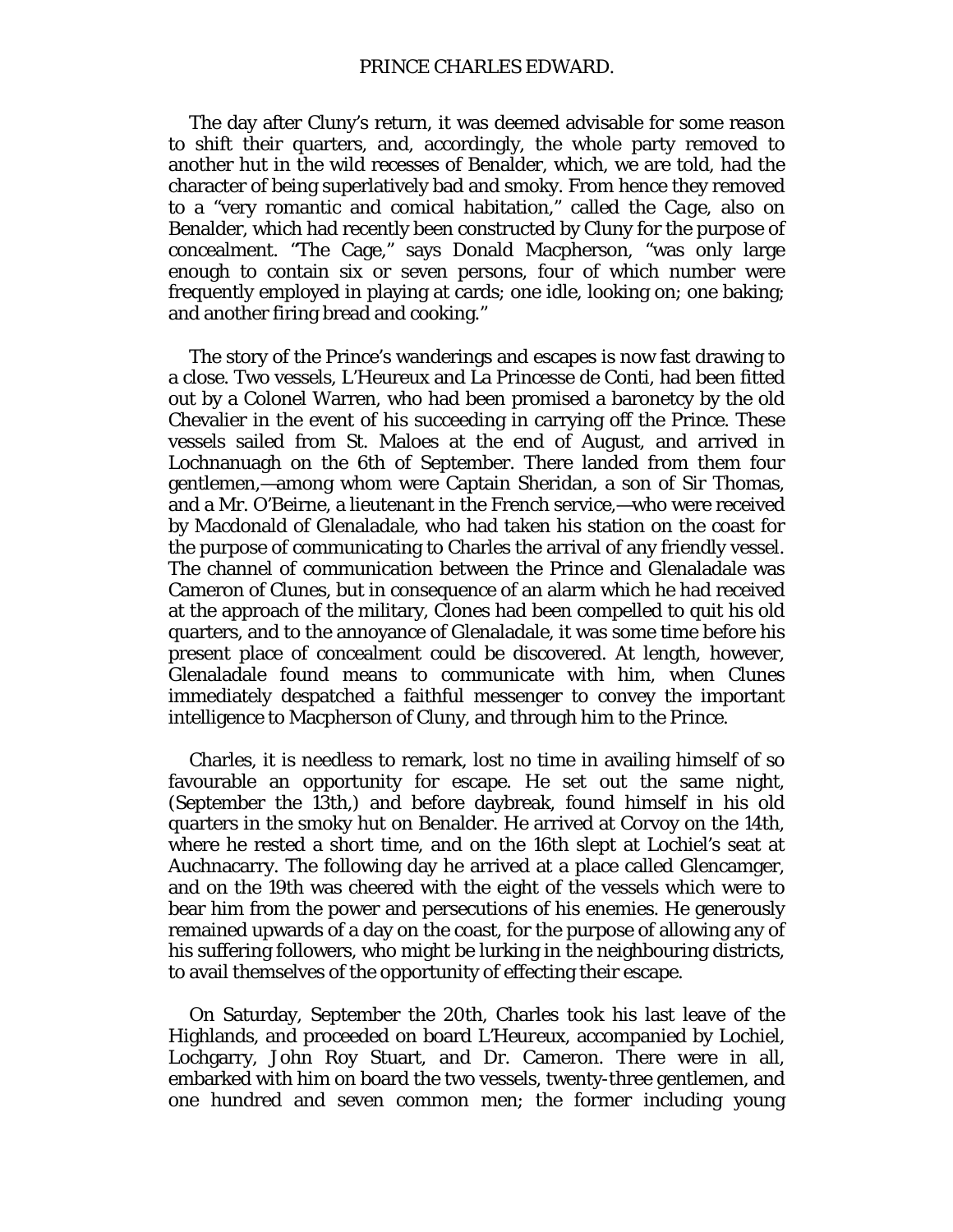Clanranald, Glenaladale, Macdonald of Dalely, and his two brothers. Before going on board, Charles took an affectionate leave of Macpherson of Cluny, who preferred remaining among his own people, to purchasing safety as an exile in a foreign land. The same deeply-implanted love of country and kindred affected more or less every individual on board: "the gentlemen, as well as commons," we are told, "*were seen to weep,* though they boasted of being soon back with an irresistible force."

The striking and melancholy story of the expedition of Charles Edward to Scotland, and of his romantic escapes and adventures, has now been brought to a close. Whether we reflect on the extraordinary fact of his landing in Scotland an almost friendless adventurer, without arms, money, or resources of any kind, and his having subsequently led a victorious army within a few days' march of the metropolis of England;—whether we identify ourselves with the romantic tale of his imminent dangers, his hairbreadth escapes, his indomitable fortitude, and his cheerfulness under the severest trials;—or whether we pause to pay our tribute to those generous and devoted individuals, who, scorning the splendid reward which they might have obtained by betraying him, preferred rather to work out his deliverance, at the imminent hazard of their lives and fortunes;—in whatever point of view we regard the story of Charles Edward up to this period, we must admit that it forms one of the most remarkable and interesting episodes in the annals of any country.

On turning his back on the Highlands, diaries left behind him the tears, the prayers, and best wishes of the generous people who had so long befriended him, and who seem to have loved him the more enthusiastically for the sufferings which they endured in his cause. "He went," says Lord Mahon, "but not with him departed his remembrance from the Highlanders. For years and years did his name continue enshrined in their hearts and familiar to their tongues: their plaintive ditties resounding with his exploits, and inviting his return. Again, in these strains, do they declare themselves ready to risk life and fortune for his cause; and even maternal fondness—the strongest, perhaps, of all human feelings—yields to the passionate devotion to 'PRINCE CHARLIE.'"

On the 29th of September, after a prosperous voyage, Charles landed at Roscoff, near Morlaix, in France, from whence he proceeded to Paris, where the Government had ordered the Chateau St. Antoine to be fitted up as his residence. On approaching the French capital, he was met by a gallant band of the young nobility, headed by -his brother Henry, who no sooner recognised him, than he flung his arms round his neck and kissed him with the greatest affection.

A few days after his arrival, the Prince paid a visit to the French King and Queen at Fontainebleau. Unwilling to give more offence than necessary to the court of St. James's, Louis declined to receive him openly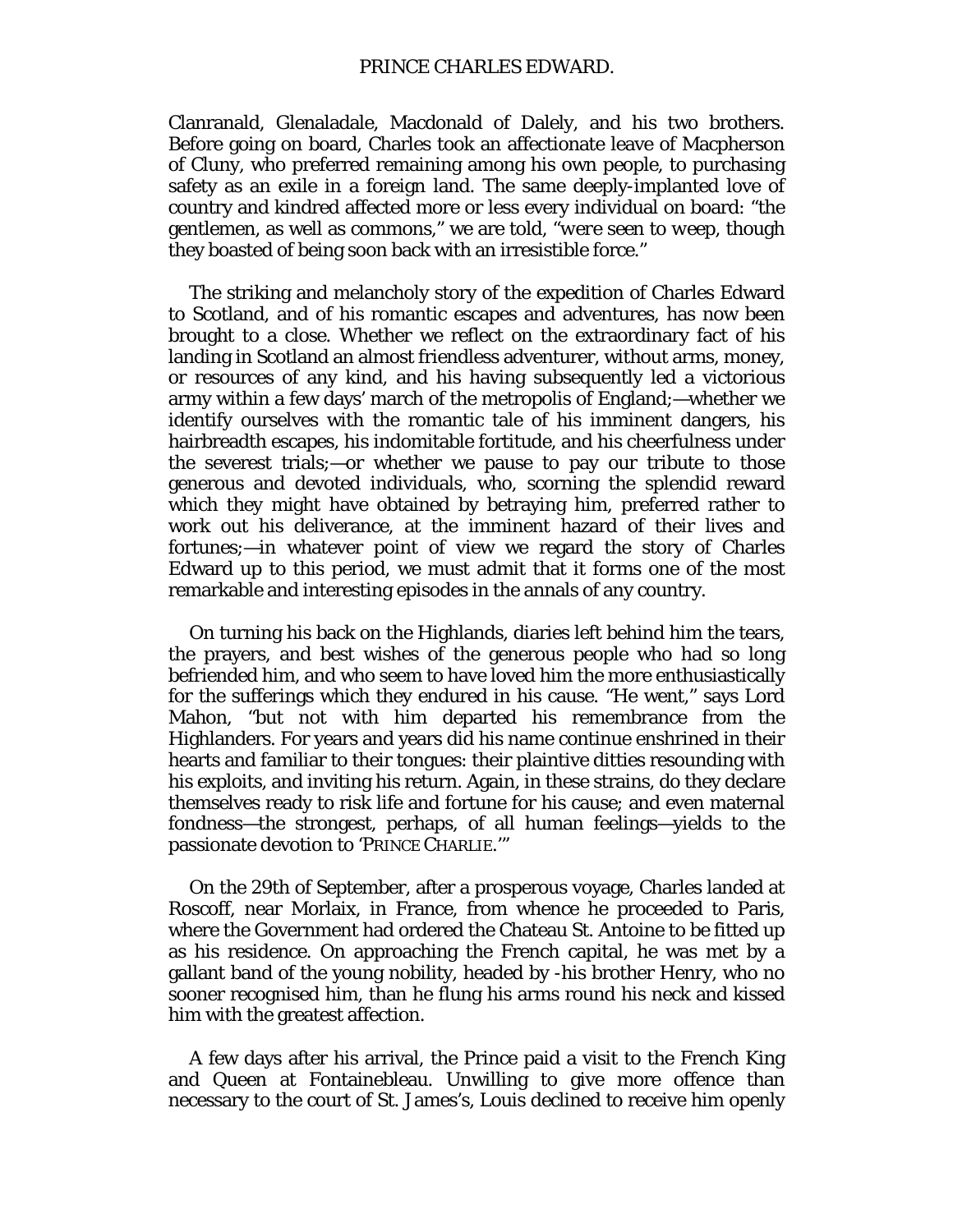as Prince of Wales, but at the same time added, that it would give him the greatest pleasure to embrace him as a friend. The state and magnificence with which Charles proceeded to Fontainebleau must have formed a striking contrast to the ragged and dirty appearance which he had presented scarcely a fortnight before. The journey was performed with a large suite in several carriages—Charles himself, who was magnificently dressed, proceeding with his master of the horse, the elder Lochiel, in a splendid equipage; ten footmen, dressed in the livery of the Prince of Wales, walking on each side of it. Lords Elcho and Ogilvie, his secretary Kelly, and three of the gentlemen of his bedchamber, followed in the other carriages; while the younger Lochiel, with a band of gentlemen, on horseback, brought up the rear. Charles was received with great cordiality by the French King. After warmly embracing him, "*Mon très cher Prince,"* said Louis, *"je rends grace au ciel, qui me donne le plaisir extrême de vous voir arrivé en bonne santé, après tant de fatigues et de dangers. Vous avez fait voir que toutes les grandes qualités des héros et des philosophes se trouvent réunies en vous; et j'espère qu'un du ces jours vous recevrez la récompense d'un mérite si extraordinaire."* After his interview with the King, Charles was conducted to the apartments of the Queen, who also received him with great kindness. In the evening he supped with the Royal Family; and both on this and on other occasions, their Majesties are said to have listened with the deepest interest to the particulars of his adventures and escapes.

It was greatly to the credit of Charles, that, after his return to France, he exerted himself in every possible manner to alleviate the distresses of his faithful followers, and to repair the losses which they had sustained by embracing his cause. He told the French minister, D'Argenson, shortly after his arrival in Paris, that he would never ask any thing for himself, but that he was ready to go down on his knees to obtain any favour for his brother exiles. In a letter also to his father, dated the 19th of December, 1746, he writes—"I suppose O'Brien has already given an account to you of what pains I am at, and what has been done concerning the poor Scotch. I told the Marquis d'Argenson the other day, how sensible I was of the King's goodness for what he has done for them, but that I would never ask anything for myself; for I came only into this country to do what I could for my poor country, and not for myself." Among the Scottish officers who had served in the Prince's army, and who were now in France, the French Government had distributed already thirty-four thousand livres; and subsequently the additional sum of twenty-nine thousand livres was divided, according to their rank, among those officers who had landed with the Prince. We learn also from Charles's own banking account, that he was in the habit of constantly transmitting large sums out of his own purse—not only to persons who had private claims on him, such as Lord Nairn, Clanranald, and Ardshiel, but also to many individuals of inferior rank.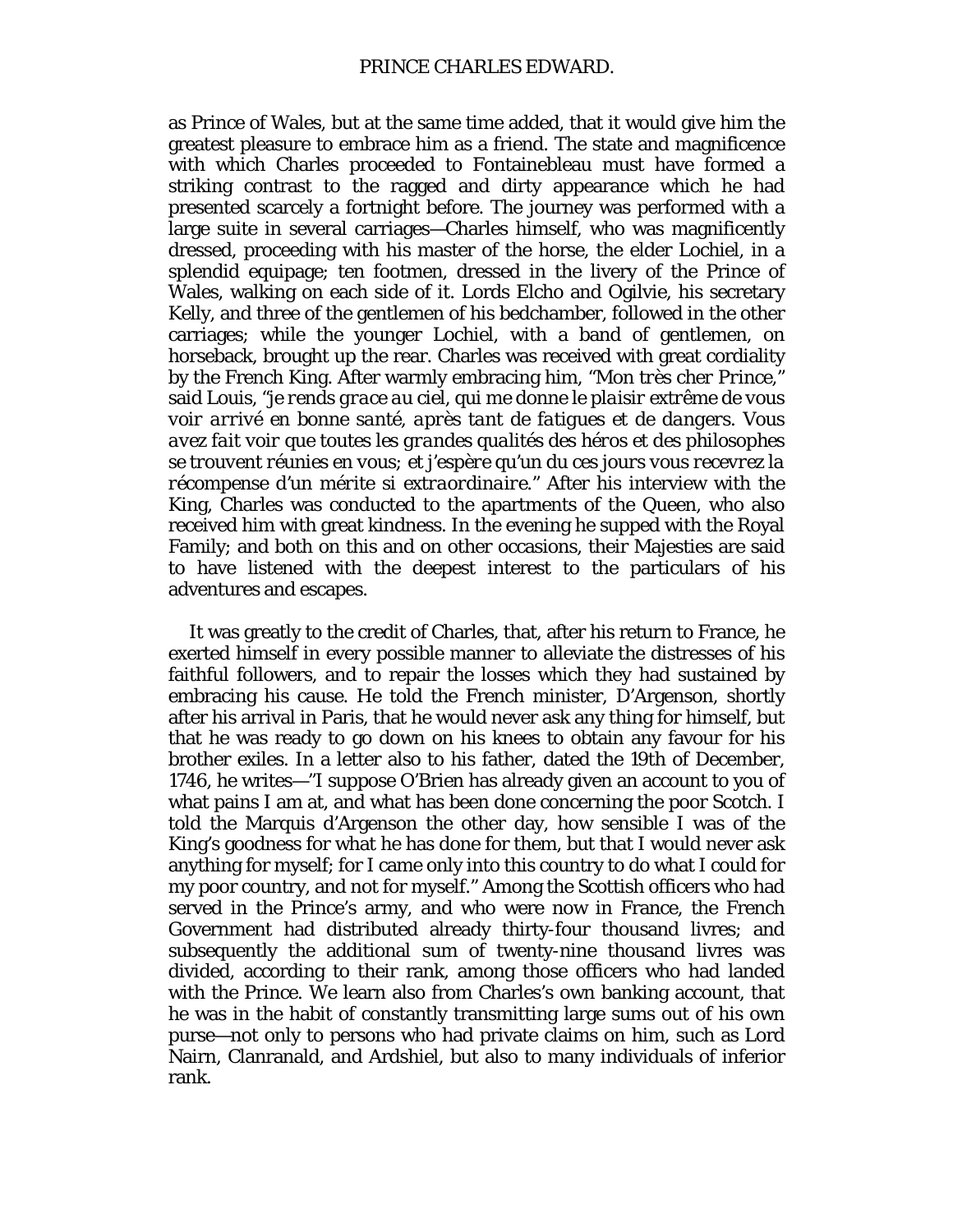From the period when he returned to the French capital, to the hour when all hope deserted him, Charles never ceased to importune the Government for that aid, with which he hoped to rekindle the war in the Highlands, and to recover the throne of his ancestors. He imagined also that Spain might be induced to assist him in his views; and accordingly, in the month of January, 1747, we find him paying a secret visit to Madrid, in hopes of persuading Ferdinand the Sixth to furnish him with the means of fitting out a second expedition. His repeated applications, however, were met only with unmeaning promises and evasive replies, till at length, finding all his arguments and entreaties of no avail, he returned to Paris in the month of March, and commenced besieging the French Government with fresh memorials and appeals; but Louis, who was now bent on obtaining a peace with England, proved even more obdurate than the Spanish monarch. The temper of Charles was already sufficiently irritated by these repeated disappointments of his darling hopes; but when, three months afterwards, it was formally announced to him that his brother Henry was about to become an ecclesiastic, with the entire approbation of their father,—thus tacitly admitting that his family abandoned all hopes of regaining the throne of Great Britain,—the Prince's distress and indignation exceeded all bounds.

In the course of the following year, a last blow was given to the Prince's hopes, in consequence of the treaty of peace which was signed between the Courts of St. James's and Versailles, by one of the articles of which it was stipulated that Charles should be banished from the French territories. While the treaty was in progress, it had been anticipated that Charles would have made a merit of necessity, and, by quietly withdrawing to some other country, have spared the French King the disagreeable alternative of resorting to forcible measures to insure his removal. Whether it was his object, however, to embarrass the French Court, of whose injustice towards him he bitterly complained, or whatever may have been his motive, certain it is that he adopted a line of policy very different from what had been expected.

In order to prove to the world how little intention he had of quitting Paris of his own accord, he commenced furnishing a new house, which he hired on the Quai Theatin. Alarmed at this conduct on the part of the Prince, Louis sent the Cardinal de Tencin to him in the first instance, and subsequently the Duc de Gesores, Governor of Paris, who, in addition to using every argument and entreaty to induce him to listen to reason, laid before him a *carte blanche,* which he was told he was at liberty to fill up with any sum he might be pleased to demand as a pension, in consideration of his yielding to the wishes of the King. Neither the dread of consequences, however, nor the dictates of reason or interest—not even the urgent entreaties of the Pope's nuncio, nor an autograph letter addressed to him by the King himself, had the least effect on the mind of the exasperated Prince. The treaty had now been signed for some time,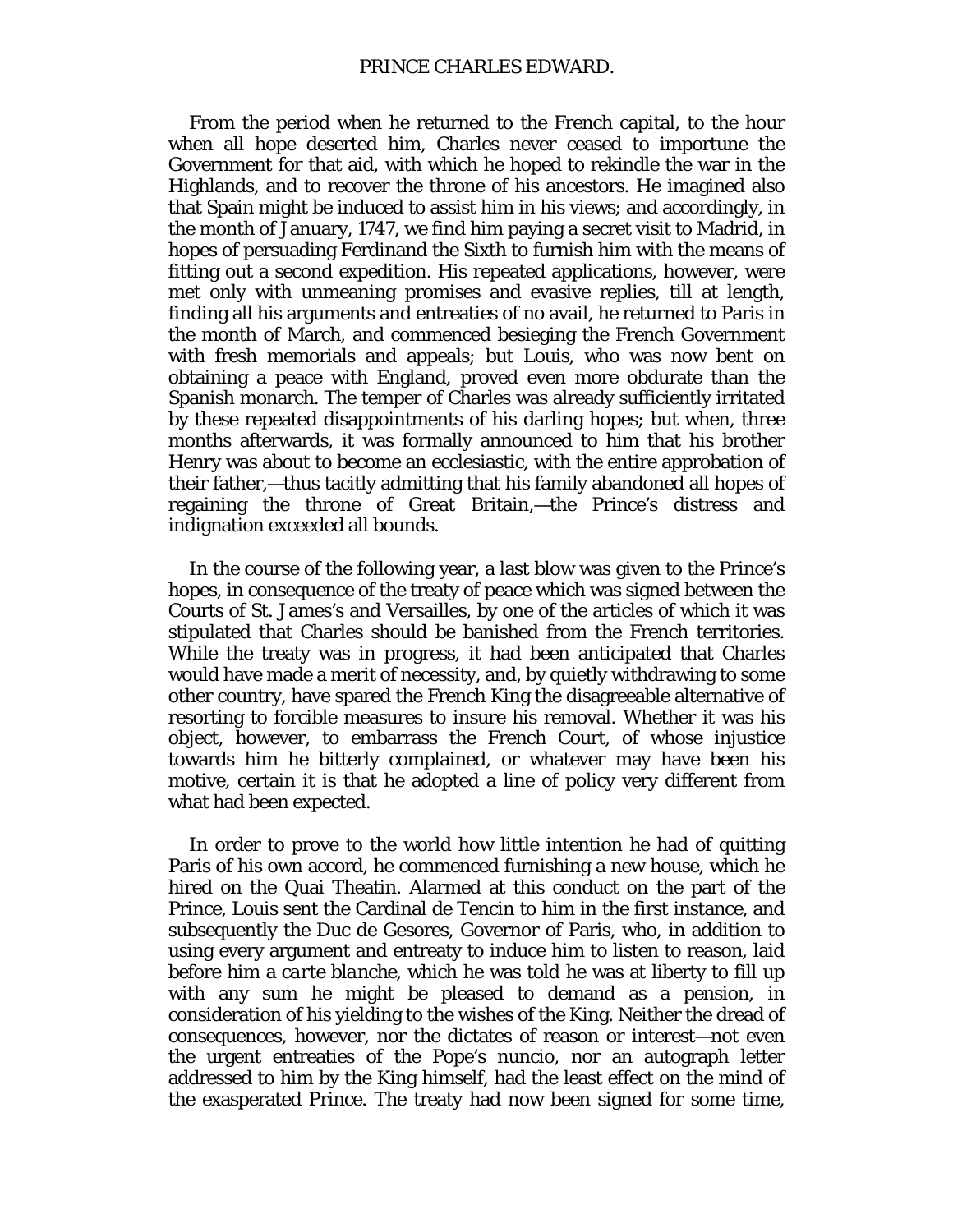and the English Government began naturally to exhibit some impatience at one of the most important of its conditions not having been fulfilled. Still, Louis was unwilling to proceed to extremities without making another effort; and accordingly, as a last resource, he wrote to the old Chevalier, entreating him to exercise his influence and authority over his son, to induce him to take the required step. In consequence of this communication, the Chevalier addressed a strong letter to his son, under a flying seal, commanding him to quit Paris without delay; but even this final measure proved of no avail, and Charles appeared quite as obstinate as before. The King now summoned a Council of State, at which it was determined to arrest the Prince the same night, and carry him by force out of the French dominions. "*Ah pauvre Prince!*" said Louis as he was signing the order for his arrest, "*qu'il est difficile pour un roi d'être un veritable ami!*"

It was three o'clock when the order was signed, and before night the news had spread all over Paris, where it excited the most extraordinary sensation. Charles alone appeared calm and indifferent, and when urged to quit Paris immediately, in order to avoid the fate which awaited him, he not only treated the advice with contempt, but, turning to one of his retinue, he ordered him to procure a box for him at the Opera the same night. Charles had long been the idol of the French people. At the time, indeed, when he had quitted Paris to proceed on *his* Scottish expedition, his person was scarcely known to the Parisians; neither do they appear to have taken any particular interest in his history or his fate. But when he returned to them after his memorable campaign—when they beheld the young and graceful Prince, who had twice vanquished the royal forces of England on the field of battle, and who was the hero of so many romantic adventures and escapes—he at once became an object of general interest and paramount attraction. If any circumstance, moreover, could have added to this feeling of enthusiasm, it was the opposition which he had shown to the absolute power of the French Monarch, and his "brave answers to the King's orders to him to quit the French dominions." This conduct is said to have rendered him more than ever the "observed of all observers;" the company followed him whenever he appeared on the public promenades; and recently the French Government had been much alarmed and irritated, by the fact of the whole audience having risen to applaud him when he entered the theatre.

It was probably therefore with a view of displaying the strength of the Government, rather than from any apprehension of a rescue, that it was determined on arresting the Prince in as public a place, and with as much parade as was possible. As many as twelve hundred of the Royal Guards, under the Duke de Biron, were drawn up in the court of the Palais Royal; a great number of sergeants and grenadiers, armed with cuirasses and helmets, were posted in the passage of the Opera House; the City Guard lined the different streets in the vicinity; while large bodies of troops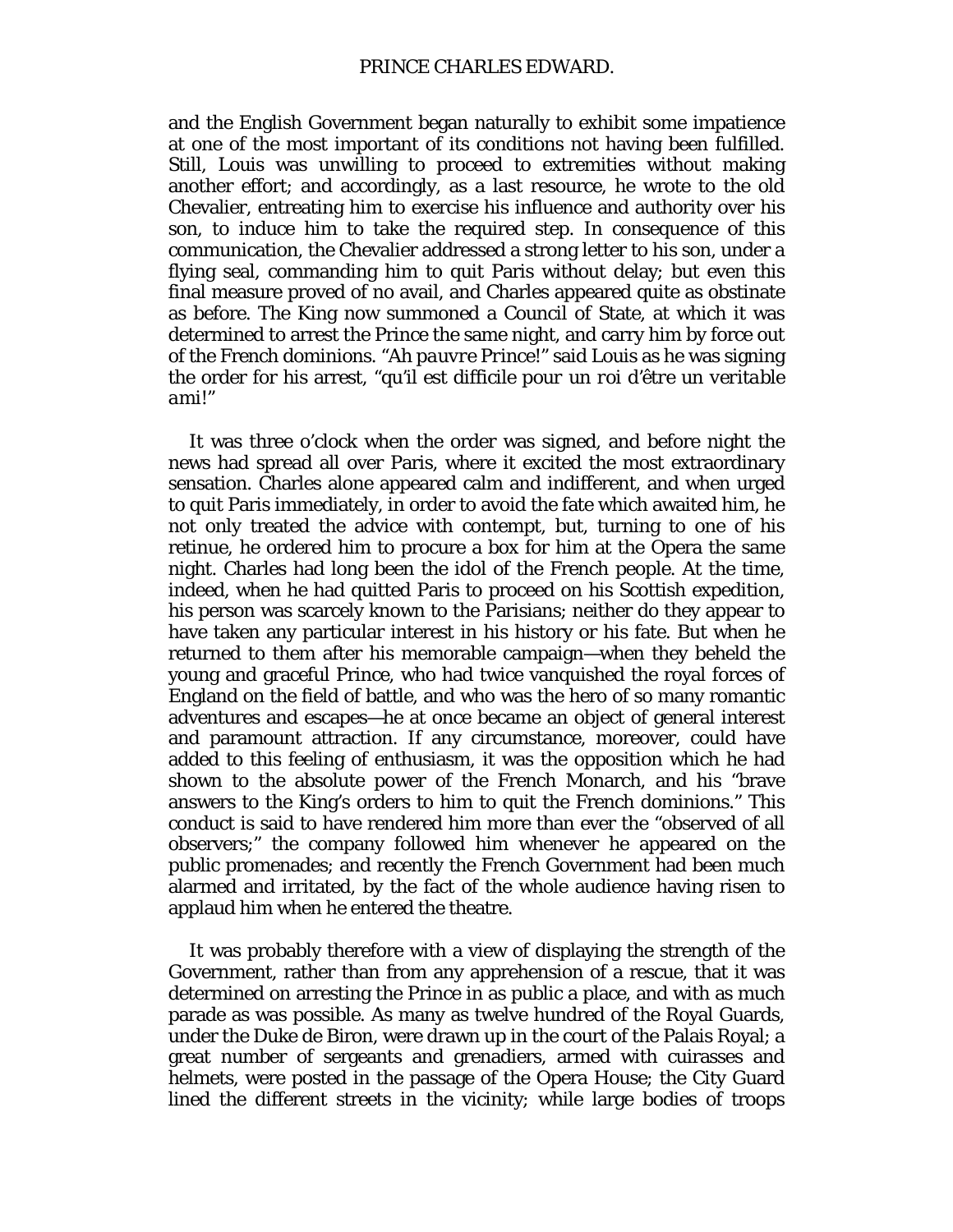patrolled the road leading to the state-prison of Vincennes, whither it was intended that the Prince should be conducted. The excitement which pervaded Paris was intense, while Charles alone appeared apathetic and unmoved. Being told of the formidable preparations which were made for his arrest,—Well be it so," he said, "we will not make them wait for us." Having alighted from his carriage, attended by three gentlemen of his household, he was in the act of entering the Opera House, when he was suddenly seized by eight sergeants dressed as tradesmen, with cuirasses under their coats, who carried him by force into the courtyard of the Palais Royal, while the soldiers kept off the crowd with their bayonets. His person was then searched, and his arms, consisting of a sword, a small dagger, and a pair of pocket-pistols, having been taken away from him, he was bound hand and foot with a silken rope, and hurried into a coach drawn by six horses, which immediately drove off, surrounded by a strong guard.

During the journey to Vincennes, Charles conversed cheerfully with the three officers who guarded him in the coach, and on reaching the prison, happening to recognise the Governor as an old friend,—"*Mon ami,"* he said, alluding to the cords which bound him, "*venez donc m'embrasser, puisque je ne puis pas vous embrasser."* He was then unbound, and conducted to a small upper room, about ten feet square, lighted by a small window in the roof. His eye glanced displeased for a moment round this uncomfortable-looking apartment, but directly afterwards he remarked cheerfully,—"I have seen worse in Scotland." Collected and even cheerful as Charles had been in the presence of the French officers, they no sooner quitted him than his mariner is said to have undergone a complete change. His sole companion in captivity was the faithful Niel Mackechan, who has been so often mentioned as the Prince's guide during his wanderings with Flora Macdonald. According to the account of this person, Charles, on being rid of his jailers, threw himself into a chair, and, bursting into tears, exclaimed,—"Ah, my faithful mountaineers! you would not have treated me thus!—would I were still with you!" Having been detained in prison five days, Charles, on the 15th of December, 1748, was removed under a strong guard to the papal city of Avignon, where he once more found himself at liberty. He made a public entry into that town on the 2d of January, 1749, in a coach and six, preceded by a troop of the Pope's horseguards. The carriages of the nobility followed behind, and at night he was entertained with a magnificent supper and ball in the Archiepiscopal palace.

After a residence of only a few months at Avignon, Charles quitted that place, almost secretly, and with Colonel Goring only for his companion, repaired to Liege, where, under the name of the Baron de Montgomerie, he lived in comparative privacy for several years. It was during his residence at Liege, that he put into practice a favourite but dangerous project of paying a visit to London in disguise. The particulars of this curious fact are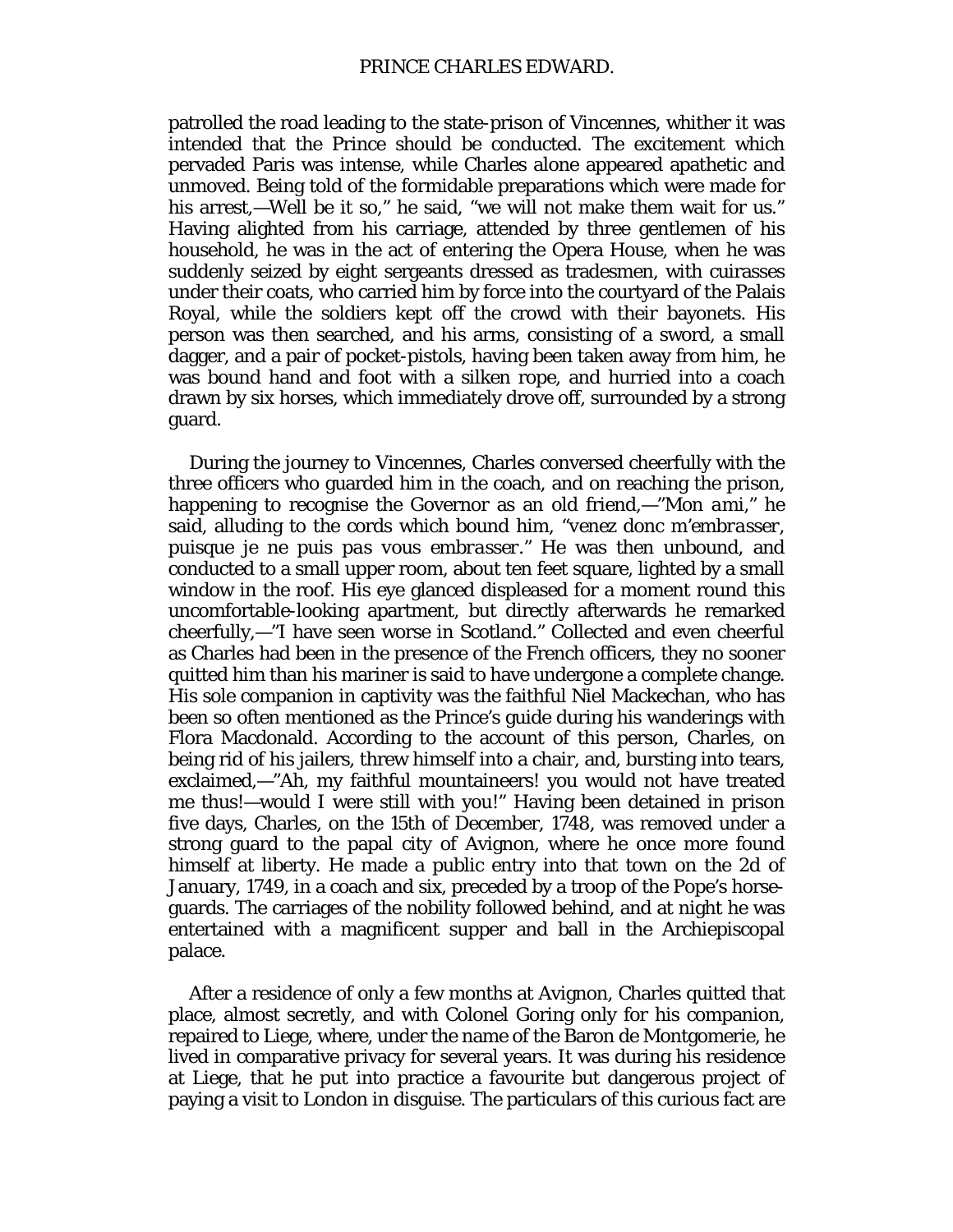thus related by Dr. King:—"In September, 1750," he says, "I received a note from my Lady Primrose, who desired to see me immediately. As soon as I waited on her, she led me into her dressing-room, and presented me to the Prince. If I was surprised to find him there, I was still more astonished when he acquainted me with the motives which had induced him to hazard\* a journey to England at this juncture. The impatience of his friends who were in exile had formed a scheme which was impracticable; but although it had been as feasible as they had represented it to him, yet no preparation had been made, nor was any thing ready to carry it into execution. He was soon convinced that he had been deceived, and therefore, after a stay in London of five days only, he returned to the place from whence he came. As to his person," adds Dr. King, "he is tall and well-made, but stoops a little, owing, perhaps, to the great fatigue which he underwent in his northern expedition. He has a handsome face and good eyes. I think his busts which about this time were commonly sold in London, are more like him than any of his pictures which I have yet seen. He came one evening to my lodgings and drank tea with me. My servant, after he was gone, said to me,—' that he thought my new visitor very like Prince Charles.' 'Why,' said I,' have you ever seen Prince Charles?' 'No, Sir,' replied the fellow, 'but this gentleman, whoever he may be, exactly resembles the busts of Prince Charles.' The truth is, these busts were taken in plaster of Paris from his face"[1](#page-91-0) The name adopted by Charles, during his visit to England, was Smith—the same name which his great grandfather, Charles the First, had assumed during his romantic journey to Madrid in 1623, to woo the Infanta of Spain.

With the exception of a short visit to Stockholm, we have little record of the Prince's movements till we find him paying another hazardous secret visit to London about the years 1753-4. "That this unfortunate man," says Thicknesse, in his Memoirs, "was in London about the year 1754, I can positively assert. He came hither contrary to the opinions of his friends abroad; but he was determined, he said, to see the capital of that kingdom over which he thought himself born to reign. After being a few days at a lady's house in Essex Street, in the Strand, he was met by one who knew his person, in Hyde Park, and who made an attempt to kneel to him. This circumstance so alarmed the lady at whose house he resided, that a boat was procured the same night, and he returned instantly to France. Monsieur Massac, late secretary to the Duc de Noailles, told me he was sent to treat with the Prince relative to a subsequent attempt to invade England. M. Massac dined with him, and had much conversation on the subject; but observed, that he was rather a weak man, bigoted to his religion, and unable to refrain from the bottle, the only benefit, he said, he had acquired by his expedition among his countrymen in Scotland. Mr. Segrave, an Irish officer with only one arm, formerly well-known at the

<span id="page-91-0"></span> $1$  Dr. King's Anecdotes of his Own Time, pp. 196,199, and note.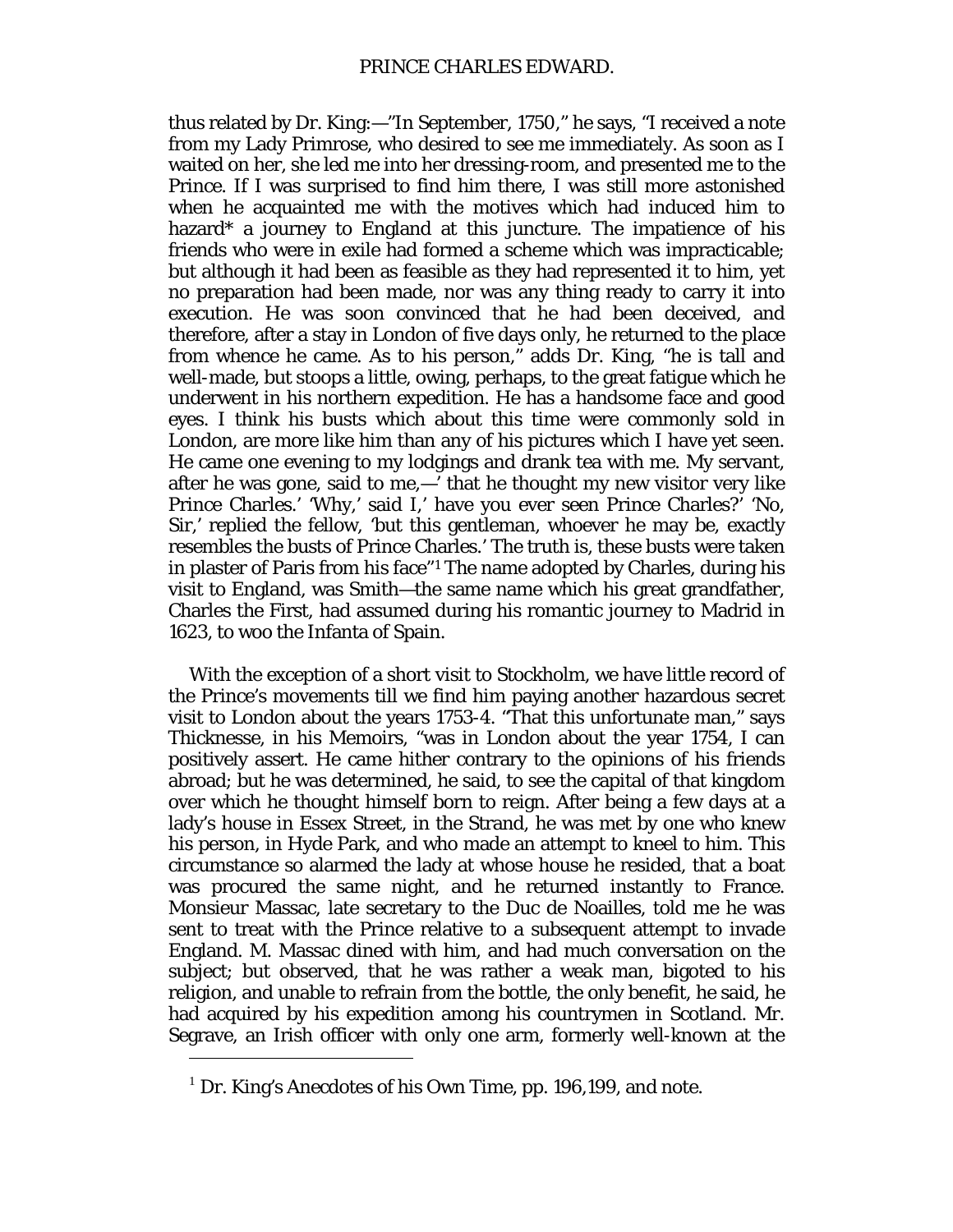*Café de Condé,* at Paris, assured me that he had been with the Prince in England between the years 1745 and 1756, and that they had laid a plan of seizing the person of the King, (George the Second), as he returned from the play, by a body of Irish chairmen, who were to knock the servants from behind his coach, extinguish the lights and create confusion, while a party carried the King to the water-side, and hurried him away to France. It is certain that the late King often returned from the theatres in so private a manner, that such an attempt was not impracticable; for what could not a hundred or two desperate villains effect, at eleven o'clock at night, in any of the public streets of London? Ten minutes' start would do it; and they could not have failed of a much greater length of time. He also told me that they had more than fifteen hundred chairmen, or that class of people, who were to assemble opposite the Duke of Newcastle's house in Lincoln's Inn Fields the instant they heard any particular news relative to the Pretender. I cannot vouch for the truth of this story; but it may be right to relate it, to prevent such an attempt, should any other Pretender start up; for I have the best authority to say such a thing is practicable, and that a person was taken off in broad daylight, and in the middle of a large city, though under the protection of an English major, and seven old French women: and that, too, by an individual. There are many people now living at Southampton who remember that transaction. It was not a king, it is true, who was taken off, nor was it a man; but before the sur. prise of the major and his female party was over, the lady was far out of their reach."

This visit of the Prince to England appears to be the same that is alluded to by Hume, the historian, in the following extract of a letter to Sir John Pringle, dated the 10th of February, 1773. It will be seen, that Hume places the visit at a somewhat earlier period than Thicknesse. "That the present Pretender was in London in the year 1753, I know with the greatest certainty, because I had it from Lord Marechal, who said it consisted with his certain knowledge. Two or three days after his Lordship gave me this information, he told me, that the evening before he had learned several curious particulars from a lady, (who I imagined to be Lady Primrose,) though my lord refused to name her. The Pretender came to her house in the evening without giving her any preparatory information, and entered the room, where she had a pretty large company with her, and was herself playing at cards. He was announced by the servant under another name; she thought the cards would have dropped from her hands on seeing him; but she had presence enough of mind to call him by the name he assumed, to ask him when he came to England, and how long he intended to stay there. After he and all the company went away, the servants remarked how wonderfully like the strange gentleman was to the Prince's picture, which hung on the chimney-piece in the very room in which he entered. My lord added (I think from the authority of the same lady), that he used so little precaution, that he went abroad openly in daylight in his own dress, only laying aside his blue ribbon and star; walked once through St. James's, and took a turn in the Mall.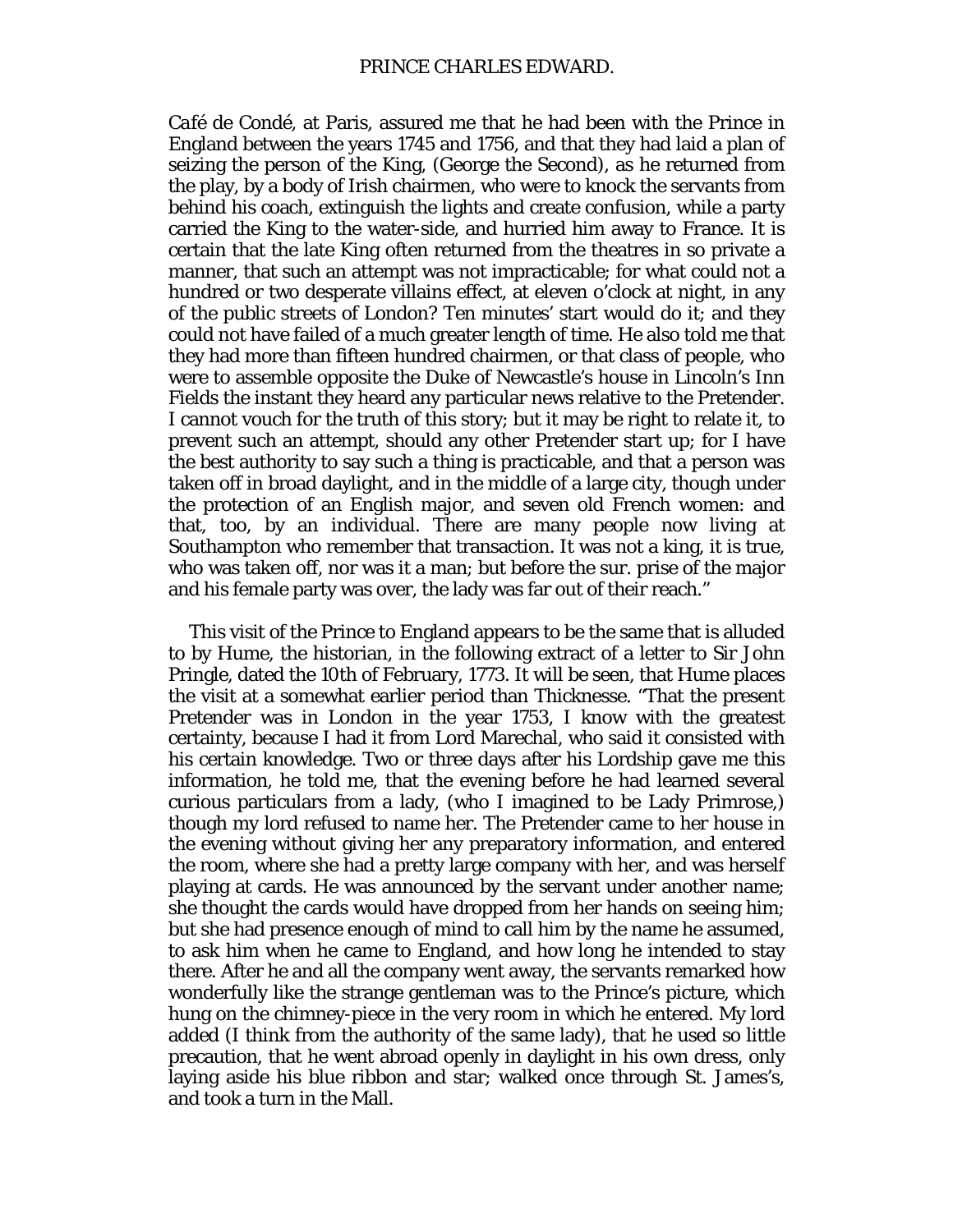"About five years ago," adds Hume, "I told this story to Lord Holdernesse, who was Secretary of State in the year 1753; and I added, that I supposed this piece of intelligence had at the time escaped his Lordship. 'By no means,' said he, 'and who do you think first told it me? It was the King himself, who subjoined "And what do you think, my lord, I should do with him?" Lord Holdernesse owned that he was puzzled how to reply; for, if he declared his real sentiments, they might savour of indifference to the Royal Family. The King perceived his embarrassment, and extricated him from it by adding, 'My lord, I shall just do nothing at all; and when he is tired of England, he will go abroad again.' I think this story, for the honour of the late King, ought to be more generally known. But, what will surprise you more, Lord Marechal, a few days after the coronation of the present King (George the Third), told me that he believed the young Pretender was at that time in London, or at least had been so very lately, and had come over to see the show of the Coronation, and had actually seen it. I asked my Lord the reason for this strange fact? Why, says he, a gentleman told me so that saw him there, and that he even spoke to him, and whispered in his ears these words—'Your Royal Highness is the last of all mortals whom I should expect to see here.' 'It was curiosity that led me,' said the other; 'but I assure you,' added he, 'that the person who is the object of all this pomp and magnificence, is the man I envy the least!' You see this story is so nearly traced from the fountainhead, as to wear a great face of probability. Query. What if the Pretender had taken up Dymock's gauntlet?

"I find that the Pretender's visit in England, in the year 1753, was known to all the Jacobites; and some of them have assured me, that he took the opportunity of formally renouncing the Roman Catholic religion, under his own name of Charles Stuart, in the New Church in the Strand, and that this is the reason of the bad treatment he met with at the Court of Rome. I own that I am a sceptic with regard to the last particulars."

With the exception of some short visits which he occasionally paid to Germany, Venice, and other places, Charles continued to reside chiefly at Liege till 1757. In that year he removed to Bouillon, in the Duchy of Luxemburg, where he lived privately for several years. During his residence at Bouillon, his time seems to have been principally occupied in hunting bears and wolves, in the wild and vast forest of Ardennes.

Notwithstanding the doubts which Hume throws on the subject, it is now certain that Charles embraced the Protestant religion, although the exact period is not known. To his partisans in Scotland he writes on the 12th of August, 17G2,—"Assure my friends in Britain, that I am in perfect health. They may be assured that I shall live and die in the religion of the Church of England, which I have embraced." According to Dr. King, he was certainly "free from all bigotry and superstition," and ready to conform to the established religion of Great Britain. "With the Catholics,"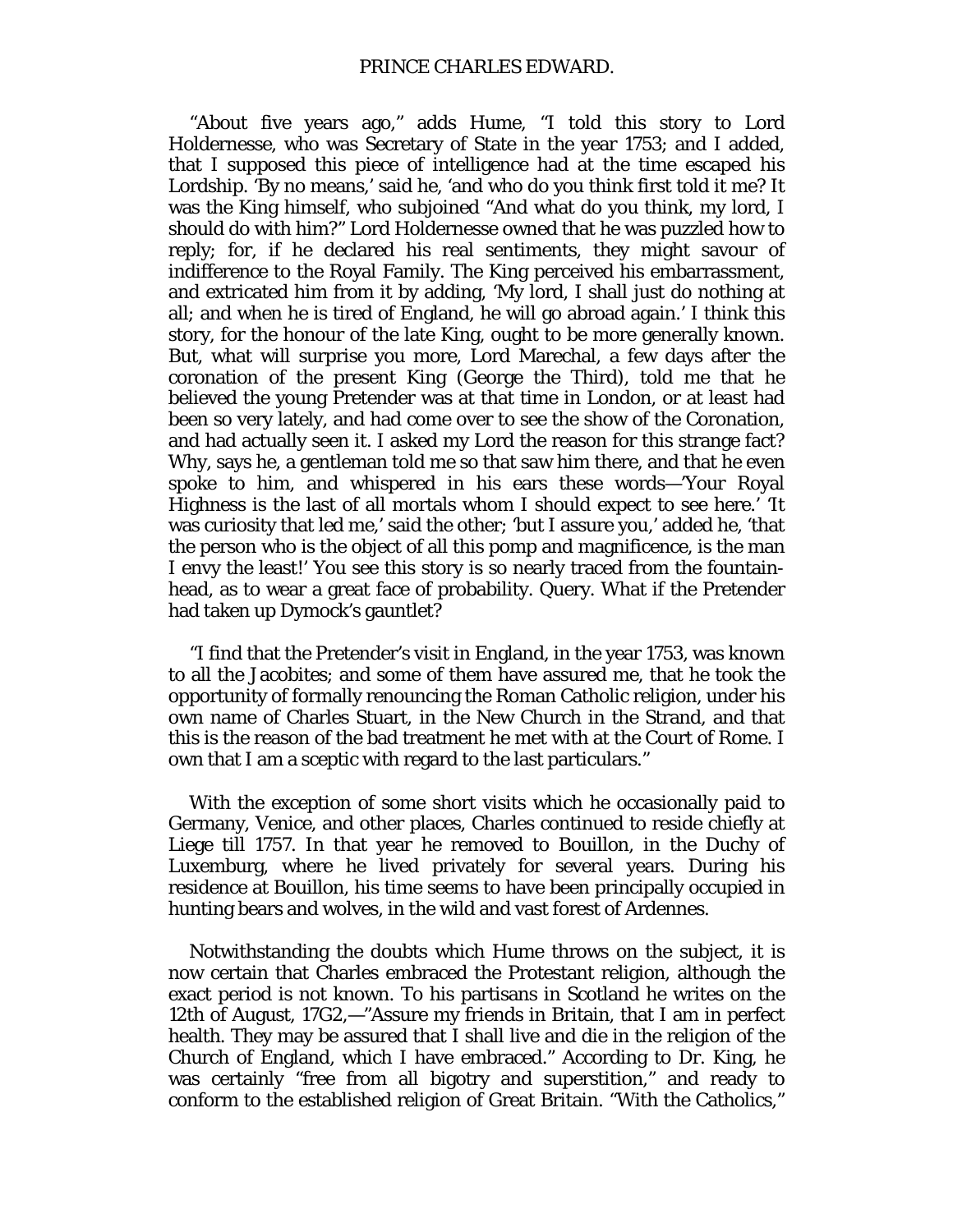he says, "he was a Catholic, and with the Protestants, he was a Protestant." It seems to have been at an early period that he was in the habit of carrying an English Common Prayer Book in his pocket, and it is known that he caused his first illegitimate child by Miss Walkenshaw, to be christened by a Protestant clergyman. A medal, bearing date the 23d of September, 1752, with the head of Charles on one side, on the reverse, the words *Latamini Cites,* is by some supposed to have reference to his having declared himself a Protestant in that year.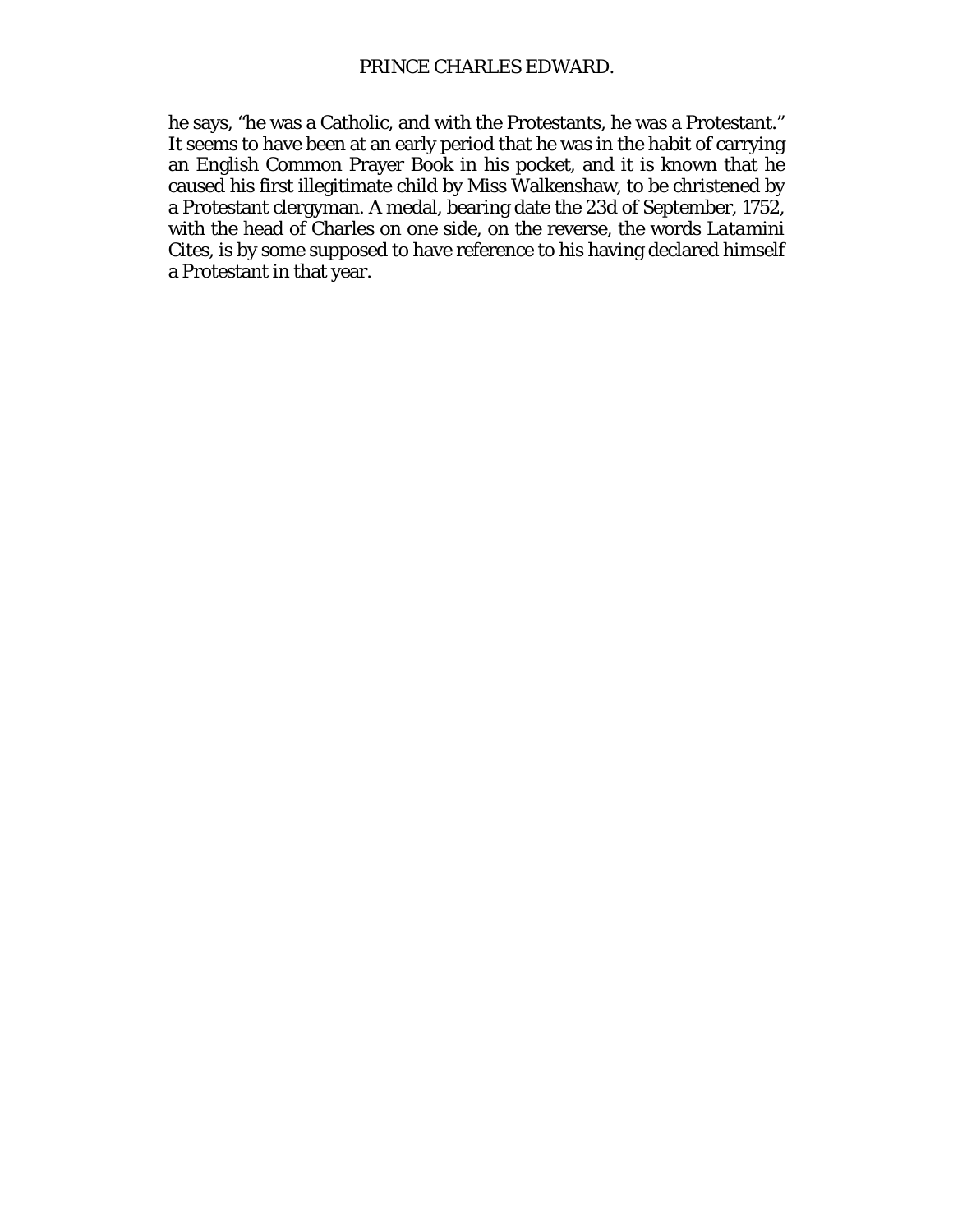### **CHAPTER IX.**

# **Death of the old Pretender—Prince Charles fails in obtaining a recognition of his claims by France and Spain—Another invasion of England contemplated—Reasons for abandoning it—The Prince takes up his abode at Florence as Count d'Albany—His habits at this period of life—His marriage.**

FROM the period of the Prince's visit to England, in 1760, when there is every reason to believe that he witnessed the coronation of George the Third as mentioned by Hume, there is little of importance in his history till the death of the old Chevalier in 1766, when he hastened from Bouillon to Rome, under the name of the Chevalier Douglas,—the same name which, in his days of youth and romance, he had adopted during his residence at Gravelines on the eve of his Highland expedition. He shortly afterwards assumed the title of King of England, but to his bitter disappointment he failed in obtaining a recognition of his claims from the Kings of France and Spain, and, notwithstanding his grandfather, James the Second, had lost three kingdoms in upholding the religion of the Church of Rome, even the Pope declined to acknowledge his pretensions. Notwithstanding the equanimity with which he usually bore his misfortunes, the latter circumstance seems to have irritated him beyond measure. "He told the Pope's nuncio," we are informed, "that the loss of Culloden gave him more real concern than any loss he could suffer by any orders from his Holiness, and that whatever titles he would take, neither Pope nor conclave could have, nor had any right to take from him." "This," says Mr. Farquharson of Ardlerg, "I had from a gentleman who was present."

After the death of the old Chevalier, Charles took up his residence at the seat of his late father at Albano, where he continued to reside in comparative seclusion, chiefly, it is said, on a pension which he received from his brother, Cardinal York. He still, however, kept up a constant correspondence with his Jacobite friends in Great Britain. Indeed, no new disappointment, no fresh unkindness of fortune, could eradicate from his mind the sanguine conviction that he was still destined to ascend the throne of his ancestors. Providence, he said, in 1767, had conducted him safe through so many dangers, that he was certain he was under the peculiar care of Heaven, and that it destined him for some great end.

At length, in 1770, the commercial difficulties under which England was labouring, added to the tumults fomented by Wilkes, and the unpopularity of George the Third at this period, revived once more the drooping spirits of the Jacobites, and induced them seriously to contemplate a second invasion.

"I know," says Wraxall, "from high authority, that as late as the year 1770, the Duc de Choiseul, then First Minister of France, (not deterred by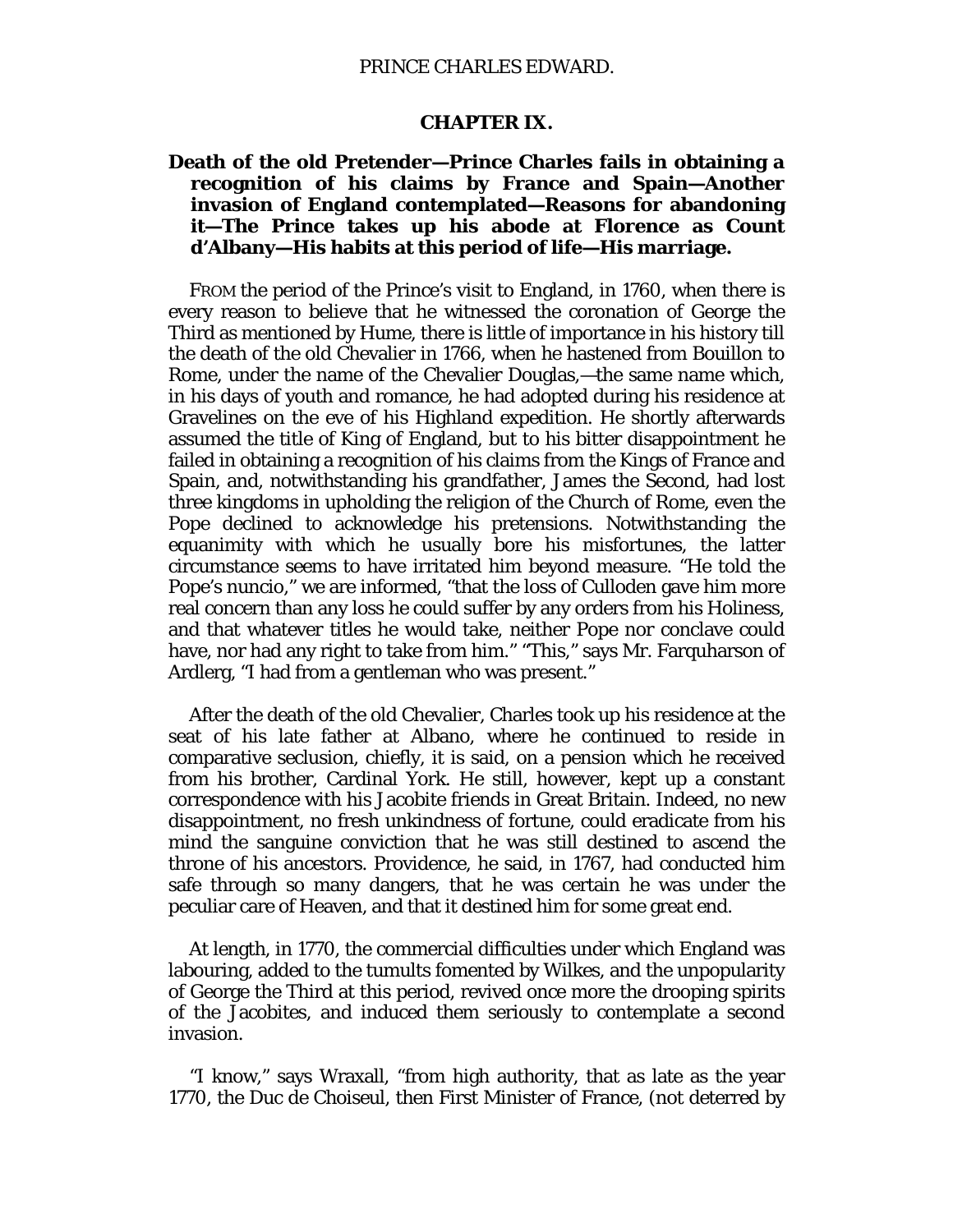the ill success of the attempts made in 1715, and in 1745,) meditated to undertake a third effort for restoring the House of Stuart. His enterprising spirit led him to profit by the dispute which arose between the English and Spanish Crowns, respecting the possession of the Falkland Islands, in order to accomplish this object. As the first step necessary towards it, he despatched a private emissary to Rome, who signified to Charles Edward the Duke's desire of seeing him immediately at Paris. He complied, and arrived in that city with the utmost privacy. Having announced it to Choiseul, the Minister fixed the same night, at twelve o'clock, when he and the Marshal de Broglio would be ready to receive the *Pretender,* and to lay before them their plan for an invasion of England. The Hotel de Choiseul was named for the interview, to which place he was enjoined to repair in a hackney-coach, disguised, and without any attendant. At the appointed time, the Duke and the Marshal, furnished with the requisite papers and instructions, drawn up for his conduct on the expedition, were ready; but, after waiting a full hour, expecting his appearance every instant, when the clock struck one, they concluded that some unforeseen accident must have intervened to prevent his arrival. Under this impression they were preparing to separate, when the noise of wheels was heard in the courtyard, and a few moments afterwards the Pretender entered the room in a state of such intoxication as to be utterly incapable even of ordinary conversation. Disgusted, as well as indignant, at this disgraceful conduct, and well convinced that no expedition undertaken for the restoration of a man so lost to every sense of decency or self-interest could be crowned with success, Choiseul without hesitation sent him next morning a peremptory order to quit the French dominions." Wraxall informs us that he learned these particulars from a nobleman, who, in 1770, whilst walking with the Duke of Gloucester through the streets of Genoa, met the Chevalier, then on his way back to Italy from a visit which he had been paying to France. In consequence of the repeated refusals of the Pope to acknowledge him as King of England, Charles retired in disgust to Florence, where, under the title of Count d'Albany, he resided for several years. Dr. Moore, the author of "Zeluco," who was at Florence with the young Duke of Hamilton, observes—"Soon after our arrival, in one of the avenues we observed two men and two ladies, followed by four servants in livery: one of the four wore the insignia of the Garter. We were told this was the Count Albany, and that the lady next to him was the Countess. We yielded the walk, and pulled off our hats. The gentleman along with them was the Envoy from the King of Prussia to the Court of Turin. He whispered the Count, who, returning the salutation, looked very earnestly at the Duke of Hamilton. We have seen them almost every evening since, either at the Opera, or on the public walk. His Grace does not affect to shun the avenue in which we happen to be; and as often as we pass them, the Count fixes his eyes in a most expressive manner upon the Duke, as if he meant to say—*our ancestors were better acquainted."* Of the Duke's ancestors, one had died on the scaffold, for his attachment to Charles the First; another perished of the wounds which he received at the battle of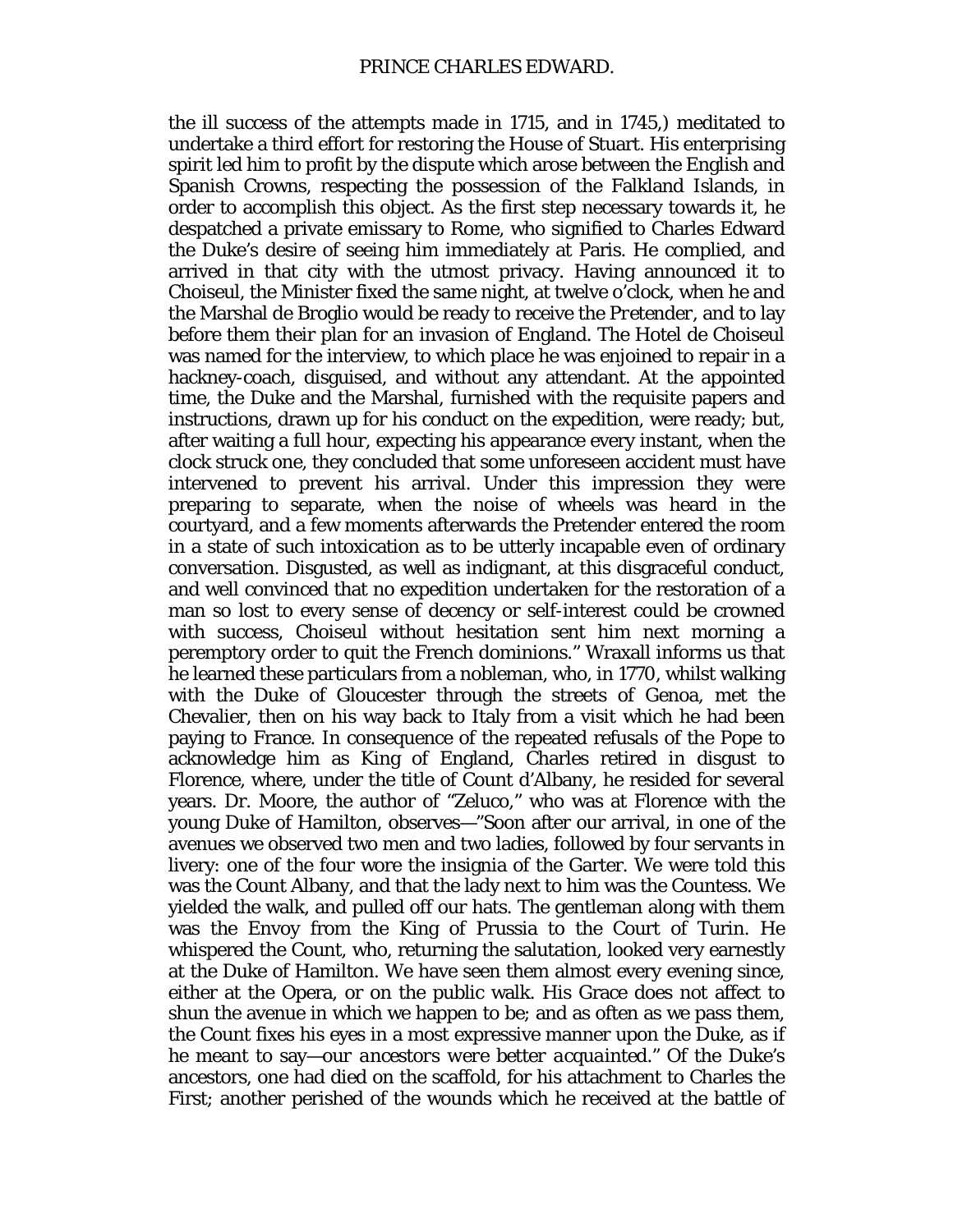Worcester, in the cause of Charles the Second; and a third had twice suffered imprisonment in the Tower, for maintaining his allegiance to James the Second. Under these circumstances, can we wonder that Charles should have glanced with a deep and mournful interest on the young Duke of Hamilton, whose forefathers had been so closely connected by their allegiance and misfortunes with his own unhappy race?

Unfortunately the latter days of Charles Edward present a strong and melancholy contrast to the brilliancy of his early career. Widely different, indeed, was the selfish voluptuary, as he is painted in his closing years, from the high-spirited youth who had nearly won for himself the crown of Great Britain;—who had rendered himself the darling hero of the gallant Highlanders;—whose courage, energy, and perseverance had made him the theme of every tongue;—and who had alike borne prosperity with moderation, and the most afflicting distresses with almost unexampled equanimity.

It is a painful but well-known fact, that Charles had contracted, while yet young, a taste for the bottle, which increased fatally as he advanced in life, and after he had become enfeebled by years and irritated by constant disappointments. In perusing the tale of his wanderings in the Highlands, the frequent occasions on which he sought solace from ardent spirits, can scarcely have failed to strike the reader. It seems, therefore, to be the more charitable as well as reasonable supposition, that the taste was imbibed by him at this period, when the general example of those about him, and the almost unparalleled hardships and privations to which he was exposed, rendered the temptation almost irresistible. As early as the year 1747, this pernicious habit is commented upon in a contemporary letter; and it seems gradually to have gained force, till in his latter years it led to many of those disgraceful scenes of intoxication, which lowered him in the estimation of all about him, and did great injury to his cause.<sup>[1](#page-97-0)</sup> In 1769 we

 $\overline{a}$ 

<span id="page-97-0"></span> $1$  "It is generally acknowledged," says Sir Walter Scott, "that Charles Edward, the adventurous, the gallant, and the handsome, the leader of a race of pristine valour, whose romantic qualities may be said to have died along with him, had in his latter days yielded to those humiliating habits of intoxication, in which the meanest mortals seek to drown the recollection of their disappointments and miseries. Under such circumstances, the unhappy Prince lost the friendship even of those faithful followers who had most devoted themselves to his misfortunes, and was surrounded, with some honourable exceptions, by men of a lower description, regardless of the character which he was himself no longer able to protect. It is a fact consistent with the author's knowledge, that persons totally unentitled to and unfitted for such a distinction, were presented to the unfortunate Prince, in moments unfit for presentation of any kind. Amid these clouds was at length extinguished the torch which once shook itself over Britain with such terrific glare, and at last sunk in its own ashes,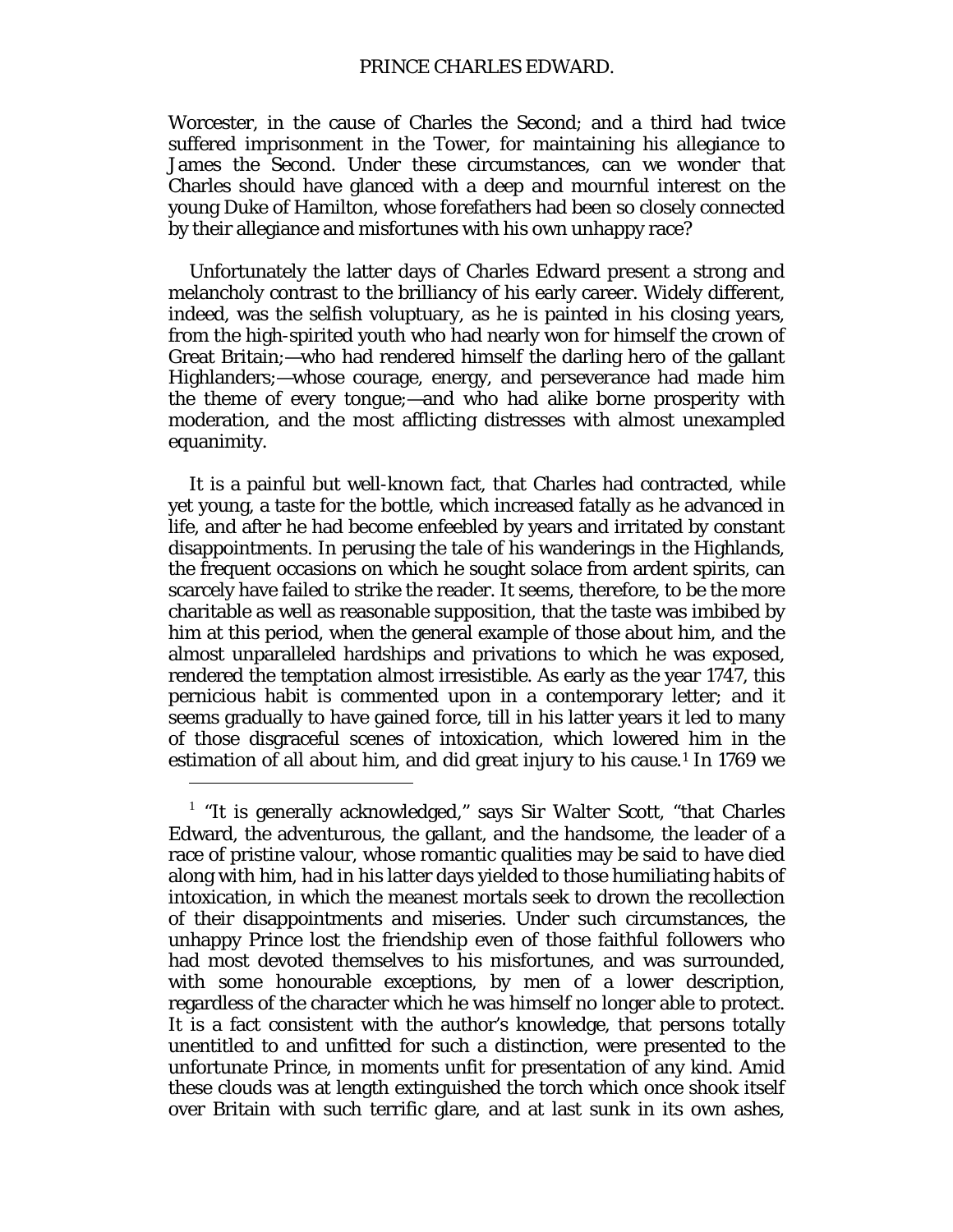## PRINCE CHARLES EDWARD.

find him in a drunken fit, dismissing all his Scottish attendants, and supplying their places with Italians; and again Dr. King observes, in alluding to the Prince's mistress, Miss Walkenshaw, "I believe he spoke truth, when he declared he had no esteem for his northern mistress, although she had been his companion for so many years. She had no elegance of manners; and as they had both contracted an odious habit of drinking, so they exposed themselves very frequently, not only to their own family, but to all their neighbours. They often quarrelled, and sometimes fought. It was one of these drunken scenes which probably occasioned a report of his madness."

Those who have never been exposed to the same series of misfortunes and disappointments as Charles, and consequently have never been tempted in the same degree, will perhaps be inclined to regard him with blame rather than with pity. Charity, however, demands that we should make some allowance for an unfortunate Prince, whose melancholy motto was—"*De vivre et pas vivre, est beaucoup plus que de mourir;"* and, moreover, we should not place implicit confidence in the prejudicial statements of party writers. To Charles also it is due to observe, that he seems to have occasionally struggled successfully against the pernicious habit which he had contracted, and that he was not always represented by those who approached him as the confirmed debauchee he is painted by his enemies. Shortly after the dismissal of his Scottish servants, he is described by a person who had recently visited the Chevalier's court as "enjoying more ease and quiet than formerly, never having been seen concerned in the least with liquor since that event, which was happily attended with one good effect—to make him think more seriously upon what had happened; and no man could be of a firmer and more determined resolution than he was known to be. Not a blot, not so much as a pimple, was in his face, though maliciously given out by some as if it were all over blotted; but he is jolly and plump, though not to excess, being still agile, and fit for undergoing toil." Again, his habits of life, as they are described at a rather later period, are very different from those of a confirmed drunkard. "He is a great economist," writes a Jacobite gentleman to Bishop Forbes, "and pays all accounts once a month at farthest. He gets up in the morning about four o'clock, takes breakfast about seven, dines at twelve on the plainest dishes, drinks tea at four, sups betwixt seven and eight, and is in his bedchamber by nine, or before it."

Dr. King, in his curious Anecdotes of his Own Times, prefers some grave charges against Charles of ingratitude and obstinacy, of which the following appears to be the most deserving of credit:—"There is one part of his character which I must particularly insist on, since it occasioned the defection of the most powerful of his friends and adherents in England,

scarce remembered and scarce noted."—*Introduction to the Red Gauntlet.*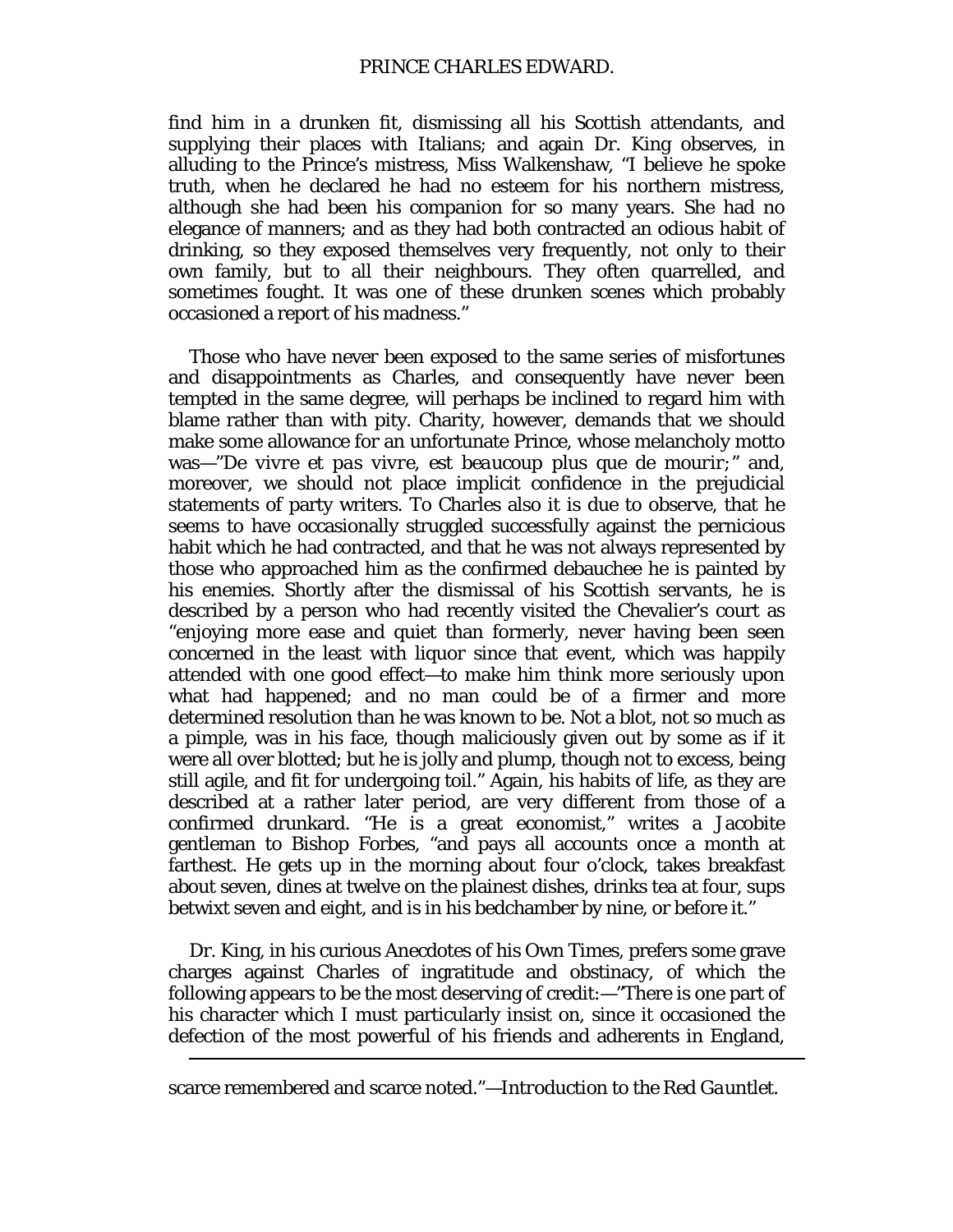and by some concurring accidents totally blasted all his hopes and pretensions. When he was in Scotland he had a mistress, whose name is Walkenshaw, and whose sister was at that time, and is still, housekeeper at Leicester House.<sup>[1](#page-99-0)</sup> Some years after he was released from his prison, and conducted out of France, he sent for this girl, who soon acquired such a dominion over him, that she was acquainted with all his schemes, and trusted with his most secret correspondence. As soon as this was known in England, all those persons of distinction who were attached to him were greatly alarmed: they imagined that this wench had been placed in his family by the English Ministers; and, considering her sister's situation, they seemed to have some ground for their suspicion; wherefore they despatched a gentleman to Paris, where the Prince then was, who had instructions to insist that Miss Walkenshaw should be removed to a convent for a certain term. But her gallant absolutely refused to comply with this demand; and although Mr. M'Namara, the gentleman who was sent to him, and who has a natural eloquence and an excellent understanding, urged the most cogent reasons and used all the arts of persuasion to induce him to part with his mistress, and even proceeded so far as to assure him, according to his instructions, that an immediate interruption of all correspondence with his most powerful friends in England—and, in short, that the ruin of his interest, which was now daily increasing,—would be the infallible consequences of his refusal, yet he continued inflexible, and all Mr. M'Namara's entreaties and remonstrances were ineffectual. M'Namara stayed in Paris some days beyond the time prescribed him, endeavouring to reason the Prince into a better temper; but, finding him obstinately persevere in his first answer, he took his leave with concern and indignation, saying as he passed out— 'What has your family done, sir, thus to draw down the vengeance of Heaven on every branch of it through so many ages?' It is worthy of remark, that in all the conferences which M'Namara had with the Prince on this occasion, the latter declared, that it was not a violent passion, or indeed any particular regard, which attached him to Miss Walkenshaw, and that he could sec her removed from him without any concern; but he would not receive directions in respect to his private conduct from any man alive."

As it is certain that about this period a remonstrance was made to Charles by his friends in England in regard to his general conduct and the life he was leading, there is probably a good deal of truth in Dr. King's statement. Still, it is natural that Charles should have felt highly indignant at being dictated to by persons whom he regarded as his own subjects; and, moreover, we must receive the whole of Dr. King's violent tirade with great caution, not only as being a mere *ex-parte* statement, but because the writer is evidently, for some reason, highly prejudiced against the

<span id="page-99-0"></span> $1$  The residence of Frederick Prince of Wales, in Leicester Square.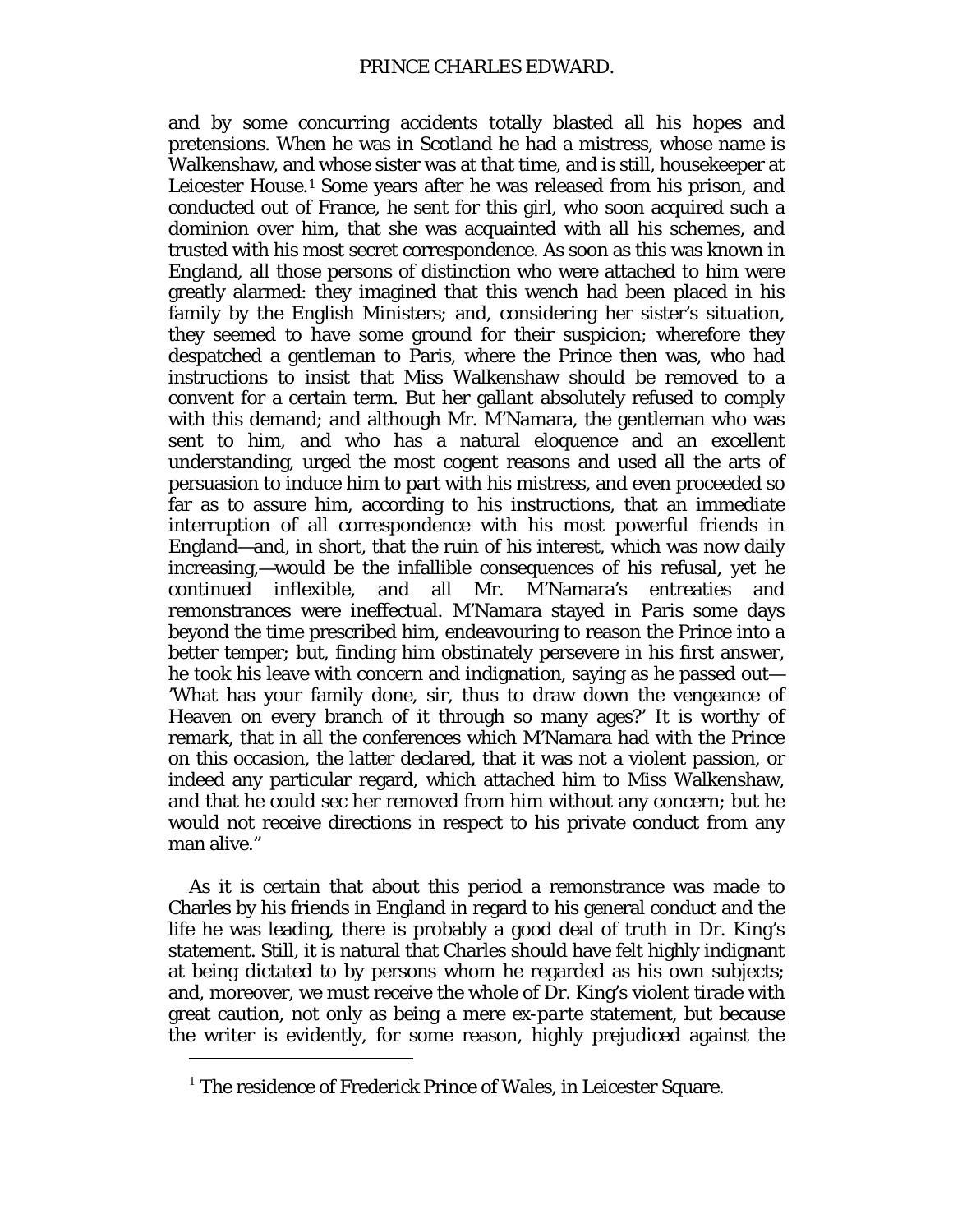unfortunate Prince, of whom he had formerly been the most zealous adherent. It must be mentioned, also, that in the written remonstrance made to Charles, there is no mention of Miss Walkenshaw. The remonstrance seems to have originated chiefly in the report of an English Jacobite abroad to the Prince's friends in Britain, in which he was represented to be leading a dissolute life, to be ungrateful and violent in his conduct, and too prone to take the advice of evil counsellors. What degree of justice there may have been in these charges, it is now difficult to ascertain; it is certain, however, that they were treated by Charles with great scorn and indignation. "Gentlemen," he writes, "I some time ago received a very surprising message, delivered in a still more surprising manner. Reason may, and I hope always shall, prevail; but my heart deceives me if threats or promises ever can. I had always determined to await events in silence or patience, and believed the advances which to your knowledge I have already made, were as great as could be reasonably expected on my part. Yet the influence of well-wishers, of whose sincerity I am satisfied, has made me put pen to paper in vindication of my character, which, I understand by them, some unworthy people have had the insolence to attack, very possibly to serve some mean purpose of their own. Conscious of my conduct, I despise their low malice; and I consider it to be below my dignity to treat them in the terms they merit."

Although the French and Spanish monarchs had refused to acknowledge the Prince's title of King of England, they were nevertheless desirous, from political motives, that the line of the Stuarts should be continued, and accordingly, in April, 1772, he was induced to marry the Princess Louisa of Stolberg-Gædern, whose story will form the subject of a separate memoir. Charles was at this period in his fifty-second year, and the Princess more than thirty years his junior. Their union was in every respect an unhappy one; and from this period it is to be feared that the conduct and habits of Charles changed considerably for the worse, and that he sought more than ever for solace from his miserable reflections in the adventitious excitement afforded by the bottle.

From the pages of different writers, who visited Italy in the lifetime of the unfortunate Prince, we occasionally find some interesting particulars of him in his later years. Among others, a Mrs. Miller, the authoress of a work entitled "Letters from Italy," thus describes an interview which she had with him at Rome about the year 1775:—"We were seated on a sofa, when one of the gentleman in waiting announced the King. As there were many rooms to pass before this personage could appear, the lady of the house seized that opportunity to desire me upon no account to speak to or take the least notice of him, as it was not only what she insisted upon in her house, but that it was the Pope's desire that no stranger, particularly English, should hold any conversation with him. I assured her my principles were diametrically opposite to those of the Stuart family, and their party; adding more of the like sort: but I concluded with saying, that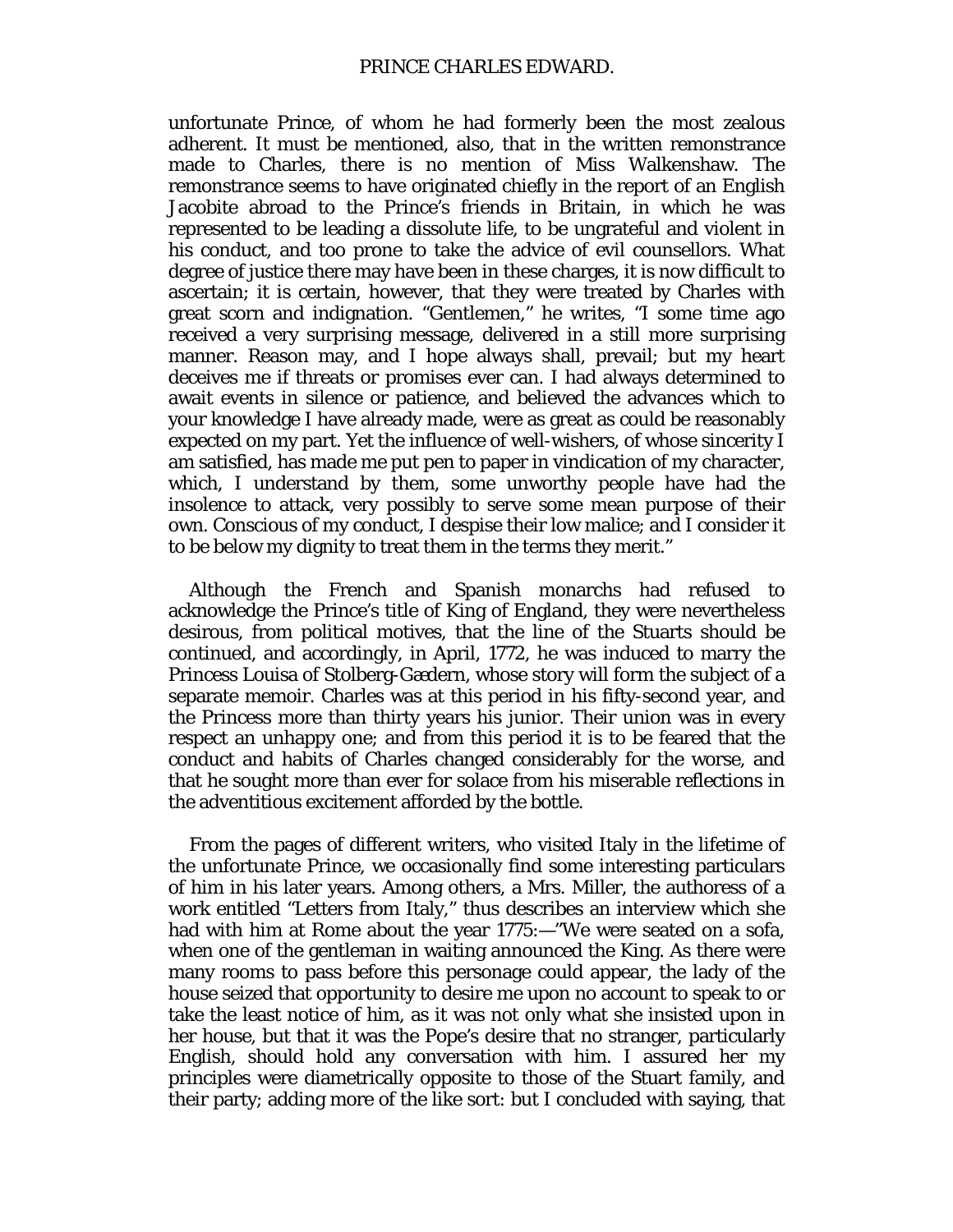if he spoke to me, I could not, as a gentlewoman, refrain from answering him, considering him only in the light of a gentleman, and should treat him as I would do any other foreigner or native, with that general civility requisite on such occasions. She still insisted upon my not answering, should he speak to me, with which I refused to comply. I think I was right; my reasons were these:—I knew before, that no gentleman of the British empire make themselves known to him, but, on the contrary, avoid it, except such as declare themselves disaffected to the present royal family; at least, so it is understood at Rome. I had also heard, that he politely avoided embarrassing them by throwing himself in their way; but as I am not a man, it struck me as very ridiculous for me, a woman, not to reply to the Pretender if he spoke to me, as such a caution would bear the appearance of passing myself for being of political consequence. Added to these considerations, I had great curiosity to see him, and hear him speak. But to return. He entered, and bowing very politely to the company, advanced to the individual sofa on which I was placed with the Duchess of Bracciano, and seated himself by me, having previously made me a particular bow, which I returned with a low curtsey. He endeavoured to enter into conversation with me, which he effected by addressing himself equally to the Duchess, another lady, and myself. At last he addressed me in particular, and asked me how many days since my arrival in Rome, how long I should stay, and several such questions. This conversation passed in French. What distressed me was, how to style him. I had but a moment for reflection. It struck me that *man Prince* would not come well from me, as it might admit of a double sense in an uncandid mind. Highness was equally improper, so I hit upon what I thought a middle course, and called him *mon Seigneur.* I wished to shorten the conversation, for all on a sudden he said,—' Speak English, Madam.' Before I could reply, the Duchess of Monte Libretti came up and pulled me by the sleeve. I went with her to a card-table, at which she was going to play. I declined playing, not being perfect in the games; besides, you know I hate cards. At my departure, I took leave of the Duchess of Bracciano, agreeably to the custom; and the Chevalier, who played at her table, officiously civil, rose up and wished me a good night.

"He is naturally above the middle size, but stoops excessively; he appears bloated and red in the face; his countenance heavy and sleepy, which is attributed to his having given in to excess of drinking; but when a young man he must have been esteemed handsome. His complexion is that of the fair tint, his eyes blue, his hair light brown, and the contour of his face a long oval. He is by no means thin; has a noble presence, and a graceful manner. His dress was scarlet, laced with a broad gold lace. He wears the blue riband outside of his coat, from which depends a cameo as large as the palm of my hand; and wears the same garter and motto as those of the noble order of St. George in England. Upon the whole, he has a melancholy, mortified appearance. Two gentlemen, constantly attend him; they are of Irish extraction, and Roman Catholics, you may be sure.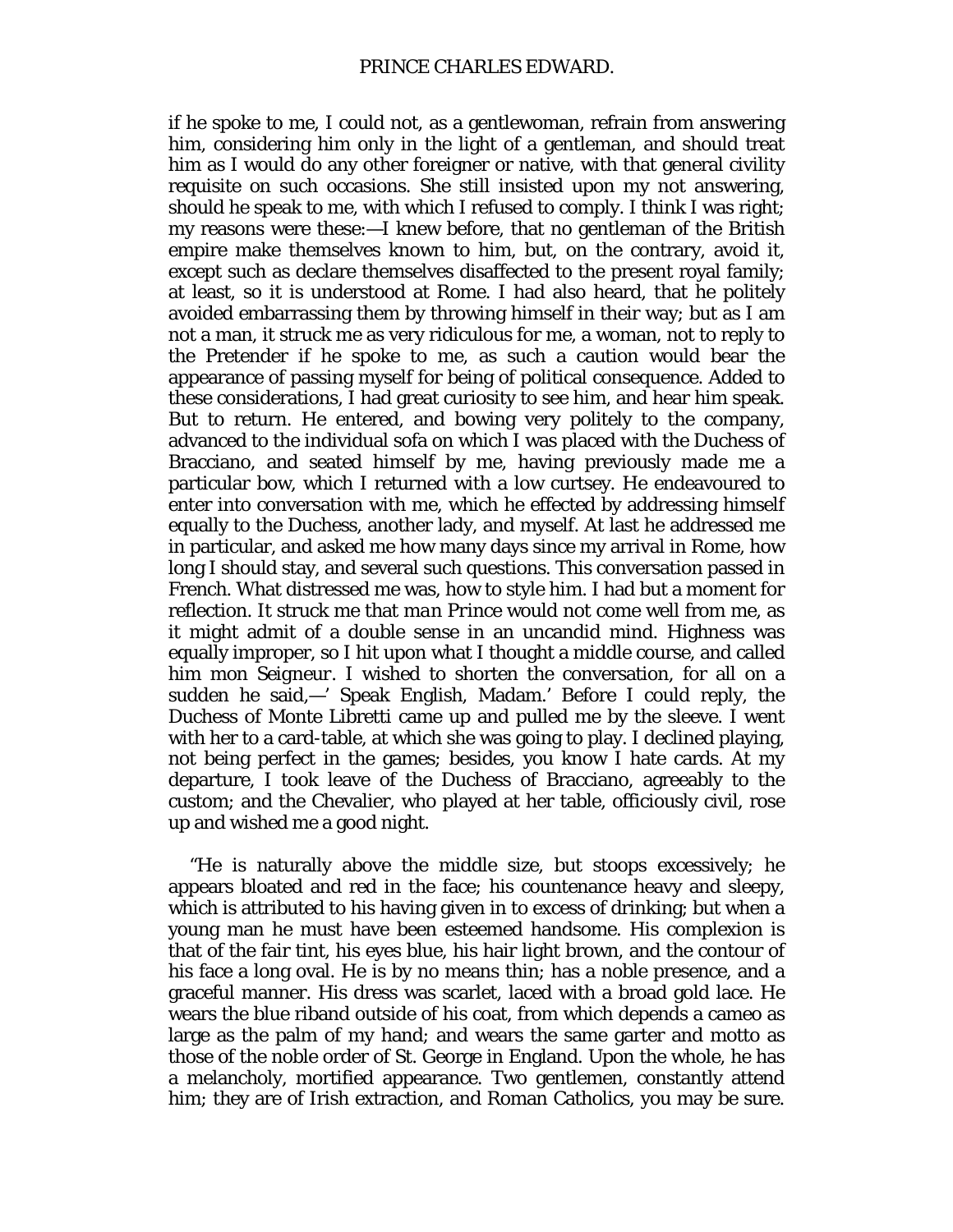This evening, after quitting the Cardinal's, we were at the Princess Palestrine's conversazione, where he was also. He addressed me as politely as the evening before. The Princess desired me to sit by her. She played with him. He asked me if I understood the game of tarochi, which they were about to play at? I answered in the negative; upon which, taking the pack in his hands, he desired to know if I had ever seen such odd cards. I replied, that they were very odd indeed; he then, displaying them, said,— 'Here is every thing in the world to be found in these cards; the sun, the moon, the stars; and here,' says he, showing me a card, 'is the Pope; here is the Devil; there is but one of the trio wanting,' he added, 'and you know who that should be.' I was so amazed, so astonished, that he spoke this last in a laughing, good-humoured manner, that I did not know which way to look; and as to a reply, I made none, but avoided cultivating conversation as much as possible, lest he should give it a political turn. What passed afterwards was relative to some of the English manners and amusements; such as whether whist was in fashion at London, the assemblies numerous, &.c. I was heartily glad when my visit was finished."

Wraxall, also, who visited Florence in 1779, has left us some interesting particulars respecting Charles, who was then resident in that city. "In 1779," he says, "Charles Edward exhibited to the world a very humiliating spectacle. At the theatre, where he appeared almost every evening, he was conducted by his domestics, who laid him on a species of sofa in the back part of his box; while the Countess of Albany, his consort, occupied the front seat during the whole performance. Count Alfieri, a man singularly eccentric in his mind, habits, and manners, whose dramatic productions have since rendered him known, her *cavaliero servente,* always attended on her in public, according to the established usages of society throughout Italy. As, for obvious reasons, English subjects could not be presented to a man who still laid claim to the British crown, no opportunity of distinctly seeing the Chevalier St. George offered itself, except across the theatre; and even there he lay concealed, as I have already observed, on account of his infirmities, rarely coming forward to view.

"Being desirous, therefore, to obtain a more accurate idea of his face and person than could be acquired at such a distance, I took my station one evening at the head of a private staircase, near the door by which, when the performance closed, he quitted the playhouse. Previous to my leaving England in 1777, his Majesty had been pleased, at the application of Lord Robert Manners, who then commanded the third regiment of dragoon-guards, to give me a lieutenant's commission, and Lord Robert had allowed me to wear his uniform, which I had on at the time. The present General Manners, now First Equerry to the King, then a cornet in his father's regiment, dressed in the same uniform, and actuated by a similar curiosity, accompanied me. As soon as the Chevalier approached near enough to distinguish the English regimentals, he instantly stopped, gently shook off the two servants who supported him, one on each side,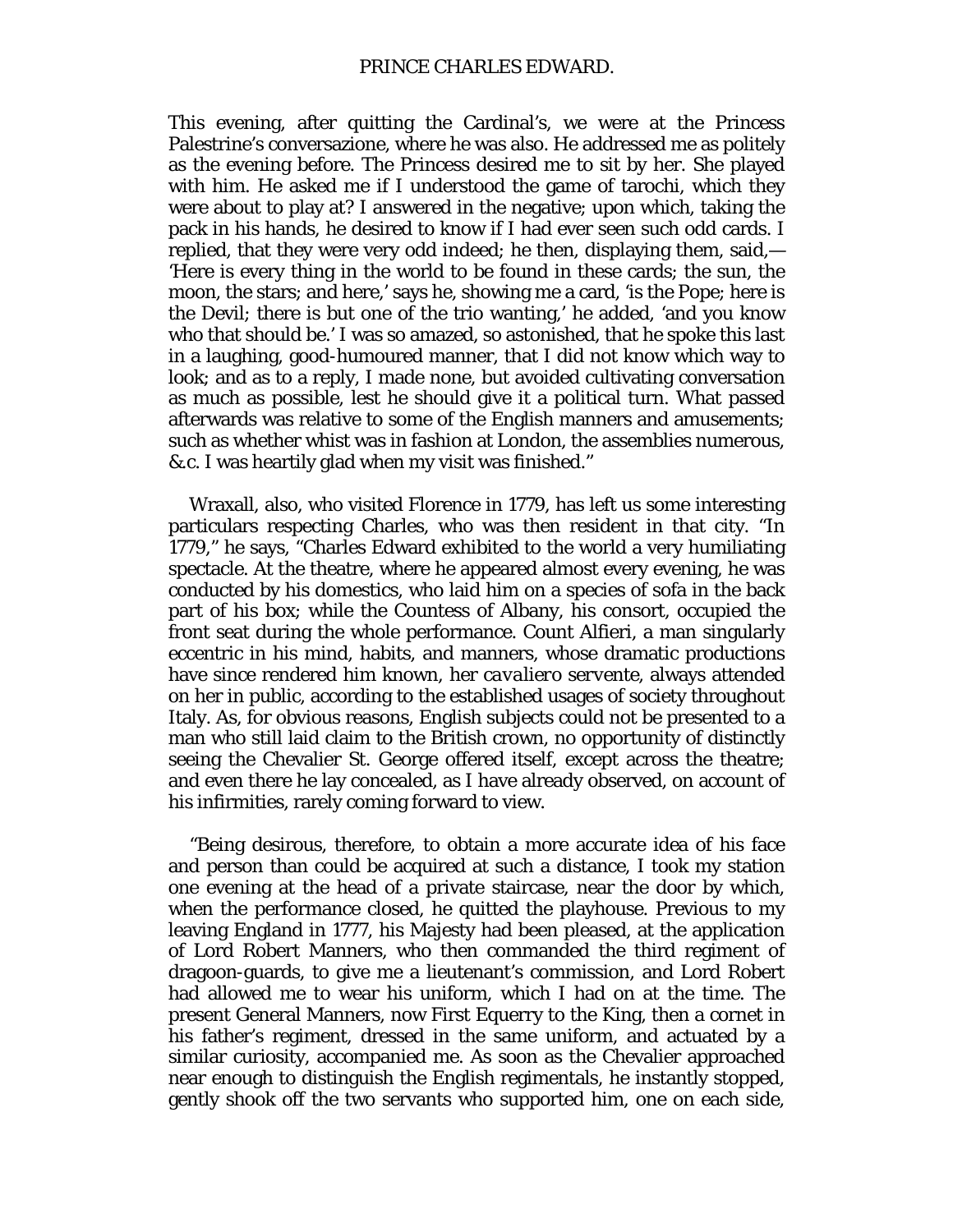### PRINCE CHARLES EDWARD.

and, taking off his hat, politely saluted us; he then passed on to his carriage, sustained by the two attendants. As he descended the staircase, I could not help, as I looked at him, recollecting the series of dangers and escapes which he underwent or effected, for successive months, among the Hebrides after his defeat at Culloden. On the occasion just related, he wore, besides the decorations of the Order of the Garter, a velvet great coat, which his in firm health rendered necessary, even in summer, on coming out of the theatre; and a cocked hat, the sides of which were half drawn up with gold twist. His whole figure, paralytic and debilitated, presented the appearance of great bodily decay."[1](#page-103-0)

It was a redeeming trait in the character of Charles, that in the wars between England and France, though it was of the utmost importance to his interests that the latter should triumph, yet he always appeared to rejoice at any victory obtained by the other. In the navy of England he took the greatest pride. When the Prince de Conti once made him a sneering speech in consequence of his having caused a medal to be struck on which was some shipping with the words AMOR ET SPES BRITANNIÆ,— *"Mon Prince,"* he said, *"je suis l'ami de la flotte d'Angleterre contre tous ses ennemis; comme je regarderai toujours la gloire d'Angleterre comme la mienne, et sa gloire est dans sa flotte."*

It was another redeeming circumstance in the Prince's character, that nearly forty years after the battle of Culloden, his eye lighted up when he spoke of his Highland campaign and the chivalrous companions of his youth, and that his emotion was even painful to behold when he reverted to the dreadful miseries they had suffered in his cause. A Mr. Greathead, a personal friend of Charles Fox, used to relate the particulars of a very curious interview he had with Charles Edward about the year 1783. By degrees he had induced the Prince to speak of his expedition to Scotland, but the recollection seemed to occasion him so much mental distress, that the other deeply regretted he had introduced the subject. "At length, however," we are told, "the Prince seemed to shake off the load which oppressed him; his eye brightened; his face assumed unwonted animation, and he entered upon the narrative of his Scottish campaigns with a distinct, but somewhat vehement energy of manner; recounted his marches, his battles, his victories, his retreats, and his defeats; detailed his hairbreadth escapes in the Western Isles; the inviolable and devoted attachment of his Highland friends; and at length proceeded to allude to

<span id="page-103-0"></span><sup>&</sup>lt;sup>1</sup> Wraxall's Historical Memoirs, vol. i. p. 304, &c. As early as the year 1770, Howard, "the philanthropist," writes from Rome to a friend on the 16th of June,—"The Pretender I meet in the streets; he looks very stupid; bends double, and is quite altered since I saw him at Paris twenty years ago."—*Gentleman's Magazine,* for 1816, p. 298.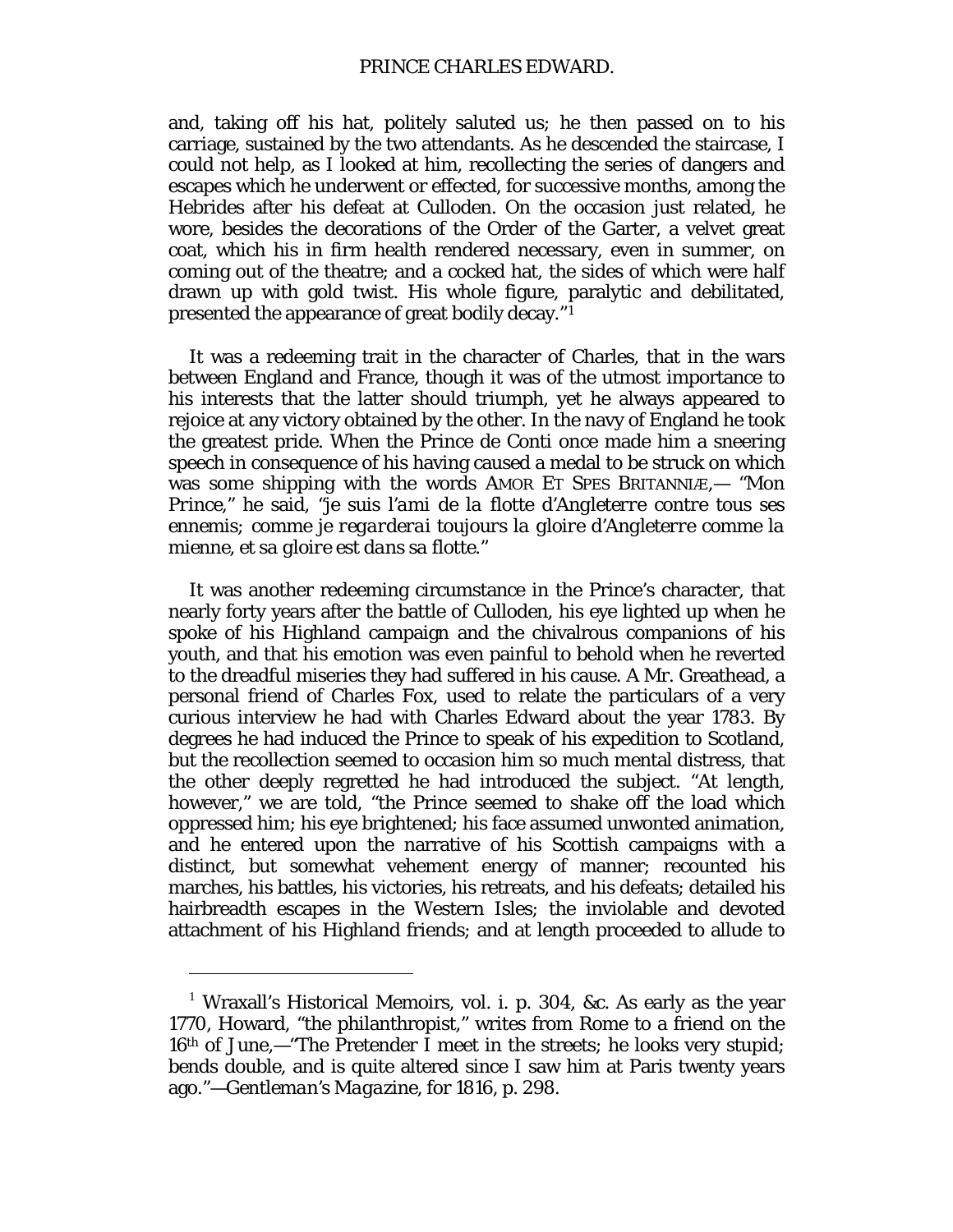the dreadful penalties with which the chiefs among them had been visited. But here the tide of emotion rose too high to allow him to go on; his voice faltered, his eye became fixed, and he fell convulsed on the floor. The noise brought into the room his daughter, the Duchess of Albany, who happened to be in an adjoining apartment. 'Sir!' she exclaimed, 'what is this? you have been speaking to my father about Scotland and the Highlanders! No one dares to mention these subjects in his presence.''

The incident is an affecting one, that to the last Charles, in his sensual solitude, was in the habit of playing on the Highland bagpipe those thrilling and inspiriting airs, to the sound of which he had dashed forward with his gallant chieftains at Preston and Falkirk, or danced the gay strathspey in the old halls of Holyrood. Mr. Chambers informs us, that a beautiful set of pipes which belonged to him,—"having the joints bound with silver, and the bag covered with silk tartan,"—was lately in the possession of a gentleman residing in the south of Scotland.

Music had always been a passion of Charles. Domenico Corri, the musician, observes in his Life of himself,—"With Prince Charles I lived two years, during which time he kept entirely private, not seeing any one whatever, it being in the reign of the preceding Pope, who had refused to acknowledge the title he assumed. In his retired life, Prince Charles employed his hours in exercise and music, of which he was remarkably fond. I usually remained alone with him every evening, the Prince playing the violoncello, and I the harpsichord, also composing together little pieces of music; yet these *tête-à-têtes* were of a sombre cast. The apartment in which we sat was hung with old red damask, with two candles only, and on the table a pair of loaded pistols, (instruments not at all congenial to my fancy,) which he would often take up, examine, and again replace on the table; yet the manners of this Prince were always mild, affable, and pleasing."

When the separation took place between Charles and his consort, the former,—anxious to have some one, connected with him by the ties of blood, to share his comfortless solitude, and who would do the honours of his establishment,—sent to Paris for his natural daughter, Miss Walkenshaw, who, since her childhood, had been residing in a convent in that capital. In order to insure her a proper reception on her arrival in Italy, he created her Duchess of Albany, by which title he induced the Court of Versailles to receive her, and also to award her the distinction of *the droit de tabouret,* or privilege of sitting on a stool in the presence of the Queen of France. Accordingly, on her arrival at Florence, she was treated with great distinction; she was attended in public by her lady of honour, and was every where announced and received as Duchess of Albany. A person who saw her at Rome in the winter of 1786, observes,— "She was a tall, robust woman, of a very dark complexion and coarsegrained skin, with more of masculine boldness than feminine modesty or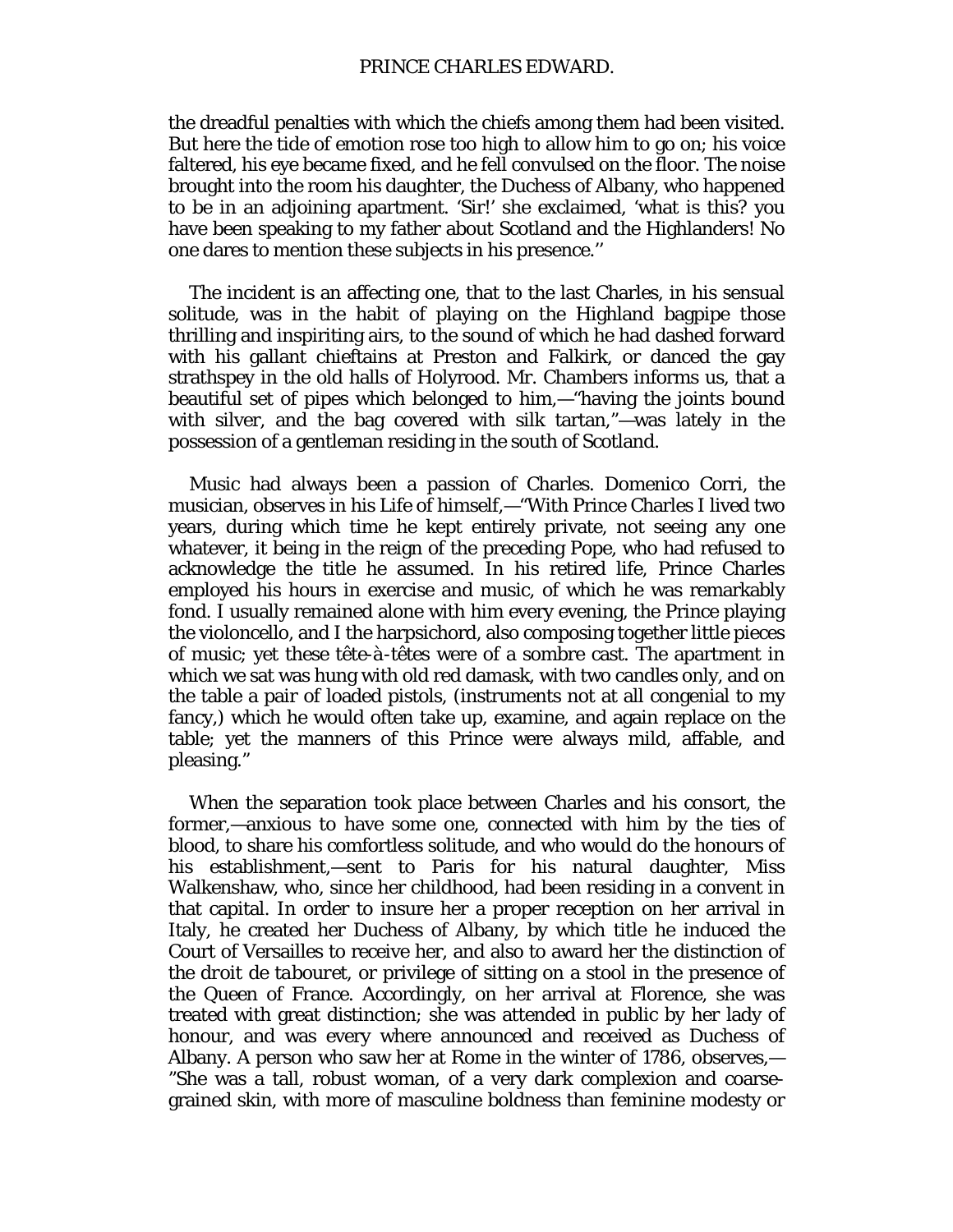elegance; but easy and unassuming in her manners, and amply possessed of that volubility of tongue, and that spirit of coquetry, for which the women of the country where she was educated have at all times been particularly distinguished. Her equipage was that of the Pretender, with servants in the royal livery of Great Britain, and with the royal coronet, and cipher of C. R. upon the carriage; and she usually wore in public the magnificent jewels of the Stuarts and Sobieskis, which had been given to her by her father and his brother, the Cardinal of York, whose conduct towards her was said to be fall of affectionate attention. Although the Pretender was at that time in the last stage of a life embittered by disappointment, made comfortless by infirmity, and shortened by intemperance and debauchery, he still loved to show his once noble, but then enfeebled and melancholy figure at the operas and assemblies, and to see his palace frequented by strangers of every country, with which, in times of peace, Rome usually abounds in winter; and as the English were received by the Duchess with the most marked attention, there were few who had any scruples about partaking in the gaieties of a house, whose master was become an object of compassion rather than of jealousy, and whose birth and misfortunes entitled him to a sort of melancholy respect."

During the last years of his life, Charles resided principally at Florence, in a palace in the Via Bastiano. Some time, however, before his death, he returned to Rome, where he died in his sixty-eighth year, of an attack of palsy and apoplexy, on the 30th of January, 1788, the anniversary of the execution of his great-grandfather, Charles the First. His remains were interred with considerable pomp in the Cathedral Church of Frescati, of which his brother was Bishop, but were afterwards removed to St. Peter's at Rome, where a monument by Canova, raised, it is said, by the munificence of George the Fourth, bears the names of JAMES THE THIRD, CHARLES THE THIRD, AND HENRY THE NINTH, KINGS OF ENGLAND. "Often, at the present day," says Lord Mahon," does the English traveller turn from the sunny height of the Pincian, or the carnival throngs of the Corso, to gaze in thoughtful silence on that sad mockery of human greatness, and that last record of ruined hopes! The tomb before him is of a race justly expelled; the magnificent temple that enshrines it is of a faith wisely reformed; yet who at such a moment would harshly remember the errors of either, and might not join in the prayer even of that erring church for the departed exiles—REQUIESCANT IN PACE!" An urn, containing the heart of Charles Edward, was deposited in the Cathedral Church of Frescati, with some lines inscribed on it from the pen of the Abbate Felicé.,

By his Princess, Charles had no issue. He was the father, however, of more than one illegitimate child by his mistress, Miss Walkenshaw,<sup>[1](#page-105-0)</sup> one of

<span id="page-105-0"></span> $1$  Clementina Walkenshaw, created Countess Alberstorf, was a lady of a good family in Scotland. She was alive as late as September 1799, in which year she is mentioned in a letter from Cardinal Borgia to Sir John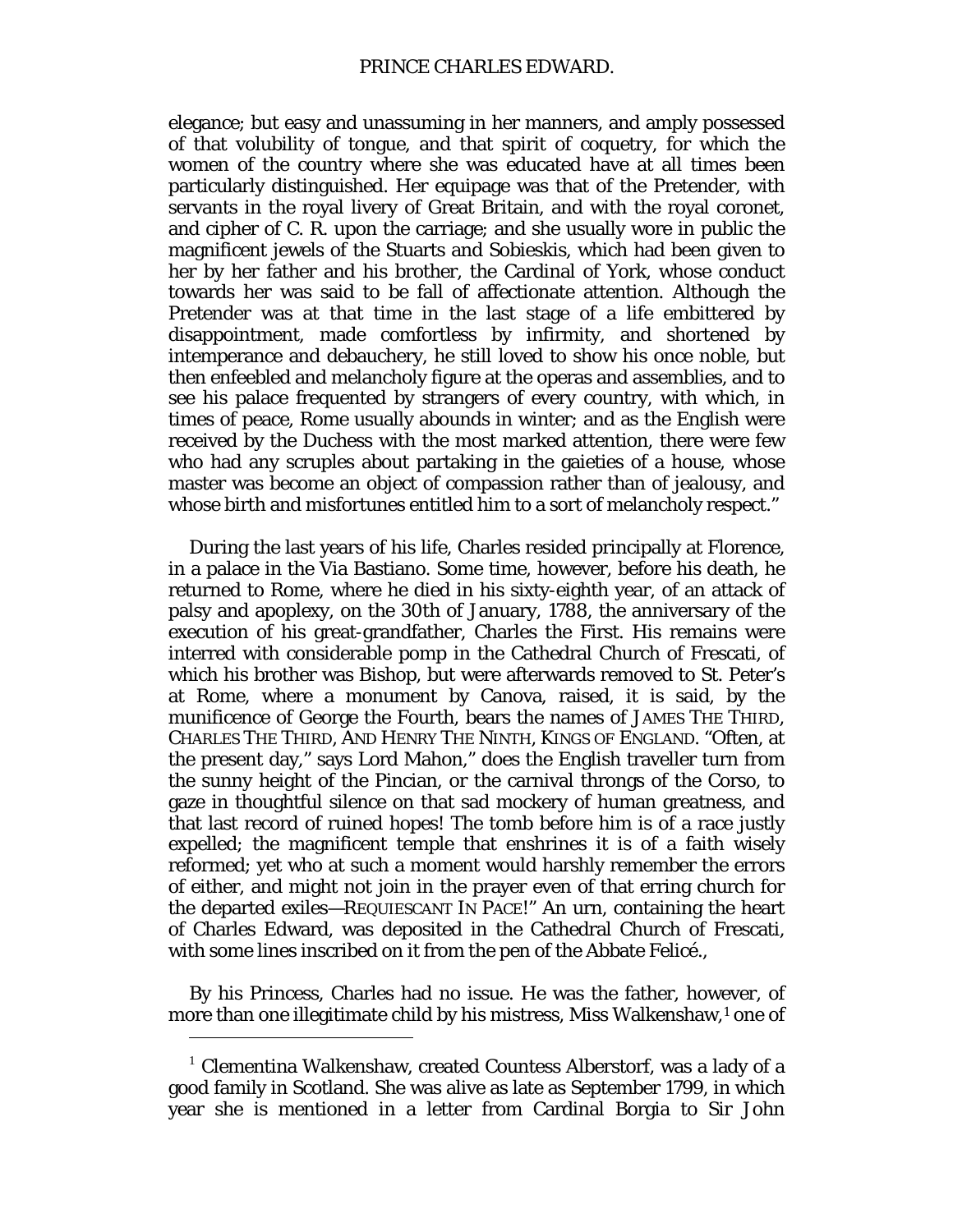whom only, the Duchess of Albany, appears to have survived him. By deed, executed a short time before his death, and which is recorded in the Parliament of Paris, he legitimated her, and constituted her his sole heir. The Duchess, who is described as an amiable and accomplished person, died at Bologna, in 1789, when on a visit to the Princess Lambertine, of an abscess in her side occasioned by a fall from a horse, about the fortieth year of her age.

Hippisley as being still in receipt of an allowance of three thousand crowns a-year, with which the personal estate of Cardinal York was burdened.

 $\overline{a}$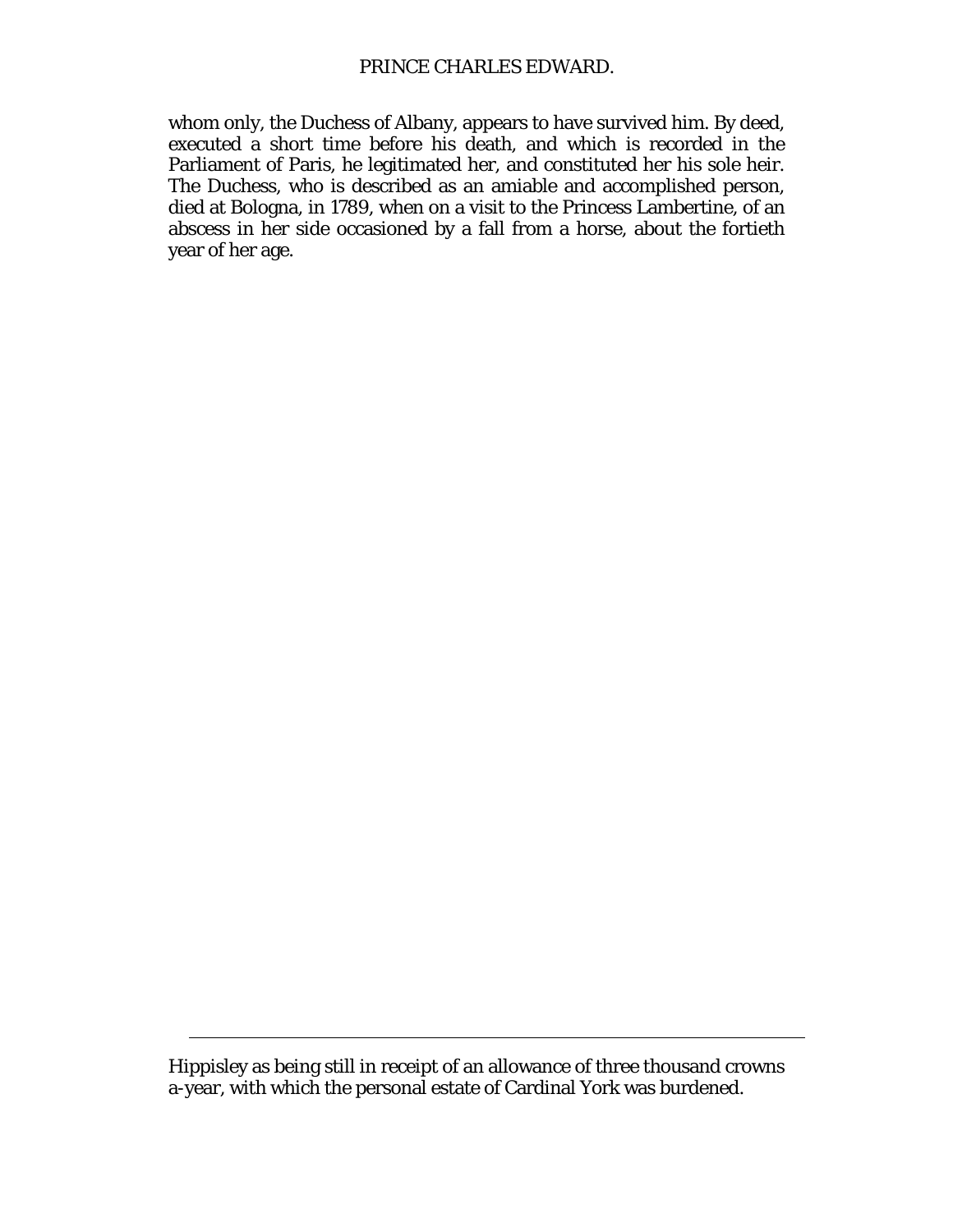#### **LOUISA, COUNTESS OF ALBANY.**

# **Relationship of the Countess to the English nobility—Her manners and disposition—Unkind behaviour of her husband towards her—Alfieri's sonnet to her—Escapes to a nunnery — Takes up her residence with the Cardinal York—Wraxall's character of her—Her death.**

LOUISA MAXIMILIANA CAROLINA, Princess of Stolberg-Gædern, was born at Mons in 1752, and at the age of twenty became the wife of Charles Edward. She was granddaughter of Thomas Bruce, second Earl of Aylesbury, by which means she was nearly connected by blood with the Duke of Chandos, the Duchess of Richmond, and some of the first families in England. Lord Aylesbury, after his release from the Tower, in 1698, where he had been confined for his allegiance to James the Second, had proceeded to Brussels, where he married Charlotte, Countess of Sannu, of the ancient house of Argenteau, by whom he had an only daughter, Charlotte Maria, who was married, in 1722, to the Prince of Home, one of the Princes of the Empire. The issue of this marriage were five children, of whom the youngest —the subject of the present memoir—became the wife of Charles Edward.

Beautiful in her person, engaging in her manners, and lively in her disposition, Louisa of Stolberg possessed all those engaging and endearing qualities which would probably have conferred happiness on a prince whose years and tastes at all assimilated with her own. With Charles Edward, however, she had no feeling in common. It is possible that, before marriage, her imagination may have been inflamed by the tale of his chivalrous exploits and romantic adventures, and that consequently she bestowed her hand with less reluctance on a man so many years older than herself. But the Charles Edward of 1772 had little in common with the young and adventurous hero of 1745. Old enough to be the father of his blooming bride, and with a mind soured by disappointment, and a body enfeebled by debauchery, it is natural that a young and high-spirited Princess should have witnessed with disgust, the degrading habits of her sensual lord, and that she should have sighed, in their seclusion at Albano, for those pleasures and pursuits in which she was of an age and temperament to take a keen delight.

If we are to believe the statement of Dutens, nothing could be more brutal than the Prince's treatment of his young wife. Painfully jealous of her, he is said not only to have kept her constantly in his sight, but to have locked her up whenever he was unavoidably absent from home, and even to have frequently struck her in moments of his ungovernable rage. Harsh and unfeeling as the Prince's conduct unquestionably was towards his wife, the statement of Dutens must nevertheless be received with some caution. Charles, there can be no doubt, was an ardent admirer of his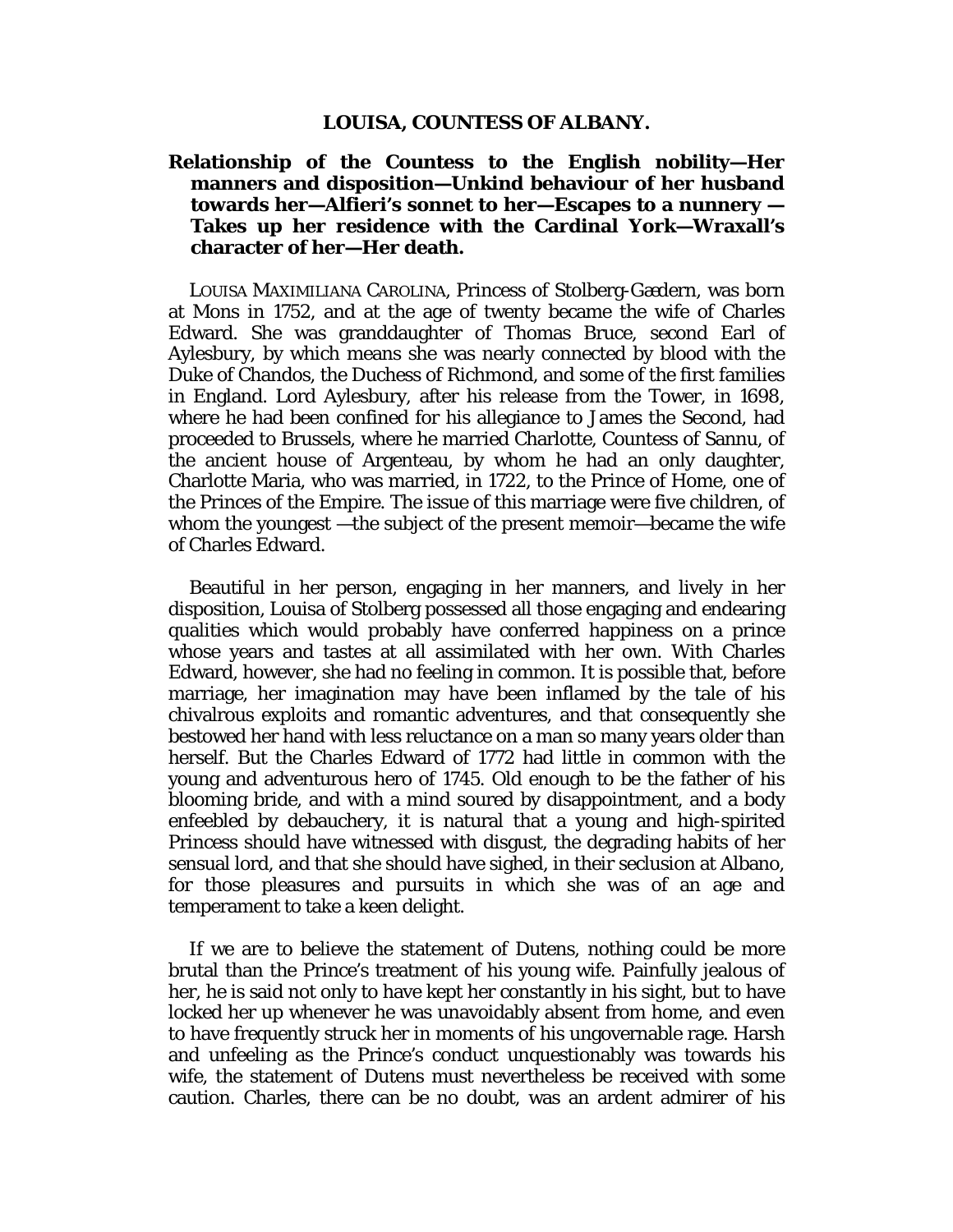wife's beauty; and if the acts of violence referred to by Dutens were really committed, it was probably after she was known to have listened with favour to Alfieri's passionate protestations of love, and when the jealousy of Charles had consequently become painfully awakened.

Louisa and Alfieri are said to have first met about the year 1778, in the Great Gallery of Florence. On this occasion, while standing near a portrait of Charles the Twelfth of Sweden, she happened to remark that she thought the costume very far from being an unbecoming one. Alfieri—the most passionate and indiscreet of poets —overheard the words, and two days afterwards, to the astonishment of the Florentines, appeared publicly in the streets in a dress exactly similar to that in which the Swedish monarch was represented in the picture. It was shortly afterwards that he celebrated the Princess in a Bonnet, entitled "A Description of my Mistress," which has been thus translated:—

"Bright are the dark locks of her braided hair; Grecian her brow; its silken eyebrows brown;

Her eyes—oh lover, to describe forbear! Life Can their glance impart, and death their frown!

Her mouth no rosebud, and no rose her cheek, May emulate in freshness, fragrance, hue:

A voice so soft and sweet, to hear her speak Inspires delight and pleasures ever new:

A smile to soothe all passions save despair; A slight and graceful form; a neck of snow;

A soft white hand, and polished arm as fair; A foot whose traces Love delights to show.

And with these outward charms which all adore, A mind and heart more pure and perfect given;

For thee thy lover can desire no more, Adorned by every grace and gift of Heaven."

The attentions paid by Alfieri to the Princess, and the enamoured poet's undisguised admiration of her beauty, led to fresh acts of harshness, if not of cruelty, on the part of Charles, and to his watching her movements with increased vigilance. At length, eager at all hazards to escape from the miserable mode of life she was leading, she applied to Alfieri—her lover and her friend—to devise the means for effecting her release. The persons whom the poet selected to be his accomplices were the Signior Orlandini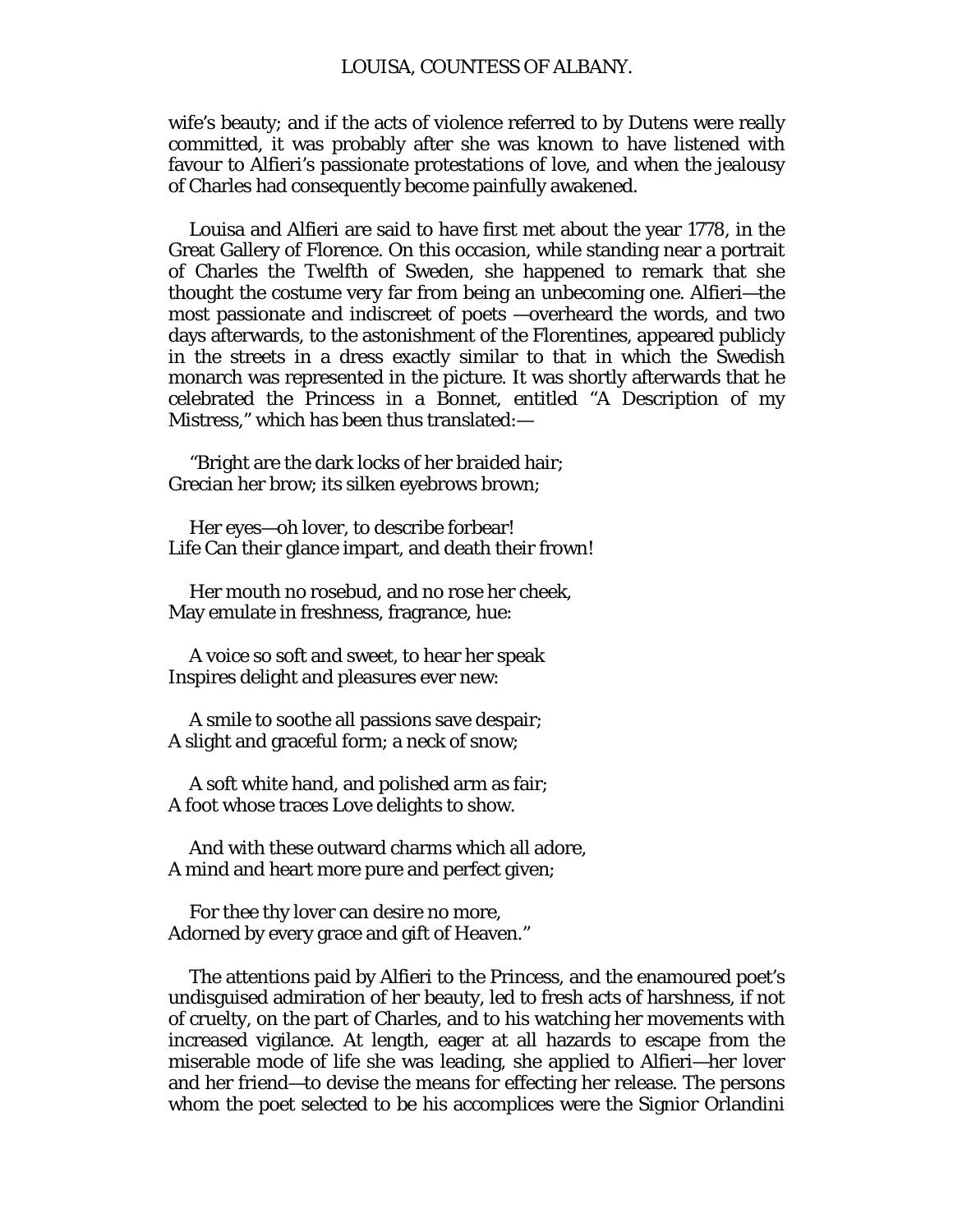and his wife, who appear to have cheerfully entered into his views. On the 9th of December, 1780, at the suggestion of Alfieri, the Signora invited the Princess to inspect the works of some nuns in a neighbouring convent. The invitation was accepted; and while Charles, whose progress was retarded by his bodily infirmities, ascended at his leisure the flight of steps which led to the door of the building, Orlandini escorted the Princess and his wife to the entrance, where, as had previously been arranged with the nuns, they were immediately admitted. Orlandini then returned to meet the Prince, whom he found panting up the stairs. "These nuns," said the former, "are very unmannerly—they shut the door in my face, and would not let me enter with the ladies." To this Charles replied unconcernedly, that he would soon make them open it. However, he soon found himself mistaken. After knocking at the door for some time, the Abbess at length made her appearance, and coldly informed him that the Princess had taken refuge there, and could not be disturbed. On receiving this intimation, Charles is said to have flown into a violent paroxysm of rage; but at length, finding all his clamours and entreaties of no avail, he was induced to withdraw himself, and never saw his wife again.

After a short residence in the convent, the Princess sought and found an asylum in the house of her brother-in-law, Cardinal York, at Rome, where she resided for some time under the protection of the Pope. Alfieri, notwithstanding the frequent remonstrances of Charles, was allowed by the Cardinal to have free access to her, for which the latter was much blamed at the time. As it is impossible, however, to believe that so virtuous and right-minded a prelate could have consented to become an accessory to his brother's shame, we must come to the conclusion, either, as has been confidently asserted, that there was nothing of criminality in the intercourse between Louisa and Alfieri, or else that the lovers had succeeded in duping the Cardinal into that belief.

Wraxall has bequeathed us the following interesting notice of the Princess, with whom he was personally acquainted:—"Louisa of Stolberg," he says, "merited a more agreeable partner, and might herself have graced a throne. When I saw her at Florence, though she had been long married, she was not quite twenty-seven years of age. Her person was formed on a small scale: she had a fair complexion, delicate features and lively as well as attractive manners. Born Princess of Stolberg-Gædern, she excited great admiration on her first arrival from Germany; but in 1779, no hope of issue by the Chevalier could be any longer entertained; and their mutual infelicity had attained to such a height, that she made various ineffectual attempts to obtain a separation. The French Court may indeed be censured, in the eye of policy, for not having earlier negotiated and concluded the Pretender's marriage, if it was desired to perpetuate the Stuart line of claimants to the English Crown. When Charles Edward espoused the Princess of Stolberg, he had passed his fiftieth year, was broken in constitution, and debilitated by excesses of many kinds.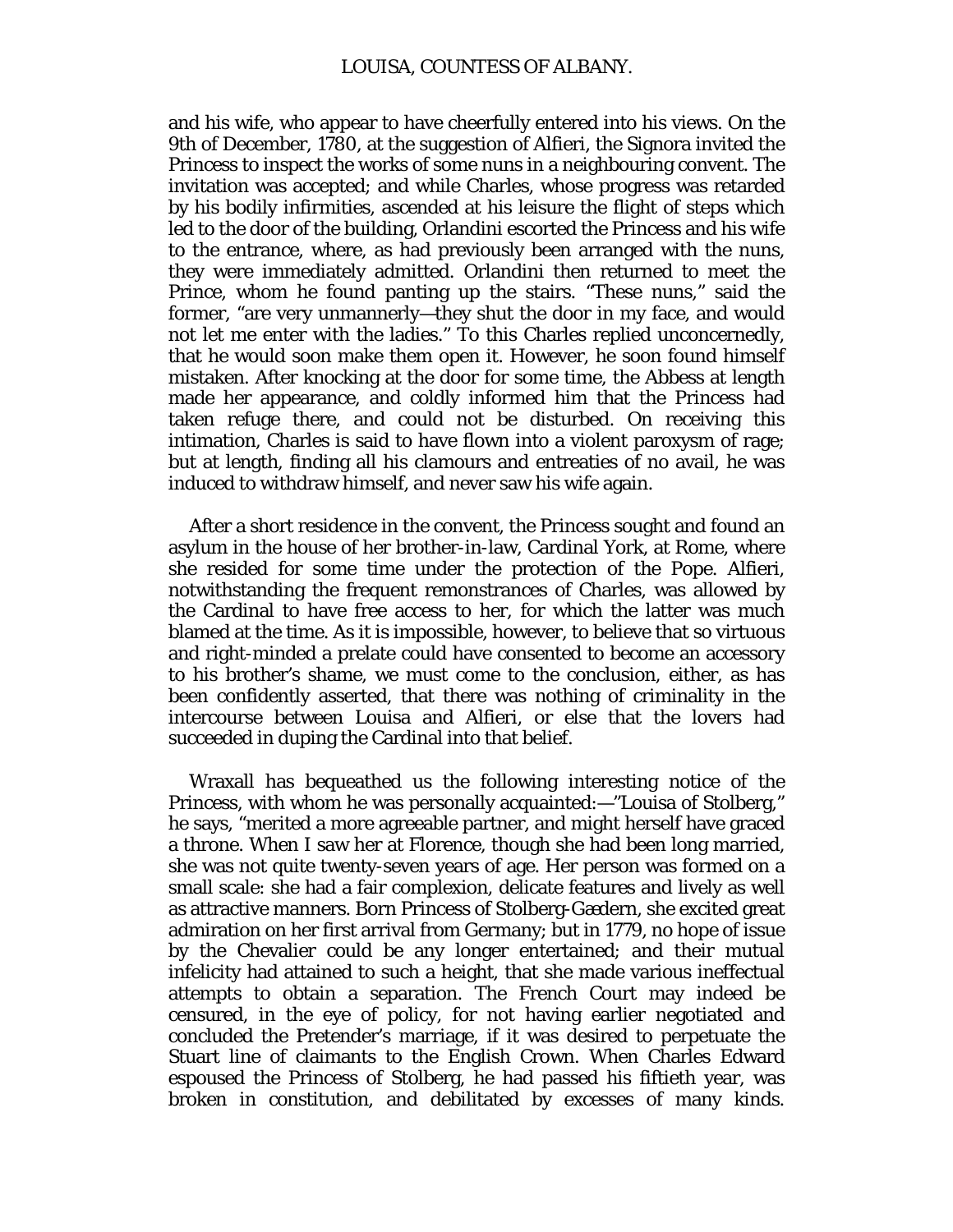Previous to his decease she quitted Italy, and finally established herself at Paris. In the year 1787, I have passed the evening at her residence, the Hôtel de Bourgogne, situate in the Fauxbourg St. Germain, where she supported an elegant establishment. Her person then still retained many pretensions to beauty; and her deportment, unassuming but dignified, set off her attractions. In one of the apartments stood a canopy, with a chair of state, on which were displayed the royal arms of Great Britain; and every piece of plate, down to the very teaspoons, were ornamented in a similar manner. Some of the more massive pieces, which were said to have belonged to Mary of Modena, James the Second's queen, seemed to revive the extinct recollections of the Revolution of 1688. A numerous company, both English and French, was assembled under her roof, by all of whom she was addressed only as Countess d'Albany; but her own domestics, when serving her, invariably gave her the title of Majesty. The honours of a queen were in like manner paid her by the nuns of all those convents in Paris which she was accustomed to visit on certain holidays or festivals.

After the death of her husband, in 1788, there is every reason to believe that the Princess was secretly married to Alfieri, with whom she lived till the death of the poet in 1803. Her residence was chiefly in Paris, till the breaking up of the French Revolution, when she repaired to England, where she not only found protection, but had a pension of two thousand a year conferred on her by George the Third. Some years after the death of Alfieri, Louisa is said to have formed a secret marriage with his friend, Francis Xavier Faber, a French historical painter, whom she constituted her sole executor: some doubt, however, has been thrown on the fact.

The Princess passed the last years of her life at Florence, where she died on the 29th of January, 1824, at the age of seventy-two.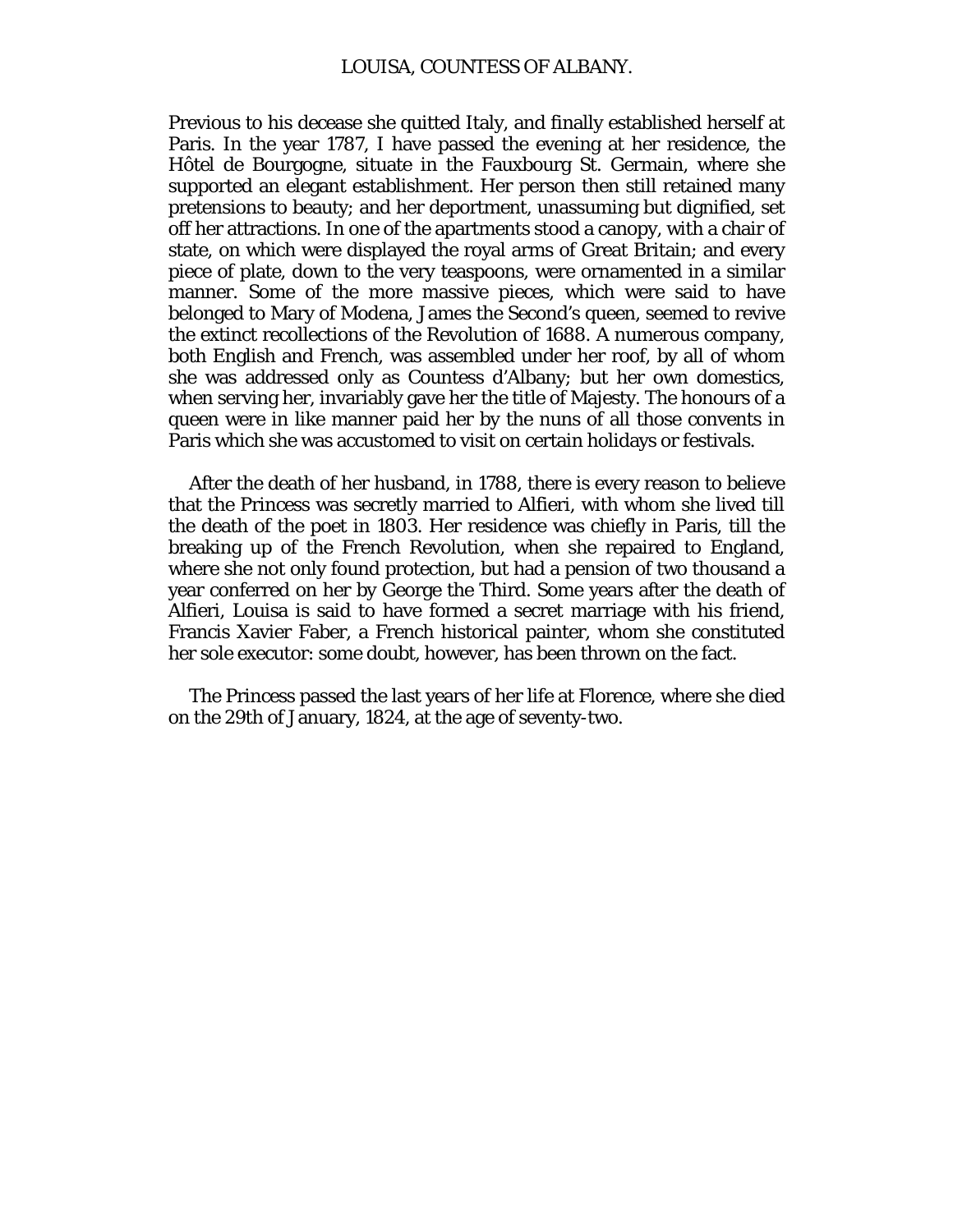**Gray's early character of him—Receives the Cardinal's hat at the age of twenty-three—His conduct at the breaking out of the French revolution—His villa plundered by the French troops—George the Third's kindness to the Cardinal— Correspondence between the English Minister and the Cardinal —His character and death—Bequeaths the crown jewels to the Prince of Wales.**

THE life of a churchman, and more particularly of one who gave the preference to virtue and seclusion over the intrigues of courts and the bustle of polities, is likely to present but few incidents of importance or interest; nor does the subject of the present memoir form a very remarkable exception to the general rule.

Henry Benedict Maria Clement—the last of the Stuarts, and one of the most amiable of that unhappy race,—was the second and youngest son of James Frederick Edward Stuart, commonly called "the old Pretender," and was born at Rome on the 26th of March, 1725. The little that is known of his early history, affords sufficient proof that his adoption of the ecclesiastic robe was neither attributable to pusillanimity of character, nor to his being disqualified to struggle with the ills or to discharge with credit the active duties of public life. Gray, the poet, in a letter from Florence, dated July 16th, 1740, speaks of the future cardinal, then in his sixteenth year, as dancing incessantly all night long at a ball given by Count Patrizzii, and as having "more spirit" than his elder brother. In 1745, we find him hastening to Dunkirk for the purpose of joining the troops which were assembling in that town, to support his brother's operations in Scotland; and moreover, when Charles was a fugitive in the Western Islands, on more than one occasion, he is said to have spoken enthusiastically of the high spirit and activity of his younger brother, adding that he considered him "in all respects as one preferable to himself." Charles, indeed, appears to have been most sincerely and affectionately attached to his younger brother. To their father, the old Chevalier, he writes on the 19th of December, 1746,—"I shall always love him, and be united with him. Whatever he does to me, I will always tell him face to face what I think for his good, let him take it well or ill. *I know him to be a little lively,* not much loving to be contradicted; but I also know, and am sensible of his love and tenderness for me in particular, beyond expression, and of his good heart in general."

In 1747, when only in his twenty-third year, Henry, or as he was usually styled, the Duke of York, received a Cardinal's hat from Benedict the Fourteenth, and was subsequently appointed Bishop of Frescati, and Chancellor of the Church of St. Peter. Cheerful, temperate, and humane, "he sought consolation," we are told, "for the misfortunes of his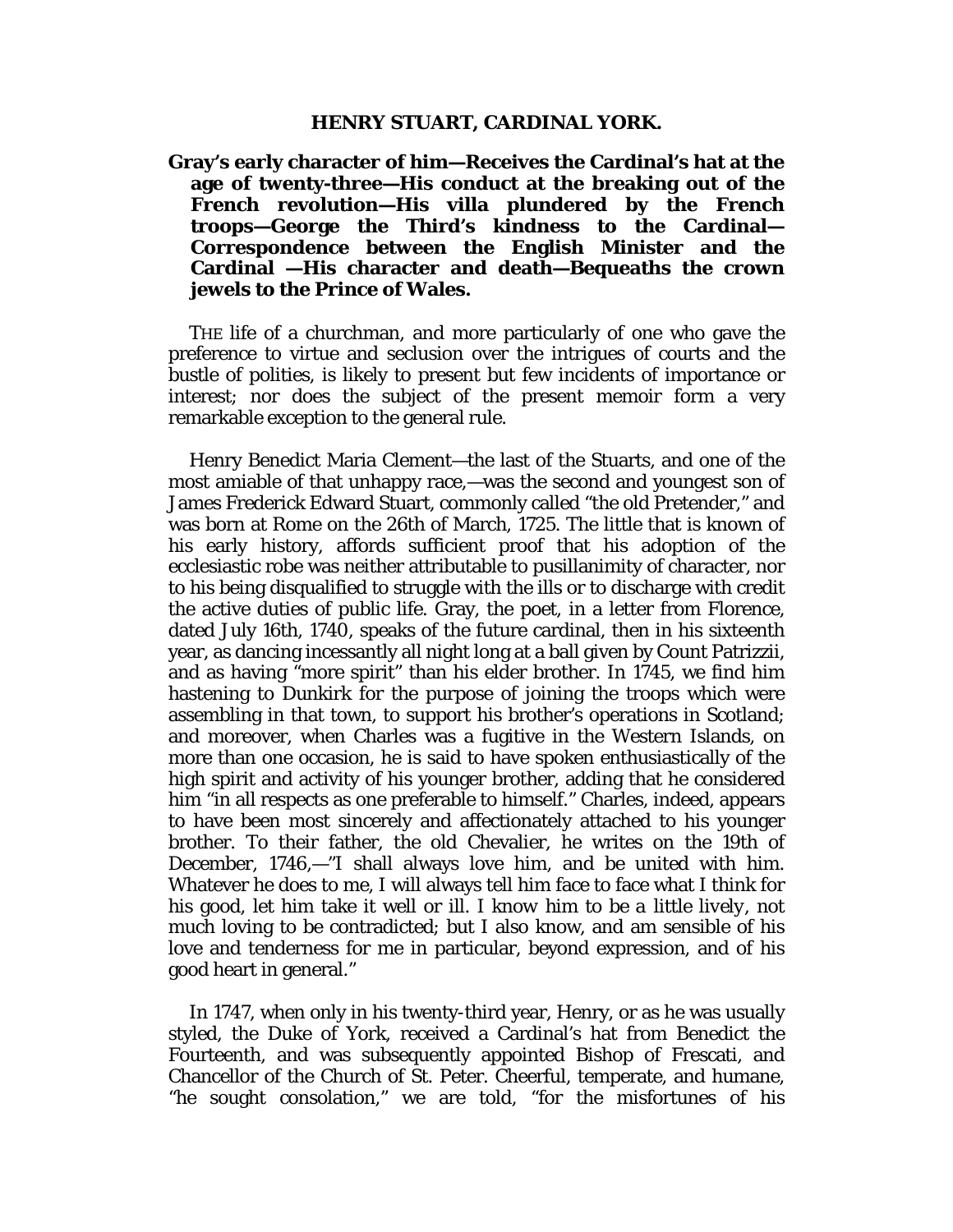predecessors in a scrupulous observance of the duties of his religion; apparently secured, in his retirement, from the storms and vicissitudes but too often dependent upon political life." On the death of his brother Charles, in 1788, the only step which he took to assert his right to the British throne, was to cause a paper to be drawn up, in which his rightful claims were insisted upon; while at the same time he ordered a medal to be struck, with the inscription HENRICUS NONUS, ANGLIÆ REX, on one side, and the words DEI GRATIA SED NON VOLUNTATE HOMINOM, on the other.

The virtues and unambitious character of Cardinal York seemed to promise him an existence happily exempt from the cares and sorrows which affect the majority of the human race. The curse, however, which had hung over his devoted family for so many centuries, was destined to persecute the last of that ill-fated line, and, moreover, at a period of life when age and its attendant infirmities rendered it a hard task to struggle with misfortune and almost positive want. The first blow which he received was on the breaking out of the French Revolution, when he lost his two rich livings in France, the Abbeys of Auchin and St. Amand, and also a large pension which he had hitherto enjoyed from the court of Spain. Nevertheless, in 1796,—in order to aid Pope Pius the Sixth to make up the sum of money demanded of him by Napoleon,—we find him disposing of his family jewels, among which was a ruby valued at 50,000*l*., and esteemed the largest and most perfect in Europe. Though his comforts and resources were thus diminished, he contrived still to reside at his favourite villa near Rome till 1798, when the French revolutionary troops attacked his palace, plundered his valuable collection of manuscripts and antiquities, and compelled him to fly for his life.

Infirm, and almost destitute, the last male descendant of a long line of kings, flew in the first instance to Padua, and subsequently to Venice. For a short time he supported himself and his household by the sale of a small quantity of silver plate, which he had saved from the wreck of his property; but this fund was soon exhausted, and his condition at length became pitiable in the extreme. On the 14th of September, 1792, Cardinal Borgia writes from Padua to Sir John Coxe Hippisley,—"Among the other Cardinals who have taken refuge in Padua, is also the Cardinal Duke, and it is greatly afflicting to me to see so great a personage, the last descendant of *Ins* Royal House, reduced to such distressed circumstances, having been barbarously stripped by the French of all his property. If they deprived him not of life also, it was through the mercy of the Almighty, who protected him in his flight, both by sea and land; the miseries of which, nevertheless, greatly injured his health at the advanced age of seventy-five, and produced a very grievous sore in one of his legs. Those who are well informed of this most worthy Cardinal's domestic affairs, have assured me that, since his flight,—having left behind him his rich and magnificent movables, which were all sacked and plundered, both at Rome and Frescati,—he has been supported by the silver plate he had taken with him,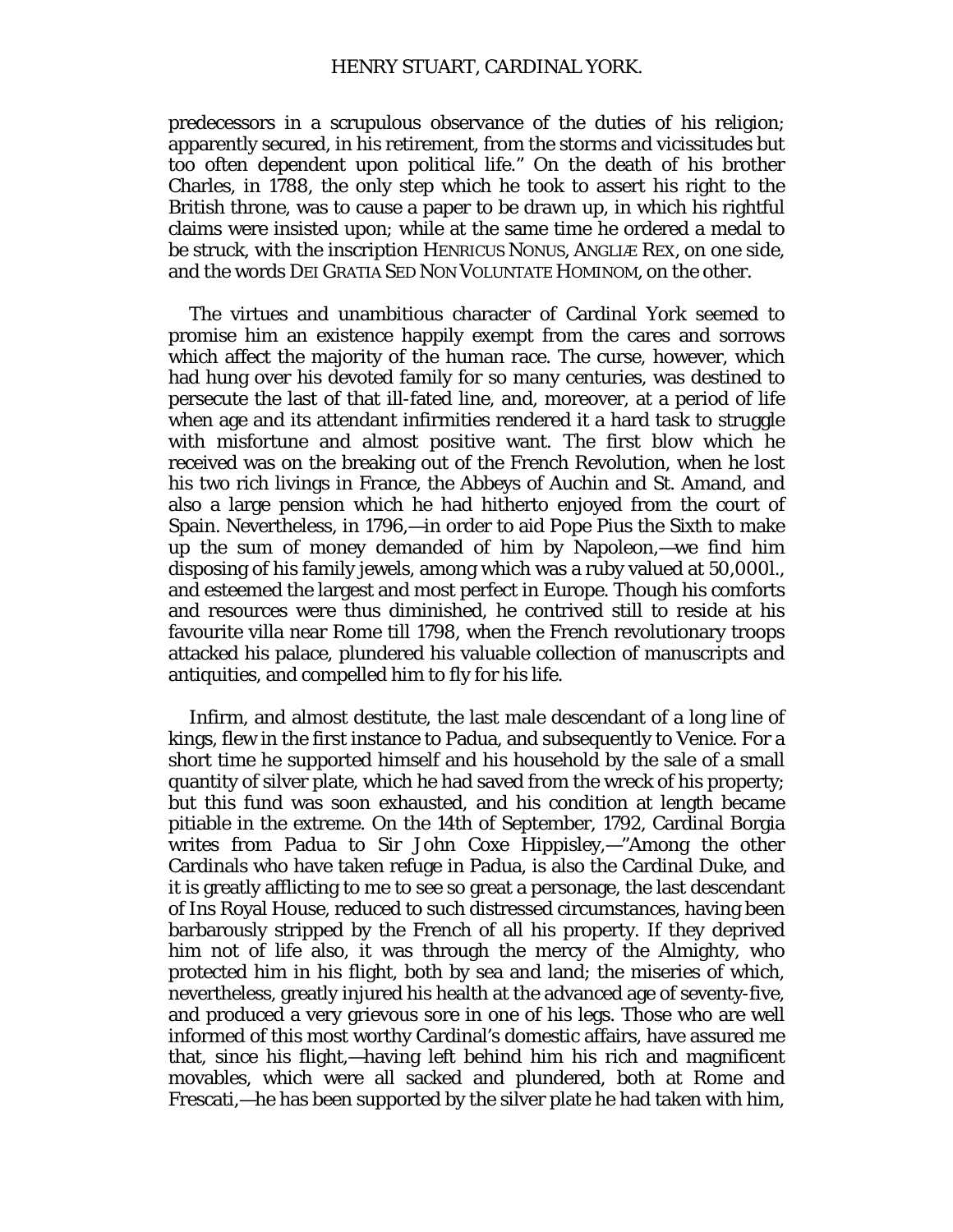and which he began to dispose of at Messina; and I understand that in order to supply his wants a few months in Venice, he has sold all that remained. This picture," adds the Cardinal, "which I present to your friendship, may well excite the compassion of every one who will reflect on the high birth, the elevated dignity, and the advanced age of the personage whose situation I now sketch, in the plain language of truth, without resorting to the aid of eloquence."

On his return to England, Sir John Hippisley lost no time in laying before the Ministry of the day a statement of the miserable condition to which the last of an illustrious line was reduced. His generous efforts met with the desired effect, for no sooner was George the Third made acquainted with the merits of the case, than he immediately ordered the Earl of Minto, then ambassador at Vienna, to make the Cardinal, in as delicate a manner as possible, an offer of a pension of 4000*l*. a year. Accordingly, on the 9th of February, 1800, we find Lord Minto writing to the aged prelate:—"I have received the orders of his Majesty, the King of Great Britain, to remit to your Eminence the sum of 2000*l*., and to assure your Eminence that, in accepting this mark of the interest and esteem of his majesty, you will give him sensible pleasure. I am at the same time ordered to acquaint your Eminence with his Majesty's intention to transmit a similar sum in the month of July, if the circumstances remain such that your Eminence continues disposed to accept it. In executing the orders of the King, my master," adds Lord Minto, "your Eminence will do me the justice to believe that I am deeply sensible of the honour of being the organ of the noble and touching sentiments with which his Majesty has condescended to charge me, and which have been inspired into him on the one hand by his own virtues, and on the other by the eminent qualities of the august person in whom he wishes to repair, as far as possible, the disasters into which the universal scourge of our times has dragged, in a special manner, all who are most worthy of veneration and respect."

The kindness of George the Third was gratefully acknowledged by the venerable Cardinal. To Sir John Hippisley also he immediately addressed a letter from "the bosom of the conclave," thanking him most fervently for the share which he had in relieving him from his pressing necessities. The following correspondence, which passed on the occasion, may possibly prove of some interest to the reader.

> CARDINAL YORK TO SIR JOHN COXE HIPPISLEY. (WRITTEN IN THE CONCLAVE.)

> > Venice, 26th February, 1800.

Your letters fully convince me of the cordial interest you take in all that regards my person, and I am happy to acknowledge that principally I owe to your friendly efforts, and to those of your friends, the succour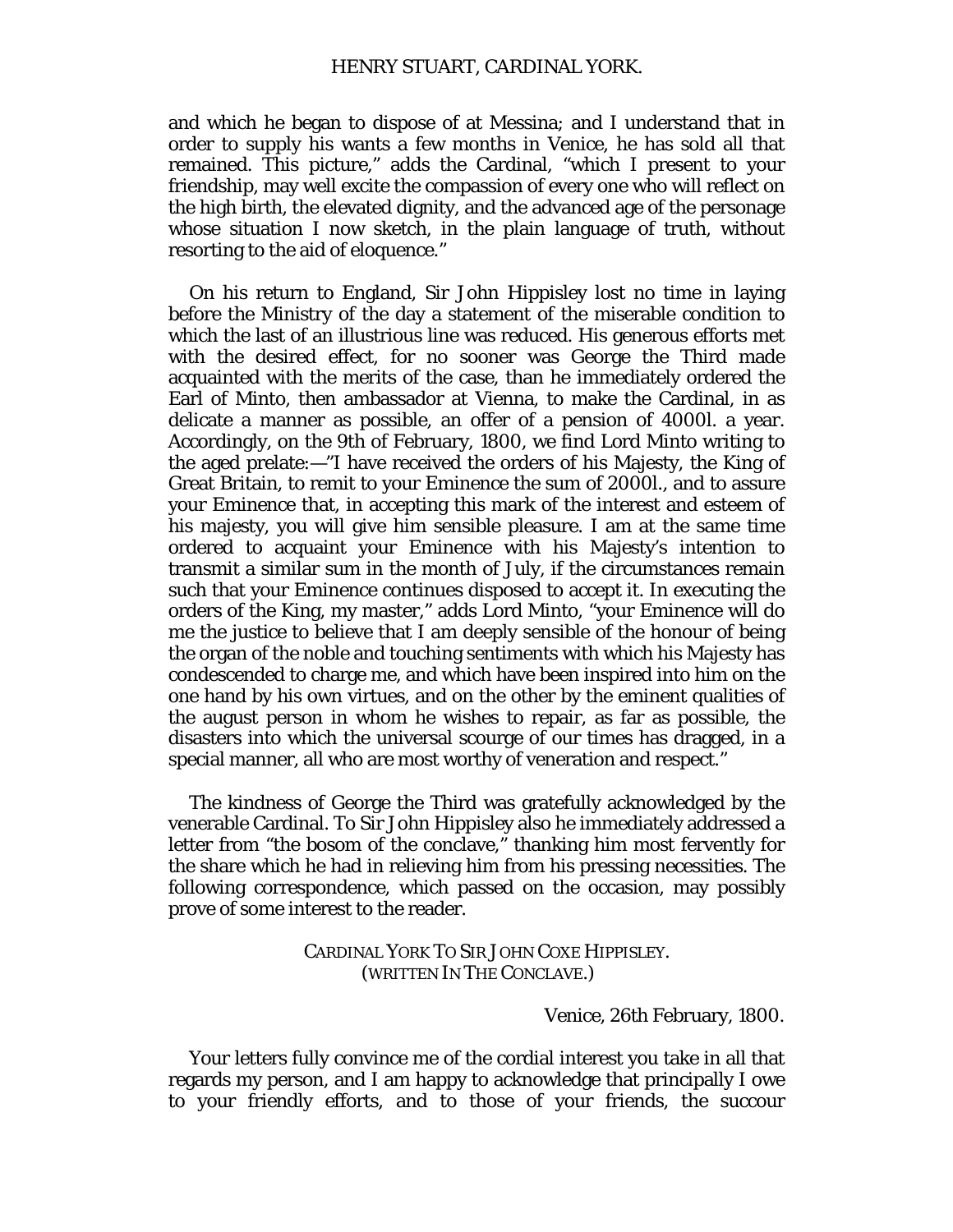generously granted to relieve the extreme necessities into which I have been driven by the present dismal circumstances. I cannot sufficiently express how sensible I am to your good heart, and write these few lines, in the first place to contest to you these my most sincere and grateful sentiments, and then to inform you that, by means of Mr. Oakley, an English gentleman who arrived here last week, I have received a letter from Lord Minto from Vienna, advising me that he had orders from his Court to remit to me at present the sum of *2000l.,* and that in the month of July next I may again draw, if I desire it, for another equal sum. The letter is written in so extremely genteel and obliging a manner, and with expressions of singular regard and consideration for me, that, I assure you, excited in me most particular and lively sentiments, not only of satisfaction for the delicacy with which the affair has been managed, but also of gratitude for the generosity which has provided for my necessity. I have answered Lord Minto's letter, and gave it on Saturday last to Mr. Oakley, who was to send it by that evening's post to Vienna, and have written in a manner that I hope will be to his Lordship's satisfaction.

I own to you that the succour granted to me could not be more timely, for without it, it would have been impossible for me to subsist, on account of the absolutely irreparable loss of all my income: the very funds being also destroyed, so that I would otherwise have been reduced for the short remainder of my life to languish in misery and indigence. I would not lose a moment's time to apprise you of all this, and am very certain that your experimented good heart will find proper means to make known, in an energetical and proper manner, these sentiments of my grateful acknowledgments. The signal obligations I am under to Mr. Andrew Stuart, for all that he has, with so much cordiality, on this occasion, done to assist me, renders it for me indispensable to desire that you may return him my most sincere thanks; assuring him that his health and welfare interest me extremely, and that I have with great pleasure received from General Heton the genealogical history of our family, which he was so kind as to send me, and hope that he will from that General have already received my thanks for so valuable a proof of his attention for me. In the last place, if you think proper, and an occasion should offer itself, I beg you to make known to the other gentlemen, who also have co-operated, my most grateful acknowledgments, with which, my dear Sir John, with all my heart I embrace you.

Your best of friends,

HENRY CARDINAL.

To Sir J. C. Hippisley, Bart., London.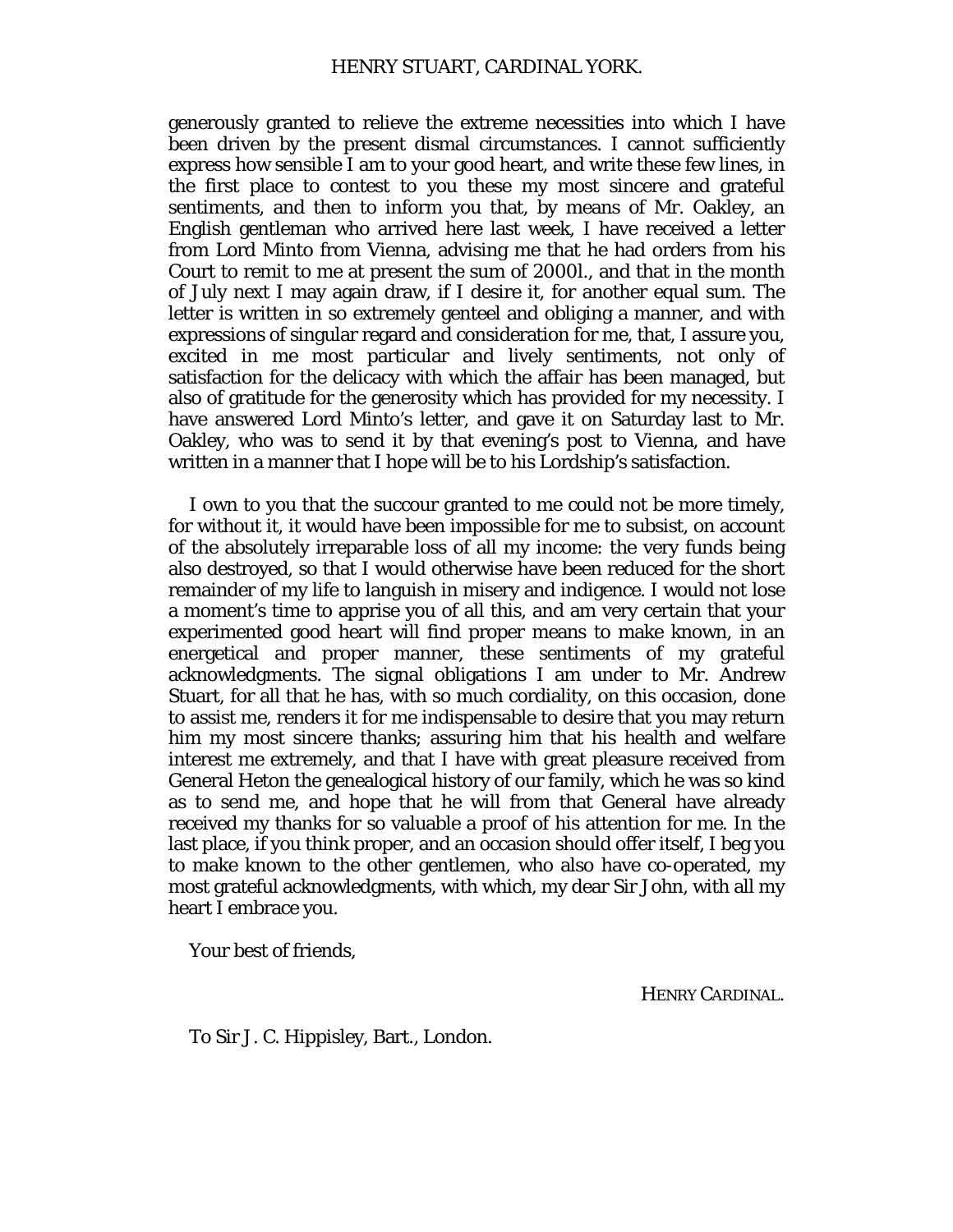## SIR JOHN COXE HIPPISLEY TO CARDINAL YORK.[1](#page-115-0)

Grosvenor Street, London, 31st March [1800]. SIR,

I trust your Eminence will do me the justice to believe that I was not insensible to the honour of receiving so flattering a proof of your gracious consideration as that which I am favoured with, dated the 26th of last month, from the bosom of the conclave.

The merciless scourge of the present age, as my friend Lord Minto has so justly observed, has singled out, as the first objects of its vengeance, every thing that is most worthy and best entitled to our veneration and respect. The infidels in religion, but zealots in anarchy, whose malignity pursued the sacred remains of Pius the Great even beyond the grave, assuredly would not exempt from their remorseless persecution the venerable person of the Cardinal of York.

Severe as have been your Eminence's sufferings, they will, nevertheless, find some alleviation in the general sympathy of the British nation. With all distinctions of parties, with all differences of communion, among all conditions of men, but one voice is heard: all breathe one applauding sentiment—all bless the gracious act of the Sovereign, in favour of his illustrious, but unfortunate relation.

Your Eminence greatly overvalues the humble part which has fallen to my lot, in common with my worthy friend Mr. Stuart. The cause of suffering humanity never wants supporters in the country with which I know, sir, you feel a generous pride in being connected. The sacred ministers of religion, exiled and driven from their altars, find refuge and security in Britain. The unfortunate Princes of the House of Bourbon, too, found an asylum under the hospitable roof of the royal ancestors of the Cardinal of York; and when every dignified virtue that can stamp worth on human nature, is outraged in the venerable person of the Cardinal of York himself,—

> "—against such cruelties, With inward consolation recompensed,—"

here also an inviolable sanctuary is unfolded in the kindred bosom of our benevolent Sovereign!

I

<span id="page-115-0"></span><sup>&</sup>lt;sup>1</sup> This letter, I believe, has not hitherto appeared in print. The author transcribed it from a MS. inserted in the copy of the Borgia and York Letters, which was presented by Sir John Hippisley to the late Duke of Gloucester.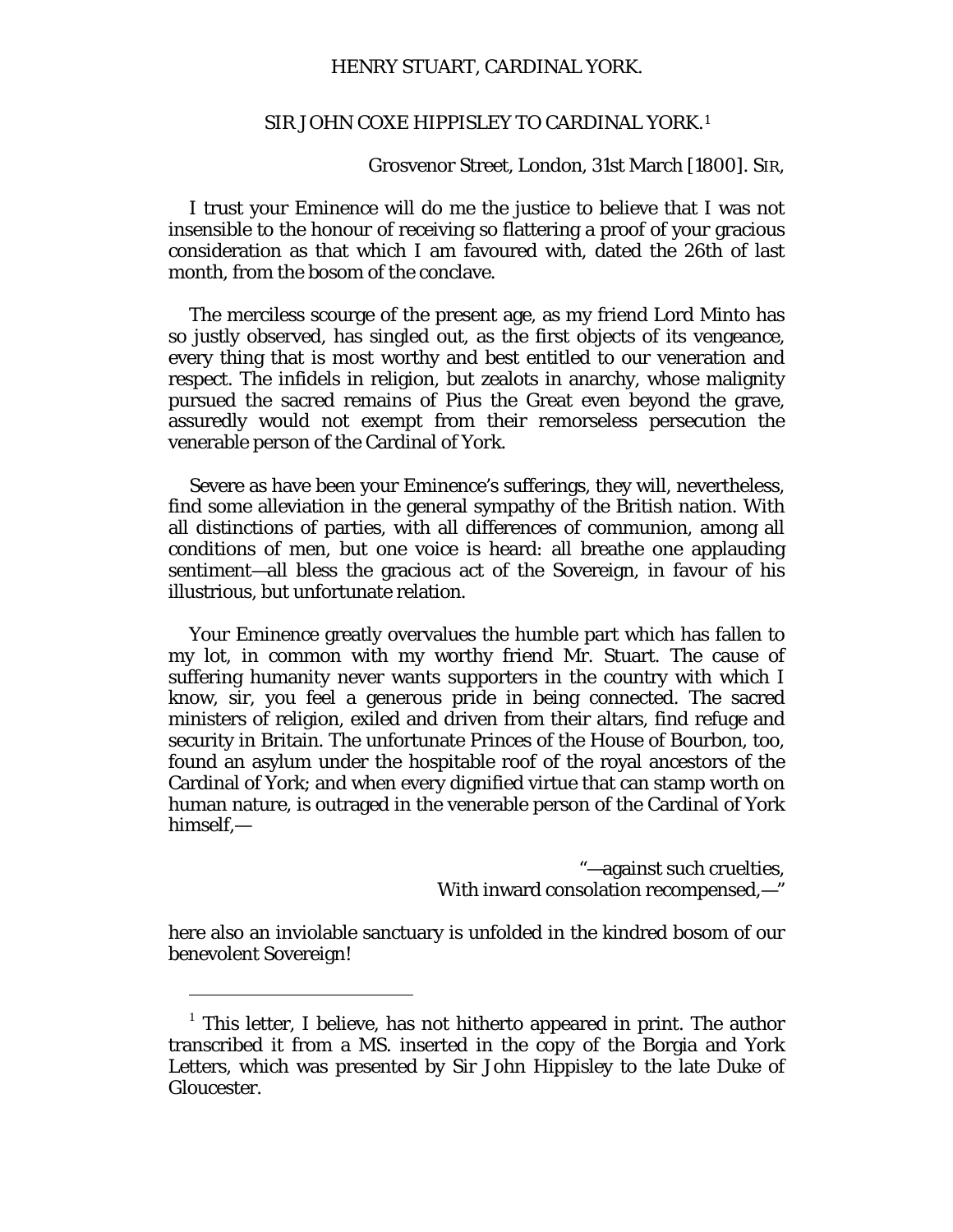It is incumbent on me to attest, that in the frequent communications Mr. Stuart and myself have had with the King's Ministers on this subject, they have uniformly expressed their persuasion, that his Majesty will think himself happy in repeating the same gracious attention to his royal relation, and in the same proportion, as long as his unfortunate circumstances have a claim to them. I can also, with equal confidence assure your Eminence, that your reply to my Lord Minto has given as much satisfaction to the King's Ministers, as it doubtless has excited in the benevolent mind of his Majesty himself.

Mr. Stuart unites with me in every heartfelt wish for your Eminence's health and happiness, equally flattered with myself, by your Eminence's condescension and gracious acceptance of our humble attentions. With the most perfect consideration and profound respect, I have the honour to be, &e.

J. C. HIPPISLEY.

# CARDINAL YORK TO SIR JOHN COXE HIPPISLEY.

Venice, 7th May, 1800.

DEAR SIR JOHN,

I have not words to explain the deep impression your very obliging favour of March the 31st made upon me. Your and Mr. Andrew Stuart's most friendly and warm exertions in my behalf; the humane and benevolent conduct of your ministers; your gracious sovereign's noble and spontaneous generosity,—the continuance of which, you certify me, depends on my need of it,—were all ideas which crowded together on my mind, and filled me with most lively sensations of tenderness and heartfelt gratitude. What return can I make to so many, and so signal proofs of disinterested benevolence? Dear Sir John! I confess I am at a loss how to express my feelings. I am sure, however, and very happy that your good heart will make you fully conceive the sentiments of mine, and induce you to make known in an adequate and convenient manner, to all such as you shall think proper for me, my most sincere acknowledgments.

With pleasure I have presented your compliments to the Cardinals and other persons you mention, who all return you their sincere thanks. The Canon in particular, now Monsignore, being also a domestic prelate of his Holiness, begs you will be persuaded of his constant respect and attachment to you.

My wishes would be completely satisfied, should I have the pleasure as I most earnestly desire, to see you again at Frescati, and be able to assure you by word of mouth of my most sincere esteem and affectionate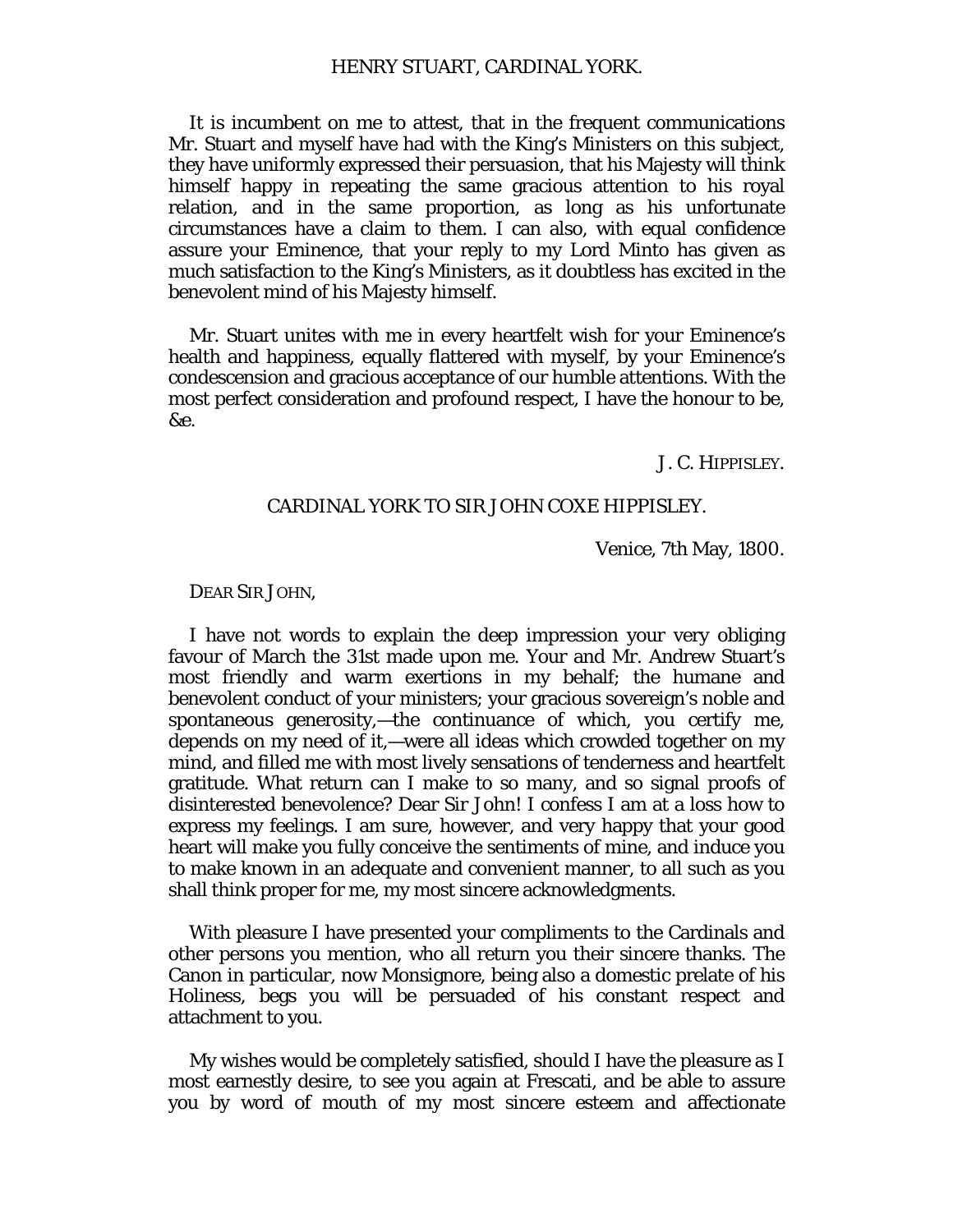indelible gratitude. Your best of friends,

HENRY CARDINal.

Sir John C. Hippisley, Grosvenor Street, London.

Cardinal York bears the character of an amiable and virtuous Prince, sincere in his piety, of gentle manners, and possessed of tolerable abilities. His purse was always open to the poor, and in him a British subject in distress was sure to find a compassionate benefactor. His taste for literature and the fine arts is evinced by the valuable library which he collected, and by his fine collection of antiquities and manuscripts, all of which were either plundered in 1798 by the French and Italian revolutionists at Rome, or confiscated by French commissaries and subsequently scattered over the museums and libraries of Paris.

This venerable and excellent prelate died at Rome in June, 1807, at the age of eighty-two. To George the Fourth, then Prince of Wales, he bequeathed the crown jewels, which, one hundred and twenty years before, his grandfather, James the Second, had carried off with him in his flight from England in 1688. Among these valuable relies, the most interesting was the "George," which had been worn by the Cardinal's great-grandfather, the unfortunate Charles the First.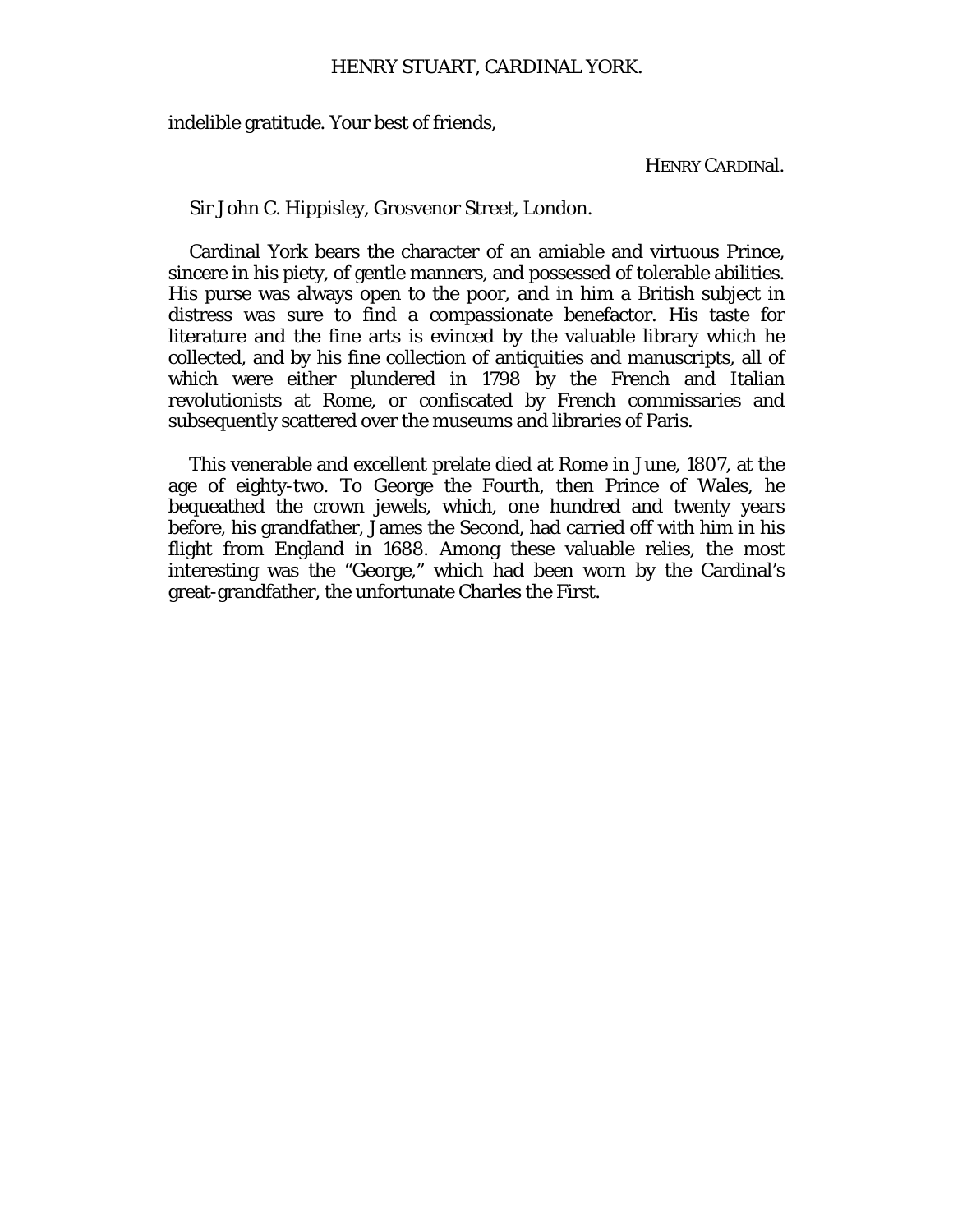#### **ARTHUR ELPHINSTONE, LORD BALMERINO.**

# **His early attachment to the Stuarts—Enters the French service after the Insurrection of 1715—Joins the Pretender in 1745— His arrest and committal to the Tower—The trial-scene, as described by Walpole—His fortitude and cheerfulness after the sentence—His execution.**

THIS gallant and ill-fated nobleman was born in 1688. In his youth he had served with distinction in the armies of Queen Anne, but on the breaking out of the insurrection of 1715, he immediately disclaimed his allegiance to that princess, and flew to array himself beneath the standard of his proscribed, but legitimate, Sovereign. The circumstances under which he deserted to the Stuarts were rather remarkable. Previous to the battle of Dumblain, his loyalty had been much suspected; but his colonel, the Duke of Argyll, lulled the suspicions of the Government, by declaring that he would be answerable for his good conduct. He behaved with gallantry during the action, but no sooner had victory decided in favour of the royalists, than he galloped off with his troop to the opposite party, declaring that he had never feared death before that day, when he had been induced to fight against his conscience.

Having seen the last blow struck in the cause of the Stuarts, Lord Balmerino, then Captain Elphinstone, was fortunate enough to effect his escape to the Continent, where he entered the French service, and remained an exile till 1734, when his father, without his knowledge or consent, succeeded in obtaining a pardon for him from the Government. Naturally eager, on the one hand, to return to his country and his friends, from whom he had been banished for BE many years, he was yet unwilling to accept the boon without the express permission of his legitimate Prince; and, accordingly, he wrote to the old Chevalier at Rome, requesting to be directed by him on the occasion. The Chevalier immediately sent him back an answer in his own handwriting, not only sanctioning his return to Scotland, but adding, with an amiable consideration, that he had given orders to his banker at Paris to defray the expenses of his journey.

From the period of the suppression of the insurrection of 1715, till the landing of Charles Edward in the Highlands, we know little of the private history of Lord Balmerino. Like the generality of the Scottish landholders of the last century, he seems to have contented himself with the amusements and enjoyments obtained by a residence among his own people and on his own estate, and to have been distinguished, even above his neighbours for his hospitality and convivial habits.

Although thirty years had elapsed since he had last drawn his sword in the cause of the Stuarts, the standard of the young Chevalier was no sooner unfurled in the wild valley of Glenfinnan, than the veteran peer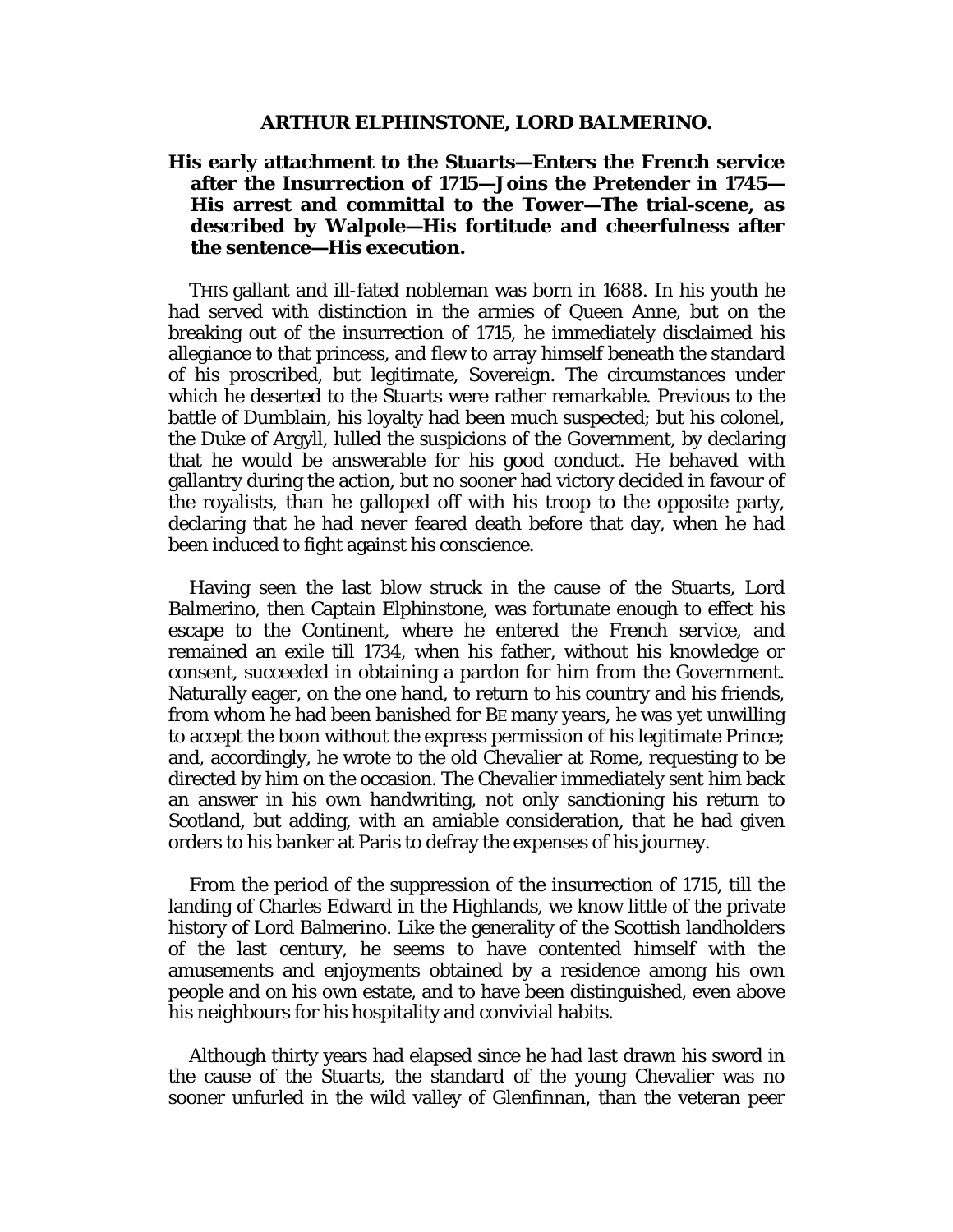flew, with the fiery enthusiasm which had distinguished him in his youth, to aid in a cause which he believed to be the holiest and noblest which could animate the human mind. "I might easily," he says, in his dying speech on the scaffold' "*have* excused myself from taking arms, on account of my age; but I never could have had peace of conscience] if I had stayed at home when that brave Prince was exposing himself to all manner of dangers and fatigues both day and night."

The military experience and personal gallantry of Lord Balmerino contributed in a great degree to the early successes obtained by the insurgent army; while he was no less distinguished by the forbearance and humanity which he invariably displayed towards the royalist prisoners who fell into his hands. "All this," he says, in his dying speech, "gives me great pleasure, now that I am looking on the block on which I am ready to lay down my head." Having witnessed the last efforts of the gallant Highlanders on the fatal field of Culloden, Lord Balmerino, with many of his brave companions in arms, sought safety in concealment and flight. He was one of the first persons, of any rank or importance, who fell into the hands of the Government; and having been brought by the Grants to Inverness on the 21st of April, 1746, he was shortly afterwards sent by sea to London, in the same vessel with his friends the Earls of Cromarty and Kilmarnock.

Immediately on their arrival in London, these unfortunate noblemen were committed to the Tower; and bills of indictment having been found by the grand jury of Surrey, they were brought to trial before their peers in Westminster Hall on the 28th of July, 1746. The scene was a most impressive and magnificent one. About eight o'clock in the morning the prisoners were conducted from the Tower to Westminster in three coaches, attended by a strong guard of foot soldiers. In the first coach was the Earl of Kilmarnock, with General Williamson, the Deputy-Governor of the Tower, and a captain of the guard; in the next was the Earl of Cromartie, attended by a Captain Marshall; and in the third came Lord Balmerino, accompanied by Mr. Fowler, gentleman-jailer, with the fatal axe, covered, before him. As soon as the Peers had assembled in Westminster Hall, proclamation was made for the appearance of the prisoners. They were then brought to the bar, preceded by the gentlemanjailer, who carried the axe with the blunt part turned towards them. The usual compliments passed between the prisoners and the peers, and the indictments were then read with all the customary formalities.

The trial scene of the insurgent Lords is graphically described by Horace Walpole in one of the most interesting of his charming letters. To Sir Horace Mann he writes, on the let of August, 1746; "I am this moment come from the conclusion of the greatest and most melancholy scene I ever yet saw! You will easily guess it was the trials of the rebel Lords. As it was the most interesting sight, it was the most solemn and fine: a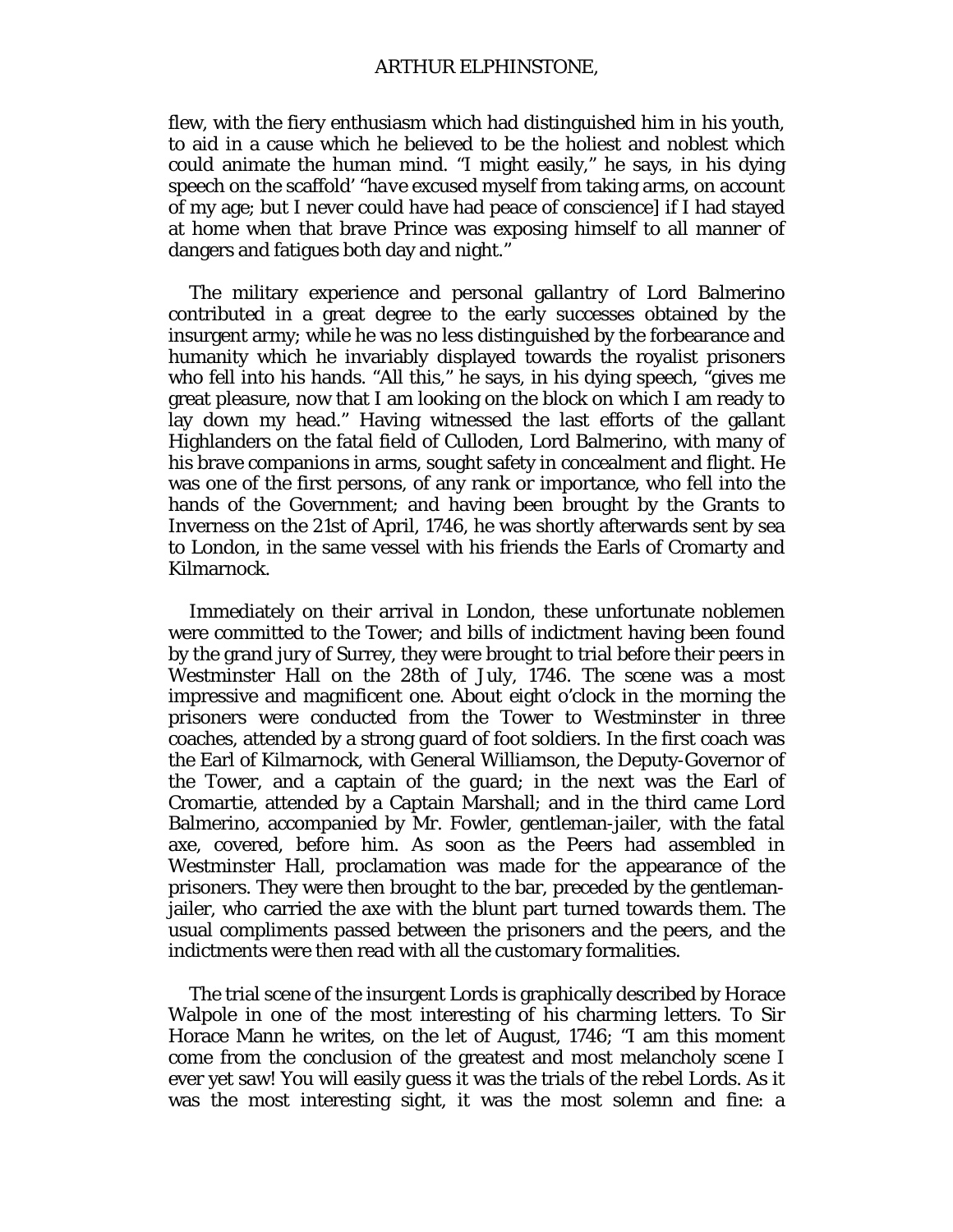coronation is a puppet-show, and all the splendour of it idle; but this sight at once feasted one's eyes, and engaged all one's passions. It began last Monday; three parts of Westminster Hall were enclosed with galleries, and hung with scarlet; and the whole ceremony was conducted with the most awful solemnity and decency, except in the one point of leaving the prisoners at the bar, amidst the idle curiosity of some crowd, and even with the witnesses who had sworn against them, while the Lords adjourned to their own House to consult. No part of the royal family was there, which was a proper regard to the unhappy men, who were become their victims. One hundred and thirty-nine Lords were present, and made a noble sight on their benches *frequent and full'*. The Chancellor<sup>[1](#page-120-0)</sup> was Lord High Steward; but though a most comely personage, with a fine voice, his behaviour was mean, curiously searching for occasion to bow to the Minister that is no peer, $2$  and consequently applying to the other Ministers, in a manner, for their orders; and not even ready at the ceremonial. To the prisoners he was peevish; and instead of keeping up the humane dignity of the law of England—whose character is to point out favour to the criminal—he crossed them, and almost scolded at any offer they made towards defence. I had armed myself with all the resolution I could, with the thought of their crimes and of the danger past, and was .assisted by the sight of the Marquis of Lothian,<sup>[3](#page-120-2)</sup> in weepers for his son, who feel at Culloden; but the first appearance of the prisoners shocked me!—their behaviour melted me!"

"For Lord Balmerino," adds Walpole, "he is the most natural brave old fellow I ever saw; the highest intrepidity, even to indifference. At the bar he behaved like a soldier and a man; in the intervals of form, with carelessness and humour. He pressed extremely to have his wife—his pretty Peggy—with him in the Tower. Lady Cromartie only sees her husband through the grate, not choosing to be shut up with him, as she thinks she can serve him better by her intercession without: she is very handsome; so are her daughters. When they were to be brought from the Tower in separate coaches, there was some dispute in which the axe must go. Old Balmerino cried, 'Come, come, put it with me.' At the bar, he plays with his fingers upon the axe, while he talks to the gentleman-jailer; and one day, somebody coming up to listen, he took the blade and held it like a fan between their faces. During the trial a little boy was near him, but not tall enough to see; he made room for the child, and placed him near

 $\overline{a}$ 

 $^1$  Lord Hardwicke.

<sup>2</sup> Henry Pelham.

<span id="page-120-2"></span><span id="page-120-1"></span><span id="page-120-0"></span><sup>3</sup> William Kerr, third Marquis of Lothian, whose second son, Lord Robert Kerr, had been killed at the battle of Culloden.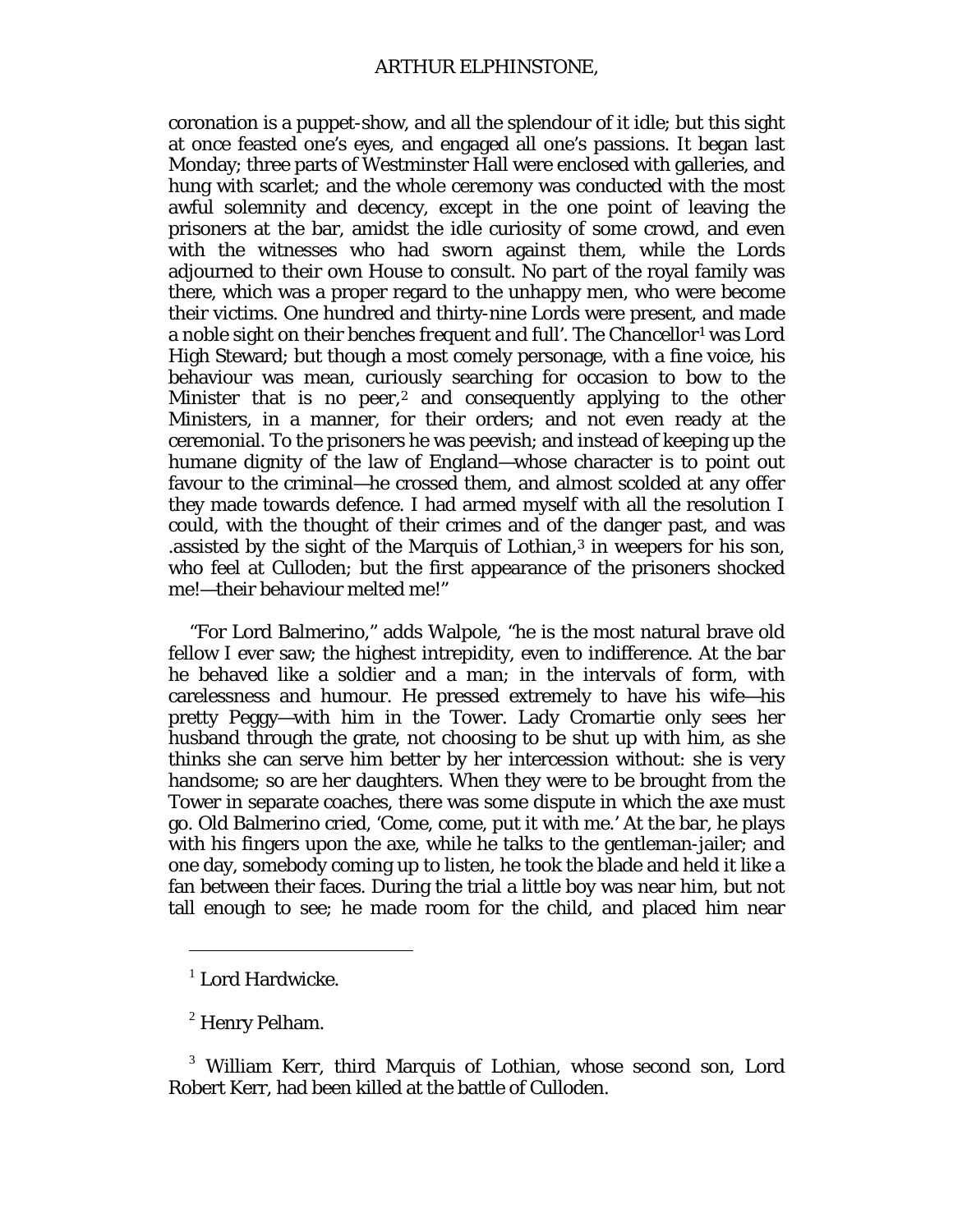## himself.

 $\overline{a}$ 

"When the trial began, the two Earls pleaded guilty; Balmerino not guilty, saying he could prove his not being at the taking of the Castle of Carlisle, as was laid in the indictment. Then the King's counsel opened; and Serjeant Skinner pronounced the most absurd speech imaginable, and mentioned the Duke of Perth,' who,' said he, 'I see by the papers is dead.' Then some witnesses were examined, whom afterwards the old hero shook cordially by the hand. The Lords withdrew to their House, and returning, demanded of the judges, whether, one point not being proved, though all the rest were, the indictment was false? to which they unanimously answered in the negative. Then the Lord High Steward asked the Peers severally, whether Lord Balmerino was guilty? All said, 'Guilty upon honour,' and then adjourned, the prisoner having begged pardon for giving them so much trouble.[1](#page-121-0) While the Lords were withdrawn, the Solicitor-general Murray (brother of the Pretender's minister) officiously and insolently went up to Lord Balmerino, and asked him how he could give the Lords so much trouble, when his solicitor had informed him that his plea could be of no use to him? Balmerino asked the bystanders who this person was? and being told, he said,' Oh, Mr. Murray! I am extremely glad to see you; I have been with several of your relations; the good lady, your mother, was of great use to us at Perth.' Are you not charmed with this speech? How just it was! As he went away, he said, 'They call me Jacobite; I am no more a Jacobite than any that tried me; but if the Great Mogul had set up his standard, I should have followed it, for I could not starve.'[2](#page-121-1)

"When the Peers were going to vote," proceeds Walpole, "Lord Foley withdrew, as too well a wisher; Lord Moray, as nephew of Lord Balmerino; and Lord Stair, as, I believe, uncle to his great-grandfather. Lord Windsor very affectedly said, 'I am sorry I must say, *guilty upon my honour,'* Lord Stamford would not answer to the name of Henry, having been christened Harry: what a great way of thinking on such an occasion! I was diverted, too, with old Norsa, an old Jew, that kept a tavern. My brother, as auditor

<span id="page-121-0"></span> $1$  According to ancient custom, the Lord Steward put the question to each Peer, commencing with the youngest Baron,—"My Lord of ——, is Arthur Lord Balmerino guilty of High Treason?" The nobleman, thus addressed, then laid his hand upon his left breast, answering, "Guilty, upon my honour, my Lord."

<span id="page-121-1"></span> $2^2$  Walpole places this speech in the mouth of Lord Balmerino, but it seems far more likely that it was uttered by Lord Kilmarnock. See *post,* in the memoir of that nobleman, where he is mentioned as giving vent to a similar sentiment, in conversation with the Duke of Argyll.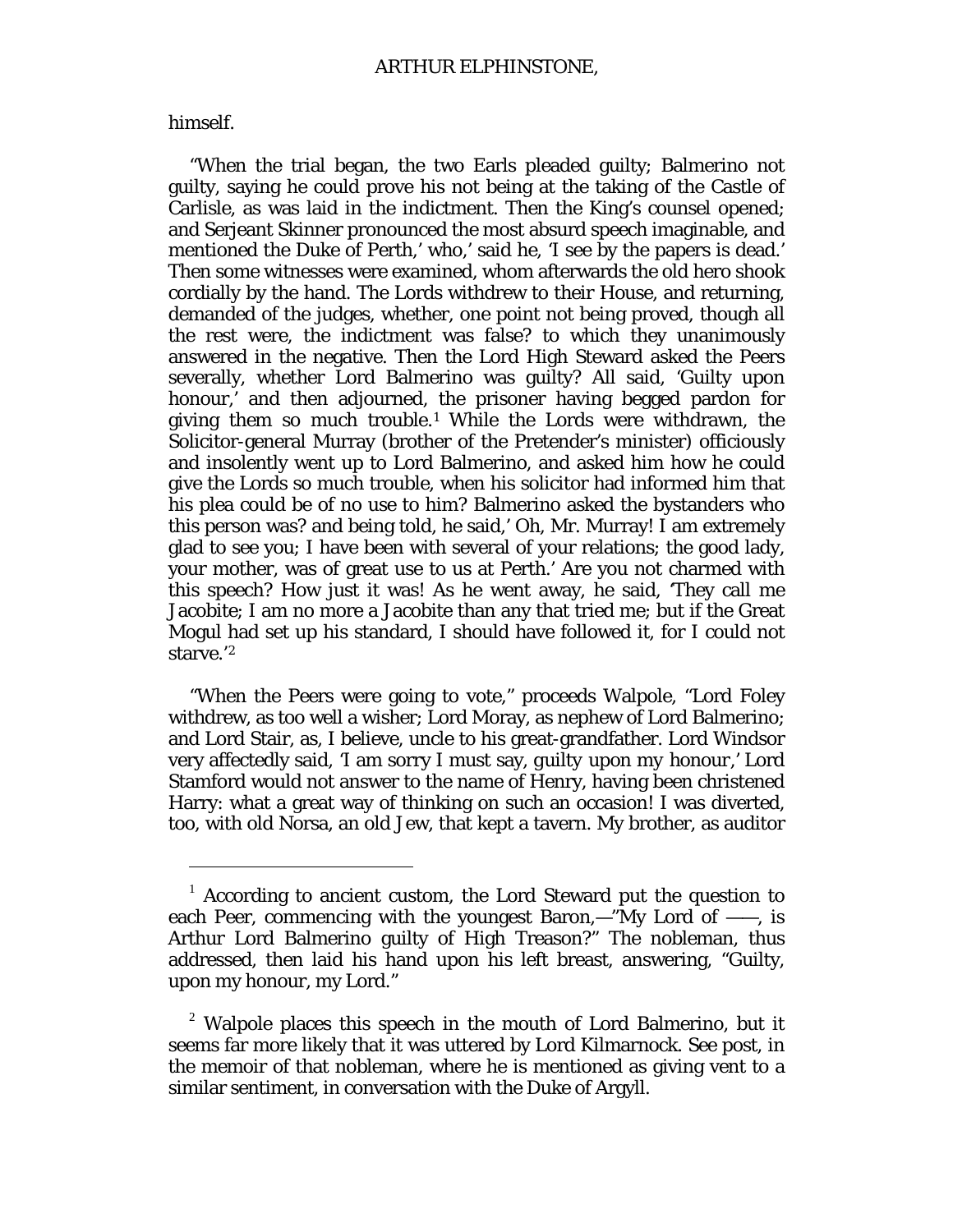of the Exchequer, has a gallery along one whole side of the court. I said, 'I really feel for the prisoners.' Old Issachar replied, 'Feel for them! Pray, if they had succeeded, what would have become of *all us?'* When my Lady Townshend heard her husband vote, she said,' I always knew *my* Lord was *guilty,* but I never thought he would own it *upon his honour*." Lord Balmerino said, that one of his reasons for pleading *not guilty* was, that so many ladies might not be disappointed of their show." Having been found guilty by the unanimous verdict of their Peers, the prisoners were recalled to the bar; and having been informed by the Lord Steward, that on the day following the next, sentence would be passed upon them, they were reconducted to the Tower, with the edge of the axe turned towards them. Accordingly, on the 30th of July, they were again brought to the bar of Westminster Hall to receive judgment; but in consequence of a technical objection raised by Lord Balmerino, the court was once more adjourned to the 1st of August, in order to enable him to obtain the assistance of counsel. On that day, the Peers again assembled in Westminster Hall, when the prisoners were called upon, with the usual formalities, to state if they had any objection to raise why sentence of death should not be passed upon them. They all answered in the negative; Lord Balmerino adding, that his counsel had satisfied him that there was nothing in the objection which he had raised which could do him service, and that he therefore regretted that he had occasioned so much trouble to their Lordships. The Lord Steward then addressed the prisoners in a pathetic speech, and concluded by pronouncing sentence in the following words:—"The judgment of the law is, and this High Court doth award, that you, William Earl of Kilmarnock, George Earl of Cromartie, and Arthur Lord Balmerino, and every one of you, return to the prison of the Tower from whence you came; from thence you must be drawn to the place of execution; when you come there, you must be hanged by the neck, but not till you are dead; for you must be cut down alive; then your bowels must be taken out, and burnt before your faces; then your heads must be severed from your bodies, and your bodies must be divided, each into four quarters, and these must be at the King's disposal. And God Almighty be merciful to your souls!" Sentence having been passed, the prisoners were removed from the bar, when the Lord High Steward, standing up uncovered, broke his staff, and declared the Commission to be dissolved.

Throughout his trial, and indeed up to the moment when the fatal axe subsequently fell upon him, Lord Balmerino displayed the greatest fortitude and cheerfulness; apparently despising death itself as much as he despised those who inflicted it. "The first day," writes Gray, the poet, "while the Peers were adjourned to consider of his plea, Lord Balmerino diverted himself with the axe that stood by him, played with the tassels, and tried the edge with his finger." On his return to the Tower, after sentence had been passed on him, he stopped the coach, we are told, at Charing Cross, to buy *honey-blobs,* as the Scotch call gooseberries; and again, Horace Walpole writes to George Montagu a few days afterwards;—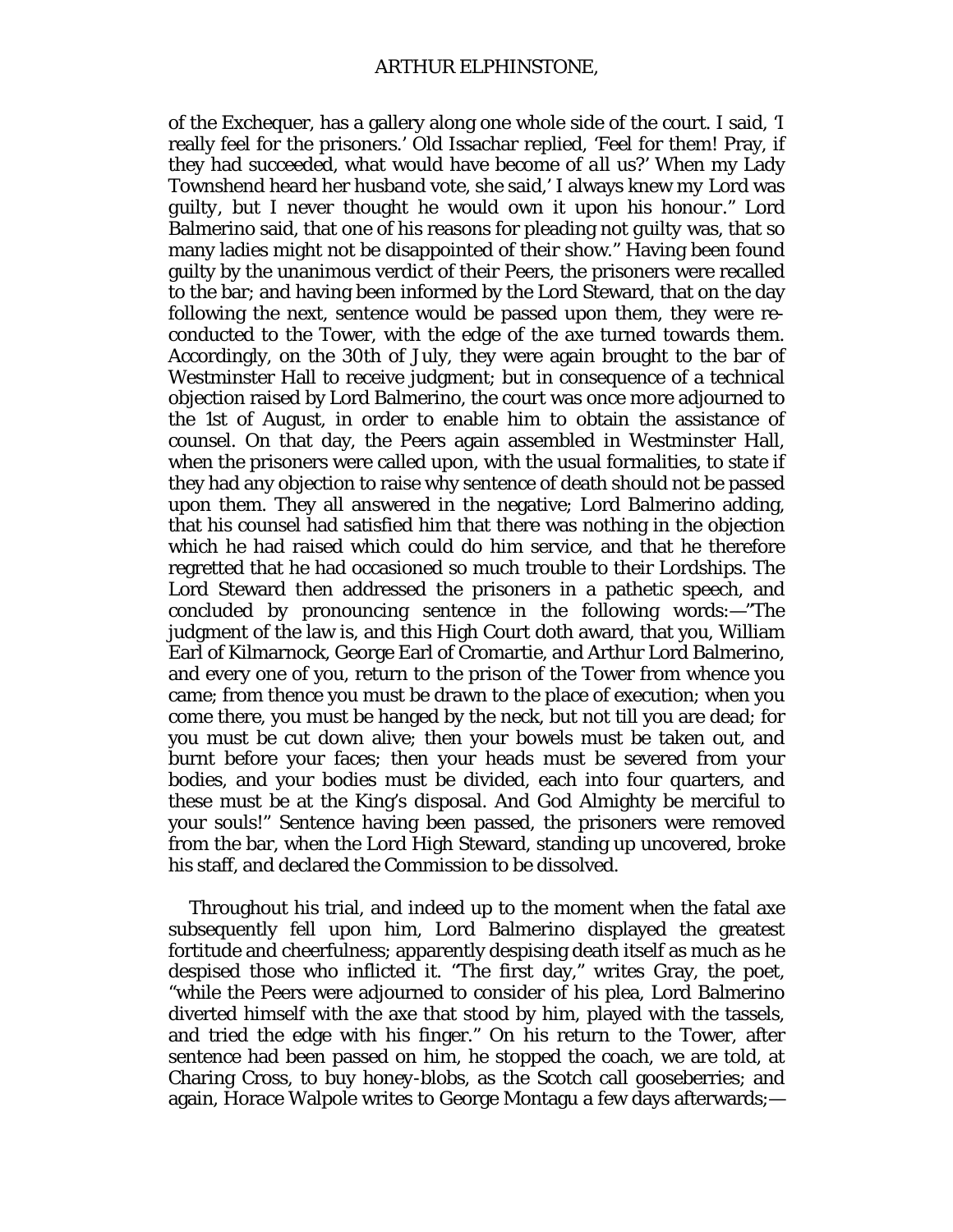"Old Balmerino keeps up his spirits in the same pitch of gaiety. In the cell at Westminster, he showed Lord Kilmarnock how he must lay his head; bid him not wince, lest the stroke should cut his skull or his shoulders, and advised him to bite his lips. As they were to return, he begged they might have another bottle together, as they should never meet any more till, and then pointed to his neck. At getting into the coach, he said to the jailer,— 'Take care, or you will break my shins with this damned axe.'"

On the 16th of August, Walpole writes to the same correspondent:—"I have been this morning at the Tower, and passed under the new heads at Temple Bar, where people make a trade of letting out spying-glasses at a halfpenny a look. Old Lovat arrived last night, I saw Murray, Lord Derwentwater, Lord Traquair, Lord Cromartie and his son, and the Lord Provost, at their respective windows. The other two wretched Lords are in dismal towers, and they have stopped up one of old Balmerino's windows because he talked to the populace; and now he has only one, which looks directly upon all the scaffolding. They brought in the death-warrant at his dinner. His wife fainted. He said,—'Lieutenant, with your d—d warrant you have spoiled my lady's stomach.' He has written a sensible letter to the Duke to beg his intercession, and the Duke has given it to the King."

On learning that Lord Lovat had fallen into the hands of the Government, Lord Balmerino expressed a generous concern that they had not been captured at the same time,—"For then," he said, "we might have been sacrificed, and those other two brave men might have escaped." However, when he subsequently learned that Lords Kilmarnock and Cromartie had petitioned for mercy, he observed, with a sneer, that "as they had such great interest at court, they might as well have squeezed his name in with their own." About a week after he had received sentence of death, he received a visit from a gentleman, who made many apologies for intruding upon the few hours which his Lordship had to live. "Oh! Sir," he said, "it is no intrusion at all. I have done nothing to make my conscience uneasy. I shall die with a true heart, and undaunted; for I think no man fit to live who is not fit to die; nor am I in any way concerned at what I have done."

The 18th of August being appointed for the execution of Lords Kilmarnock and Balmerino, about six o'clock in the morning of that day, a troop of the life-guards, another of the horse grenadier guards, and about a thousand foot-guards, marched from the parade, opposite the Horse-Guards in St. James's Park, through the city to Tower Hill. On arriving there, a large body were posted round the scaffold, while the remainder were drawn up in two lines, extending from the lower gate of the Tower to the scaffold, leaving a sufficient space between them for the procession to pass through.

About eight o'clock, the Sheriffs of London, accompanied by their Under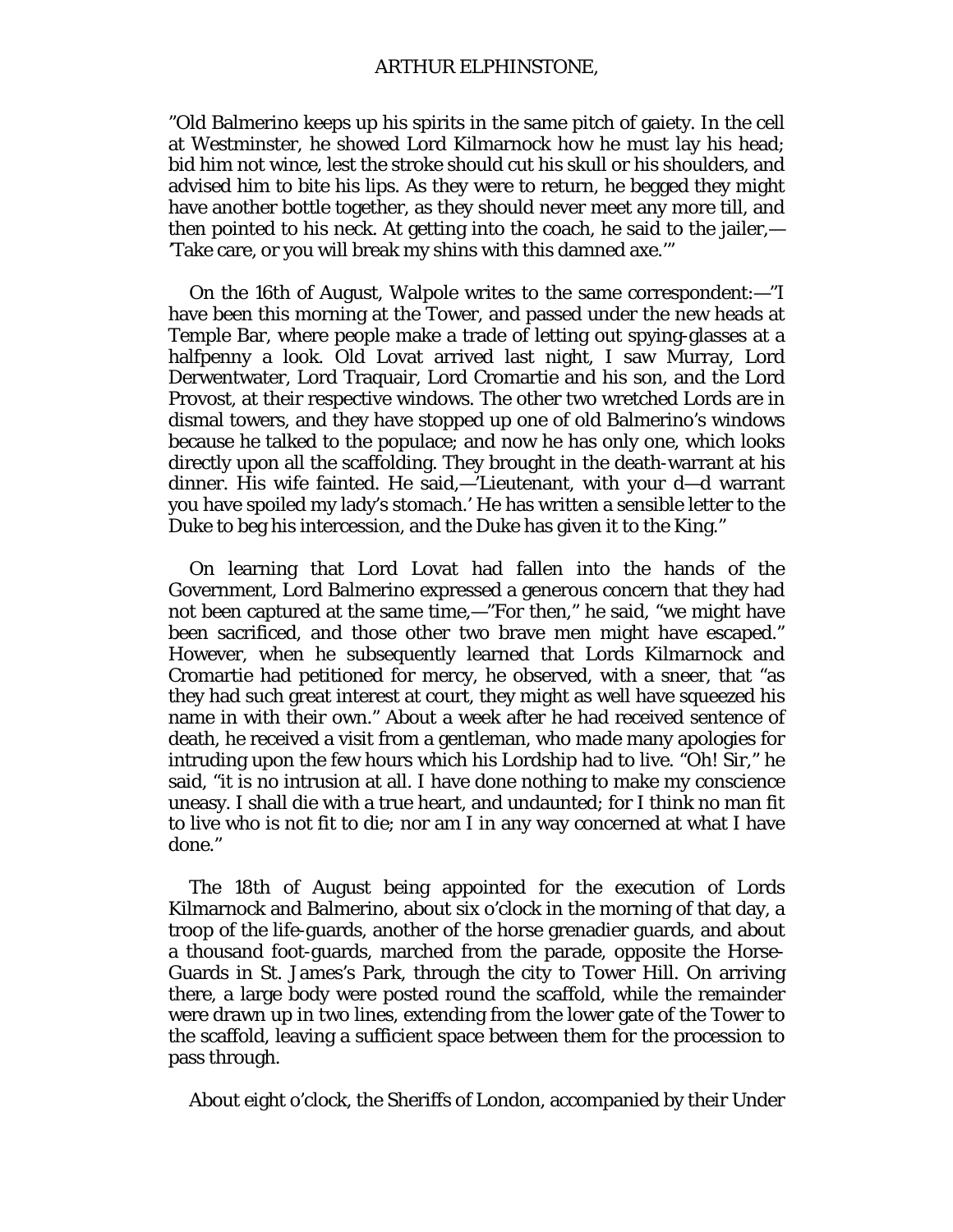Sheriffs and their officers,—the latter consisting of six sergeants-at-mace, six yeomen, and the executioner,—assembled at the Mitre Tavern, in Fenchurch Street, where they breakfasted; and from thence proceeded to the house which they had hired for the reception of the prisoners on Tower Hill, near Catherine Court, opposite to which, at the distance of about thirty yards, the scaffold had been erected. At ten o'clock the block, which was covered with black cloth, was fixed on the scaffold; and, at the same time, the latter was strewed thickly with sawdust for the purpose of soaking the gore. The coffins of the respective Lords were then brought on the fatal stage. They were covered with black cloth; that of Lord Kilmarnock having a plate on it surmounted with an Earl's coronet, with the words underneath,—"*Gulielmus Comes de Kilmarnock, decollatus* 18° *Augusti,* 1746, *Ætat. suæ* 42." The plate on the coffin of Lord Balmerino, bore the coronet of a baron, with the inscription,—"*Arthurus Dominus de Balmerino, decollatus* 18° *Augusti,* 1746, *Ætat. suæ* 58." The coffins of both were ornamented with gilt nails, and also with six handles, over each of which was affixed the coronet appertaining to their respective ranks.

At a quarter after ten, the Sheriffs proceeded in procession to the outward gate of the Tower, and, according to ancient usage, knocked at the gate. The warder then asked from within,—"Who's there?" "The Sheriffs of London and Middlesex," was the reply. The warder again inquired,— "What do you want?" when the officer answered,—"The bodies of William Earl of Kilmarnock, and Arthur Lord Balmerino;" on this the warder said,— "I will go and inform the Lieutenant of the Tower." Ten minutes then elapsed before the arrival of the prisoners, who made their appearance on foot, guarded by several of the warders; Lord Kilmarnock being attended by the Lieutenant of the Tower, and Lord Balmerino by Major White. Before quitting the Tower, the ancient ceremony was performed, of the Sheriff's delivering to the Lieutenant the proper receipts for the bodies of the prisoners.

The same flight of stairs in the Tower led to the apartments of both of these unfortunate noblemen, and in descending them, in order to proceed to the place of their execution, they encountered each other. On reaching the foot of the first flight of stairs, Lord Balmerino affectionately embraced his unfortunate friend. "My Lord," he said, "I am heartily sorry to have your company in this expedition." Lord Balmerino was dressed in a blue coat turned up with red, the regimentals in which he had so often fought for the gallant cause in which he was about to die. Previous to quitting the Tower, he called for a bumper of wine, and drank his last toast to the health of King James.

During the ceremony of delivering over the prisoners to the Sheriffs, the Deputy Lieutenant cried, according to ancient custom,—"God bless King George!" to which Lord Kilmarnock assented by a bow, but Lord Balmerino, true to his principles to the last, responded,—"God bless King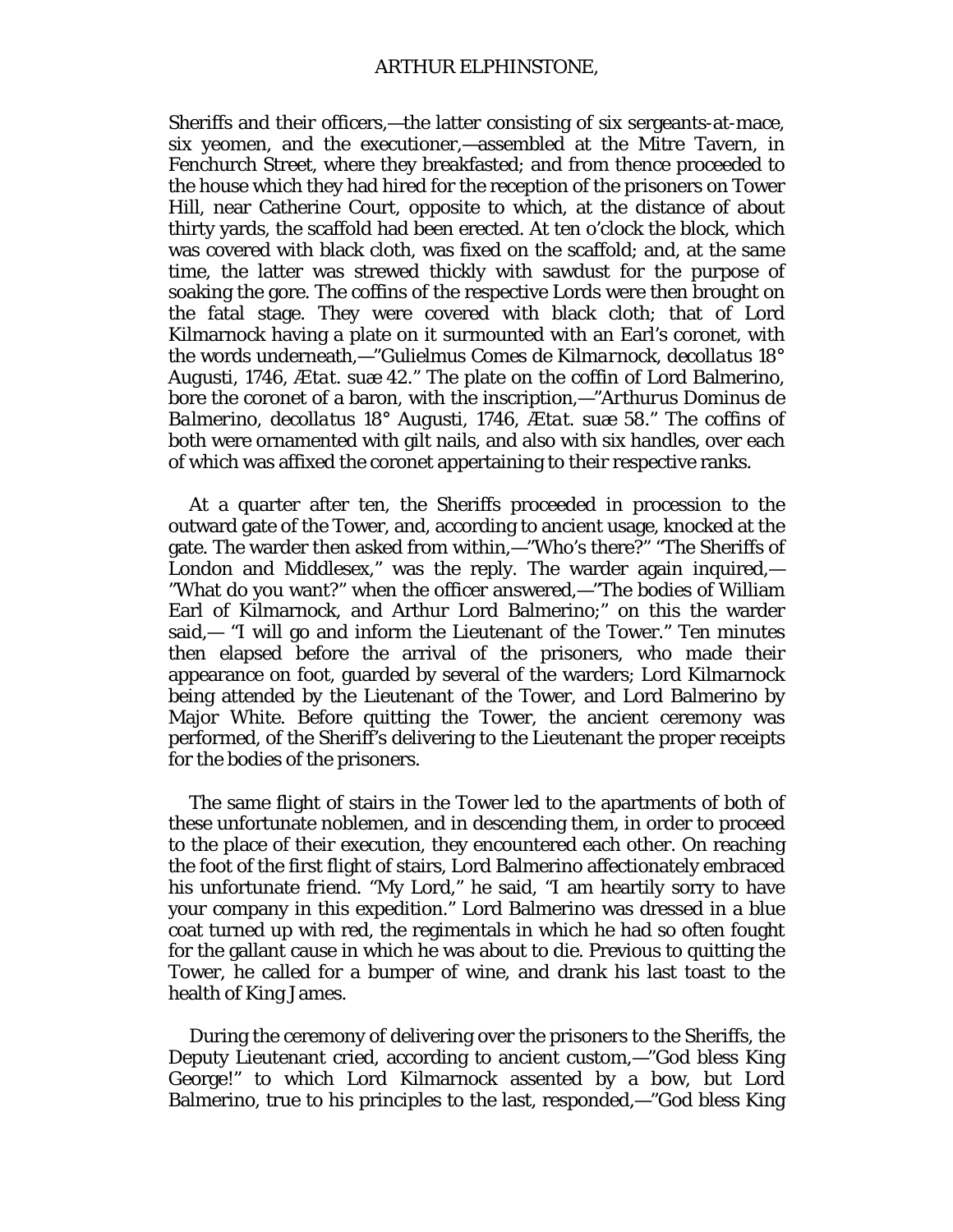### ARTHUR ELPHINSTONE,

James!" The procession then moved forward with great solemnity; one of the Sheriffs walking with Lord Kilmarnock, and the other with Lord Balmerino; their two hearses and a mourning-coach bringing up the rear. Lord Kilmarnock was attended by two Presbyterian clergymen, and Lord Balmerino by the chaplain of the Tower, and another minister of the Established Church. As the stout old peer moved along, he heard a person in the crowd inquire with anxious curiosity,— "Which is Lord Balmerino?" With good-natured politeness, he turned half round, and said, "I am Balmerino."—"As he walked from his prison to execution," says Horace Walpole, "seeing every window and top of house filled with spectators, he cried out,—'Look, look, how they are all piled up like rotten oranges!'"

The scene which presented itself to the insurgent lords, on their approaching the fatal stage, was such as to strike awe into any heart but that of the undaunted Balmerino. A large area was formed by the soldiers round the scaffold, which was covered with black, as were also the rails of the passage which led from it to the house which had been prepared for the reception of the insurgent lords, and the rooms in which they were allowed to offer up their last devotions, and to take leave of their friends.

Previous to retiring to the several apartments which had been provided for their reception, the two unfortunate noblemen took leave of each other: Lord Balmerino adding affectionately at parting,—"My Lord, I wish I could suffer for both." Lord Kilmarnock was the first who suffered. The block was then new-covered for the second slaughter; the scaffold was strewed with fresh saw-dust; the executioner changed his bloody clothes, and a new axe was provided. These arrangements having been made, the Under Sheriff proceeded to the apartment of Lord Balmerino. The nature of the errand on which he came being sufficiently evident to Lord Balmerino, he anticipated him by observing, that he supposed Lord Kilmarnock was now no more, and inquired how the executioner had performed his duty. Being informed that it had been expeditiously done, he expressed his satisfaction, and then turning to his friends,—"Gentlemen," he said, "I will detain you no longer, for I desire not to protract my life." Before parting from them, he partook twice of some wine, with a little bread, desiring the bystanders to drink him a safe passport to heaven. He then took leave of them, with a cheerfulness so touching from its unaffectedness, that it is said to have drawn tears from every eye but his own.

"Balmerino," says Walpole, ''certainly died with the intrepidity of a hero, but with the insensibility of one, too." This idea, or rather the possibility, that he might be accused of displaying an unseemly and affected boldness in his last moments, seems to have occurred to the veteran hero himself. "As he departed to the scaffold," says Ford, who was the chronicler of his last moments," he once more turned to his friends and took his last farewell, and looking on the crowd, said,—'Perhaps some may think my behaviour too bold: but remember, sir,' said he to a gentleman who stood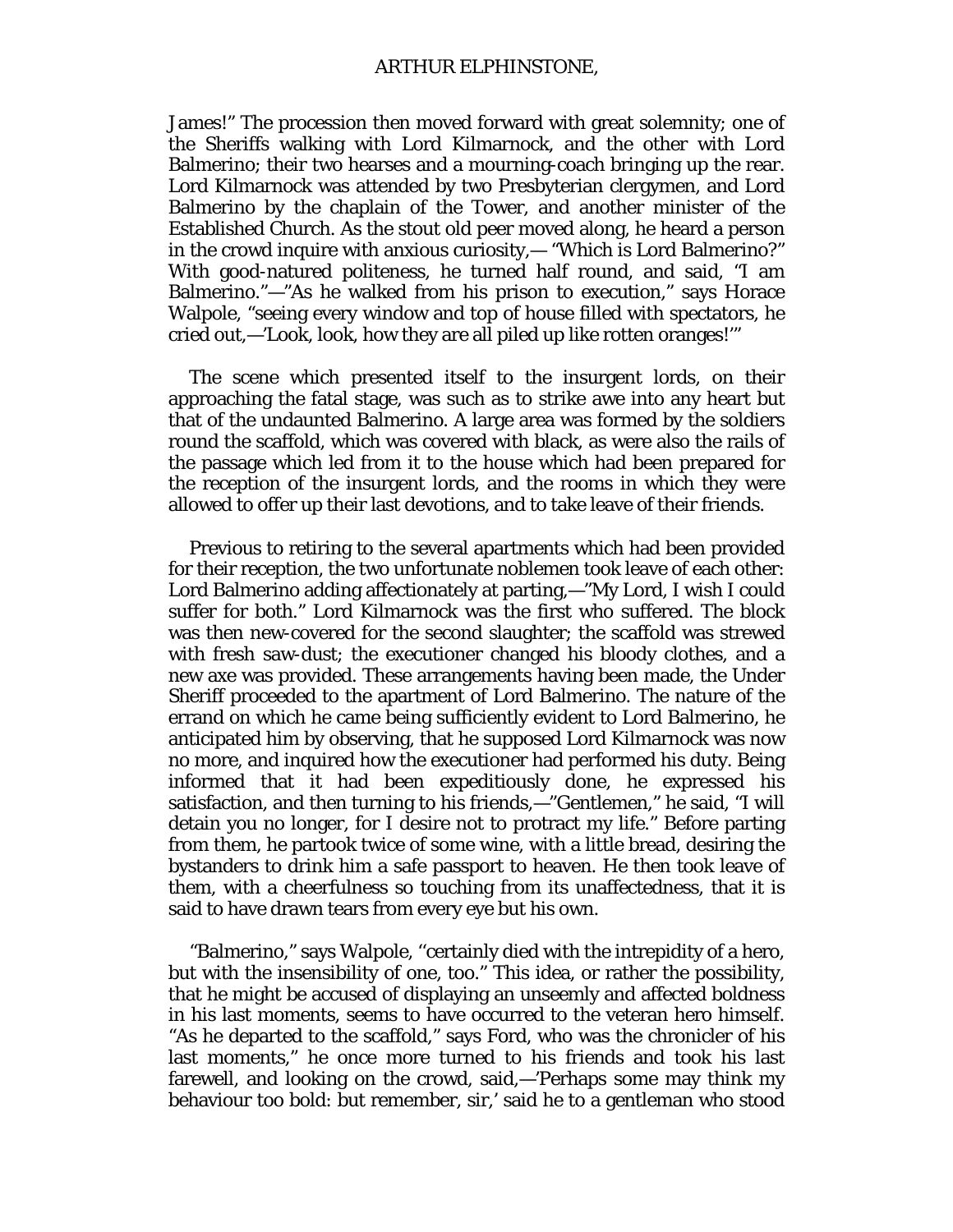near him, 'that I now declare it is the effect of confidence in God, and a good conscience, and I should dissemble if I showed any signs of fear.'"

The appearance of Lord Balmerino on the scaffold, which he is said to have trodden with the air of a general,—his intrepid bearing,—his very uniform, the blue turned up with red, the same which he had worn on the fatal field of Culloden,—excited the breathless attention and admiration of the populace. On mounting the scaffold, he walked round it several times, occasionally bowing to the people; and twice over read the inscription on his coffin, declaring it to be correct. He then examined the block, which he called his "pillow of rest," and lying down for a moment to try it,—"If I had a thousand lives," he said, "I would lay them all down here in the same cause." On rising up, he expressed great indignation at the manner in which he had been treated by General Williamson, the Lieutenant of the Tower, adding, that if he had not taken the sacrament the day before, he would have knocked him down for his ill-usage of him.

He then put on his spectacles, and taking a paper from his pocket, read the contents of it with an audible voice to the few persons who were within hearing. In this document, he spoke of William the Third as a "vile, unnatural usurper;" he expressed deep regret at his having been induced to serve in his youth in the armies of Queen Anne; he spoke with enthusiasm of Prince Charles, as "so sweet a Prince, that flesh and blood could not help following him;" and then solemnly denied the infamous report spread by the partisans of the Government, that, previous to the battle of Culloden, Charles had issued an order that no quarter should be given to the enemy; adding, that it was his firm conviction, that it was a mere malicious report industriously spread to excuse those frightful murders which were afterwards perpetrated in cold blood. Finally, he expressed his forgiveness of all his enemies, and concluded by a short prayer, in which he solemnly invoked the blessings of Heaven on all the members of the exiled family, and commended to the fatherly goodness of the Supreme Being, all the faithful adherents of the cause for which he was about to lay down his life upon the block.

He then called for the executioner, who requested his forgiveness. "Friend," he said, "you have no need to ask for forgiveness; the execution of your duty is commendable." He then took the axe and felt it, inquiring of the executioner how many blows he had given Lord Kilmarnock, and gave him three guineas. "Friend," he said, "I never was rich; this is all the money I now have: I wish it was more; and I am sorry I can add nothing to it but my coat and waistcoat." These he took off, together with his neckcloth, and laid them on his coffin for the executioner. He then put on a flannel waistcoat, and taking a tartan cap from his pocket, put it on his head, exclaiming playfully, that he "died a Scotchman."

Before laying his head on the block, he went to the side of the scaffold,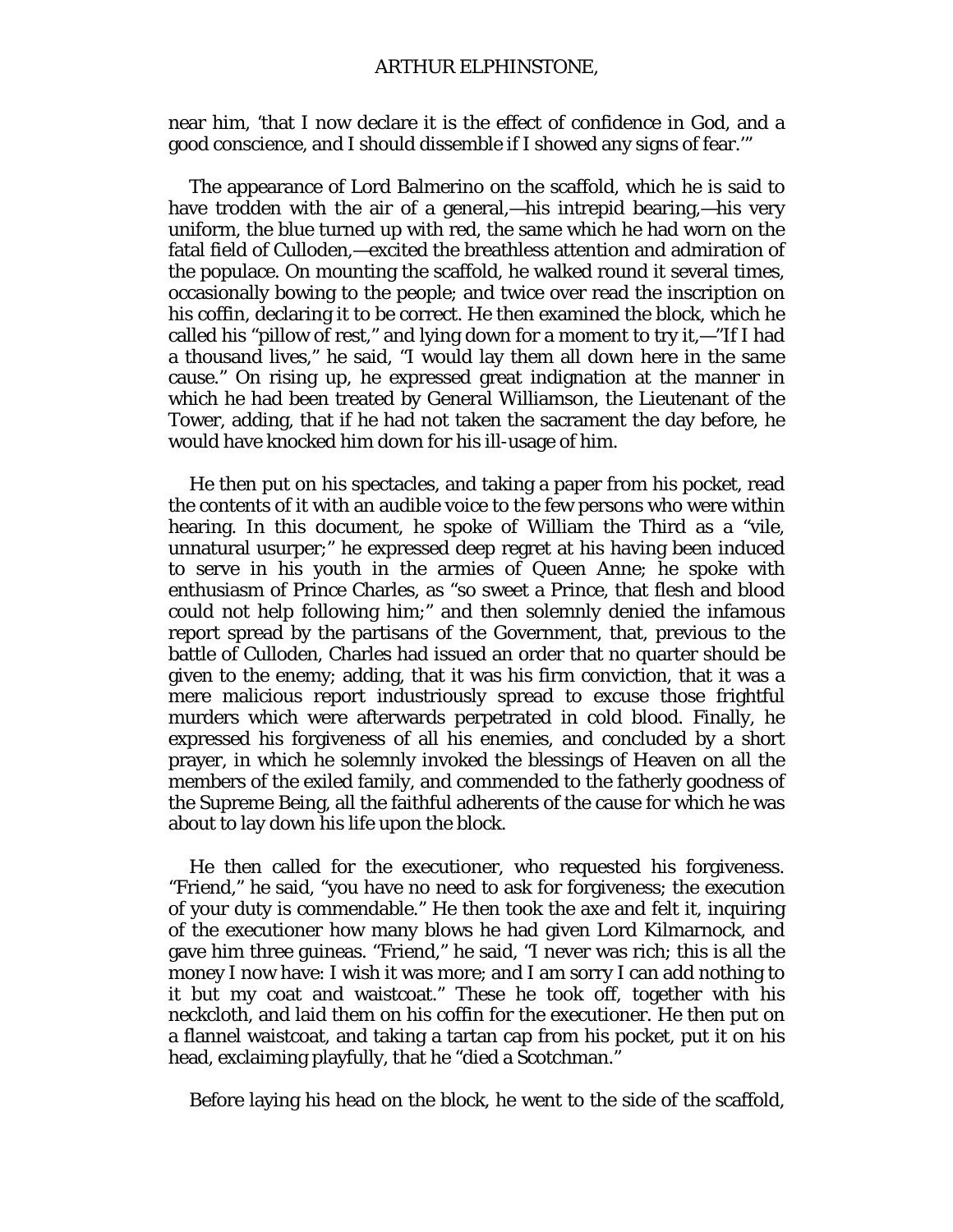## ARTHUR ELPHINSTONE,

and, calling for the warder, gave him some money, and inquired which was his hearse. Being pointed out to him, he desired that it might draw nearer. He then tucked down the collar of his shirt and flannel waistcoat, and good-humouredly exhorting the executioner to perform his work expeditiously, told him that when he dropped his arms he was to consider it as the signal for him to strike the blow. Immediately he knelt down, without discovering the least symptom of fear, and having fitted his neck to the block, exclaimed,—"God preserve my friends, forgive my enemies, *restore the King,* and have mercy upon my soul." He then, it is said, gave the sign by throwing up his arm, "as if he were giving the signal for battle."

The intrepidity displayed by this unfortunate nobleman, as well as the suddenness with which he gave the signal,— contrasting strongly with the natural hesitation which had been betrayed by Lord Kilmarnock,—seems to have completely taken the executioner by surprise. The blow which he struck fell with great force between the shoulders, depriving his victim, it is to be hoped, of sensation; though, according to contemporary accounts, the contrary was the ease, for he is said to have made an effort to turn his head towards the executioner; the under jaw falling and returning very quickly, as if the sufferer were convulsed with mingled sensations of anger and pain. The second blow fell directly on the neck, causing the body to fall away from the block; and the third completed the sanguinary work. The head was received in a piece of red baize, which, together with the body, was deposited in the coffin prepared to receive them. According to, Lord Balmerino's particular request, the coffin was placed over that of the Marquis Tullibardine,[1](#page-127-0) in the chapel of the Tower; Lords Balmerino, Kilmarnock, and Tullibardine occupying the same grave.

Thus, on the 18th of August, 1746, in the fifty-ninth year of his age, died the dauntless, the devoted, the noble-minded Balmerino!

> "Pitied by gentle minds, Kilmarnock died, The brave, Balmerino, were on thy side."

Lord Balmerino married Miss Margaret Chalmers, whom he was in the habit of styling his "pretty Peggy." During the time that he was in the Tower, she resided in lodgings in East Smithfield, but constantly visited and remained with him in his confinement.

The day before his execution, Lord Balmerino wrote to the old Chevalier, setting forth his services, and stating, that he was about to die "with great satisfaction and peace of mind" in the best of causes: all that he entreated, he said, was, that the Chevalier would provide for his widow, "so

I

<span id="page-127-0"></span> $1$  Lord Tullibardine had died in the Tower on the 9th of June.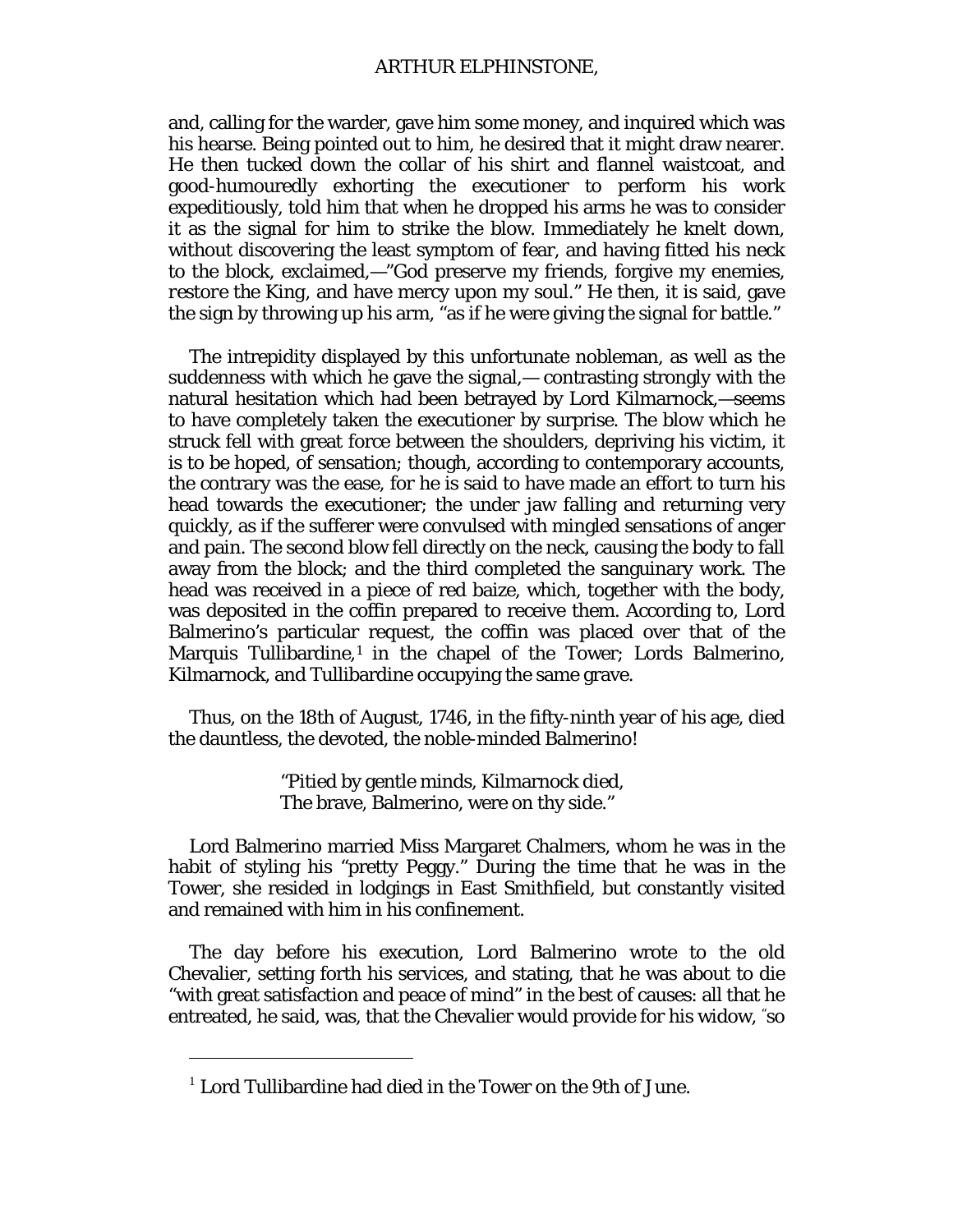that she should not want bread; which otherwise," he added, "she must do, his brother having left more debt on the estate than it was worth, and he himself having nothing in the world to give her." The Chevalier, shortly afterwards, sent her the sum of sixty pounds; and it is said that, at the dying request of the unfortunate nobleman, George the Second settled a pension on her of fifty pounds a year. The latter fact, however, may reasonably be doubted.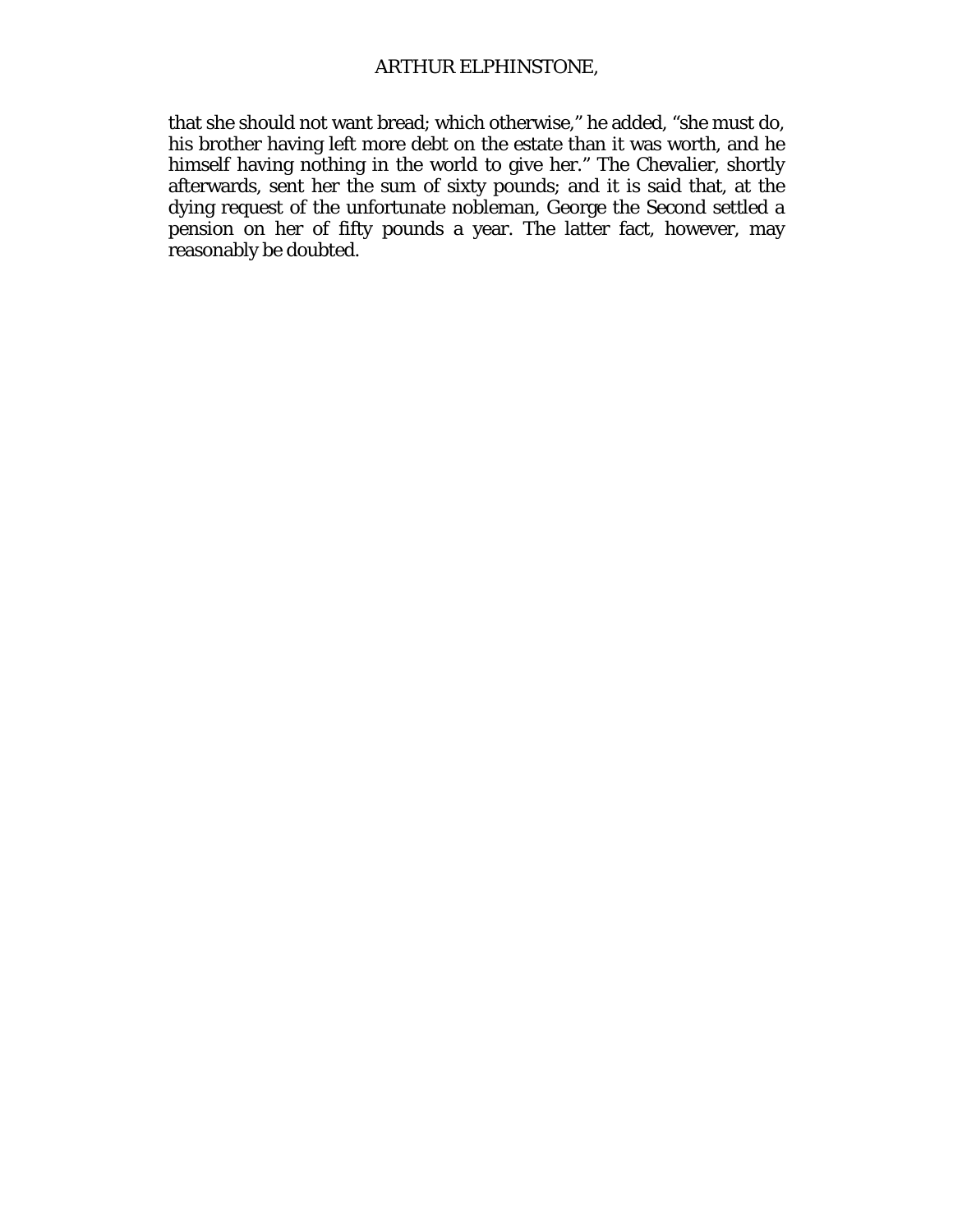#### **WILLIAM BOYD, EARL OF KILMARNOCK.**

# **Attachment of Lord Kilmarnock's family to the House of Brunswick—His motives for joining the Pretender—Taken Prisoner at Culloden—His trial—Correspondence of the Family—His execution.**

WILLIAM Earl of Kilmarnock was born in 1705, and in 1725, married Lady Anne Livingstone, daughter and heiress of James, fifth Earl of Linlithgow and fourth Earl of Callendar, and heiress to her aunt, Mary Countess of Errol, in her own right.

The family of Lord Kilmarnock had long been distinguished for their attachment to the House of Brunswick, and to the Whig principles which had raised the reigning family to the throne. In the rebellion of 1715, the father of the unfortunate lord had enrolled a thousand men in support of the Government; and even Lord Kilmarnock himself, though a mere child, is stated to have appeared in arms on the occasion. In addition to these circumstances, it may be mentioned that he had long enjoyed a pension from George the Second's Government, till he was deprived of it by Lord Wilmington, probably on account of his loyalty having become suspected.

The motives which induced Lord Kilmarnock to desert the principles which had been instilled into him in his cradle, for the fatal cause of the Stuarts, have been accounted for in different ways. According to Horace Walpole, he was persuaded against his better judgment by the old Countess of Errol, who threatened to disinherit him unless he complied with her wishes; while Sir Walter Scott and others attribute it to the influence possessed over him by his Countess, who was known to be enthusiastically devoted to the House of Stuart. It is but due, however, to Lady Kilmarnock to observe that her unfortunate lord, almost with his latest breath, not only entirely exculpated her from having any share in urging him to take the step he did, but even endeavoured to dissuade him from joining the insurgents.

The real fact seems to have been—and it is proved by the authority of Lord Kilmarnock himself—that a difficulty in procuring even the necessaries of life, and a desire to retrieve a fortune which he had ruined by a career of extravagance and self-indulgence, determined him to set his life upon a cast, and to risk every thing upon the hazard of the die. "Lord Kilmarnock," writes Horace Walpole to Sir Horace Mann, "is a Presbyterian, with four earldoms in him, but so poor since Lord Wilmington stopped a pension that my father had given him, that he often wanted a dinner." Again, Walpole writes to George Montagu a few days afterwards,—"I am assured that the old Countess of Errol made Lord Kilmarnock go into the rebellion on pain of disinheriting him. I don't know whether I told you that the man at the tennis-court protests that he has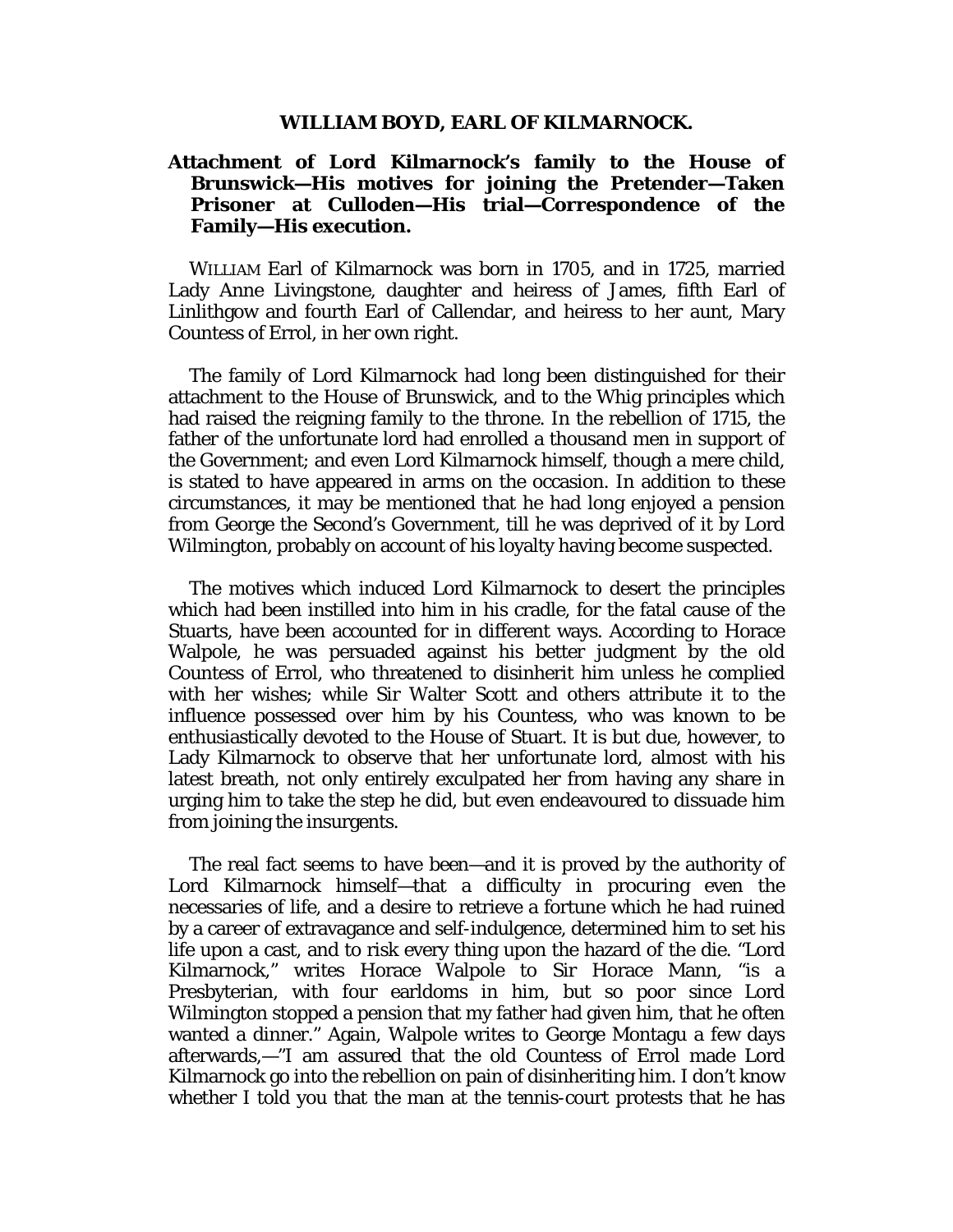known- him dine with the man that sells pamphlets at Storey's Gate; 'and,' says he, 'he would often have been glad if I would have taken him home to dinner.' He was certainly so poor, that in one of his wife's intercepted letters she tells him she has plagued their steward for a fortnight for money, and can get but three shillings. Can one help pitying such distress?"

But the evidence given by the ill-fated nobleman himself, in regard to the pitiable state of distress to which he was reduced, is even more curious. After he had fallen into the hands of the Government, the Duke of Argyll telling him how sorry he was to see him in such a condition,—"My Lord," he said, "for the two Kings and their rights, I cared not a farthing which prevailed; but I was starving, and, by G—d, if Mahomet had set up his standard in the Highlands I had been a good Mussulman for bread, and stuck close to the party, for I must eat." Again, when Forster, the Presbyterian clergyman who attended him in his last moments, inquired of him his motives for joining the insurgents,—"The true root of all," he said, "was his careless and dissolute life, by which he had reduced himself to great and perplexing difficulties;—that the exigency of his affairs was in particular very pressing at the time of the rebellion, and that, besides the general hope he had of mending his fortune by the success of it, he was also tempted by another prospect of retrieving his circumstances if he followed the Pretender's standard." In fact, he added, "his rebellion was a kind of desperate scheme, proceeding originally from his vices, to extricate himself from the distress of his circumstances."

The unexpected success obtained by the Jacobites, at Preston Pans, and the hope that it would be followed by fresh victories, seems to have determined the wavering intentions of Lord Kilmarnock in joining the standard of Charles. During the remainder of the insurrection, he more than once displayed considerable gallantry at the head of his troop of grenadier guards. He was present at the fatal battle of Culloden, and appears to have been one of the first persons of distinction who fell into the hands of the Government. In the speech which he made at his trial in Westminster Hall, he claimed the credit of having voluntarily surrendered himself. "I had not been long with them," he said, "before I saw my error, and reflected with horror on the guilt of swerving from my allegiance to the best of sovereigns; the dishonour which it reflected upon myself; and the fatal ruin which it necessarily brought upon my family. I then determined to leave them, and submit to his Majesty's clemency as soon as I should have an opportunity. For this I separated myself from my corps at the battle of Culloden, and stayed to surrender myself a prisoner." This statement Lord Kilmarnock, before his death, declared, in conversation with Mr. Forster, to be a false one. The fact was, that in the hurry and confusion of the flight after the battle, half blinded by smoke and snow, he made his way towards a party of the royal dragoons, which he mistook for Fitzjames's horse, and was immediately captured. On being brought within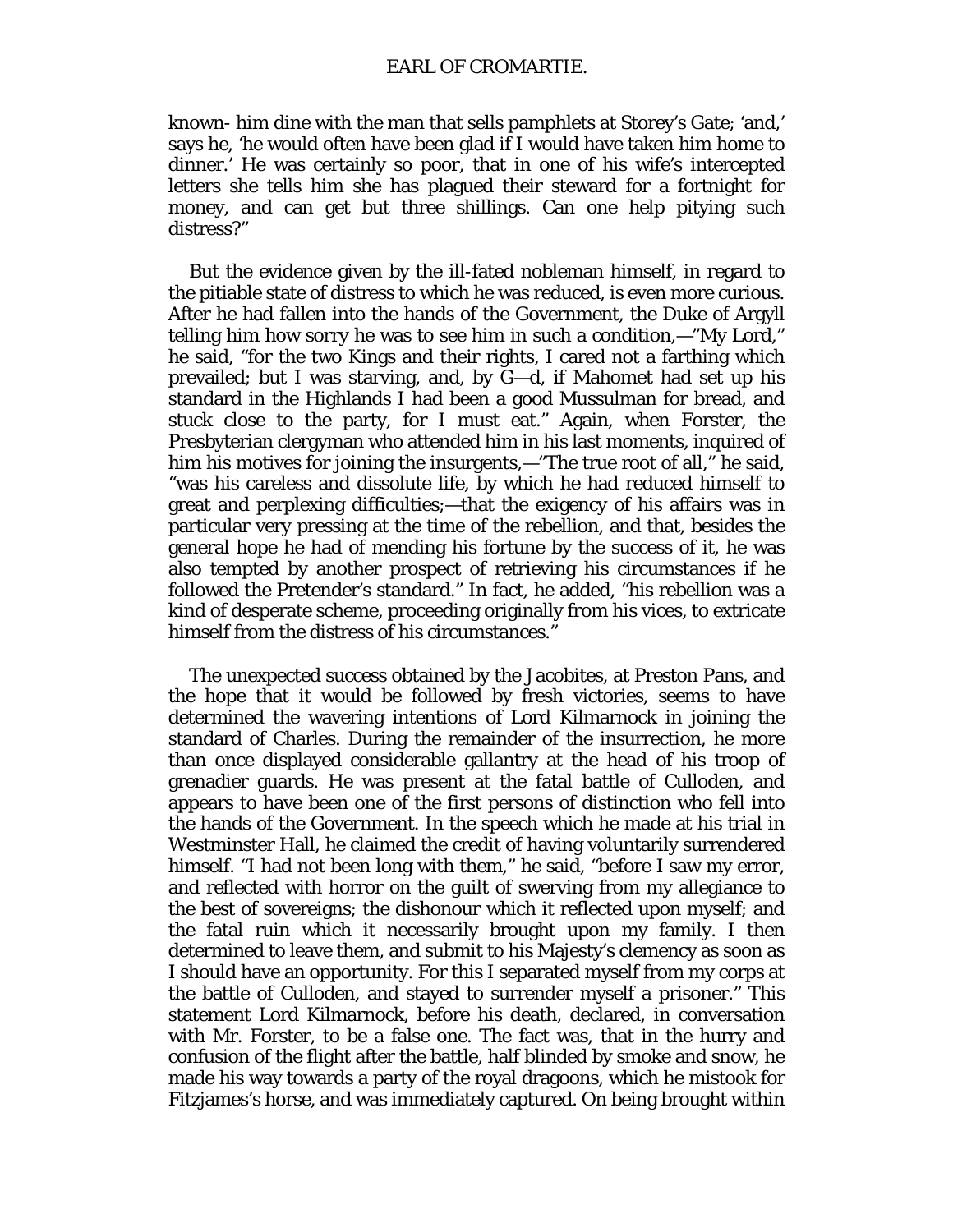the British lines, an affecting incident occurred. As he was led along by his captors, he passed at the head of a regiment of infantry, in which his eldest son, Lord Boyd, then a very young man, held an ensign's commission. "The earl," says Chambers, "had lost his hat in the strife, and his long hair was flying in disorder around his head and over his face. The soldiers stood mute in their lines beholding the unfortunate nobleman. Among the rest stood Lord Boyd, compelled by his situation to witness, without the power of alleviating, the humiliation of his father. When the Earl came past the place where his son stood, the youth, unable to bear any longer that his father's head should be exposed to the storm, stepped out of the ranks, without respect to discipline, and, taking off his own hat, placed it over his father's disordered and wind-beaten locks. He then re. turned to his place, without having uttered a word."

On the 23rd of June, 1746, a true bill for high treason was found against Lord Kilmarnock by the grand jury of Surrey, and on the 28th of July he was brought up for trial before his peers in Westminster Hall. On being placed at the bar, he pleaded guilty to the indictment, and requested that he might be recommended to his Majesty for mercy. Horace Walpole, who was present at the trial, observes,—"Lord Kilmarnock and Lord Cromartie are both past forty, but look younger. Lord Kilmarnock is tall and slender, with an extreme fine person: his behaviour a most just mixture between dignity and submission; if in any thing to be reprehended, a little affected, and his hair too exactly dressed for a man in his situation; but when I say this, it is not to find fault with him, but to show how little fault there was to be found." On the 30th, he was brought up to receive sentence, when, according to custom, he was asked by the Lord High Steward, "if he had any thing to offer why judgment of death should not be passed against him?" His striking figure, his handsome countenance, his engaging manner, and the melodious tone of voice with which he addressed the assembled peers, in that last appeal which he could ever make to an earthly tribunal, excited the deepest commiseration in the breasts of the vast crowd that listened to him. Even the critical and prejudiced Walpole admits, that "he read a very fine speech with a very fine voice." He expressed the deepest contrition for his past conduct; he implored the peers to intercede with the King in his behalf; he asserted that he had deeply lamented his defalcation from the paths of loyalty, even while he was serving in the rebel ranks, and that he had seized the earliest opportunity of retrieving his error; and he also insisted, that by the humanity which he had on all occasions displayed towards the royalist prisoners, he had greatly lessened the horrors of war. "But, my Lords," he concluded, "if all I have offered is not a sufficient motive to your Lordships to induce you to employ your interest with his Majesty for his royal clemency in ray behalf, I shall lay down my life with the utmost resignation, and my last moments shall be employed in fervent prayers for the preservation of the illustrious House of Hanover, and the peace and prosperity of Great Britain."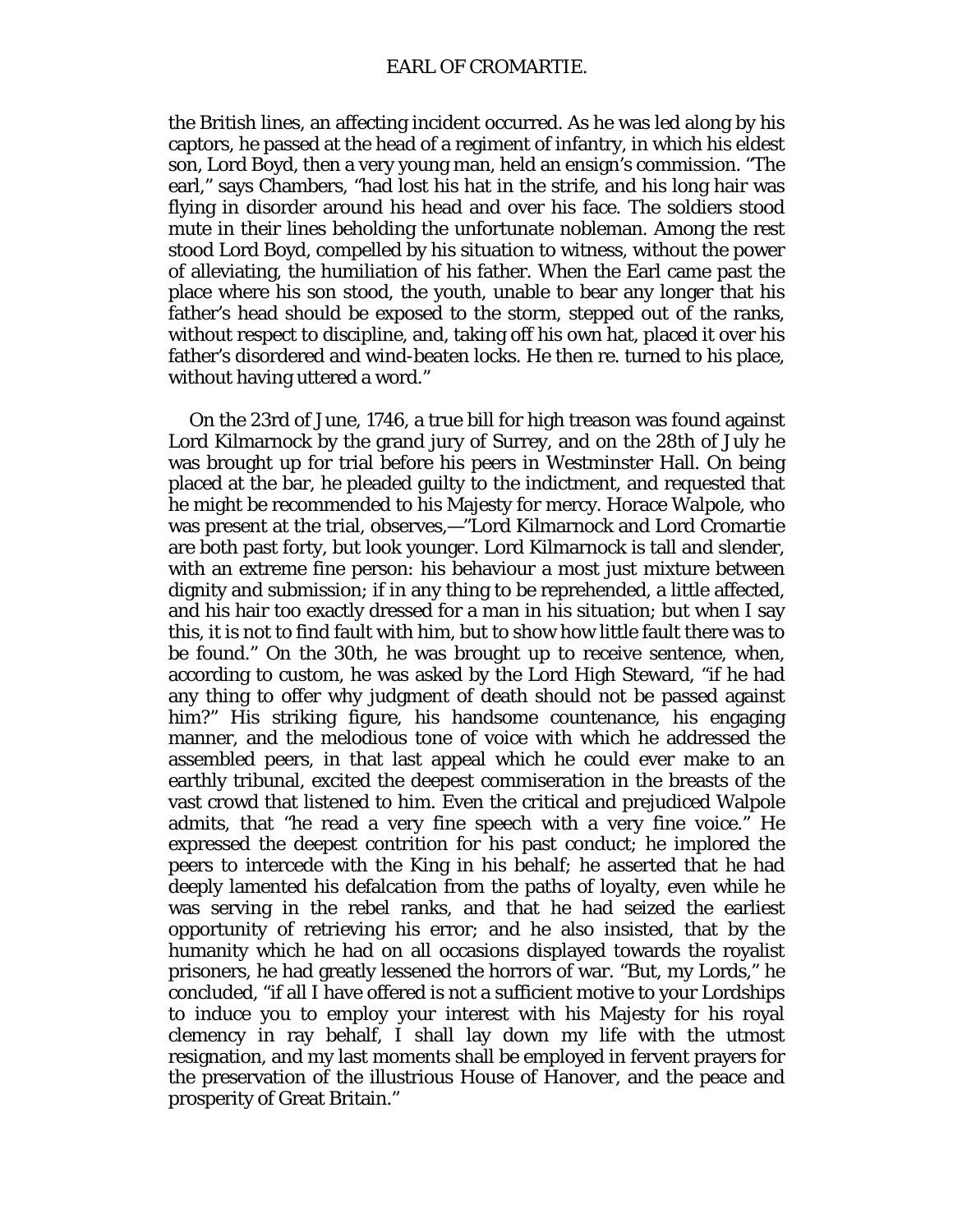Lord Kilmarnock has been accused of endeavouring to preserve existence at too high a price. He has been charged with servility in his address to his peers, but more particularly in the appeals for mercy which he subsequently made, not only to the King, but to the Prince of Wales and the Duke of Cumberland. It should be remembered, that the position of this unfortunate nobleman was widely different from that of his friend Lord Balmerino. The latter, in addition to the constitutional fearlessness which distinguished his character, was supported by the pleasing conviction that he had committed no act but what his conscience and his duty positively demanded of him; he acknowledged no such sovereign as George the Second; he admitted no rights but those of the unhappy Stuarts; he looked back with an enviable pride and satisfaction to the part which he had taken in the recent struggles, and, imagining himself to be a martyr in a gallant and holy cause, his last prayer was breathed for his exiled Sovereign, and he demeaned himself, both before the assembled Lords in Westminster Hall, and on the fatal scaffold, rather with the air of a general at the head of an army, than like a culprit who was about to pay the penalty of his crimes.

In the case of the ill-fated Kilmarnock, however, the circumstances were widely different. Deprived of the consolatory reflection that he had been influenced in his rebellious acts by a sense of duty, he was, according to his own dying confession, an apostate to his principles and his God; a traitor to the Prince whom his heart acknowledged to be his rightful Sovereign, as well as to the laws and religion which he inwardly believed to be best adapted to promote the welfare of his fellow-subjects. Under these circumstances,—attached moreover to existence, in the prime of life, and in the full vigour of mind and body,—can we wonder that the unfortunate lord should have reflected with awe and terror on his approaching dissolution? or was it to be expected that one, who had rushed from scenes of pleasure and dissipation to the battle-field, and who had been hurried still more rapidly from the battle-field to a dungeon, and to his own melancholy reflections, should have anticipated without shuddering a public death on the scaffold, nor have sought to save his life by expressing those penitent feelings which he doubtless really felt, and which he fondly hoped would be accepted as a claim for mercy from the throne, and as an extenuation of his unhappy offence?

At an early period of the proceedings against the insurgent Lords, Lord Balmerino is said to have expressed a fear that Lord Kilmarnock would betray pusillanimity in his last moments; and only forty-eight hours before his execution, Horace Walpole remarks, "Lord Kilmarnock, who has hitherto kept up his spirits, grows extremely terrified." This latter statement, however, was not the fact. We learn from the very interesting narrative of the Rev. Mr. Forster, the Presbyterian clergyman who was called in at Lord Kilmarnock's own desire to commune with him in his last moments, that no sooner was the conviction impressed upon him that he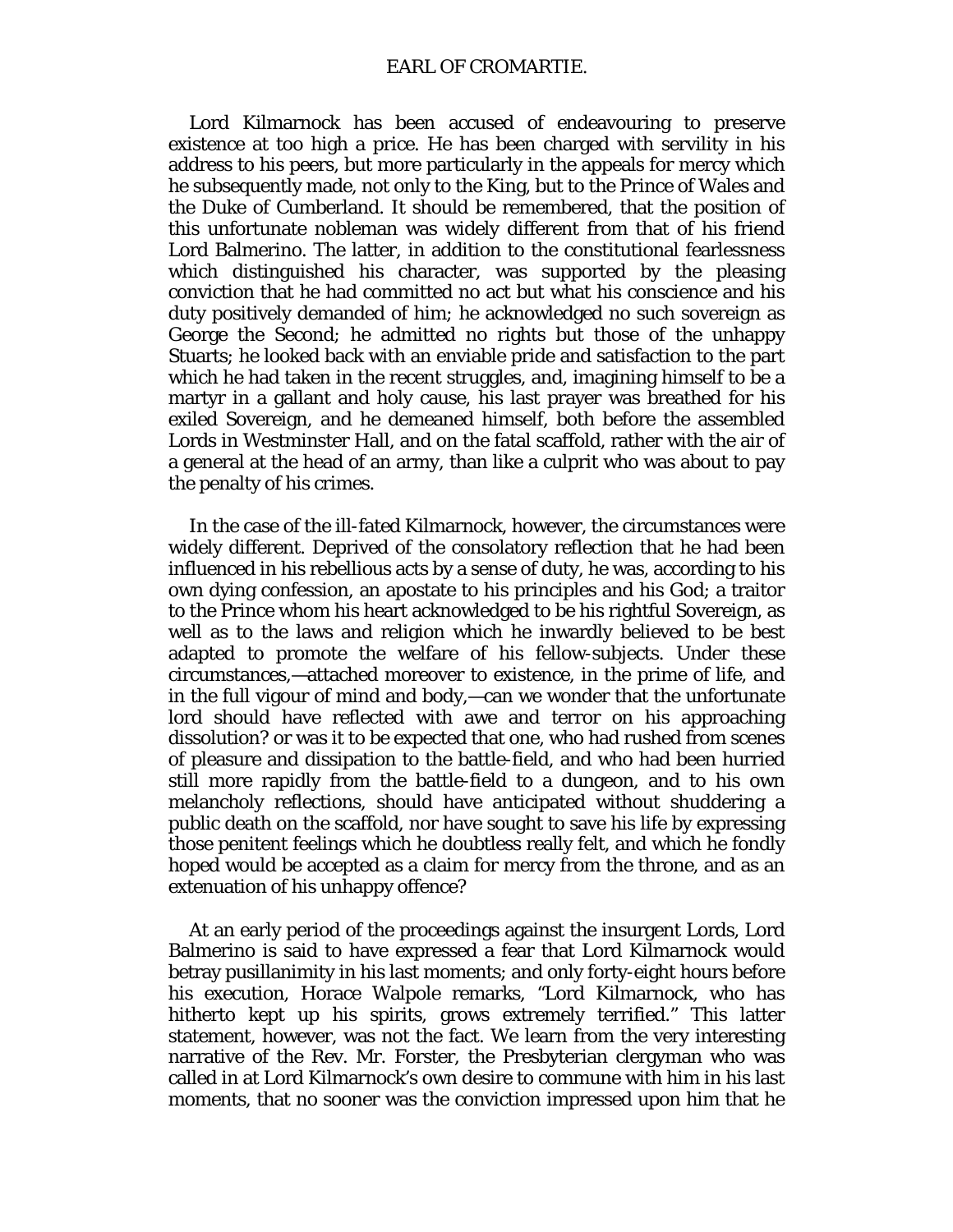had no mercy to expect in this world, than he demeaned himself with a piety, a resignation, and tranquillity, which did him the highest credit.

On the Monday-week before his death, the order for Lord Kilmarnock's execution was received by General Williamson, the Lieutenant of the Tower, and shortly afterwards the fact was communicated to him by Mr. Forster, in the gentlest terms and most considerate manner. "Lord Kilmarnock," says that gentleman, "received the news with the outward behaviour of a man who knew and felt the importance of the scene of death, but without any marks of disorder—without any unbecoming anxiousness or terror." "During the time," he said, "that he had been most unreflecting and licentious in his conduct, he had never been a libertine in principle; but had always believed in the great truths of Christianity, and had never been infected by the fashionable scepticism of the times. "It was only the consequences of death," he said, "which gave him any concern, for as to death itself he looked upon it as a trifle; and could not but imagine that the stroke which must separate his soul from his body was of itself no more painful than the drawing of a tooth, or the effect of the first shock of a cold bath on a weak and timid constitution."

Two days before his death, Lord Kilmarnock was waited upon by the Lieutenant of the Tower, who explained to him the preparations which had been made for his execution, and the part which he would be called upon to act. At the same time, (probably with the humane purpose of preparing the mind of the prisoner, lest he might be unnerved by the sight of the terrible spectacle which would suddenly be presented to him on his quitting the Tower,) the Lieutenant entered into a particular detail of the circumstances of the approaching tragedy, and minutely described the solemn and bloody paraphernalia. At ten o'clock in the morning, he said, the Sheriffs would come to demand his body, and that of Lord Balmerino which would be delivered to them at the gate of the Tower; from thence, if his Lordship thought proper, he might walk to the house which had been prepared on Tower Hill for his reception, the rooms of which had been hung with black to give them a more solemn and decent appearance; that here his Lordship might repose and prepare himself in the apartment fitted up for him, as long as he might think proper, only remembering that it must not be longer than one o'clock, as the warrant for the execution expired at that hour; that, in consequence of a complaint made by Lord Kenmure, who suffered in 1716, that the block was too low, orders had been given for its being raised higher by two feet; and, finally, the Lieutenant stated, that in order that the block might be more firmly fixed, props would be placed directly under it, that the certainty and decency of the execution might not be obstructed by any concussion or sudden jerk of the body.

To these dismal details Lord Kilmarnock, we are told, listened without any visible emotion, and calmly expressed his satisfaction at the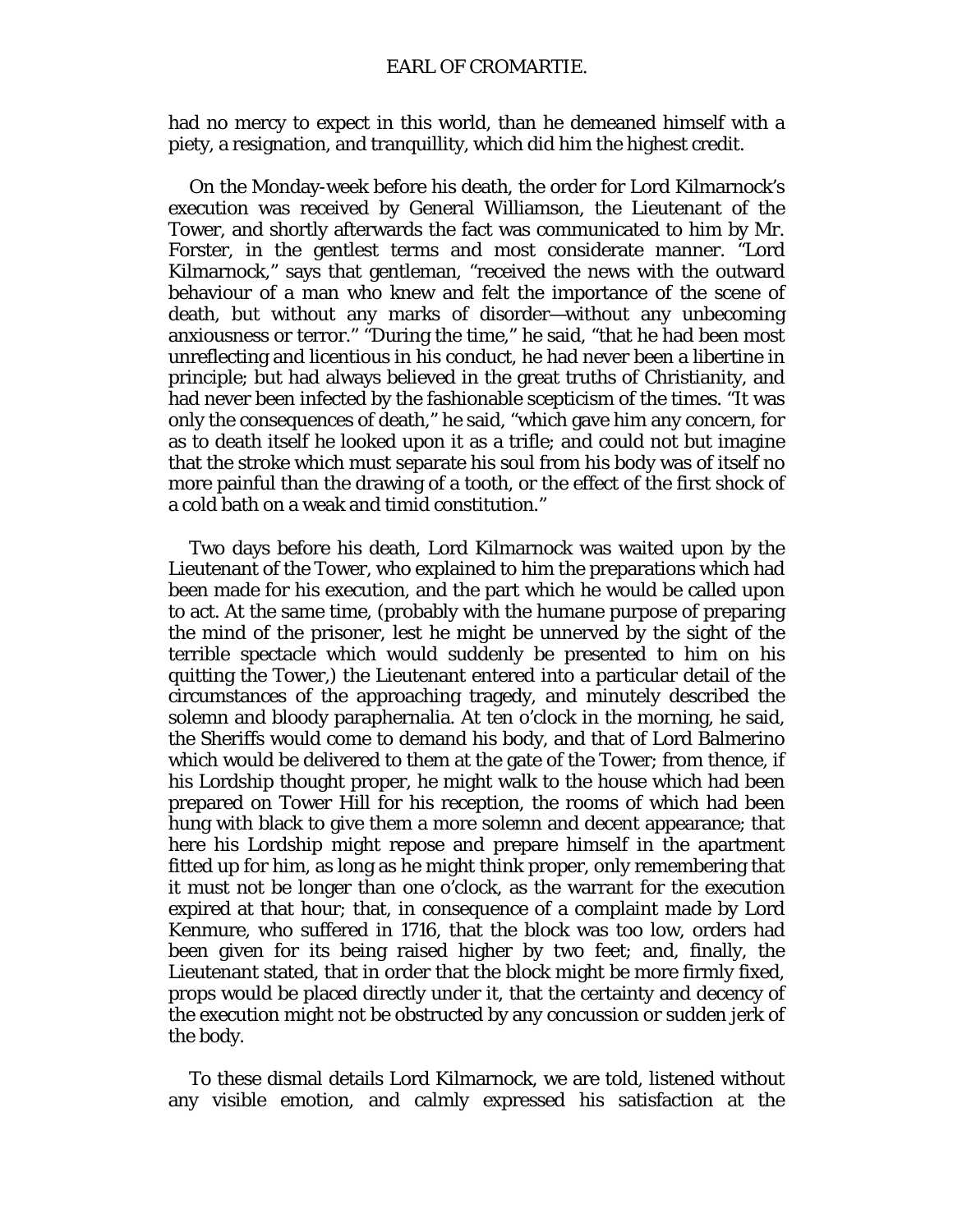arrangements which had been made. When the Lieutenant, however, happened to mention that the hearse would be drawn up near the scaffold, in order, when the head was struck off, that the coffin might be the sooner taken out and brought on the fatal stage, Lord Kilmarnock expressed a wish that the coffin might at once be placed on the scaffold, as, by this means, his body would be the sooner removed from the gaze of the multitude. Being further informed that the executioner was "a very good sort of man,"—"General," he said, "this is one of the worst circumstances you could have mentioned. For such work as this, I don't quite like your good sort of men; for one of that character, I apprehend, must be a tenderhearted and compassionate man, and a rougher and less sensible temper might perhaps be fitter for the purpose." At the conclusion of his interview with the Lieutenant, Lord Kilmarnock expressed a wish that, at the moment of execution, four persons might stand prepared with a red cloth to receive his head, in order that,—as he had been informed was the case in former executions,—it might not roll about the scaffold and be thus mangled and disfigured. "I could not perceive," says Forster, who listened to the foregoing conversation, "but that Lord Kilmarnock talked of all these particulars with ease and freedom; although the relation of them, I remember, made me tremble, chiefly because I feared they would produce in him some perturbation and distress of mind." It was highly to the credit of Lord Kilmarnock, that when it became generally known that the life of one only of the insurgent lords was to be saved, and a doubt arose whether it should be Lord Cromartie or himself, he generously desired that the preference might be given to his friend.

By the kindness of the Earl of Errol, the great-great grandson of Lord Kilmarnock, I am enabled to lay before the reader the following interesting letters connected with the fate of his unfortunate ancestor:—

THE EARL OF KILMARNOCK TO THE DUKE OF HAMILTON.

Tower, Saturday, August 9th, 1746.

MY LORD DUKE,

I

Mr. Ross showed me this morning a letter from Lord Boyd, $1$  in which he

<span id="page-134-0"></span> $1$  James Lord Boyd was deprived of the Earldom of Kilmarnock by the attainder of his father, but succeeded, on the death of his great aunt, in 1758, as fourteenth Earl of Errol. He was distinguished, like his unfortunate parent, for the beauty of his person and the charm of his manners. Dr. Johnson likened him to the Sarpedon of the Iliad, and Horace Walpole remarks of him that he was "the noblest figure he ever saw." He died on the 3d of July, 1778, at the age of fifty-two.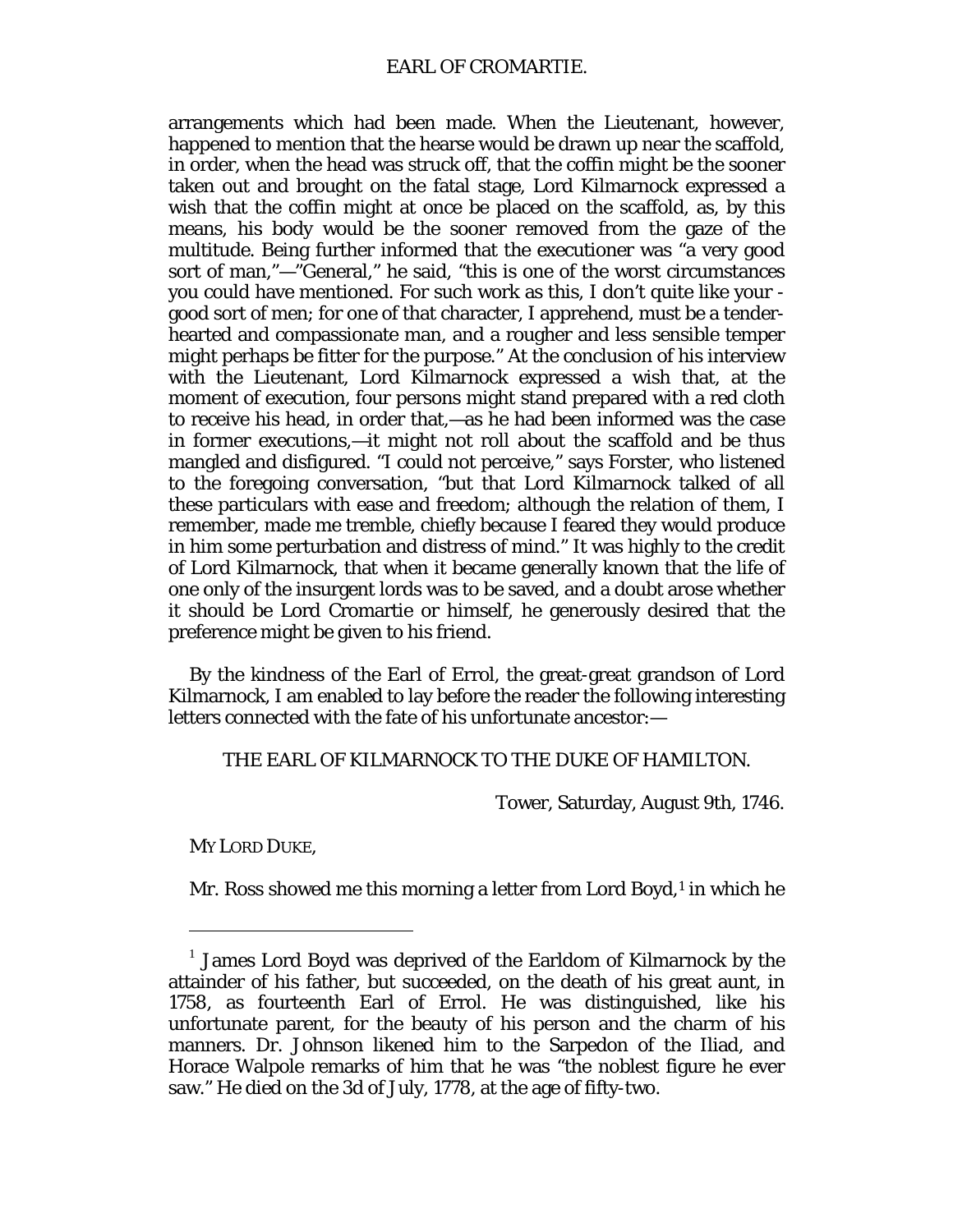## EARL OF CROMARTIE.

tells him that he has applied to Lord Albemarle for leave to come up and see me before I suffered, but that it was refused him. I approve much of your Grace's kind proposition of mentioning this refusal in the Closet, and requesting that leave may still be granted, which will of consequence produce a reprieve, and what may be the good effects of that nobody knows.

As this may prove the last and only effort to be made, and as I am fully satisfied of the Duke of Argyll's kind endeavours, I must beg your Grace would, in addition to all your former goodness, take the trouble of going out and consulting with him to-morrow at Whitten. Your Grace will then have an opportunity of discovering his real friendship for me, by the answer he will make to the request which I humbly think your Grace may make, of his attending and backing you in this, I may say the last, application. I need not mention any arguments to your Grace for enforcing the utility and necessity of seeing my son before I leave this world, nor need I mention the sorrow he feels from the refusal. They will all occur to your Grace, and you can put them in their proper light, and enforce them, and represent the inconvenience that will ensue in his private affairs from my not seeing him, as I only can inform him thoroughly of them.

The freedom I take in making this proposal to your Grace is a strong evidence of the great sense I have of the friendship you have shown me, and that I shall always remain, for what time I have to live,

My Lord Duke,

I

Your Grace's most obliged,

And most obedient humble servant,

WILLIAM BOYD.<sup>[1](#page-135-0)</sup>

THE DUKE OF HAMILTON TO THE COUNTESS OF YARMOUTH.<sup>[2](#page-135-1)</sup>

<span id="page-135-0"></span> $1$  Lord Kilmarnock thus signs himself, in consequence of the act of attainder having deprived him of his family honours.

<span id="page-135-1"></span> $2$  Amelia Sophia de Walmoden, the well-known mistress of George the Second. This note is principally curious as having been written within a split playing-card, the *eight* of diamonds; but whether it was intended to have any reference to the celebrated *nine* of diamonds, called "the curse of Scotland,"—on which it is said the order was written for the battle of Culloden, there is no means of knowing.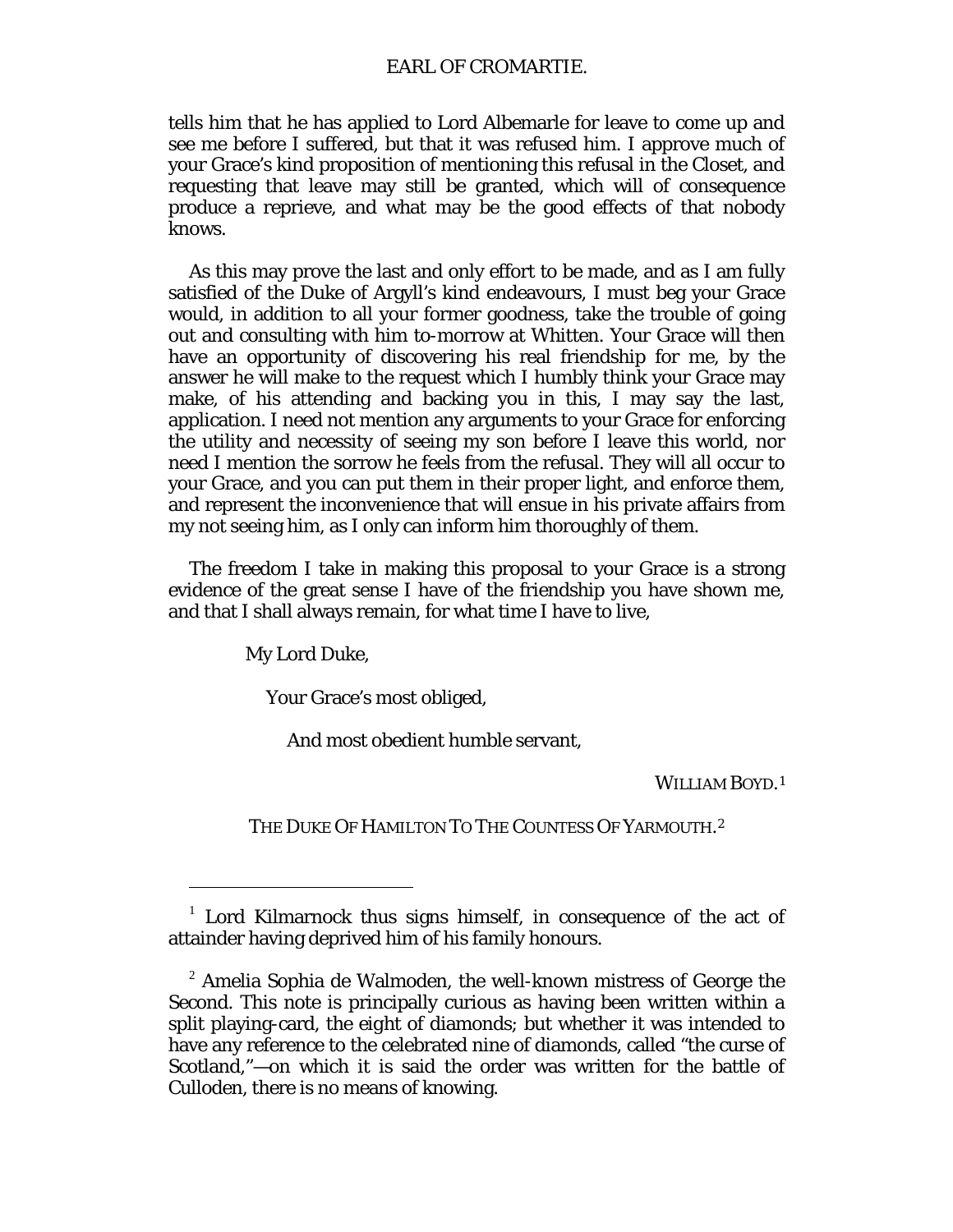### EARL OF CROMARTIE.

Duke of Hamilton's compliments to the Countess of Yarmouth. He is very sorry he could not do himself the honour of waiting upon her Ladyship this morning, as he intended. His Grace is only this moment come to town, being kept upon the road by an overturn. His Grace begs to have the honour of waiting upon her Ladyship at any hour most convenient.

## THE COUNTESS OF YARMOUTH TO THE DUKE OF HAMILTON.

My Lady Yarmouth fait des complimens au Duc d'Hamilton, et qu'elle serait toujours bien aise d'avoir l'honneur de le voir chez elle; mais qu'elle peut l'assurer qu'elle ne peut lui être d'aucune utilité sur le sujet qui lui procure cet honneur.

> THE EARL OF KILMARNOCK TO LORD BOYD. (WRITTEN THE DAY BEFORE HIS EXECUTION.)

> > Tower of London, August 17th, 1746.

#### DEAR BOYD,

You may easily believe it gave me a great deal of uneasiness that you did not get leave to come up here, and that I could not have the pleasure of taking a long and last farewell of you. Besides the pleasure of seeing you, and giving you the blessing of a dying father, I wanted to have talked to you about your affairs more than I have strength or spirits to write. I shall therefore recommend you to George Menzies in Falkirk, and Robert Paterson in Kilmarnock, as your advisers in them, and to a state of affairs I sent to my wife, of which you will get a copy, which I recommend to you in the same manner as to her. I desire you will consult with her in all your affairs. I need hardly recommend it to you, as I know your good nature and regard for her, to do all you can to comfort her in the grief and affliction I am sure she must be in when she has the accounts of my death. She will need your assistance, and I pray you will give it her.

I beg leave to say two or three things to you as my last advice. Seek God in your youth, and when you are old he will not depart from you. Be at pains to acquire good habits now, that they may grow up and become strong in you. Love mankind, and do justice to all men. Do good to as many as you can, and neither shut your ears nor your purse to those in distress whom it is in your power to relieve. Believe me you will find more pleasure in one beneficent action, and in your cool moments you will be more happy with the reflection of having made any one person SO, who, but by your assistance, would have been miserable, than in the enjoyment of all the pleasures of sense, (which pall in the using,) and of all the pomp and gaudy show of the world. Live within your circumstances, by which means you will have it in your power to do good to others, and create an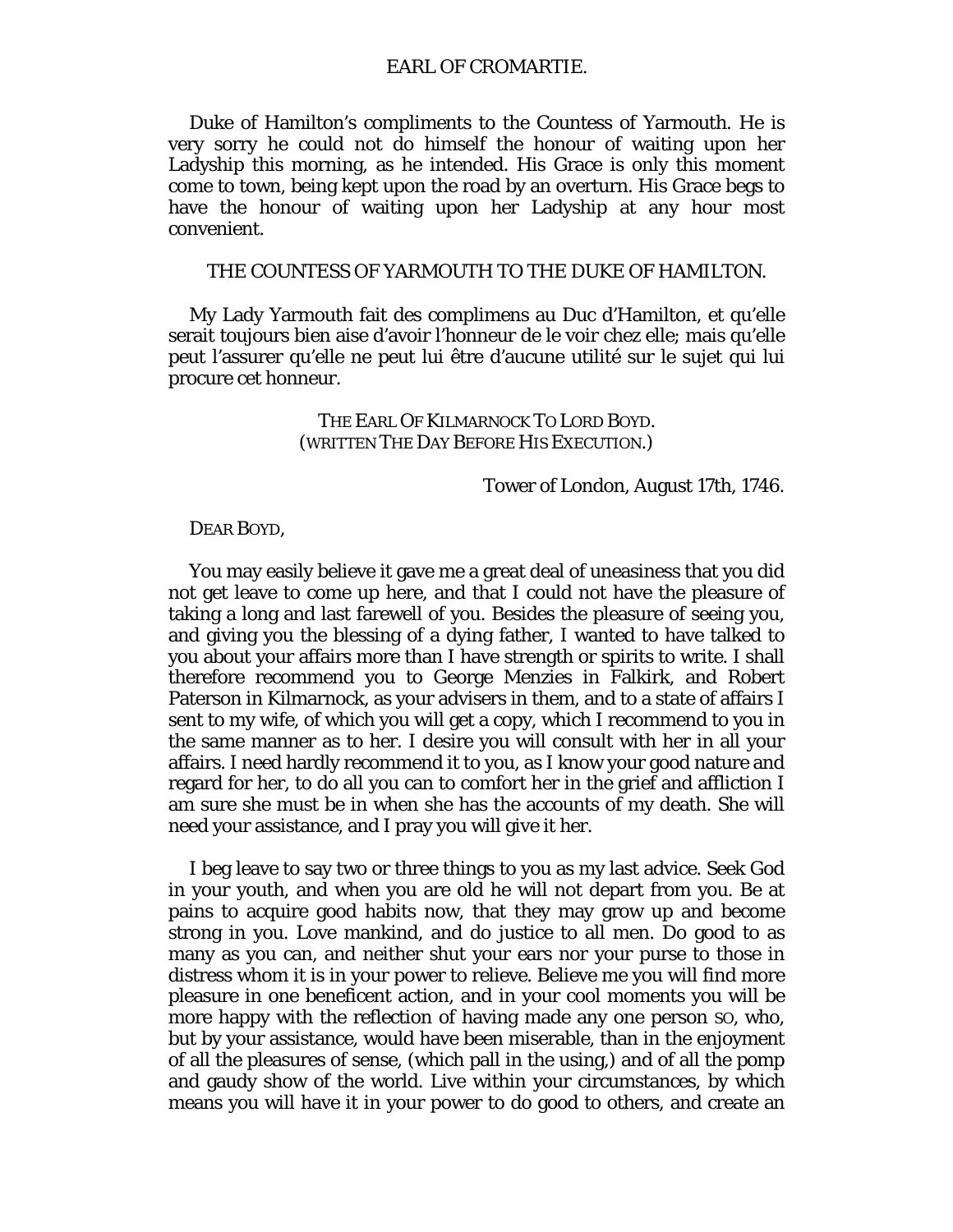independence in yourself,—the surest way to rise in the world. Above all things, continue in your loyalty to his present Majesty, and the succession to the Crown as by law established. Look on that as the basis of the civil and religious liberty and property of every individual in the nation. Prefer the public interest to your own whenever they interfere. Love your family and your children, when you have any; but never let your regard for them drive you on the rock I split on, when on that account I departed from my principles, and brought the guilt of rebellion, and public and particular desolation on my head, for which I am now under the sentence justly due to my crime. Use all your interest to get your brother pardoned, $1$  and brought home as soon as possible, that his circumstances, and the bad influence of those he is among, may not induce him to accept of foreign service, and lose him both to his country and his family. If money can be found to support him, I wish you would advise him to go to Geneva, where his principles of religion and liberty will be confirmed, and where he may stay till you see if a pardon can be procured for him. As soon as Commodore Barnet comes home, inquire for your brother Billie,<sup>[2](#page-137-1)</sup> and take care of him on my account.

I recommend to you the payment of my debts, particularly all servants' wages, as mentioned in the state of my affairs. I must again recommend to you your unhappy mother. Comfort her, and take all the care you can of your brothers; and may God of his infinite mercy preserve, guide, and conduct you and them through all the vicissitudes of this life, and after it, bring you to the habitations of the just, and make you happy in the enjoyment of himself to eternity, is the sincere prayer of Your affectionate father,

WILLIAM BOYD.

# THE REV. ALEXANDER HOME TO THE DUKE OF HAMILTON.

Saturday, 1 o'clock.

I shall deliver the letter your Grace sent me last night, and beg, if there be any answer to the enclosed, that you will send it to me by the bearer, or, if that does not suit your conveniency, be pleased to send it as the last to me, at the British, before four o'clock. I give you the joy to know that the

I

<span id="page-137-0"></span><sup>&</sup>lt;sup>1</sup> The Honourable Charles Boyd. He had been engaged in the rebellion, but contrived to effect his escape to France. He died in 1782.

<span id="page-137-1"></span> $2$  The Honourable William Boyd. He was at this period a midshipman in the Royal Navy, but afterwards entered the army, and served in the 114th Regiment of Foot.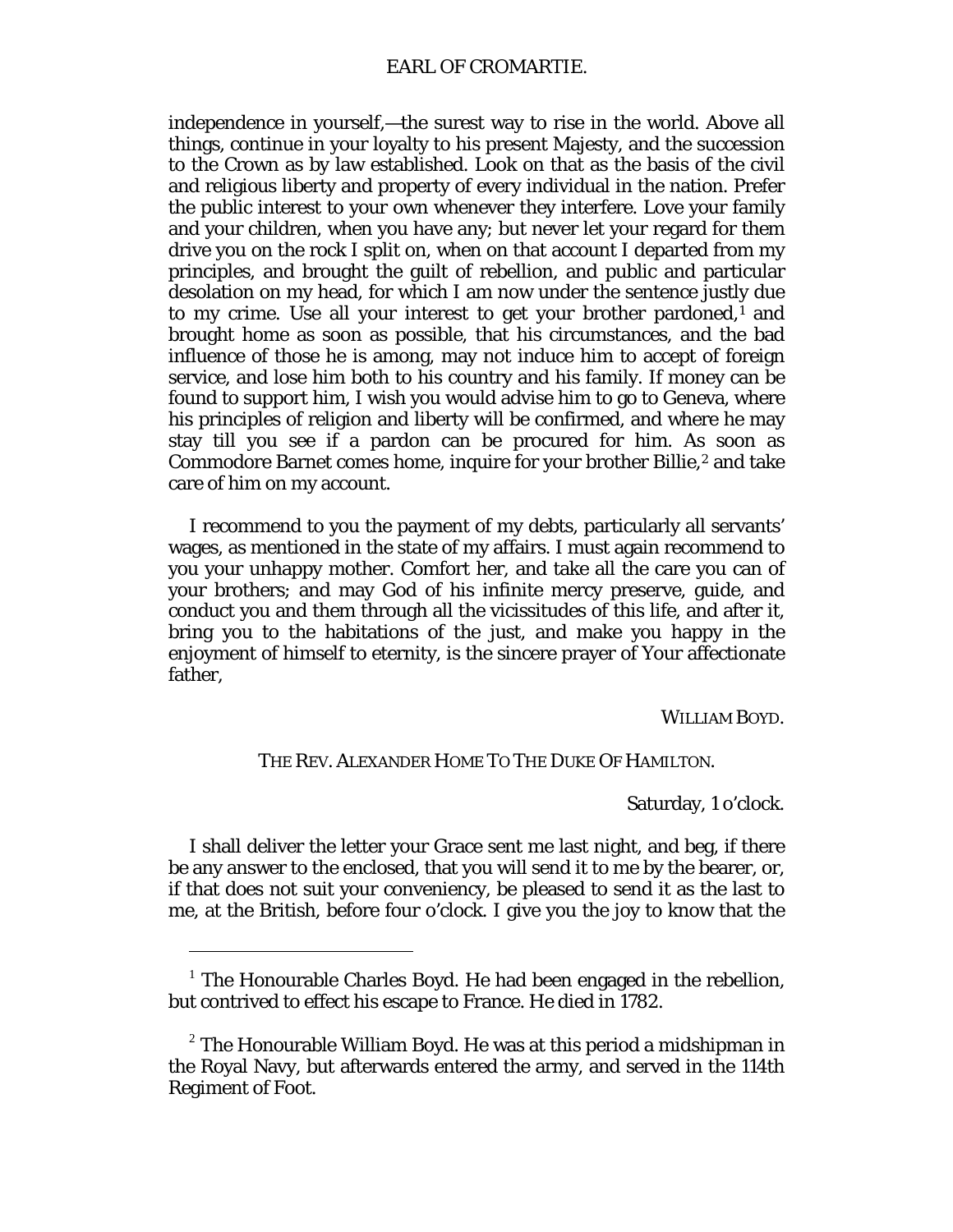beauty of his behaviour, on losing all hope of life, appeared to me something more than human.

Sunday morning.—I was with our most unfortunate friend several hours yesterday. His behaviour continues calm and resolute, which I am convinced he will support to the last. With the answer to the enclosed, be pleased to send the sketch of this letter to Lord Boyd. He called anxiously for it yesterday. God bless your Grace. I have the honour to be,

Your Grace's very melancholy, humble servant,

### ALEX. HOME.

About eight o'clock on the morning of his execution, the 18th of August, Lord Kilmarnock was waited upon by Mr. Forster, who informs us that he found him in "a most calm and happy temper, without any disturbance or confusion in his mind, and with apparent marks of ease and serenity in his aspect."—"He continued," adds Mr. Forster, "all the morning of his execution in the same uniform temper, unruffled, and without any sudden vicissitudes and starts of passion." He had scarcely concluded his devotions, when General Williamson came to inform him that the Sheriffs waited for him. Even on receiving this awful summons to the scaffold, he betrayed not the slightest trepidation, but, turning "calmly and gracefully" to the Lieutenant,—"General," he said, "I am ready and will follow you."

At the foot of the first flight of stairs, he met and embraced his fellowsufferer, Lord Balmerino; and from thence was conducted with the usual ceremonies to the Tower Gate, where he was formally delivered over to the custody of the Sheriffs. As the clock struck ten, he came forth, supported by Mr. Forster, and his friend Mr. Home, a young clergyman. He was dressed in a complete suit of black, his hair unpowdered, and in a bag. As he passed to the scaffold amidst the vast masses of human beings which were collected on the occasion, his hand, some and graceful person, the serenity of his countenance, and his unaffected dignity, excited no less the commiseration of the spectators, than the soldier-like and undaunted bearing of Lord Balmerino called forth their admiration and surprise.<sup>[1](#page-138-0)</sup>

About eleven o'clock, Lord Kilmarnock received a message from Lord

 $\ddot{ }$ 

<span id="page-138-0"></span> $<sup>1</sup>$  "Pitied by gentle minds Kilmarnock died." Among other instances of</sup> the deep interest which was excited at the period by Lord Kilmarnock's fine figure and unhappy fate, may be mentioned the extravagant passion conceived for him by the celebrated Ethelreda Harrison, Lady Townshend. For the particulars of this foolish frenzy, see Walpole's Correspondence, vol. ii. pp. 151, 155.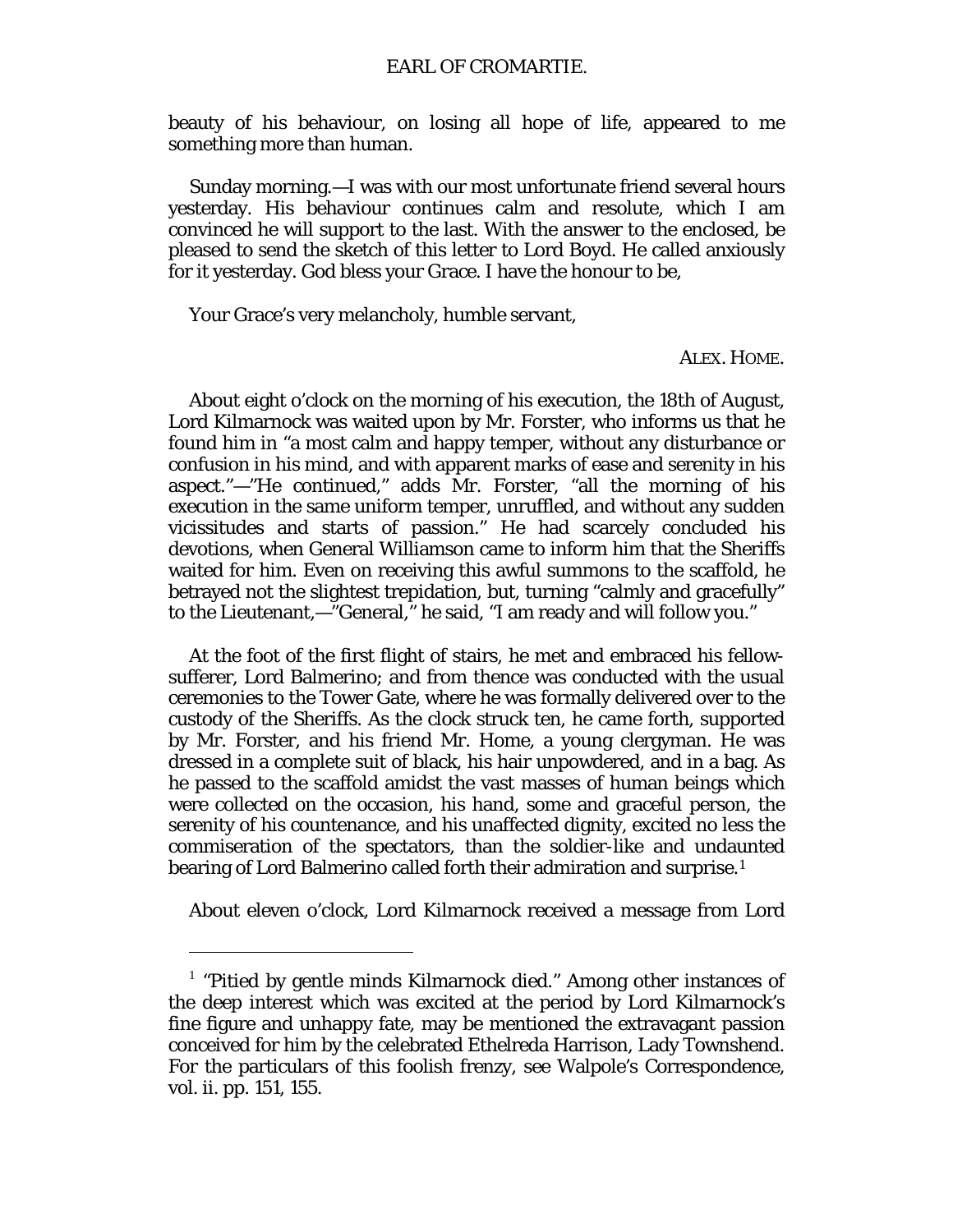Balmerino, expressing a wish to be allowed an interview with him. The latter was accordingly admitted into Lord Kilmarnock's apartment, when the following conversation took place between them:—

*Balmerino.*—"My Lord, I beg leave to ask your Lordship one question."

*Kilmarnock.—"*To any question, my Lord, that you shall now think proper to ask, I believe I shall see no reason to decline giving an answer."

*Balmerino.*—"Why then, my Lord, did you ever see or know of any order, signed by the Prince, to give no quarter at the battle of Culloden?"

*Kilmarnock.*—"No, my Lord."

*Balmerino.*—"Nor I, neither; and therefore it seems to be an invention to justify their own murderous schemes."

*Kilmarnock.*—"No, my Lord, I do not think that this inference can be drawn from it; because, while I was a prisoner at Inverness, I was informed by several officers, that there was such an order, signed *George Murray,* and that it was in the Duke's custody."

*Balmerino.*—"Lord George Murray! why then, they should not charge it on the Prince."

The two unfortunate noblemen then embraced each other tenderly for the last time. Lord Balmerino again observing, with generous sympathy for his friend,—"My dear Lord Kilmarnock, I am only sorry that I cannot pay all this reckoning alone; once more, farewell for ever!"

The general impression, which existed at the period, that an order had been issued by the Jacobites to give no quarter at the battle of Culloden, is now known to have originated in an infamous invention of the victorious party. It seems, in the first instance, to have been sedulously propagated by them in order to excuse the frightful scenes of massacre and desolation which were perpetrated after the action, and afterwards to have been seized hold of as a fortunate expedient by the Duke of Cumberland, in order to justify him in his harsh treatment of Lord Kilmarnock, when a single word from him would have delivered that unfortunate nobleman from a violent death. "Take notice," writes Walpole, "that the Duke's charging this on Lord Kilmarnock, certainly on misinformation, decided this unhappy man's fate!"

After his conversation with Lord Balmerino, Lord Kilmarnock spent about an hour in devotion, in which he was joined by Mr. Forster and the friends who attended him. A wish had been expressed by him that Lord Balmerino might be led first to the scaffold, but being told that it was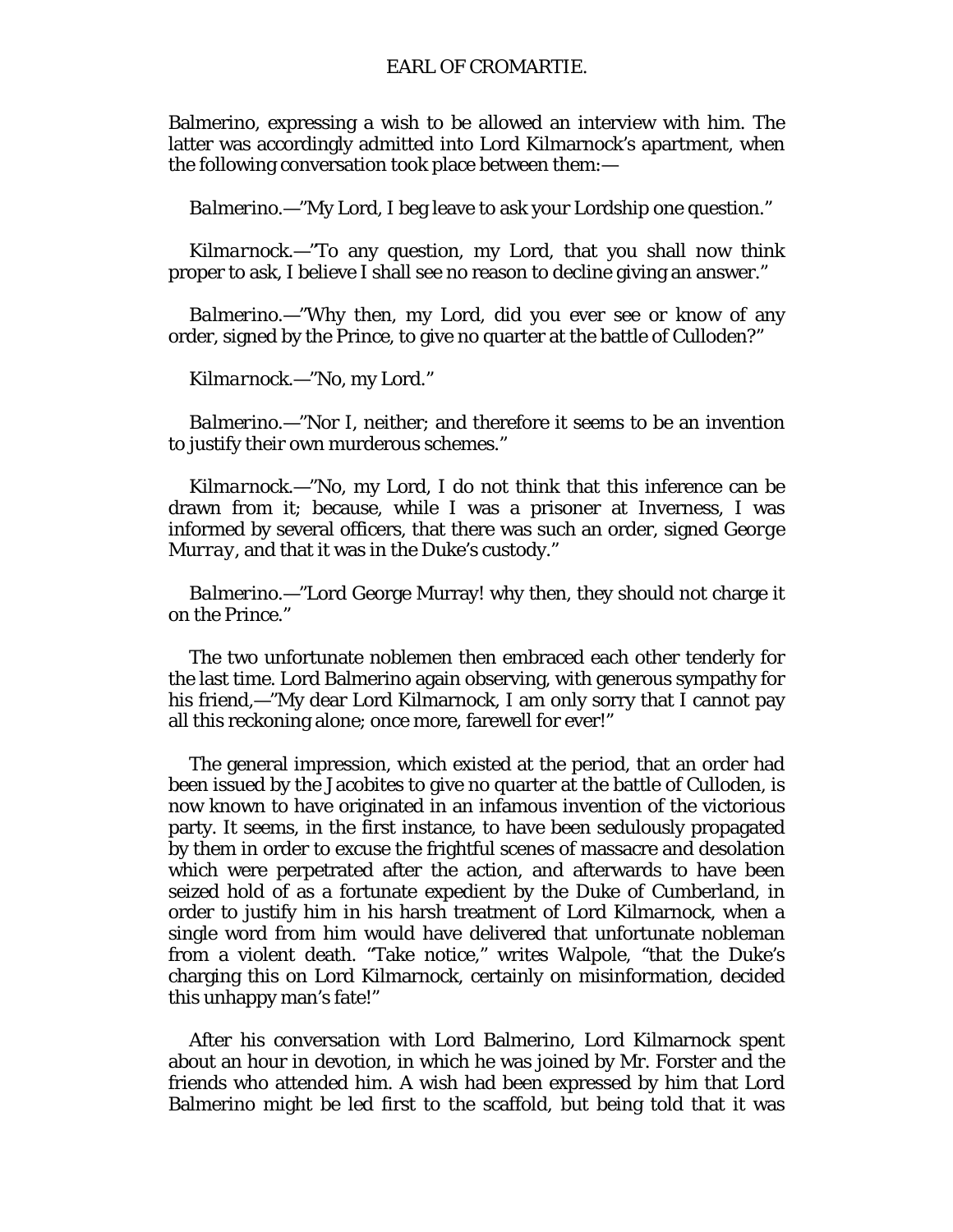impossible, as his own name was mentioned first in the warrant, he appeared satisfied, and allowed the subject to drop. He partook of a glass of wine and a piece of bread, and having taken an affectionate farewell of his friends, he expressed his readiness to proceed to the scaffold, whither he proceeded on foot, with the Sheriffs walking in advance of him.

In preparing himself for the last stroke, Lord Kilmarnock seems to have constantly occupied his thoughts and conversation in familiarizing himself with the awful scene in which he was about to be the principal actor,—with the paraphernalia of the scaffold, and the frightful apparatus of death. As he stepped on the fatal stage, his eye suddenly caught the scene of solemn magnificence, so painfully interesting even to the most unconcerned spectator, and the few words which he uttered to the person nearest to him, showed that he was deeply alive to the terrors of that awful moment. "When he beheld," says Sir Walter Scott, "the fatal scaffold covered with black cloth; the executioner with his axe and his assistants; the saw-dust which was soon to be drenched with his blood; the coffin prepared to receive the limbs which were yet warm with life; above all, the immense display of human countenances which surrounded the scaffold like a sea, all eyes being bent on the sad object of the preparation, his natural feelings broke forth in a whisper to the friend on whose arm he leaned,—' Home, this is terrible!'"

Neither in the bearing, however, of his graceful figure, nor in the expression of his pale and handsome countenance, was there discoverable the least outward symptom of panic or unseemly timidity. "His whole behaviour," says Mr. Forster, "was so humble and resigned, that not only his friends, but every spectator, was deeply moved; even the executioner burst into tears, and was obliged to use artificial spirits to support and strengthen him." Having offered up a short prayer, at the conclusion of which he invoked a blessing on George the Second and the reigning family, he again took an affecting leave of his friends, whom he tenderly embraced. With the assistance of these gentlemen, he stripped off his coat, turned down his shirt collar, and tucked up his long hair under a napkin of damask cloth, which was formed in the shape of a cap. He then addressed himself to the executioner, who had been compelled to drink several glasses of ardent spirits to brace up his nerves, and who burst into tears while he asked his forgiveness. Lord Kilmarnock bade him take courage, and presenting him with five guineas, told him that he would drop his handkerchief as a signal for him to strike. He then knelt down on a black cushion; but, in this act, happening to place both his hands on the block, either to support himself, or as affording a more convenient posture for devotion, the executioner requested that he would remove them, as they might either be mangled or break the blow. He was then told that the collar of his waistcoat was in the way, on which he arose once more on his feet, and, with the help of one of his friends, took it off. His neck being now bare to the shoulder, he again knelt down, telling the executioner that he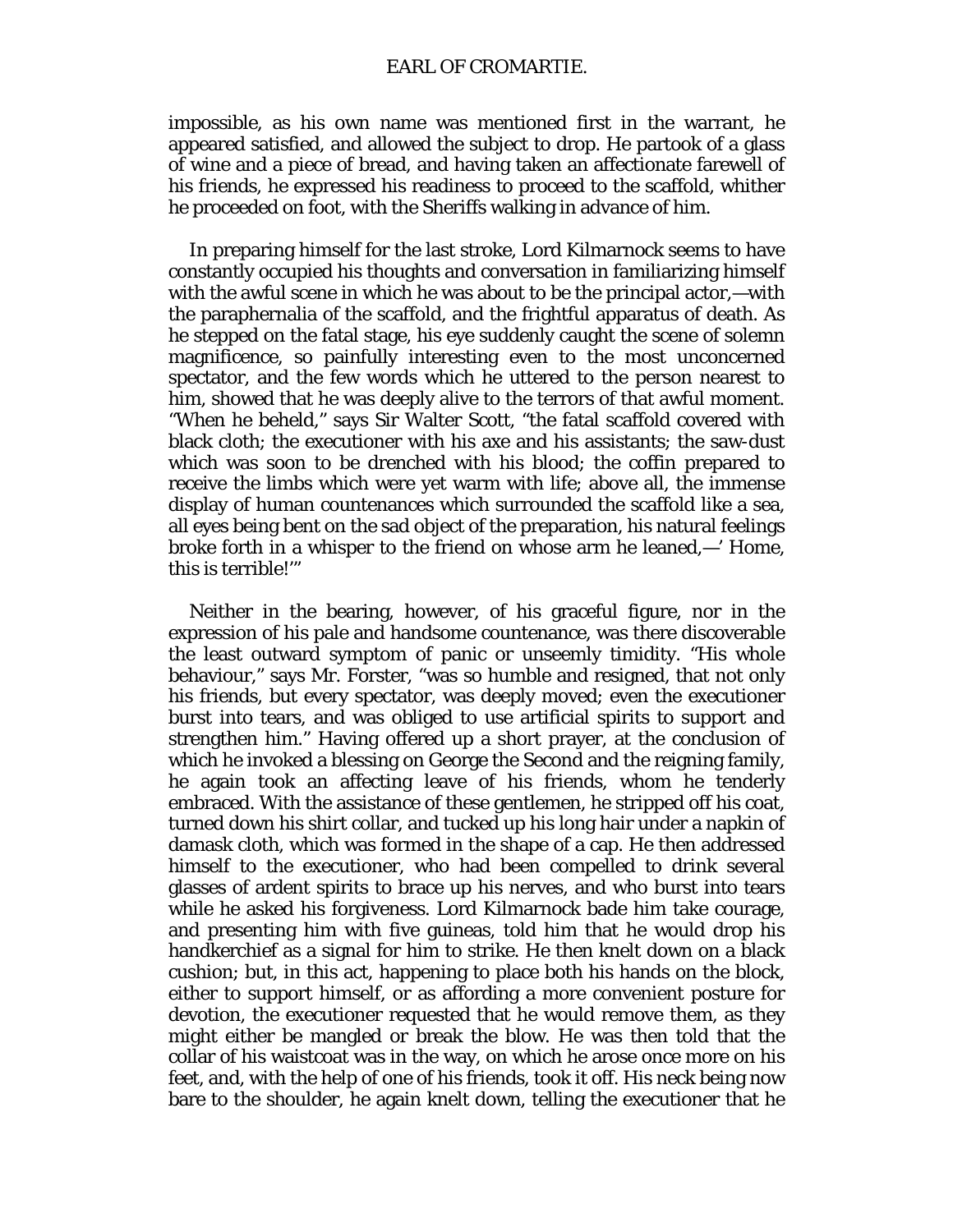would give him the signal in about two minutes. This interval, as appeared by the movement of his hands and occasionally of his head, was spent in fervent devotion; and then, having fixed his head close upon the block, he gave the signal by dropping his handkerchief. The executioner at once severed the head from the body,-leaving only a small part of the skin, which was immediately divided by a gentler stroke. The head was received in a piece of red baize, and with the body immediately placed in the coffin.

"Lord Kilmarnock," writes Horace Walpole to Sir Horace Mann, "remained an hour and a half in the house, and shed tears. At last he came to the scaffold, certainly much terrified, but with a resolution that prevented his behaving the least meanly or unlike a gentleman. He took no notice of the crowd, only to desire that the baize might be lifted up from the rails, that the mob might see the spectacle. He stood and prayed some time with Forster, who wept over him, exhorted and encouraged him. He delivered a long speech to the Sheriff, and with a noble manliness, stuck to the recantation he had made at his trial; declaring he wished that all who embarked in the same cause might meet the same fate. He then took off his bag, coat, and waistcoat, with great composure, and after some trouble put on a napkin-cap, and then several times tried the block; the executioner, who was in white, with a white apron, out of tenderness concealing the axe behind himself. At last the Earl knelt down, with a visible unwillingness to depart, and after five minutes dropped his handkerchief—the signal, and his head was cut off at once, only hanging by a bit of skin, and was received in a scarlet cloth by four of the undertaker's men kneeling, who wrapped it up and put it into the coffin with the body; orders having been given not to expose the heads, as used to be the custom."

Lord Kilmarnock was executed on the 18th of August, 1746, at the age of forty-one. His remains were interred among many others of the headless and illustrious dead, in St. Peter's Church in the Tower.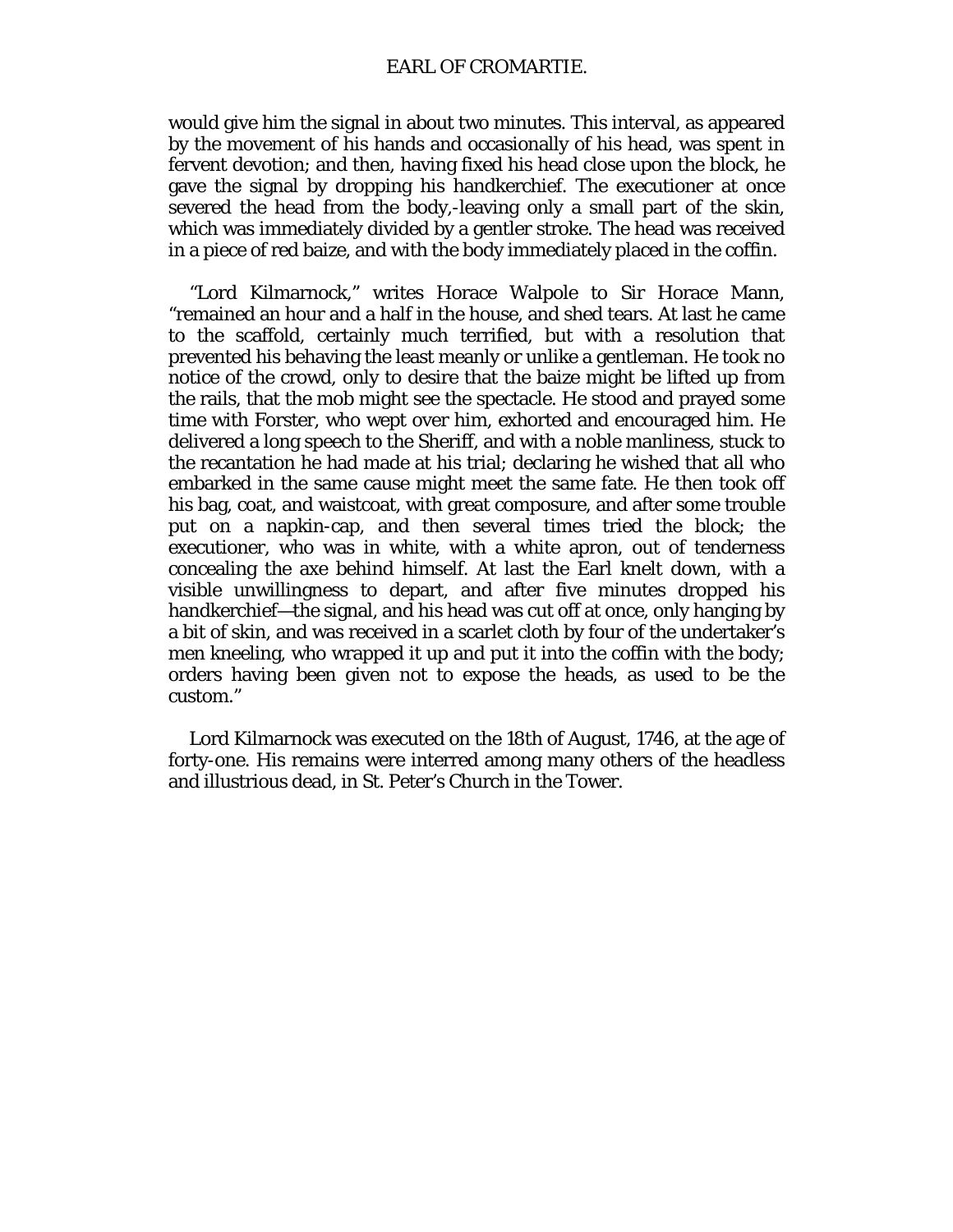#### **GEORGE MACKENZIE, EARL OF CROMARTIE.**

**Joins the Pretender soon after his landing—Taken prisoner before the battle of Culloden—Trial—His address to the Lords on behalf of his family—Lady Cromartie puts a petition into the King's hands—Remission of part of his sentence** the greatest distress—Relieved by the **Government—His death.**

GEORGE EARL OF CROMARTIE was born in 1710. Shortly after the landing of Charles Edward in the Highlands, he joined the Prince's standard with his eldest son, Lord Macleod, and about four hundred of his clan. At the battle of Falkirk, he fought on foot at the head of his gallant followers; a circumstance which, as well as his volunteering to share the same privations and hardships that were endured by his humblest clansman, is said to have rendered him the object of their almost romantic adoration.

On the 15th of April, 1746, the day before the battle of Culloden, Lord Cromartie, with fourteen other officers of the insurgent army, was taken prisoner by a body of Lord Sutherland's militia in the dining-room of Dunrobin Castle. From Dunrobin he was sent by sea to Inverness, and from thence to London, where, on the 28th of July, he was tried by his peers in Westminster Hall, with his friends Lords Kilmarnock and Balmerino. Walpole, who was present at the trial, observes,—"Lord Cromartie is an indifferent figure, appeared much dejected, and rather sullen; he dropped a few tears the first day, and swooned as soon as he got back to his cell."

On the 30th Lord Cromartie was again brought to the bar of Westminster Hall to receive judgment. Being asked, according to custom, why sentence of death should not be passed upon him, he expressed the deepest contrition for the crime of which he had been guilty; insisting that he had been seduced from the paths of loyalty in an unguarded moment by the arts of desperate and designing men; and declaring himself to be warmly attached to the interests of the reigning family, and to the principles which had raised them to the throne. Finally, he addressed himself to the assembled Peers in a fine appeal for mercy, which even those who were most inclined to condemn him as a traitor or despise him as a renegade, were forced to admire for its eloquence and pathos. "Nothing, my Lords, remains," he said, "but to throw myself, my life, and for. tune, upon your Lordships' compassion; but these, my Lords, as to myself, are the least part of my sufferings. I have involved an affectionate wife, with an unborn infant, as parties of my guilt, to share its penalties; I have involved my eldest son, whose infancy, and regard to his parents, hurried him down the stream of rebellion; I have involved also eight innocent children, who must feel their parent's punishment before they know his guilt. Let them, my Lords, be pledges to his Majesty; let them be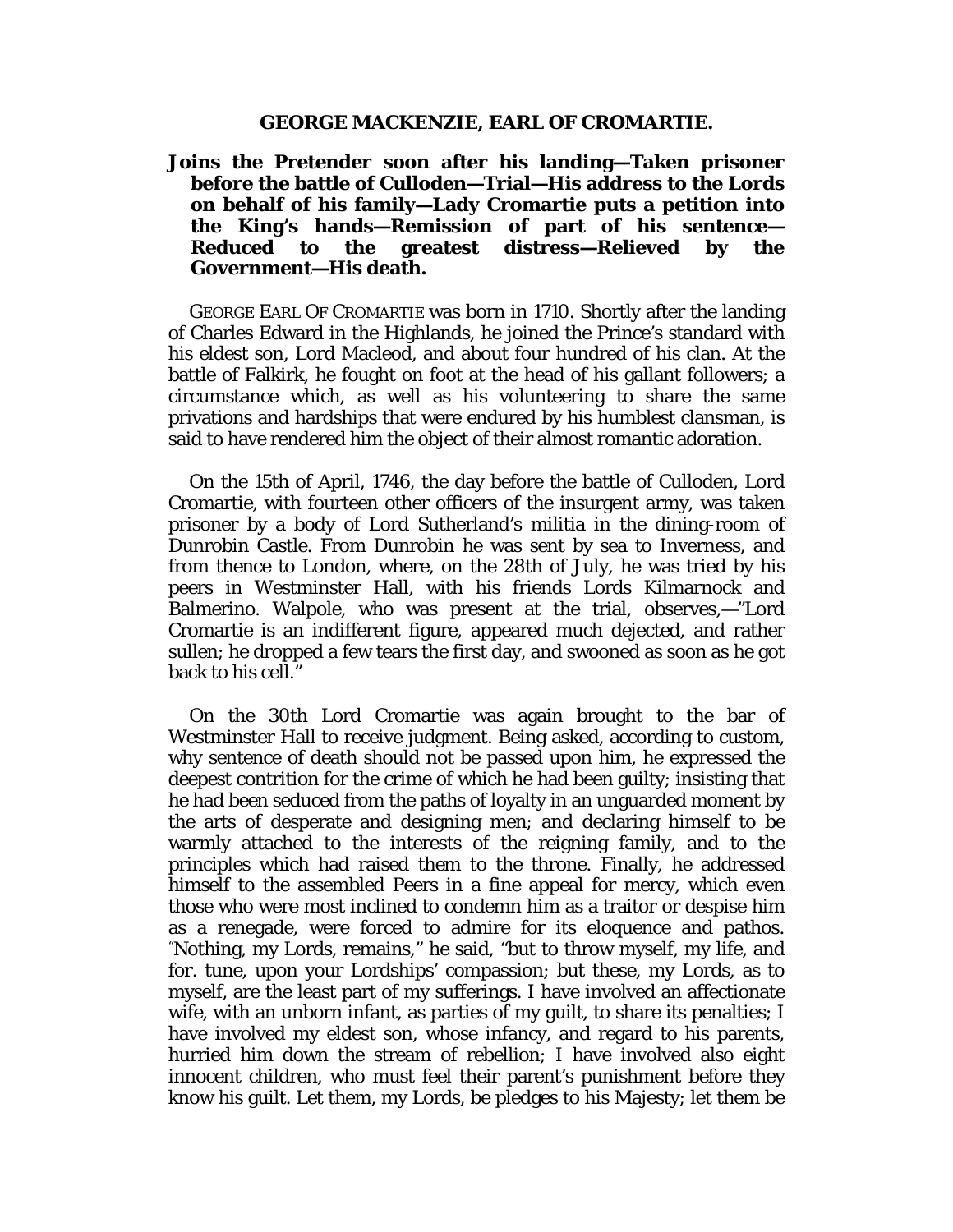pledges to your Lordships; let them be pledges to my country for mercy; let the silent eloquence of their grief and tears —let the powerful language of innocent nature supply my want of eloquence and persuasion; let me enjoy mercy, but no longer than I deserve it; and let me no longer enjoy life than I shall use it to deface the crime I have been guilty of. Whilst I thus intercede to his Majesty, through the mediation of your Lordships, for mercy, let my remorse for my guilt as a subject—let the sorrow of my heart as a husband—let the anguish of my mind as a father, speak the rest of my misery. But if, after all, my Lords, my safety shall be found inconsistent with that of the public, and nothing but my blood can atone for my unhappy crime; if the sacrifice of my life, my fortune, and family, is judged indispensably necessary for stopping the loud demands of public justice; and if the bitter cup is not to pass from me; not mine, but thy will, O God, be done!"

The most extraordinary exertions were made by the Dukes of Hamilton and Montrose, the Earl of Stair, and others of Lord Cromartie's friends, to obtain a remission, of his sentence. The Prince of Wales also was induced to intercede warmly in his behalf; but the most interesting, and perhaps the most powerful mediator, was Lady Cromartie, who not only retained the beauty which had distinguished her in her earlier days, but was the mother of daughters as lovely as herself, and was now in the interesting condition of being on the point of giving birth to another offspring. The child, then unborn, was afterwards Lady Augusta Mackenzie, who became the wife of Sir William Murray of Ochtertyne, and who, it is said, bore on her neck the evident mark of an axe, which had been impressed there by the imagination of her mother, while labouring under the terrors of suspense on account of her unhappy lord.

Having previously delivered memorials in person to the different Lords of the Council, Lady Cromartie, on the Sunday after judgment had been pronounced on her husband, proceeded to Kensington, dressed in deep mourning, and, seizing an opportunity when the King was going to chapel, fell on her knees before him, and clinging to the skirt of his coat, succeeded in forcing a petition into his hands. She had scarcely accomplished her purpose when she fainted away. The King raised her himself, and, delivering the petition to the Duke of Grafton, desired Lady Stair, who accompanied her on her painful errand, to conduct her to a neighbouring apartment, where proper care would be taken of her. "Lady Cromartie," writes Horace Walpole, "presented her petition to the King last Sunday. He was very civil to her, but would not at all give her any hopes. Lord Cornwallis told me that her lord weeps every time any thing of his fate is mentioned to him."

About the same time, we find the afflicted wife making another and affecting appeal to the Princess of Wales. "Lady Cromartie, who is said to have drawn her husband into these circumstances," writes Gray the poet,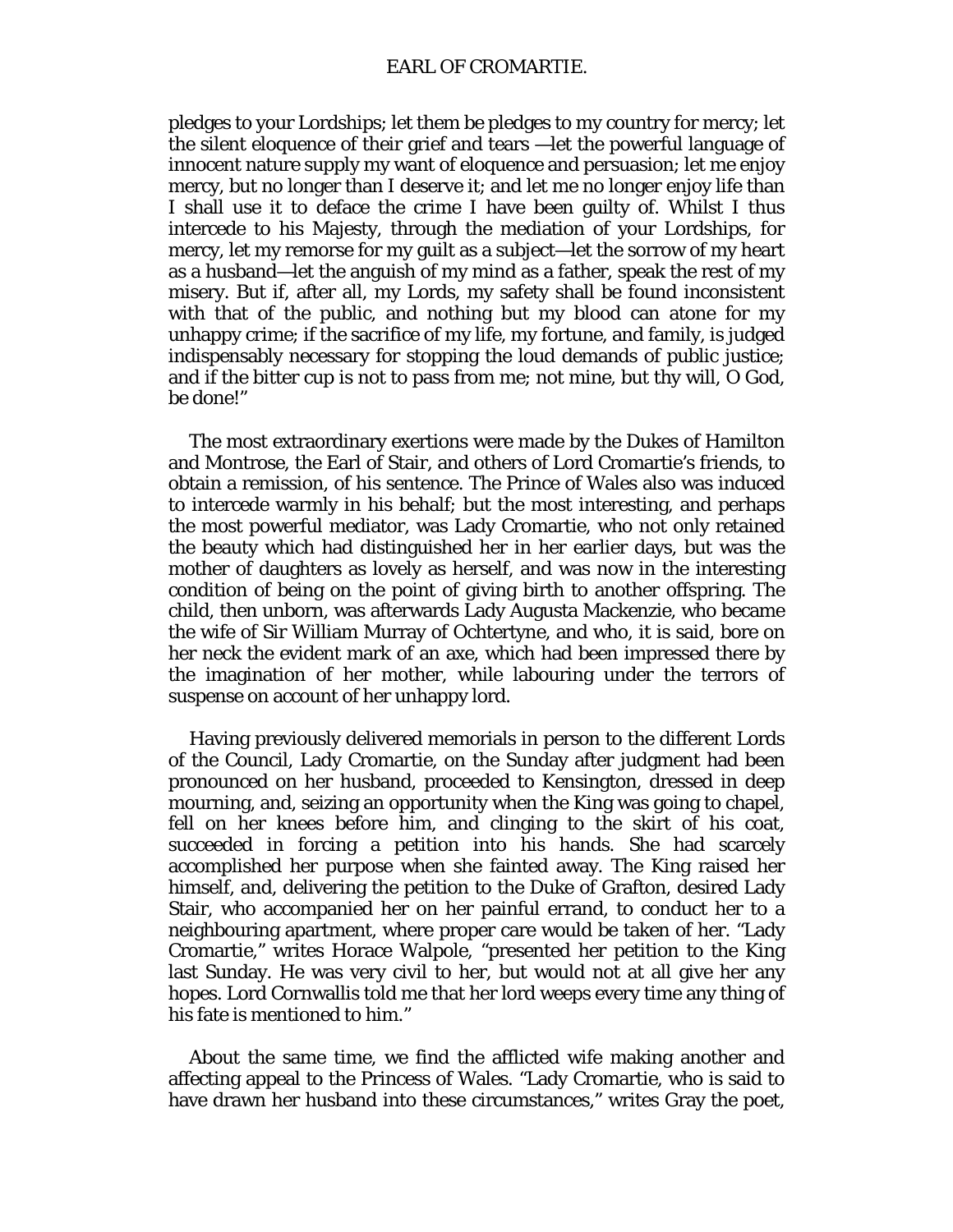"was at Leicester House on Wednesday with four of her children. The Princess saw her, and made no other answer than by bringing in her own children and placing them by her, which, if true, is one of the prettiest things I ever heard." These frequent and urgent appeals, added to the intercession of the Prince of Wales, had at length the desired effect, and on the 9th of August, two days before the order was signed for the execution of Lords Kilmarnock and Balmerino, it was notified to Lord Cromartie that his life would be spared. At the same time his estates were sold by order of the Government, and he was ordered to confine his place of residence to the distant county of Devonshire. The sentence of death, however, which had been passed on him, remained virtually unrepealed till the month of October, 1749, when his pardon was allowed to pass the great seal, and five hundred pounds a year was settled on him out of his forfeited estate. Previous to this latter boon being conferred on him, Lord Cromartie and his large family seem to have been reduced almost to positive distress. Many years afterwards, when his daughter, Lady Elibank, an elegant and accomplished woman, happened to be complimented by a friend on the beauty of her hands and arms, "Ah! madam," she replied, "let us never be vain of such things: these hands and arms at one time washed the clothes and prepared the food of a father, mother, and seven other children." Lord Cromartie died in 1759.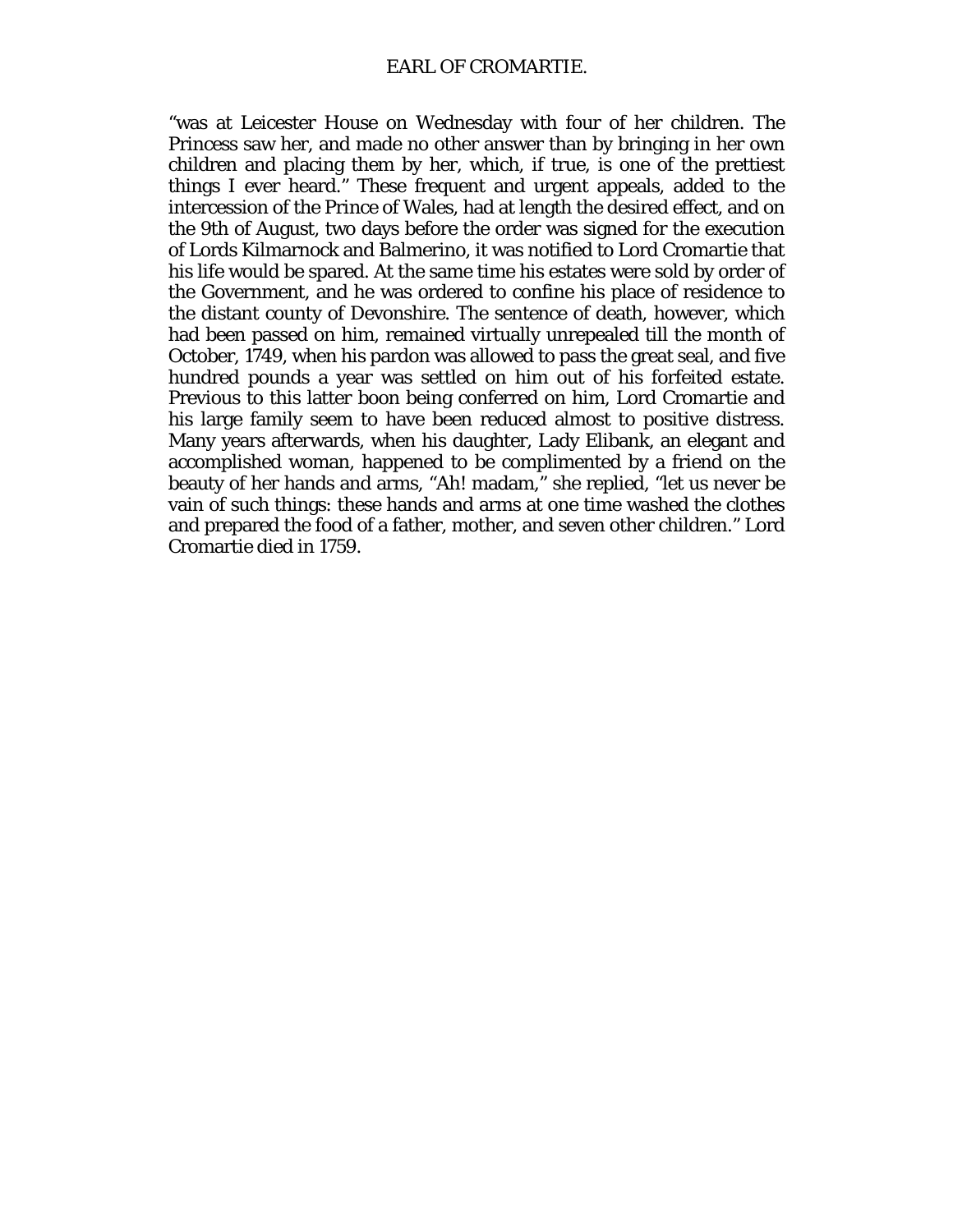#### **LORD GEORGE MURRAY.**

# **In arms against the Government in 1715—Joins the Pretender in 1745—His character as a military officer—His conduct at the battles of Preston, Falkirk, and Culloden—Escapes to the Continent—His death.**

THIS nobleman, whom we have seen playing so conspicuous a part in the annals of 1745, was the fifth son of John, first Duke of Athol. In 1715, he had taken up arms against the Government, serving as colonel under his elder brother, the Marquis of Tullibardine. He was present at the fight of Glenshiel, in 1719, shortly after which period he entered the military service of the King of Sardinia, in which he served for some years. Having at length received his pardon from the Government, he returned to Scotland, where he married, in 1727, Amelia, daughter and heiress of James Murray of Strowen and Glencarse, by whom he was the father of five children, of whom the eldest, John, subsequently succeeded as third Duke of Athol.

From the period of his marriage, till the raising of the Chevalier's standard in the Highlands, Lord George Murray continued to live quietly on his own property in Scotland. Faithful, however, to the principles for which he had fought in his youth, on the 5th of September, 1745, he joined the standard of Charles at Perth, with a large body of the vassals of his brother, the Duke of Athol, and immediately afterwards had the compliment paid him of being appointed Lieutenant-General of the insurgent army. His appearance in the Highland camp was hailed with the greatest satisfaction, and the happiest results were anticipated from his military experience and well-known personal intrepidity. "Lord George Murray," says the Chevalier de Johnstone, "possessed a natural genius for military operations, and was a man of surprising talents; which, had they been cultivated by the study of military tactics, would unquestionably have rendered him one of the greatest generals of his age. He was tall and robust, and brave in the highest degree; conducting- the Highlanders in the most heroic manner, and always the first to rush, sword in hand, into the midst of the enemy. He used to say when we advanced to the charge,—' I do not ask you, my lads, to go before, but merely to follow me.' He slept little, was continually occupied with all manner of details, and was, altogether, most indefatigable, combining and directing alone all our operations; in a word, he was the only person capable of conducting our army. He was vigilant, active, and diligent; his plans were always judiciously formed, and he carried them promptly and vigorously into execution. However, with an infinity of good qualities, he was not without his defects. Proud, haughty, blunt, and imperious, he wished to have the exclusive ordering of every thing, and, feeling his superiority, he would listen to no advice. Still, it must be owned, that he had no coadjutor capable of advising him, and his having so completely the confidence of his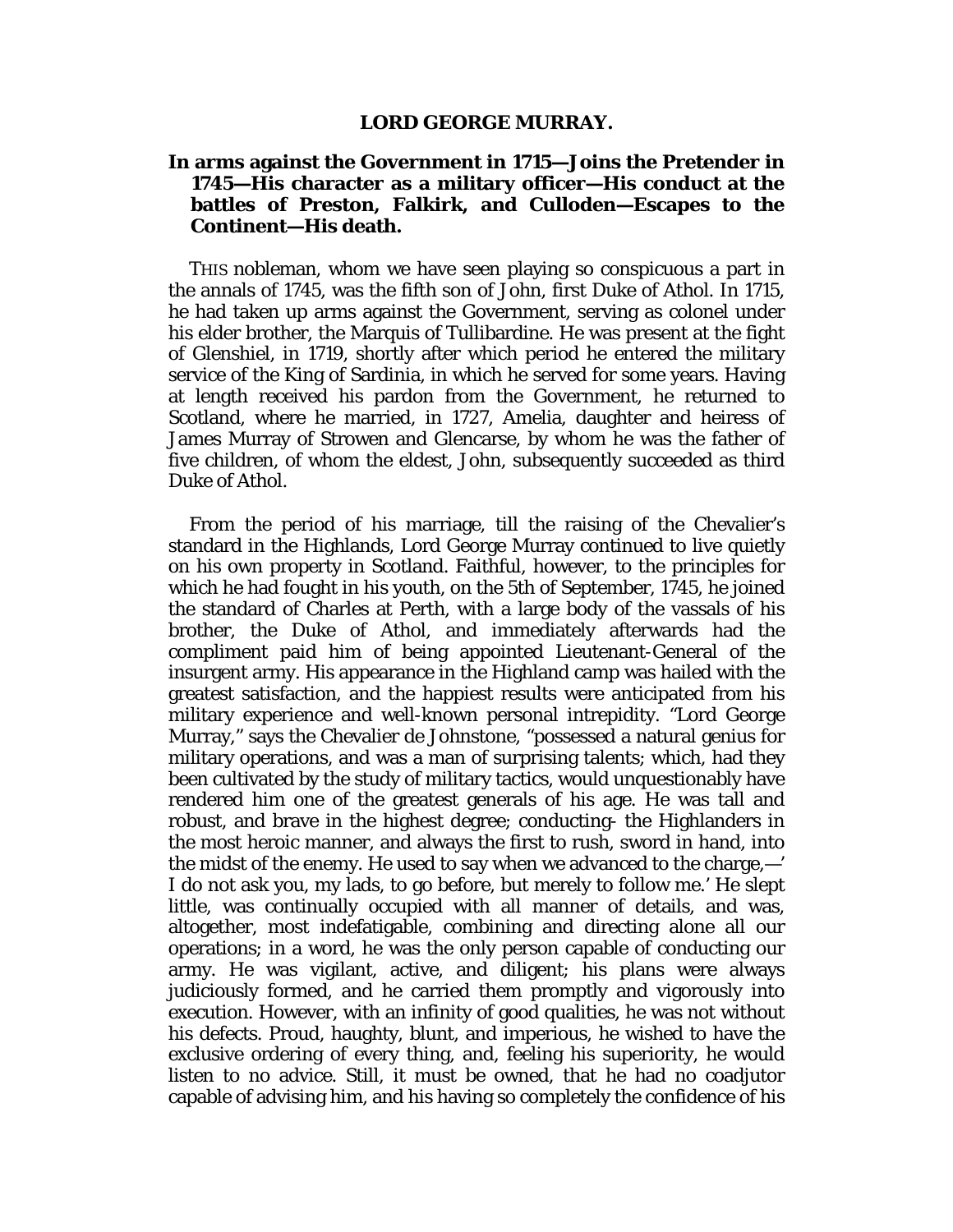soldiers enabled him to perform wonders. He possessed the art of employing- men to advantage, without having had time to discipline them; but, taking them merely as they came from the plough, he made them defeat some of the best-disciplined troops in the world. Nature had formed him for a great warrior; —he did not require the accidental advantage of birth."

The high hopes, which were formed of Lord George Murray by his friends, were fully borne out by the skill and gallantry which he subsequently displayed at the battle of Preston, where he signally defeated Sir John Cope at the head of a regular army and a superior force. In the retreat from Derby, Lord George took upon himself the difficult and dangerous post of commanding the rear, in which he was constantly harassed for several days by the enemy's cavalry, till he finally succeeded in repulsing them at Clifton. When the moment arrived for attacking them, Lord George drew his broadsword, and exclaiming,—"Claymore 1" rushed forward at the head of the Macphersons. Between him and the enemy lay a thick hedge, in dashing through which he lost his bonnet and wig, and was compelled to fight bare-headed during the remainder of the fray. So wellconducted was the whole affair, and so impetuous was the onset, that the Duke of Cumberland very nearly fell into the hands of the Highlanders, and subsequently had a still narrower escape with his life. "The Duke's footman declared," says the Chevalier de Johnstone, "that his master would have been killed, if the pistol, with which a Highlander took aim at his head, had not missed fire." At the battle of Falkirk, which was fought the next month, and where the insurgents were again completely successful, Lord George displayed his usual skill and intrepidity, fighting at the head of the Macdonalds of Keppoch, with his drawn sword in his hand, and his Highland target on his arm.

On the eve of the battle of Culloden, Lord George Murray advocated and commanded the famous night-march to Nairn, which, it will be remembered, was undertaken for the purpose of surprising the English in their camp. That the enterprise failed as it did, was certainly attributable to no fault" of Lord George. The Highlanders, it will be recollected, were greatly harassed and dispirited by the privations and fatigue to which they had recently been exposed, while the unusual darkness of the night impeded and embarrassed them in their march, so that, when the hour arrived which had been fixed upon for the attack, they were still within four miles of the English camp.[1](#page-146-0) Under these circumstances,—the daylight already beginning to glimmer, and the roll of the enemy's guns announcing that they were on the alert,—Lord George issued the order for retreat.

 $\overline{a}$ 

<span id="page-146-0"></span> $<sup>1</sup>$  See ante, vol. i.</sup>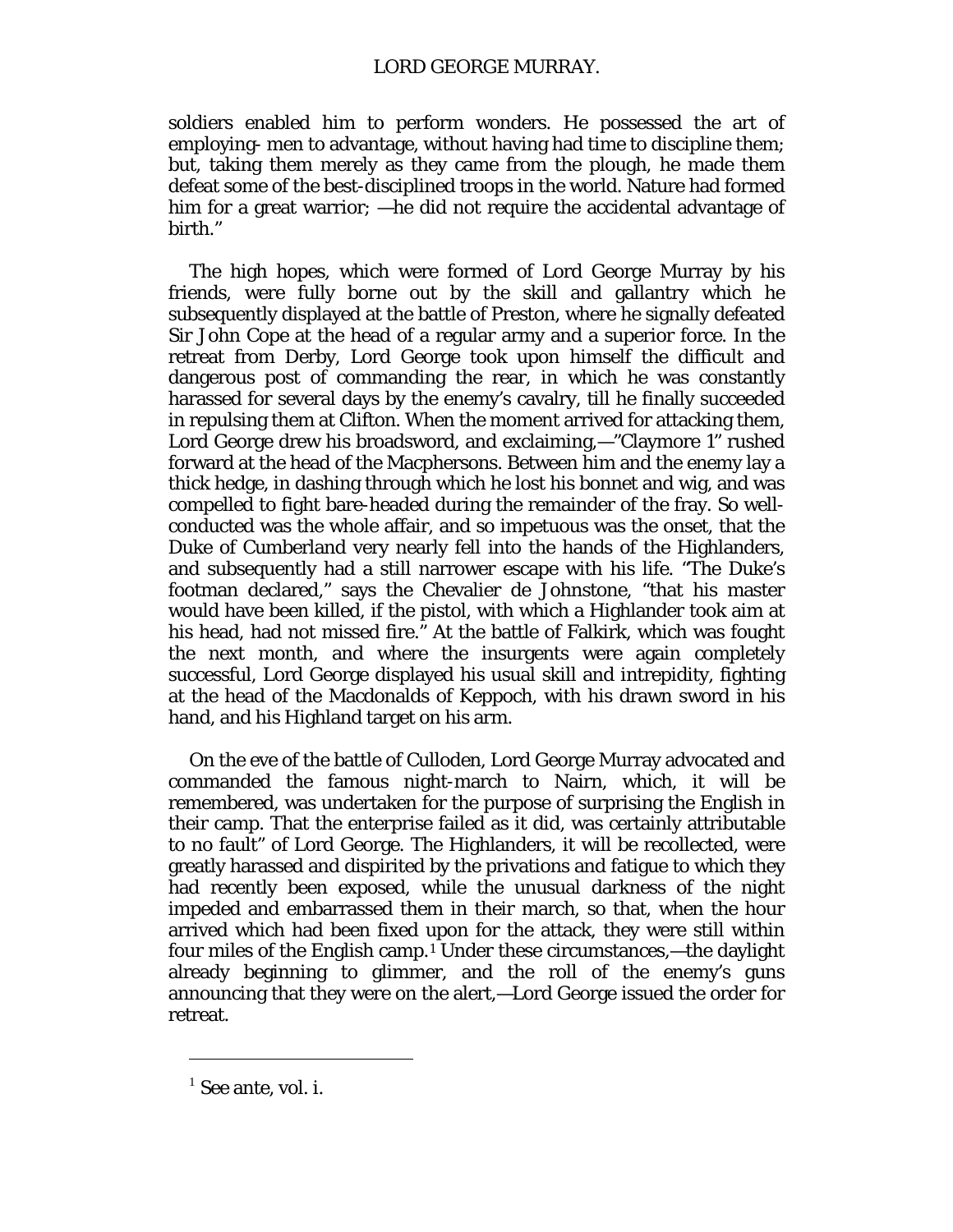For having taken this step, which it was asserted was in positive disobedience of orders, Lord George was accused of treachery by his enemies, and, moreover, rendered himself, most undeservedly, an object of suspicion to Charles, whose mind was already sufficiently prepared to receive any unfavourable impression in regard to the conduct of his faithful general. Lord George, indeed, by the waywardness of his temper, and his cold and unconciliating manners, had contrived to make many enemies in the Highland camp, who accordingly missed no opportunity of infecting the Prince with their individual prejudices and dislikes. Whatever cause of offence, however, he may have given to these persons, it is certain, that in his public capacity his conduct was unimpeachable; that he served his young master to the last with unvarying zeal and fidelity; and that, more especially as regards the retreat from Nairn, the act was not only that of a prudent general, but one which existing circumstances rendered imperatively necessary. Lord George subsequently drew up a paper in vindication of his conduct on this occasion. Charles, too, at a later period, entirely exculpated his faithful companion-in-arms; and though his account of what took place differs in some particulars from that of Lord George, it is nevertheless much to the Prince's credit, that he acquitted Lord George even more fully than Lord George in his own account acquits himself.

At the battle of Culloden, Lord George Murray headed the right wing of the insurgent army, consisting of the Camerons, the Stuarts, and other clans. During the action, he displayed his usual decision and intrepidity, dashing forward at the head of his gallant Highlanders with the same heroic energy which had distinguished him in more successful fights. At the close of that eventful day, his sole wish appears to have been to expire on the plains of Culloden, for, being thrown from his horse severely wounded, he refused to quit the field of battle, and was only removed to a place of safety by the kind force used by his devoted followers. However, he soon recovered his wonted energy, and by his unceasing efforts to retrieve the past misfortune, and by the spirit which he infused into all around him, he soon found himself at the head of a small army at Ruthven, consisting of the fugitives from Culloden, and amounting to about twelve hundred men. At the head of this gallant band, he still proposed to carry on the war in the Highlands; but already the Duke of Cumberland was approaching with his victorious army; supplies of all kinds were procured only with the greatest difficulty; and, finally, a message was received from Charles, cordially thanking his adherents for the zeal which they had displayed in his cause, but recommending that each should secure his safety as he best might. It was then that Lord George took a last farewell of that devoted band; many of whom were destined, like himself, to pine as exiles in a foreign land; many to wander, proscribed fugitives among their native fastnesses, and to behold the ruin of their families and the conflagration of their homes; and others,—who were perhaps the most to be envied,—to expiate their imprudence and their gallantry on the scaffold.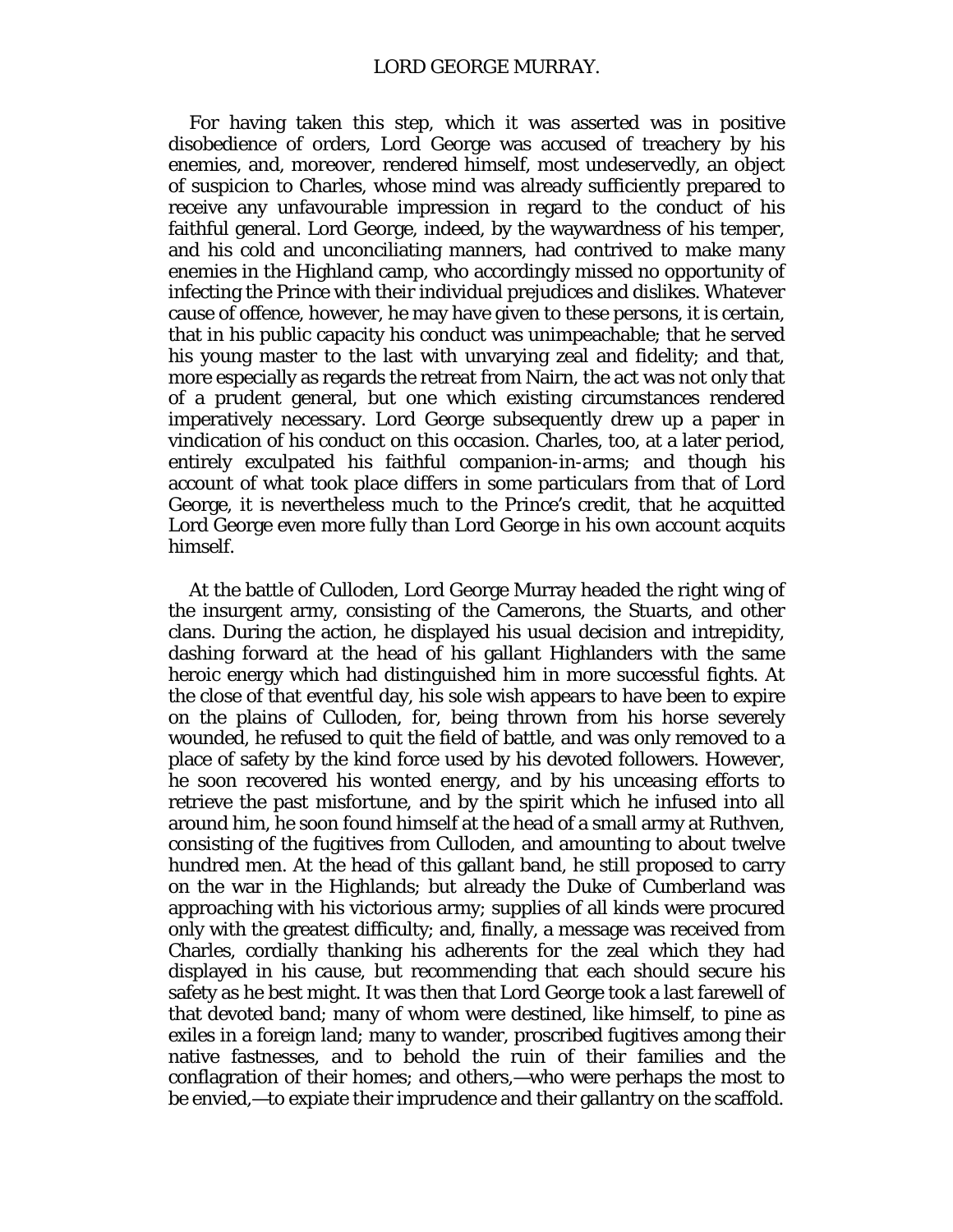# LORD GEORGE MURRAY.

Lord George effected his escape to the Continent, where he resided for some time, both in France and Italy. He subsequently retired to North Holland, where he assumed the name of De Valignie, and where he died on the 15th of October, 1760.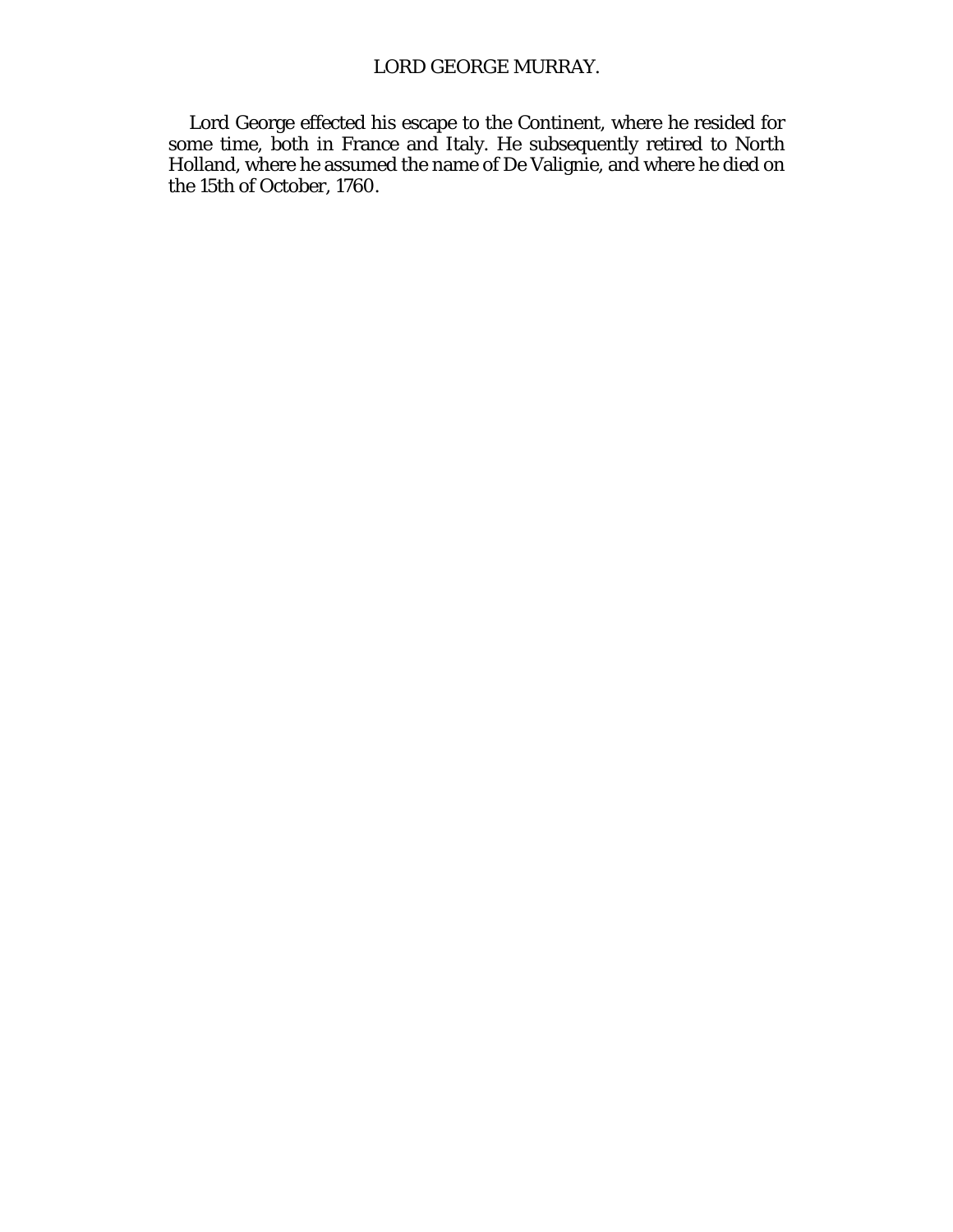#### **FLORA MACDONALD.**

**Her parentage—Tracked by Captain Ferguson after parting from the Prince—Arrested on her return to her mother's house— Carried on board the "Furnace" sloop-of-war—Bishop Forbes' account of her captivity—Entertained by Lady Primrose on her release—Her marriage—Doctor Johnson's account of his entertainment by her—Her family emigrate to America, where they afterwards join the Loyalists, and are consequently obliged to return to Skye—Her death.**

THIS celebrated and interesting young lady was the daughter of Mr. Macdonald, of Milton in South Uist, and was born about the year 1720. The romantic story of her wanderings with Charles Edward among the Western Isles has already been fully detailed. It merely remains, therefore, to trace her history from the period when, for the last time, she set eyes on Charles at Portree, where she remained for some time watching the small boat which was conveying him to the wild but hospitable island of Raasay.

"Far over yon hills of the heather so green, And down by the corrie that sings to the sea,

The bonny young Flora sat sighing her lane, The dew on her plaid, and the tear in her e'e.

She looked at a boat with the breezes that swung Away on the wave, like a bird of the main;

And aye, as it lessened, she sighed and she sung,— Farewell to the lad I shall ne'er see again!

Farewell to my hero, the gallant and young! Farewell to the lad I shall ne'er see again!"

Having received the grateful acknowledgments of Charles, who expressed a mournful hope at parting that they might "meet at St. James's yet," the young heroine made the best of her way to her mother's house of Armadale, in the district of Sleat in Skye, which she reached after a very fatiguing journey of several miles. With a secrecy and caution which are supposed but rarely to distinguish her sex, she maintained a profound silence on the subject of her recent extraordinary wanderings, and even resisted the natural impulse which prompted her to communicate them to her own mother. She soon learned, however, that her secret had transpired from another quarter, and that already the house of Kingsburgh, where she had passed a night with Charles, had received a visit from the royal troops, who had obtained certain information as to her recent movements, and were even acquainted with the particulars of the female attire worn by the Prince. The officer who headed the party was the notorious Captain Ferguson, whose acts of inhuman brutality had rendered him the terror of the Western<sup>1</sup> Isles. Addressing himself to Kingsburgh, he inquired where Miss Macdonald, and the person who was with her in woman's clothes,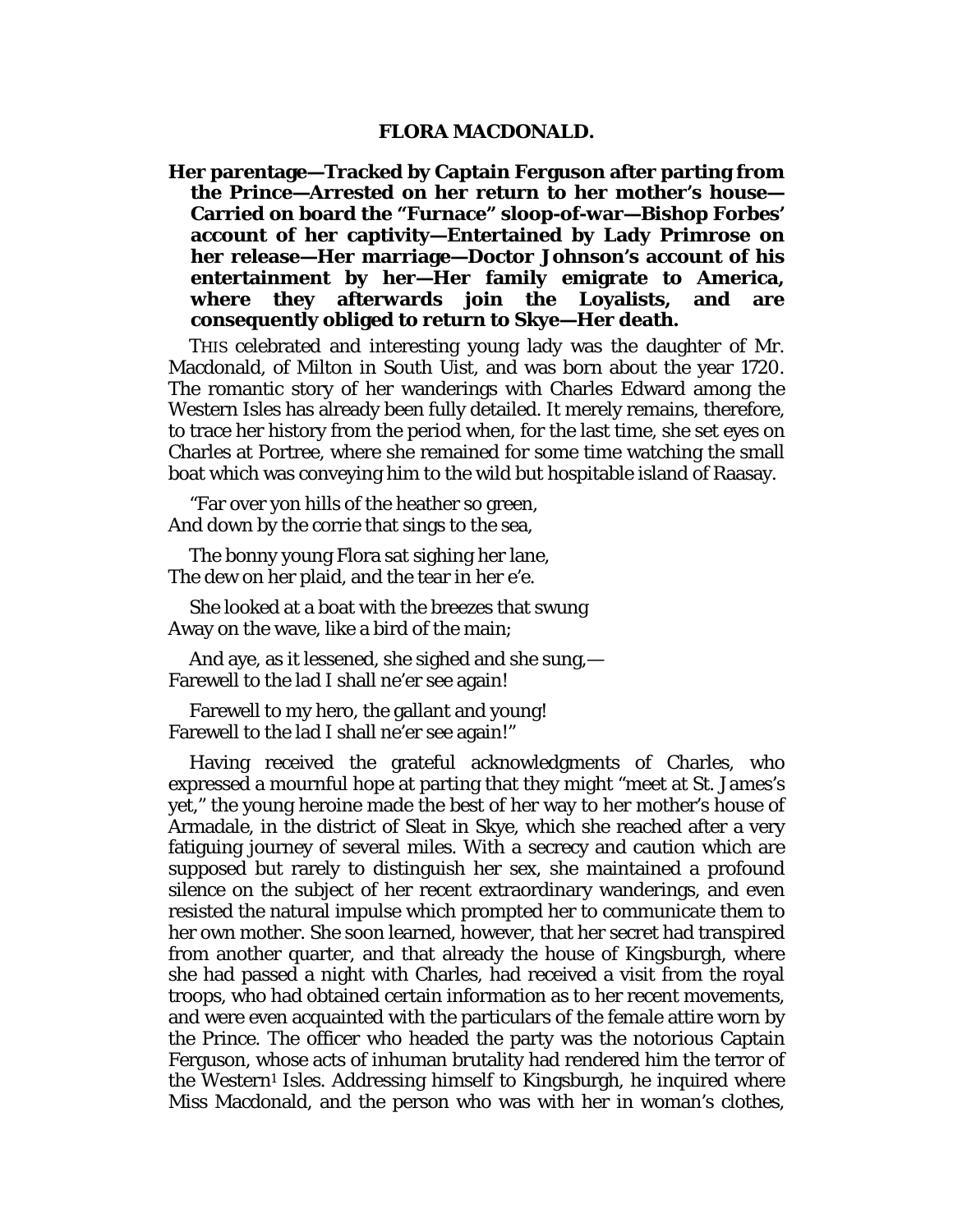had lain? Kingsburgh answered that he knew very well where Miss Macdonald had slept; but as for servants, he never asked any questions in such matters. He then desired to be conducted to the rooms where they had severally slept, on inspecting which, he significantly remarked that the room which had been occupied by the presumed maid was the best of the two.

Flora Macdonald had returned to her mother's house only a few days, when she was arrested by an officer and a party of soldiers, who carried her on board a vessel of war which was stationed in the neighbourhood, without allowing her to take leave of her friends, or even to carry with her a change of apparel. The vessel in question was the "Furnace" sloop-ofwar, and as it was commanded by the inhuman Captain Ferguson, the noble-minded girl seems to have been greatly alarmed at the prospect of the treatment she was likely to experience. Fortunately, however, she met with the greatest kindness from General Campbell, who happened to be on board at the time. One of the Lieutenant's cabins was set apart for herself and her maid, and about three weeks afterwards, the "Furnace" happening to be cruising near her mother's house, she was allowed to go on shore to take leave of her friends, in custody of an officer and a party of soldiers. Two injunctions, however, were laid on her; namely, that she should on no account speak in the Gaelic language, nor hold any conversation except in the hearing of the officer who accompanied her.

From the "Furnace," Flora Macdonald was removed to the "Eltham," commanded by Commodore Smith, who treated her with an almost chivalrous respect, and, by inducing her to sit for her picture shortly after her arrival in London, showed how highly he appreciated the romantic heroism which she had displayed in the cause of an unfortunate Prince. On the deck of this vessel, she encountered an old friend and companion in adversity, Captain O'Neal, who has been mentioned as playing so conspicuous a part as the associate of Charles in his wanderings, and as having formed a tender but hopeless attachment for herself. She immediately went up to him, and slapping him playfully on the cheek,— "To that black face," she said, "I owe all my misfortune." O'Neal, however, assured her that she had little reason to be either afraid or ashamed of the part which she had acted, and that in fact she had only to glory in it, and to remain true to her principles, and it would greatly redound to her happiness and honour.

The noble-minded girl was detained altogether on shipboard for five months. Of this period, nearly three months were passed in Leith Roads, in the immediate vicinity of Edinburgh, during which interval she continued to be regarded as an object of interest and curiosity by persons of all principles and all ranks. Those who were well-wishers to the cause of the Stuarts, showed on every occasion how entirely they appreciated the heroism and self-devotion which she had displayed on behalf of their beloved and unfortunate Prince. The Jacobite ladies of Edinburgh, more especially, vied with each other in loading her with all kinds of presents,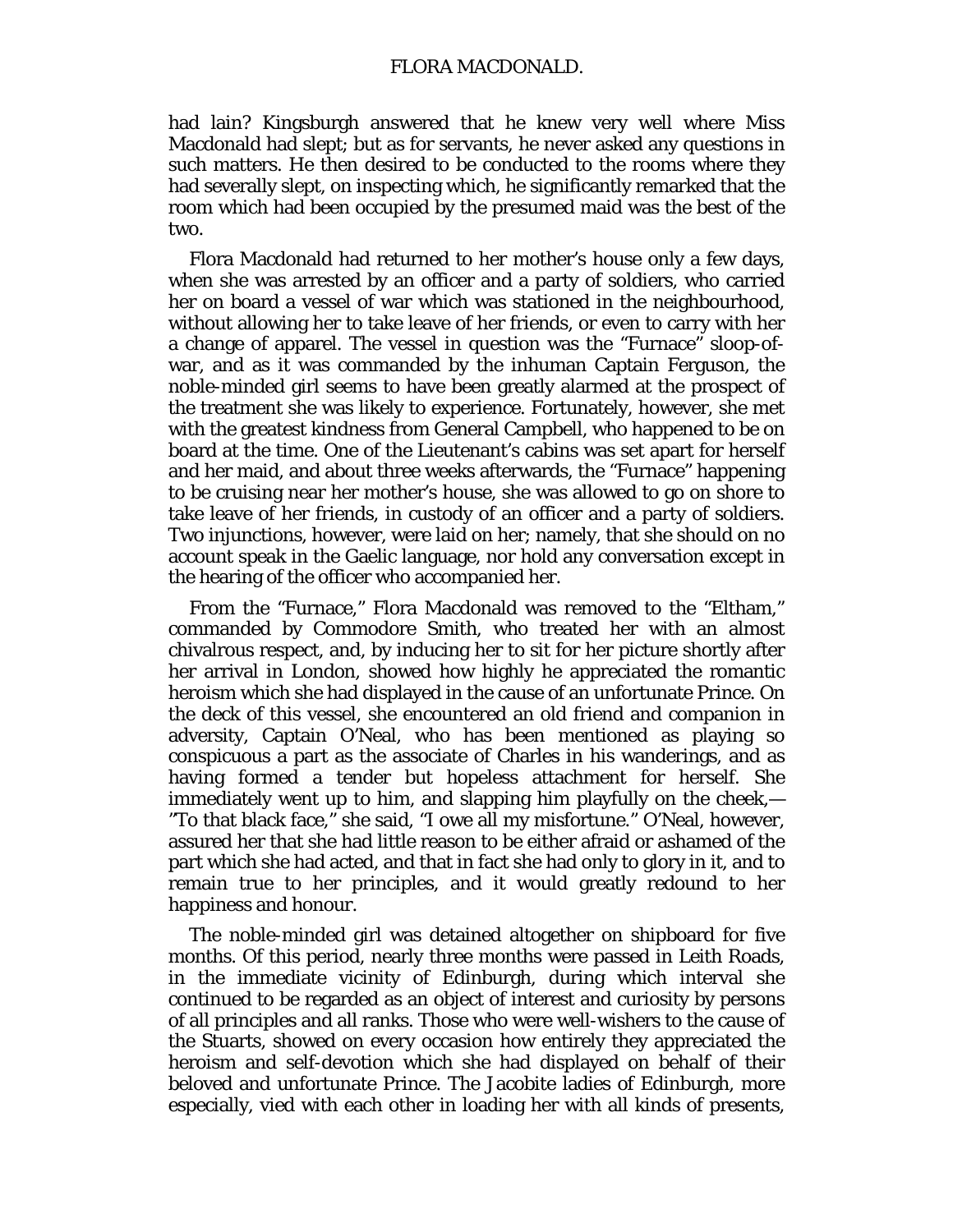which were likely either to add to her comforts or to lessen the evils of confinement.

Among others who, at this period, visited Flora Macdonald from admiration of her character and from a devotion to the gallant cause in which she was a sufferer, was Bishop Forbes, who has bequeathed us sonic very interesting particulars respecting her during her sojourn in "Leith Roads. "In her journal," he says, "Miss Macdonald has omitted several things which she particularly mentioned to those who conversed with her when she was lying in the Road of Leith, on board of the 'Eltham' and 'Bridgewater' ships of war. She told me that when the Prince put on woman's clothes, he proposed carrying a pistol under one of his petticoats, for making some small defence in case of an attack; but Miss Macdonald declared against it, alleging that if any persons should happen to search them, the pistol would only serve to make a discovery. The Prince therefore was obliged to content himself with only a short heavy cudgel, with which he designed to do his best to knock down any single person that should attack him.

"She used likewise to tell that, in their passage to the Isle of Skye, a heavy rain fell upon them, which, with former fatigues, distressed her much. To divert her, the Prince sang several pretty songs. She fell asleep, and to keep her so, the Prince still continued to sing. Happening to awake with some little bustle in the boat, she found the Prince leaning over her with his hands spread about her head. She asked what was the matter. The Prince told her that one of the rowers, being obliged to do somewhat about the sail, behoved to step over her body (the boat was so small); and lest he should have done her hurt, either by stumbling or trampling upon her in the dark, he had been doing his best to preserve his guardian from harm. When Miss Macdonald was telling this particular part of the adventure to some ladies that were paying their respects to her, some of them with rapture cried out,—' O Miss! what a happy creature are you, who had that dear Prince to lull you asleep, and to take such care of you with his hands spread about your head when you was sleeping! You are surely the happiest woman in the world!'—'I could,' says one of them (Miss Mary Clerk), 'wipe your shoes with pleasure, and think it an honour to do so, when I reflect that you had the honour to have the Prince for your handmaid; we all envy you greatly.' Much about the same time, a lady of rank and dignity (Lady Mary Cochrane), being on board with Miss Macdonald, a brisk gale began to blow and make the sea rough, and not so easy for a small boat to row to Leith. The lady whispered to Miss Macdonald, that she would with pleasure stay on board all night, that she might have it to say that she had the honour of lying in the same bed with that person who had been so happy as to be guardian to her Prince. Accordingly they did sleep in one bed that night.

"When Miss Macdonald was on board the 'Bridgewater' in Leith Road, accounts had come that the Prince was taken prisoner, and one of the officers had brought the news of this report on board. She got an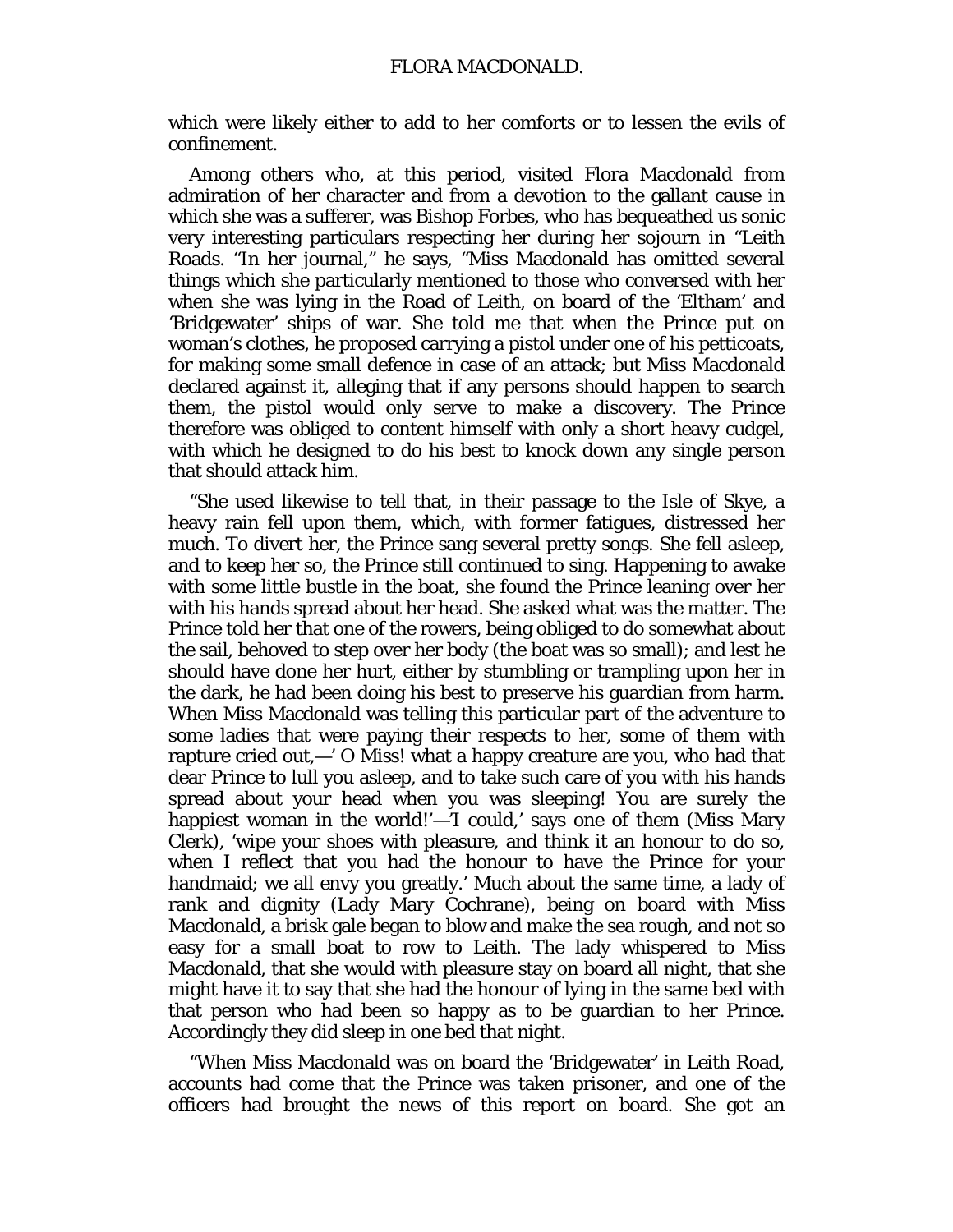opportunity of talking privately to some who were then visiting her, and said, with tears in her eyes, 'Alas! now I am afraid that all is in vain that I have done; the Prince at last is in the hands of his enemies!' Though at that time great fear was entertained about the truth of this account, yet those who were with Miss Macdonald endeavoured all they could to cheer her up, and to dissuade her from believing any such thing; but still fears haunted her mind, till the matter was cleared up and the contrary appeared.

"When she was in the Road of Leith, she never was allowed to set her foot on shore; though in other respects the officers were extremely civil and complaisant to her, and took it exceedingly well when any persons came to visit her. Sometimes they were so obliging as to come on shore for good company to attend her, and obligingly declared that if they knew any person to come on board out of curiosity, and not out of respect to Miss Macdonald, that person should not have access to her. This genteel behaviour makes it to be presumed that their orders were so exceedingly strict that they could not dare to bring her ashore. Commodore Smith, commander of the 'Eltham,' behaved like a father to her, and tendered her many good advices as to her behaviour in her ticklish situation; and Captain Knowler, of the 'Bridgewater,' used her with the utmost decency and politeness. When company came to her, she was indulged the privilege by both these humane and well-bred gentlemen to call for any thing on board, as if she had been at her own fireside, and the servants of the cabin were obliged to give her all manner of attendance, and she had the liberty to invite any of her friends to dine with her when she pleased. Her behaviour in company was so easy, modest, and well adjusted, that every visitant was much surprised; for she had never been out of the islands of South Uist and Skye till about a year before the Prince's arrival, that she had been in the family of Macdonald of Largoe, in Argyllshire, for the space of ten or eleven months.

"Some that went on board to pay their respects to her used to take a dance in the cabin, and to press her much to share with them in the diversion; but with all their importunity they could not prevail with her to take a trip. She told them that at present her dancing days were done, and she would not readily entertain a thought of that diversion till she should be assured of her Prince's safety, and perhaps not till she should be blessed with the happiness of seeing him again. Although she was easy and cheerful, yet she had a certain mixture of gravity in all her behaviour, which became her situation exceedingly well, and set her off to great advantage. She is of a low stature, of a fair complexion, and well enough shaped. One would not discern by her conversation that she had spent all her former days in the Highlands; for she talks English, or rather Scotch, easily, and not at all through the Erse tone. She has a sweet voice, and sings well, and no lady, Edinburgh-bred, can acquit herself better at the tea-table than she did in Leith Roads. .Her wise conduct in one of the most perplexing scenes that can happen in life, her fortitude and good sense, are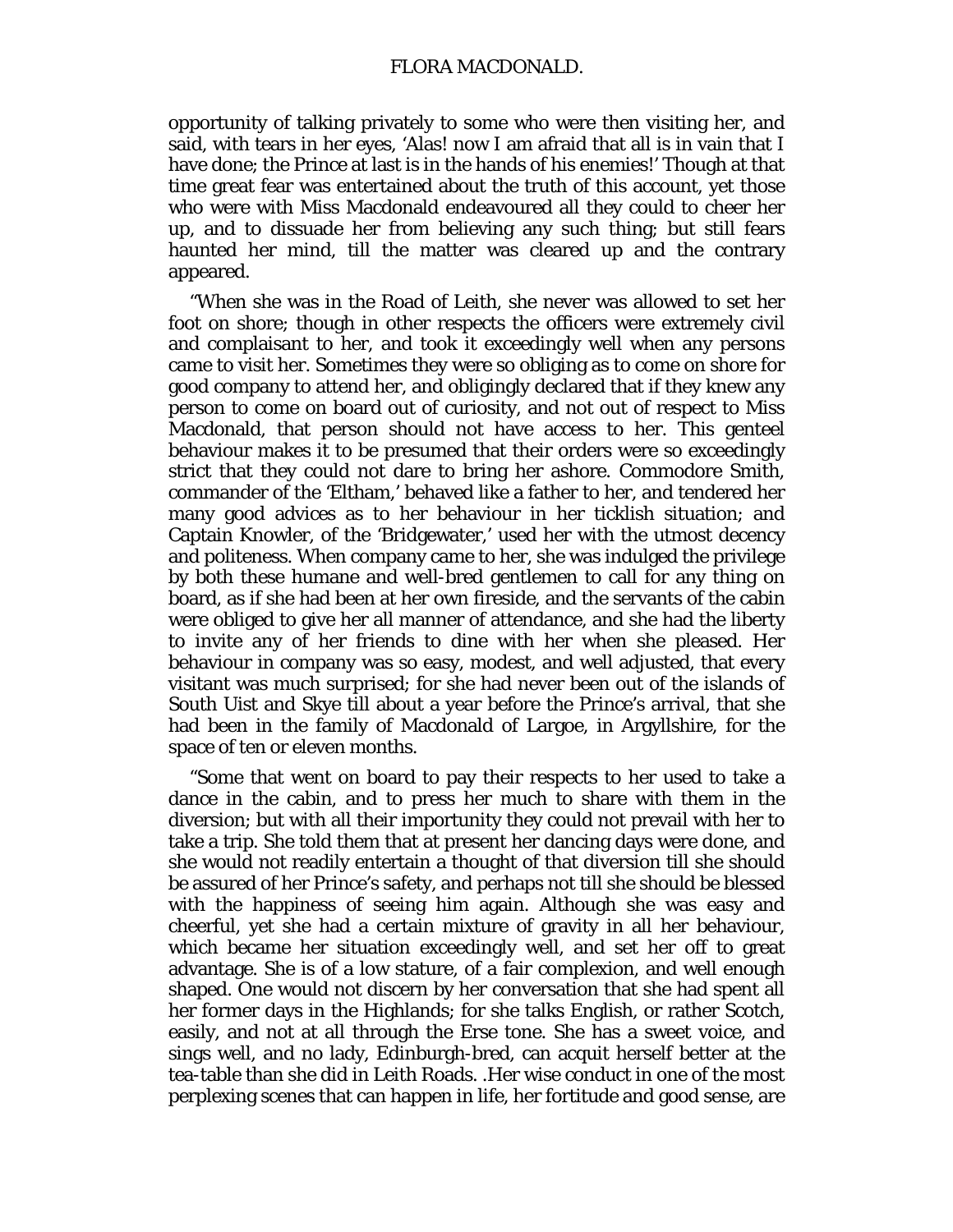memorable instances of the strength of a female mind, even in those years that are tender and inexperienced."

On the 7th of November, 1746, the 'Bridgewater' set sail for London, with Flora Macdonald on board as a prisoner, for the purpose of placing her at the disposal of the English Government. In the British capital, however, she had no reason to complain of the treatment which she received. She was placed, indeed, under the surveillance of a messenger, one William Dick, but she was allowed to reside in the house of a private family, where every attention seems to have been paid to her comforts and wishes. According to Lord Mahon, she was released from her easy thraldom after the lapse of a twelvemonth, at the intercession of Frederick Prince of Wales. This, however, was not exactly the case, inasmuch as her confinement lasted only eight months; she was set at liberty in the month of July, 1747, by the provisions of the Act of Indemnity. Still, it is far from improbable that to the intercession of the Prince she may have been indebted for the unusual mildness with which she was treated by the English Government. Once, when the Princess was inveighing in very strong terms against the lenity shown her by the Government, and on the treasonable conduct of Flora herself, "Madam," was the Prince's creditable rebuke, "under similar circumstances would not you have done the same?—I hope, I am sure you would."

On her release from captivity, Flora Macdonald was received as a welcome and honoured guest in the house of the Dowager Lady Primrose, of Dunniplace, in Essex Street in the Strand. It was this lady who three years afterwards had the honour also of entertaining in the same house the unfortunate Charles Edward himself, on the occasion of the first secret visit which he paid to London. In the house of Lady Primrose she experienced, during the short period which elapsed before her return to the Highlands, a homage so universal and so flattering, as to be sufficient to turn the head of any one less susceptible of vanity, or less right-minded than herself. She was daily visited by persons of the highest rank, and on her quitting London she was presented with the sum of nearly fifteen hundred pounds, which had been raised for her among the Jacobite ladies of the metropolis.

About three years after her return to Skye, Flora Macdonald gave her hand to Mr. Alexander Macdonald, the younger of Kingsburgh, to whom she was married on the 6th of November, 1750, and by whom she became the mother of several children.[1](#page-153-0) "It is remarkable," says Sir Walter Scott,

<span id="page-153-0"></span><sup>1</sup> "Kingsburgh," writes Boswell, in 1773, "was completely the figure of a gallant Highlander, exhibiting' the graceful mien and manly looks,' which our popular Scotch song has justly attributed to that character. He had his tartan plaid thrown about him, a large blue bonnet with a knot of black riband like a cockade, a brown short coat of a kind of duffil, a tartan waistcoat with gold buttons and gold button-holes, a bluish philibeg, and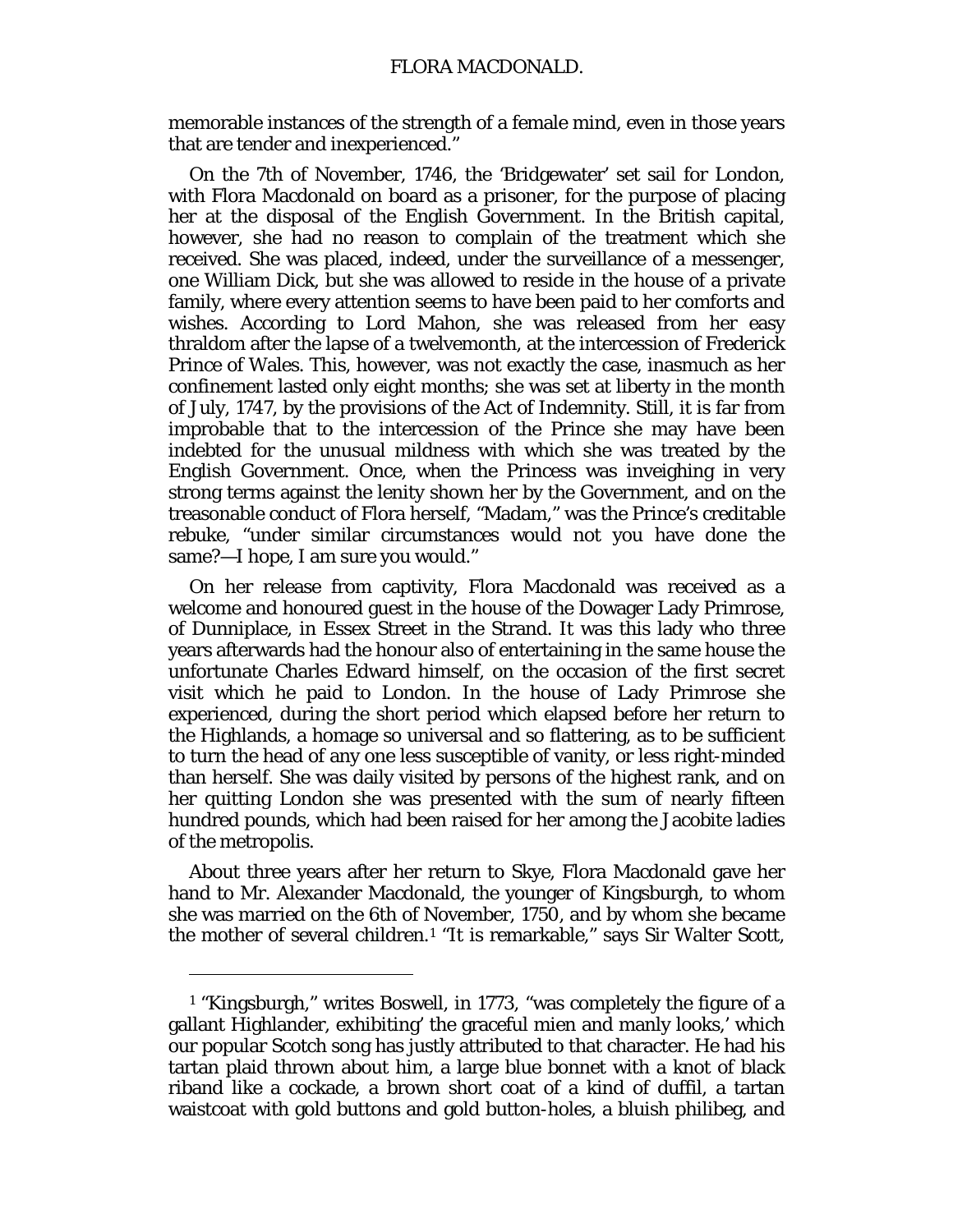"that this distinguished lady signed her name Flory, instead of the more classical orthography. Her marriage contract, which is in my possession, bears the name spelled *Flory"*

In the autumn of 1773, Dr. Johnson and his fellow traveller, James Boswell, were the guests of Flora Macdonald and her husband at Kingsburgh. "I was highly pleased," says Boswell, "to see Dr. Johnson safely arrived at Kingsburgh, and received by the hospitable Mr. Macdonald, who, with a most respectful attention, supported him into the house. There was a comfortable parlour with a good fire, and a dram went round. By-and-by supper was served, at which there appeared the lady of the house, the celebrated Miss FLORA MACDONALD. She is a little woman, of a genteel appearance, and uncommonly mild and well-bred. To see Dr. Samuel Johnson, the great champion of the English Tories, salute Miss Macdonald in the Isle of Skye, was a striking sight; for, though somewhat congenial in their notions, it was very improbable they should meet here. Miss Flora Macdonald (for so I shall call her) told me, she heard upon the mainland, as she was returning home about a fortnight before, that Mr. Boswell was coming to Skye, and one Mr. Johnson, a young English *buck* with him. He was highly entertained with this fancy."

"I slept," adds Boswell, "in the same room with Dr. Johnson. Each had a neat bed, with tartan curtains, in an upper chamber. The room where we lay was a celebrated one. Dr. Johnson's bed was the very bed in which the grandson of the unfortunate King James the Second lay, on one of the nights after the failure of his rash attempt in 1745-6, while he was eluding the pursuit of the emissaries of Government, which had offered thirty thousand pounds as a reward for apprehending him. To see Dr. Samuel Johnson lying in that bed, in the Isle of Skye, in the house of Miss Flora Macdonald, struck me with such a group of ideas, as it is not easy for words to describe, as they passed through the mind. He smiled, and said, 'I have had no ambitious thoughts in it.<sup>'[1](#page-154-0)</sup> At breakfast, he said he would have given a good deal rather than not have lain in that bed. I owned he was the lucky man; and observed, that without doubt it had been contrived between Miss Macdonald and him. She seemed to acquiesce, adding, 'You know young *bucks* are always favourites of the ladies!' He spoke of Prince Charles being here, and asked Mrs. Macdonald '*Who* was with him? We were told, Madam, in England, there was one Miss Flora Macdonald with him.' She said 'they were very right;' and, perceiving Dr. Johnson's curiosity, though he had delicacy enough not to question her, very obligingly entertained him with a recital of the particulars which she

<span id="page-154-0"></span><sup>1</sup> With no poetic ardour fired, I press the bed where Wilmot lay;

tartan hose. He had jet black hair tied behind, and was a large stately man, with a steady sensible countenance."—*Boswell's Life of Johnson,* vol. iv. p. 203.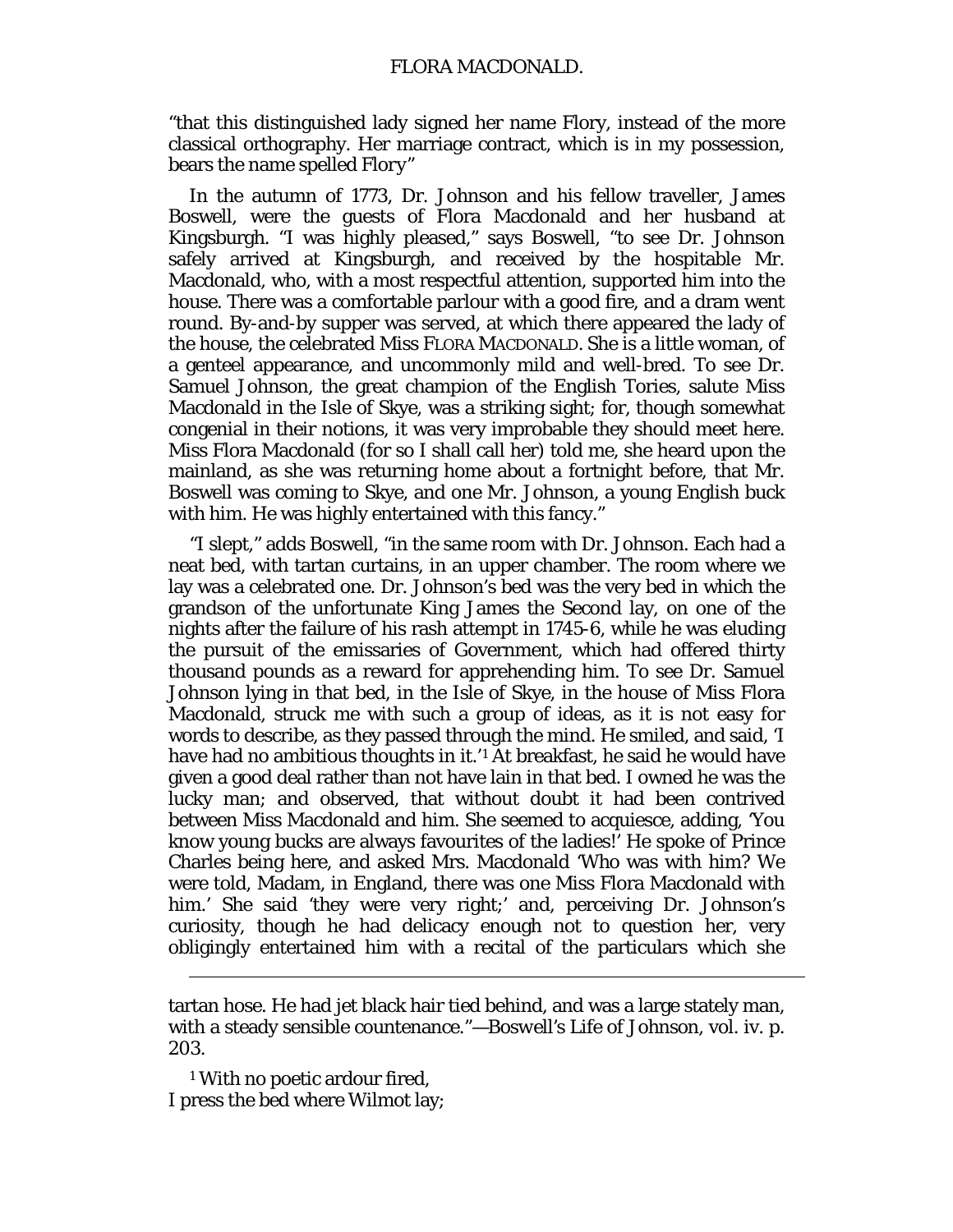herself knew of that escape, which does so much honour to the humanity, fidelity, and generosity of the Highlanders. Dr. Johnson listened to her with placid attention, and said, 'All this should be written down.'"[1](#page-155-0)

Dr. Johnson has himself done full justice to the character of Flora Macdonald. In his journey to the Western Islands, he says, "We were entertained with the usual hospitality by Mr. Macdonald, and his lady Flora Macdonald, a name that will be mentioned in history, and, if courage and fidelity be virtues, mentioned with honour. She is a woman of middle stature, soft features, gentle manners, and elegant presence." And again, Dr. Johnson writes to Mrs. Thrale;—"Here I had the honour of saluting the far-famed Miss Flora Macdonald. She must then (] 746) have been a very young lady; she is now not old; of a pleasing person, and elegant behaviour. She told me that she thought herself honoured by my visit; and I am sure that whatever regard she bestowed on me was liberally repaid. 'If thou likest her opinions thou wilt praise her virtue.' At Kingsburgh we were liberally feasted, and I slept in the same bed in which the Prince reposed in his distress. The sheets which he used were never put to any meaner offices, but were wrapped up by the lady of the house,<sup>[2](#page-155-1)</sup> and at last, according to her desire, were laid round her in her grave. These are not Whigs!"

Shortly after the visit paid them by Dr. Johnson, Kingsburgh and his wife, in consequence of their affairs having become embarrassed, were compelled to emigrate to America, where they settled on an estate which they purchased in North Carolina. On the breaking out of the civil troubles in that country, Kingsburgh sided with the royalist party, which led to his being arrested as a dangerous person, and thrown into prison. On his release, he took up arms against the republicans, and served for some time in a royalist regiment, called the North Carolina Volunteers. When the independence of America was at length acknowledged, Kingsburgh and his wife determined on returning to Skye; but on their passage home they encountered a French vessel of war, with which they were for some time engaged in a sharp action. On the approach of the enemy, all the females on board were immediately ordered below. The heroine of 1745, however, insisted on remaining on deck, where, by her voice and example, she did

<span id="page-155-0"></span><sup>1</sup> That here he lived, or here expired, Begets no numbers, grave or gay.

From this account, as well as from that of others who were personally concerned in the escape of Charles Edward, Boswell drew up his narrative of the escape of the royal adventurer, which is published in his Tour to the Hebrides.

<span id="page-155-1"></span><sup>2</sup> Mrs. Macdonald, of Kingsburgh. She was buried in *one* of the sheets slept in by Charles; the other she presented to her daughter-in-law, Flora Macdonald.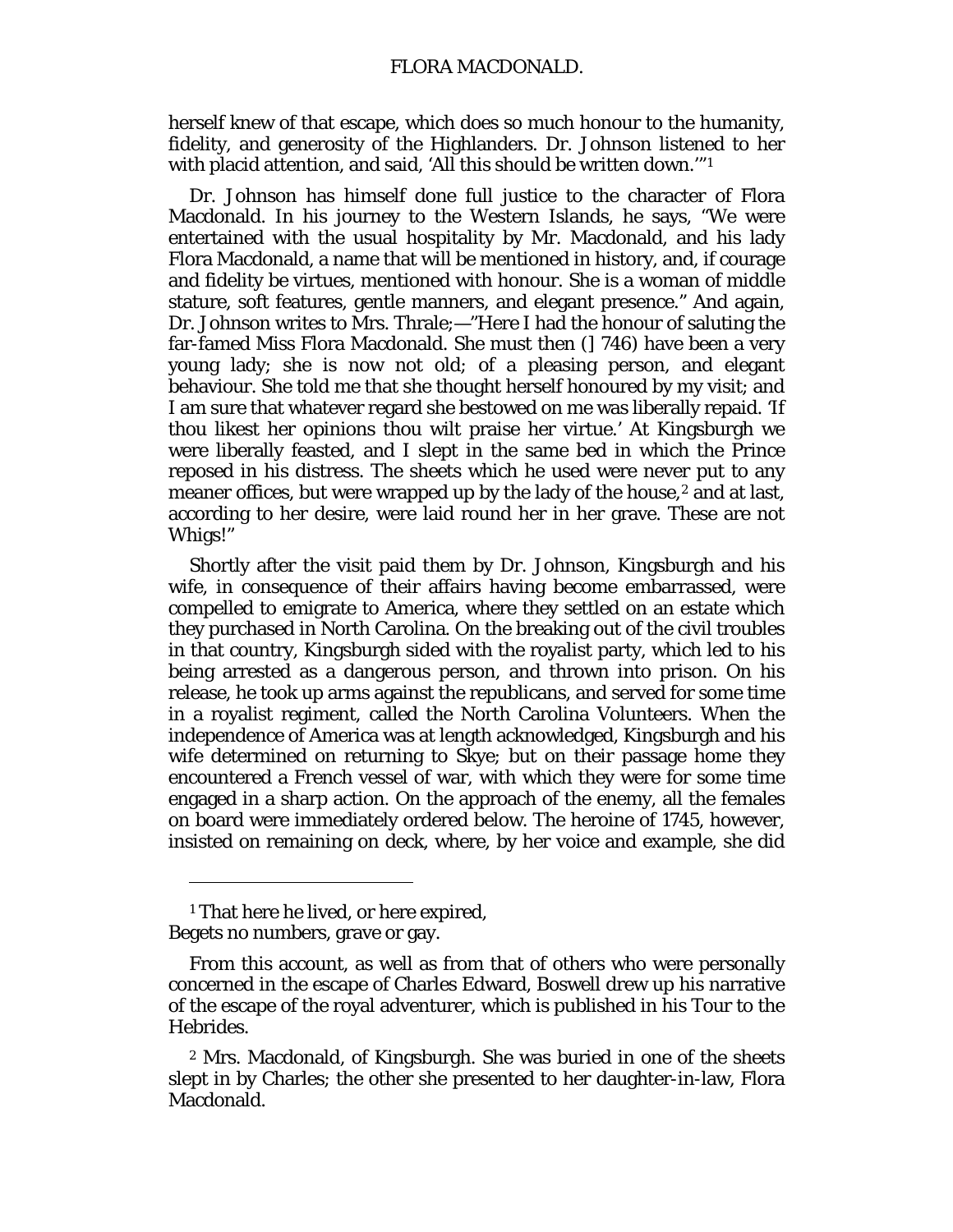#### FLORA MACDONALD.

her utmost to animate the sailors during the action. Unfortunately, she was thrown down in the confusion and broke her arm. Her lot, she afterwards observed, was indeed a hard one, for she had risked her life both for the Stuarts and the House of Brunswick, and had received no reward for her pains.

The remainder of her eventful life was passed by Flora Macdonald in the Isle of Skye, where she died at the age of seventy, on the 4th of March, 1790. At her particular request, her body was wrapped in one of the sheets that had been used by the unfortunate grandson of James the Second during the night he rested at Kingsburgh, which as we have already mentioned, had been presented to her by her mother-in-law, Mrs. Macdonald. She was the mother of five sons, all of whom held commissions either in the military or naval service of the reigning Sovereign. The eldest, Charles Macdonald, who was a captain in the Queen's Rangers, was a person highly distinguished for his accomplishments and graceful manners. When the grave closed upon his remains, his kinsman, the late Lord Macdonald, paid a pleasing tribute to his worth. "There lies," he said, "the most finished gentleman of my family and name."

Flora Macdonald was also the mother of two daughters, the last survivor of whom—the widow of Major Macleod of Lochbay, in the Isle of Skye—I had the pleasure, some years since, of accompanying in a voyage through a part of the Western Islands. I had also the additional pleasure of hearing from her own lips the tale of her mother's adventures and escapes with Prince Charles, and of having some of the scenes where they occurred pointed out by her own hand. One of the first questions which she put to me was, "where I had been staying?" When I told her "at Raasay"—"Ah!" she said, in a tone which plainly told that she inherited the principles of her race, "you saw no *red* roses at Raasay." This interesting lady was then, I think, in her seventy-fourth year;—she had pleasing, and even polished manners; was full of anecdote of the past, and had still the remains of beauty. She remembered the visit of Dr. Johnson and Boswell to Kingsburgh, and had been the companion of her parents when they emigrated to America. She spoke of her mother as a small, but neat figure; and when I questioned her whether there was any resemblance between them, she told me that they were reckoned so alike, that, half a century before, happening to be looking at a print of her mother in the window of a shop in the Strand, the celebrated General Burgoyne, who chanced to be passing at the time, was so struck with the resemblance, that he accosted her and taxed her with the relationship. Her mother's escape with Charles Edward was then an event, she said, sufficiently recent to render her an object of considerable curiosity, and consequently, had her identity been proclaimed to the bystanders, she had little doubt, she added, but that she would have been followed by an inquisitive and disagreeable crowd. The few hours which passed in the society of this interesting lady I have always looked back upon with satisfaction and pleasure. She died a few years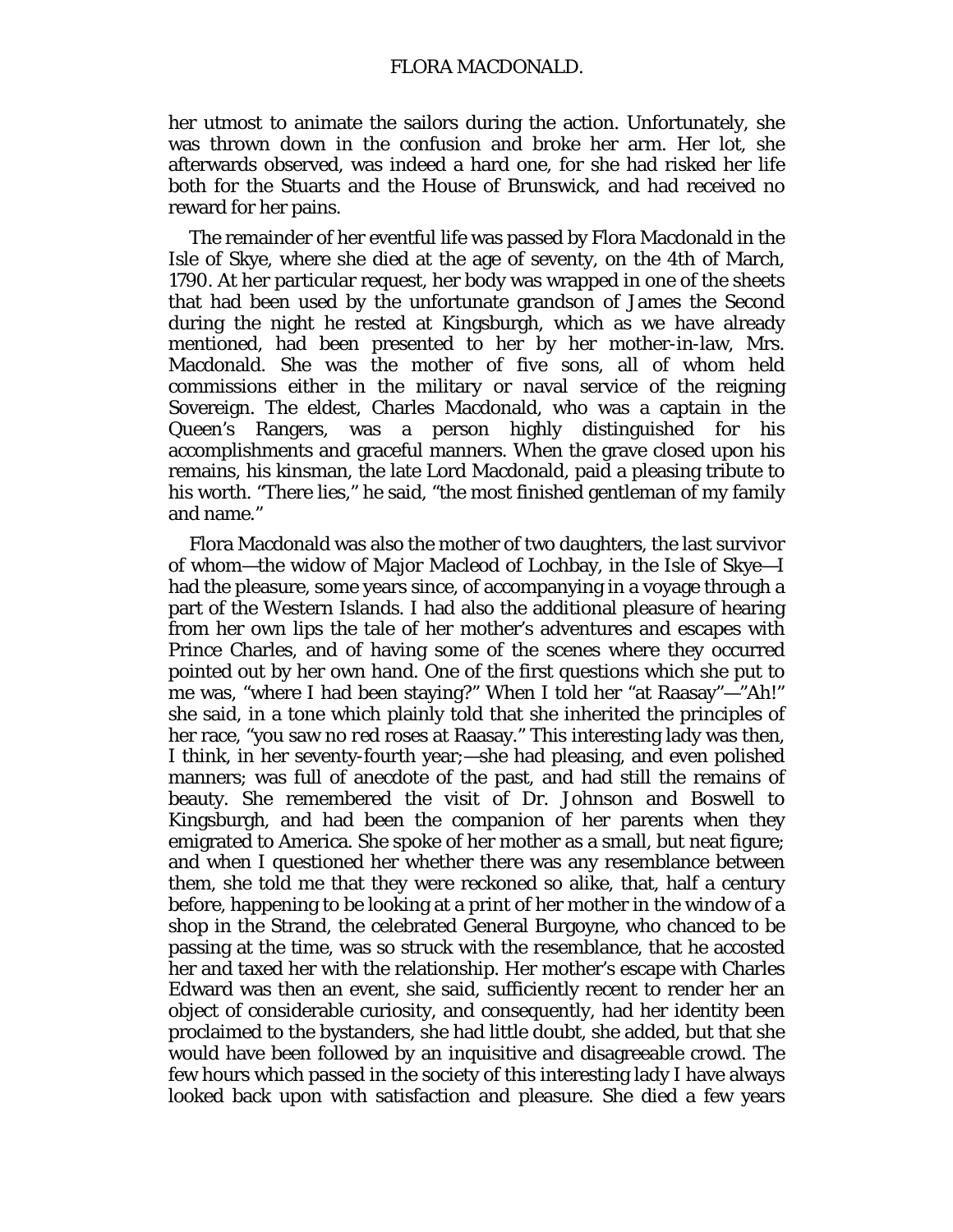# FLORA MACDONALD.

afterwards, at an advanced age.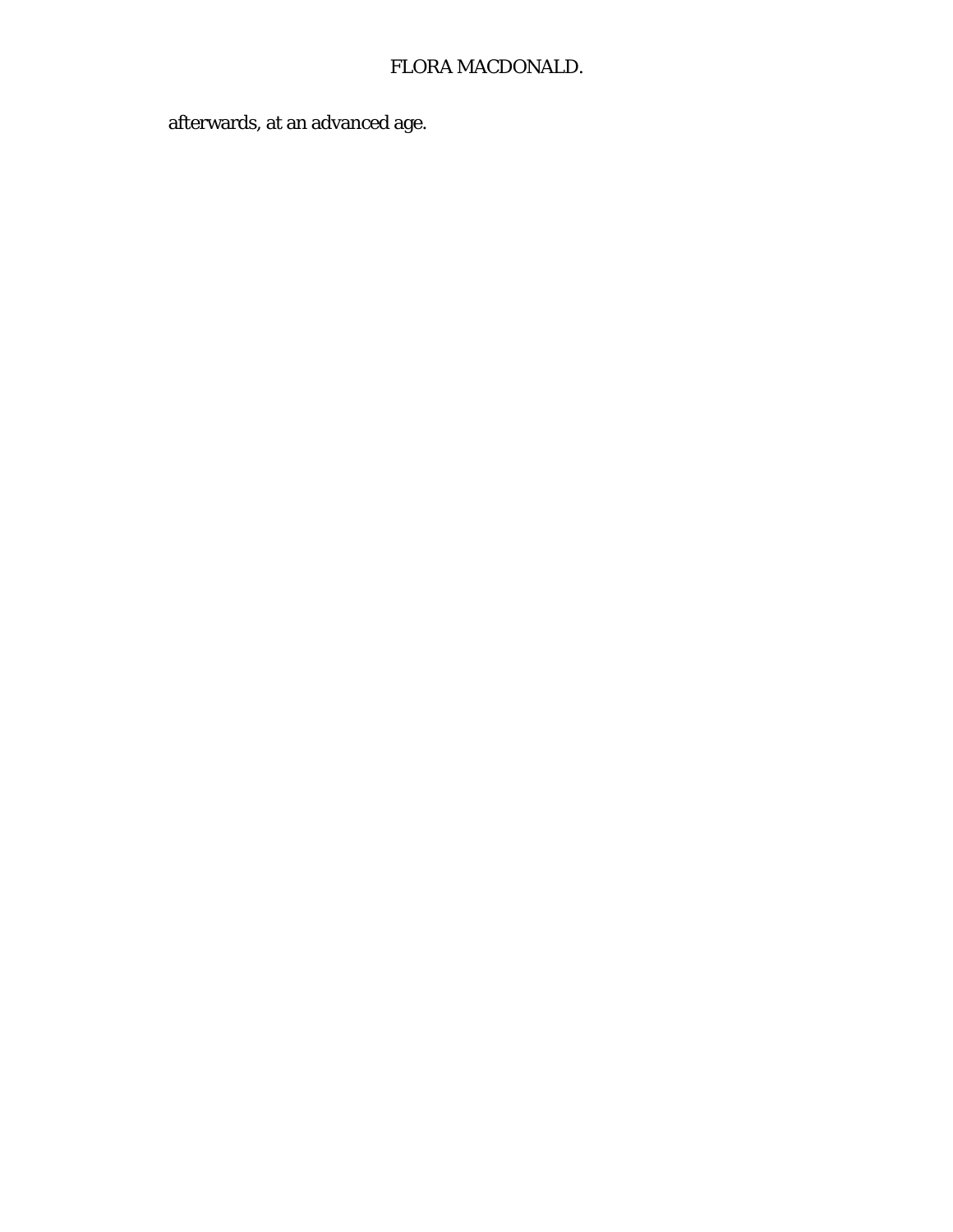# **There remain the names of other actors in the romantic annals of 1745, whose personal history, after the failure of their darling hopes, presents but few features of stirring interest or importance, but of whose subsequent fate a passing notice may be acceptable to the reader.**

The young DUKE OF PERTH, says Douglas, "in spite of a very delicate constitution, underwent the greatest fatigues, and was the first on every occasion of duty, where his head or hands could be of use; bold as a lion in the field, but ever merciful in the hour of victory." After the battle of Culloden, the Duke contrived to obtain a passage to France; but worn out by the fatigues and privations to which of late he had been constantly exposed, he died before he came in sight of the French coast, on the 13th of May, 1746. He was the sixth Earl and third nominal Duke of his family. On board the same vessel with him were O'Sullivan and the Prince's old tutor, Sir Thomas Sheridan. The latter, it is said, on his return to Rome, being severely brought to task by the old Chevalier, for having risked the life of his son with such slender chances of success, fell ill and died of the effects of the reproof.

The old MARQUIS OF TULLIBARDINE—"high-minded Murray! the exiled, the dear!"—having heard the last shot fired at Culloden, travelled southward with one Mitchell, a servant of the Chevalier. Worn out with age, sickness, and fatigue, he was induced to apply for shelter at the mansion of Buchanan of Drummakill, near Loch Lomond. The lady of the house was his own relation and a zealous Jacobite. Unfortunately, however, her husband was a devoted partisan of the Government; and, being a magistrate and an officer of militia, he considered it his duty to deliver up the old hero of 1715 and 1745 to his enemies. For this breach of the laws of hospitality and honour, Drummakill is said to have been so thoroughly despised by the neighbouring gentry, that not one of them would afterwards speak to him, or be seen in his company.[1](#page-158-0) The old Lord was carried a prisoner to Dumbarton Castle, from whence he was removed to the "Eltham" man-of-war, lying in Leith Roads, in which vessel he was removed to London. Worn out by age and infirmities, and a prey to disappointment and disease, he died a prisoner in the Tower, in 1746, and was buried in St. Peter's Church in that fortress. The last wish of the gallant Balmerino was to have his coffin placed by that of Lord Tullibardine.

ALEXANDER, LORD FORBES OF PITSLIGO, whose virtues and reputation for prudence and strong sense had induced so many of the Lowland gentlemen to join the standard of the Chevalier, had attained the mature

<span id="page-158-0"></span><sup>1</sup> Jacobite Memoirs, p. 3, note.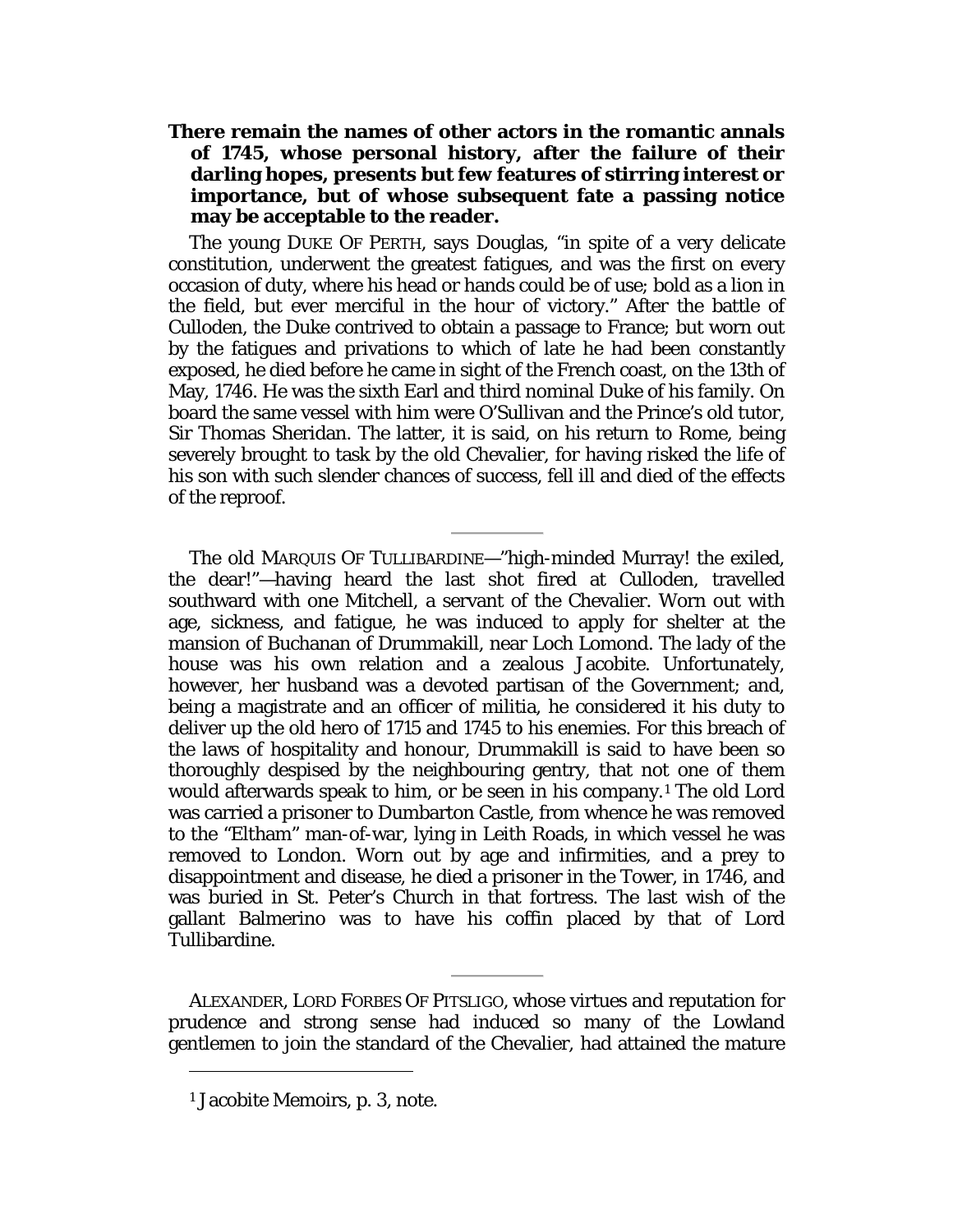age of sixty-five when he was induced to embark in the fatal enterprise. After the battle of Culloden, he had the good fortune to escape to France; but being shortly afterwards attainted, he lost both his title and estate. The kindness, however, of his friends supplied him not only with the necessaries, but with the luxuries of life; and but for the ardent desire which he felt to breathe once more his native air, it is said that the evening of his long life would have been a happy one. He died at Paris about the year 1762.

DONALD CAMERON, THE CELEBRATED LOCHIEL, the idol of his gallant clan, and the most beloved by Prince Charles of all the Highland chieftains, was so severely wounded at the battle of Culloden, that he had a very narrow escape from falling into the hands of the enemy, and expiating his loyalty to the Stuarts on the scaffold. To the daring and intrepid gallantry of a few of his devoted clan, who bore off their wounded chief from the field of battle, Lochiel was indebted for his life. After encountering numerous perils in his attempts to escape, he at length found refuge in a wretched hut on the great mountain of Benalder. His reflections were rendered the more painful, in consequence of the reports which daily reached him of the remorseless vengeance with which his unhappy clan was visited by the royal forces. "Those ministers of vengeance," says Smollett, "were so alert in the execution of their office, that, in a few days, there was neither house, cottage, man, nor beast to be seen in the compass of fifty miles. All was ruin, silence, and desolation." At length a favourable opportunity offered itself to the fugitive to escape to the Continent. Having been wounded in both heels at Culloden, he was compelled to travel on horseback to the coast, where he embarked on board the same vessel as Charles Edward, and after a voyage of nine days, landed in safety near Morlaix, in Brittany. Lochiel was made a Lieutenant-colonel in the French service, and died a heart-broken exile in 1758.

CHARLES RADCLIFFE had escaped from Newgate in 1716, and, but for his attainder in that year, would have succeeded his unfortunate brother as Earl of Derwentwater, which title, however, he assumed till his death. He was captured at sea, in November, 1745, on board a French vessel, which was carrying arms to Scotland for the use of the insurgents. Being brought to London, he was easily identified as the same Charles Radcliffe who had been condemned for his share in the former rebellion, and who had evaded the last penalty of the law by escaping from Newgate. Accordingly, he was sentenced to death, and, after having lain in confinement for a year, was led to the scaffold on Tower Hill on the 8th of December, 1746. In consequence of his high birth, he was admitted to the melancholy distinction of being beheaded. About eight o'clock in the morning, two troops of Life Guards, and another of Horse Guards, marched through the City to Little Tower Hill, where they were joined by a battalion of the Foot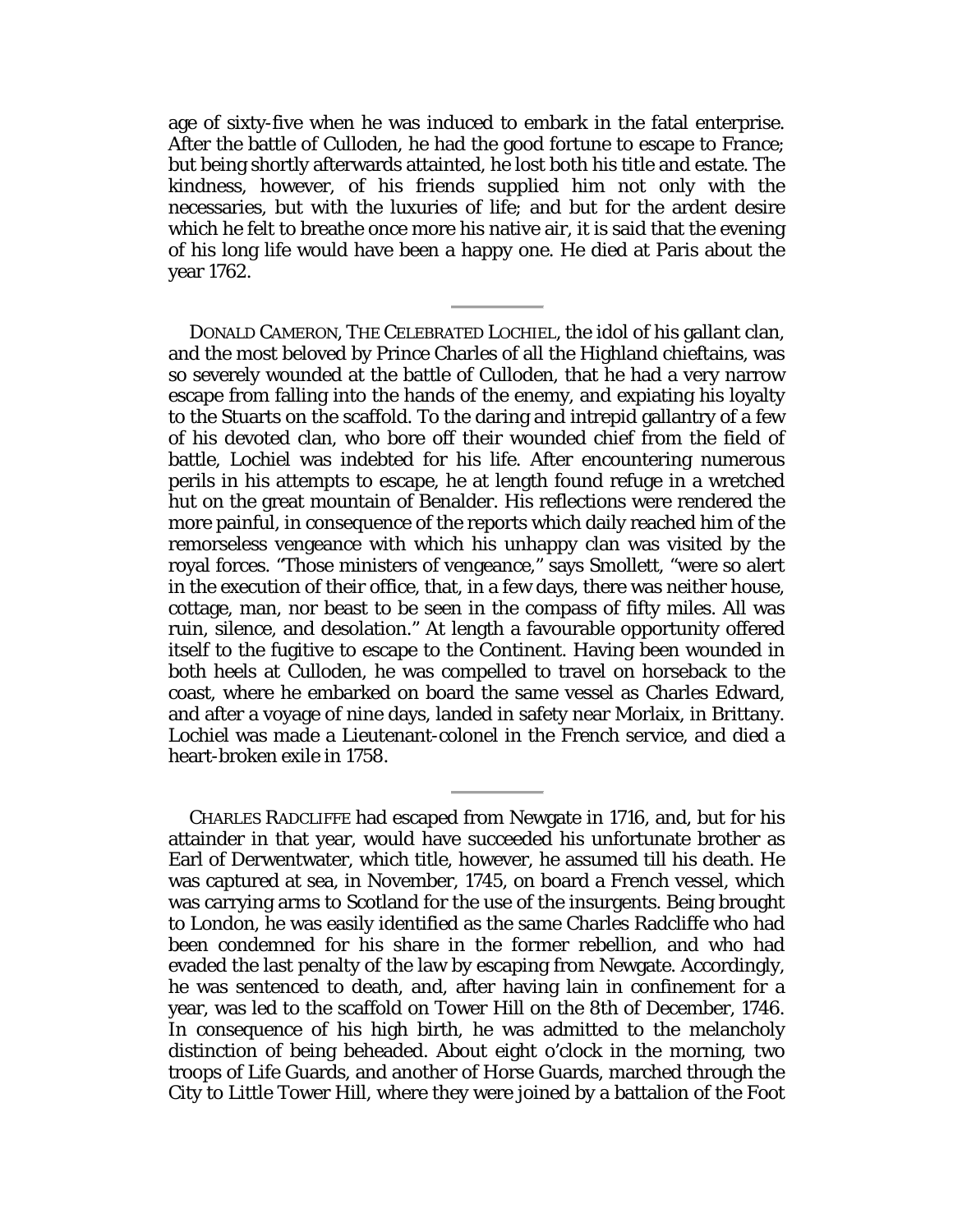Guards, and were then disposed round the scaffold. About ten o'clock, the block, which was covered with black, was fixed on the fatal stage, and shortly afterwards the coffin was brought, covered with black velvet, and ornamented with gilt handles and nails. On the coffin-plate was the inscription—

# *Carolus Radclife, Comes de Derwentwater, Decollates die 8 Decembris,* 1746*.*

#### *Ætatis 53.*

# *Requiescat in pace.*

About eleven o'clock, the Sheriffs of London proceeded to the Tower, and demanded of the Deputy Governor, General Williamson, the body of Charles Radcliffe, which was accordingly surrendered to them with the usual formalities. He was brought in a landau over the Tower wharf, and being thence removed into a mourning-coach, was conveyed to a temporary building, or tent, lined with black, which had been raised at the foot of the scaffold. Here, attended by his friends, and a Roman Catholic clergyman, he spent about half an hour in devotion.

His proud and gallant bearing on the scaffold procured him the general sympathy of the spectators. He was dressed in a scarlet coat, laced with black velvet, and trimmed with gold; a gold-laced waistcoat, white silk stockings, and a white feather in his hat. He took an affectionate, and cheerful farewell of the friends who  $a < S$  companied him to the scaffold; and having put on a damask cap, and presented the executioner with a handful of gold, he knelt down to his devotions, all the persons on the scaffold kneeling with him. He then divested himself of his coat and waistcoat, and, again kneeling down, laid his head on the block. After a lapse of two minutes he stretched out his hands, which was the signal he had agreed upon with the executioner, when the axe fell, and his head was severed from his body at three blows; the first stroke depriving him of life, and the two last completing the work. Thus fell the last male descendant of the Earls of Derwentwater—the gallant grandson of Charles the Second, by his beautiful mistress, Mary Davis. He died, as he had lived, a Roman Catholic. His remains, accompanied by two mourning-coaches, were conveyed to the church at St. Giles's-in-the-Fields, where they were interred by the side of his brother, the unfortunate Earl of Derwentwater, who was beheaded in 1716.

DR. ARCHIBALD CAMERON, brother of the celebrated Lochiel, was the last person who suffered death in the cause of the unfortunate Stuarts. He fought by the side of his brother at the battle of Culloden, and after a long series of adventures and escapes, had the good fortune to reach the Continent. He was imprudent enough, however, to return to Scotland in 1753; and his person being seized, he was committed to the Tower, examined before the Privy Council, and being arraigned on the act of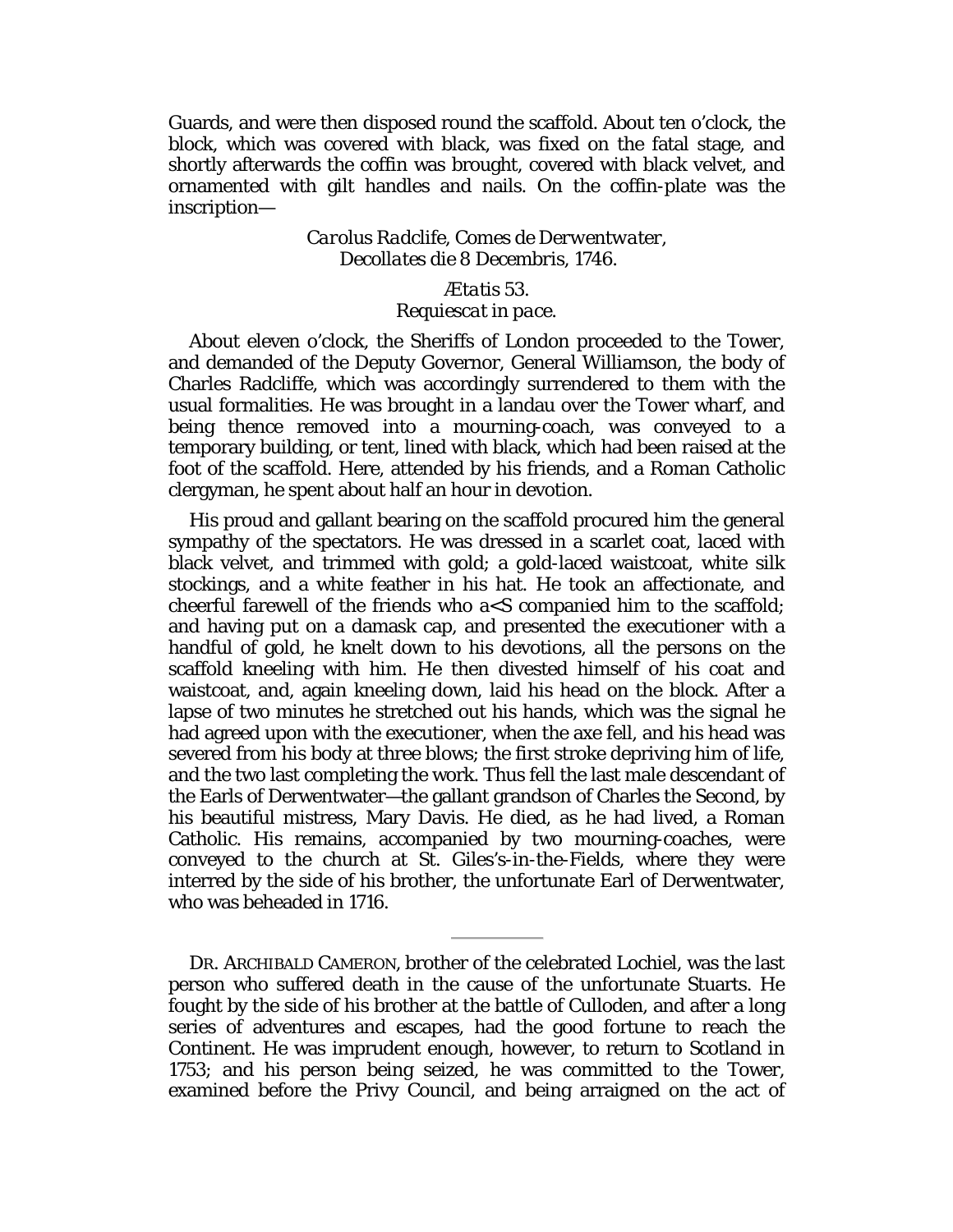attainder which had already been passed against him, he was sentenced to death. According to the general opinion which was current at the period, the object of his returning to Scotland was to obtain restitution of a sum of money belonging to the Chevalier, which had been embezzled by some of his adherents. In common charity, however, let us presume that the Government had received private intimation of his having embarked in fresh intrigues; for otherwise it seems impossible to reconcile with our feelings of justice and humanity, that the Government, after the lapse of so many years, should have condemned a gallant, an amiable, and highminded gentleman to a disgraceful death; more especially, since examples were no longer required to deter others from crime, and consequently when the carrying out a stern sentence could be attributed to no other motives than cruelty or revenge.

At ten o'clock on the morning of his execution, Dr. Cameron was drawn on a sledge from the Tower to Tyburn. The mournful and trying journey occupied as long as two hours; the procession moving the whole way through a vast assemblage of people, who are said to have been deeply affected by his manly bearing and unhappy fate. Brave, amiable, and of unblemished character,—the husband of a beloved wife, and the father of seven children,—guilty of no crime but having sacrificed his life to his principles, the sad spectacle drew forth the tears of every spectator who was susceptible either of pity or admiration. "The populace," says one who lived at the period, "though not very subject to tender emotions, were moved to compassion and even to tears, by his behaviour at the place of execution; and many sincere well-wishers to the present establishment thought that the sacrifice of this victim, at such a juncture, could not redound either to its honour or security." After having been suspended for half an hour, the body of the unfortunate gentleman was removed from the gibbet: the head was then struck off, and the heart burnt to ashes in the presence of the assembled crowd. Horace Walpole writes a few days after the execution,—"Dr. Cameron is executed, and died with the greatest firmness. His parting with his wife, the night before, was heroic and tender: he let her stay till the last moment, when being aware that the gates of the Tower would be locked, he told her so; she fell at his feet in agonies: he said, 'Madam, this was not what you promised me;' and embracing her forced her to retire: then with the same coolness, looked at the window till her coach was out of sight, after which he turned about and wept. His only concern seemed to be at the ignominy of Tyburn: he was not disturbed at the dresser for his body, nor at the fire to burn his bowels. The crowd was so great, that a friend who attended him could not get away, but was forced to stay and behold the execution; but what will you say to the minister or priest that accompanied him? The wretch, after taking leave, went into a landau, where, not content with seeing the Doctor hanged, he let down the top of the landau for the better convenience of seeing him embowelled." Dr. Cameron was executed on the 7th of June, 1753.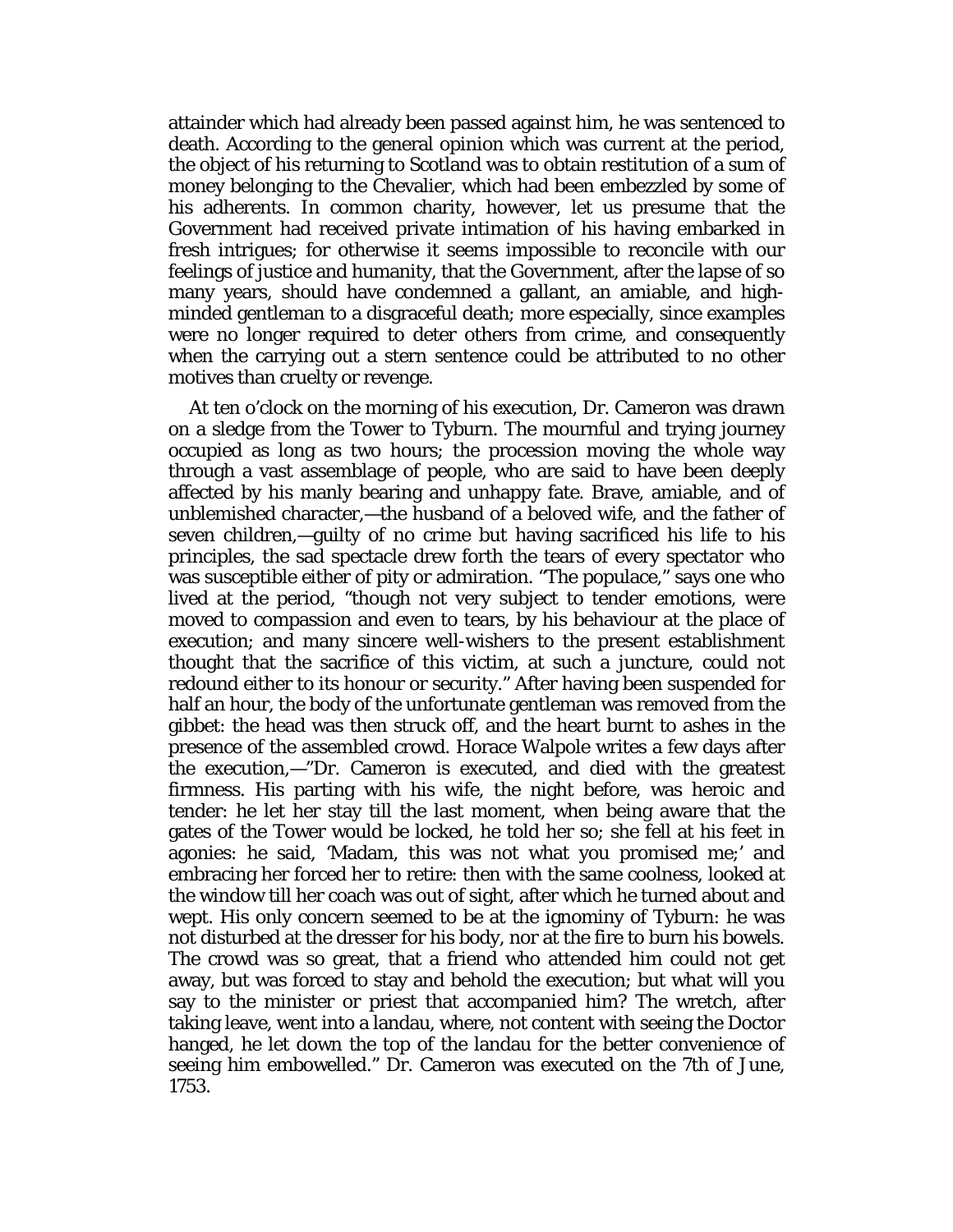JOHN MURRAY OF BROUGHTON, a gentleman of good education and of no mean abilities, joined the standard of the Chevalier immediately after his landing in the Highlands, and served as the Prince's Secretary throughout the campaign. He was taken prisoner after the battle of Culloden, and, apparently terribly affected at the prospect of death, he consented to save his own life, by supplying the evidence required to insure the condemnation of his associates. It was no sooner known that he had fallen into the hands of Government, than those who were intimately acquainted with his character seem to have correctly foretold the line of conduct which he was likely to pursue. When Æneas Macdonald, then a prisoner in London, was asked by Dr. Burton of York, whether he considered it probable that Murray of Broughton would turn evidence for the Crown, as was commonly reported at the time,—"I believe," he said, "Mr. Murray to be SO honest between man and man, that in private life he would not be guilty of a dirty or dishonest action; but then," he added, "I know him to be such a coward, and to be possessed with such a fear of death, that I am much afraid, for my part, Mr. Murray may be brought the length of doing any thing to save a wretched life." When confronted before the Privy Council with Sir John Douglas of Kelhead, grandfather of the present Marquis of Queensberry, the prisoner was asked,—"Do you know this witness?"—"Not I," was the answer of Douglas;— "I once knew a person who bore the designation of Murray of Broughton; but that was a gentleman and a man of honour, and one that could hold up his head."

An existence purchased at the price of conscience and honour was little likely to be a happy one, and in the instance of Murray of Broughton, was still further embittered by the feelings of contempt and abhorrence with which he is said to have .been regarded by men of all parties. A curious anecdote, illustrative of the light in which his conduct was viewed by his contemporaries, is related by Mr. Lockhart in his life of Sir Walter Scott. Murray of Broughton happened to be a client of Sir Walter's father, who was a writer to the Signet in Edinburgh, a sober and unromantic man, and strongly opposed to the claims of the House of Stuart. "Mrs. Scott's curiosity," says Mr. Lockhart, "was strongly excited one autumn by the regular appearance, at a certain hour every evening, of a sedan chair, to deposit a person carefully muffled up in a mantle, who was immediately ushered into her husband's private room, and commonly remained with him there until long after the usual bed-time of this orderly family. Mr. Scott answered her repeated inquiries with a vagueness which irritated the lady's feelings more and more; until, at last, she could bear the thing no longer; but one evening, just as she heard the bell ring for the stranger's chair to carry him off, she made her appearance within the forbidden parlour with a salver in her hand, observing, that she thought the gentlemen had sat so long, they would be the better of a dish of tea, and ventured accordingly to bring some for their acceptance. The stranger, a person of distinguished appearance, and richly dressed, bowed to the lady,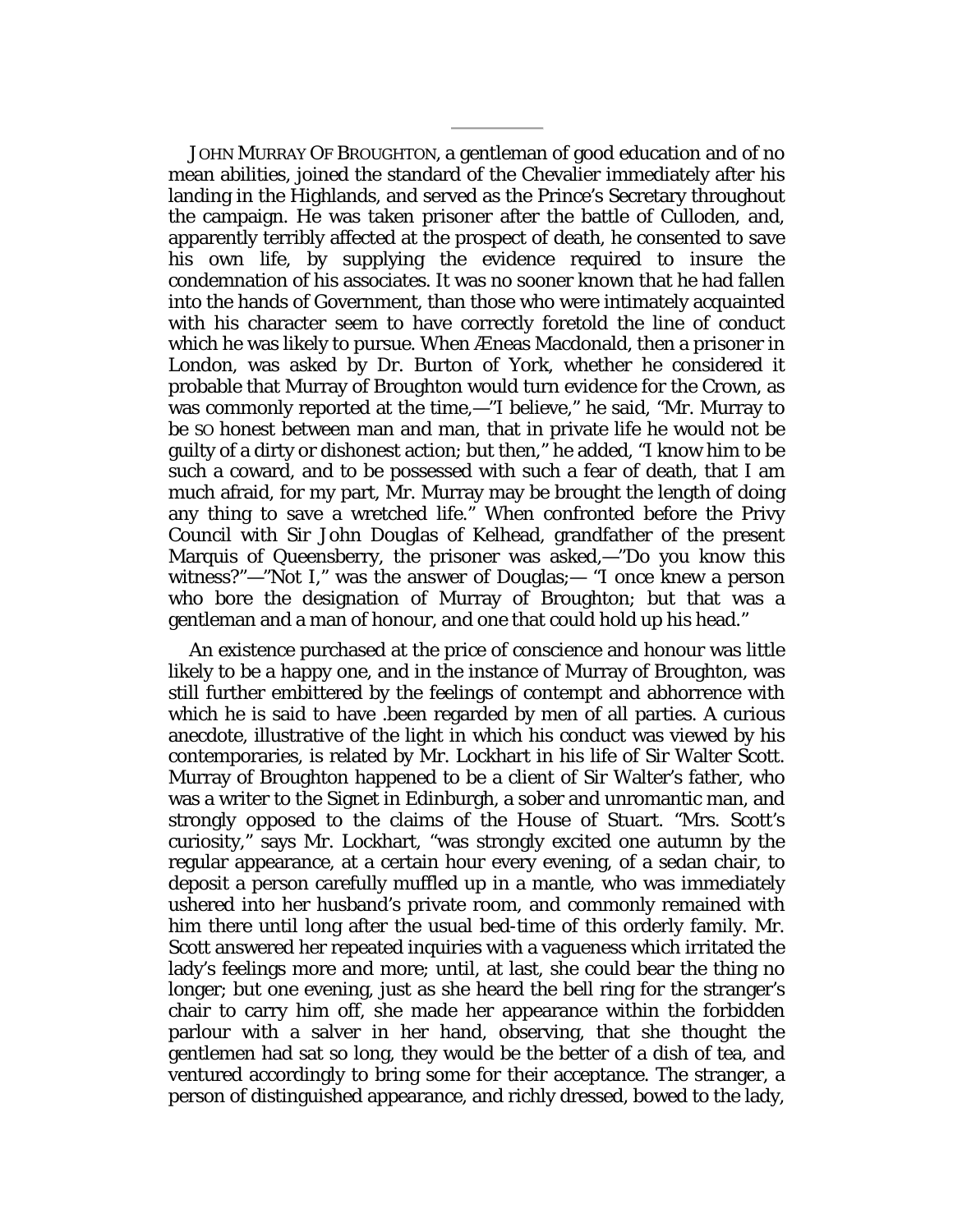and accepted a cup; but her husband knit his brows, and refused very coldly to partake of the refreshment. A moment afterwards the visitor withdrew, and Mr. Scott, lifting up the window-sash, took the cup, which he had left empty on the table, and tossed it out upon the pavement. The lady exclaimed for her china, but was put to silence by her husband's saying,—' I can forgive your little curiosity, Madam, but you must pay the penalty. I may admit into my house, on a piece of business, persons wholly unworthy to be treated as guests by my wife. Neither lip of me nor of mine comes after Mr. Murray of Broughton's.'" The saucer belonging to Broughton's tea-cup, was afterwards made a prize of, and carefully preserved by Sir Walter Scott. Murray of Broughton survived the memorable scenes in which he had been actor, for many years, during which period he resided principally in Scotland.

Before closing our Memoirs of the gallant and unfortunate men who were engaged in the Insurrection of 1745, it becomes necessary to say a few words respecting those persons of minor note or inferior rank who suffered on the scaffold for their loyalty to the Stuarts. It might have been expected that the vengeance which had been exacted, and the frightful horrors which had been committed after the battle of Culloden—the ruin of whole families, the murder of husbands and brothers before their wives and sisters, the violation of women, the ravages which had been committed by fire and sword, and the almost entire sweeping away, throughout a large district, of house and cottage, of man and beast—might in some degree have softened the cruel policy of the English Government, and have inclined them to show something like leniency to the victims who still remained in their hands. It might have been expected, also, when the thirst for vengeance had been in some degree quenched, that the reigning family and its responsible advisers might have been satisfied with making an example of a few of the more active and dangerous partisans of the House of Stuart, and, finally, that they would have drawn some line between a herd of common malefactors and a band of gallant men, who had risked their lives and fortunes in the cause of duty, and who were consequently actuated by the highest motives which can influence the human mind.

The principal author and instigator of the merciless policy which followed the suppression of the Insurrection of 1745 was unquestionably the Duke of Cumberland, who hurried impatiently from the massacres and conflagrations with which he had devastated the North, to press and insist on legal murders in the South. But, in condemning that memorable monster, we are not necessarily bound to acquit the reigning monarch, George the Second, of whom, though exclusively possessing the glorious prerogative of mercy, no single trait is recorded of his having ever sympathized with the many widows and orphans whom he had made, or of his having volunteered to extend the hand of pity to save a single wretch either from the gibbet or the axe. It may be argued, indeed, that his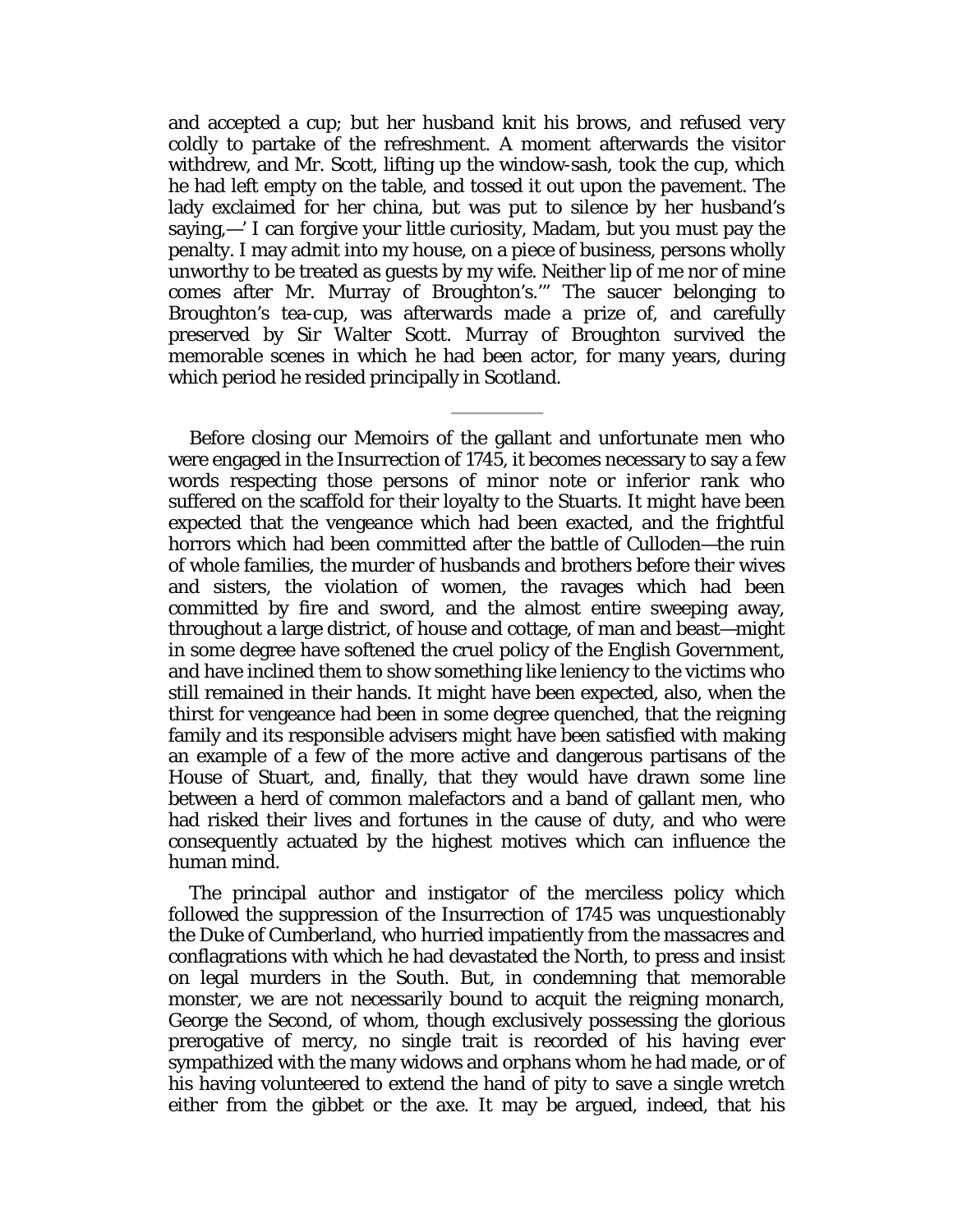position being a novel and insecure one,—feeling himself to be in the precarious position of a Sovereign of convenience, and not by legitimate right,—and, moreover, contrasting, as he could scarcely fail to do, the lukewarm attachment and unromantic policy which maintained him on the throne with the impassioned devotion displayed towards the House of Stuart,—it may be argued, perhaps, under these circumstances, that it was natural he should listen to the persuasions of his son and his ministers, when they assured him that it was only by setting a terrible example that he could hope to prevent future rebellions, or to transmit his sceptre undisputed to his heirs. Still, it must always be a matter of astonishment and regret that no spark of compassion should have been lighted up in his soul, and that he should have betrayed no single feeling of admiration for that all-devoted and all-sacrificing attachment to an exiled race, which the House of Hanover would at any period have given the brightest jewel in their diadem had it been displayed towards themselves. When he took up the pen to sign the order for their execution, did no tear fall on the deathwarrants of those gallant men?—or when he approved of the expatriation of so many of the hardy children of the North—when he sentenced them to be torn from their native mountains and valleys to wear out a life of slavery beneath the scorching tropic—had he no thought that the misery which he inflicted rested not there alone?—had he no care for the homes which he consequently rendered desolate, the wives which he made husbandless and the children fatherless? Alas! it is to be feared that compassion and generosity of feeling were not the distinguishing characteristics of the last generation of the House of Hanover. The Stuarts, indeed, may have had their vices, their follies, and perhaps their crimes; but certainly the hand of no scion of that ill-fated race ever signed so inhuman an order as that for the massacre of Glencoe, or ever approved of such a frightful retribution as that which followed the suppression of the Insurrection of 1745.

The first persons of inferior rank on whom the vengeance of the Government fell were the English officers of the Manchester Regiment, who, it will be remembered, were left behind at Carlisle on the retreat of the insurgent army to Scotland, and who subsequently fell into the hands of the Duke of Cumberland. The names of these unfortunate gentlemen, who were nine in number, were Francis Townly, who commanded the regiment, George Fletcher, Thomas Chadwick, James Dawson, Thomas Deacon, John Berwick, Andrew Blood, Thomas Syddal, and David Morgan. They were tried in the Court House of St. Margaret, Southwark, on the 15th of July and the three following days, and were all ordered for execution. Eight of their brother officers, who were condemned at the same time, received reprieves.

The whole of these gallant but ill-fated men met their end with the greatest firmness, remaining true to their principles to the last. About eleven o'clock on the 30th of July, they were conveyed in three hurdles from the New Gaol, Southwark, to Kennington Common, attended by a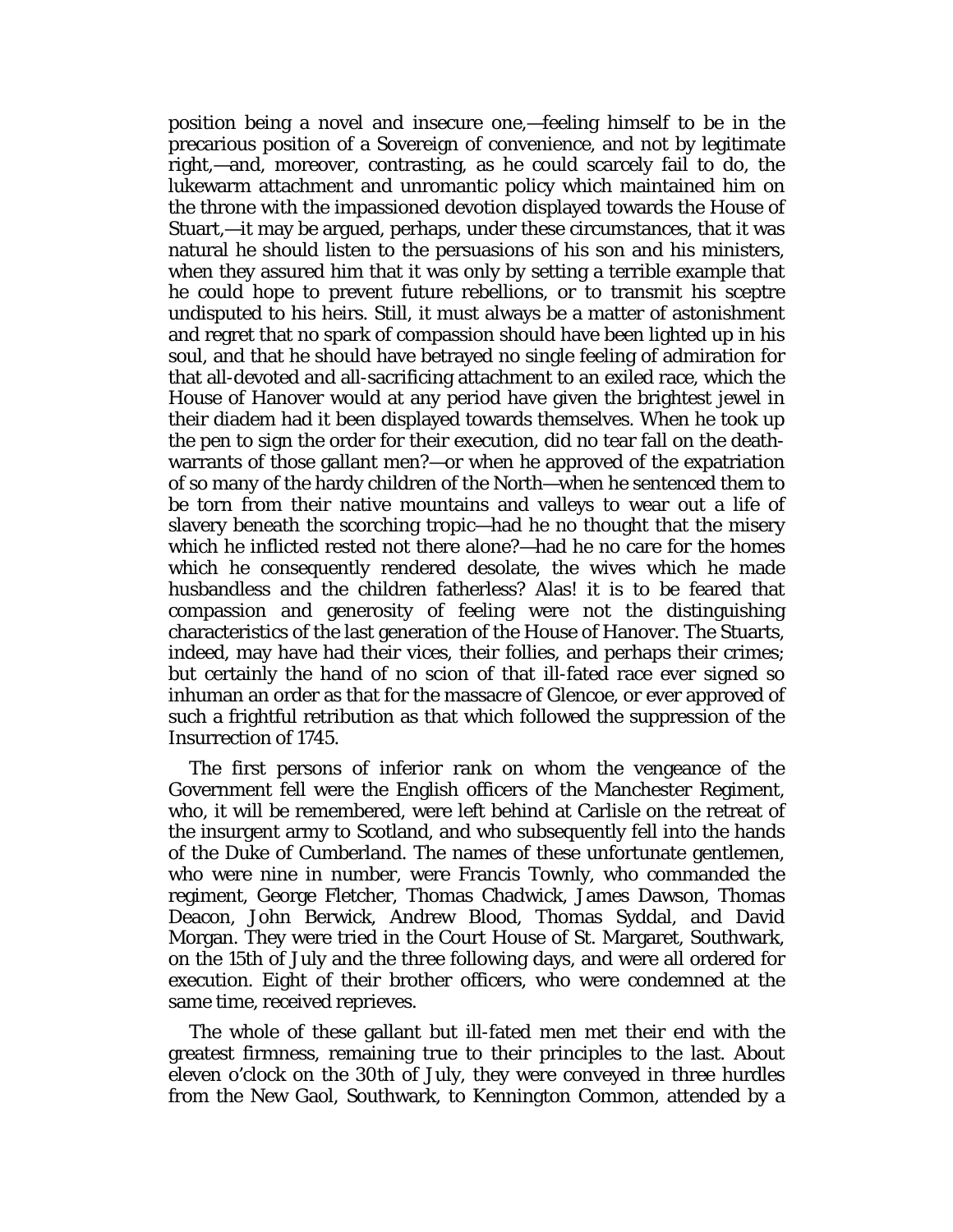strong guard of soldiers. In the first hurdle or sledge were Colonels Blood and Berwick, the executioner sitting by them holding a drawn sword. All the horrors which had been contrived in a barbarous age as a punishment for high treason were actually carried out on this occasion in their most terrible shape. Near the gallows were placed a block and a large heap of fagots; the former to assist the hangman in his bloody task of disembowelling and beheading the prisoners, and the latter for burning their hearts and entrails. While the prisoners were being transferred from their several sledges into the cart from which they were to be turned off, the faggots were set on fire, and the soldiers then formed a circle round the place of execution. Though unattended by a clergyman, they spent about an hour in devotion; Morgan taking on himself the task of reading prayers, to which the others calmly but fervently responded. On rising from their knees, they threw some written papers among the spectators, which were afterwards found to contain the most ardent professions of attachment to the cause for which they suffered, and a declaration that they continued true to their principles to the last. They also severally delivered papers of a similar import to the Sheriffs, and then, throwing down their gold-laced hats, they submitted themselves to the tender mercies of the hangman. Their behaviour to the last is said to have been in every way suitable to their unhappy circumstances, being perfectly calm and composed, yet displaying no unseemly indifference to the awful fate which awaited them. Syddal alone is said to have been observed to tremble when the halter was being placed round his neck, though he endeavoured to conceal his agitation from the spectators by taking a pinch of snuff. While the executioner was pinioning his arras, he lifted up his eyes, exclaiming, "O Lord, help me!"

Every preparation having been made, the executioner drew the cap of each from their pockets, and having drawn it over their eyes, the rope was adjusted round their necks, and they were almost immediately turned off. After having hung about three minutes, Colonel Townly, who still exhibited signs of life, was the first who was cut down, and having been stripped of his clothes, was laid on the block, and his head severed from his body. The executioner then extracted his heart and entrails, which he threw into the fire; and in this manner, one by one, proceeded to the disgusting task of beheading and disembowelling the bodies of the remaining eight. When the heart of the last, which was that of James Dawson, was thrown into the fire, the executioner cried out, in a loud tone, "God save King George!" to which a part of the assembled multitude are said to have responded with a loud shout. Generally speaking, however, the fate of these gallant gentlemen excited a deserved and laudable commiseration; and the same mob, who had hooted and derided them as they passed to their trials, witnessed their closing scenes at least with decent sympathy, if not with marks of positive admiration. As soon as the horrible ceremony was entirely completed, the bodies of the sufferers were carried back to the prison from whence they came. Three days afterwards, the heads of Townly and Fletcher were exposed on Temple Bar, while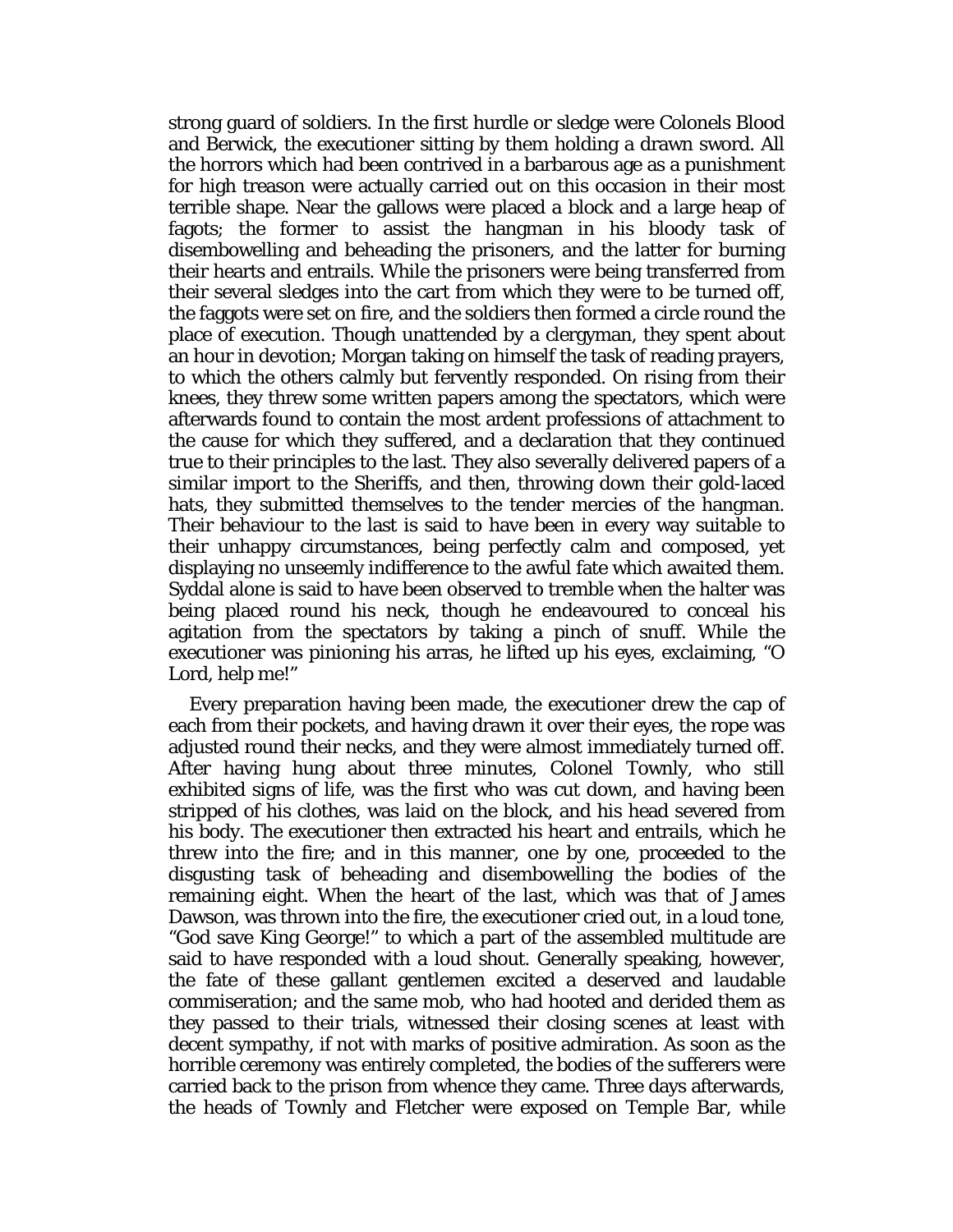those of Deacon, Berwick, Chadwick, and Syddal, were placed in spirits, in order to be affixed on conspicuous places at Manchester and Carlisle.

The name of James Dawson, (who, it will be remembered, was the last of the unhappy sufferers on whom the executioner performed his barbarous rites,) may perhaps recall to the reader an affecting incident connected with his tragical fate. He was a cadet of a respectable family in Lancashire; had been educated at St. John's College, Cambridge; and had recently formed an attachment for a young lady, with a handsome fortune, and of a good family like himself. His passion was returned with more than common ardour, and had he been either acquitted at his trial, or had the royal clemency been extended to him, the day of his release from prison was to have been the day of his nuptials. When at length his fate was decided upon, neither the arguments nor entreaties of her relatives and friends could dissuade the young maiden, who was the unhappy object of his affections, from being a witness of the execution of her betrothed. Accordingly, attended by a female friend, and by a gentleman who was nearly related to her, she entered a hackney-coach, and followed slowly in the wake of the sledge which was conveying to a terrible and ignominious death the object of her early and most passionate devotion. Contrary to the natural forebodings of her friends, she beheld, without any extravagant demonstrations of poignant grief, the contortions of her lover's suspended body, the mangling of his bloody remains, and the committal of that heart to the flames, which she knew had beat so tenderly for her. But when all was over, and when she was no more supported by the excitement of witnessing the dreadful scene, she threw herself back in the coach, and exclaiming,—"My dear, I follow thee!—I follow thee!—Sweet Jesus, receive both our souls together.'"—she fell upon the neck of her companion, and expired almost as the last word escaped from her mouth. This affecting incident was afterwards made by Shenstone the subject of a mournful and well-known ballad; but the facts were too painful, and too real, for any poetry to do them justice:—

"She followed him, prepared to view

The terrible behests of law; And the last scene of all his woes,

With calm and steadfast eyes she saw. Distorted was that blooming face,

Which she had fondly loved so long; And stifled was that tuneful breath,

Which in her praise had sweetly sung.

"Ah! severed was that beauteous neck,

Round which her arms had fondly closed; And mangled was that beauteous breast,

On which her lovesick head reposed;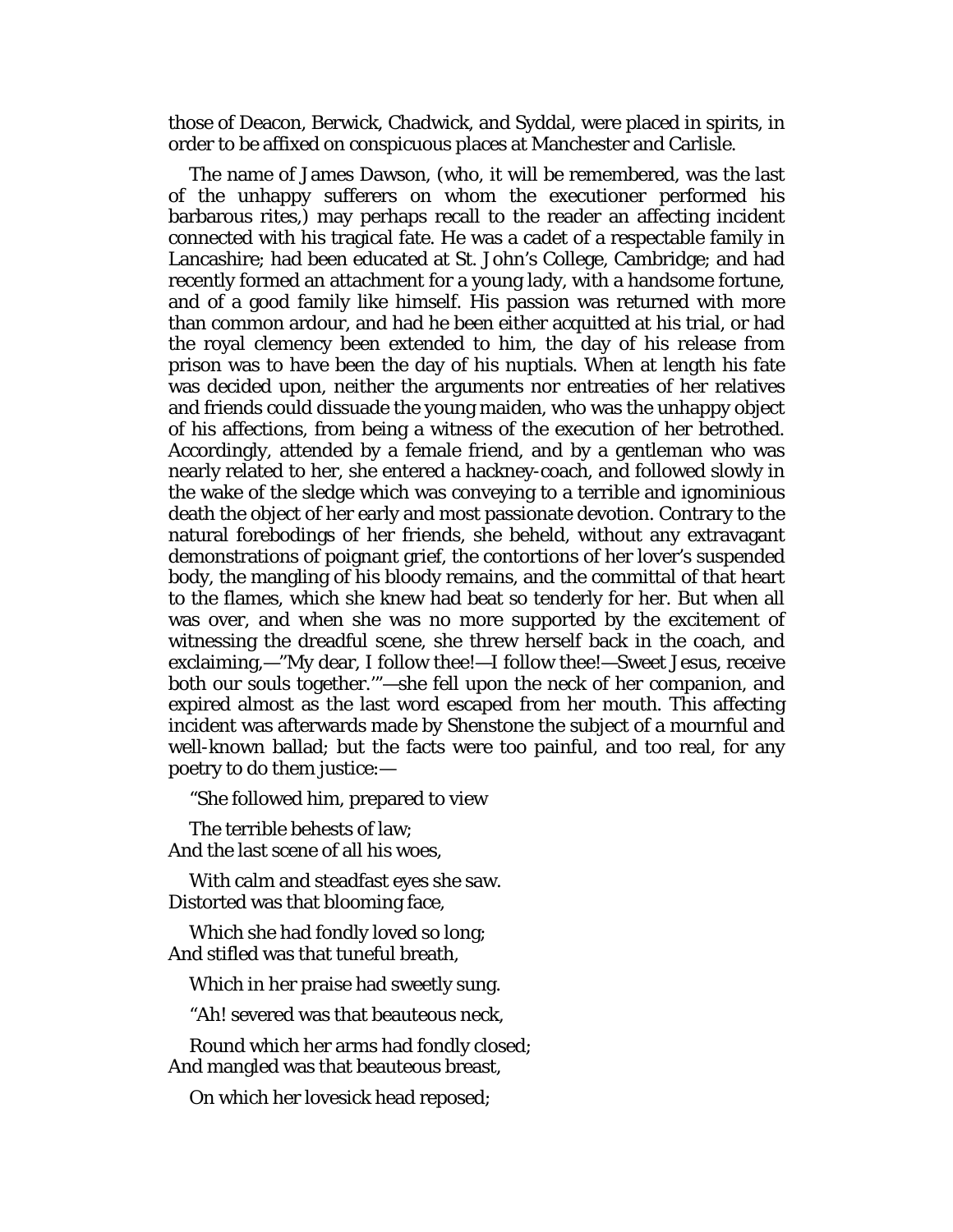And ravished was that constant heart.

She did to every heart prefer; For though it could its king forget,

Twas true and loyal still to her.

"Amid those unrelenting flames,

She bore this constant heart to see; And when 'twas mouldered into dust, 'Yet, yet,' she cried, 'I follow thee!'

\* \* \* \*

"The dismal scene was o'er and past,

The lover's mournful hearse retired; The maid drew back her languid head. And, sighing forth his name, expired.

Though justice ever must prevail, The tear my Kitty sheds is due;

For seldom shall she hear a tale So sad, so tender, yet so true."

On the 22d of August following, three of the Scottish officers who were captured at Carlisle,—namely, James Nicholson, Walter Ogilvie, and Donald Macdonald,— were also executed on Kennington Common. They presented a gallant appearance on the scaffold in their Highland costume. Having spent about an hour in prayer, they underwent their doom subjected to the same circumstances of horror which had attended the execution of the officers of the Manchester regiment, with the single exception, that the Government relaxed a portion of their brutality, by allowing the bodies to remain suspended fifteen minutes instead of three, before they were mangled and disembowelled.

Again, on the 28th of November, five more gallant gentlemen,—namely, John Hamilton, who had been Governor of Carlisle, and who had signed its capitulation; Alexander Leith, an old and infirm man; Sir John Wedderburn, Bart., who had acted as receiver of the excise duties exacted by the insurgents; Andrew Wood, a fine and chivalrous boy; and James Bradshaw,—underwent the last sentence of the law on Kennington Common. It is a horrible fact, that the first notification which they had that their doom was positively fixed, was as late as nine o'clock on the morning of the day on which they suffered. At that hour, the doors of their apartments were unlocked by the under-keepers, and they received the awful announcement<sup>1</sup>, that the Sheriffs were approaching to attend them to the place of execution. On the scaffold they all appeared resigned and undaunted, offering up their prayers for *King James the Third* with their latest breath. After death, their bodies were cut down and mangled, and their entrails thrown into the fire, as in other cases.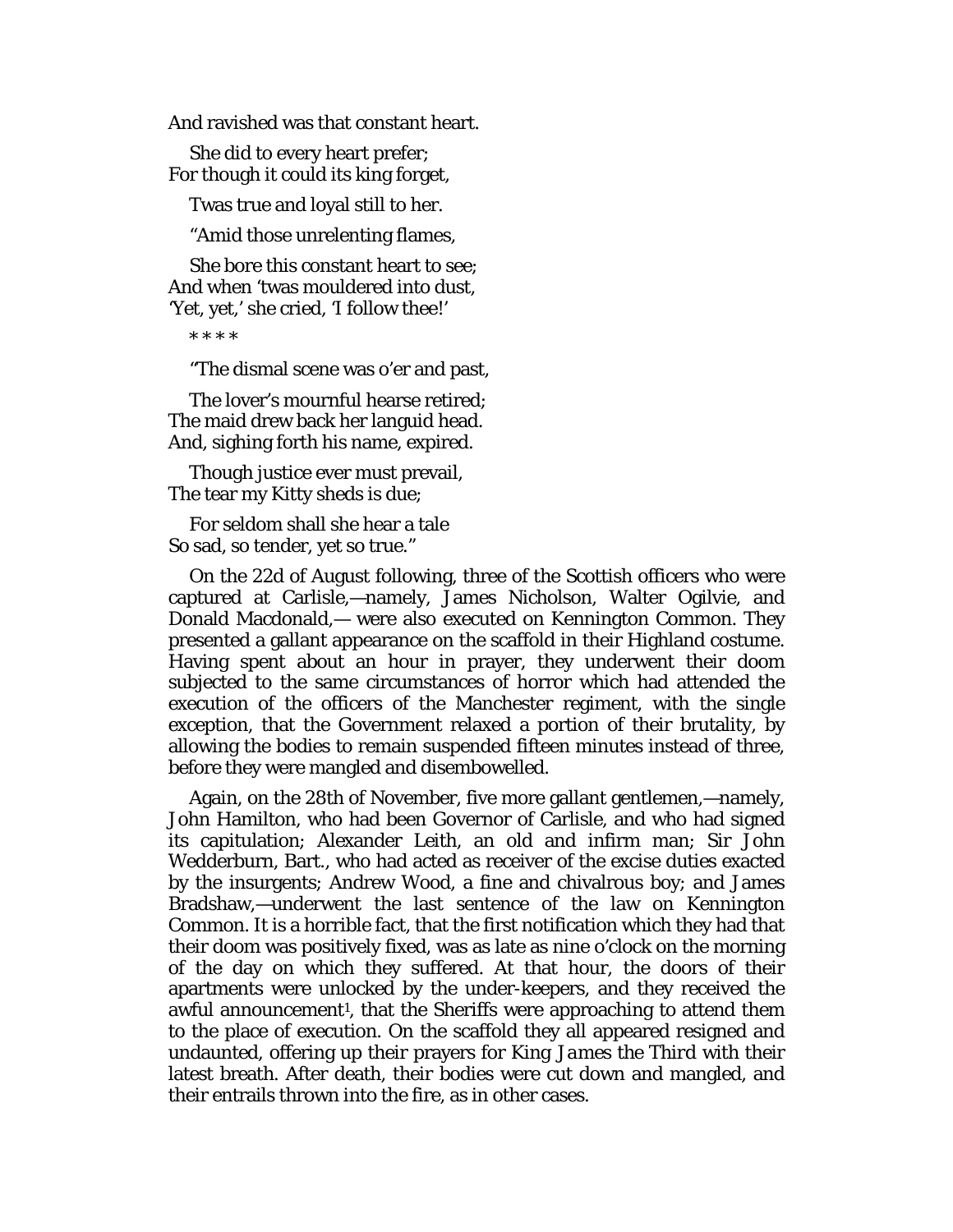At Carlisle, York, and other places, the slaughter of the unfortunate Jacobites was even more terrific. There were at one period huddled together, in the jails of Carlisle alone as many as 385 prisoners; and as it might have been both difficult and inconvenient to bring so many individuals to trial, it was determined to select only a certain number of those who had played the most prominent part during the insurrection. Accordingly, as many as one hundred and nineteen persons were selected for trial; the great mass of the remainder being allowed the *humane* option of drawing lots, one in twenty to be tried, and the rest to be transported.

The number of persons who were eventually brought to the bar at Carlisle was one hundred and thirty-three. Fortunately, however, the jury brought in a verdict of *guilty* against forty-eight only, of whom eleven were recommended to mercy. Of the whole number, thirty were ordered for execution, of whom twenty-two underwent the last sentence of the law, namely, nine at Carlisle, six at Brampton, and seven at Penrith. The list of those who suffered at Carlisle contains the names of five persons of some note. These were Thomas Coppock, styled "the titular Bishop of Carlisle;"[1](#page-168-0) Francis Buchanan of Arnprior, the chief of his name; Donald Macdonald of Kinlochmoidart, who had entertained Charles on his first landing in the Highlands; Donald Macdonald of Tiendrish, whom we have seen more than once playing a conspicuous part in the foregoing history; and John Macnaughton, who is reported, though it is believed erroneously, to have been the person at whose hands the lamented Colonel Gardiner received his deathblow at Preston Pans.

In addition to the slaughters at Carlisle, Brampton, and Penrith, seventy persons received sentence of death at York, of whom twenty-two were executed; and on the 15th of November, eleven more suffered at Carlisle. No mercy was shown them by their enemies even in death, and they all underwent the doom of the law, with all those circumstances of horror and

<span id="page-168-0"></span><sup>1</sup> Coppock was a young student of theology, of libertine habits, who, according to a popular but absurd rumour, had been made Bishop of Carlisle by Charles on his visit to that city. During his imprisonment in Carlisle Castle, he very near succeeded in effecting his escape by the following ingenious means. "Bishop Coppock, with six more rebel prisoners in the Castle, had sawed off their irons, by an instrument prepared by a new method. They laid a silk handkerchief single over the mouth of a drinking-glass, and tied it hard at the bottom, then struck the edge of a case-knife on the brim of the glass (thus covered to prevent noise) till it became a saw. With such knives they cut their irons, and when the teeth were blunt, they had recourse to the glass to renew it. A knife will not cut a handkerchief when struck upon it in this manner."—*Gentleman's Magazine,* for 1746, p. 555. It is recorded of Coppock, that seeing some of his companions apparently giving way to despondency, "Cheer up!" he said; "we shall not be tried by a Cumberland jury in the next world."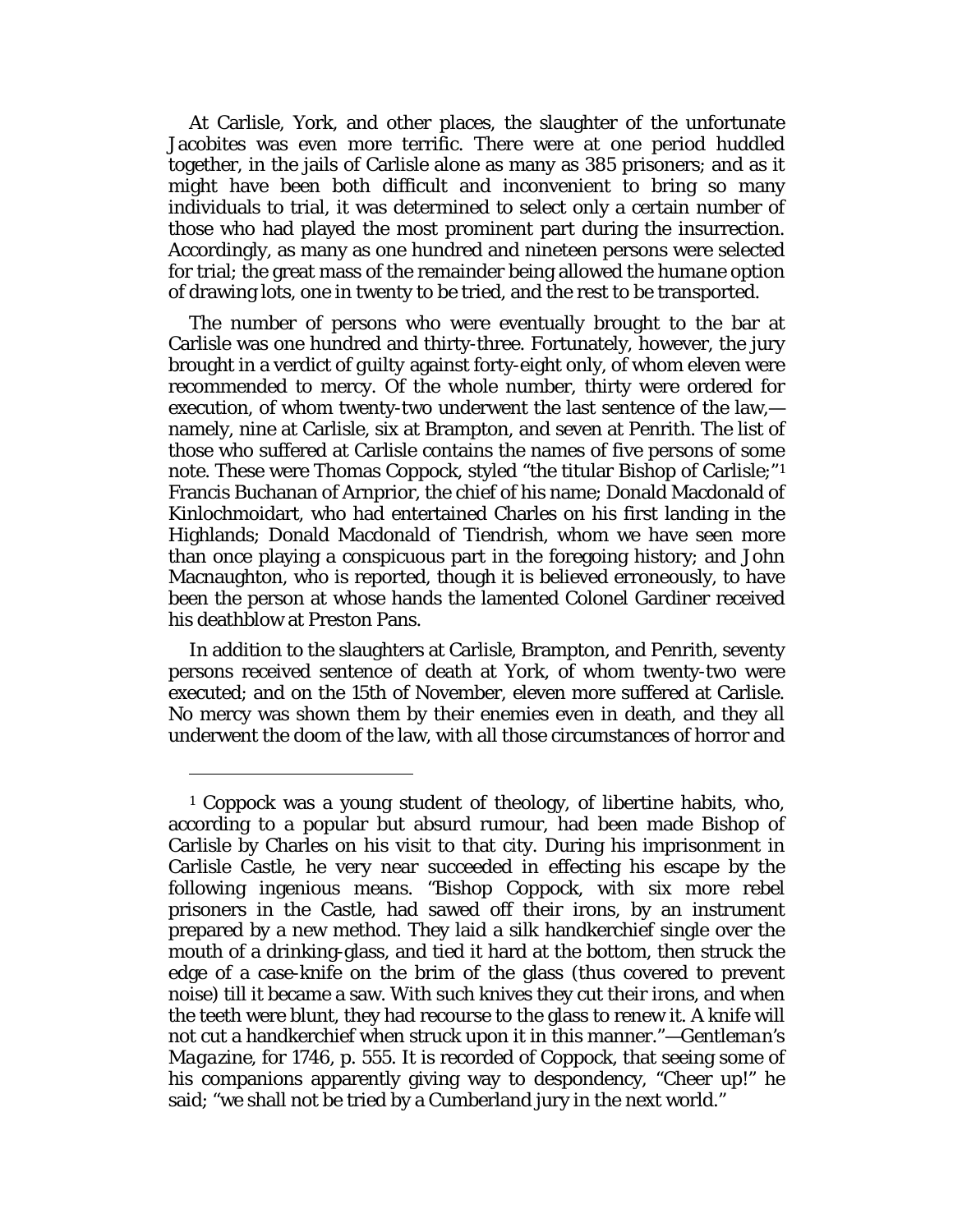barbarity which had attended the earlier executions on Kennington Common. The whole of these brave, but ill-fated men are said to have faced death with an undaunted firmness, which excited the wonder and sympathy of the spectators. "These unfortunate sufferers," says Sir Walter Scott, "were of different ages, rank, and habits, both of body and mind; they agreed, however, in their behaviour upon the scaffold. They prayed for the exiled family, expressed their devotion to the cause in which they died, and particularly their admiration of the princely leader whom they had followed, till their attachment conducted them to this dreadful fate. It may be justly questioned, whether the lives of these men, supposing every one of them to have been an apostle of Jacobitism, could have done so much to prolong their doctrines, as the horror and loathing in. spired by so many bloody punishments."

To conclude:—in calling to mind the barbarities which disgraced the last act of the fatal tragedy of 1745-6, we must not merely take into account the immolation of the many true and brave men who fell whether by the axe or by the rope. Their fate, indeed, constitutes but a single consideration in that terrible system of vengeance and inhumanity which was pursued by the ruling powers towards the conquered party. In order to complete the painful picture, we must also call to mind the sweeping devastation of the Highland districts after the battle of Culloden,—the vast confiscation of property,—the consequent ruin of whole families,—the tears of the widow and the orphan,—the number of gallant gentlemen who were condemned to poverty and exile in foreign lands, and, lastly, the fate of that numerous herd of faithful and hardy clansmen, who were swept from their own free homes in their native Highlands, to work out a life of slavery in the far plantations, the victims of fever, of misery, and death.

Such were the effects of that ruthless policy, and such were the retributive horrors, which were inflicted by the Duke of Cumberland, his instigators, and his tools, on a people who, though they may have acted from a false construction of what was demanded of them as citizens and men, yet whose only crime was that of sacrificing their lives and fortunes in support of the principles which had been instilled into them from their infancy, and in a glorious defence of one whom they conscientiously believed to be their rightful and legitimate Prince.

# THE END.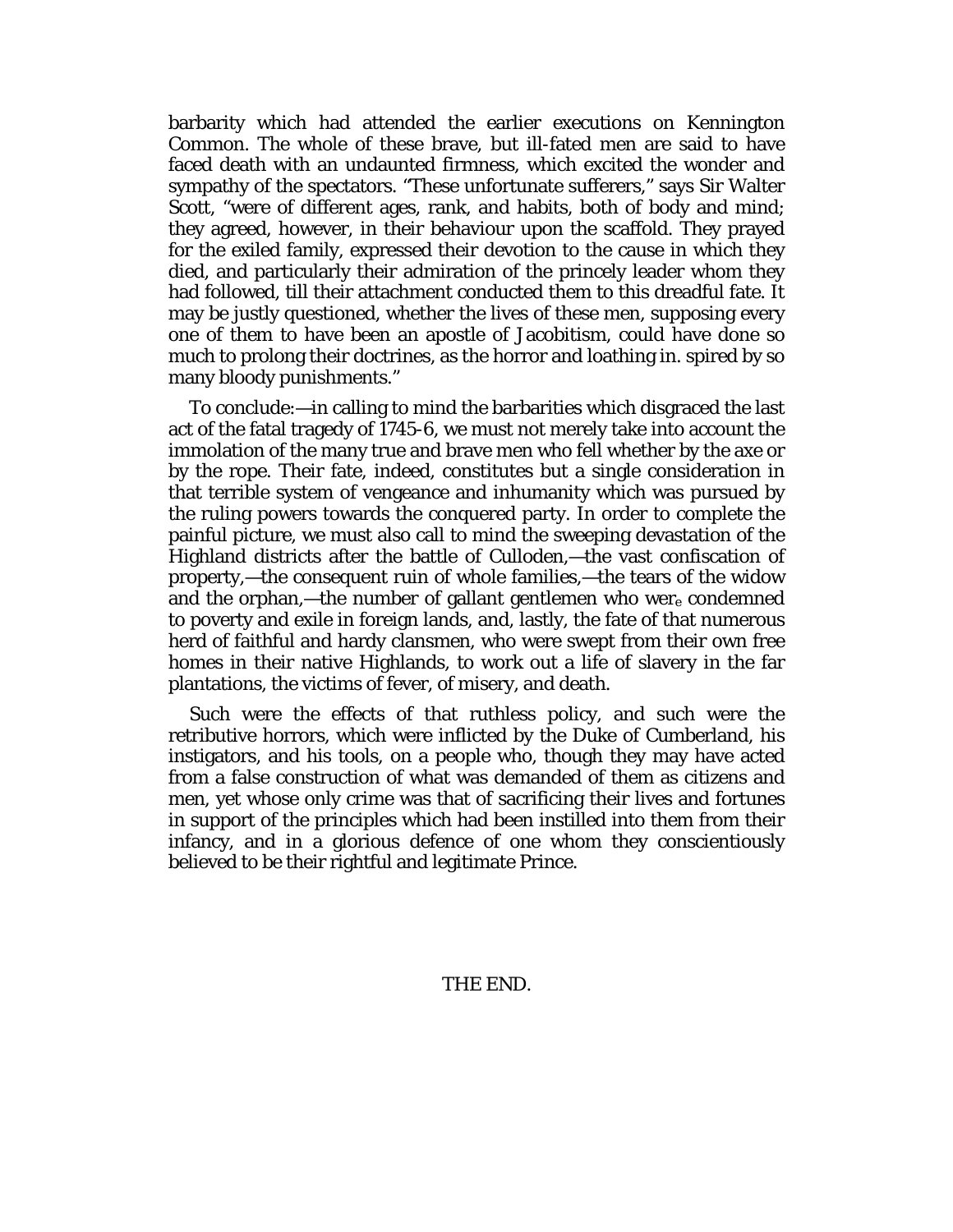# VALUABLE BOOKS

FOR SALE BY J. W. MOORE, NO. 138 CHESTNUT STREET.

#### **Smith's Juvenile Drawing-Book.**

"This work is an evidence of refined taste: the author's aim has been to interest the beginner by presenting to his view subjects easily copied. It cannot fail to become a popular work."—*Saturday Courier.*

With 24 plates, cloth.

#### **Child's Drawing-Book of Objects.**

Studies from still life, for Young Pupils and Drawing Classes; containing two hundred and eight objects. Cloth.

"It is with delight that we refer to the 'Child's Drawing-Book of Objects,' as the best of those extant. Much credit is due to the publisher for getting up such an excellent work. No one who has made any progress in the art should be without it."—*Public Ledger.*

#### **Coe's Drawing-Book of American Scenery.**

This book contains thirty-four views from nature, with instructions for beginners in landscapes. It is an excellent work, and greatly calculated to assist young people.

"The best book of scenery we ever saw."—*Inquirer.*

Half-bound in cloth.

#### **Gray's Elegy Illustrated.**

Elegy written in a Country Churchyard, by Thomas Gray. With 33 illustrations on wood, by R. S. Gilbert.

"The poem is one of the most elegant English compositions extant, and the style in which it is offered to its admirers is highly creditable to the artist and publisher."—*Morning Post.*

Bound in cloth (gilt edges), white calf, and morocco.

#### **Vethake's Political Economy**

The Principles of Political Economy, by Henry Vethake, LL. D. Second edition, 8vo. Cloth.

"Executed with masterly ability. No pains have been spared to render it comprehensive and accurate; and it not only contains all the matter that such a publication ought to contain, but exhibits the utmost precision in its treatment and arrangement.''—*Pennsylvanian.*

# **Bicentenary of the Assembly of Divines at Westminster, held**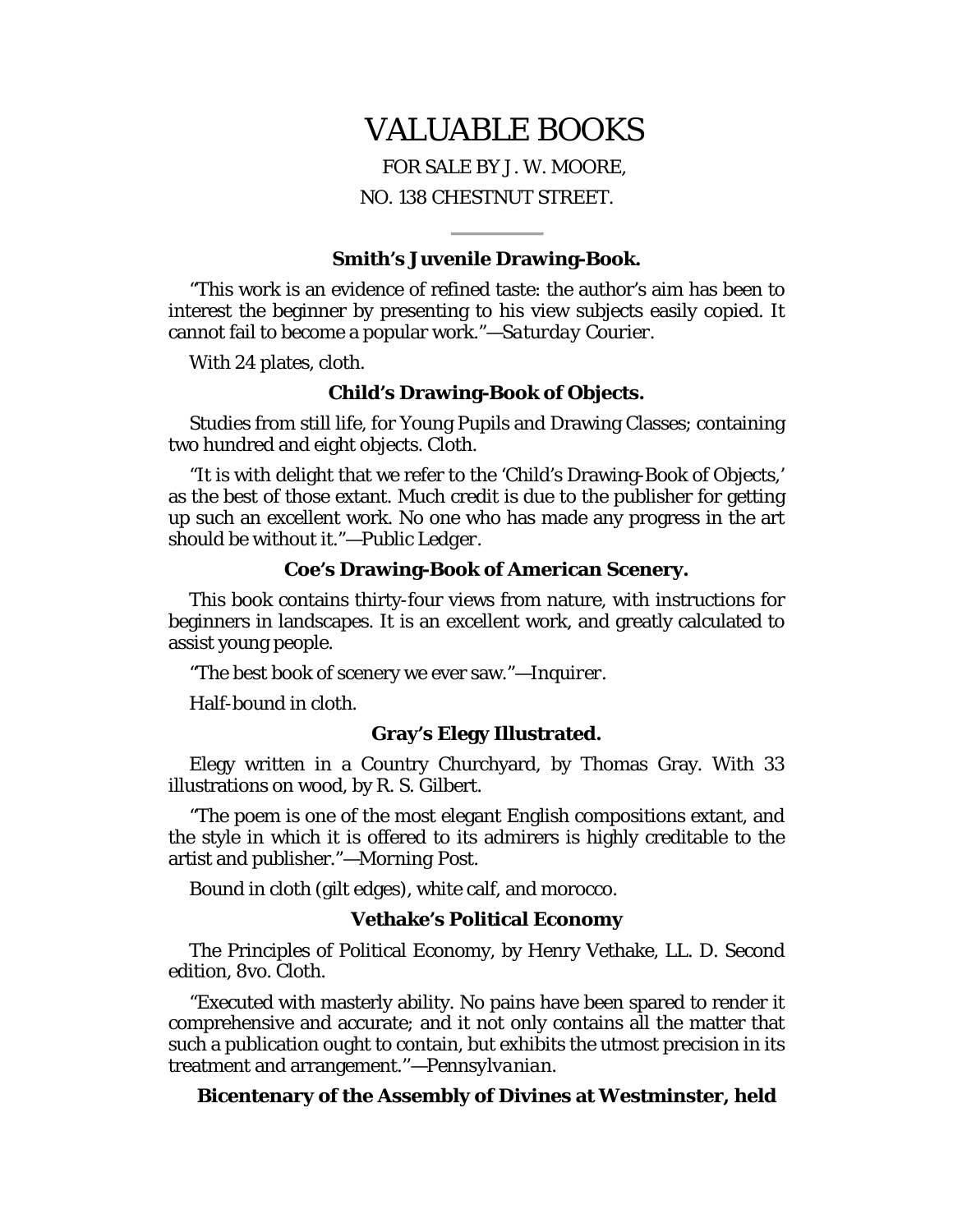#### **at Edinburgh, July 11 and 13,1843.**

Containing a full and authentic report of the Addresses and Conversations. With Introductory Sermon, by Rev. Dr. Symington. Published under the sanction of the Assembly. With an Introductory Essay to the American edition, by William Wilson, M. A.

"A work of great information, it cannot but be popular."

V. S. Gazette.

A Treatise on the Structure, Culture, and Preservation of the Human Hair.

By Thomas Bogue. Second edition; 18mo.

"The author well understands his subject."—*Spirit of the Times.*

*"*This book is very useful to mothers and nurses having the care of children."—*North American.*

Child's First Prayer Book.

With ten splendid plates, beautifully printed in colours. This is the first work of the style ever printed in this country.

The illustrations are of a richness and elegance that have rarely been bestowed upon books in this country, and perhaps never upon a book intended exclusively for the young. We doubt if we have ever seen a prettier specimen of typographical and decorative finish, than are several of the fine plates of this libretto."—*Richmond Whig.*

One vol. 18mo; ornamental covers.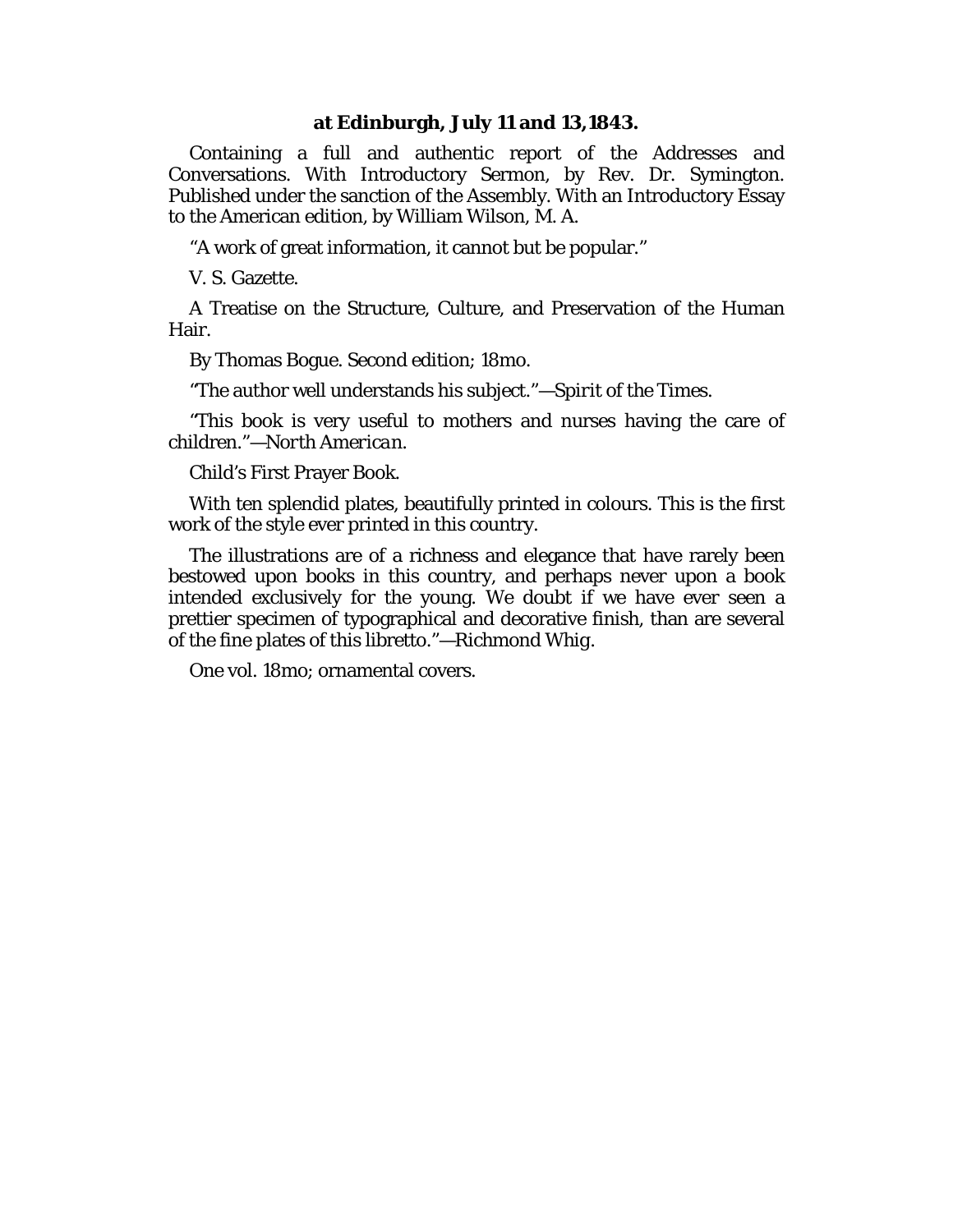

# **LITERARY ENTERPRISE**.

The most Economical Mode of Publication combined with the most rapid Diffusion.

SMITH'S WEEKLY VOLUME, a periodical for the publication of Books and REVIEWS, was established at Philadelphia, January 1, 1845, on the plan of Waldie's Select Circulating Library, and conducted by the original editor of that popular work, of which the present is a revival. It was immediately patronised to an extent that insured its success, and this patronage has continued throughout the year to increase. Two large volumes have been published, containing at least the amount of TWENTY-FIVE OCTAVOS of the usual London size; and this amount of well-selected reading matter has been served weekly to subscribers for from TWO DOLLARS AND A HALF to FOUR, according to the number of copies taken in clubs. Every London octavo thus reprinted costs the publisher *twice the subscription price* of the Weekly Volume.

The great reduction of price, *the greatest ever attempted, \»* effected by placing the matter in quarto form, so as to avoid more margins than necessary—by enlisting a large number of subscribers to take every work published—and by the strictest economy in all departments of the publication, without which the work would have been unsuccessful; the numerous agents, too, are obliged to content themselves with small commissions, and endeavour, by the extent of the subscription, to remunerate themselves.

%\* The booksellers' commissions on the volumes republished in this work during1845, would, in the usual form, have exceeded the price of the whole work.

ENTIRE BOOKS ISSUED IN SMITH'S WEEKLY VOLUME DURING 1845.

The Three Kingdoms: England, Ireland and Scotland. By the Viscount D'Arlincourt. Translated from the French.

2 Mtls.

The Englishwoman in Egypt; Letters from Cairo in 1842'43 and '44. By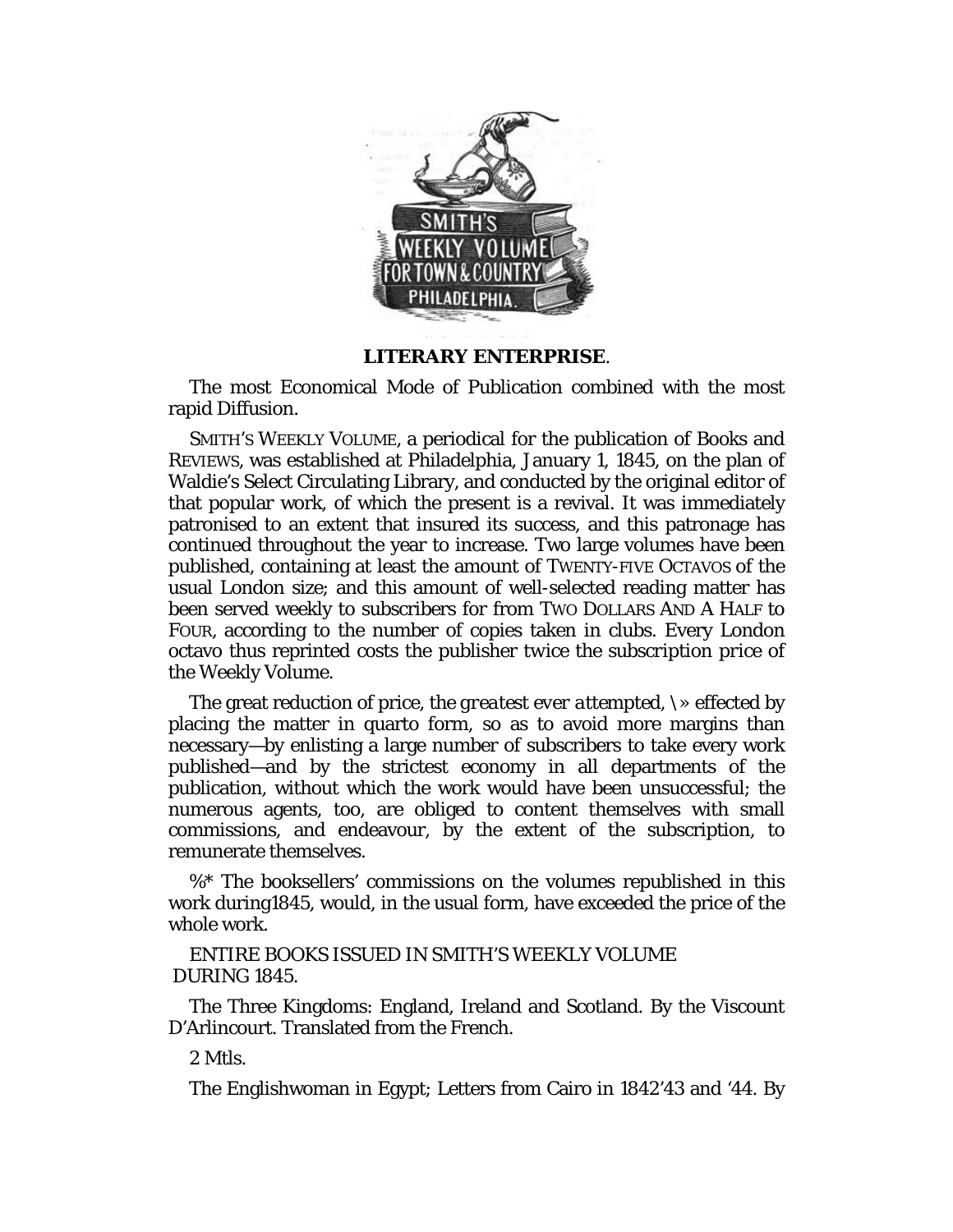Mrs. Poole. 2 vols.

Texas and the Gulf of Mexico. By Mrs. Hotistoun. 2 vols-The Quaker Family. By Mrs. Johnstone.

Lives of the Literary Ladies of England. By Mrs. Elwood.

3 vols.

Sketches of Imposture, Deception, and Credulity.

Impressions of Ireland and the Irish. By James Grant. *2* vols.

The Eventful Life of a Soldier. By Jos. Donaldson.

History of the Oregon Territory. By John Dunn, of the Hudson's Bay Company.

A Summer's Jaunt across the Water; an original Book of Travels in Great Britain and Ireland, France, Switzerland, Germany, and Belgium, in the year 1845. By an American Gentleman. Equal to 2 vols.

History of the Mutiny at Spithead and the Nore.

Physic and Physicians; a Medical Sketch Book. 2 vols.

Memoirs of a Babylonian Princess; written by herself, and translated into English. 2 vols.

The Hussar. By the author of the "Subaltern." 2 vols.

The Cottar's Sunday and other Poems. By Peter Still.

Romances of Real Life. Selected by Leigh Hunt.

Besides a large number of Reviews, Tales, Essays, Sketches, &e., &e., interspersed from time to time between the larger books.

*In addition,* four pages, under the title of the JOURNAL OF BELLES LETTRES, are filled each week with

Lists Of All New Books Published In America, Reviews And Notices Of The Best Books, An Honest Account Of The Literary Market, Editor's Table, And Weekly Gossip. In this Journal is published (at a considerable cost) a Series of entertaining and instructive Letters From London, written expressly for the work by a distinguished literary gentleman, and an author himself.

NEW BOOKS are received by the Editors by every arrival of the Steamers at Boston and New York, and from these the best are selected for immediate publication.

The publisher, after having successfully tried his experiment for a year, at half the price of Waldie's Library, respectfully announces to the public that he is prepared now to receive subscriptions for the year 1846, on the terms at the bottom of the page, either directly or through respectable periodical agents; as the number printed will depend entirely on the demand, he will consider it an additional favour if the names and amounts